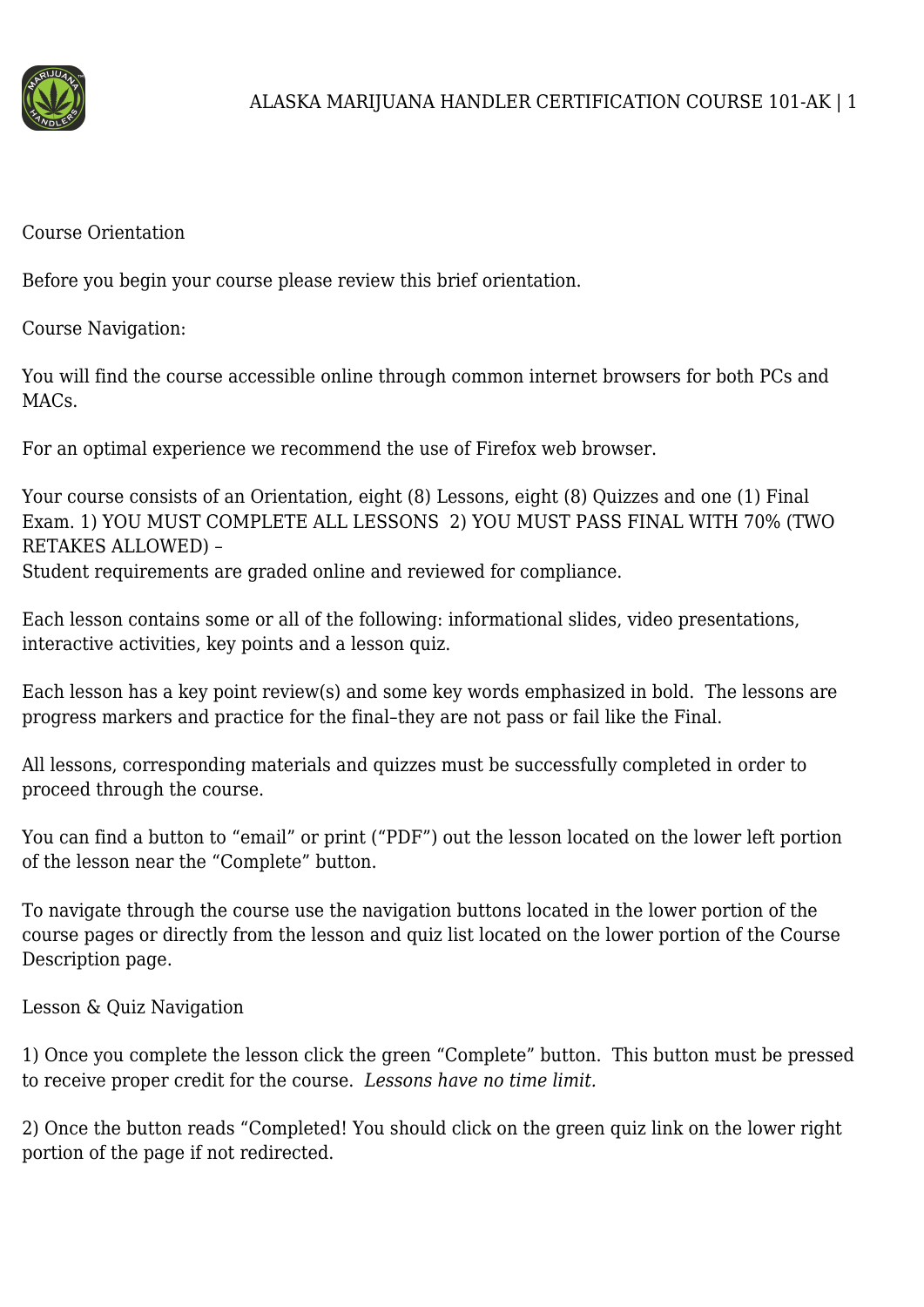

3) This brings up the Quiz page with question preview.

4) Once you're ready to take the quiz click the "Start Quiz" button.

# 5) PLEASE ALLOW A FEW BRIEF MOMENTS FOR THE QUIZ TO CALCULATE RESULTS AFTER EACH QUESTION HAS BEEN ANSWERED

6) PLEASE REVIEW YOUR RESULTS AND ANSWERS AFTER THE QUIZ.

# STATE REGULATION REQUIREMENT – ALASKA CRIMINAL JUSTICE INFORMATION

Beginning May 23, 2018, marijuana handler permit applicants will be required to submit their Alaska Criminal Justice Information (a criminal history background check) as part of their handler permit application. Information on how to obtain this can be found at

<https://dps.alaska.gov/Statewide/R-I/Background/WalkIn>.

Applicants with disqualifying criminal histories are not eligible for a marijuana handler permit. See the adopted regulation at

<https://aws.state.ak.us/OnlinePublicNotices/Notices/Attachment.aspx?id=112293>

for information on disqualifying criminal history.

These changes are due to new regulations at 3 AAC 306.700(f) and 3 AAC 306.812, approved by the Marijuana Control Board and signed by the Lt. Governor, which become effective on May 23.

# Course Requirements:

The state of Alaska has determined that the following criteria must be met by individuals seeking to obtain Alaska Marijuana Handler Certification.

Regulation of Marijuana Industry – 3 AAC 306.700.

(a) A marijuana establishment and each licensee, employee, or agent of the marijuana establishment who sells, cultivates,manufactures, tests, or transports marijuana or a marijuana product, or who checks the identification of a consumer or visitor, must obtain a marijuana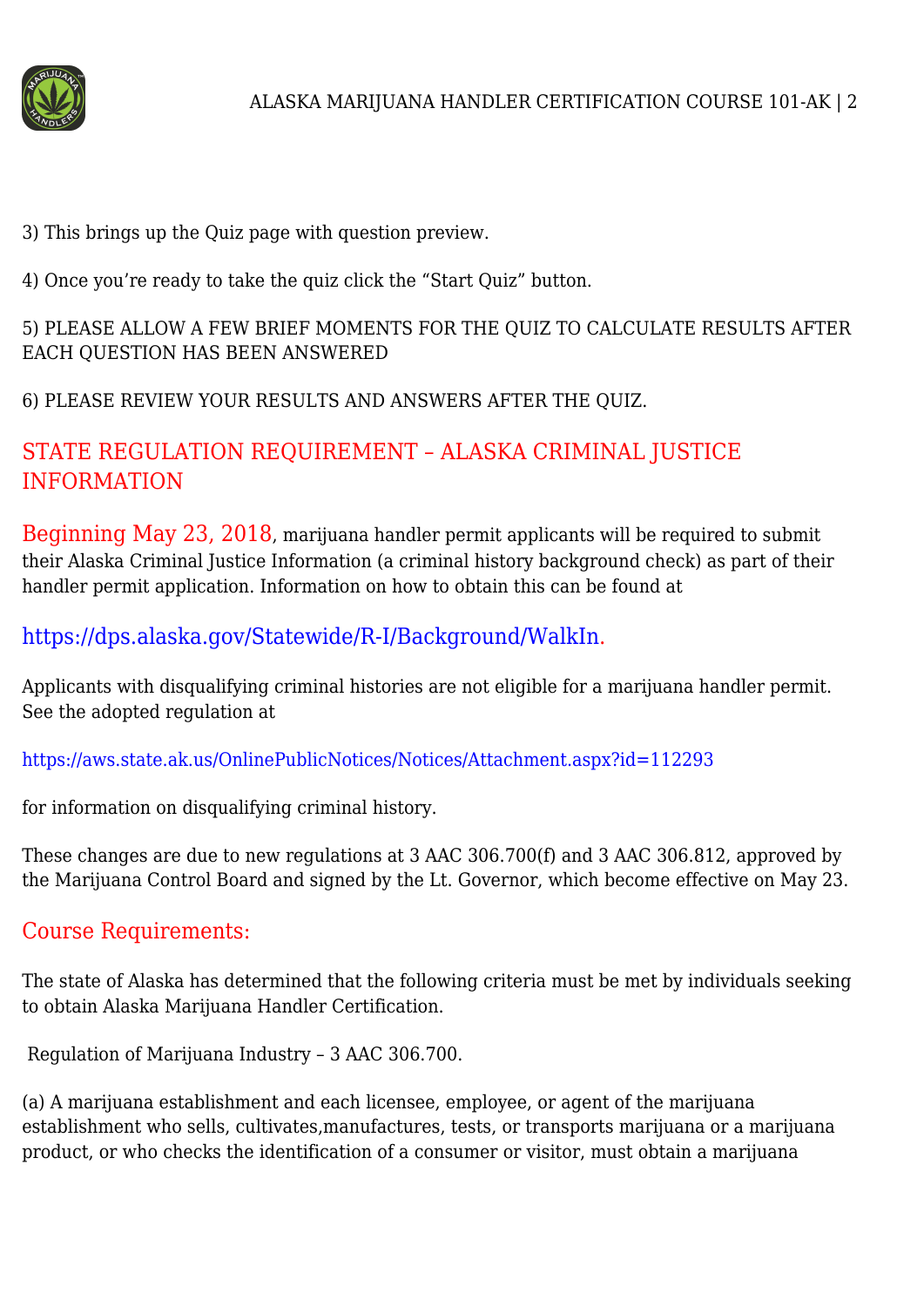

handler permit from the board before being licensed or beginning employment at a marijuana establishment.

(b) To obtain a marijuana handler permit, a person must complete a marijuana handler permit education course approved by the board, pass a written test demonstrating an understanding of the course material, and obtain a certificate of course completion from the course provider. The topics that an approved marijuana handler permit education course covers must include<sup>[1]</sup>:

(1) AS 17.37, AS 17.38, and this chapter;

- (2) the effects of consumption of marijuana and marijuana products;
- (3) how to identify a person impaired by consumption of marijuana;
- (4) how to determine valid identification;
- (5) how to intervene to prevent unlawful marijuana consumption; and

(6) the penalty for an unlawful act by a licensee, an employee, or an agent of a marijuana establishment.

(c) To obtain a marijuana handler permit, a person who has completed the marijuana 97 Register 217, April 2016 COMMERCE, COMMUNITY, AND EC. DEV. handler permit education course described under (b) of this section shall present the course completion certificate to the director. The director shall issue a marijuana handler permit card valid for three years from the date of issue. A person may renew a card issued under this section by passing a written test demonstrating an understanding of the course subjects.

(d) A licensee, employee, or agent of a marijuana establishment shall keep the marijuana handler permit card described in (c) of this section in that person's immediate possession or a valid copy on file on the premises at times when on the licensed premises of the marijuana establishment.

(e) The board will review an approved marijuana handler permit education course at least once every three years, and may rescind approval of the course if the board finds that the education course contents are insufficient or inaccurate.

*(Eff. 2/21/2016, Register 217) Authority: AS 17.38.010 AS 17.38.150 AS 17.38.200
AS 17.38.070 AS 17.38.190 AS 17.38.900
AS 17.38.121*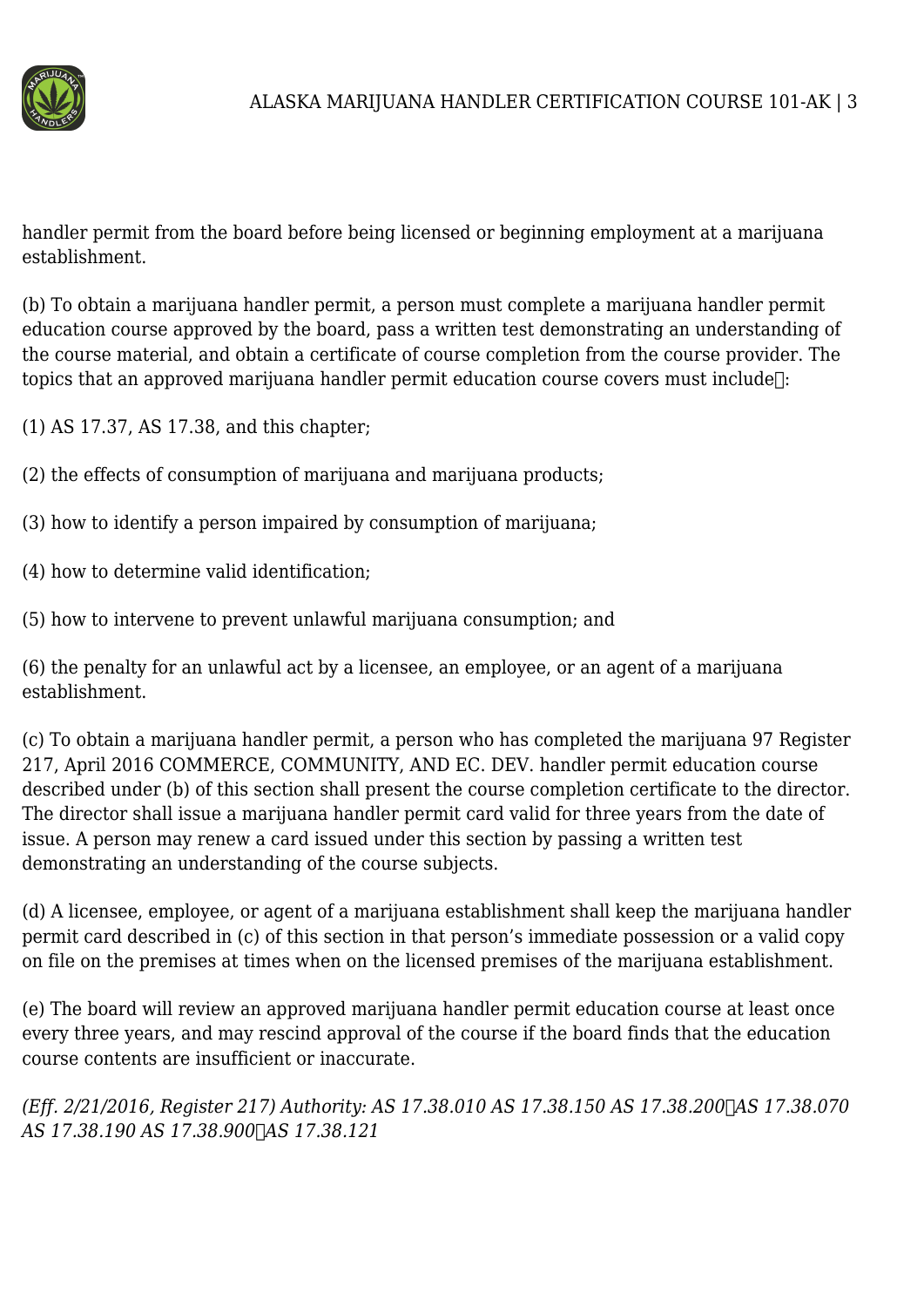

Course Goals:

(a) At the end of the course you will have all the information needed to obtain your Alaska Marijuana Handler Certification.

(b) At the end of the course you will have a working knowledge of the Marijuana industry.

# COURSE CERTIFICATION:

Once the final exam has been passed access the Curriculum Page.

There you will see the "FINISH COURSE" button.

Click this button and your certificate will be ready to View & Download:

# HOW TO PRINT CERTIFICATE: – *You must download & print certificate for proper print quality!*

- 1) Close the Final Exam Quiz (Click on X in upper right corner)
- 2) Scroll down to bottom of Course Curriculum
- 3) Locate and Click "Finish Course Button"
- 4) Once Certificate opens scroll down to bottom/middle of Certificate
- 5) Locate "Download as JPG/PNG" bottom and middle of Certificate
- 6) Select either JPG or PNG and Download to your computer
- 7) Open Certificate that has been Downloaded to your computer and Print or Save

INITIATE HANDLER PERMIT APPLICATION:

You must fill out the State Permit Application and print out and include your Cover Sheet with your Certificate. You can access the State Permit Application here:

# [STATE PERMIT APPLICATION – \(Click Here To Access State Cover Sheet\)](https://www.commerce.alaska.gov/abc/Marijuana/secure)

Follow the State's instructions below for additional details and addresses:

– The Anchorage office purchased an ID printer with a camera; walk in applications no longer need to provide a passport-sized photo.

– For the Fairbanks office: Office has purchased an ID printer with a camera; walk in applications no longer need to provide a passport-sized photo.

– The Juneau Office is no longer processing handler permits; all applicants who can't come to the Anchorage or Fairbanks offices need to mail their applications to Anchorage.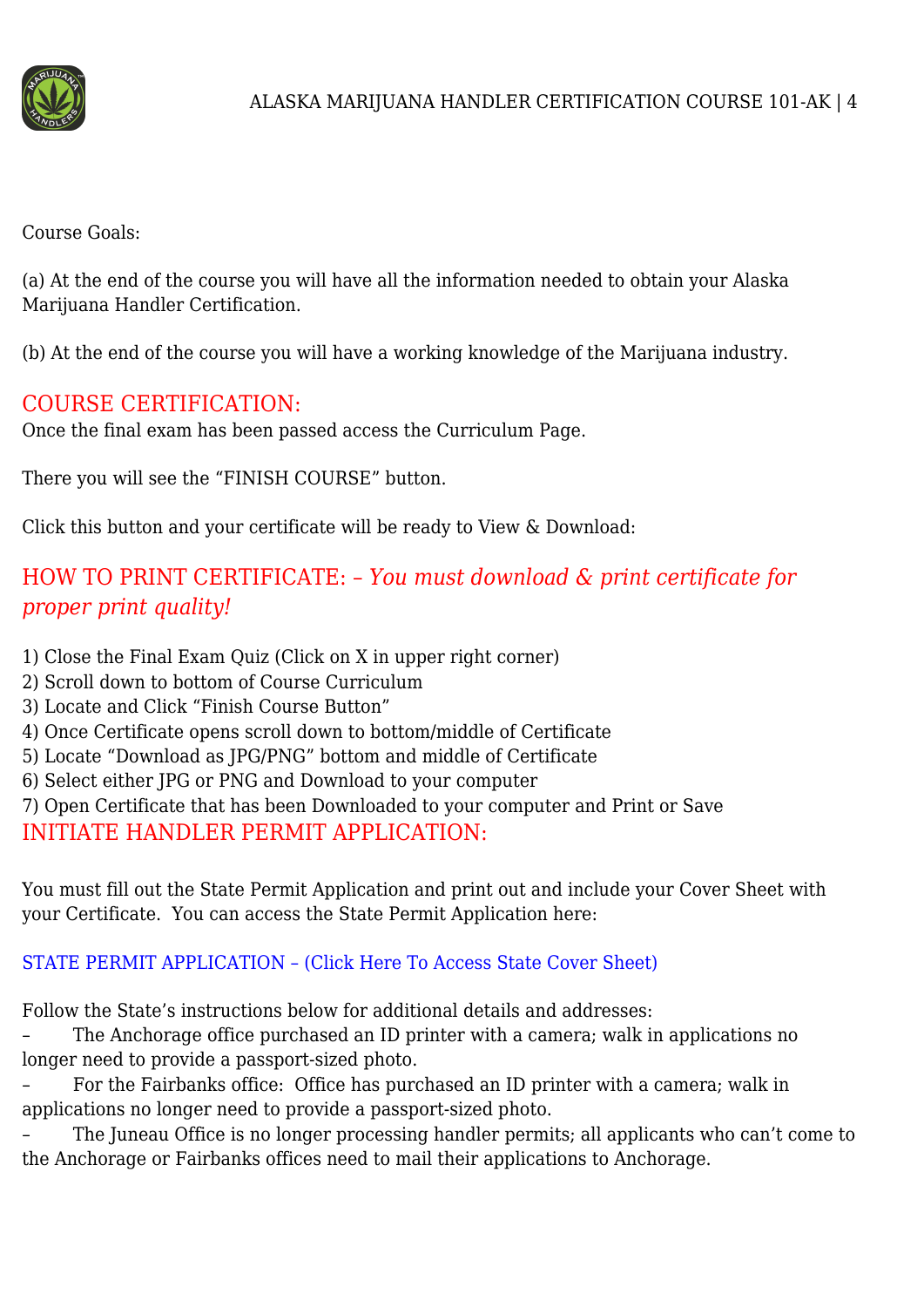

– All mail in applications must submit a passport-size photo.

– Replacement handler cards require a \$50 fee and a replacement form to be submitted. (Check or Money Order)



[MARIJUANA HANDLER PERMIT APPLICATION INSTRUCTIONS](https://www.commerce.alaska.gov/web/Portals/9/pub/MCB/MJHandlerPermit/MarijuanaHandlerPermitApplicationInstructions.pdf)

[REPLACEMENT MARIJUANA HANDLER PERMIT FORM](https://www.commerce.alaska.gov/web/Portals/9/pub/MCB/MJHandlerPermit/MarijuanaHandlerPermitReplacementForm.pdf) (\$50)

[Marijuana-Handler-Permit-Application-Instructions](https://marijuanahandlers.com/wp-content/uploads/2016/03/Marijuana-Handler-Permit-Application-Instructions.pdf)

# **Alcohol & Marijuana Control Office**

Marijuana Handler permit hours: *(Subject to change please verify)*

Anchorage: 16th floor, 550 West 7th Ave, Suite 1610

*Marijuana Handler Permit Hours: Monday – Friday from 9AM-11AM*

Phone: (907) 269-0350

\*Permits are being processed in a new area, please be advised go to the frontdesk/lobby.

Fairbanks: 1648 Cushman St. Suite 203

*Call 451-2748 to schedule an appointment*

• Juneau: 9th Floor of the State Office Building, Conference Room B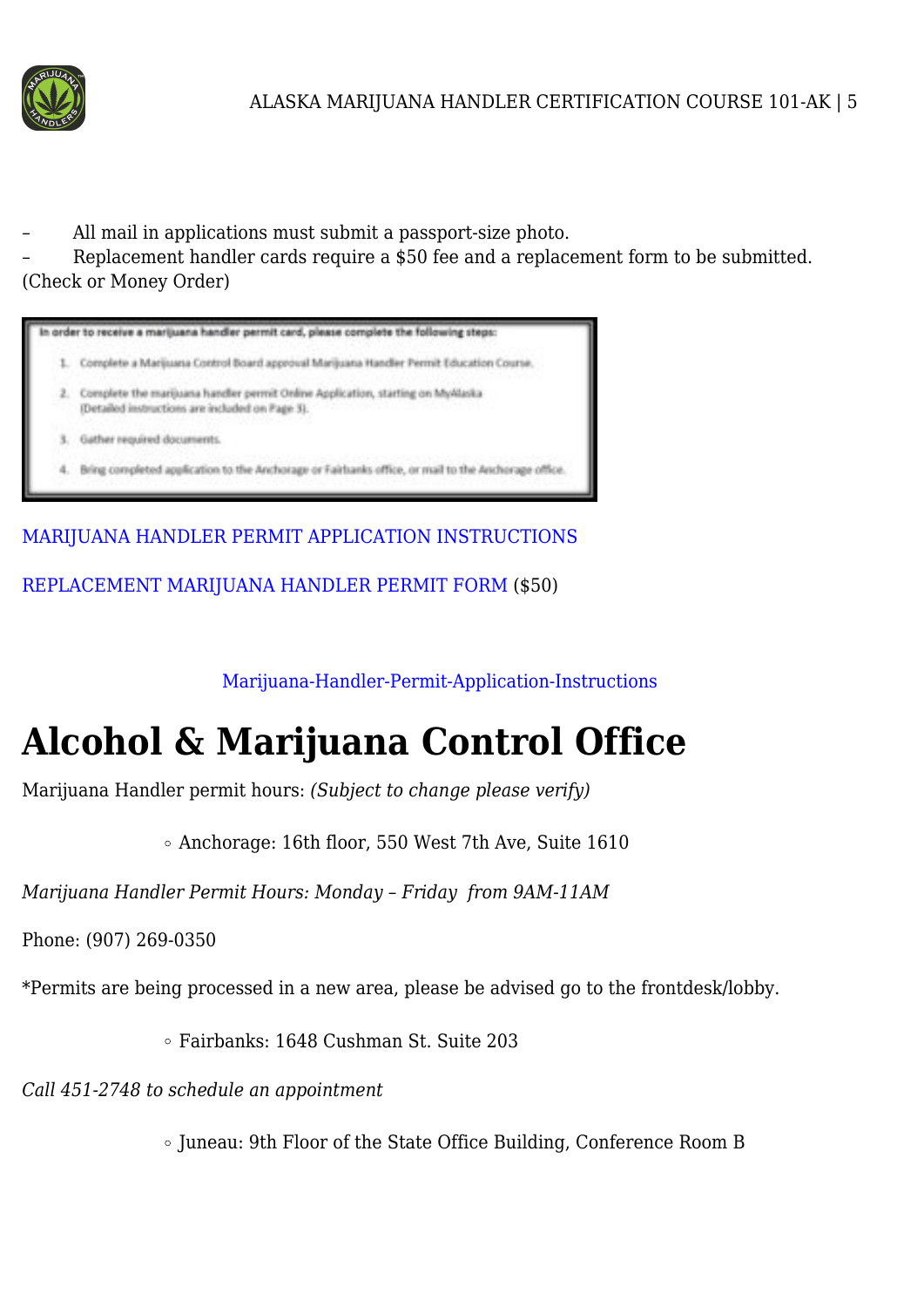

#### *Call 465-2330 to schedule and appointment*

MARIJUANA HANDLERS™ Course Contact Information

*Head Instructor – George M. Coleman*

Technical support available by phone (907-301-1365) 24 hours/7 days a week.

Email Support: support@marijuanahandlers.com.

For questions related to course content email:support@marijuanahandlers.com.

A course instructor will respond to your request.

Thank you!

You are now ready to begin your online course.

This orientation is available at any time from the Course Description page.

By clicking on the Orientation Quiz link below, you acknowledge that you have read and

understand the orientation and you're ready to proceed with the course.

VERY IMPORTANT: FOR YOUR COURSE CERTIFICATE TO PRINT YOUR FULL NAME PLEASE BE SURE YOUR "DISPLAY NAME" HAS YOUR FULL NAME DISPLAYED. CHECK YOUR "DISPLAY NAME" IN "EDIT PROFILE". YOU CAN FIND THE LINK TO "EDIT PROFILE" IN THE DROP DOWN MENU UNDER "LOG IN" ON THE WEBSITE'S MAIN MENU ABOVE. IF YOU HAVE ANY ISSUES PLEASE CONTACT US.

# HOW TO EDIT PROFILE

- 1) Go to Edit Profile under the Log In drop down menu.
- 2) Input Your First and Last Names in the fields.
- 3) Go to bottom and click Update.
- 4) Scroll Down to Display Name drop down and select your "Updated" name from the list.
- 5) Go down click Update and proceed to course.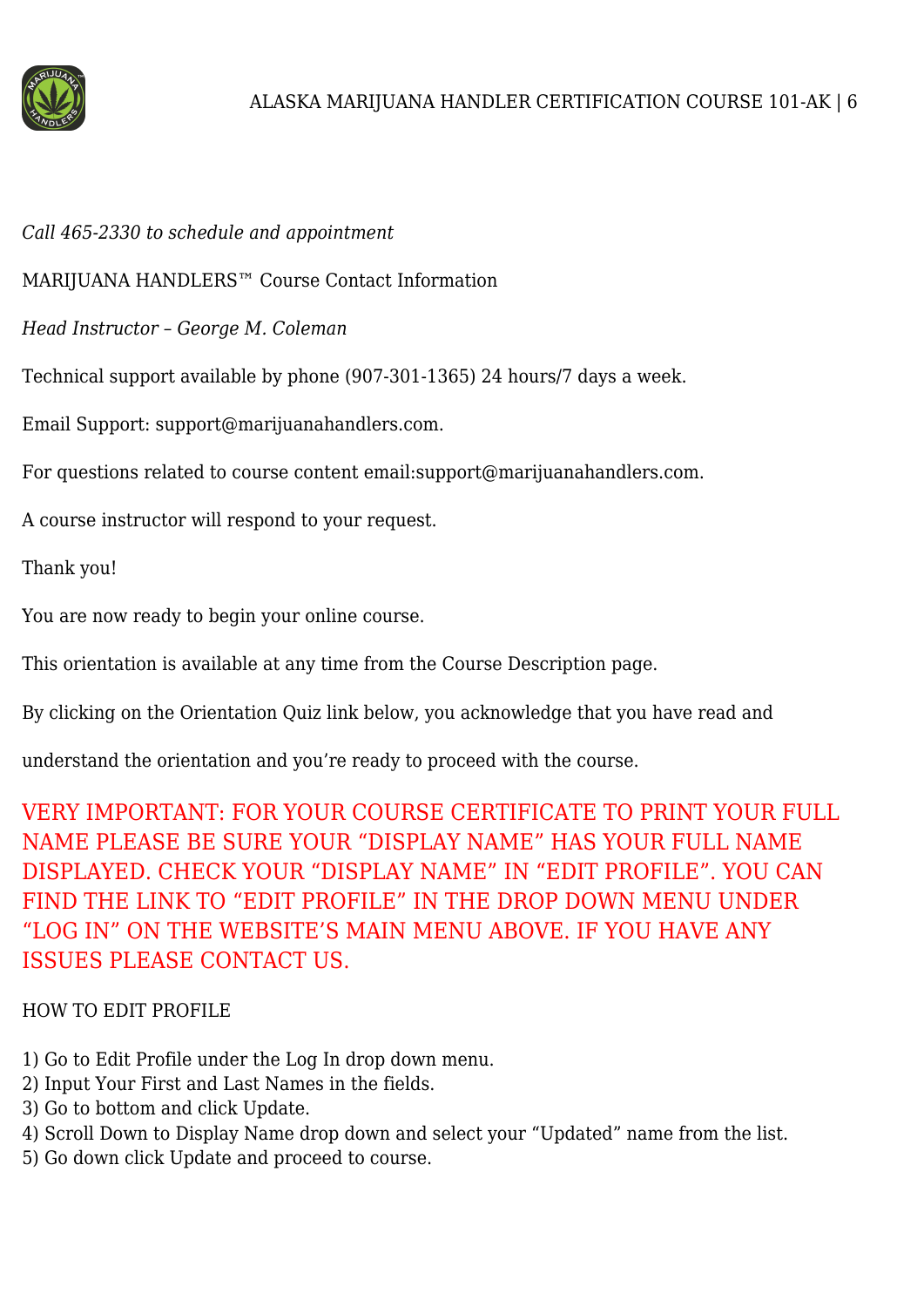

Good luck and enjoy your course!

*Please see Terms and Conditions for additional information such as refund policies, technical requirements, completion reporting details, etc.*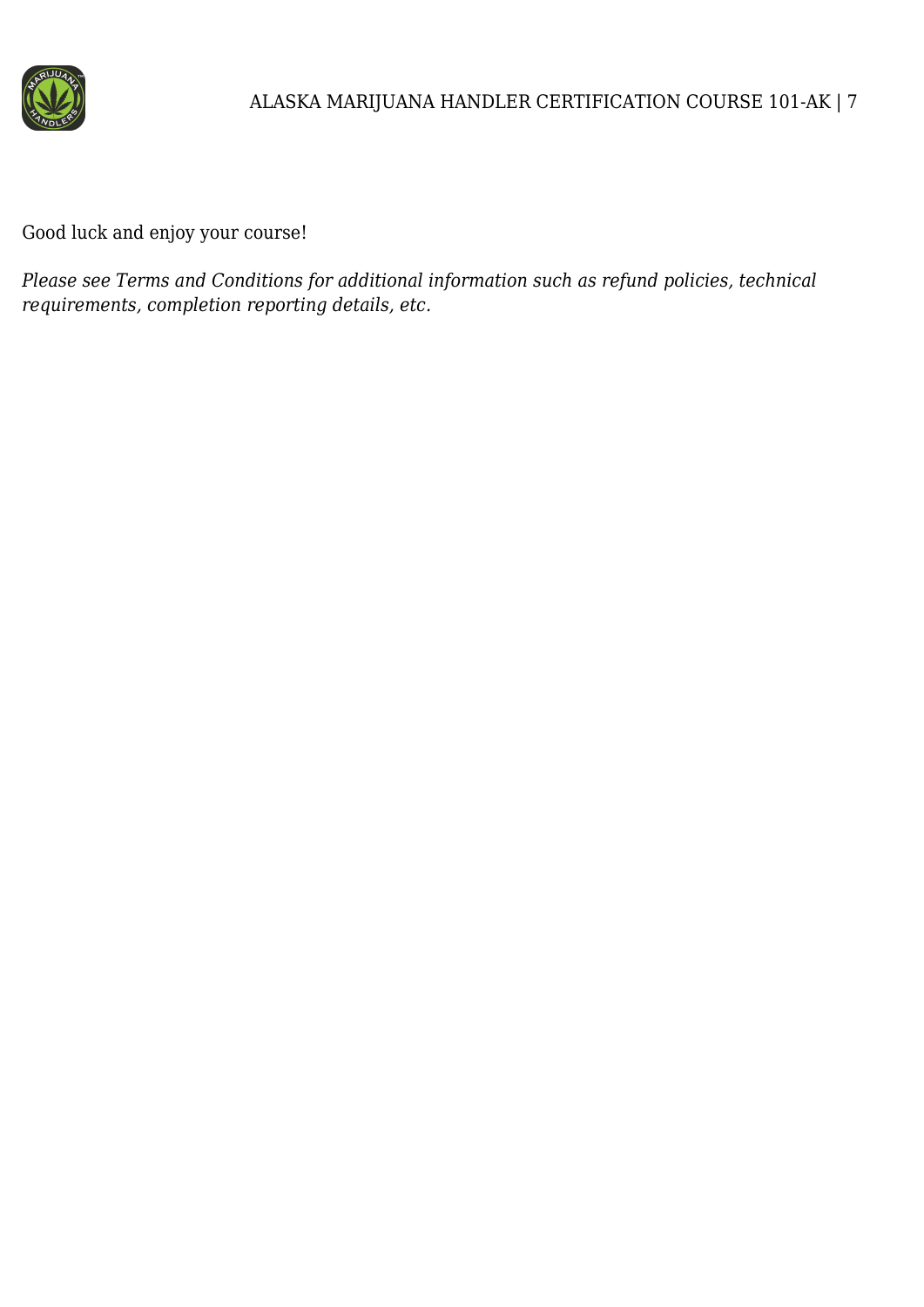

#### MARIJUANA HANDLERS™ – Lesson Introduction – MHC/100

Learn identification requirements, various types, methods of use and how to identify for authenticity.

MARIJUANA HANDLERS™ – Lesson Outline

- Regulation of the Marijuana Industry 3 AAC 306.350.
- The Regulation Marijuana AS 17.38.050.
- Alaska Drivers License Overview
- Common Access Card Overview
- Fake ID Training Video
- Helpful Hints When Checking ID
- Lesson Key Points
- Lesson Quiz

MARIJUANA HANDLERS™ – Lesson Goals

- Student should be able to recognize authentic identification.
- Student should be able to identify the various types of identification used by consumers.
- Student should know the laws and requirements for proper identification usage.

#### 3 AAC 306.325. Access restricted at retail marijuana store.

(a) A person under the age of 21 may not enter a retail marijuana store.

(b) Each entry to a retail marijuana store must be posted with a sign that says "No one under 21 years of age allowed." The sign must be not less than 12 inches long and 12 inches wide, with letters at least one half inch in height in high contrast to the background of the sign.

(c ) An area of a retail marijuana store's licensed premises where marijuana or any marijuana product is stocked for sale, or dispensed for sale, is a restricted access area. The retail marijuana store must post signs, require identification, and escort visitors in compliance with 3 AAC 306.710.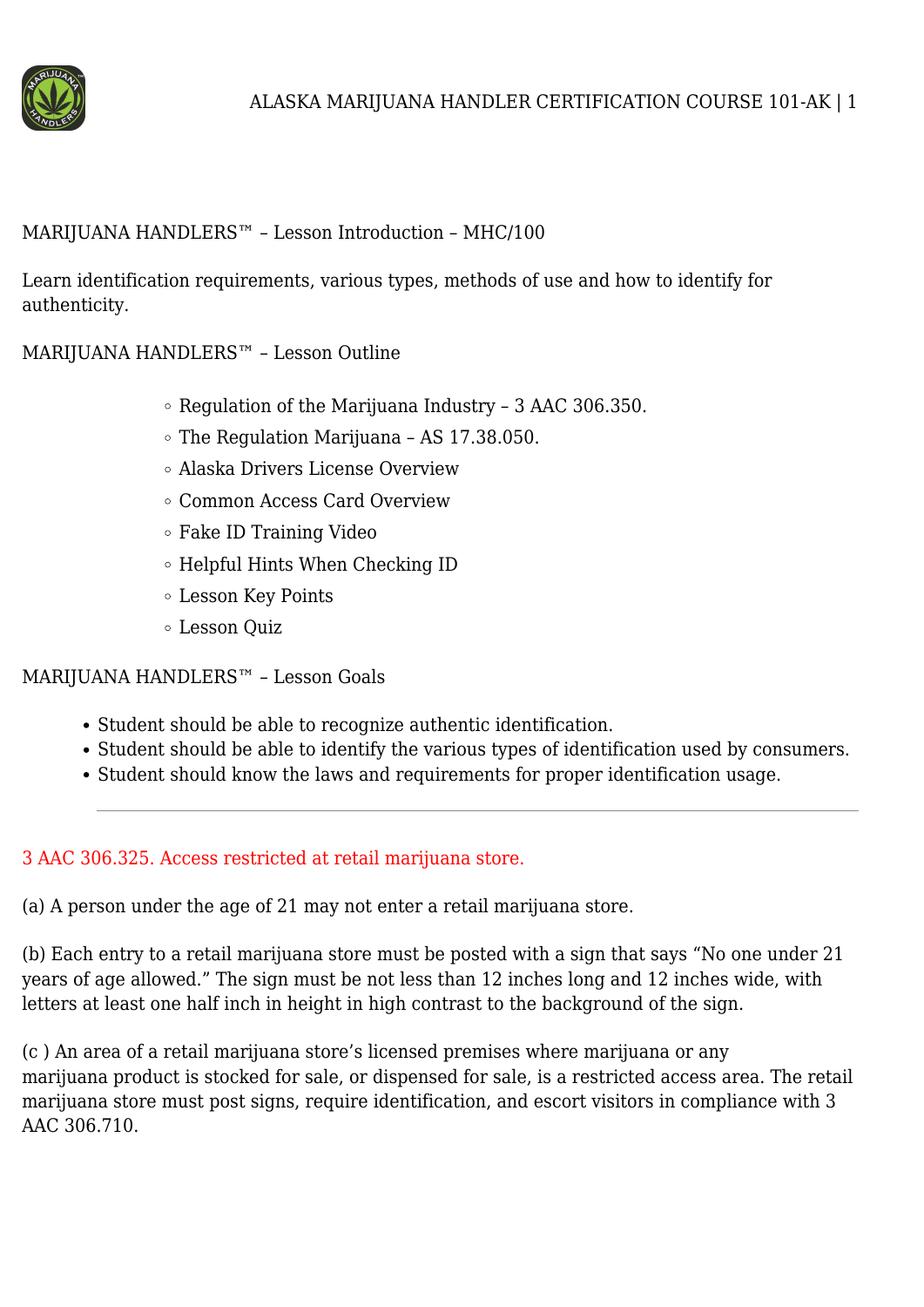

#### 3 AAC 306.350. REGULATION OF THE MARIJUANA INDUSTRY

Identification requirement to prevent sale to person under 21.

(a) A licensed retail marijuana store shall refuse to sell marijuana or a marijuana product to any person who does not produce a form of valid photo identification showing that person is 21 years of age or older.

(b) A valid form of identification includes:

(1) an unexpired, unaltered passport;

(2) an unexpired, unaltered driver's license; instruction permit, or identification card of any state or territory of the United States, the District of Columbia, or a province of Canada;

(3) an identification card issued by a federal or state agency authorized to issue a driver's license or identification card.

# THE REGULATION OF MARIJUANA – AS 17.38.050. – FALSE IDENTIFICATION, PENALTY..

(a) A person who is under 21 years of age may not present or offer to a marijuana establishment or the marijuana establishment's agent or employee any written or oral evidence of age that is false, fraudulent, or not actually the person's own, for the purpose of

(1) purchasing, attempting to purchase, or otherwise procuring or attempting to procure marijuana or marijuana products; or

(2) gaining access to a marijuana establishment.

(b) A person who violates this section is guilty of a violation punishable by a fine of up to \$400.

ALASKA DRIVERS LICENSE CARD (ADL)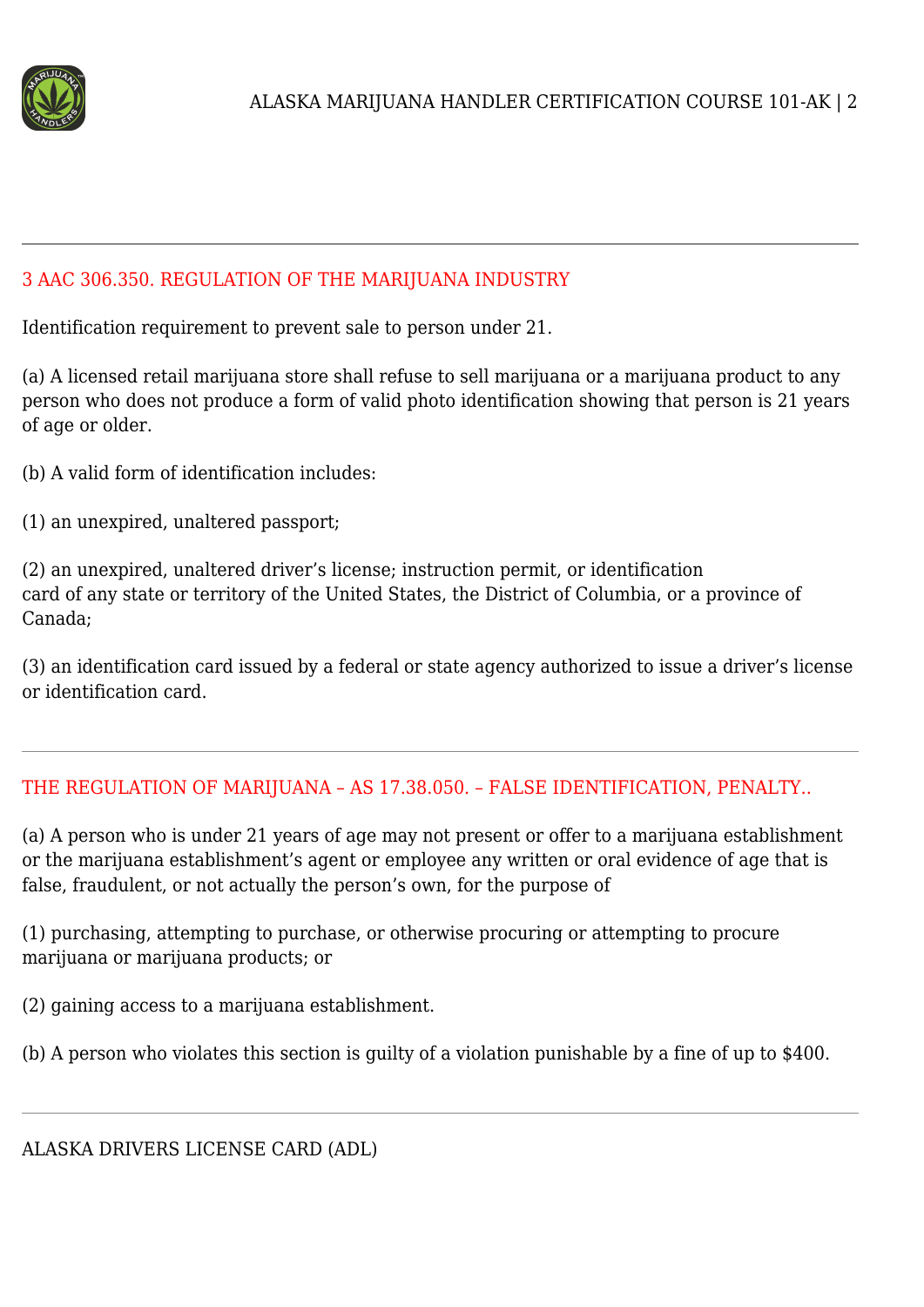

Beginning in June 2014, all new Alaska driver licenses and identification cards will be issued in a new format and mailed to you from a secure facility. http://doa.alaska.gov/dmv/license/

# $\pmb{\times}$

CARD FRONT

- 1. Primary Photo
- 2. Card Type and DL/ID Number
- 3. Cardholder Name and Address
- 4. Cardholder Information
- 5. Fine Line Pattern
- 6. Ghost Image
- 7. Clear Window in Shape of State
- 8. Optional Donor & Veteran Designations

 $\pmb{\times}$ 

- CARD BACK
- A) Cardholder Date of Birth

B) 2D Barcode

C) Cardholder Restrictions & Endorsements

# COMMON ACCESS CARD (CAC) – (FEDERAL/MILITARY)

The CAC, a "smart" card about the size of a credit card, is the standard identification for active duty uniformed service personnel, Selected Reserve, DoD civilian employees, and eligible contractor personnel. It is also the principal card used to enable physical access to buildings and controlled spaces, and it provides access to DoD computer networks and systems. http://www.cac.mil/common-access-card

CARD FRONT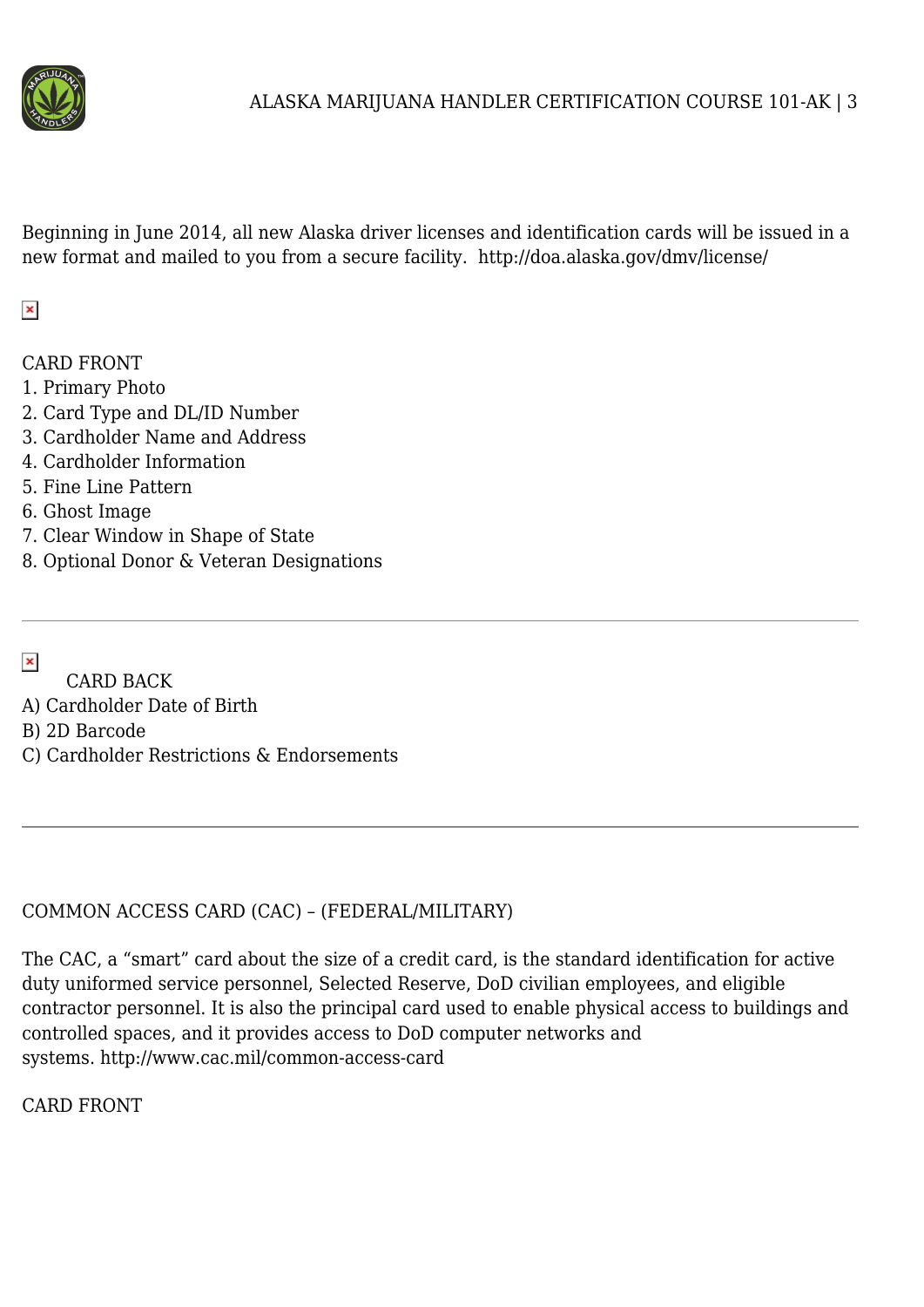

 $\pmb{\times}$ 

CARD BACK

 $\pmb{\times}$ 

#### FAKE ID TRAINING

Helpful Hints When Checking ID

- Do not rely entirely on a customer's appearance or behavior when checking identification!
- Some minor males may have beards and mustaches.
- Some may have bald or shaved heads.
- Some minor males are big, which may make them appear older.
- Some minors will make direct eye contact with you while lying about their age.
- Some minor females may wear makeup or clothing that makes them appear older.
- However, keep in mind that some minors might appear nervous, may not make eye contact with you, may not have facial hair, or may have smooth, unlined faces.
- Ask the customer to hand you the ID so you can closely examine it.
- Look for signs that the ID has been tampered with.
- Some signs are: irregular laminations; anything other than a smooth surface; bumpy or raised surfaces by the picture; cuts anywhere on the ID; changes to birth dates, expiration dates or "minor until" dates.
- Look at the printing type on the ID.
- Do all letters and numbers appear the same?
- Compare the picture on the ID to the person before you.
- Do they look the same?
- Does the physical description on the ID match the person standing before you?
- (Remember that weight and hair may change, but height rarely will.)
- Check the expiration date.
- If the ID has expired, it is unacceptable.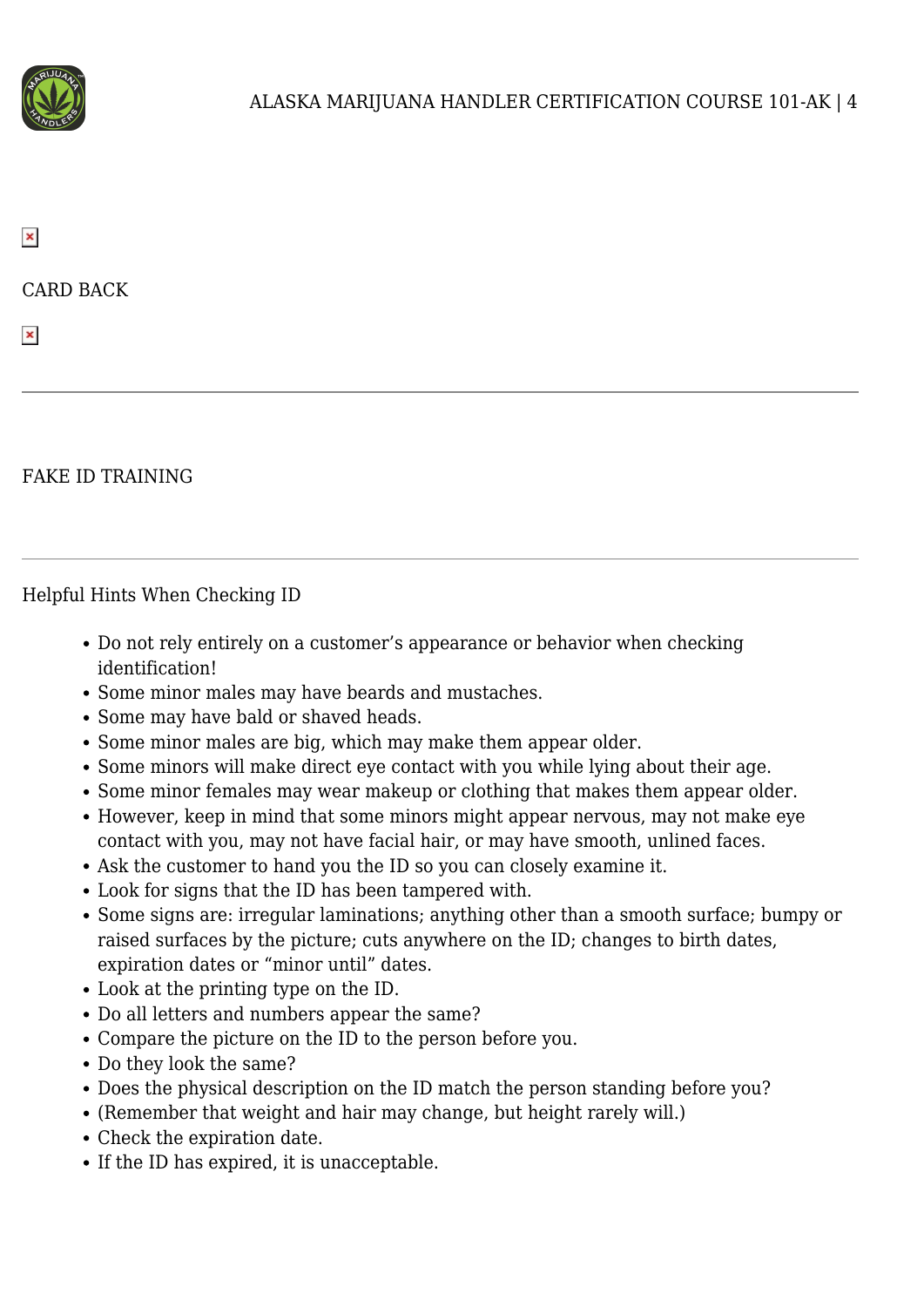

- Check for a signature.
- Do not accept without a signature.

Without giving the person the ID, ask them some quesitons.

*Examples:*

What is your address?

What is the zip code?

Spell your middle name.

What is your date of birth?

Ask their age.

Ask when they graduated from high school.

An important thing to remember is that minors come in all shapes and sizes.

Think about it.

You cannot tell by a person's face, clothes or behavior alone how old the person may be.

Help eliminate the guesswork:

*Don't sell unless you're sure!*

# MARIJUANA HANDLERS™ – Key Points

- A person under the age of 21 may not purchase marijuana products.
- A person under the age of 21 may not enter a retail marijuana store.
- Valid identification (ID) must be presented.
- Valid ID includes the following: unexpired, unaltered passport, unexpired, unaltered driver's license; instruction permit, or identification card of any state or territory of the United States, the District of Columbia, or a province of Canada, an identification card issued by a federal or state agency authorized to issue a driver's license or identification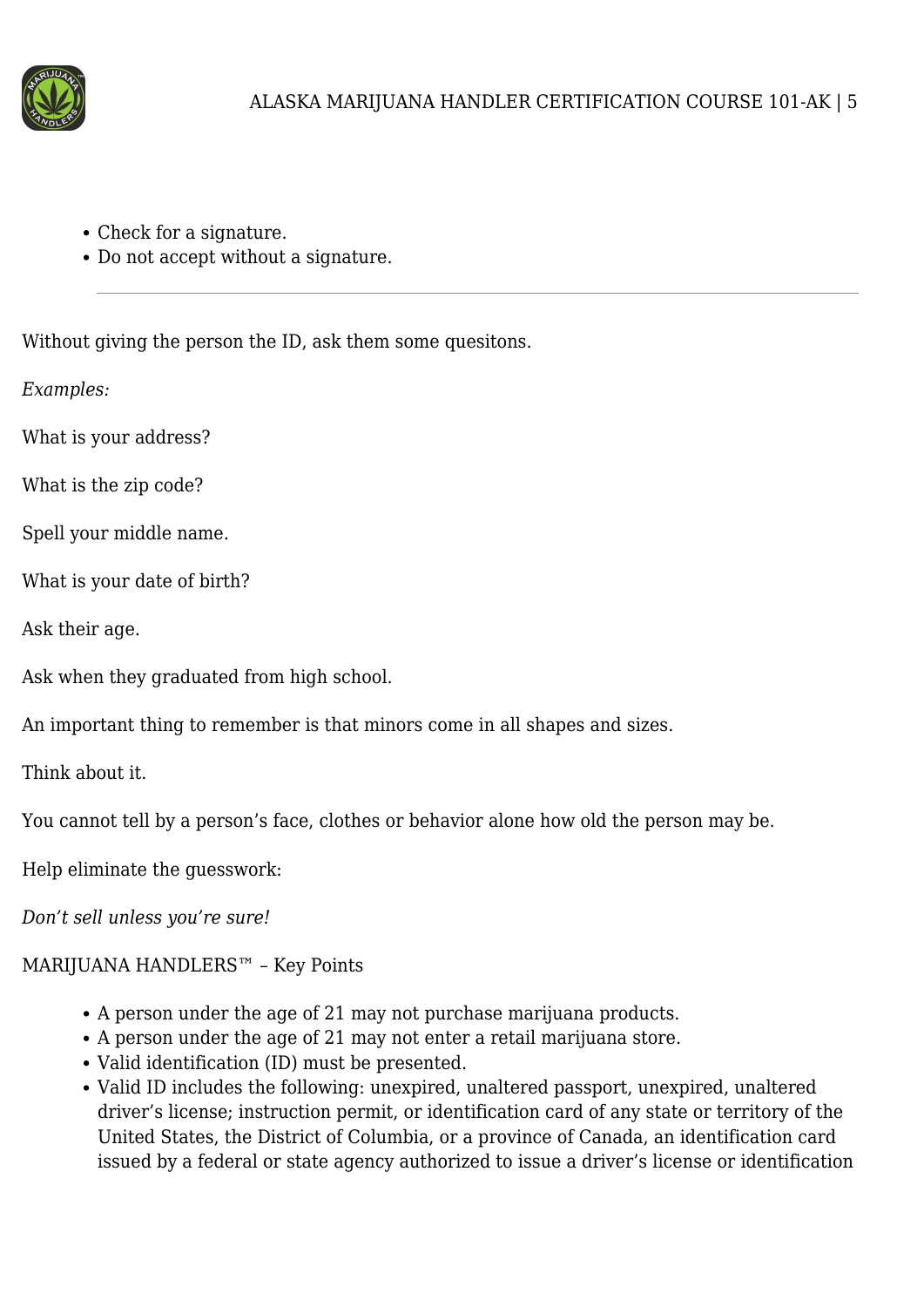

card.

- Violation punishable by a fine of up to \$400.
- In 2014, the Alaska Driver License (ADL) changed it's format.
- *Don't sell unless you're sure!*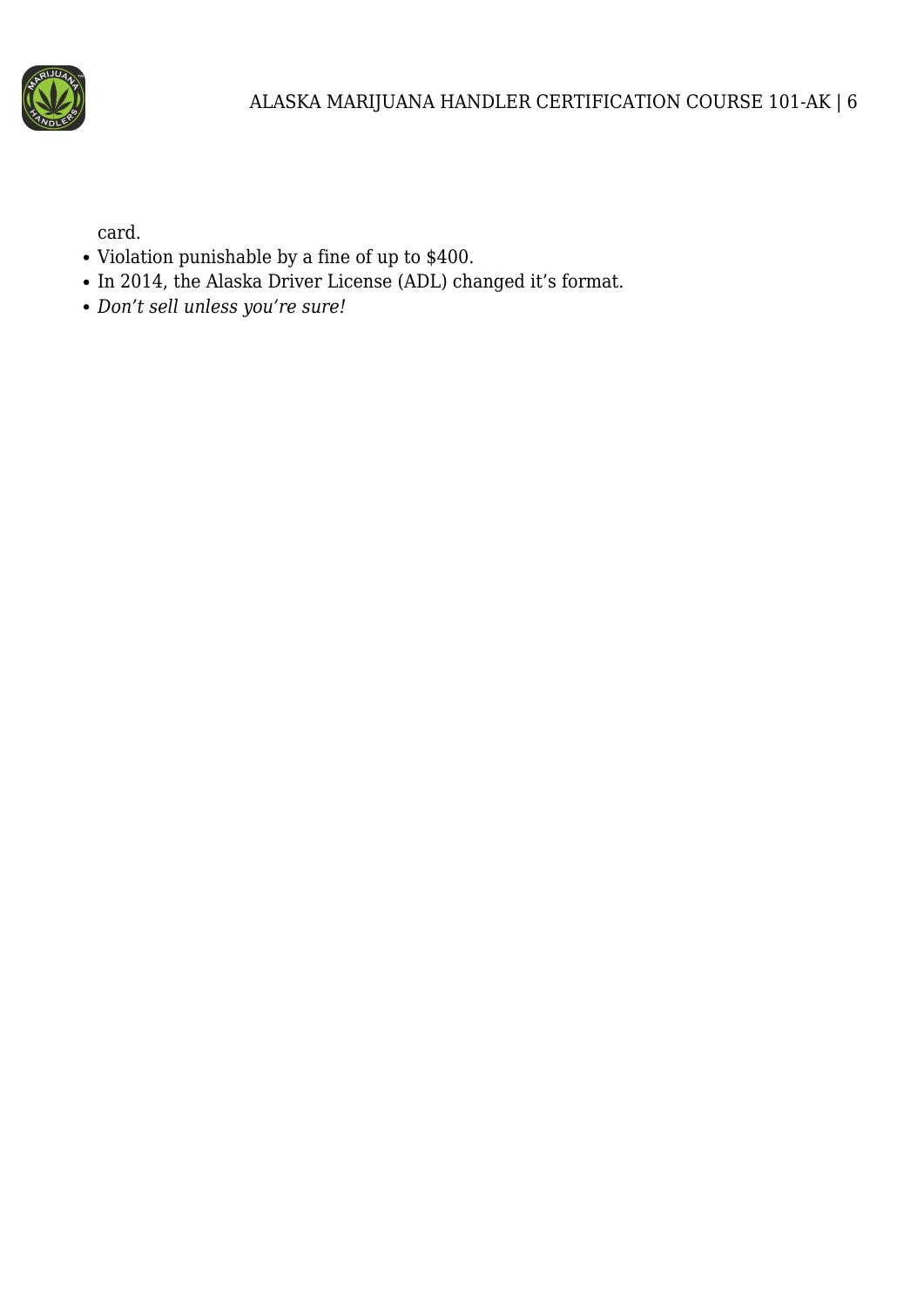

#### MARIJUANA HANDLERS™ – Lesson Introduction – MHC/101

Study and learn how to identify numerous Marijuana products and their distribution channels. Learn how Marijuana products are produced, packaged and how they are distributed.

MARIJUANA HANDLERS™ – Lesson Goals

- Student should be able to identify Marijuana products and their uses.
- Students should have a working knowledge on how Marijuana products are prepared, packaged and distributed.

MARIJUANA HANDLERS™ – Lesson Outline

- UNODC 3. Description of the cannabis plant and illicit cannabis products
- $\circ$  MyLeafly Cannabis 101 What's the difference between Indica, Sativa & Hybrid? – Video
- UNODC 3. Description of the cannabis plant and illicit cannabis products *continued*
- MyLeafly Cannabis 101 Concentrates Video
- UNODC 3. Description of the cannabis plant and illicit cannabis products *continued*
- WM TV Locals Canna House Video
- 3 AAC 306.345. Packaging and labeling.
- 3 AAC 306.540. Marijuana inventory tracking system.
- 3 AAC 306.565. Packaging of marijuana products.
- Yahoo! Finance The big trend in medical marijuana products that don't get you high – Video
- Lesson Key Points
- Lesson Quiz

3. Description of the cannabis plant and illicit cannabis products

3.1 Name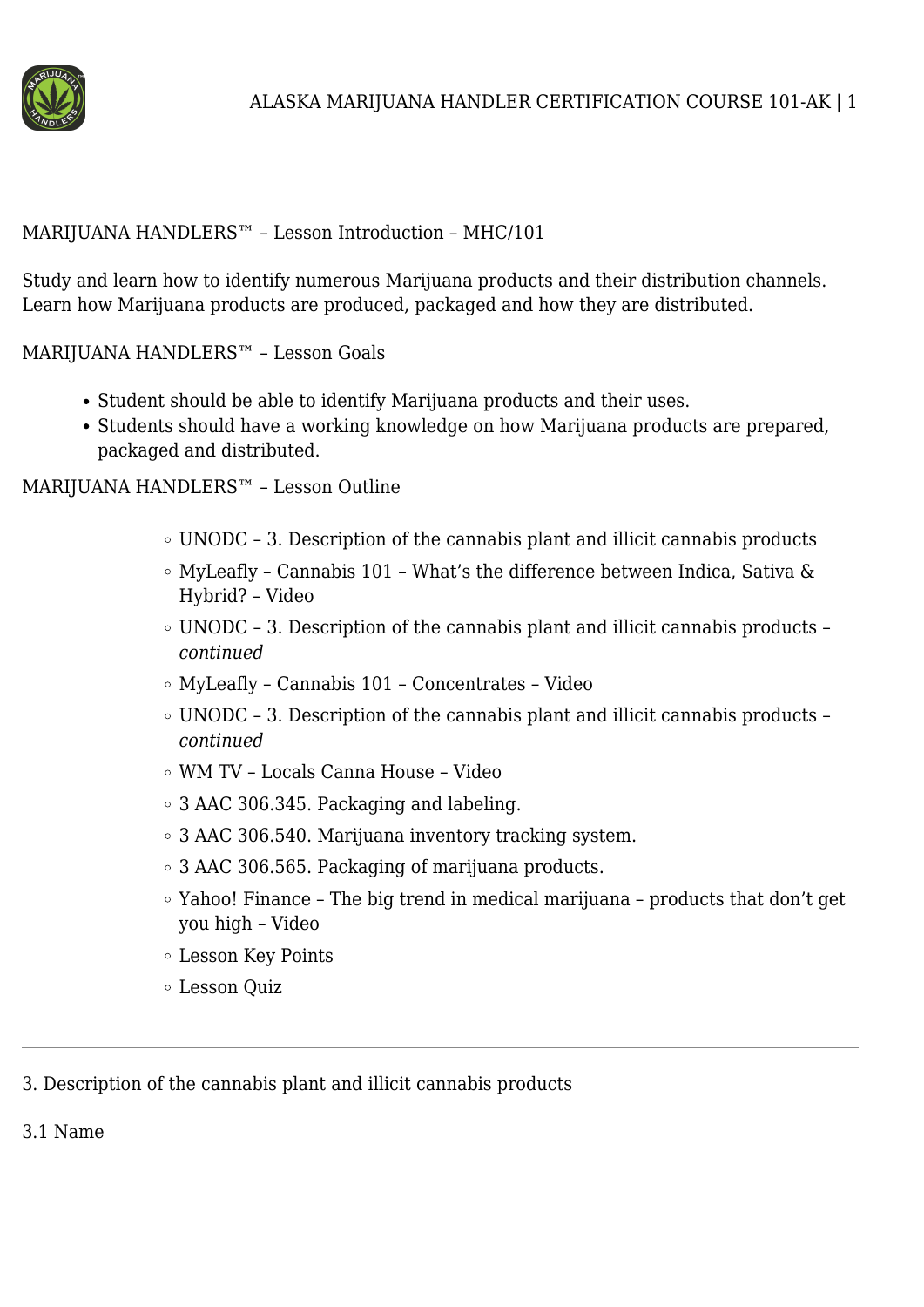

Cannabis sativa L. (Linnaeus)

#### 3.2 Synonyms

There are many local and street names and synonyms used for cannabis and it is beyond the scope of this manual to list them all. They include: \*weed, hemp, marihuana, marijuana, pot, gandia, grass, chanvre and many more [10].

# 3.4 Physical appearance

Cannabis is an annual, dioecious,\* flowering herb. Staminate (male) plants are usually taller but less robust than pistillate (female) plants. Stems are erect and can vary from 0.2-6 m. However, most of the plants reach heights of 1-3 m. The extent of branching, like the plant height, depends on environmental and hereditary factors as well as the method of cultivation (see also section 5.3.1).

\*The majority of plants is dioecious (i.e. male and female flowers are found on separate plants), although monoecious plants (i.e. bearing both male and female flowers) may also be encountered.

# 3.6 Breeding

The plant is best suited to well structured neutral to alkaline clay and loam soils, with good water-holding capacity, which are not subject to water logging.

Among many trials of breeding, crossing sativa and indica strains led to the develop- ment of "skunk", a hybrid said to be 75 per cent sativa and 25 per cent indica.

This strain is said to be one of the first which combines the high THC content of C. sativa subsp. sativa with the rapid growth cycle and yield of C. sativa subsp. indica. In some countries, cannabis with a high THC content is generally referred to as "skunk" today.

#### 3.6.2 Cloning

The first and most obvious boost to sinsemilla production was the use of clones. Cloning simply means propagating from a successful "mother" plant. This cutting is rooted and transplanted. It is a genetic duplicate of its mother and thus can be used to create even more cuttings. A square metre of mother plants can provide numerous clones a week.

3.6.4 Outdoor production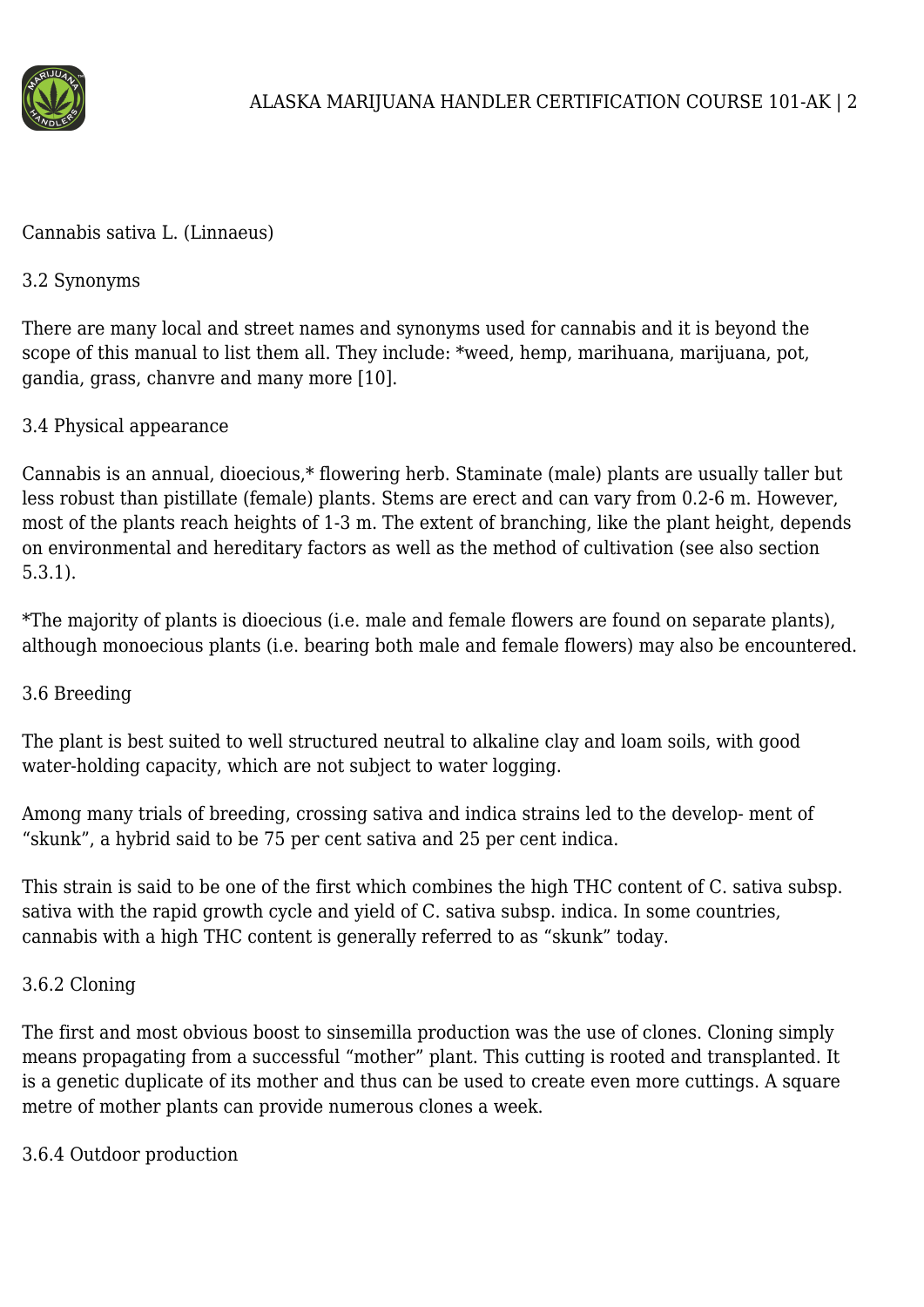

The main production of cannabis worldwide is still outdoors and these plants are generally but not necessarily grown from seeds. Outdoor sinsemilla production is realized by identifying and destroying male plants before pollination or by the use of artificially induced hermaphroditic females (see section 3.6.3).

#### 3.6.5 Indoor production

Growing cannabis from seed means that half of the crop might be unwanted male plants. For cost-intensive greenhouse production this is usually avoided, which can be achieved easily by cloning. Cloning and indoor production go hand in hand. Indoor production is mainly encountered in technologically advanced coun- tries, where big basements or closed factories are usually used. One or more rooms in houses or other dwellings are also frequently converted into grow rooms often using hydroponic techniques, i.e. growing plants in nutrient solutions instead of soil.

In soil, the optimum pH for the plant is 6.5 to 7.2. In hydroponic growing, the nutrient solution is best at 5.2 to 5.8, making cannabis well-suited to hydroponics, and thus indoor production, because this pH range is hostile to most bacteria and fungi [19].

An example and overview of trends in illicit cannabis cultivation in the United Kingdom, including relevant legal and forensic implications, can be found in [20].

# 3.7 Industrial cannabis

Industrial cannabis (industrial hemp) comprises a number of varieties of Cannabis sativa L. that are intended for agricultural and industrial purposes. They are grown for their seeds and fibres. Industrial cannabis is characterized by low THC content and high cannabidiol (CBD) content. In most European countries the current upper legal limit for cultivation is 0.2 per cent THC (Canada: 0.3 per cent). The ratio of CBD to THC is greater than one.

In many countries, "lists of approved cultivars" exist. Varieties which are consistently found to exceed the legally acceptable levels for THC may be removed from these lists. Harvesting for fibres occurs at the end of flowering of the female plants and before seed formation.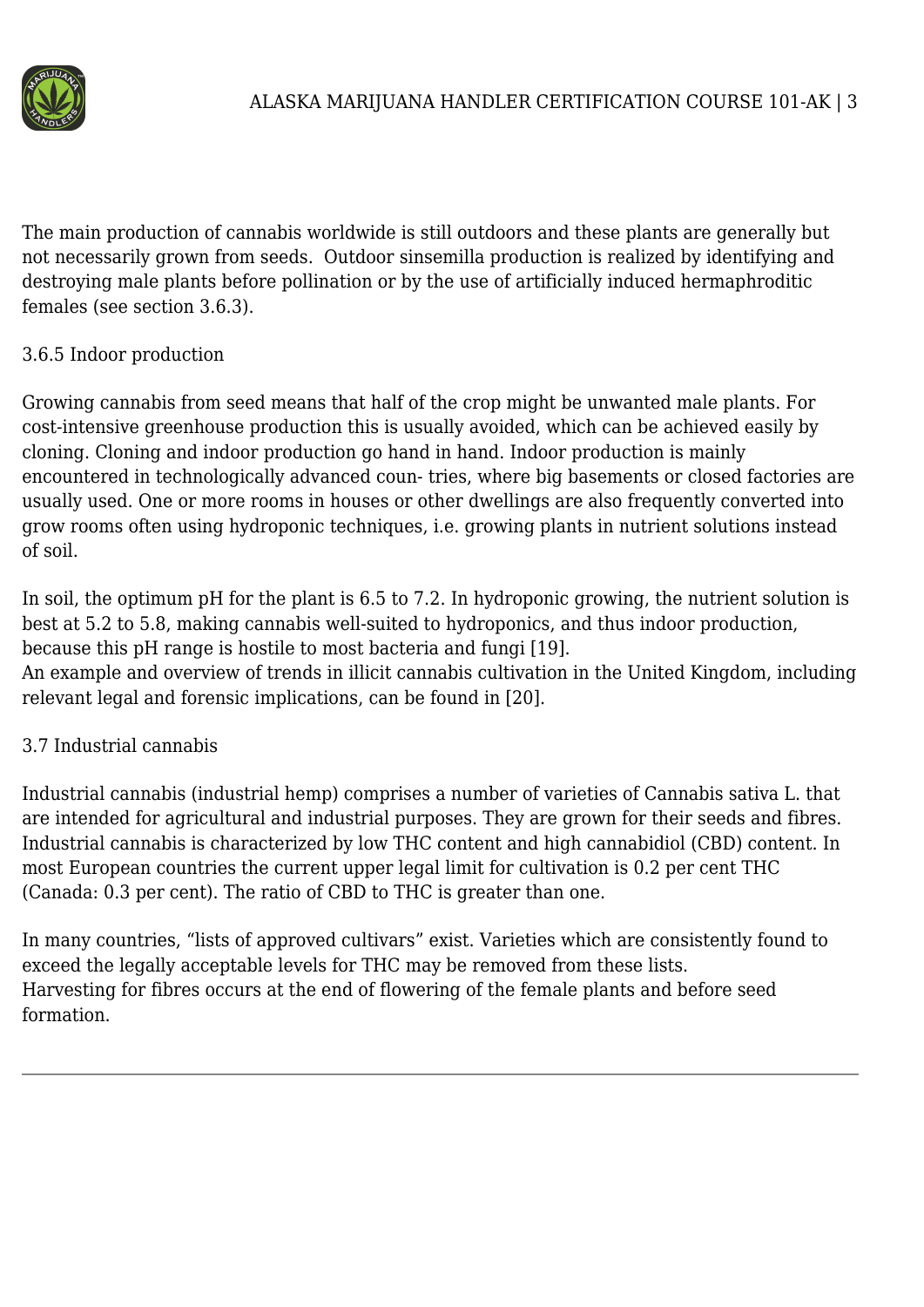

#### 3.8 Flowering

Flowering usually starts when darkness exceeds eleven hours per day. The flowering cycle can last anywhere between four and twelve weeks, depending on the strain and environmental conditions. Flowering times given by seed companies usually refer to the time taken to flower when grown from seed. Plants grown from cuttings can take a week or so longer to finish flowering.

#### 3.9 Harvesting

A good sign of ripeness is the colour of the hair-like structures (stigmas). As each flower ripens, these usually shrivel and turn brown. When about 75 per cent of the stigmas are brown, the plants are ready to harvest.

#### 3.10 Yield

Mean and/or minimal yield estimates are of forensic and legal interest. However, yield estimates are difficult, strongly dependent on cultivar/breed, cultivation technique, nutrition, light intensity, duration and rhythm, etc. Studies undertaken in Australia and New Zealand have shown that yields from indoor and outdoor grown plants are so variable that it is not meaningful to apply a set formula for wet : dry : saleable material or grams per plant or square metre.\*

Nevertheless, some empirical studies are available and summarized below. Variations due to different cultivation factors as mentioned above have to be considered.

#### 3.13 Cannabis products

Cannabis has been used as an agricultural crop for textile fibres for centuries. Other legitimate cannabis products include cannabis seed, cannabis seed oil and the essen- tial oil of cannabis. Illicit cannabis products fall into three main categories: herbal cannabis, cannabis resin and liquid cannabis (cannabis oil). It must be stressed that no two illicit cannabis products have identical physical appearances. Produced from a highly variable natural product using a batch process capable of wide variation, and subsequently subjected to processing and transformation for trafficking purposes, cannabis products appear in illicit markets in a multitude of forms.

#### 3.13.1 Herbal cannabis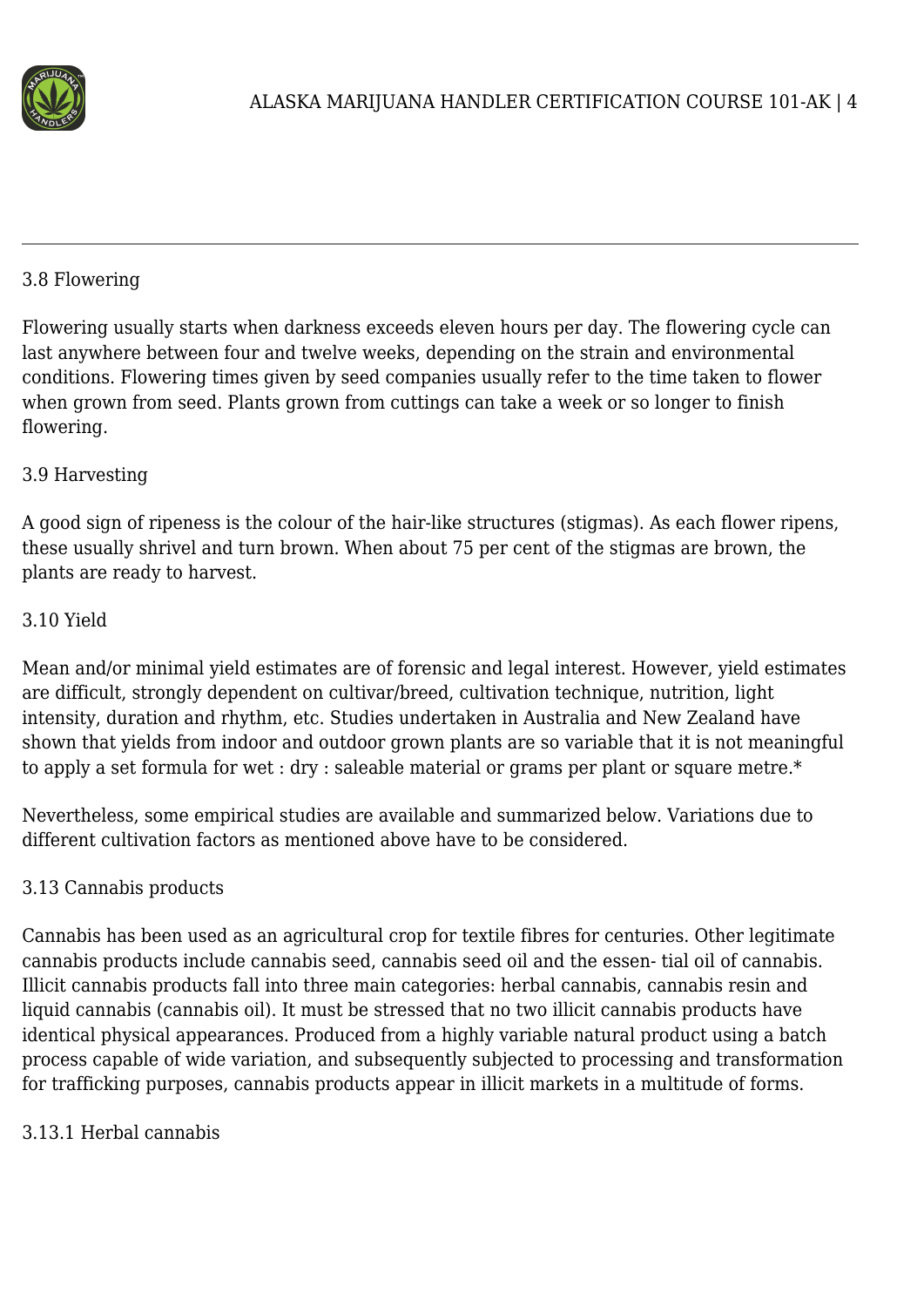

It is still the traditional belief that only the fruiting and flowering tops and leaves next to the flowering tops contain significant quantities of the psychoactive consti- tuent (THC); they are known as the "drug-containing parts", and generally it is only these parts of the plant that are sold in the illicit market (B in figure 1, page 8).

Indeed, these parts contain the highest amount of THC. However, illicitly consumed herbal cannabis also includes bigger leaves located at greater distance from the flowering tops.

Also the leaves next to the male flowering tops of potent cannabis plants contain consumable amounts of THC. However, the content is much lower than that for female plants and they are therefore not material of first choice. The central stem and main side stems contain little THC but they may still be used in the production of cannabis oil.

The dried leaves and flowers of the cannabis plant are known as "marihuana", and a plethora of other regional names exist [10]. "Marihuana" is found in the illegal market unchanged, i.e. raw from the plant (also called "dried flower"), processed as compressed slabs or coins, or as ground up material. The presentation of the herbal material in illicit markets varies widely, from region to region as well as within the countries of each region.

High quality product can be made by sieving crushed herbal cannabis to remove those parts of the plant which contain relatively low levels of, or no, cannabinoids. Essentially, this removes seeds and all but the most insignificant stem material. All that passes through the sieving process has been derived from the flowering and fruiting tops' herbal material, therefore a relative enrichment of THC occurs. In the illicit traffic, the product is known as "Kief". It is a characteristic product of North Africa. Such material has high cannabis resin content and can be compressed into slabs, which bear some physical resemblance to cannabis resin slabs (hashish). How- ever, when subjected to microscopic examination, such slabs are found to have retained essential herbal characteristics (see also section 5.3.2), and are considered a sort of "purified marihuana".

A third, and in some western European countries dominant, way of producing high quality herbal cannabis is indoor production. Very potent hybrids such as "skunk", "white widow", etc. are generally used and cultivation conditions are optimized. Propagation occurs mainly by cloning of the mother plants (see section 3.6.2); seedlings are seldom encountered anymore. Premises used for indoor cultivation include basements, factories, warehouses and unused portions of commercial or industrial facilities. They are often equipped with automated nutrition and water supply, air conditioning, systems to filter and deodorize outlet air and automated illumination to mimic day and night phases. The combination of ideal growing conditions and high THC cultivars generates products with a maximum THC content which is often two to ten times higher than that observed in the late eighties. Herbal cannabis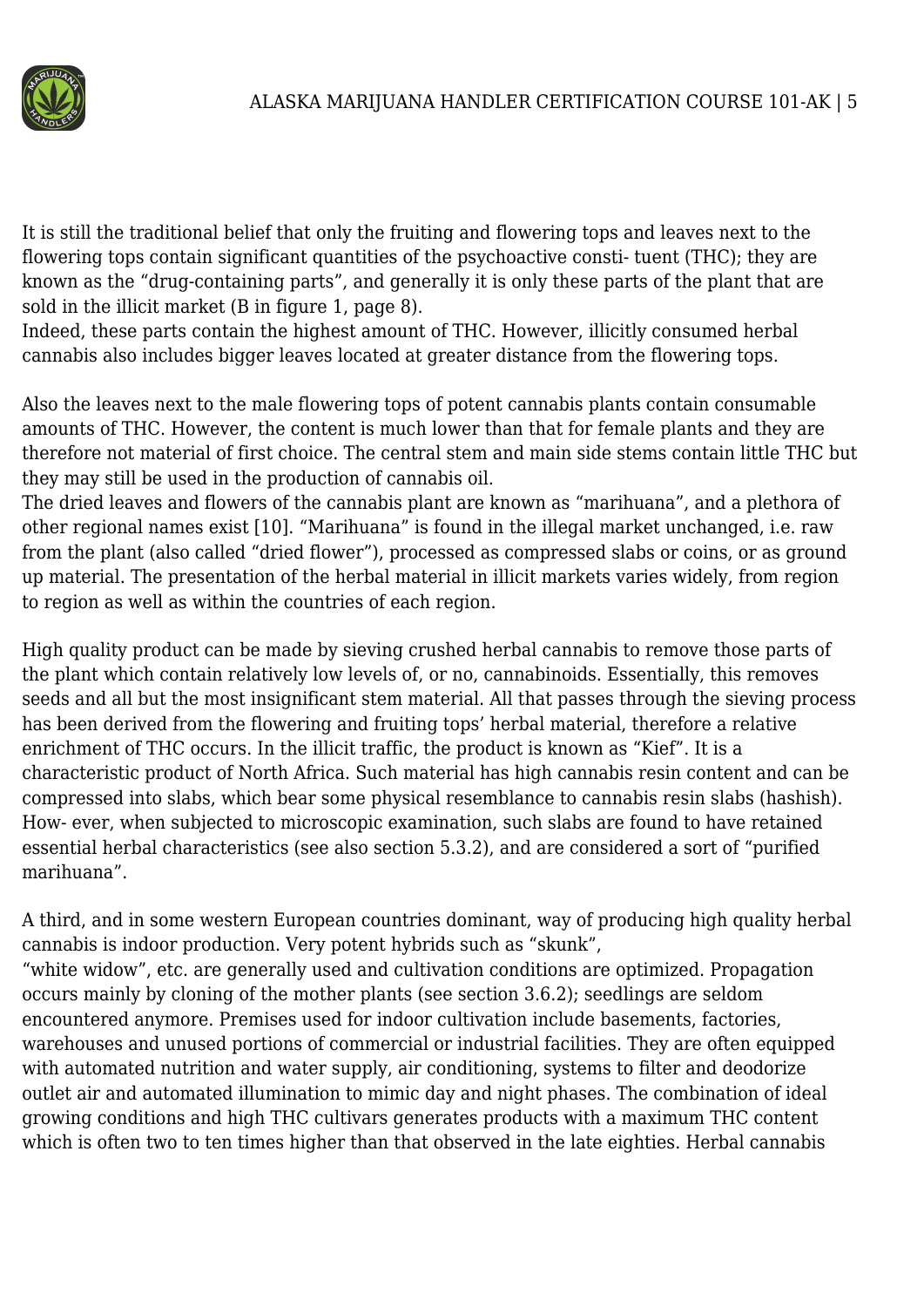

with a total THC content of more than 10 per cent, cannabis resin with 25 per cent THC and cannabis oil with 60 per cent THC are not unusual today.

The drying process is simple. Either the drug-containing parts are cut off or the entire plant is suspended upside down and air-dried. Drying is complete when the leaves next to flowering tops are brittle. Depending on the humidity and ambient temperature, this takes approximately 24 to 72 hours. The residual water-content in this material is about 8-13 per cent. This material is directly suitable for smoking in a joint and can be stored for many months, although THC degrades with time, when exposed to air, light and humidity.

3.13.2 Cannabis resin (hashish)

The resinous secretions of the plant, produced in the glandular trichomes (see sec- tion 5.3.2) can be collected, thus obtaining a higher THC-containing product from which most recognizable plant material is removed. In addition to the secretions, it consists of finer plant material and appears as loose or pressed sticky powder, depending on the method of production.

Worldwide, the production of cannabis resin is centred in two main regions. The countries around the southern and the eastern part of the Mediterranean form one region, and the countries in South and South-West Asia form another. A variety of processes have been used in both regions to produce cannabis resin. However, in general, the countries of one region use similar techniques. Sieving is an important part of the process in both regions

#### 3.13.3 Liquid cannabis (hashish oil)

Liquid cannabis is a concentrated liquid extract of either herbal cannabis material or of cannabis resin. The reason for the production of liquid cannabis is to concentrate the psychoactive ingredient, THC. This may help traffickers evade interdiction, because more psychoactive material can be contained in a smaller quantity of product. Of equal value to the trafficker is the ability to insert the liquid cannabis into any cavity and to use concealments which cannot easily accommodate herbal or resin cannabis, thereby reducing the possibility of detection by the form or odour of the material.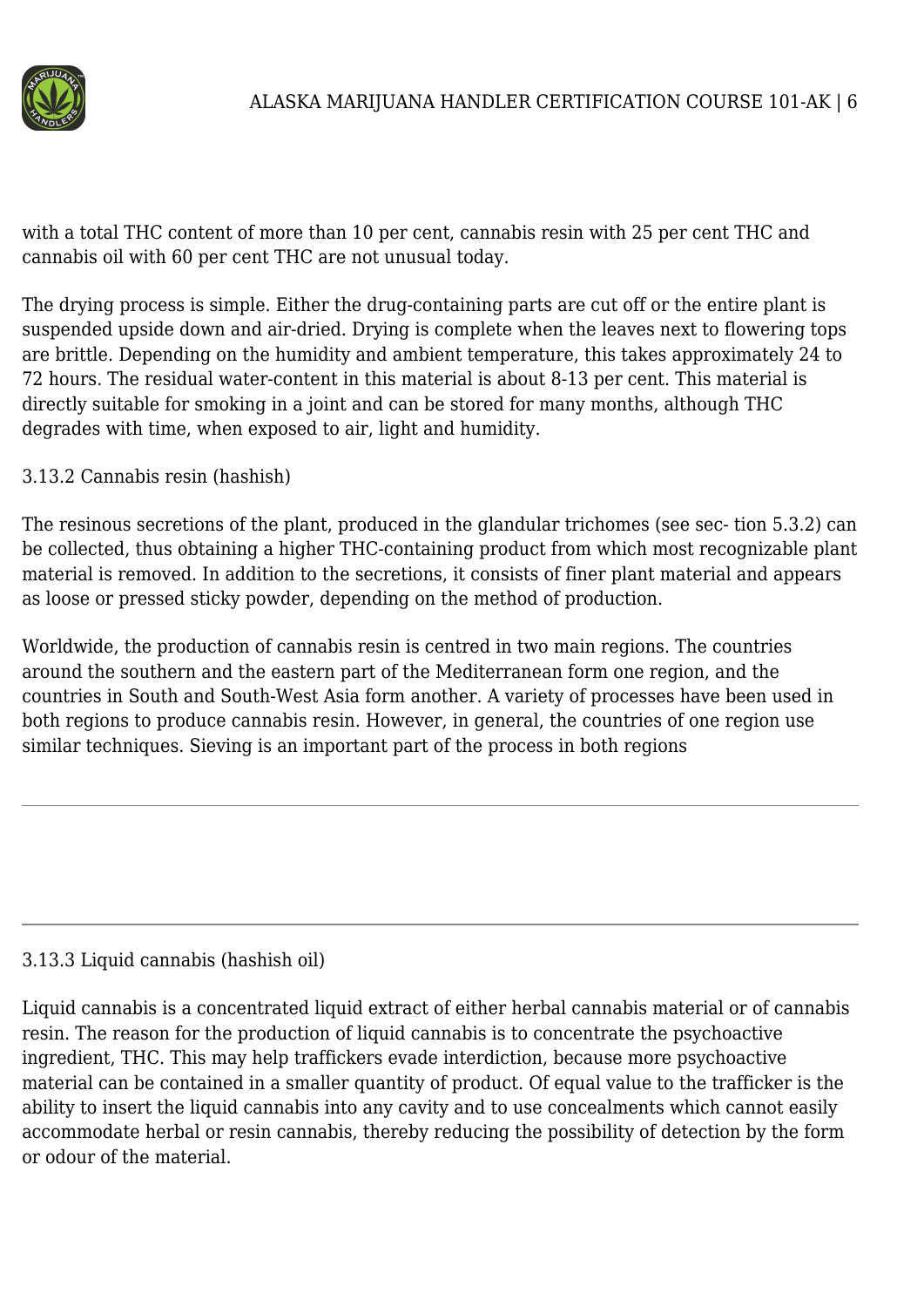

Extraction is performed in a suitable vessel with an organic solvent (e.g. petroleum ether, ethanol, methanol, acetone) at room temperature with stirring, by passive extraction or under reflux.

When the batch of cannabis or cannabis resin is thought to be fully extracted, the suspension is filtered and the extracted material is discarded. If necessary, a second fresh batch of cannabis material may be placed into the vessel and extracted with the same batch of solvent used for the initial extraction. This process can be repeated as often as required, using a number of batches of cannabis or cannabis resin with a single batch of extracting solvent. After the final batch has been extracted, the solvent is evaporated to obtain the required consistency of the oil. In some clandes- tine laboratories, especially in those countries where organic solvents are expensive or difficult to purchase, the excess solvent may be recovered for future use.

In general, liquid cannabis, whether made from cannabis or cannabis resin, is dark brown or dark green in colour and has the consistency of thick oil or a paste.

3.13.4 Cannabis seeds and cannabis seed oil

Cannabis seeds are a less well known though potent source of Ω-3-fatty acids. Can- nabis seed oil is a clear yellow liquid. The seed contain approximately 29 per cent to 34 per cent oil by weight [33]. 100 g of cannabis seed oil contains about 19 g α-linolenic acid. A ratio of about 3:1 of Ω-6 to Ω-3-fatty acids makes cannabis seed oil a high quality nutrient.

However, due to its high proportion of unsaturated fatty acids, this oil tends to get rancid rapidly if not stored in a cool and dark place.

Although the seed is enclosed by the bracteole, which is the part of the plant with the highest density of glandular trichomes and thus the highest THC concentration, the seeds themselves do not contain THC. However, they may be contaminated with cannabis materials (e.g. flowering tops, husks, resin), resulting in detectable amounts of THC. Similarly, if THC is detected in cannabis seed oil, it most likely originated from a poor separation of the seeds from the bract [34].

# 3.13.5 Cannabis essential oil

The essential oil of cannabis is a clear and slightly yellow-coloured liquid. It is obtained by steam distillation of the freshly cut cannabis plants. A great demand for this essential oil does not exist and it seems that it is rather a side product from seed oil or hashish-oil production. The essential oil does not contain THC, but is responsible for the characteristic smell of cannabis products, and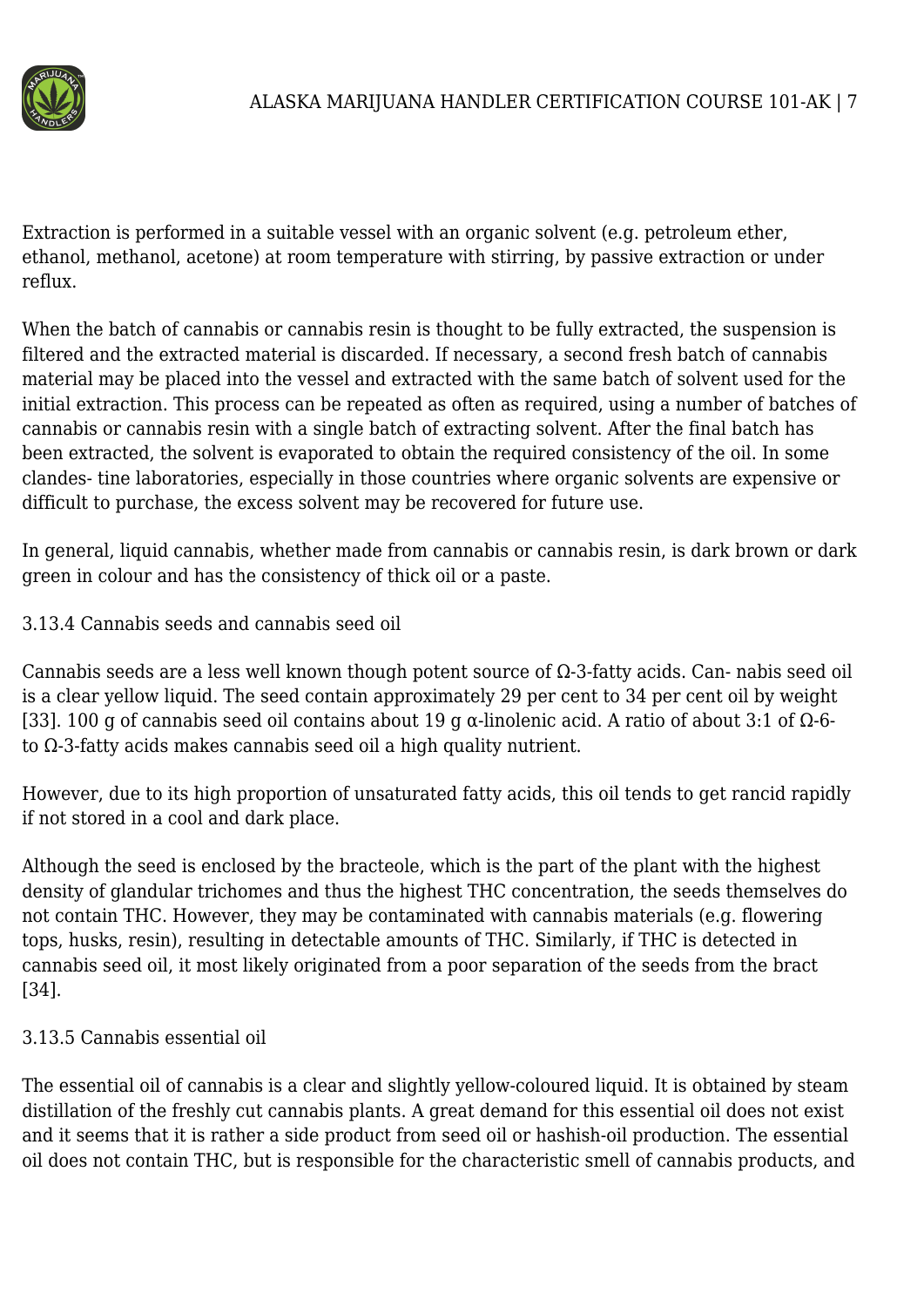

is also the basis for their identification by sniffer dogs.

3 AAC 306.345. Packaging and labeling.

(a) A retail marijuana store shall assure that

(1) any marijuana sold on its licensed premises is packaged and labeled in compliance with 3 AAC 306.470 and 3 AAC 306.475, except that 3 AAC 306.470(b)

(2) does not apply to the packaging of wholesale flower and bud sold by weight to a consumer; and

(2) any marijuana product sold on its licensed premises is packaged and labeled in compliance with 3 AAC 306.565 and 3 AAC 306.570, except that 3 AAC 306.565(b)

(2) does not apply to the packaging of wholesale marijuana products that are not edible marijuana products;

(3) any marijuana or marijuana product sold at a retail marijuana store must be packaged in opaque, re-sealable, child-resistant packaging when the purchaser leaves the retail premises; the packaging must be designed or constructed to be significantly difficult for children under five years of age to open; but not normally difficult for adults to use properly.

(b) In addition to labeling requirements provided in (a) of this section, a retail marijuana store shall affix a label to each package of marijuana or marijuana product that

(1) identifies the marijuana retail store selling the marijuana product by name or distinctive logo and marijuana establishment license number; and

(2) states the total estimated amount of THC in the labeled product, and

(3) contains the following statements:

(*A) "Marijuana has intoxicating effects and may be habit forming and addictive;"*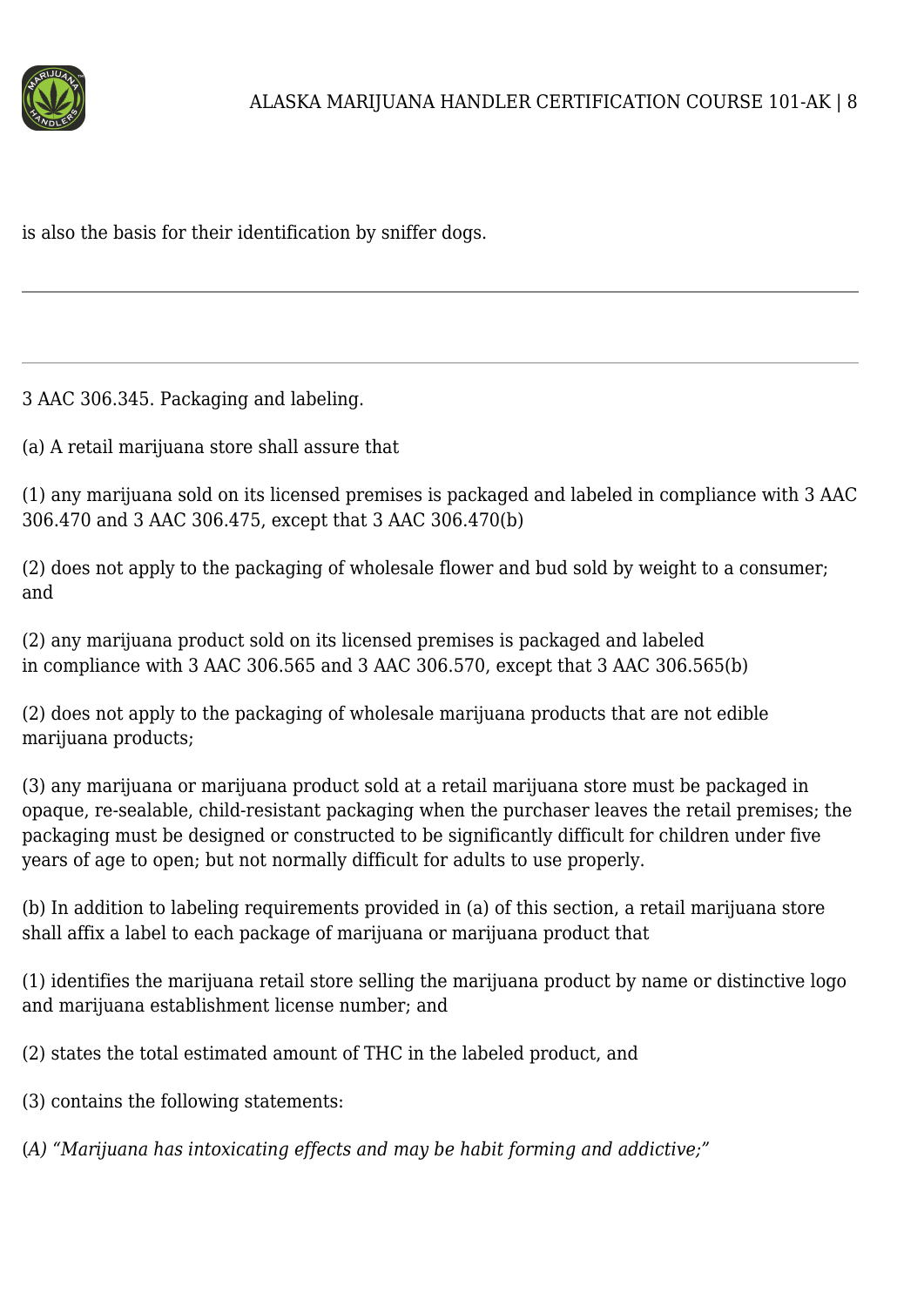

*(B) "Marijuana impairs concentration, coordination, and judgment. Do not operate a vehicle or machinery under its influence;"*

*(C) "There are health risks associated with consumption of marijuana"*

*(D) "For use only by adults twenty-one and older. Keep out of the reach of children;" and*

*(E) "Marijuana should not be used by women who are pregnant or breast feeding;"*

3 AAC 306.540. Marijuana inventory tracking system.

(a) A marijuana product manufacturing facility shall use a marijuana inventory tracking system as provided in 3 AAC 306.730 to ensure that the marijuana product manufacturing facility identifies and tracks any marijuana or marijuana product from the time the marijuana or marijuana product is received, through

(1) use of the marijuana or marijuana product in manufacturing any other marijuana product;

(2) sale or transfer of the marijuana or marijuana product originally received, or any marijuana product manufactured at that marijuana product manufacturing facility to another licensed marijuana establishment; and

(3) disposal of any expired or outdated marijuana or marijuana product that is not sold or transferred to another licensed marijuana establishment.

(b) When marijuana from a marijuana cultivation facility or marijuana product from another marijuana product manufacturing facility is delivered or transported to the licensed premises of a marijuana product manufacturing facility, the marijuana product manufacturing facility shall immediately enter tracking information for that marijuana or marijuana product into the inventory tracking system. A marijuana product manufacturing facility may not accept any marijuana or marijuana product that does not have a valid transport manifest generated from the marijuana inventory tracking system of the licensed marijuana establishment that supplies the marijuana or marijuana product.

(c) A marijuana product manufacturing facility shall track any received marijuana or marijuana product to its use in a marijuana product, and shall reconcile each transaction to its inventory tracking system at the close of business each day.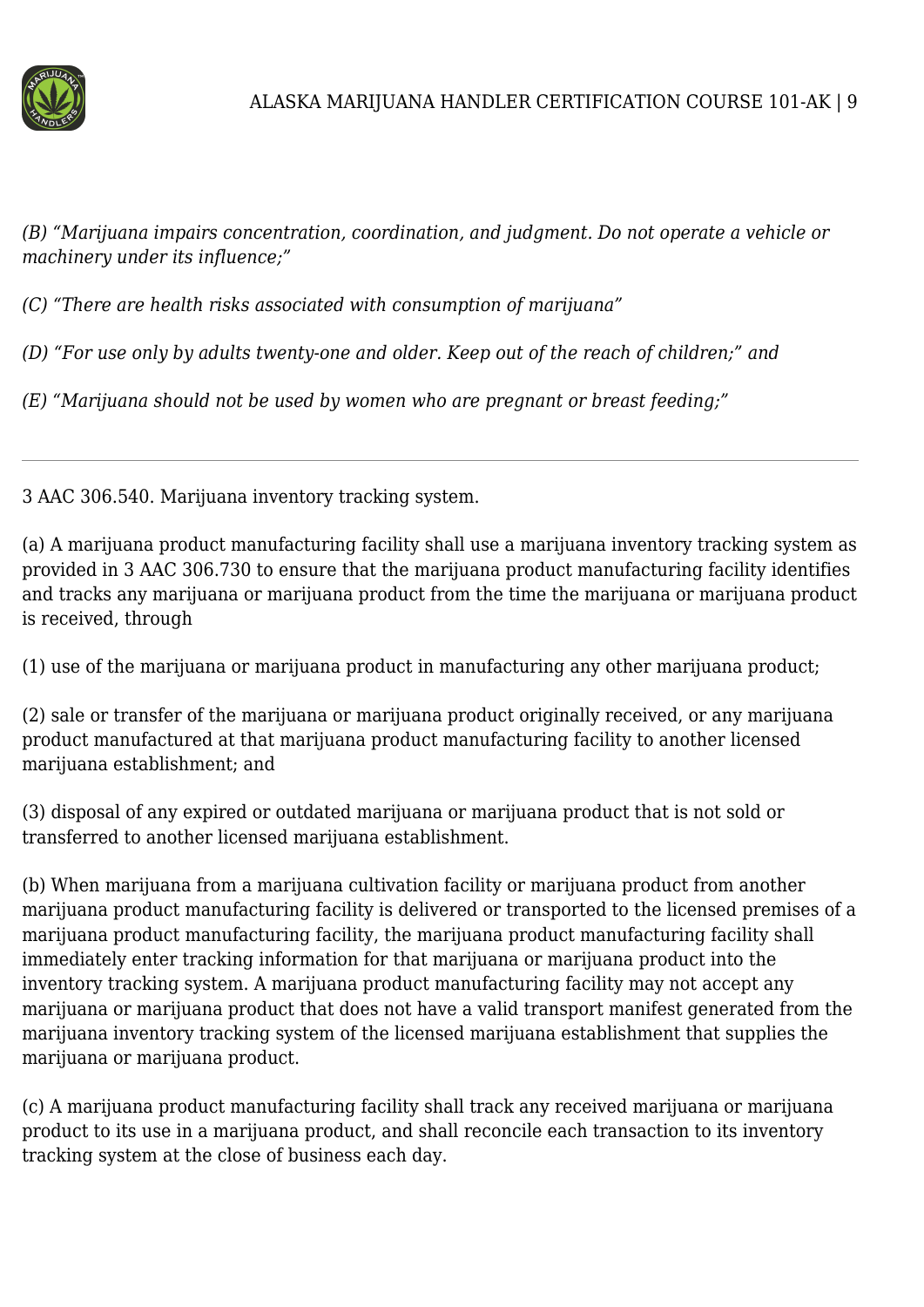

(d) A marijuana product manufacturing facility shall account for any variance in the quantity of marijuana or marijuana product the facility received, and the quantity the facility sold, transferred, or disposed of.

3 AAC 306.565. Packaging of marijuana products.

(a) A marijuana product manufacturing facility shall observe the potency limits set out in 3 AAC 306.560 in packaging each product for resale by a retail marijuana store.

(b) A container or packaging for any edible marijuana product produced by a marijuana product manufacturing facility may not have any printed images, including cartoon characters, that specifically target individuals under the age of 21. In addition, the packaging must

(1) protect the product from contamination and not impart any toxic or damaging substance to the product;

(2) if the marijuana product contains multiple servings, the product itself must have markings or demarcations clearly delineating each serving of the product. For liquid marijuana products with multiple servings the packaging must indicate the number and size of individual servings.

(c) A licensed marijuana product manufacturing facility may transfer marijuana products that are not edible marijuana products to another licensed facility in wholesale packages not to exceed 5 pounds.

(d) Each packaged marijuana product must be identified by a tracking label generated by the marijuana product manufacturing facility's marijuana inventory control system.

(e) A licensed marijuana product manufacturing facility shall prepare marijuana products for transfer to another marijuana establishment by container; container; and

(1) placing marijuana products within a sealed, tamper–evident shipping

(2) affixing a label that complies with 3 AAC 306.570(d) to the shipping

(3) generating a transport manifest from the marijuana product manufacturing facility's marijuana inventory system; the transport manifest must remain with the marijuana products at all times while being transported, and a copy must be given to the licensed marijuana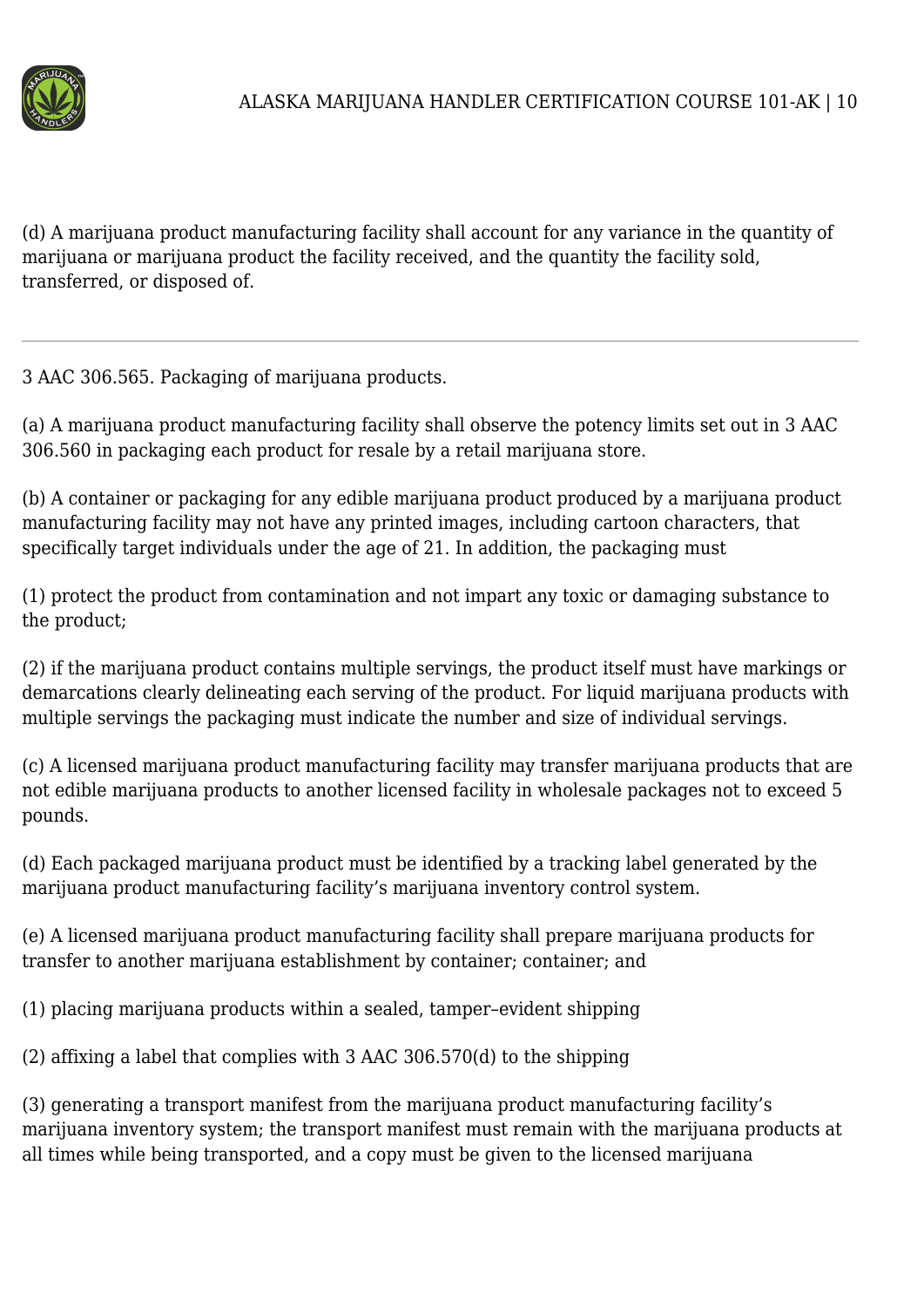

establishment that receives the shipment.

https://youtu.be/BD-2iyTjkHM

#### MARIJUANA HANDLERS™ – Key Points

- Cannabis (sativa) street names and synonyms used are hemp, marihuana, marijuana, pot, gandia, grass, chanvre, weed and many more.
- Among many trials of breeding, crossing sativa and indica strains led to the development of "skunk", a hybrid said to be 75 per cent sativa and 25 per cent indica. This strain is said to be one of the first which combines the high THC content
- Cloning simply means propagating from a successful "mother" plant.
- Cloning and indoor production go hand in hand.
- Industrial cannabis is characterized by low THC content and high cannabidiol (CBD) content.
- Flowering usually starts when darkness exceeds eleven hours per day.
- When about 75 per cent of the stigmas are brown, the plants are ready to harvest.
- Illicit cannabis products fall into three main categories: herbal cannabis, cannabis resin and liquid cannabis (cannabis oil).
- Cannabis has been used as an agricultural crop for textile fibres for centuries.
- The drying process approximately 24 to 72 hours.
- The reason for the production of liquid cannabis is to concentrate the psychoactive ingredient, THC.
- Any marijuana product sold must state the total estimated amount of THC in the labeled product.
- A marijuana product manufacturing facility shall use a marijuana inventory tracking system.
- Each packaged marijuana product must be identified by a tracking label generated by the marijuana product manufacturing facility's marijuana inventory control system.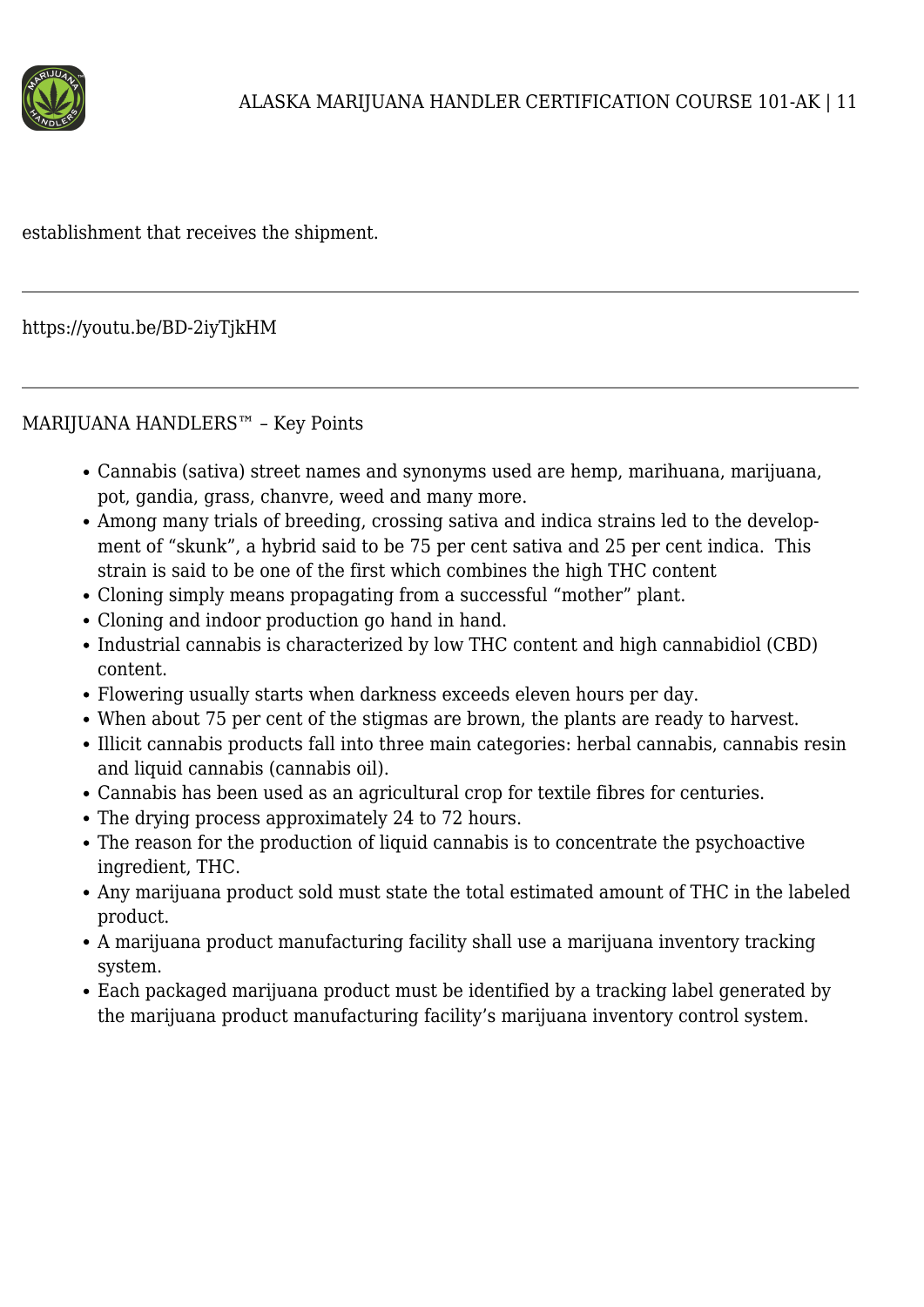

#### MARIJUANA HANDLERS™ – Lesson Introduction – MHC/102

How to identify Marijuana usage and outcomes of usage. Gain a working knowledge of the detriments and benefits of Marijuana consumption.

MARIJUANA HANDLERS™ – Lesson Goals

- Student should be able to identify individuals who have consumed Marijuana.
- Student should know the effects of short term and long term Marijuana usage.

MARIJUANA HANDLERS™ – Lesson Outline

- Marijuana Side Effects www.drugs.com
- $\circ$  MyLeafly Cannabis 101 5 Differences Between Ingesting and Inhaling Cannabis – Video
- Marijuana Side Effects www.drugs.com *continued*
- CNN News/Cannabfile Your Body on Cannabis Video
- Marijuana Side Effects www.drugs.com *continued*
- Immediate Signs of Weed Use www.narconon.org
- Lesson Key Points
- Lesson Quiz

Marijuana side effects – www.drugs.com

What are the short-term side effects of Marijuana use?

Side effects of marijuana use will be variable from person to person, depending upon strength and amount of marijuana used and if the user is occasionally or chronically exposed to THC. The short-term effects of marijuana use include problems with memory and learning; distorted perception (sights, sounds, time, touch); difficulty in thinking and problem solving; loss of coordination and motor skills; increased heart rate, anxiety, bloodshot eyes, dry mouth. Reaction time may be impaired while driving. Panic attacks, paranoia and psychosis may occur acutely and be more common in psychiatric patients.<sup>10</sup>. For chronic users, the impact on memory and learning can last for days or weeks after its acute effects wear off.<sup>1</sup> Marijuana may be cut on the street with more dangerous substances that may lead to more serious side effects.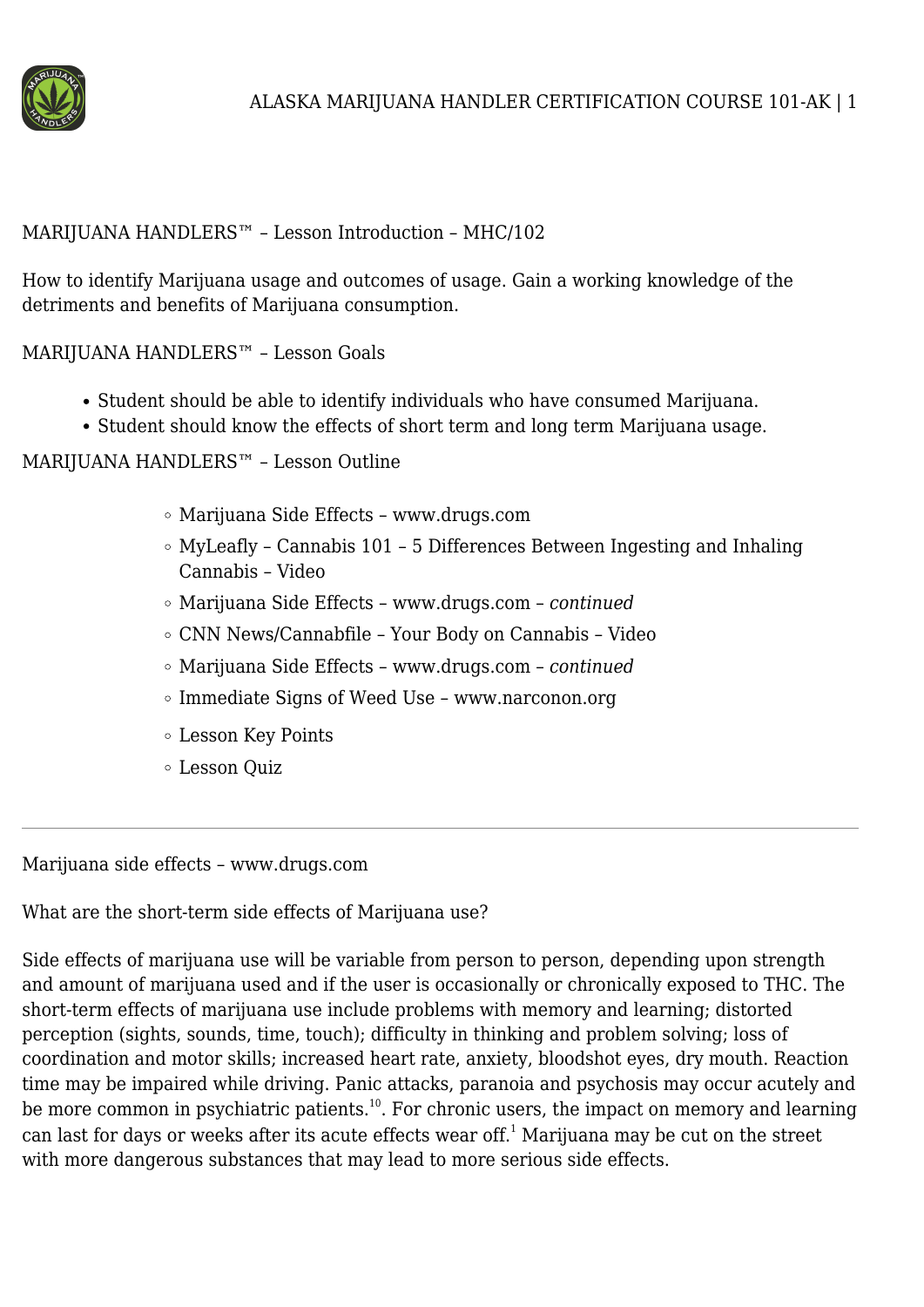

THC in marijuana is strongly absorbed by fatty tissues in various organs. Generally, traces of THC can be detected by standard urine testing methods several days after a smoking session. In heavy chronic users, traces can sometimes be detected for weeks after they have stopped using marijuana.

What are the long-term side effects of Marijuana use?

People who smoke marijuana often have the same respiratory problems as cigarette smokers. These individuals may have daily cough and phlegm, symptoms of chronic bronchitis, and more frequent chest colds. They are also at greater risk of getting lung infections like pneumonia. Marijuana contains some of the same, and sometimes even more, of the cancer–causing chemicals found in cigarette smoke. A [study](http://www.drugs.com/news/marijuana-linked-aggressive-testicular-cancer-16054.html) from 2009 suggests that regular and long-term use of marijuana may increase the risk for testicular cancer.

When people smoke marijuana for years they can suffer negative consequences. For example, because marijuana affects brain function, the ability to do complex tasks could be compromised, as well as the pursuit of academic, athletic, or other life goals that require you to be 100 percent focused and alert. Long-term abuse of marijuana may lead to addiction.

Marijuana also may affect mental health. Studies show that early use may increase the risk of developing psychosis (a severe mental disorder in which there is a loss of contact with reality) including false ideas about what is happening (delusions) and seeing or hearing things that aren't there (hallucinations), particularly if you carry a genetic vulnerability to the disease. Also, rates of marijuana use are often higher in people with symptoms of depression or anxiety.

Effects of Marijuana On Other Organs

*Effects on the Heart*

Shortly after smoking marijuana the heart rate increases drastically and may remain elevated for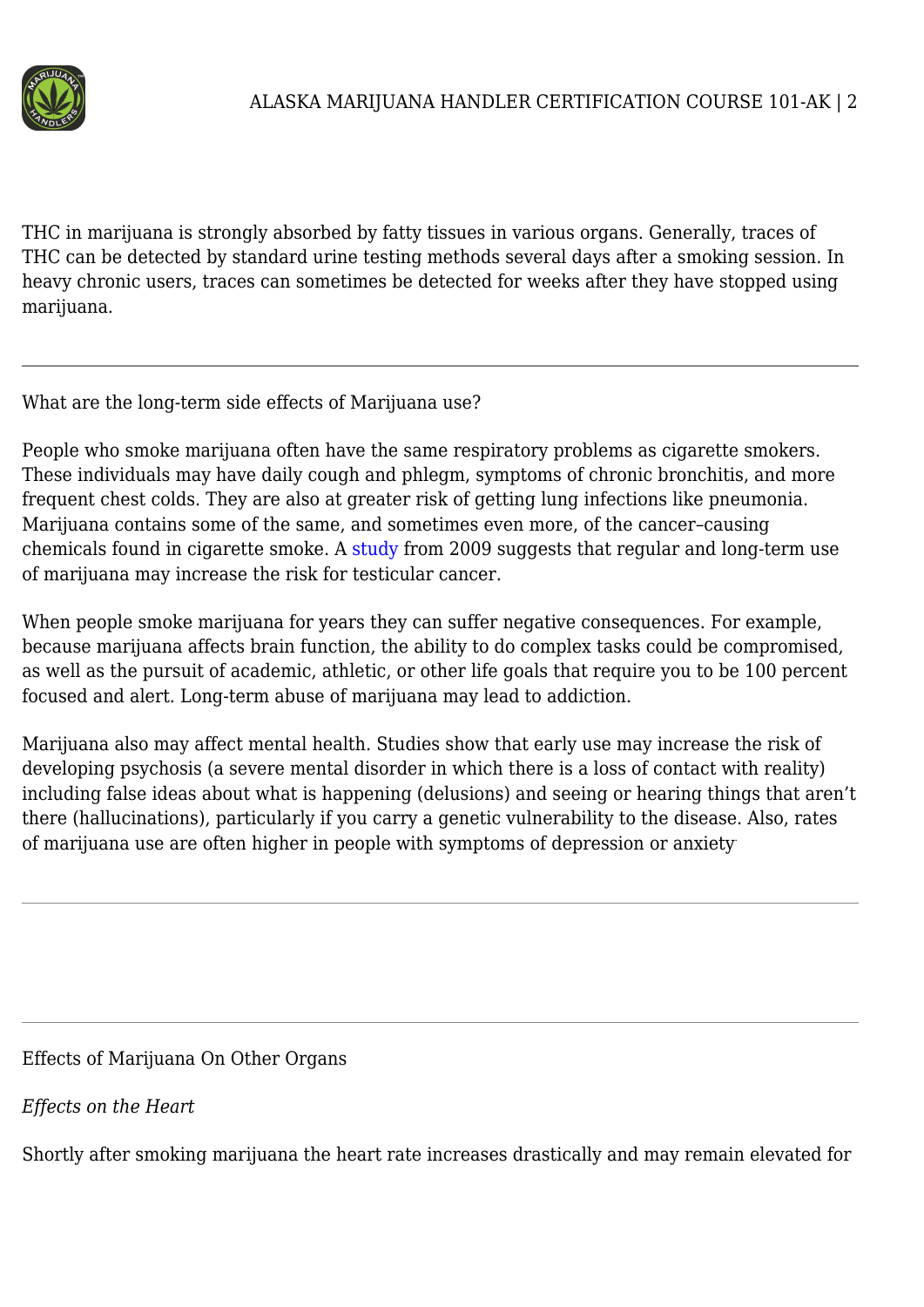

up to 3 hours. This effect may be enhanced if other drugs are taken with marijuana. One study has suggested that the risk of heart attack may increase by up to 4.8-fold in the first hour after smoking marijuana.<sup>11</sup> The effect may be due to the increased heart rate, as well as altered heart rhythms. The risk of heart attack may be greater in those with specific risk factors such as patients with high blood pressure, heart arrhythmia, or other cariac disease.

#### *Effects on the Lungs*

After smoking marijuana, the bronchial passage relaxes and becomes enlarged, and the blood vessels in the eyes expand making the eyes look red. Studies have shown that marijuana smoke contains 50-70 percent more carcinogenic hydrocarbons than tobacco smoke, and is an irritant to the lungs. Marijuana users tend to inhale more deeply and hold their breath longer than tobacco smokers do, which further increase the lungs' exposure to carcinogenic smoke. Marijuana smokers can have many of the same respiratory problems as tobacco smokers, such as daily cough and phlegm production, more frequent acute chest illness, and a heightened risk of lung infections.<sup>1</sup> A case-controlled study from 2006 found no links between marijuana use and lung cancer, but no evidence-based consensus has been definitively made on the absolute risk of lung cancer with marijuana use.

#### Effects of Heavy Marijuana Use on Social Behavior

Heavy marijuana abuse may show low achievement in important life measures including mental and physical health, and career. Marijuana affects memory, judgment and perception. Learning and attention skills are impaired among people who use it heavily. Longitudinal research on marijuana use among young people below college age indicates those who use marijuana have lower achievement than the non-users, more acceptance of deviant behavior, more delinquent behavior and aggression, greater rebelliousness, poorer relationships with parents, and more associations with delinquent and drug-using friends.

Smoking marijuana can make driving dangerous. The cerebellum is the section of our brain that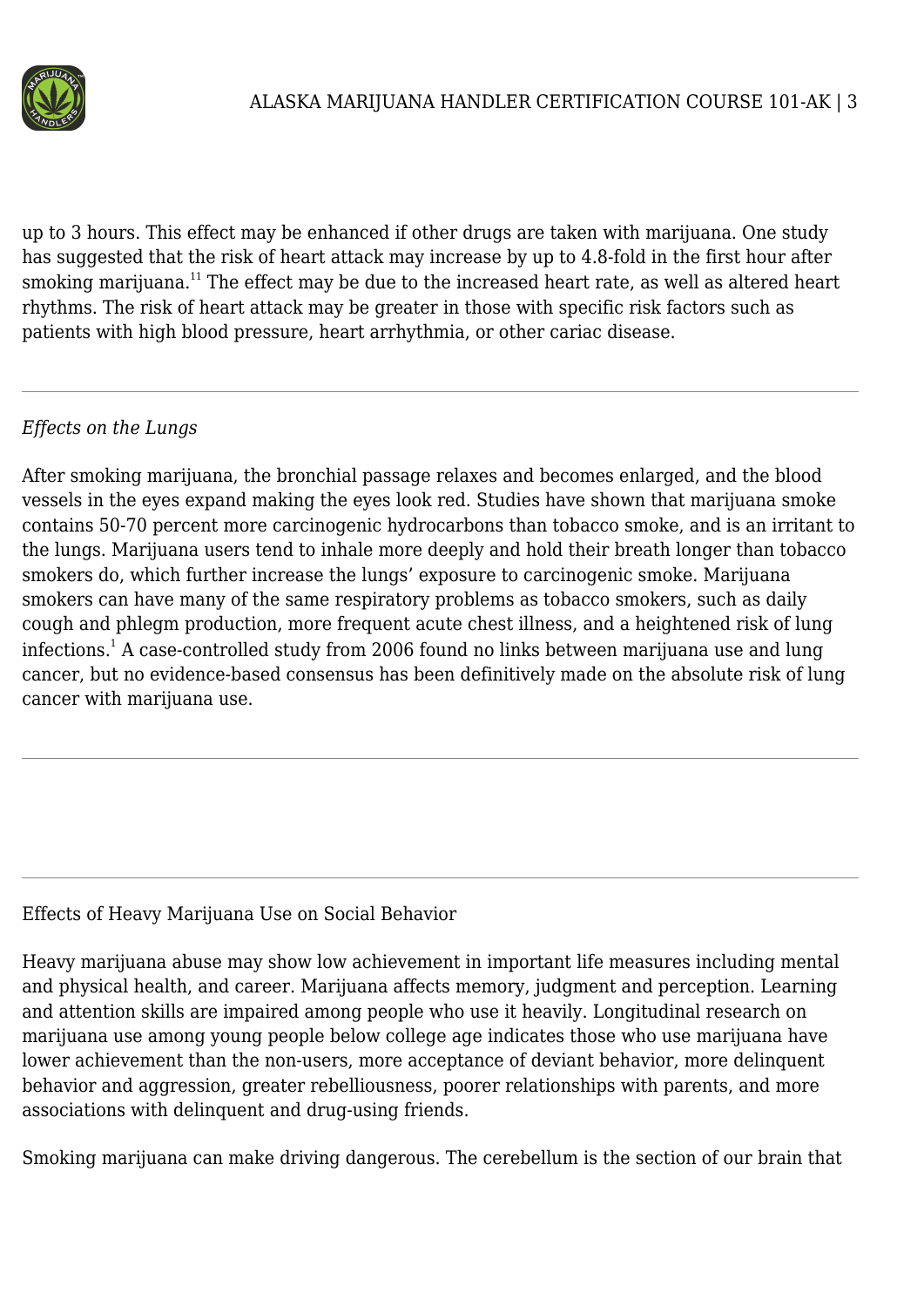

controls balance and coordination. When THC affects the cerebellum's function it can cause disaster on the road. Research shows that drivers have slower reaction times, impaired judgment, and problems responding to signals and sounds if driving while under the influence of  $THC.<sup>2</sup>$ 

Addictive Potential

A drug is addicting if it causes compulsive, uncontrollable drug craving, seeking, and use, even in the face of negative health and social consequences. Research suggests that roughly 9 percent of users become addicted to marijuana, with higher rates if the user starts at a young age (17 percent) and in those who use marijuana daily (25-50 percent). While not everyone who uses marijuana becomes addicted, when a user begins to seek out and take the drug compulsively, that person is said to be dependent or addicted to the drug.

Long-term users who try to quit could experience withdrawal symptoms such as sleeplessness, irritability, anxiety, decreased appetite and drug craving. Withdrawal symptoms usually begin about a day after the person stops using marijuana, peaks in 2 to 3 days and may take about 1 to 2 weeks to subside.

Some heavy users develop a tolerance to marijuana; meaning that the user needs larger doses to get the same desired results that he or she used to get from smaller amounts.

#### Immediate Signs of Weed Use – www.narconon.org

The most immediate signs of smoking weed are dilation of the blood vessels in the eyes (making them bloodshot), increased heart rate, increased appetite and memory impairment, along with difficulty paying attention or solving problems. But the real reason people abuse the drug is for the euphoria that may last three to six hours.

When monitoring for symptoms of weed use, there may be reactions of anxiety, fear or panic, especially if they are new to the drug or taking it in an unsettling location. Hallucinations, paranoia and delusional behavior can be symptoms of weed use that is very potent, or consumption of a large amount.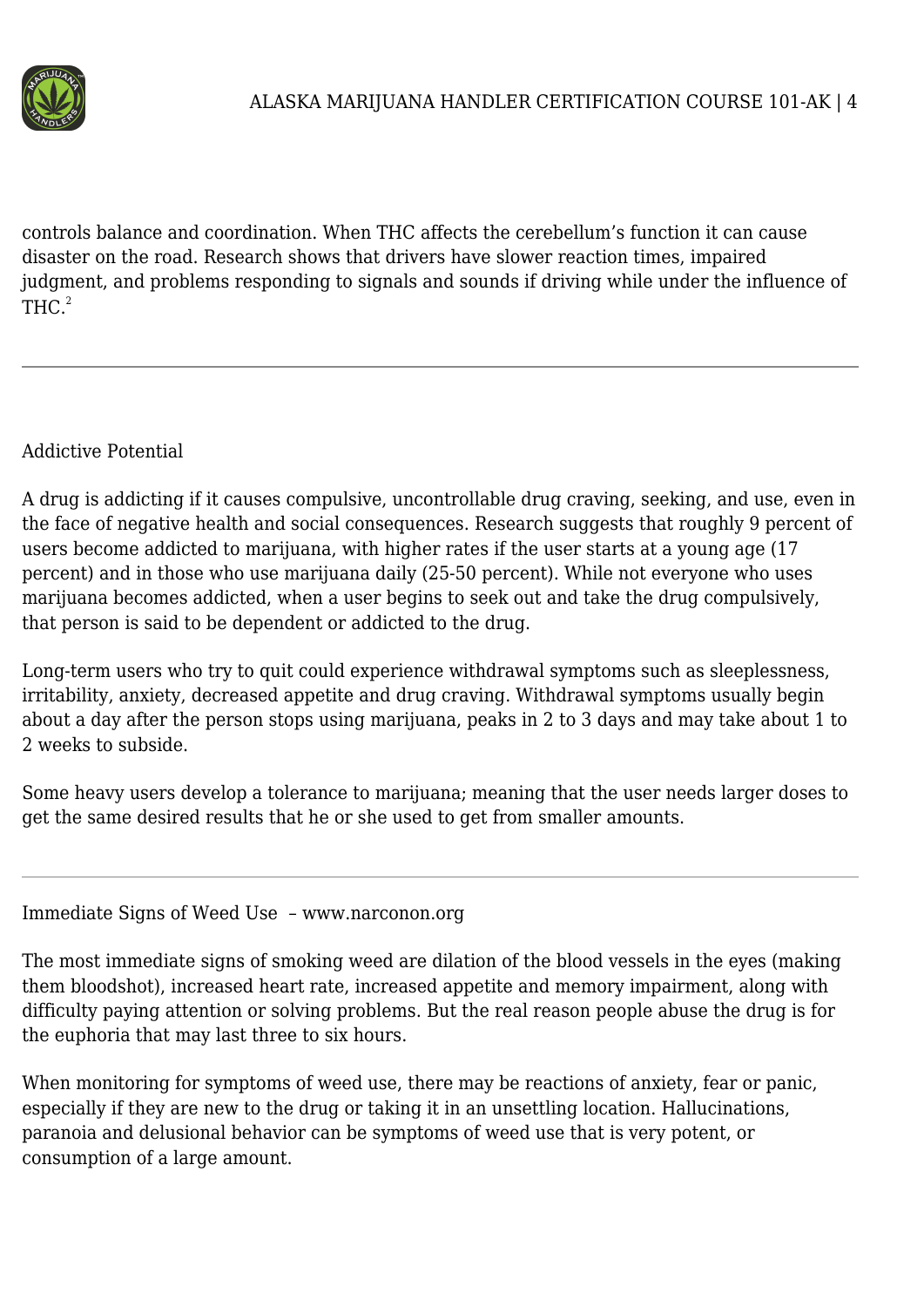

- Red, bloodshot eyes
- Laughter and glee when it is not warranted
- Euphoria
- Strongly increased appetite for snack foods or sweets
- Foggy, slow memory
- Artificially increased tendency to chatter or be sociable
- Lowered inhibitions
- Impaired judgment
- Dizziness
- Sedation, slow movement
- Lethargy, lack of activity

MARIJUANA HANDLERS™ – Key Points

- Side effects of marijuana use will be variable from person to person, depending upon strength and amount of marijuana used and if the user is occasionally or chronically exposed to THC.
- The short-term effects of marijuana use include problems with memory and learning; distorted perception (sights, sounds, time, touch); difficulty in thinking and problem solving; loss of coordination and motor skills; increased heart rate, anxiety, bloodshot eyes, dry mouth.
- People who smoke marijuana often have the same respiratory problems as cigarette smokers. These individuals may have daily cough and phlegm, symptoms of chronic bronchitis, and more frequent chest colds.
- Research suggests that roughly 9 percent of users become addicted to marijuana, with higher rates if the user starts at a young age (17 percent) and in those who use marijuana daily (25-50 percent).
- The most immediate signs of smoking weed are dilation of the blood vessels in the eyes (making them bloodshot), increased heart rate, increased appetite and memory impairment, along with difficulty paying attention or solving problems.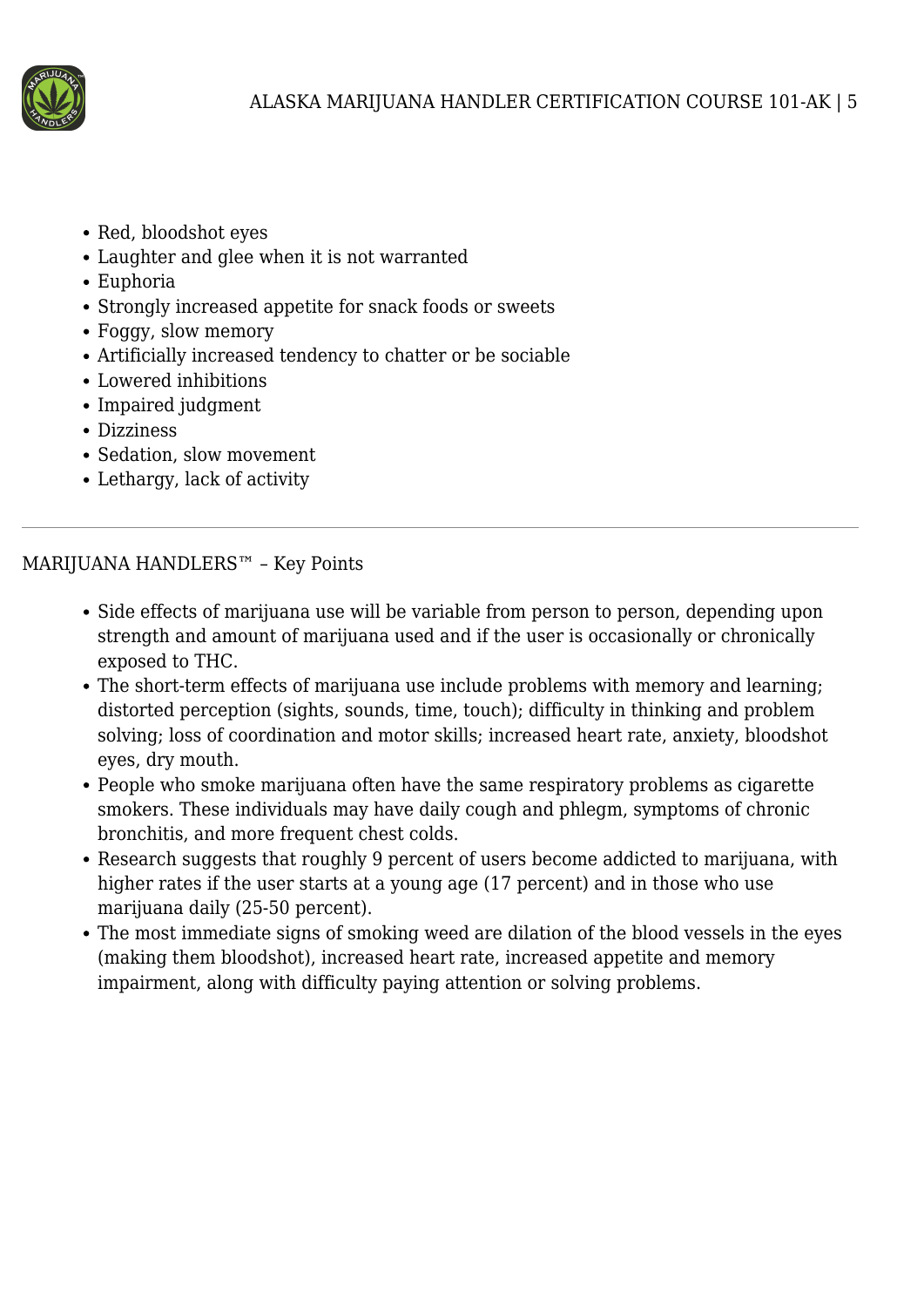

#### MARIJUANA HANDLERS™ – Lesson Introduction – MHC/103

Methods to determine and intervene to prevent unlawful Marijuana consumption.

#### MARIJUANA HANDLERS™ – Lesson Goals

- Student should be able to determine unlawful consumer consumption and acquisitions.
- Student should be able to intervene to prevent unlawful consumer consumption in the workplace.
- Student should be able to intervene to prevent underage marijuana use.

#### MARIJUANA HANDLERS™ – Lesson Outline

- 3 AAC 306.325 Access restricted at retail marijuana store.
- 3 AAC 306.345 Packaging and labeling.
- 3 AAC 306.350 Regulation of the marijuana industry.
- AS 17.38.50. The Regulation of marijuana False Identification
- Underage Drinking: It's an Adult Problem SAMHSA/CSAP Video (Colorado #2)
- A parent's guide to preventing underage marijuana use How does Marijuana Use Affect Adolescent Health? – http://www.sdrg.org
- Lesson Key Points
- Lesson Quiz

#### 3 AAC 306.325. Access restricted at retail marijuana store.

(a) A person under the age of 21 may not enter a retail marijuana store……

#### 3 AAC 306.345. Packaging and labeling.

(a) A retail marijuana store shall assure that…..

(b) In addition to labeling requirements provided in (a) of this section, a retail marijuana store shall affix a label to each package of marijuana or marijuana product that…..

(3) contains the following statements: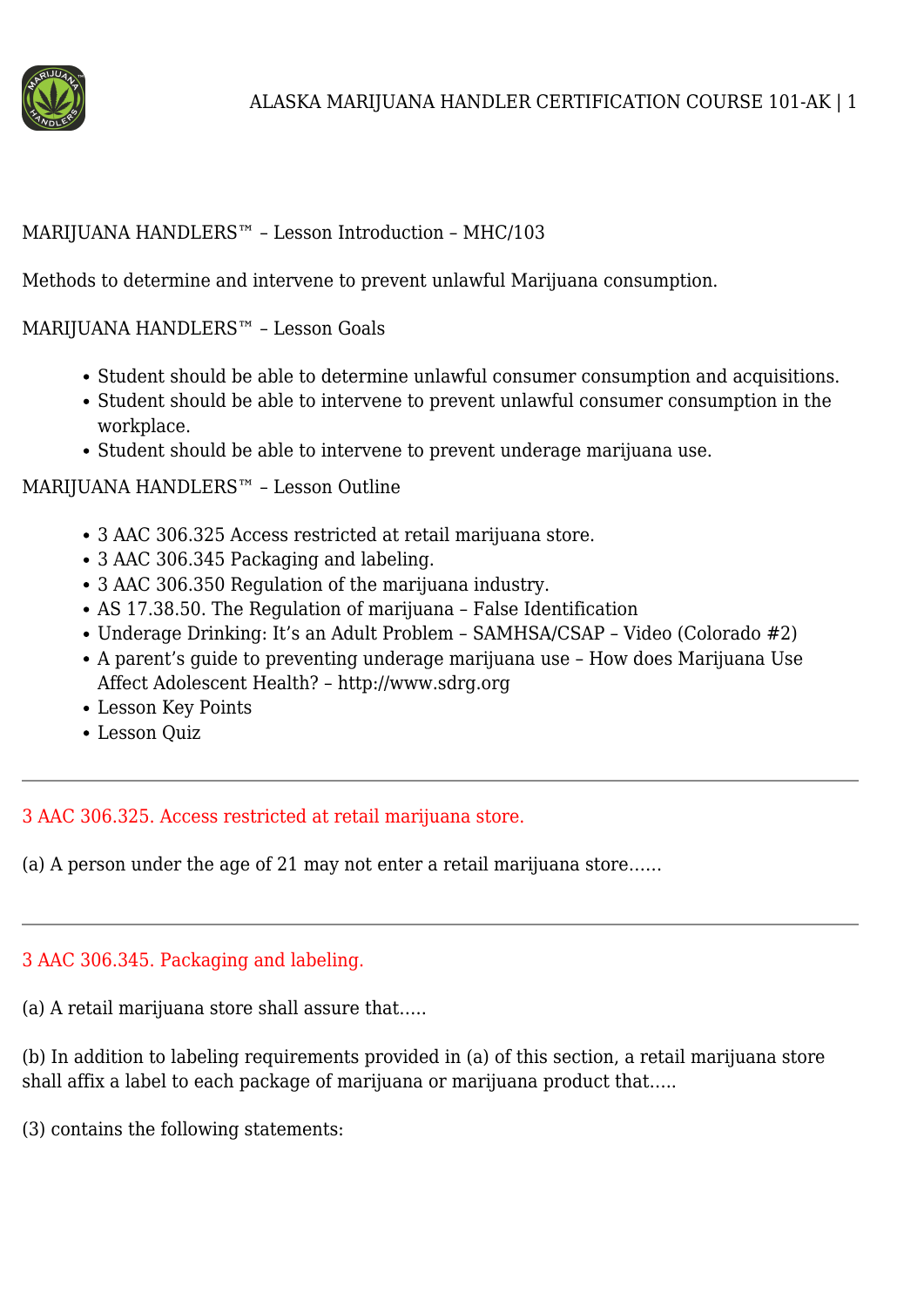

(A) "Marijuana has intoxicating effects and may be habit forming and addictive;"

(B) "Marijuana impairs concentration, coordination, and judgment. Do not operate a vehicle or machinery under its influence;"

(C) "There are health risks associated with consumption of marijuana"

(D) "For use only by adults twenty-one and older. Keep out of the reach of children;" and

(E) "Marijuana should not be used by women who are pregnant or breast feeding;"

#### 3 AAC 306.350. Regulation of the Marijuana Industry

Identification requirement to prevent sale to person under 21.

(a) A licensed retail marijuana store shall refuse to sell marijuana or a marijuana product to any person who does not produce a form of valid photo identification showing that person is 21 years of age or older……

# AS 17.38.050. – The Regulation of Marijuana – False Identification Penalty..

….. (b) A person who violates this section is guilty of a violation punishable by a fine of up to \$400.

An intervention is the act of inserting one thing between others, like a person trying to help. You could be the subject of a school intervention if your teachers call your parents about the bad grades you've been hiding. – www.vocabulary.com

Underage Drinking: It's an Adult Problem – This video was produced through the SAMHSA/CSAP Underage Drinking Prevention Education Initiatives (UADPEI)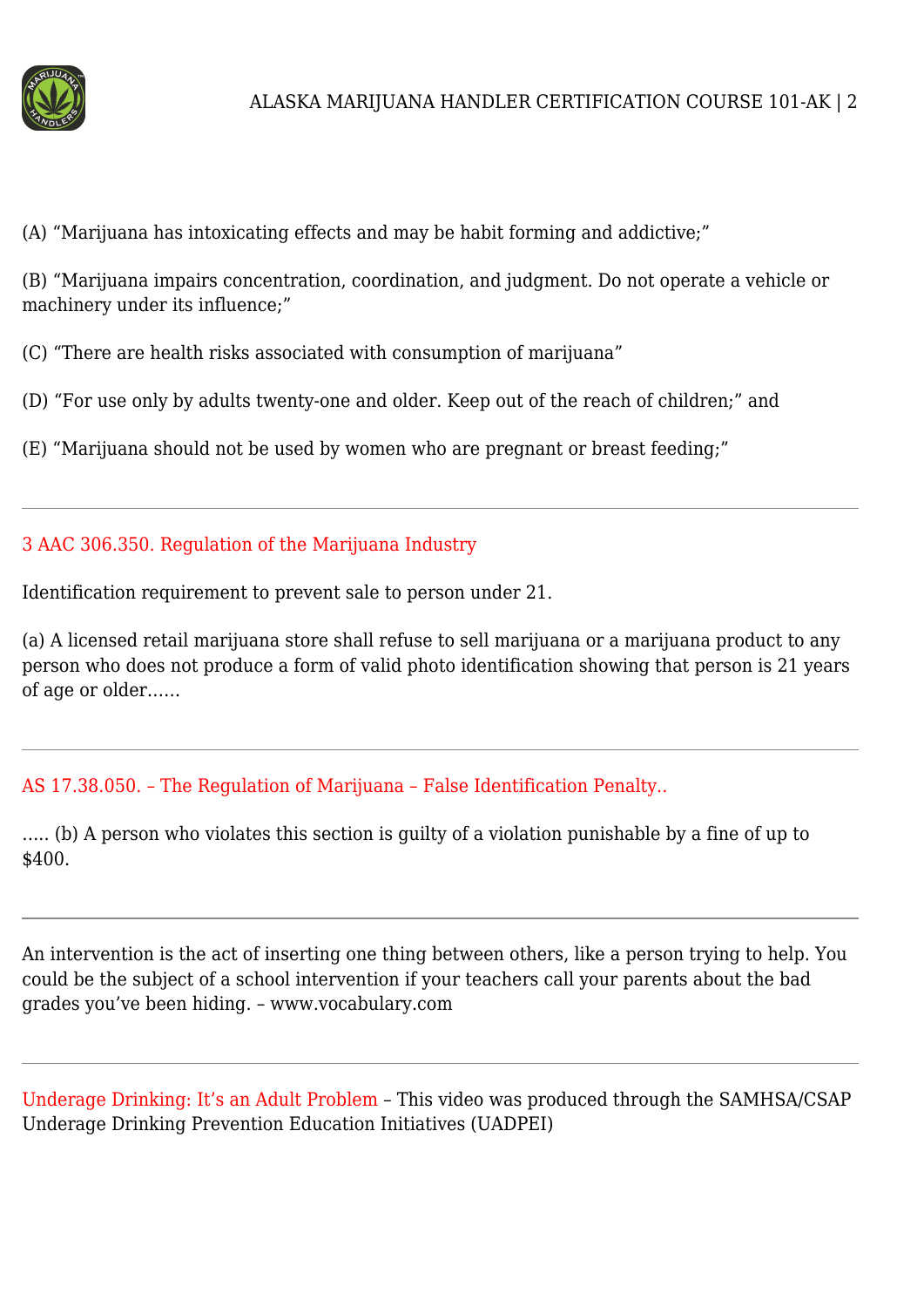

#### A parent's guide to preventing underage marijuana use How does Marijuana Use Affect Adolscent Health? – http://www.sdrg.org/

Three reasons why YOU should care: 1. Marijuana is addictive.

2. It is against the law for people under 21 to use marijuana.

3. Marijuana use gets in the way of saying YES to other exciting opportunities in life.

The Good News!

Most high school seniors (73%) in Washington state DON'T use marijuana. However, after alcohol, marijuana is the drug most commonly used by high school students who use drugs. About 20% of students in 10th grade have used marijuana in the past 30 days.

Those that do are more likely to get lower grades in school. (2012 Washington State Healthy Youth Survey)

Marijuana is the most common drug used by children 12-17 years old who visit hospital emergency rooms for drug misuse or abuse. While there are no records of death directly from marijuana overdose, serious health problems occur when potent marijuana products are eaten or inhaled.

# Parent Guide

Marijuana is addictive.

Most teens who enter substance abuse treatment programs in Washington state report that marijuana is the main or only drug they use.

Teens who identify other drugs as their primary drug of choice often say they use marijuana too.

Adolescents who start using marijuana before the age of 14 are four times more likely to become addicted by the time they are adults.

Marijuana addiction is more common among teens than adults because their brains are still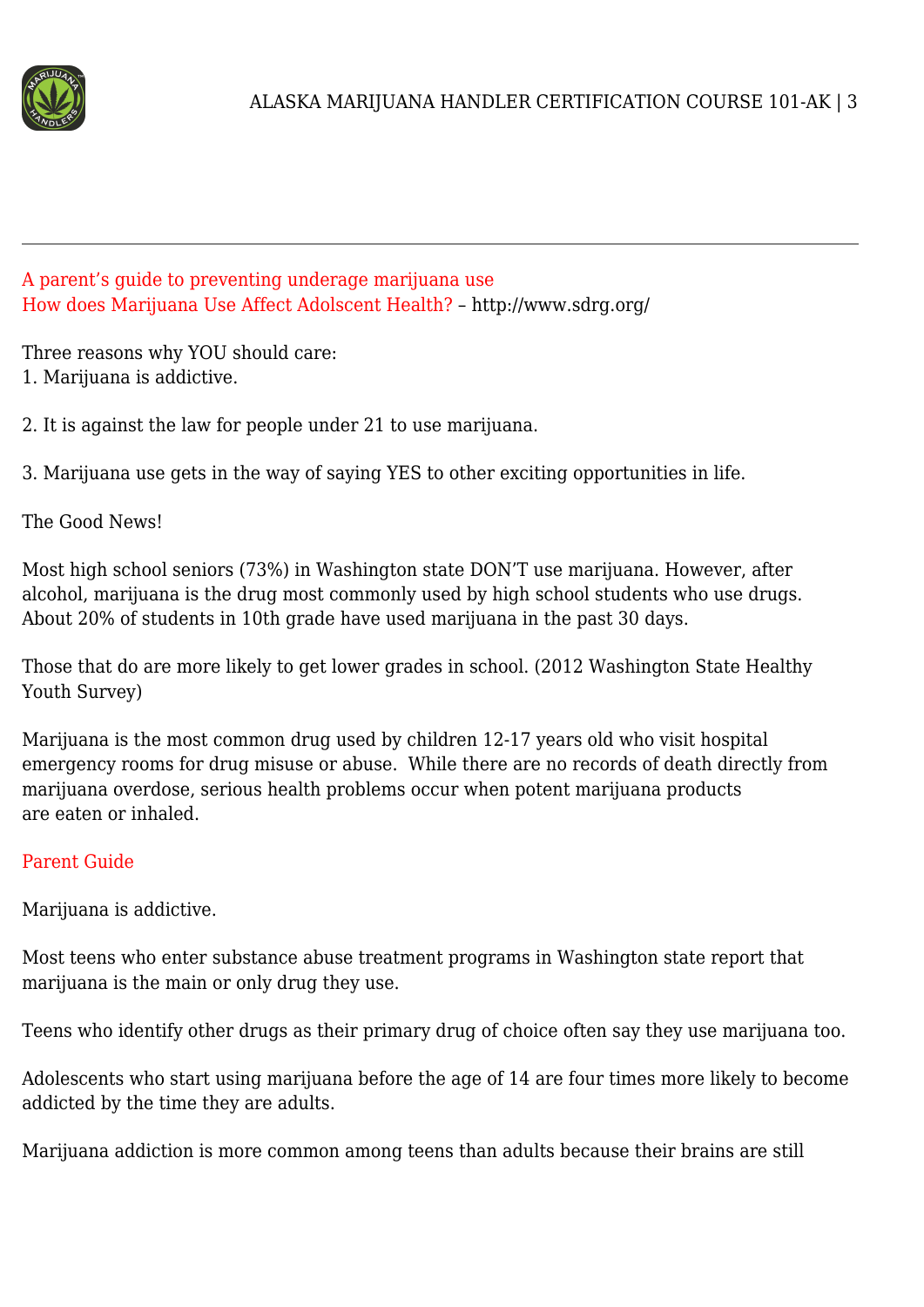

developing and vulnerable.

Some teens make the mistake of believing that marijuana can help reduce issues with ADHD or anxiety, and improve their focus in school.

But, in truth, adolescents who use marijuana can have:

- Increased difficulty memorizing things
- Distorted thinking and perception (exaggerated or irrational thoughts)
- Hallucinations•
- Paranoia• Depression
- Anxiety•
- Depression
- A permanent decrease in IQ with prolonged use Hallucinations

Teens who use marijuana are actually more likely to experience school failure, which can lead to school drop out.

Adolescents addicted to marijuana often struggle with new mental health problems such as anxiety, depression and paranoia.

Marijuana addiction can also make existing mental health conditions worse.

When addicted to marijuana, adolescents often lack motivation and energy, and lose interest in activities they used to enjoy.

What can YOU do?

Even as teens, children care about what parents say.

One of the key reasons teens choose not to use drugs is because they know their parents don't approve of it.

Express a no use attitude.

Children whose parents have a positive attitude toward marijuana use are five times more likely to use marijuana by 8th grade.

Start early!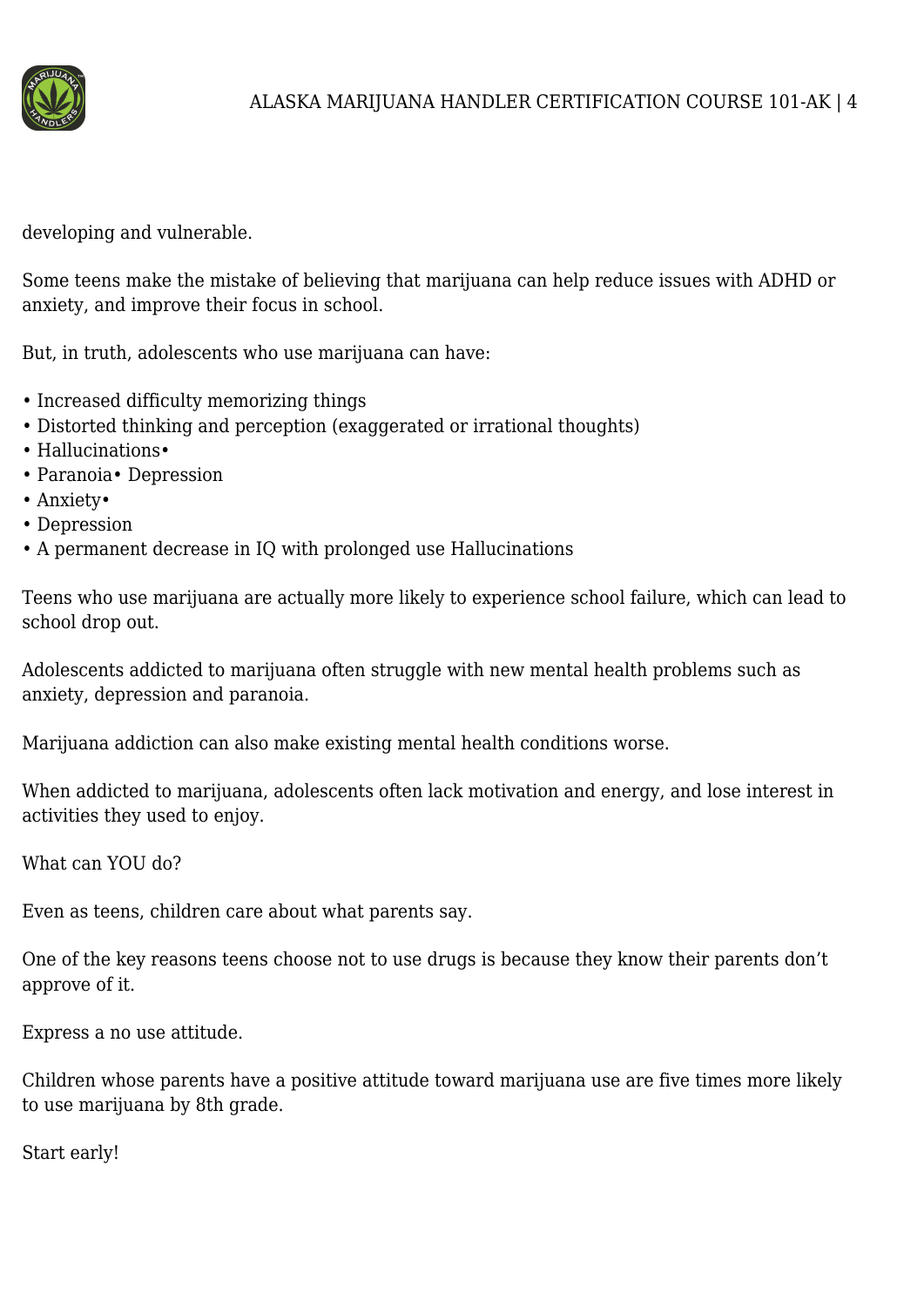

• Since teenagers who use marijuana often start by age 14, parents should start an ongoing conversation about drugs by 4th or 5th grade.

• Be clear and specific about your family expectations about marijuana use.

What to say to 4th & 5th graders:

- "What do you know about marijuana?
- Do you know that marijuana can hurt your health?
- Marijuana use is against the law for anyone under 21 years old.
- We want you to do well in school, so we have a family rule against using drugs, including marijuana."

Give your child ways to say no to marijuana and other drugs.

• Role play social situations where your child is offered marijuana by a peer. • Help your child to find the right words to refuse drug offers. • Help your child suggest an alternative to using drugs.

• Let your child know that it is fine to walk away from someone, including a friend, who is offering drugs and, if needed, to call you for a ride home. What to say to young teens: "Remember our family rule against using marijuana? Let's talk about how you can refuse drugs, including marijuana, if offered to you."

Set clear guidelines.

Communicate the importance of healthy behaviors and establish clear and specific rules about not using marijuana and other drugs. This can be part of a broader conversation about expectations for things like:

- Doing chores
- Following parental rules
- Showing respect for family members
- Bedtimes
- Curfews
- Following laws and school regulations
- School and class attendance

Provide consistent negative consequences for not meeting the guidelines. Remember to provide compliments for good choices and healthy behavior.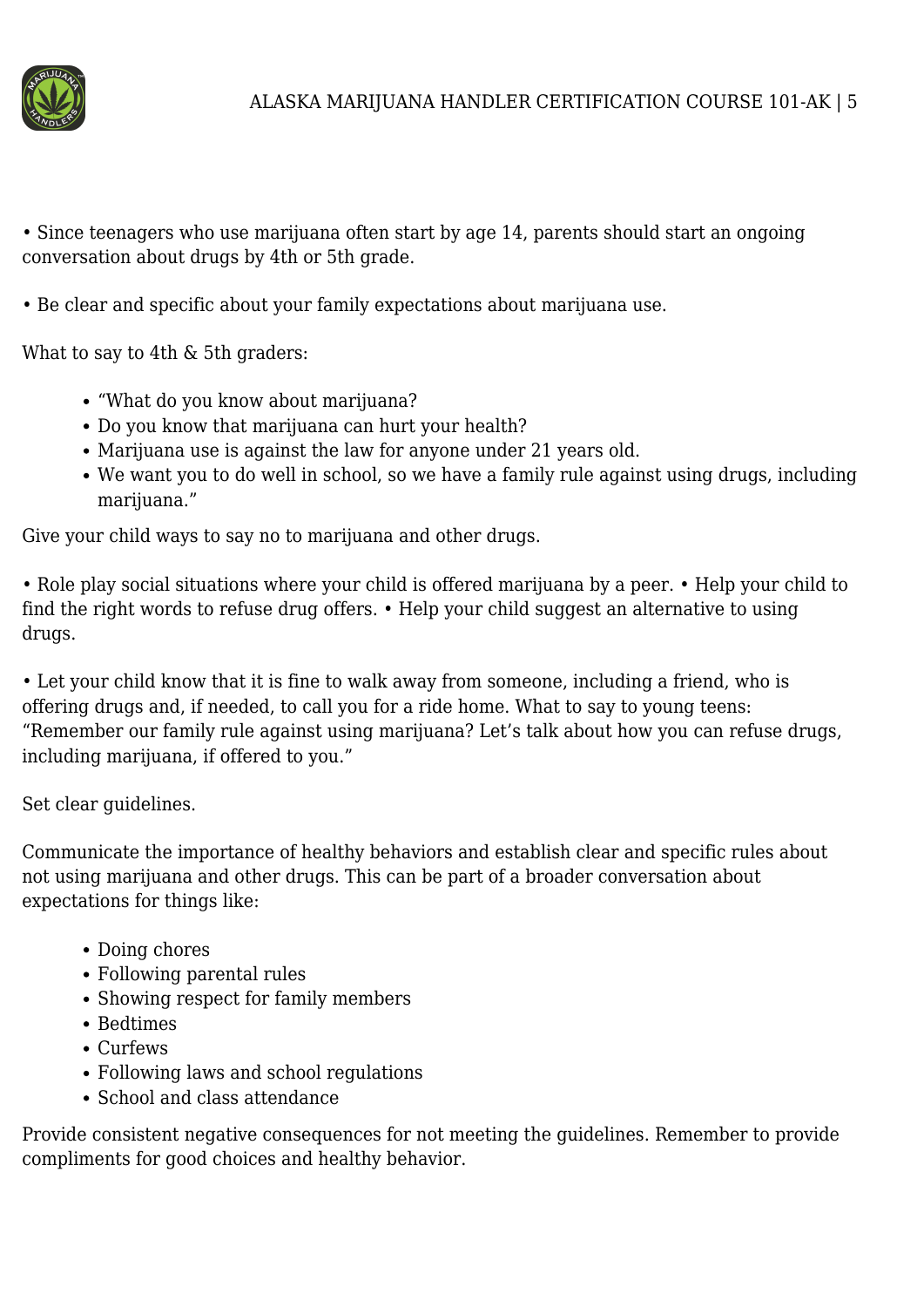

What to say: "It is important to our family that we all stay healthy and safe. One way to do this is to avoid drug use, including marijuana. This is especially important for teenagers since marijuana can harm the developing brain. That's why we have a family rule against using marijuana.

If we find out you are using drugs, what do you think a fair consequence would be?"

Keep track of your child.

- Monitor your child's behavior to ensure the rules are being followed.
- Remain actively involved in your child's life and get to know his or her friends.

• Network with other parents so that you may support one another to keep your children away from drugs.

Keep lines of communication open.

• Eat dinner together. • Do fun family activities together. • Communicate the way your child does (texting, email, Facebook, Twitter).

Monitor your own behavior.

You are a role model for your child so think about what you do and the message it sends.

• Avoid heavy drinking around your child or teen. • Do not use marijuana around your child or teen.

What do I do if I find my teen is using marijuana or other drugs or breaking other family rules? • Keep calm.

• Communication is key! When dealing with behavior problems it is important to communicate your disapproval of the behavior without making your child feel rejected or like they are a bad person.

• Remember the guidelines that were set and the consequences that go along with breaking them.

• Leave the door open for problem solving.

# What do I avoid?

Don't overreact. This may lead your child to take greater risks to prove that they are independent. When consequences feel overly punishing, your teen is more likely to:

• Rebel • Feel resentment • Take revenge and you may see the behavior get worse. This is not the time for anger, accusations, name calling or sarcasm.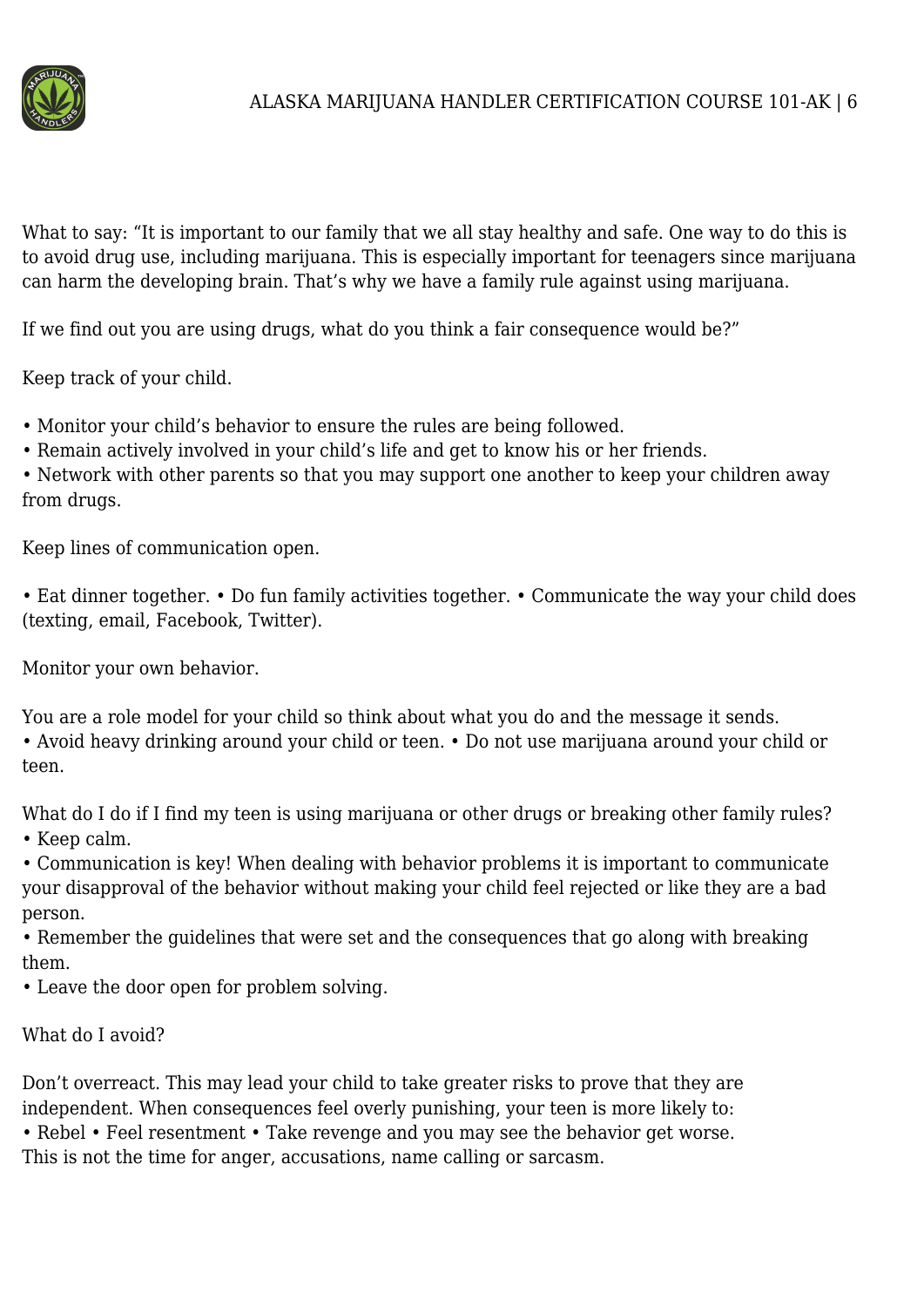

How can I tell if my teen is using marijuana?

Be aware of changes in your child's behavior, such as carelessness with grooming, mood changes, and relationship problems with family members and friends.

In addition, changes in grades, skipping school, lost interest in favorite activities, and changes in eating or sleeping habits could all be related to drug use.

If someone is high on marijuana, they might:

• Seem dizzy or uncoordinated • Seem silly and giggly for no reason • Have very red, bloodshot eyes

• Have a hard time remembering things that just happened

If someone uses marijuana often, they might:

- Have an odor on clothes and in the bedroom
- Use incense and other deodorizers in living space
- Increase their use of perfume, cologne or breath mints
- Use eye drops
- Wear clothing or jewelry or have posters that promote drug use
- Have unexplained use of money or may steal money

• Have items used with drugs such as pipes, bongs, scales, rolling papers, blunt wraps or vapor pens

Frequently Asked Questions

Isn't marijuana safer for teens than alcohol and tobacco?

Marijuana, alcohol and tobacco are all potentially harmful drugs.

Each affects teens differently. Teen marijuana use is associated with many health and safety problems listed earlier in this pamphlet.

Isn't marijuana natural and therefore OK for teens to use?

There are many natural things that are not good for our bodies. Regardless of it being "natural" or not marijuana can harm youth health.

Isn't it better for my child to consume marijuana at home where I can make sure they stay safe?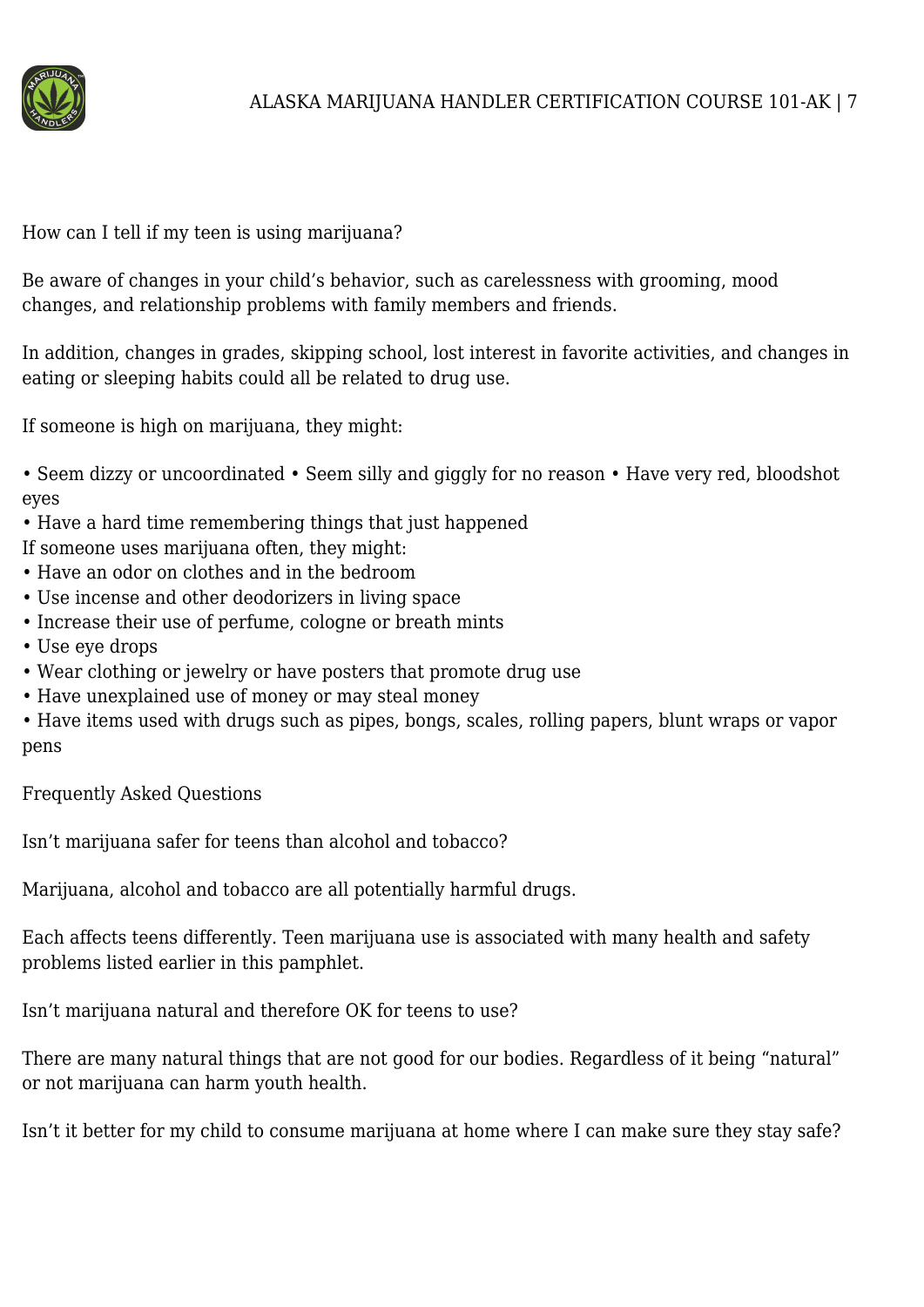

Research shows that teens who use alcohol at home are actually more likely to abuse alcohol when not at home. The same holds true for marijuana.

What about marijuana brownies and cookies? Aren't they safer than smoking marijuana?

Marijuana, no matter how it is used, is harmful to teen health. Some marijuana products that are eaten or vaporized are more potent than smoked marijuana.

The health effects of teen marijuana use listed earlier in this pamphlet are the same whether marijuana is smoked, vaporized, or swallowed.

I smoked when I was a kid, why deny a rite of passage?

Keep in mind that most teens do not use marijuana, so it is not really a rite of passage. Today's marijuana is more potent than the marijuana that was available in the past.

In addition, some marijuana products being sold are "concentrates" and are even more potent.

How do I tell my child not to smoke if I do now or did when I was younger?

Just like with alcohol, tell your child that it is against the law to use marijuana until they are 21.

The teen brain can be harmed by regular marijuana use in ways that the adult brain is not. Using marijuana as a teen increases the likelihood that a person will become addicted to marijuana.

## MARIJUANA HANDLERS™ – Key Points

- A person under the age of 21 may not enter a retail marijuana store.
- A licensed retail marijuana store shall refuse to sell marijuana or a marijuana product to any person who does not produce a form of valid photo identification showing that person is 21 years of age or older.
- An intervention is the act of inserting one thing between others, like a person trying to help.
- When addicted to marijuana, adolescents often lack motivation and energy, and lose interest in activities they used to enjoy.
- Be aware Children whose parents have a positive attitude toward marijuana use are five times more likely to use marijuana by 8th grade.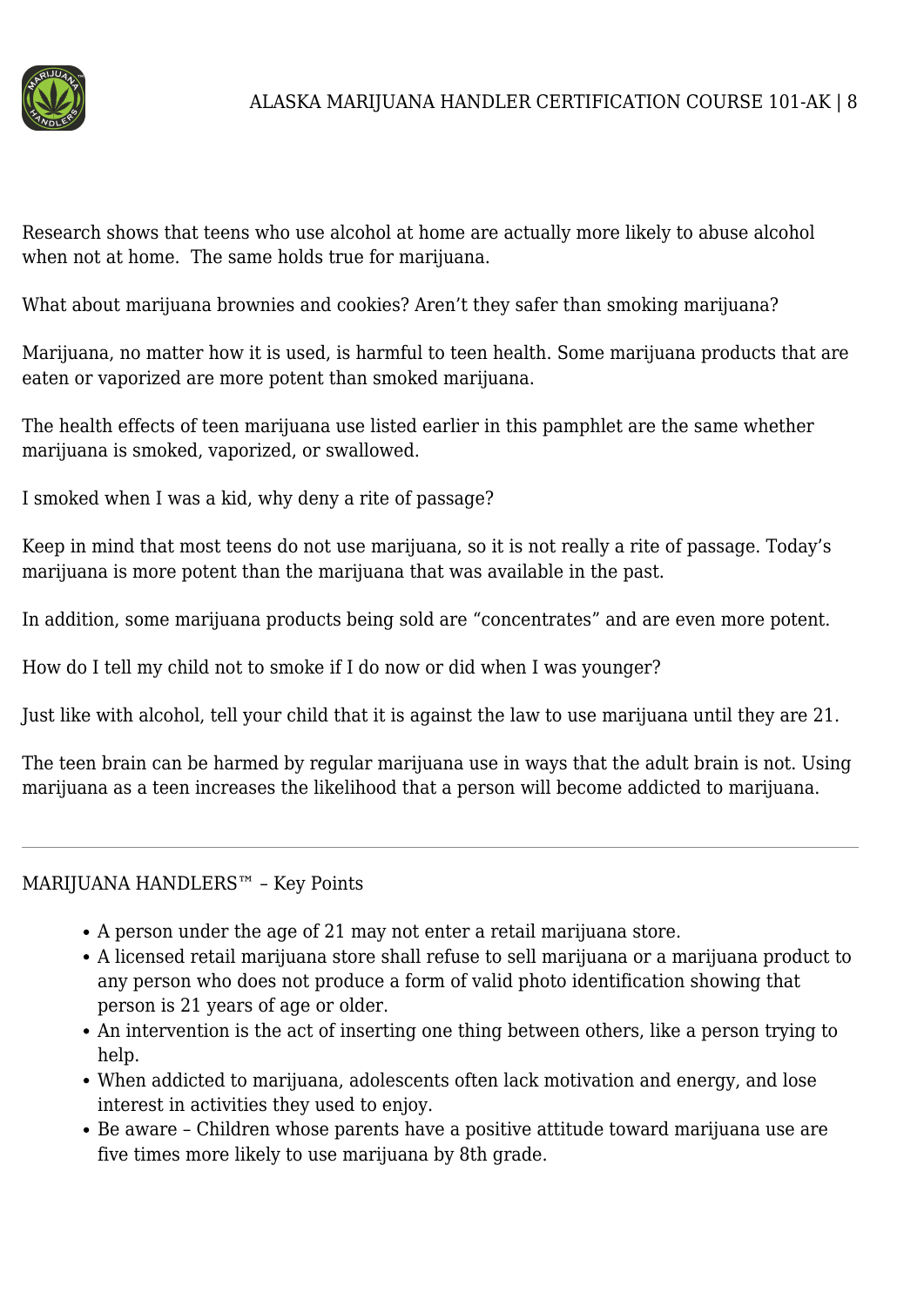

- Since teenagers who use marijuana often start by age 14, parents should start an ongoing conversation about drugs by 4th or 5th grade.
- Set clear guidelines.
- Communicate the importance of healthy behaviors and establish clear and specific rules about not using marijuana and other drugs.
- Keep track of your child.
- You are a role model for your child so think about what you do and the message it sends.
- Marijuana, no matter how it is used, is harmful to teen health. Some marijuana products that are eaten or vaporized are more potent than smoked marijuana.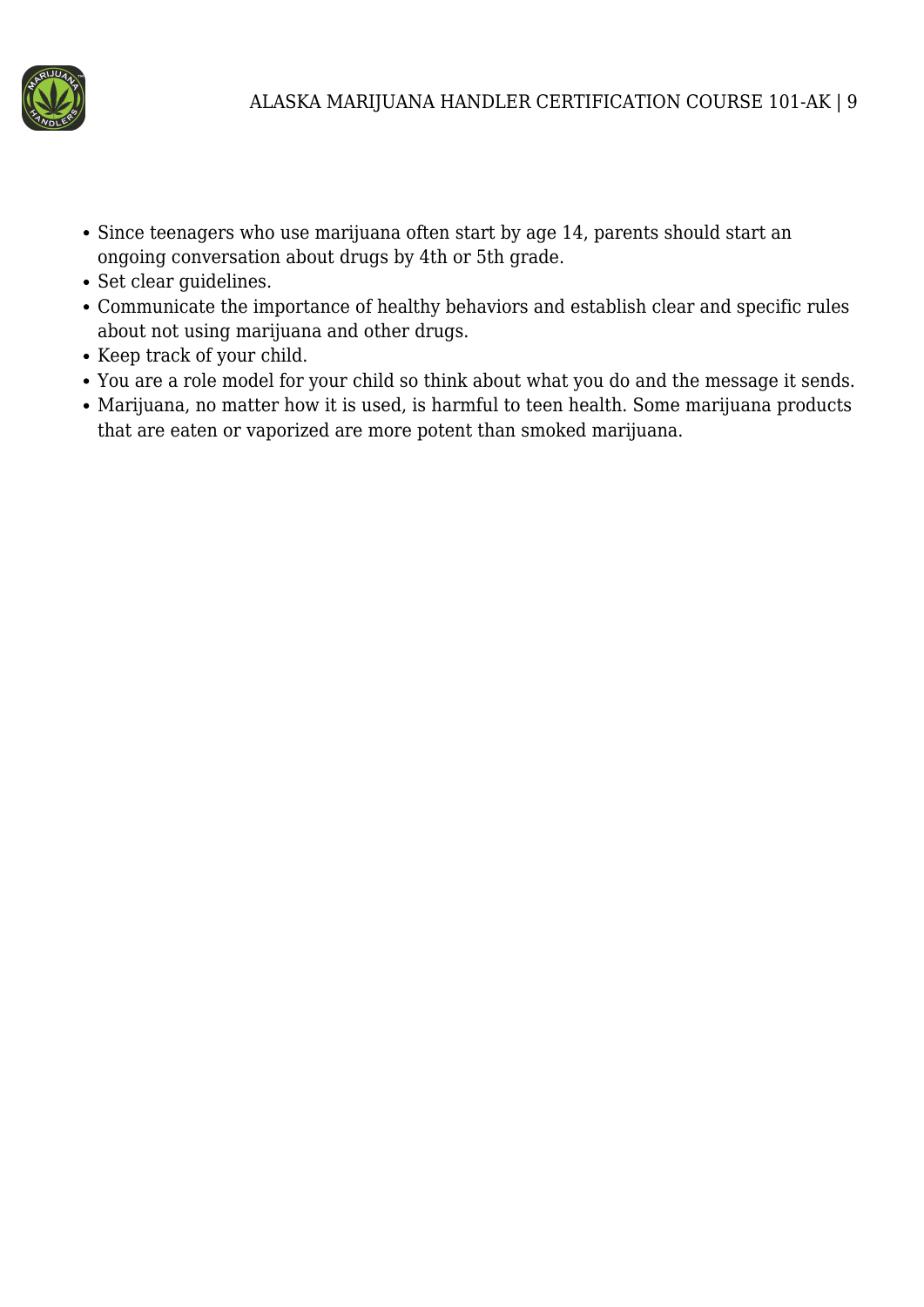

#### MARIJUANA HANDLERS™ – Lesson Introduction – MHC/104

Detailed study of state regulation AS 17.37.

MARIJUANA HANDLERS™ – Lesson Goals

Student should understand the state regulation as it pertains to the medical uses of Marijuana.

MARIJUANA HANDLERS™ – Lesson Outline

- Chapter 17-37 Medical Uses of Marijuana
- CNN News Dr. Sanjay Gupta Admits Being Wrong About Medical Marijuana Americans Terribly Misled – Video
- Chapter 17-37 Medical Uses of Marijuana *continued*
- CNN News Obama Talks Medical Marijuana In Sanjay Gupta's 'Weed 3' Video
- Chapter 17-37 Medical Uses of Marijuana *continued*
- Lesson Key Points
- Lesson Quiz

# Chapter 17.37 MEDICAL USES OF MARIJUANA

Sec. 17.37.010. Registry of patients and listing of caregivers.

(a) The department shall create and maintain a confidential registry of patients who have applied for and are entitled to receive a registry identification card according to the criteria set out in this chapter. The registry must also contain the name of the primary caregiver and the name of the alternate caregiver of a patient, if either is designated by the patient. Only one primary caregiver and one alternate caregiver may be listed in the registry for a patient. The registry and the information contained within it are not a public record under [AS 40.25.100](http://www.legis.state.ak.us/basis/statutes.asp#40.25.100) – 40.25.295. Peace officers and authorized employees of state or municipal law enforcement agencies shall be granted access to the information contained within the department's confidential registry only

(1) for the purpose of verifying that an individual who has presented a registry identification card to a state or municipal law enforcement official is lawfully in possession of such card; or

(2) for the purpose of determining that an individual who claims to be lawfully engaged in the medical use of marijuana is registered or listed with the department or is considered to be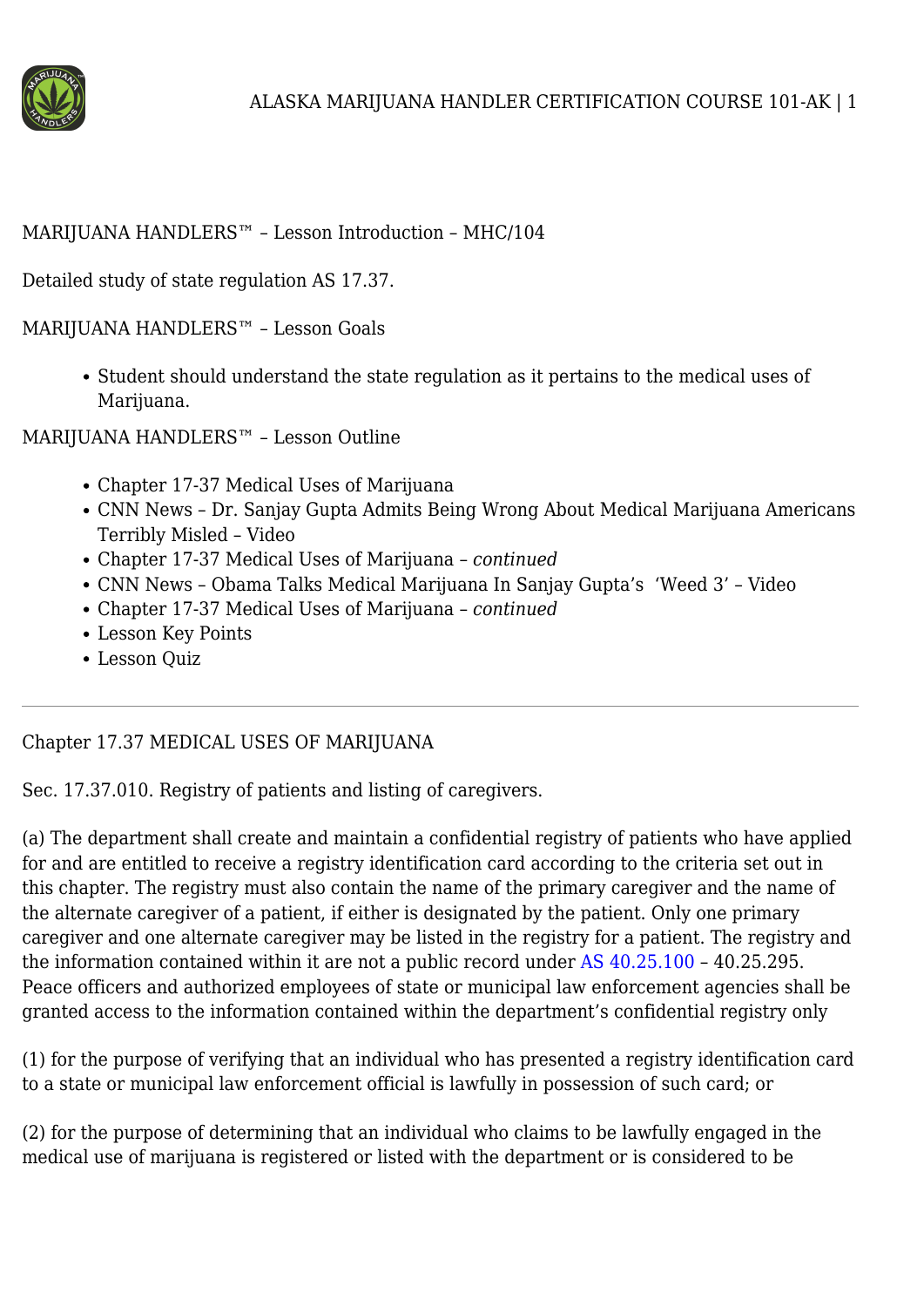

registered or listed under (g) of this section.

(b) Except as provided in (a) of this section, a person, other than authorized employees of the department in the course of their official duties, may not be permitted to gain access to names of patients, physicians, primary or alternate caregivers, or any information related to such persons maintained in connection with the department's confidential registry.

(c) In order to be placed on the state's confidential registry for the medical use of marijuana, an adult patient or a parent or guardian of a minor patient shall provide to the department

(1) a statement signed by the patient's physician;

(A) stating that the physician personally examined the patient and that the examination took place in the context of a bona fide physician-patient relationship and setting out the date the examination occurred;

(B) stating that the patient has been diagnosed with a debilitating medical condition; and

(C) stating that the physician has considered other approved medications and treatments that might provide relief, that are reasonably available to the patient, and that can be tolerated by the patient, and that the physician has concluded that the patient might benefit from the medical use of marijuana;

(2) a sworn application on a form provided by the department containing the following information:

(A) the name, address, date of birth, and Alaska driver's license or identification card number of the patient;

(B) the name, address, and telephone number of the patient's physician; and

(C) the name, address, date of birth, and Alaska driver's license or identification card number of the patient's primary caregiver and alternate caregiver if either is designated at the time of application, along with the statements required under (d) of this section; and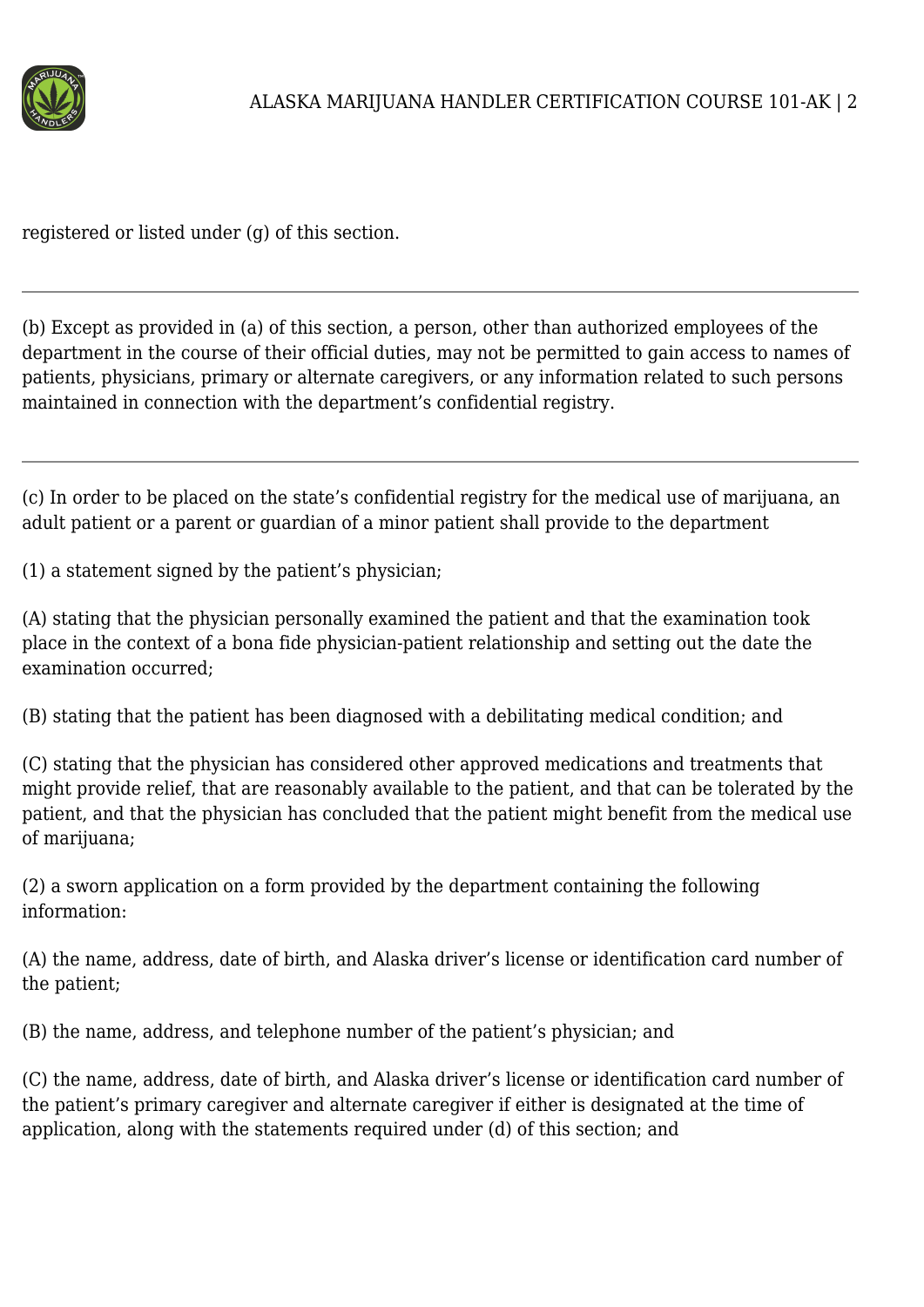

(3) if the patient is a minor, a statement by the minor's parent or guardian that the patient's physician has explained the possible risks and benefits of medical use of marijuana and that the parent or guardian consents to serve as the primary caregiver for the patient and to control the acquisition, possession, dosage, and frequency of use of marijuana by the patient.

https://youtu.be/z8C6CK3LEXw

(d) A person may be listed under this section as the primary caregiver or alternate caregiver for a patient if the person submits a sworn statement on a form provided by the department that the person

(1) is at least 21 years of age;

(2) has never been convicted of a felony offense under [AS 11.71](http://www.legis.state.ak.us/basis/statutes.asp#11.71) or [AS 11.73](http://www.legis.state.ak.us/basis/statutes.asp#11.73) or a law or ordinance of another jurisdiction with elements similar to an offense under [AS 11.71](http://www.legis.state.ak.us/basis/statutes.asp#11.71) or [AS 11.73](http://www.legis.state.ak.us/basis/statutes.asp#11.73); and

(3) is not currently on probation or parole from this or another jurisdiction.

(e) A person may be a primary caregiver or alternate caregiver for only one patient at a time unless the primary caregiver or alternate caregiver is simultaneously caring for two or more patients who are related to the caregiver by at least the fourth degree of kinship by blood or marriage.

(f) The department shall review the application and all information submitted under (c) and (d) of this section within 30 days of receiving it. The department shall notify the patient that the patient's application for a registry identification card has been denied if the department's review of the information that the patient has provided discloses that the information required under (c) of this section has not been provided or has been falsified or that the patient is not otherwise qualified to be registered. If the department determines that the primary caregiver or alternate caregiver is not qualified under this section to be a primary caregiver or alternate caregiver, or if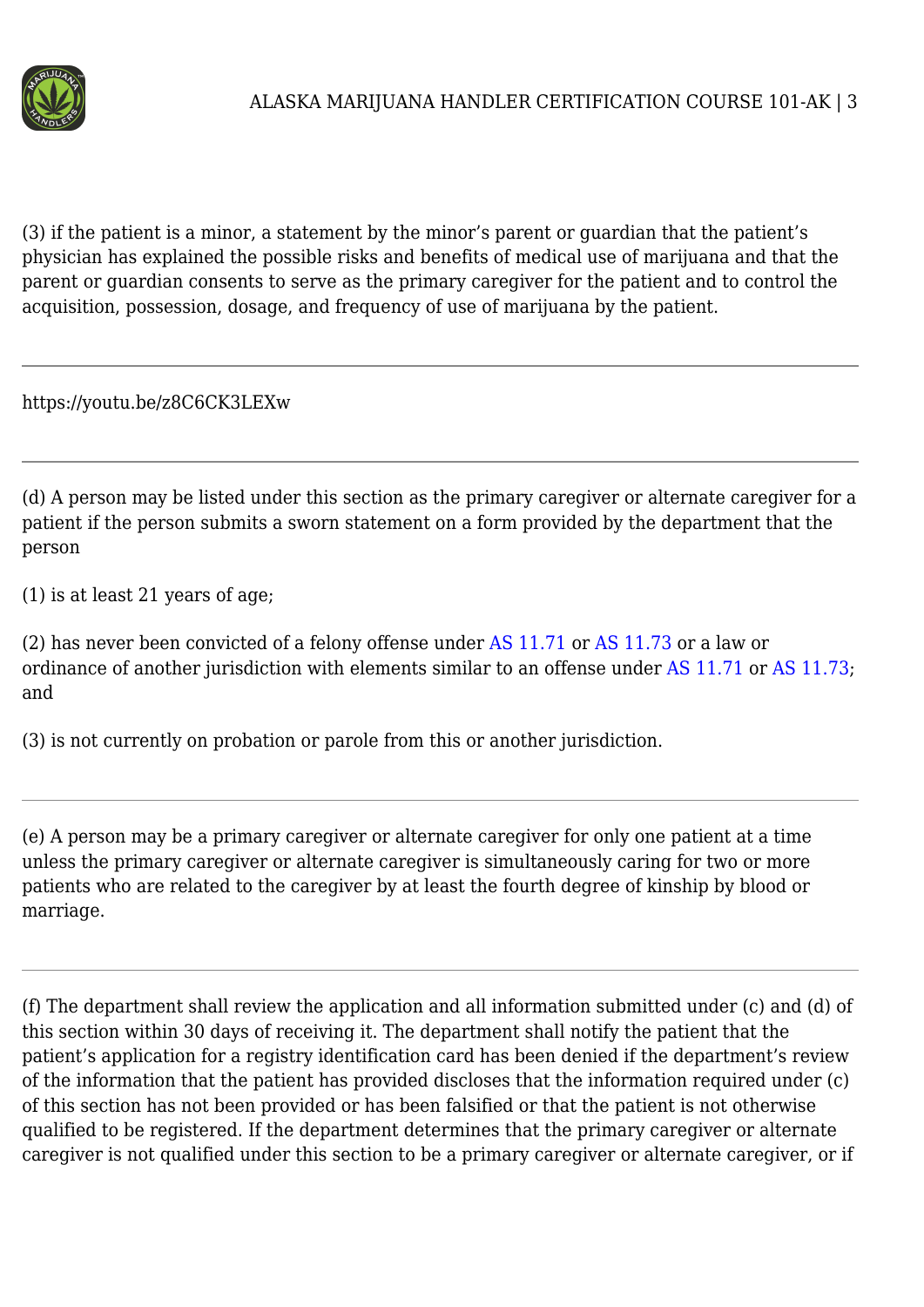

the information required under this section has not been provided or has been falsified, the department shall notify the patient of that determination and shall proceed to review the patient's application as if a primary caregiver or alternate caregiver was not designated. The patient may amend the application and designate a new primary caregiver or alternate caregiver at any time. The department may not list a newly designated primary caregiver or alternate caregiver until it determines that the newly designated primary caregiver or alternate caregiver is qualified under this section and that the information required under this section has been provided. Otherwise, not more than five days after verifying the information, the department shall issue a registry identification card to the patient, and, if a primary caregiver for a patient has been listed in the registry, the department shall issue to the patient a duplicate of the patient's card clearly identified as the caregiver registry identification card, stating

(1) the patient's name, address, date of birth, and Alaska driver's license or identification card number;

(2) that the patient is registered with the department as a person who has a debilitating medical condition that the patient may address with the medical use of marijuana;

(3) the dates of issuance and expiration of the registry identification card; and

(4) the name, address, date of birth, and Alaska driver's license or identification card number of the patient's primary caregiver and alternate caregiver, if either is designated.

(g) If the department fails to deny the application and issue a registry identification card within 35 days of receipt of an application, the patient's application for the card is considered to have been approved. Receipt of an application shall be considered to have occurred upon delivery to the department. Notwithstanding this subsection, an application may not be considered to have been received before June 1, 1999. If the department subsequently registers a patient or lists a primary caregiver or alternate caregiver, if either is designated, or denies the application or listing, that registration or listing or denial revokes the approval that is considered to have occurred under this subsection.

(h) A patient or a primary caregiver who is questioned by a state or municipal law enforcement official about the patient's or primary caregiver's medical use of marijuana shall immediately show proper identification to the official and inform the official that the person is a registered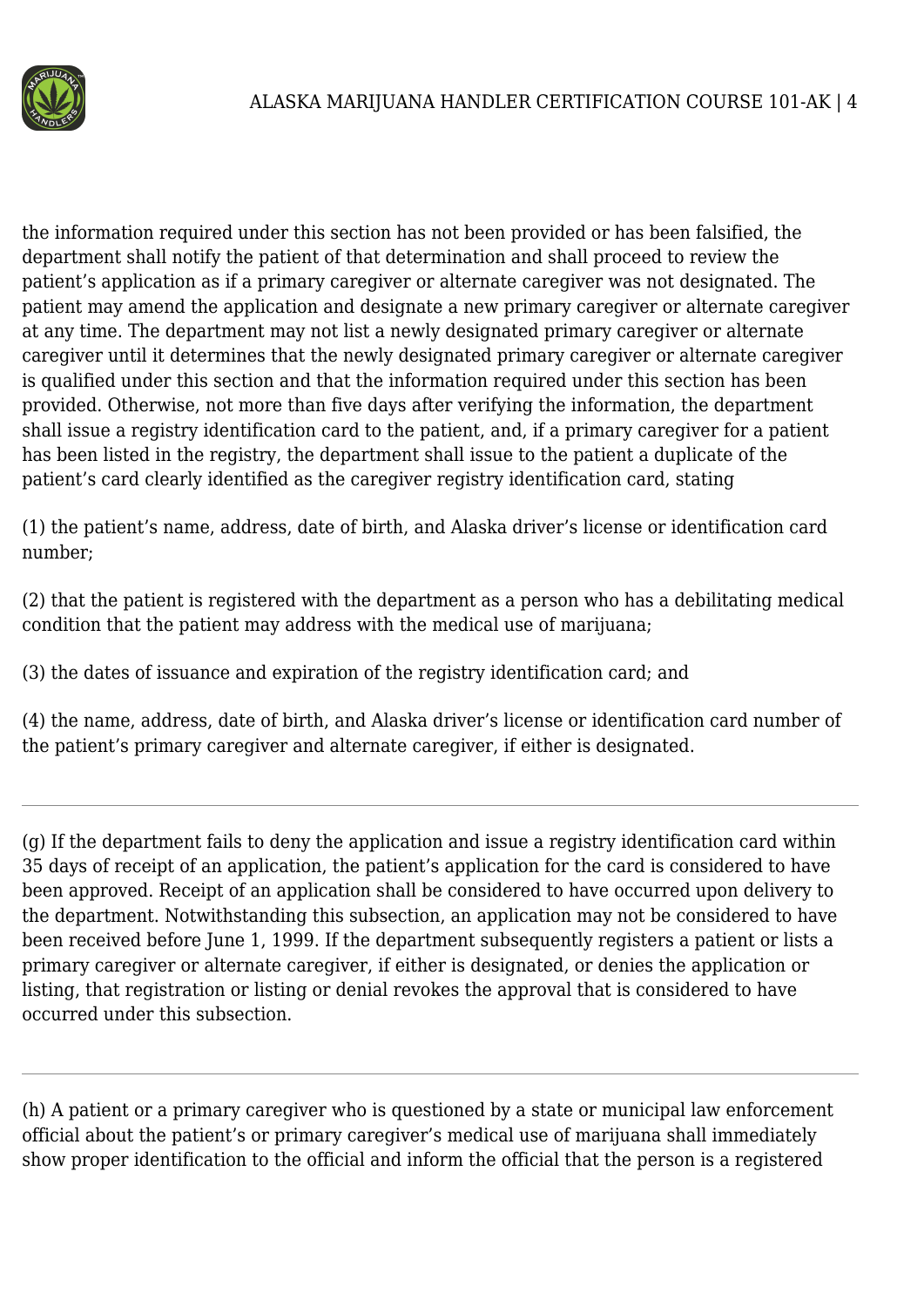

patient or listed primary caregiver for a registered patient and either show the official (1) the person's registry identification card, or (2) a copy of an application that has been pending without registration or denial for over 35 days since received by the department and proof of the date of delivery to the department, which shall be accorded the same legal effect as a registry identification card until the patient receives actual notice that the application has been denied.

(i) A person may not apply for a registry identification card more than once every six months.

(j) The denial or revocation of a registry identification card or the removal of a patient from the registry or the listing of a caregiver shall be considered a final agency action subject to judicial review. Only the patient, or the parent or guardian of a patient who is a minor, has standing to contest the final agency action.

(k) When there has been a change in the name, address, or physician of a patient who has qualified for a registry identification card, or a change in the name or address of the patient's primary caregiver or alternate caregiver, that patient must notify the department of the change within 10 days. To maintain an effective registry identification card, a patient must annually resubmit updated written documentation, including a statement signed by the patient's physician containing the information required to be submitted under (c)(1) of this section, to the department, as well as the name and address of the patient's primary caregiver or alternate caregiver, if any.

(l) A patient who no longer has a debilitating medical condition and the patient's primary caregiver, if any, shall return all registry identification cards to the department within 24 hours of receiving the diagnosis by the patient's physician.

(m) A copy of a registry identification card is not valid. A registry identification card is not valid if the card has been altered, mutilated in a way that impairs its legibility, or laminated.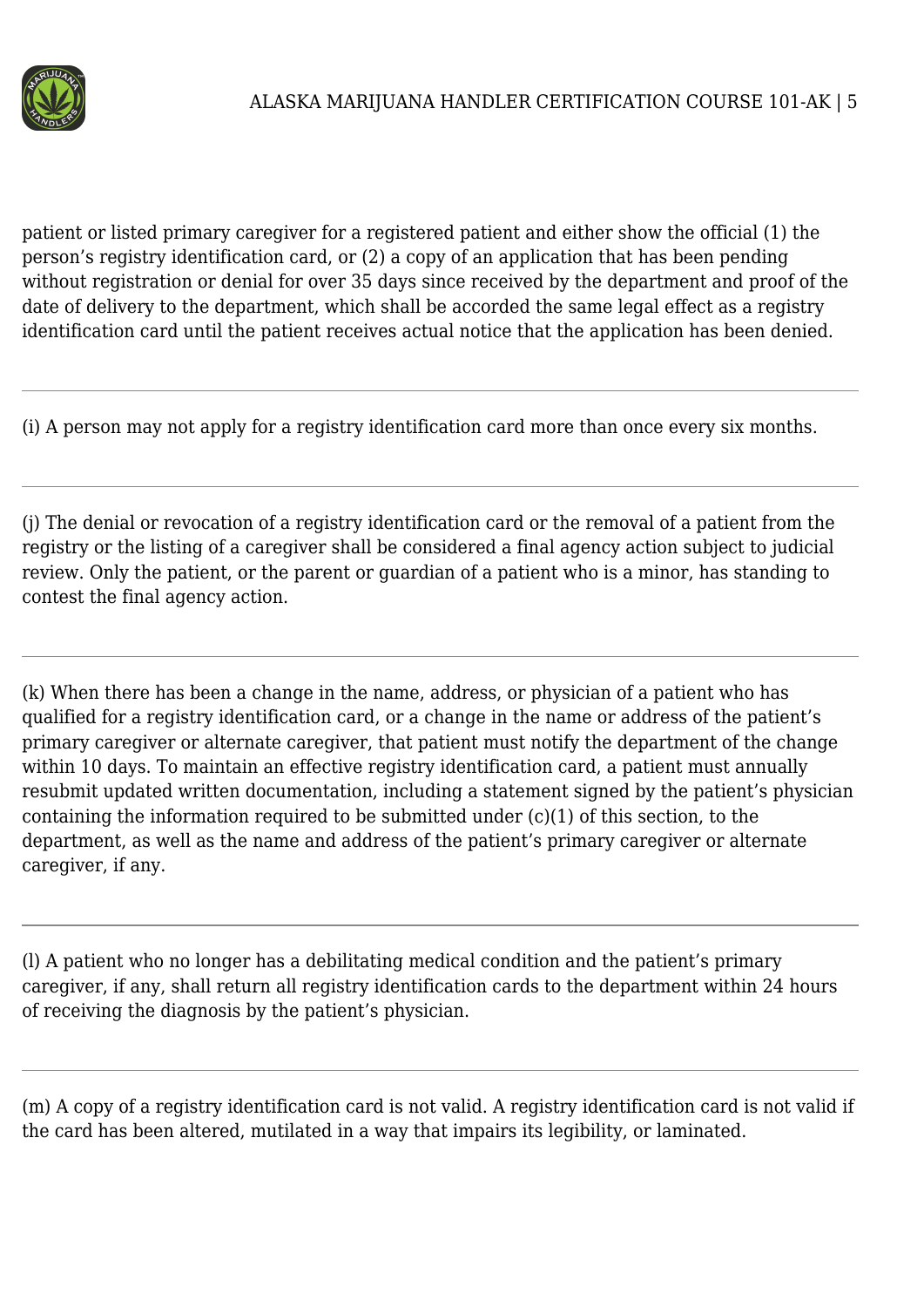

(n) The department may revoke a patient's registration if the department determines that the patient has violated a provision of this chapter or [AS 11.71.](http://www.legis.state.ak.us/basis/statutes.asp#11.71)

(o) The department may remove a primary caregiver or alternate caregiver from the registry if the department determines that the primary caregiver or alternate caregiver is not qualified to be listed or has violated a provision of this chapter or [AS 11.71.](http://www.legis.state.ak.us/basis/statutes.asp#11.71)

(p) The department may determine and levy reasonable fees to pay for any administrative costs associated with its role in administering this chapter.

(q) A primary caregiver may only act as the primary caregiver for the patient when the primary caregiver is in physical possession of the caregiver registry identification card. An alternate caregiver may only act as the primary caregiver for the patient when the alternate caregiver is in physical possession of the caregiver registry identification card.

(r) The department may not register a patient under this section unless the statement of the patient's physician discloses that the patient was personally examined by the physician within the 16-month period immediately preceding the patient's application. The department shall cancel, suspend, revoke, or not renew the registration of a patient whose annual resubmission of updated written documentation to the department under (k) of this section does not disclose that the patient was personally examined by the patient's physician within the 16-month period immediately preceding the date by which the patient is required to annually resubmit written documentation.

*Sec. 17.37.020. Medical Use of Marijuana. [Repealed, Sec. 8 ch 37 SLA 1999].* Repealed or Renumbered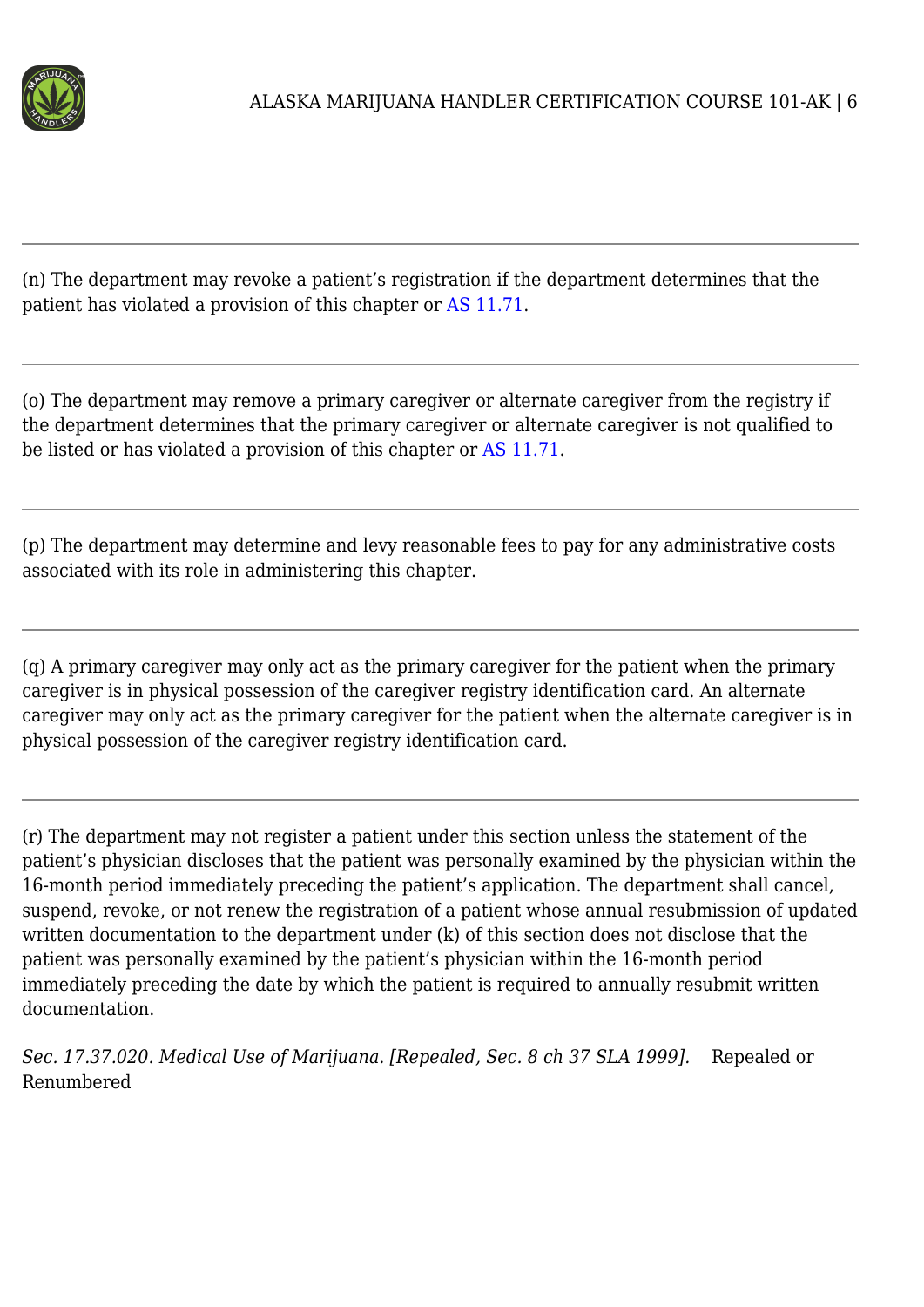

Sec. 17.37.030. Privileged medical use of marijuana.

(a) A patient, primary caregiver, or alternate caregiver registered with the department under this chapter has an affirmative defense to a criminal prosecution related to marijuana to the extent provided in [AS 11.71.090](http://www.legis.state.ak.us/basis/statutes.asp#11.71.090).

(b) Except as otherwise provided by law, a person is not subject to arrest, prosecution, or penalty in any manner for applying to have the person's name placed on the confidential registry maintained by the department under [AS 17.37.010.](http://www.legis.state.ak.us/basis/statutes.asp#17.37.010)

(c) A physician is not subject to any penalty, including arrest, prosecution, or disciplinary proceeding, or denial of any right or privilege, for

(1) advising a patient whom the physician has diagnosed as having a debilitating medical condition about the risks and benefits of medical use of marijuana or that the patient might benefit from the medical use of marijuana, provided that the advice is based upon the physician's contemporaneous assessment in the context of a bona fide physician-patient relationship of

(A) the patient's medical history and current medical condition; and

(B) other approved medications and treatments that might provide relief and that are reasonably available to the patient and that can be tolerated by the patient; or

(2) providing a patient with a written statement in an application for registration under [AS](http://www.legis.state.ak.us/basis/statutes.asp#17.37.010) [17.37.010](http://www.legis.state.ak.us/basis/statutes.asp#17.37.010).

(d) Notwithstanding the provisions of this section, a person, including a patient, primary caregiver, or alternate caregiver, is not entitled to the protection of this chapter for the person's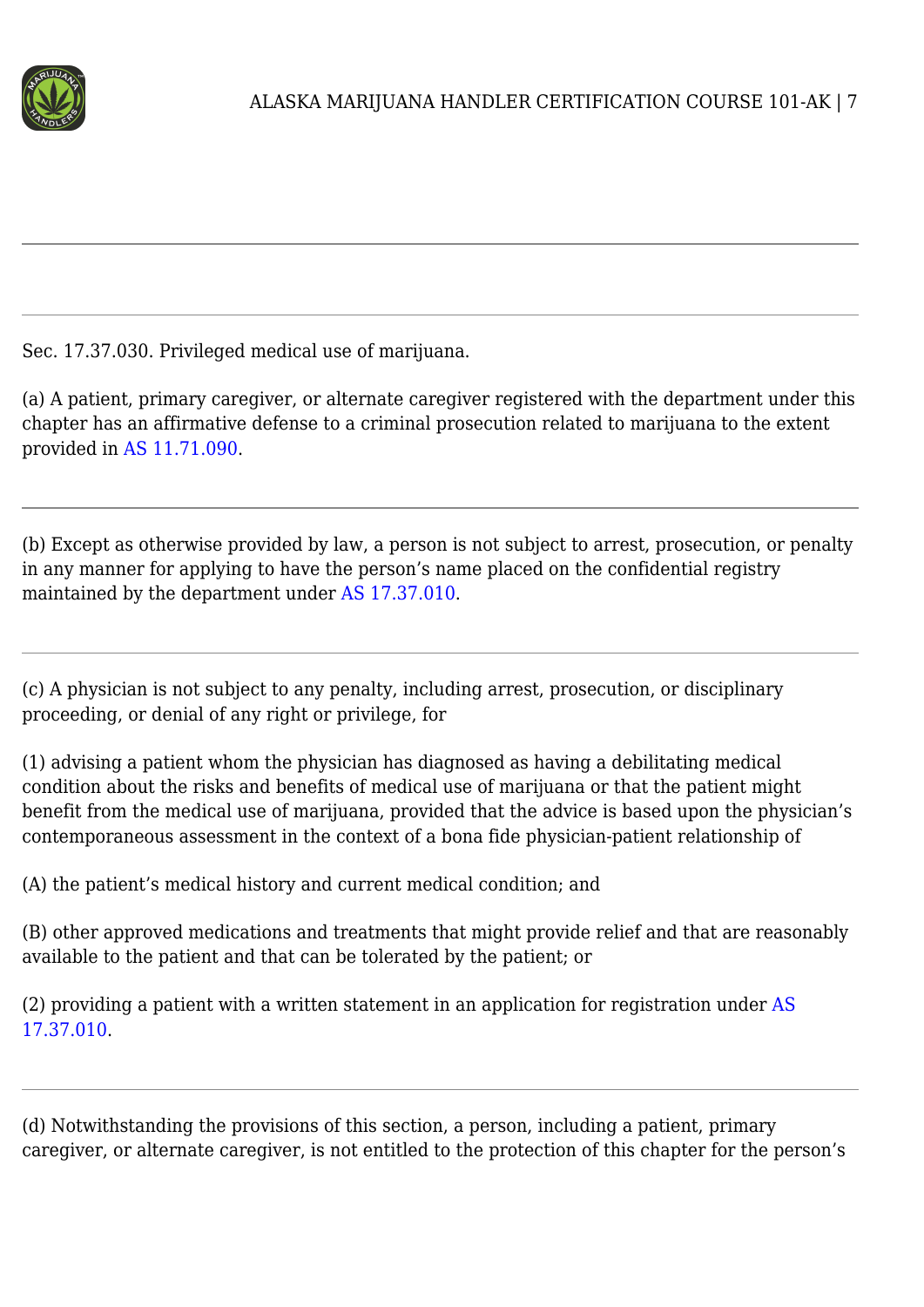

acquisition, possession, cultivation, use, sale, distribution, or transportation of marijuana for nonmedical use.

Sec. 17.37.040. Restrictions on medical use of marijuana.

(a) A patient, primary caregiver, or alternate caregiver may not

(1) engage in the medical use of marijuana in a way that endangers the health or well-being of any person;

(2) engage in the medical use of marijuana in plain view of, or in a place open to, the general public; this paragraph does not prohibit a patient or primary caregiver from possessing marijuana in a place open to the general public if

(A) the person possesses, in a closed container carried on the person, one ounce or less of marijuana in usable form;

(B) the marijuana is not visible to anyone other than the patient or primary caregiver; and

(C) the possession is limited to that necessary to transport the marijuana directly to the patient or primary caregiver or directly to a place where the patient or primary caregiver may lawfully possess or use the marijuana;

(3) sell or distribute marijuana to any person, except that a patient may deliver marijuana to the patient's primary caregiver and a primary caregiver may deliver marijuana to the patient for whom the caregiver is listed; or

(4) possess in the aggregate more than

(A) one ounce of marijuana in usable form; and

(B) six marijuana plants, with no more than three mature and flowering plants producing usable marijuana at any one time.

(b) Any patient found by a preponderance of the evidence to have knowingly violated the provisions of this chapter shall be precluded from obtaining or using a registry identification card for the medical use of marijuana for a period of one year. In this subsection, "knowingly" has the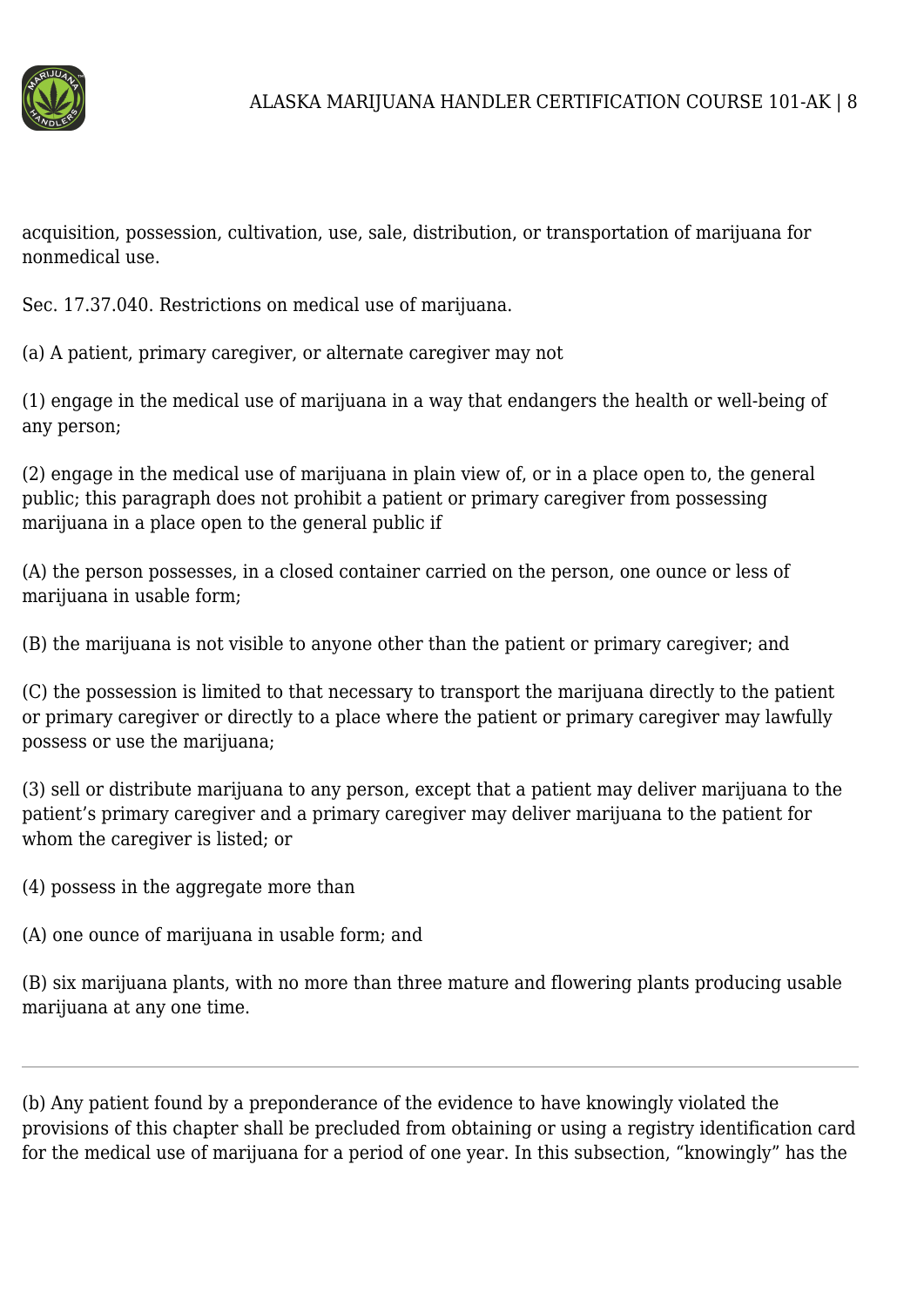

meaning given in [AS 11.81.900.](http://www.legis.state.ak.us/basis/statutes.asp#11.81.900)

(c) A governmental, private, or other health insurance provider is not liable for any claim for reimbursement for expenses associated with medical use of marijuana.

(d) Nothing in this chapter requires any accommodation of any medical use of marijuana

(1) in any place of employment;

(2) in any correctional facility, medical facility, or facility monitored by the department or the Department of Administration;

(3) on or within 500 feet of school grounds;

4) at or within 500 feet of a recreation or youth center; or

(5) on a school bus.

Not later than August 31, 1999, the department shall adopt regulations under [AS 44.62](http://www.legis.state.ak.us/basis/statutes.asp#44.62) (Administrative Procedure Act) governing the manner in which it may consider adding debilitating medical conditions to the list provided in [AS 17.37.070.](http://www.legis.state.ak.us/basis/statutes.asp#17.37.070) After the adoption of the regulations, the department shall also accept for consideration physician or patient initiated petitions to add debilitating medical conditions to the list provided in [AS 17.37.070](http://www.legis.state.ak.us/basis/statutes.asp#17.37.070) and, after hearing, shall approve or deny the petitions within 180 days of submission. The denial of a petition shall be considered a final agency action subject to judicial review.

Sec. 17.37.070.Definitions. In this chapter, unless the context clearly requires otherwise,

(1) "alternate caregiver" means a person who is listed as an alternate caregiver under [AS](http://www.legis.state.ak.us/basis/statutes.asp#17.37.010) [17.37.010](http://www.legis.state.ak.us/basis/statutes.asp#17.37.010);

(2) "bona fide physician-patient relationship" means that the physician obtained a patient history, performed an in-person physical examination of the patient, and documented written findings,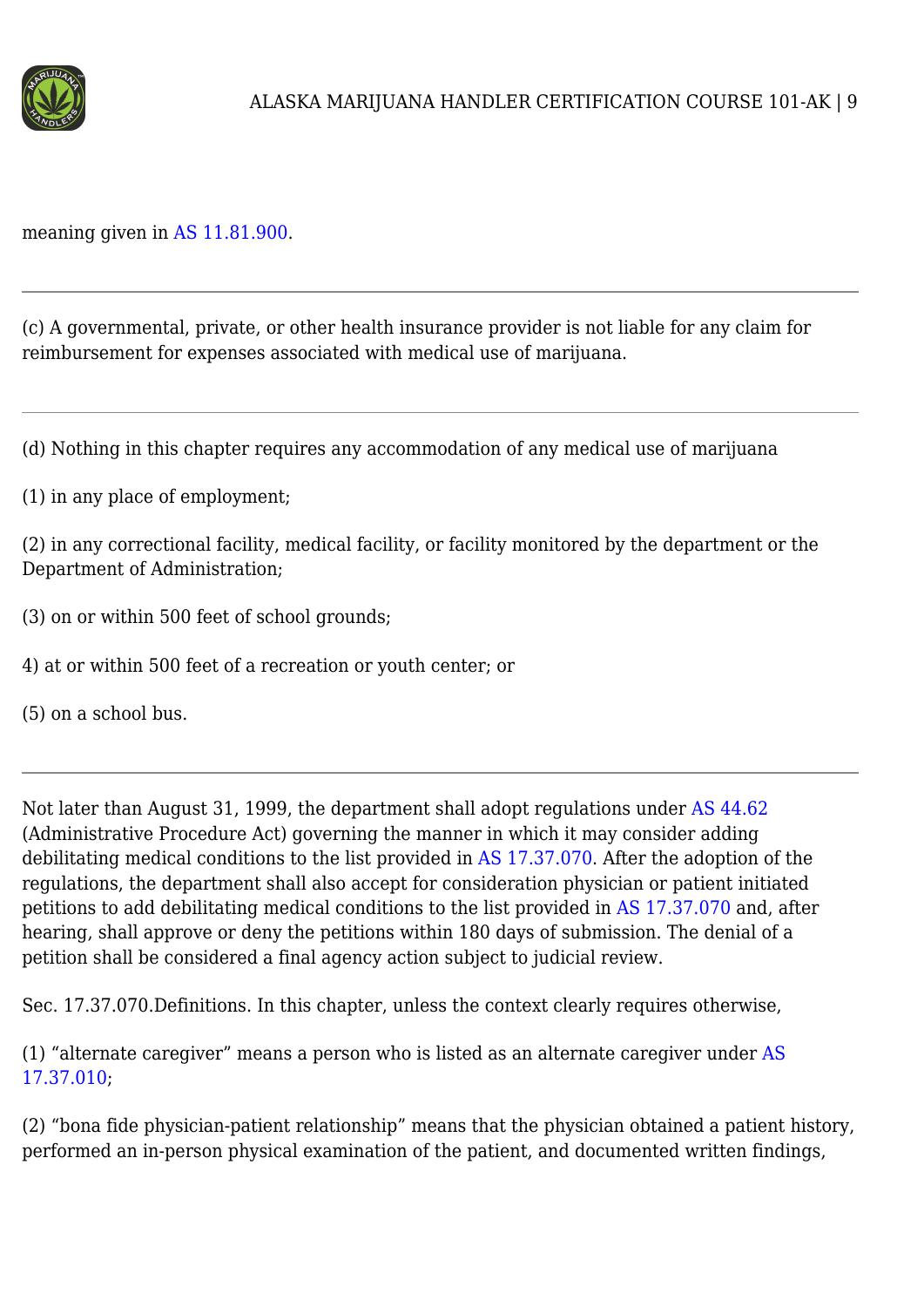

diagnoses, recommendations, and prescriptions in written patient medical records maintained by the physician;

(3) "correctional facility" has the meaning given in [AS 33.30.901](http://www.legis.state.ak.us/basis/statutes.asp#33.30.901);

(4) "debilitating medical condition" means

(A) cancer, glaucoma, positive status for human immunodeficiency virus, or acquired immune deficiency syndrome, or treatment for any of these conditions;

(B) any chronic or debilitating disease or treatment for such diseases, which produces, for a specific patient, one or more of the following, and for which, in the professional opinion of the patient's physician, such condition or conditions reasonably may be alleviated by the medical use of marijuana: cachexia; severe pain; severe nausea; seizures, including those that are characteristic of epilepsy; or persistent muscle spasms, including those that are characteristic of multiple sclerosis; or

(C) any other medical condition, or treatment for such condition, approved by the department, under regulations adopted under [AS 17.37.060](http://www.legis.state.ak.us/basis/statutes.asp#17.37.060) or approval of a petition submitted under [AS](http://www.legis.state.ak.us/basis/statutes.asp#17.37.060) [17.37.060](http://www.legis.state.ak.us/basis/statutes.asp#17.37.060);

(5) "department" means the Department of Health and Social Services;

(6) "facility monitored by the department or the Department of Administration" means an institution, building, office, or home operated by the department or the Department of Administration, funded by the department or the Department of Administration, under contract with the department or the Department of Administration, inspected by the department or the Department of Administration, designated by the department or the Department of Administration, or licensed by the department or the Department of Administration, for the care of

(A) juveniles; for the purposes of this subparagraph, "institution" includes a foster home and a group home, and a juvenile detention facility, a juvenile detention home, a juvenile work camp, and a treatment facility, as those terms are defined in [AS 47.12.990;](http://www.legis.state.ak.us/basis/statutes.asp#47.12.990)

(B) the elderly; for the purposes of this subparagraph, "institution" includes

(i) an assisted living home as defined in [AS 47.33.990](http://www.legis.state.ak.us/basis/statutes.asp#47.33.990); and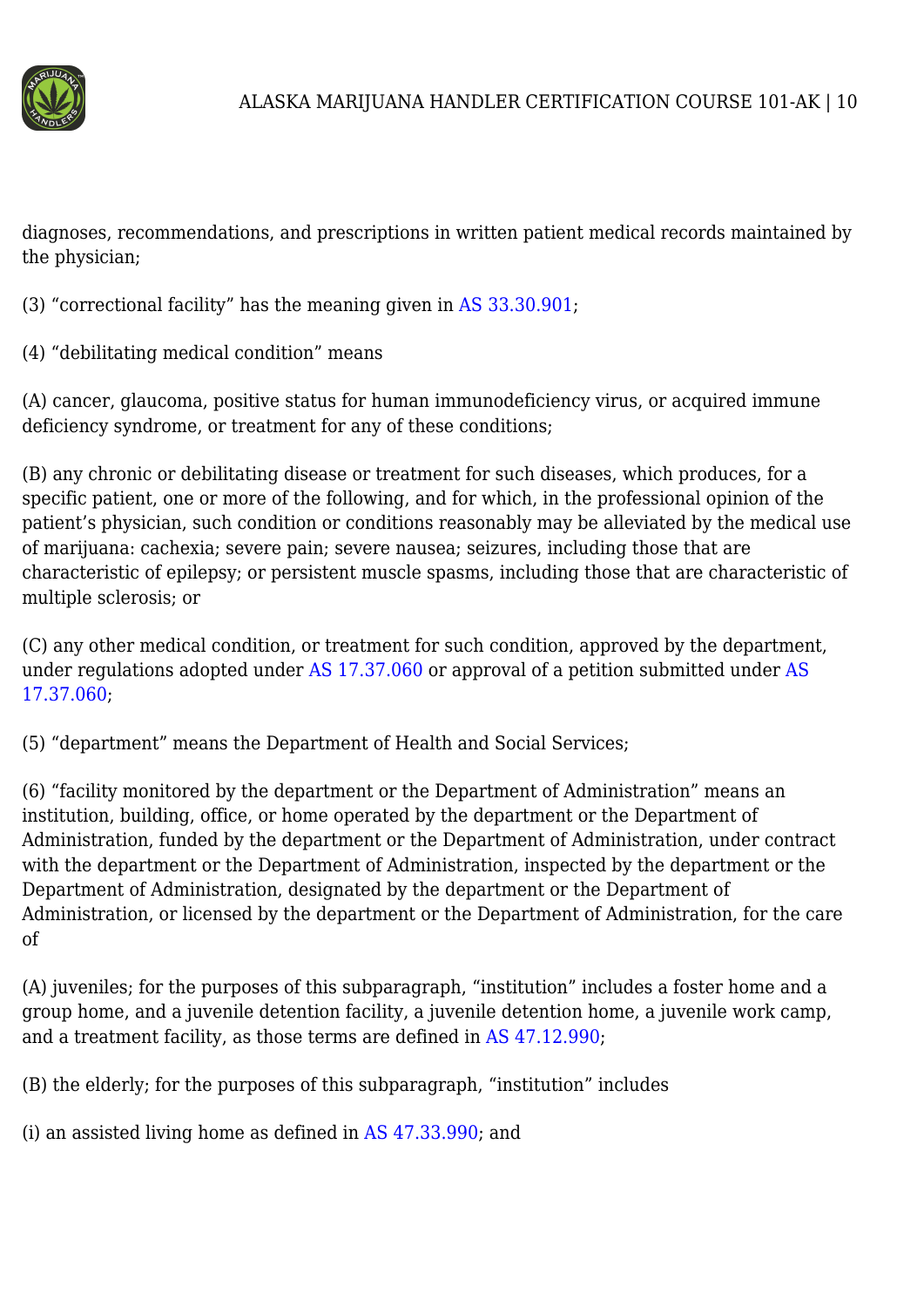

(ii) the Alaska Pioneers' Home or the Alaska Veterans' Home, operated under [AS 47.55](http://www.legis.state.ak.us/basis/statutes.asp#47.55);

(C) the mentally ill; for the purposes of this subparagraph, "institution" includes a designated treatment facility and an evaluation facility, as those terms are defined in [AS 47.30.915;](http://www.legis.state.ak.us/basis/statutes.asp#47.30.915)

(7) "medical facility" means an institution, building, office, or home providing medical services, and includes a hospital, clinic, physician's office, or health facility as defined in [AS 47.07.900](http://www.legis.state.ak.us/basis/statutes.asp#47.07.900), and a facility providing hospice care or rehabilitative services, as those terms are defined in [AS](http://www.legis.state.ak.us/basis/statutes.asp#47.07.900) [47.07.900](http://www.legis.state.ak.us/basis/statutes.asp#47.07.900);

(8) "medical use" means the acquisition, possession, cultivation, use or transportation of marijuana or paraphernalia related to the administration of marijuana to alleviate a debilitating medical condition under the provisions of this chapter and [AS 11.71.090](http://www.legis.state.ak.us/basis/statutes.asp#11.71.090);

(9) "patient" means a person who has a debilitating medical condition;

(10) "physician" means a person licensed to practice medicine in this state or an officer in the regular medical service of the armed forces of the United States or the United States Public Health Service while in the discharge of their official duties, or while volunteering services without pay or other remuneration to a hospital, clinic, medical office, or other medical facility in this state;

(11) "primary caregiver " means a person listed as a primary caregiver under [AS 17.37.010](http://www.legis.state.ak.us/basis/statutes.asp#17.37.010) and in physical possession of a caregiver registry identification card; "primary caregiver" also includes an alternate caregiver when the alternate caregiver is in physical possession of the caregiver registry identification card;

(12) "usable form" and "usable marijuana" means the seeds, leaves, buds, and flowers of the plant (genus) cannabis, but does not include the stalks or roots.

Sec. 17.37.080. Short title. [AS 17.37.010](http://www.legis.state.ak.us/basis/statutes.asp#17.37.010) – 17.37.070 may be cited as the Medical Uses of Marijuana for Persons Suffering from Debilitating Medical Conditions Act.

## MARIJUANA HANDLERS™ – Key Points

The department shall create and maintain a confidential registry of patients who have applied for and are entitled to receive a registry identification card.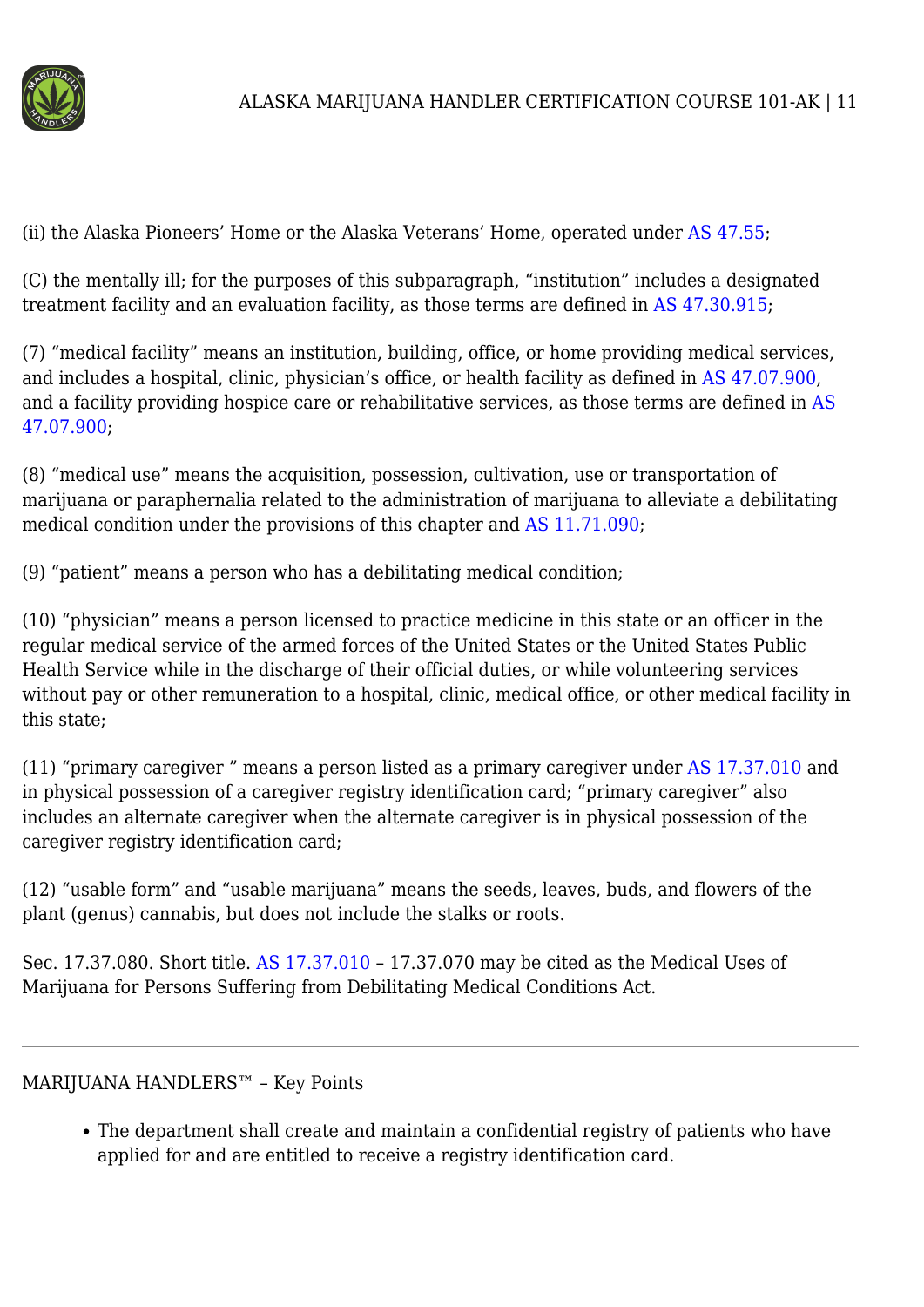

- The registry must also contain the name of the primary caregiver and the name of the alternate caregiver of a patient, if either is designated by the patient.
- Peace officers and authorized employees of state or municipal law enforcement agencies shall be granted access.
- Statement signed by the patient's physician stating that the patient has been diagnosed with a debilitating medical condition.
- Primary caregiver or alternate caregiver, at least 21 years of age, never been convicted of a felony.
- A patient, primary caregiver, or alternate caregiver may not possess in the aggregate more than one ounce of marijuana in usable form and six marijuana plants, with no more than three mature and flowering plants producing usable marijuana.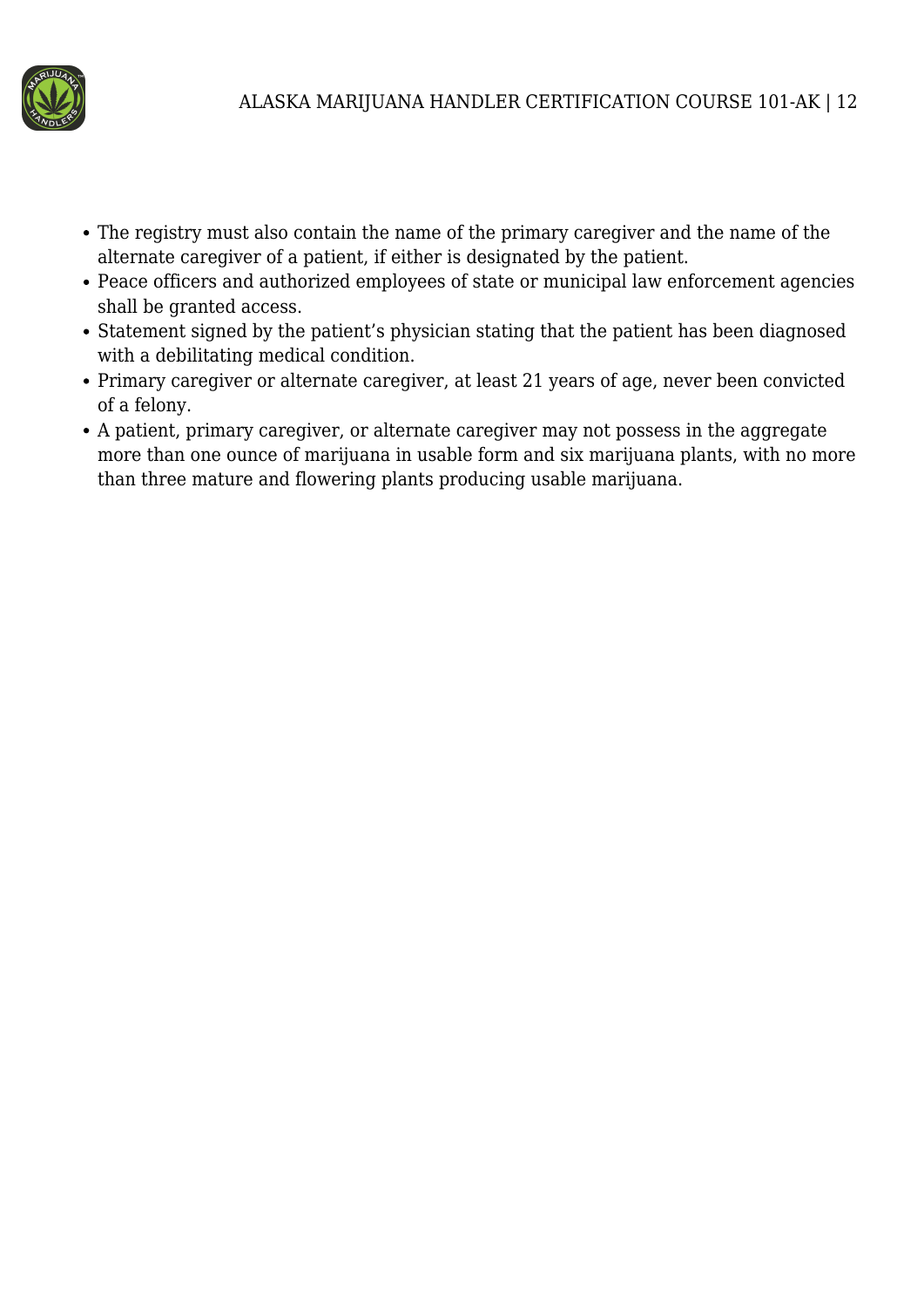

### MARIJUANA HANDLERS™ – Lesson Introduction – MHC/105

Detailed study of state regulation AS 17.38.

MARIJUANA HANDLERS™ – Lesson Goals

• Student should understand the state regulation as it pertains to the regulation of Alaska's Marijuana industry.

MARIJUANA HANDLERS™ – Lesson Outline

- Chapter 17-38 The Regulation of Marijuana
- 2016 Marijuana Establishment Application Process 4 Part Video Series
- Chapter 17-38 The Regulation of Marijuana *continued*
- Lesson Key Points
- Lesson Quiz

Chapter 17.38 THE REGULATION OF MARIJUANA

Sec. 17.38.010. Purpose and findings..

(a) In the interest of allowing law enforcement to focus on violent and property crimes, and to enhance individual freedom, the people of the state of Alaska find and declare that the use of marijuana should be legal for persons 21 years of age or older.

(b) In the interest of the health and public safety of our citizenry, the people of the state of Alaska further find and declare that the production and sale of marijuana should be regulated so that (1) individuals will have to show proof of age before purchasing marijuana;

(2) legitimate, taxpaying business people, and not criminal actors, will conduct sales of marijuana; and

(3) marijuana sold by regulated businesses will be labeled and subject to additional regulations to ensure that consumers are informed and protected.

(c) The people of the state of Alaska further declare that the provisions of this Act are not intended to diminish the right to privacy as interpreted by the Alaska Supreme Court in Ravin v. State of Alaska.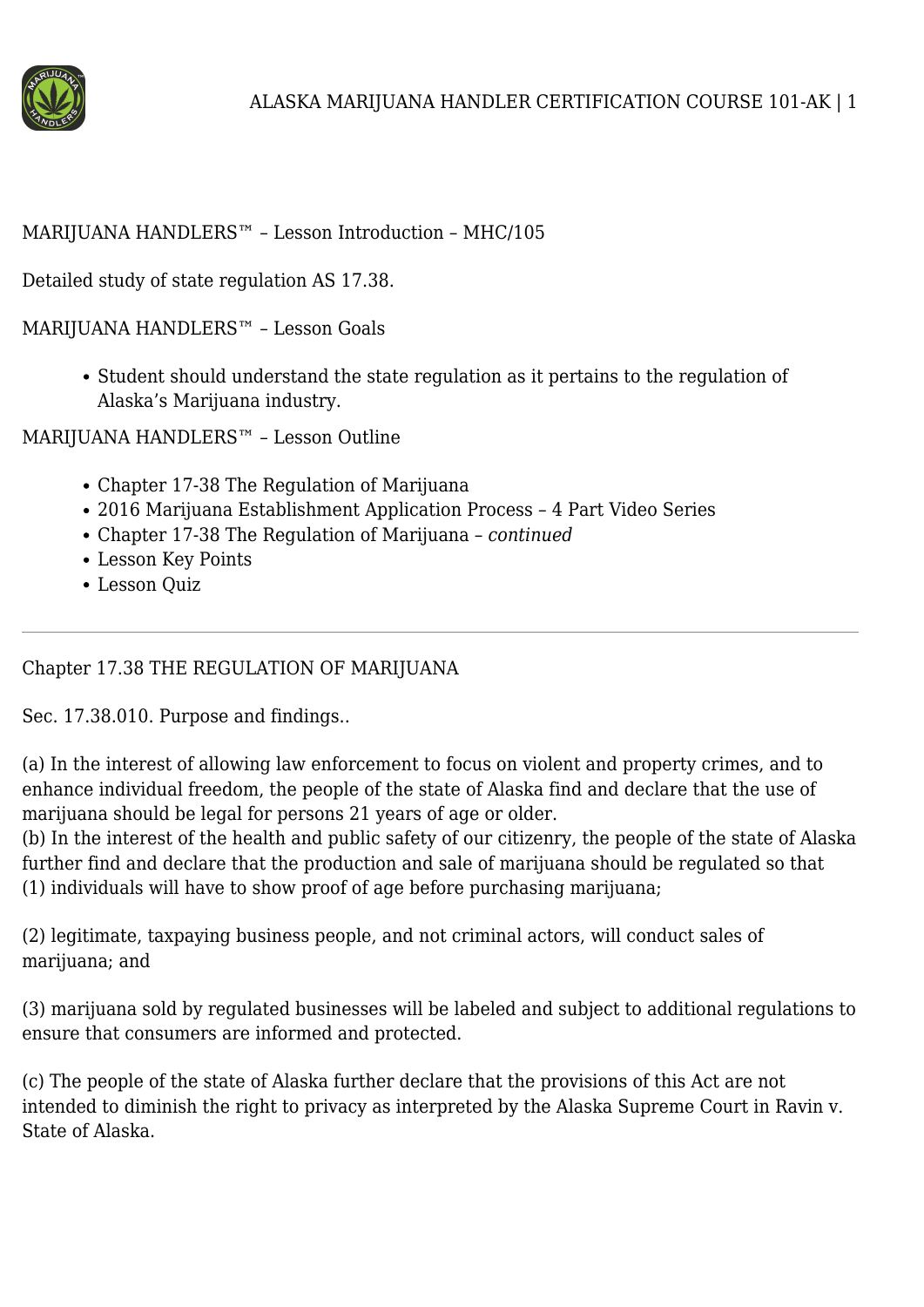

(d) Nothing in this Act proposes or intends to require any individual or entity to engage in any conduct that violates federal law, or exempt any individual or entity from any requirement of federal law, or pose any obstacle to federal enforcement of federal law.

Sec. 17.38.020. Personal use of marijuana..

Notwithstanding any other provision of law, except as otherwise provided in this chapter, the following acts, by persons 21 years of age or older, are lawful and shall not be a criminal or civil offense under Alaska law or the law of any political subdivision of Alaska or be a basis for seizure or forfeiture of assets under Alaska law:

(1) possessing, using, displaying, purchasing, or transporting marijuana accessories or one ounce or less of marijuana;

(2) possessing, growing, processing, or transporting no more than six marijuana plants, with three or fewer being mature, flowering plants, and possession of the marijuana produced by the plants on the premises where the plants were grown;

(3) transferring one ounce or less of marijuana and up to six immature marijuana plants to a person who is 21 years of age or older without remuneration;

(4) consumption of marijuana, except that nothing in this chapter shall permit the consumption of marijuana in public; and

(5) assisting another person who is 21 years of age or older in any of the acts described in (1) – (4) of this section.

Sec. 17.38.030. Restrictions on personal cultivation, penalty..

(a) The personal cultivation of marijuana described in [AS 17.38.020\(](http://www.legis.state.ak.us/basis/statutes.asp#17.38.020)2) is subject to the following terms:

(1) marijuana plants shall be cultivated in a location where the plants are not subject to public view without the use of binoculars, aircraft, or other optical aids;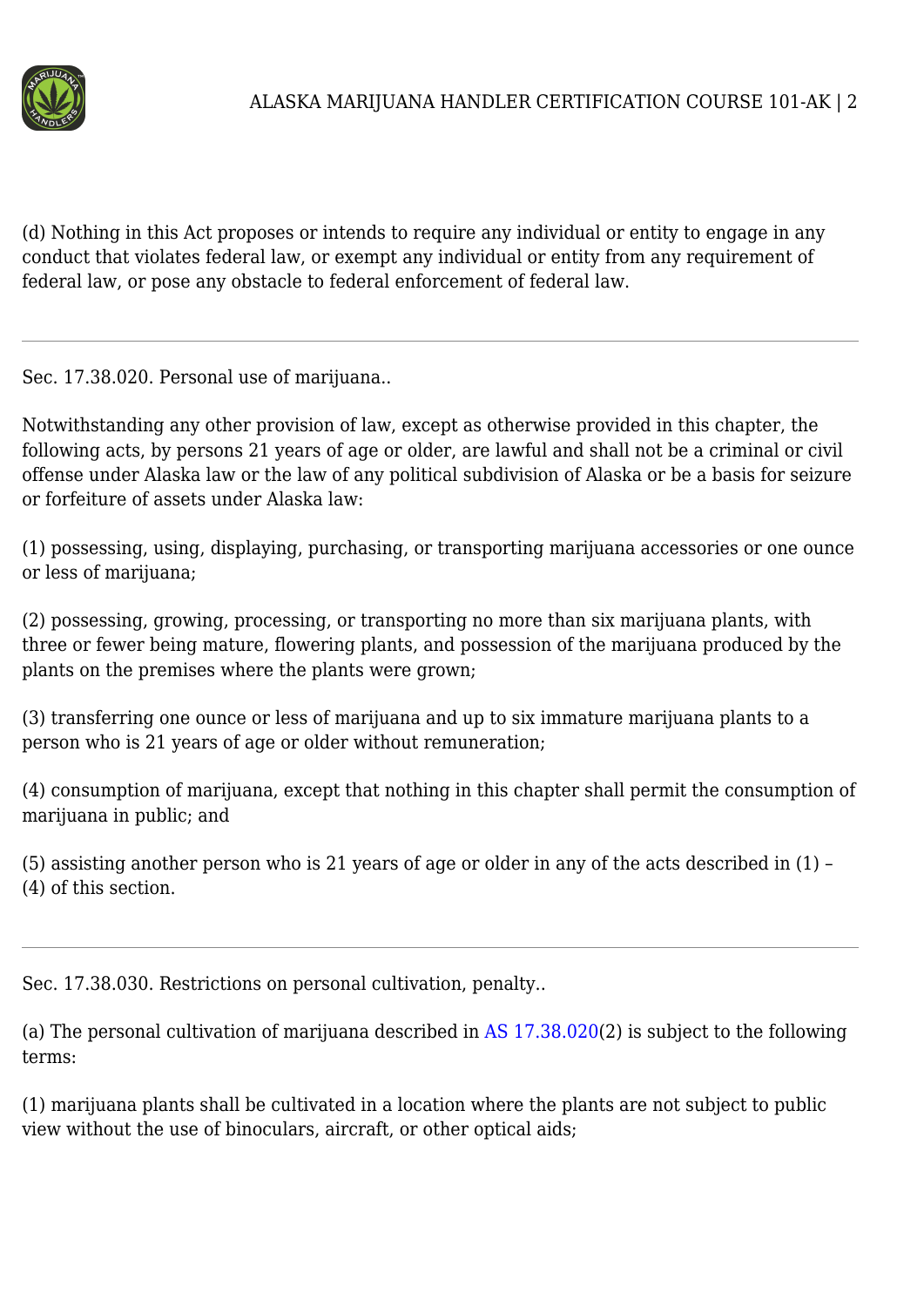

(2) a person who cultivates marijuana must take reasonable precautions to ensure the plants are secure from unauthorized access;

(3) marijuana cultivation may only occur on property lawfully in possession of the cultivator or with the consent of the person in lawful possession of the property.

(b) A person who violates this section while otherwise acting in compliance with [AS 17.38.020\(](http://www.legis.state.ak.us/basis/statutes.asp#17.38.020)2) is guilty of a violation punishable by a fine of up to \$750.

Sec. 17.38.040. Public consumption banned, penalty..

It is unlawful to consume marijuana in public. A person who violates this section is guilty of a violation punishable by a fine of up to \$100.

Sec. 17.38.050. False identification, penalty..

(a) A person who is under 21 years of age may not present or offer to a marijuana establishment or the marijuana establishment's agent or employee any written or oral evidence of age that is false, fraudulent, or not actually the person's own, for the purpose of

(1) purchasing, attempting to purchase, or otherwise procuring or attempting to procure marijuana or marijuana products; or

(2) gaining access to a marijuana establishment.

(b)

A person who violates this section is guilty of a violation punishable by a fine of up to \$400.

Sec. 17.38.060. Marijuana accessories authorized..

Notwithstanding any other provision of law, it is lawful and shall not be an offense under Alaska law or the law of any political subdivision of Alaska or be a basis for seizure or forfeiture of assets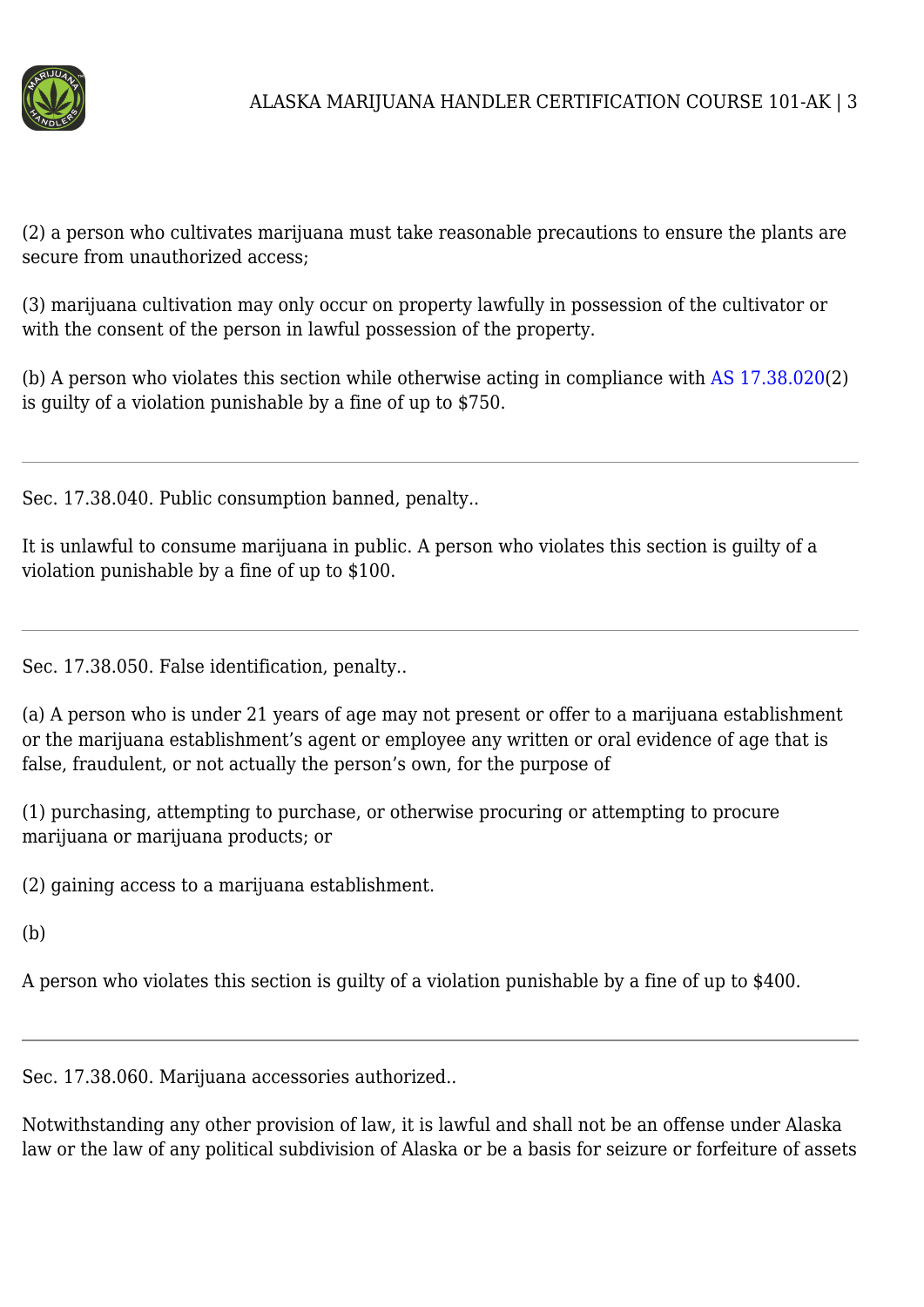

under Alaska law for persons 21 years of age or older to manufacture, possess, or purchase marijuana accessories, or to distribute or sell marijuana accessories to a person who is 21 years of age or older.

Sec. 17.38.070. Lawful operation of marijuana-related facilities..

(a) Notwithstanding any other provision of law, the following acts, when performed by a retail marijuana store with a current, valid registration, or a person 21 years of age or older who is acting in the person's capacity as an owner, employee, or agent of a retail marijuana store, are lawful and shall not be an offense under Alaska law or be a basis for seizure or forfeiture of assets under Alaska law:

(1) possessing, displaying, storing, or transporting marijuana or marijuana products, except that marijuana and marijuana products may not be displayed in a manner that is visible to the general public from a public right-of-way;

(2) delivering or transferring marijuana or marijuana products to a marijuana testing facility;

(3) receiving marijuana or marijuana products from a marijuana testing facility;

(4) purchasing marijuana from a marijuana cultivation facility;

(5) purchasing marijuana or marijuana products from a marijuana product manufacturing facility; and

(6) delivering, distributing, or selling marijuana or marijuana products to consumers.

(b) Notwithstanding any other provision of law, the following acts, when performed by a marijuana cultivation facility with a current, valid registration, or a person 21 years of age or older who is acting in the person's capacity as an owner, employee, or agent of a marijuana cultivation facility, are lawful and shall not be an offense under Alaska law or be a basis for seizure or forfeiture of assets under Alaska law:

(1) cultivating, manufacturing, harvesting, processing, packaging, transporting, displaying, storing, or possessing marijuana;

(2) delivering or transferring marijuana to a marijuana testing facility;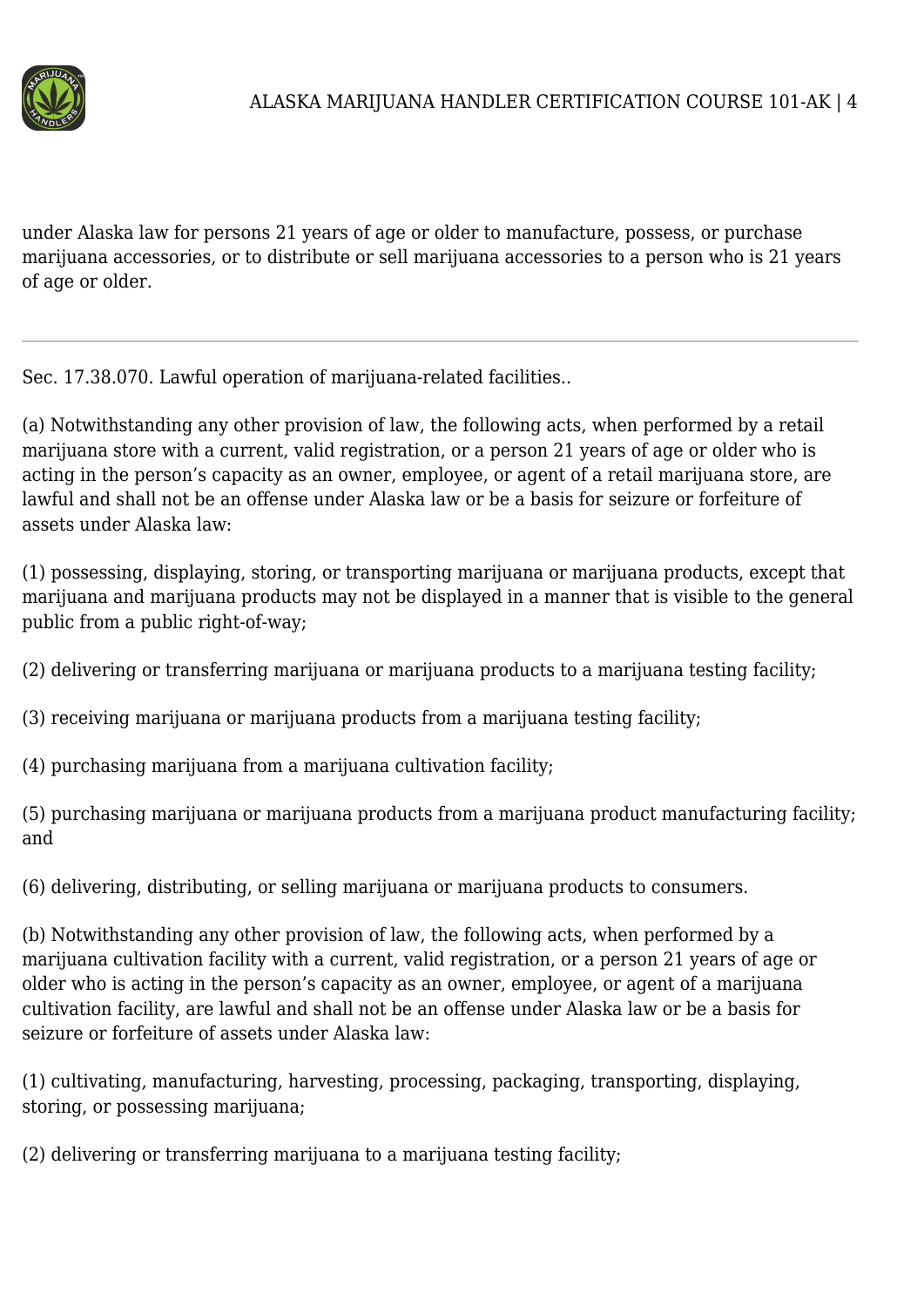

(3) receiving marijuana from a marijuana testing facility;

(4) delivering, distributing, or selling marijuana to a marijuana cultivation facility, a marijuana product manufacturing facility, or a retail marijuana store;

(5) receiving or purchasing marijuana from a marijuana cultivation facility; and

(6) receiving marijuana seeds or immature marijuana plants from a person 21 years of age or older.

(c) Notwithstanding any other provision of law, the following acts, when performed by a marijuana product manufacturing facility with a current, valid registration, or a person 21 years of age or older who is acting in the person's capacity as an owner, employee, or agent of a marijuana product manufacturing facility, are lawful and shall not be an offense under Alaska law or be a basis for seizure or forfeiture of assets under Alaska law:

(1) packaging, processing, transporting, manufacturing, displaying, or possessing marijuana or marijuana products;

(2) delivering or transferring marijuana or marijuana products to a marijuana testing facility;

(3) receiving marijuana or marijuana products from a marijuana testing facility;

(4) delivering or selling marijuana or marijuana products to a retail marijuana store or a marijuana product manufacturing facility;

(5) purchasing marijuana from a marijuana cultivation facility; and

(6) purchasing of marijuana or marijuana products from a marijuana product manufacturing facility.

(d) Notwithstanding any other provision of law, the following acts, when performed by a marijuana testing facility with a current, valid registration, or a person 21 years of age or older who is acting in the person's capacity as an owner, employee, or agent of a marijuana testing facility, are lawful and shall not be an offense under Alaska law or be a basis for seizure or forfeiture of assets under Alaska law:

(1) possessing, cultivating, processing, repackaging, storing, transporting, displaying, transferring, or delivering marijuana;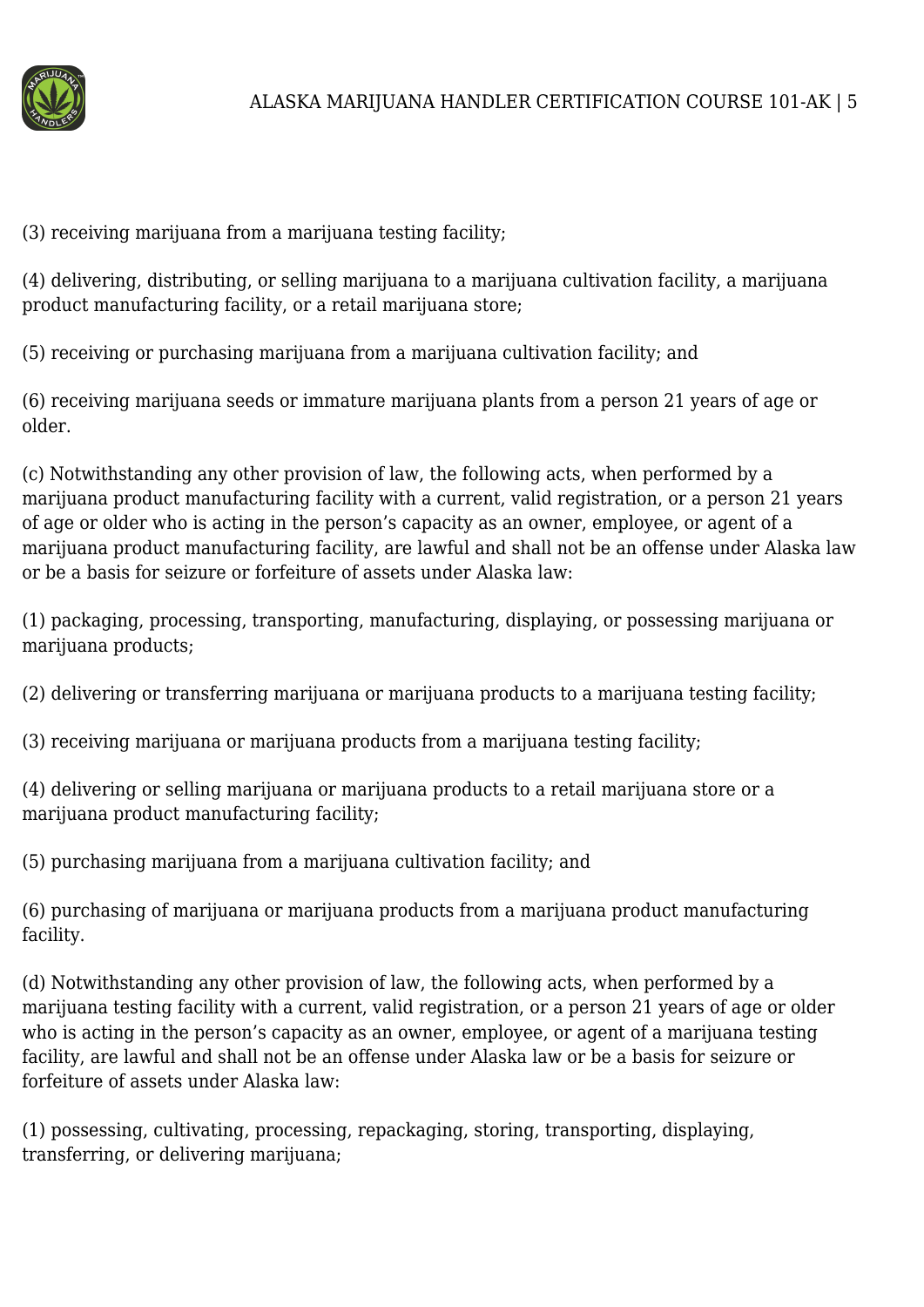

(2) receiving marijuana or marijuana products from a marijuana cultivation facility, a marijuana retail store, a marijuana products manufacturer, or a person 21 years of age or older; and

(3) returning marijuana or marijuana products to a marijuana cultivation facility, marijuana retail store, marijuana products manufacturer, or a person 21 years of age or older.

(e) Notwithstanding any other provision of law, it is lawful and shall not be an offense under Alaska law or be a basis for seizure or forfeiture of assets under Alaska law to lease or otherwise allow the use of property owned, occupied, or controlled by any person, corporation, or other entity for any of the activities conducted lawfully in accordance with

 $(a) - (d)$  of this section.

(f) Nothing in this section prevents the imposition of penalties upon marijuana establishments for violating this chapter or rules adopted by the board or local governments pursuant to this chapter.

(g) The provisions of [AS 17.30.020](http://www.legis.state.ak.us/basis/statutes.asp#17.30.020) do not apply to marijuana establishments.

Sec. 17.38.080. Marijuana Control Board; appointment and qualifications.

(a) The Marijuana Control Board is established in the Department of Commerce, Community, and Economic Development as a regulatory and quasi-judicial agency. The board is in the Department of Commerce, Community, and Economic Development for administrative purposes only.

(b) The board members shall be appointed by the governor and confirmed by a majority of the members of the legislature in joint session. A member of the board may not hold any other state or federal office, either elective or appointive. The board consists of five voting members as follows:

- (1) one person from the public safety sector;
- (2) one person from the public health sector;
- (3) one person currently residing in a rural area;
- (4) one person actively engaged in the marijuana industry; and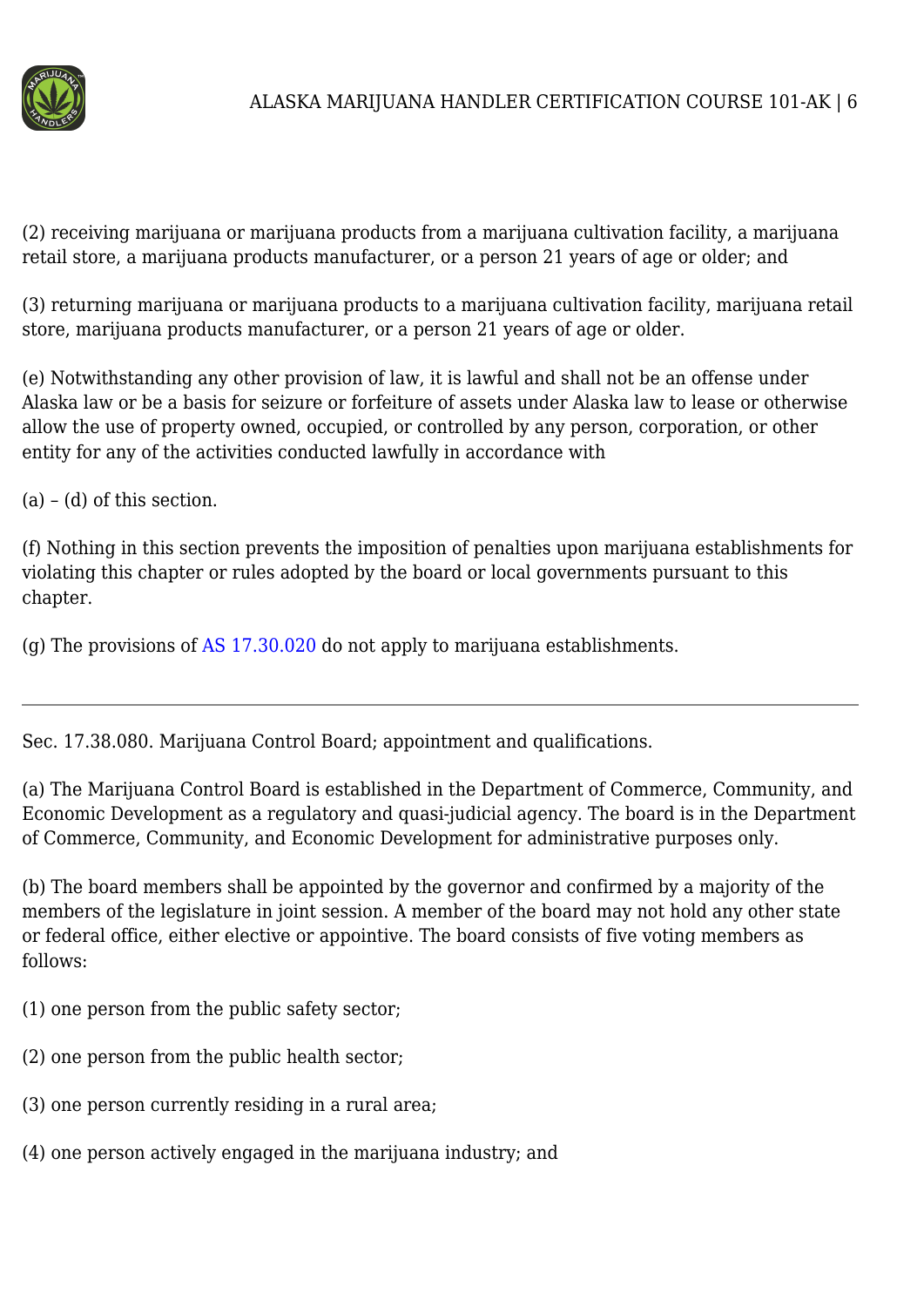

(5) one person who is either from the general public or actively engaged in the marijuana industry.

(c) Not more than two members of the board may be engaged in the same business, occupation, or profession.

(d) A board member representing the general public, the public safety sector, the public health sector, or a rural area, or the member's immediate family member, may not have a financial interest in the marijuana industry.

(e) In this section,

(1) "financial interest" means holding, directly or indirectly, a legal or equitable interest in the operation of a business licensed under this chapter;

(2) "immediate family member" means a spouse, child, or parent;

(3) "marijuana industry" means a business or profession related to marijuana in which the person is lawfully engaged and that is in compliance with the provisions of state law, including this chapter and regulations adopted under this chapter;

(4) "public health sector" means a state, federal, or local entity that works to ensure the health and safety of persons and communities through education, policymaking, treatment and prevention of injury and disease, and promotion of wellness;

(5) "public safety sector" means a state, federal, or local law enforcement authority that provides for the welfare and protection of the general public through the enforcement of applicable laws;

(6) "rural area" means a community with a population of 7,000 or less that is not connected by road or rail to Anchorage or Fairbanks, or with a population of 2,000 or less that is connected by road or rail to Anchorage or Fairbanks.

Sec. 17.38.091. Terms of office; chair.

(a) Members of the board serve staggered three-year terms.

(b) Except as provided in [AS 39.05.080\(](http://www.legis.state.ak.us/basis/statutes.asp#39.05.080)4), a member of the board serves until a successor is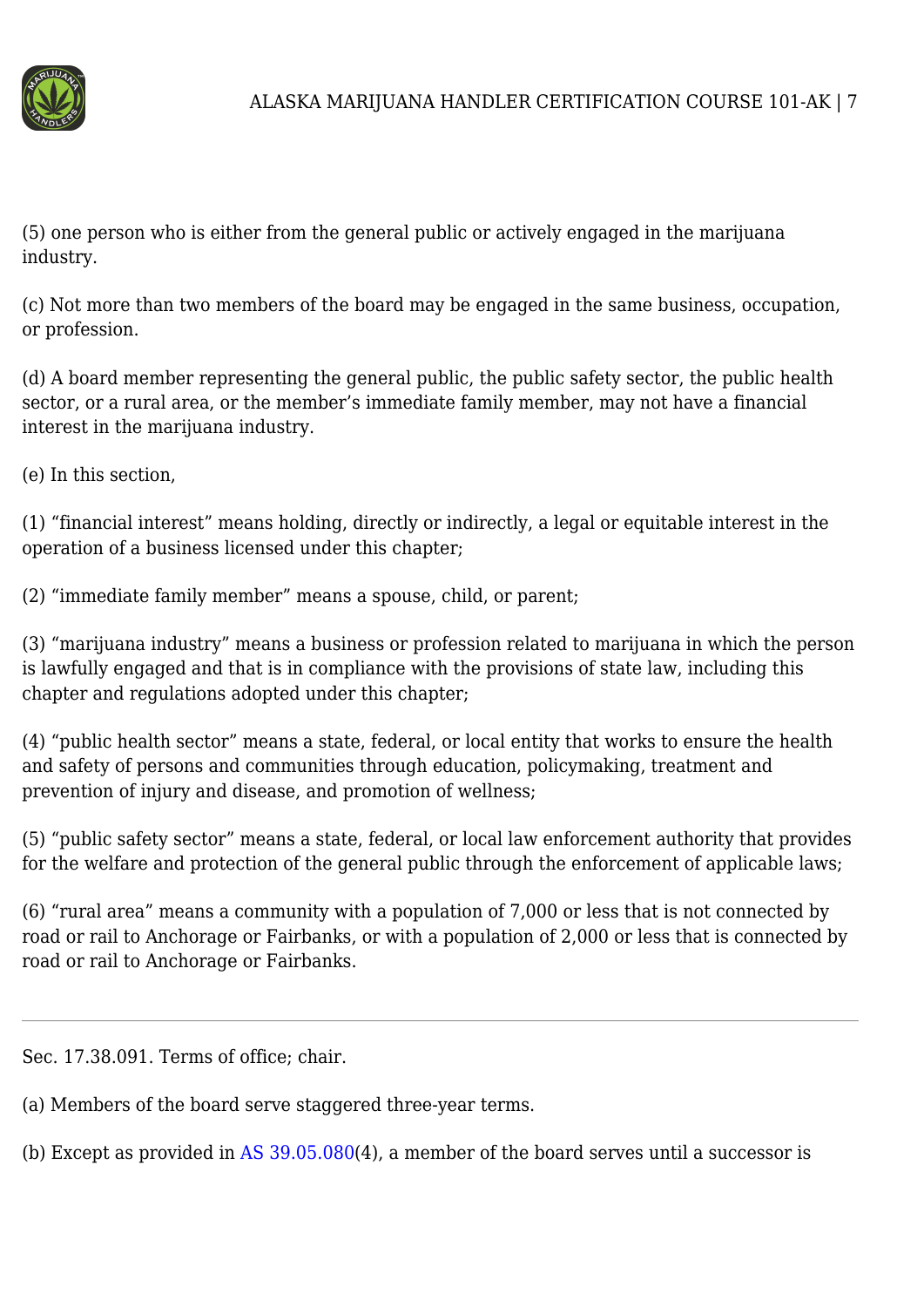

appointed.

(c) A vacancy occurring in the membership of the board shall be filled within 30 days by appointment of the governor for the unexpired portion of the vacated term.

(d) A member who has served all or part of three successive terms on the board may not be reappointed to the board unless three years have elapsed since the person has last served on the board.

(e) The board shall select a chair from among its members.

Sec. 17.38.101. Per diem and expenses.

Members of the board do not receive a salary but are entitled to per diem and travel expenses authorized for boards and commissions under [AS 39.20.180.](http://www.legis.state.ak.us/basis/statutes.asp#39.20.180)

Sec. 17.38.111. Meetings.

(a) The board shall meet at the call of the chair. The board shall also meet at least once each year in each judicial district of the state to study this chapter and existing board regulations in light of statewide and local issues. Unless impracticable, the board shall hold its regular meetings at the same location as and within 24 hours of the regular meetings of the Alcoholic Beverage Control Board.

(b) Three members of the board constitute a quorum for the conduct of business. A majority of the whole membership of the board must approve applications for new licenses, renewals, transfers, suspensions, and revocations of existing licenses, and product approvals as provided in regulations adopted by the board.

Sec. 17.38.121. Powers and duties of the board.

(a) The board shall control the cultivation, manufacture, and sale of marijuana in the state. The board is vested with the powers and duties necessary to enforce this chapter.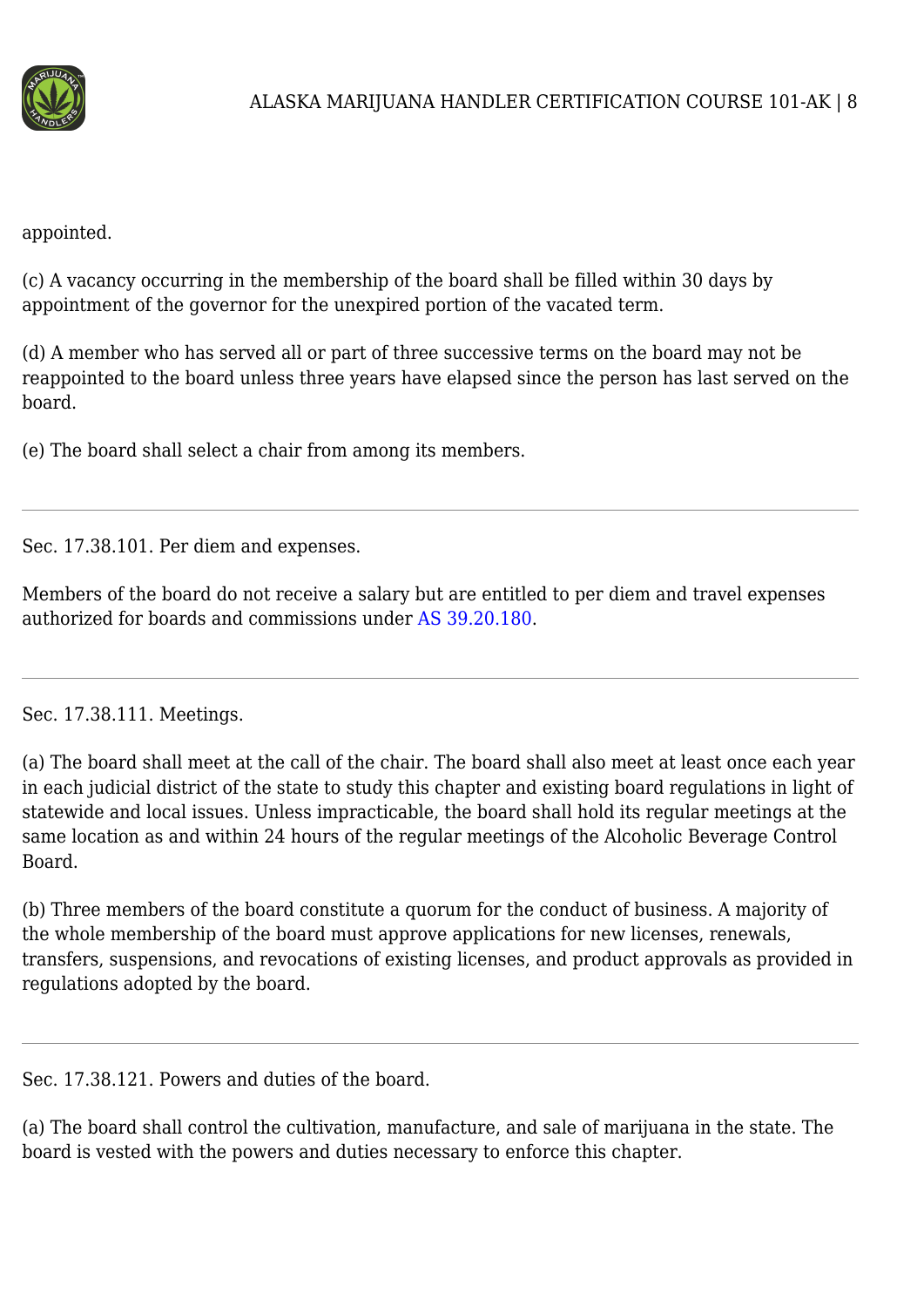

- (b) The board shall
- (1) propose and adopt regulations;

(2) establish by regulation the qualifications for licensure including fees and factors related to the applicant's experience, criminal justice history, and financial interests;

(3) review applications for licensure made under this chapter and may order the executive director to issue, renew, suspend, or revoke a license authorized under this chapter; and

(4) hear appeals from actions of the director and from actions of officers and employees charged with enforcing this chapter and the regulations adopted under this chapter.

(c) When considering an application for licensure, the board may reduce the area to be designated as the licensed premises from the area applied for if the board determines that a reduction in area is necessary to ensure control over the sale and consumption of marijuana on the premises or is otherwise in the public interest.

(d) The board shall adopt regulations under this chapter in accordance with [AS 44.62](http://www.legis.state.ak.us/basis/statutes.asp#44.62) (Administrative Procedure Act).

(e) The board may employ, directly or through contracts with other departments and agencies of the state, enforcement agents and staff it considers necessary to carry out the purposes of this chapter. The salaries of personnel of the board in the exempt service shall be set by the Department of Administration.

(f) The board shall promptly notify all licensees and municipalities of major changes to this chapter and to regulations adopted under this chapter. However, if changes affect only specific classifications of licenses and permits, the board need only notify those licensees and municipalities directly affected by the changes. Current copies of this chapter and current copies of the regulations adopted under this chapter shall be made available at all offices in the state of the Department of Commerce, Community, and Economic Development and the detachment headquarters and posts maintained by the division of Alaska state troopers in the Department of Public Safety.

Sec. 17.38.131. Enforcement powers.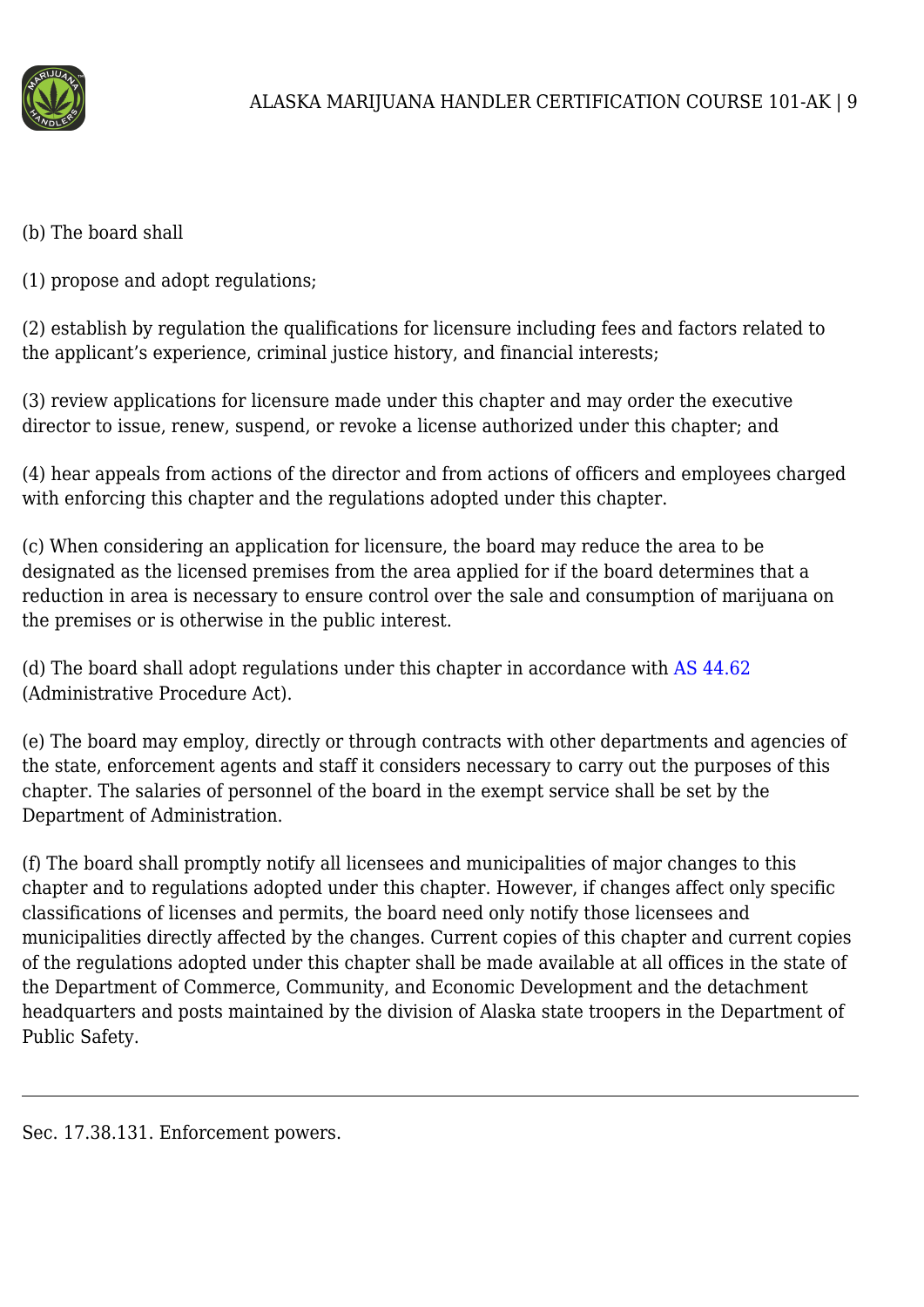

The director and the persons employed for the administration and enforcement of this chapter may, with the concurrence of the commissioner of public safety, exercise the powers of peace officers when those powers are specifically granted by the board. Powers granted by the board under this section may be exercised only when necessary for the enforcement of the criminally punishable provisions of this chapter, other criminal statutes relating to substances or activities regulated or permitted under this chapter, regulations of the board, and other criminally punishable laws and regulations relating to marijuana.

Sec. 17.38.140. Appointment and removal of director; staff.

(a) The director of the Alcoholic Beverage Control Board appointed under [AS 04.06.070](http://www.legis.state.ak.us/basis/statutes.asp#04.06.070) shall serve as the director of the board. The board may remove the director by a majority vote of the full membership of the board and a majority vote of the full membership of the Alcoholic Beverage Control Board. The governor may remove the executive director as provided in [AS](http://www.legis.state.ak.us/basis/statutes.asp#04.06.070) [04.06.070](http://www.legis.state.ak.us/basis/statutes.asp#04.06.070).

(b) The paid staff of the Alcoholic Beverage Control Board created in [AS 04.06.010](http://www.legis.state.ak.us/basis/statutes.asp#04.06.010) shall also be the staff for the board.

Sec. 17.38.150. Duties of director.

The director shall enforce this chapter and regulations adopted by the board. The director shall issue, renew, transfer, suspend, or revoke all licenses and permits and issue product approvals at the direction of the board. The board may delegate to the director the authority to temporarily grant or deny the issuance, renewal, or transfer of licenses and permits. The director's temporary grant or denial of the issuance, renewal, or transfer of a license or permit is not binding on the board. The board may delegate to the director any duty imposed by this chapter except its power to propose and adopt regulations.

Sec. 17.38.190. Rulemaking.

(a) Not later than nine months after February 24, 2015, the board shall adopt regulations necessary for implementation of this chapter. Such regulations shall not prohibit the operation of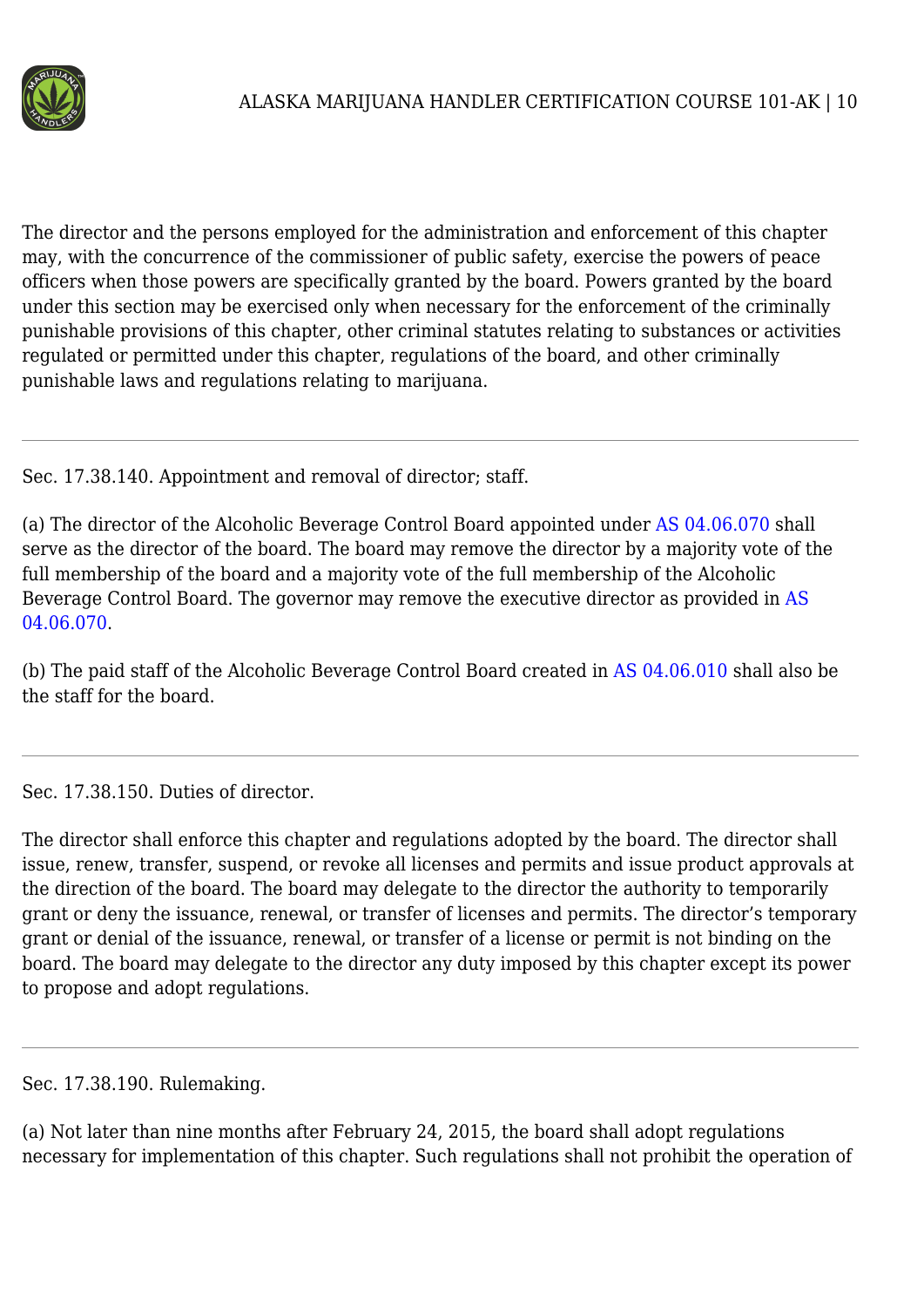

marijuana establishments, either expressly or through regulations that make their operation unreasonably impracticable. Such regulations shall include

(1) procedures for the issuance, renewal, suspension, and revocation of a registration to operate a marijuana establishment, with such procedures subject to all requirements of [AS 44.62](http://www.legis.state.ak.us/basis/statutes.asp#44.62) (Administrative Procedure Act);

(2) a schedule of application, registration, and renewal fees, provided, application fees shall not exceed \$5,000, with this upper limit adjusted annually for inflation, unless the board determines a greater fee is necessary to carry out its responsibilities under this chapter;

(3) qualifications for registration that are directly and demonstrably related to the operation of a marijuana establishment;

(4) security requirements for marijuana establishments, including for the transportation of marijuana by marijuana establishments;

(5) requirements to prevent the sale or diversion of marijuana and marijuana products to persons under the age of 21;

(6) labeling requirements for marijuana and marijuana products sold or distributed by a marijuana establishment;

(7) health and safety regulations and standards for the manufacture of marijuana products and the cultivation of marijuana:

(8) reasonable restrictions on the advertising and display of marijuana and marijuana products; and

(9) civil penalties for the failure to comply with regulations made pursuant to this chapter.

(b) In order to ensure that individual privacy is protected, the board shall not require a consumer to provide a retail marijuana store with personal information other than government-issued identification to determine the consumer's age, and a retail marijuana store shall not be required to acquire and record personal information about consumers.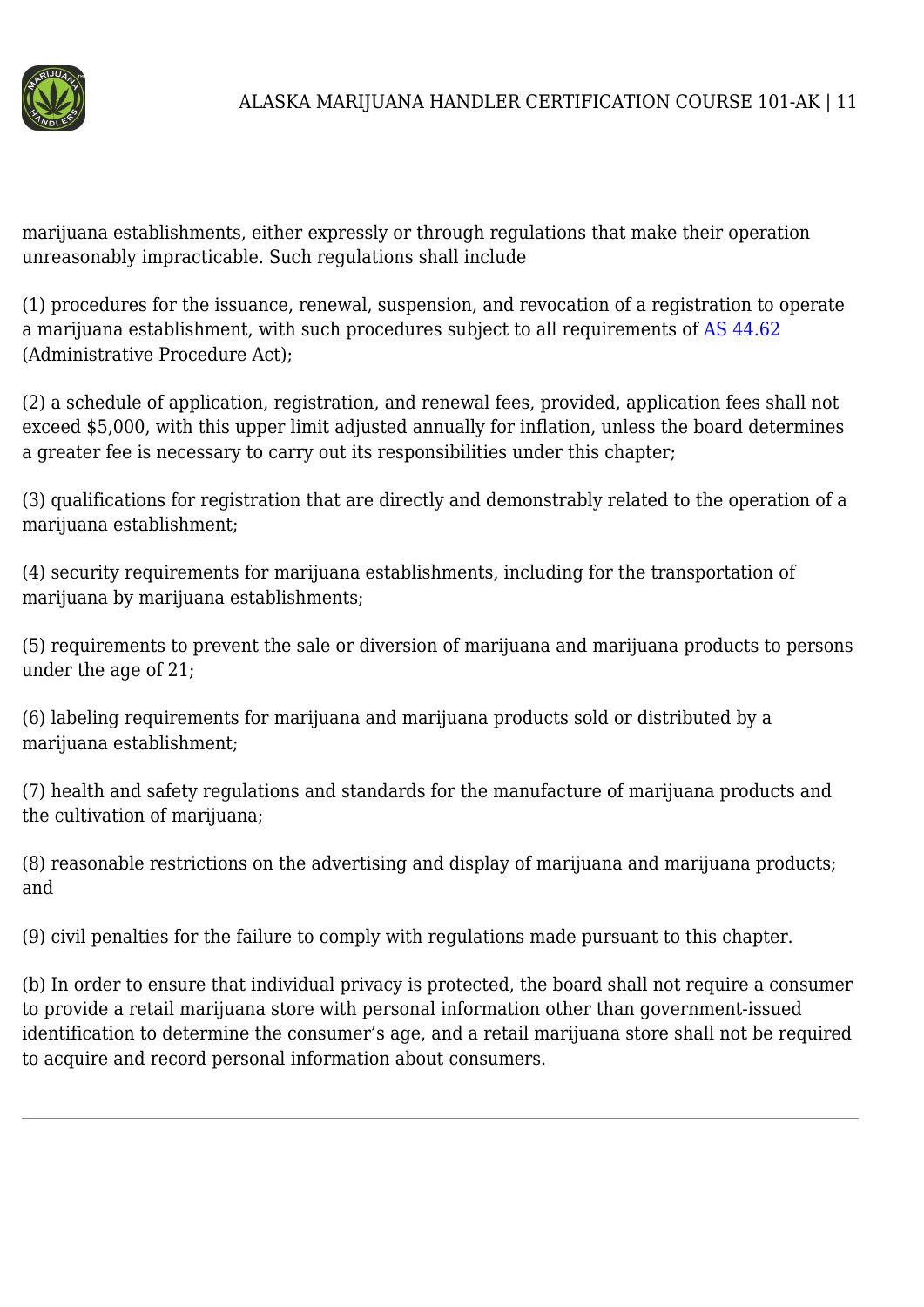

Sec. 17.38.200. Marijuana establishment registrations..

(a) Each application or renewal application for a registration to operate a marijuana establishment shall be submitted to the board. A renewal application may be submitted up to 90 days prior to the expiration of the marijuana establishment's registration.

(b) The board shall begin accepting and processing applications to operate marijuana establishments one year after February 24, 2015.

(c) Upon receiving an application or renewal application for a marijuana establishment, the board shall immediately forward a copy of each application and half of the registration application fee to the local regulatory authority for the local government in which the applicant desires to operate the marijuana establishment, unless the local government has not designated a local regulatory authority pursuant to [AS 17.38.210](http://www.legis.state.ak.us/basis/statutes.asp#17.38.210)(c).

(d) Within 45 to 90 days after receiving an application or renewal application, the board shall issue an annual registration to the applicant unless the board finds the applicant is not in compliance with regulations enacted pursuant to [AS 17.38.190](http://www.legis.state.ak.us/basis/statutes.asp#17.38.190) or the board is notified by the relevant local government that the applicant is not in compliance with ordinances and regulations made pursuant to [AS 17.38.210](http://www.legis.state.ak.us/basis/statutes.asp#17.38.210) and in effect at the time of application.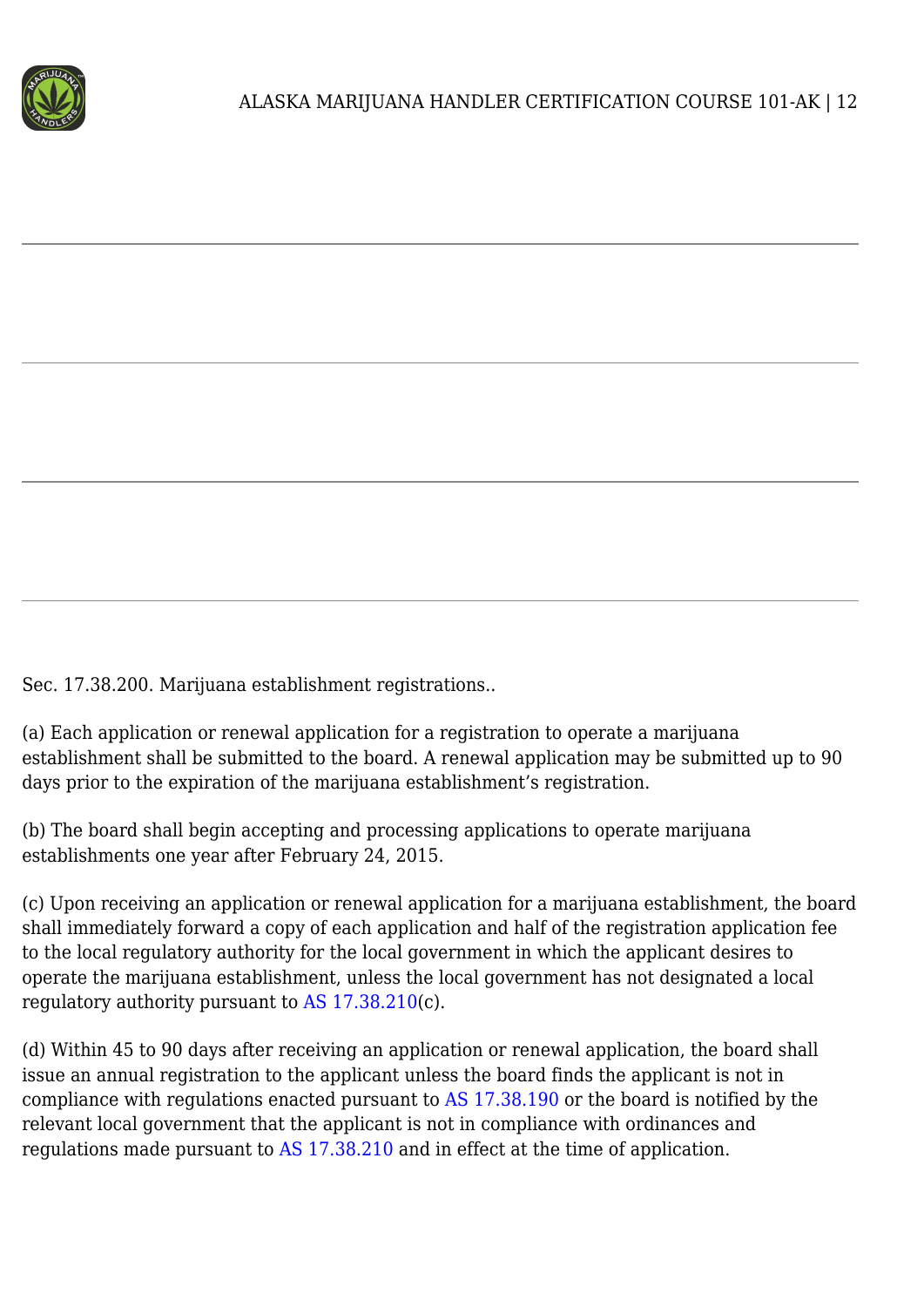

(e) If a local government has enacted a numerical limit on the number of marijuana establishments and a greater number of applicants seek registrations, the board shall solicit and consider input from the local regulatory authority as to the local government's preference or preferences for registration.

(f) Upon denial of an application, the board shall notify the applicant in writing of the specific reason for its denial.

(g) Every marijuana establishment registration shall specify the location where the marijuana establishment will operate. A separate registration shall be required for each location at which a marijuana establishment operates.

(h) Marijuana establishments and the books and records maintained and created by marijuana establishments are subject to inspection by the board.

(i) A marijuana establishment may not be registered under this chapter if a person who is an owner, officer, or agent of the marijuana establishment has been convicted of a felony and either

(1) less than five years have elapsed from the time of the person's conviction; or

(2) the person is currently on probation or parole for that felony.

Sec. 17.38.210. Local control..

(a) A local government may prohibit the operation of marijuana cultivation facilities, marijuana product manufacturing facilities, marijuana testing facilities, or retail marijuana stores through the enactment of an ordinance or by a voter initiative.

(b) A local government may enact ordinances or regulations not in conflict with this chapter or with regulations enacted pursuant to this chapter, governing the time, place, manner, and number of marijuana establishment operations. A local government may establish civil penalties for violation of an ordinance or regulation governing the time, place, and manner of a marijuana establishment that may operate in such local government.

(c) A local government may designate a local regulatory authority that is responsible for processing applications submitted for a registration to operate a marijuana establishment within the boundaries of the local government. The local government may provide that the local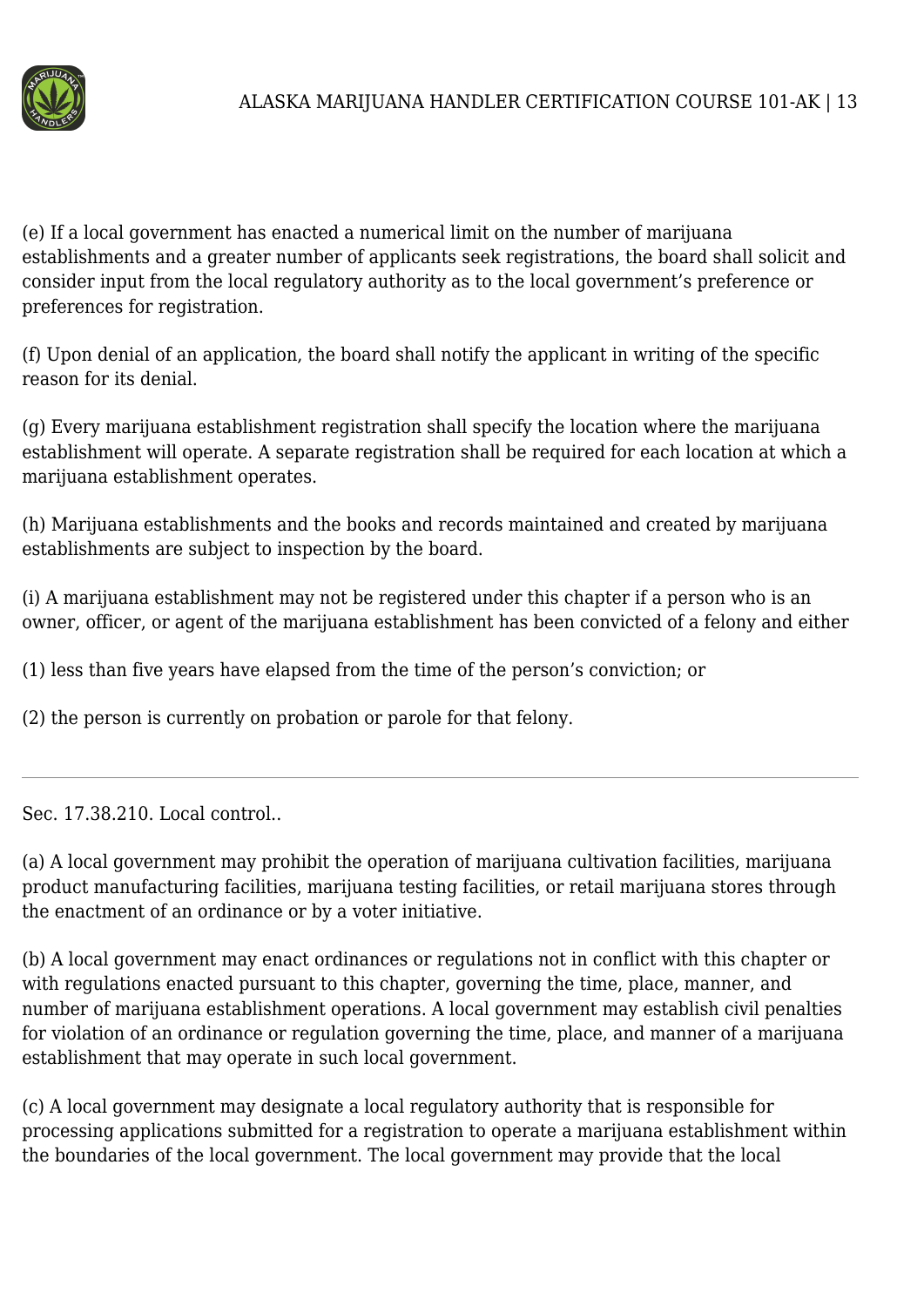

regulatory authority may issue such registrations should the issuance by the local government become necessary because of a failure by the board to adopt regulations pursuant to [AS](http://www.legis.state.ak.us/basis/statutes.asp#17.38.190) [17.38.190](http://www.legis.state.ak.us/basis/statutes.asp#17.38.190) or to accept or process applications in accordance with [AS 17.38.200](http://www.legis.state.ak.us/basis/statutes.asp#17.38.200).

(d) A local government may establish procedures for the issuance, suspension, and revocation of a registration issued by the local government in accordance with (f) of this section or (g) of this section. These procedures shall be subject to all requirements of [AS 44.62](http://www.legis.state.ak.us/basis/statutes.asp#44.62) (Administrative Procedure Act).

(e) A local government may establish a schedule of annual operating, registration, and application fees for marijuana establishments, provided, the application fee shall only be due if an application is submitted to a local government in accordance with (f) of this section and a registration fee shall only be due if a registration is issued by a local government in accordance with (f) of this section or (g) of this section.

(f) If the board does not issue a registration to an applicant within 90 days of receipt of the application filed in accordance with [AS 17.38.200](http://www.legis.state.ak.us/basis/statutes.asp#17.38.200) and does not notify the applicant of the specific, permissible reason for its denial, in writing and within such time period, or if the board has adopted regulations pursuant to [AS 17.38.190](http://www.legis.state.ak.us/basis/statutes.asp#17.38.190) and has accepted applications pursuant to [AS](http://www.legis.state.ak.us/basis/statutes.asp#17.38.200) [17.38.200](http://www.legis.state.ak.us/basis/statutes.asp#17.38.200) but has not issued any registrations by 15 months after the effective date of this Act, the applicant may resubmit its application directly to the local regulatory authority, pursuant to (c) of this section, and the local regulatory authority may issue an annual registration to the applicant. If an application is submitted to a local regulatory authority under this subsection, the board shall forward to the local regulatory authority the application fee paid by the applicant to the board upon request by the local regulatory authority.

(g) If the board does not adopt regulations required by [AS 17.38.190,](http://www.legis.state.ak.us/basis/statutes.asp#17.38.190) an applicant may submit an application directly to a local regulatory authority after one year after February 24, 2015 and the local regulatory authority may issue an annual registration to the applicant.

(h) A local regulatory authority issuing a registration to an applicant shall do so within 90 days of receipt of the submitted or resubmitted application unless the local regulatory authority finds and notifies the applicant that the applicant is not in compliance with ordinances and regulations made pursuant to (b) of this section in effect at the time the application is submitted to the local regulatory authority. The local government shall notify the board if an annual registration has been issued to the applicant.

(i) A registration issued by a local government in accordance with (f) of this section or (g) of this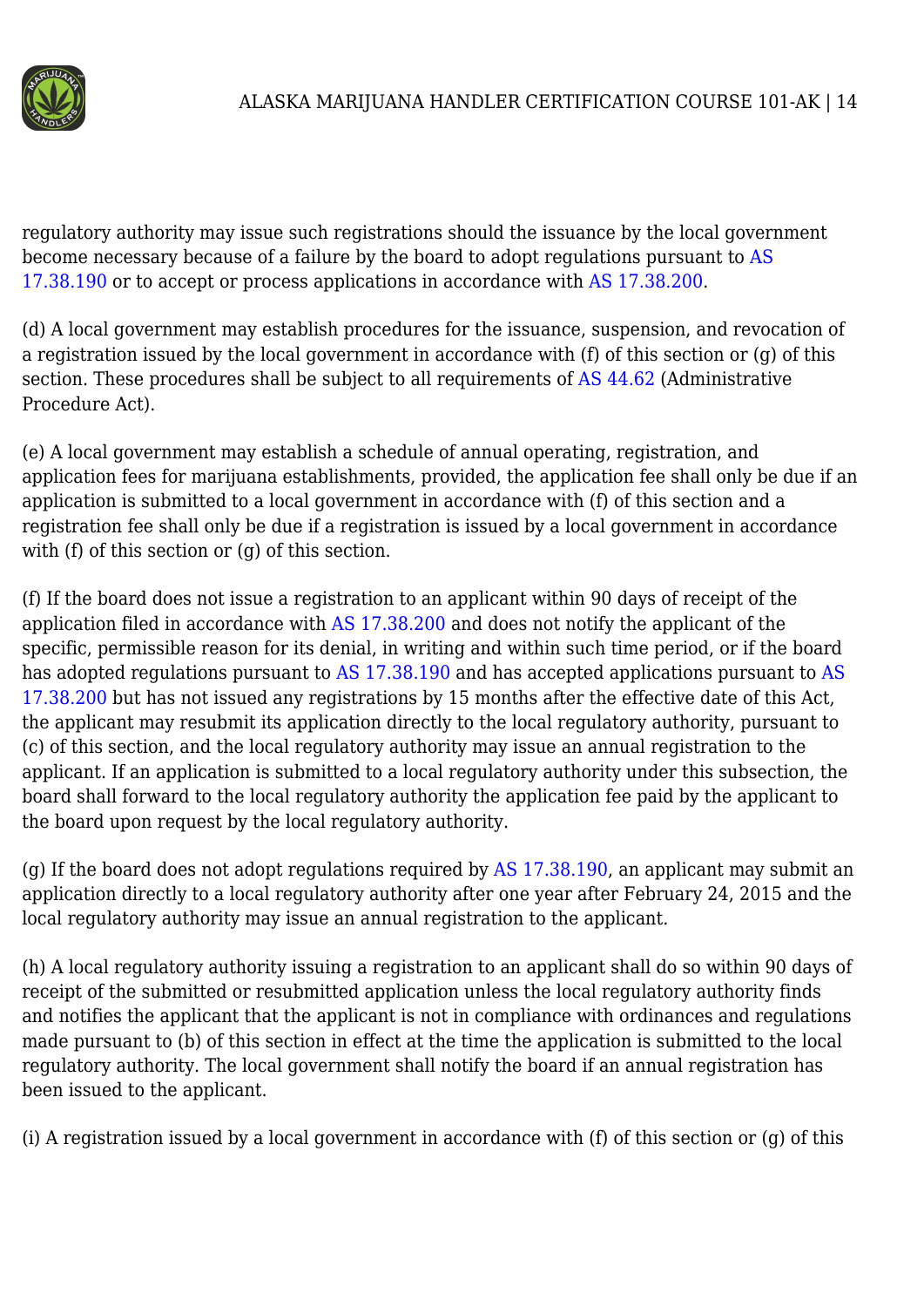

section shall have the same force and effect as a registration issued by the board in accordance with [AS 17.38.200](http://www.legis.state.ak.us/basis/statutes.asp#17.38.200). The holder of such registration shall not be subject to regulation or enforcement by the board during the term of that registration.

(j) A subsequent or renewed registration may be issued under (f) of this section on an annual basis only upon resubmission to the local government of a new application submitted to the board pursuant to [AS 17.38.200.](http://www.legis.state.ak.us/basis/statutes.asp#17.38.200)

(k) A subsequent or renewed registration may be issued under (g) of this section on an annual basis if the board has not adopted regulations required by [AS 17.38.190](http://www.legis.state.ak.us/basis/statutes.asp#17.38.190) at least 90 days prior to the date upon which such subsequent or renewed registration would be effective or if the board has adopted regulations pursuant to [AS 17.38.190](http://www.legis.state.ak.us/basis/statutes.asp#17.38.190) but has not, at least 90 days after the adoption of such regulations, issued registrations pursuant to [AS 17.38.200](http://www.legis.state.ak.us/basis/statutes.asp#17.38.200).

(l) Nothing in this section shall limit such relief as may be available to an aggrieved party under [AS 44.62](http://www.legis.state.ak.us/basis/statutes.asp#44.62) (Administrative Procedure Act).

Sec. 17.38.220. Employers, driving, minors, and control of property..

(a) Nothing in this chapter is intended to require an employer to permit or accommodate the use, consumptions, possession, transfer, display, transportation, sale, or growing of marijuana in the workplace or to affect the ability of employers to have policies restricting the use of marijuana by employees.

(b) Nothing in this chapter is intended to allow driving under the influence of marijuana or to supersede laws related to driving under the influence of marijuana.

(c) Nothing in this chapter is intended to permit the transfer of marijuana, with or without remuneration, to a person under the age of 21.

(d) Nothing in this chapter shall prohibit a person, employer, school, hospital, recreation or youth center, correction facility, corporation, or any other entity who occupies, owns, or controls private property from prohibiting or otherwise regulating the possession, consumption, use, display, transfer, distribution, sale, transportation, or growing of marijuana on or in that property.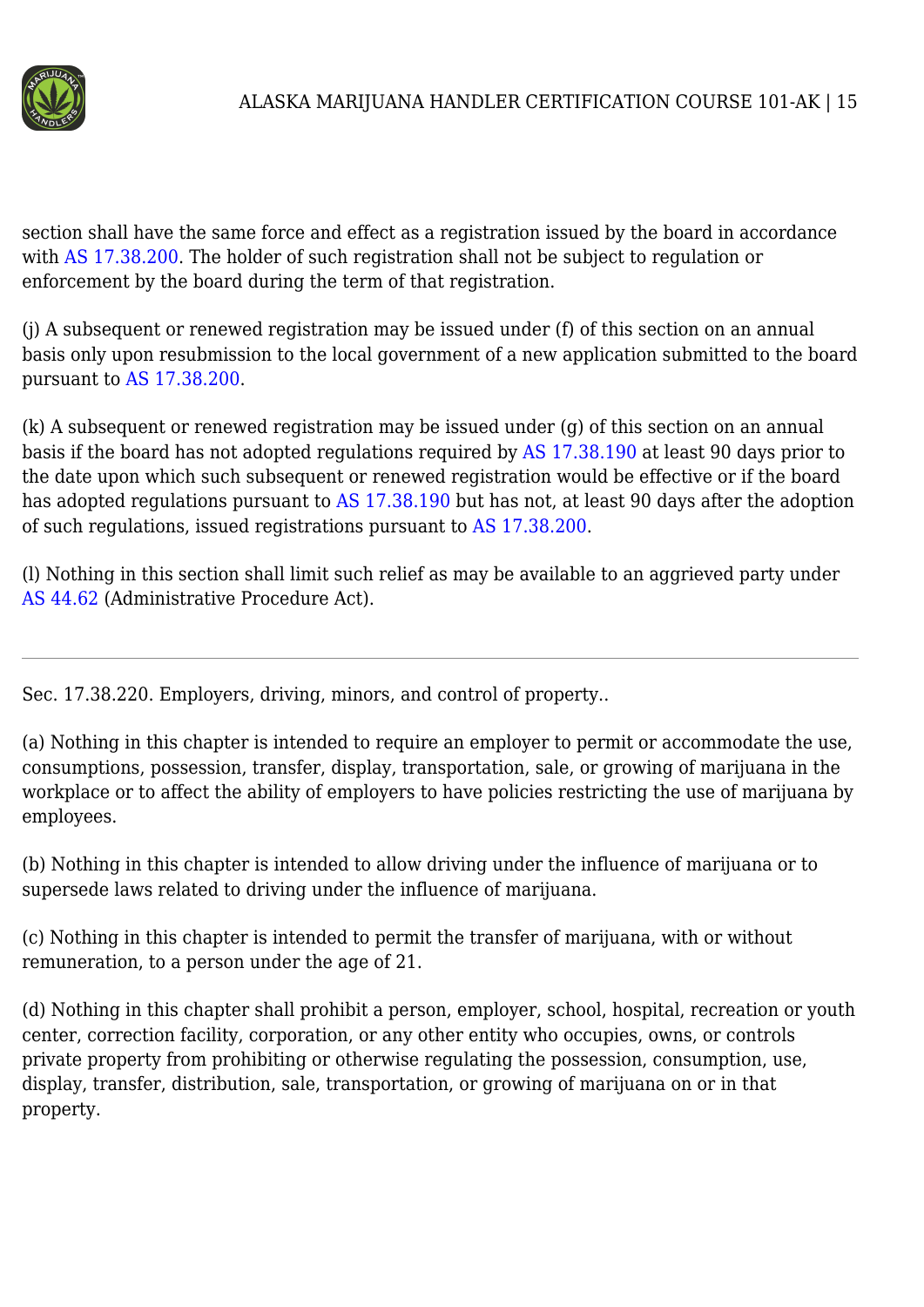

Sec. 17.38.230. Impact on medical marijuana law..

Nothing in this chapter shall be construed to limit any privileges or rights of a medical marijuana patient or medical marijuana caregiver under [AS 17.37](http://www.legis.state.ak.us/basis/statutes.asp#17.37).

Sec. 17.38.900. Definitions…

As used in this chapter, unless the context otherwise requires,

(1) "board" means the Marijuana Control Board established by [AS 17.38.080;](http://www.legis.state.ak.us/basis/statutes.asp#17.38.080)

(2) "consumer" means a person 21 years of age or older who purchases marijuana or marijuana products for personal use by persons 21 years of age or older, but not for resale to others;

(3) "consumption" means the act of ingesting, inhaling, or otherwise introducing marijuana into the human body;

(4) "director" means the director of the Marijuana Control Board and the Alcoholic Beverage Control Board;

(5) "local government" means both home rule and general law municipalities, including boroughs and cities of all classes and unified municipalities;

(6) "local regulatory authority" means the office or entity designated to process marijuana establishment applications by a local government;

(7) "marijuana" means all parts of the plant of the genus cannabis whether growing or not, the seeds thereof, the resin extracted from any part of the plant, and every compound, manufacture, salt, derivative, mixture, or preparation of the plant, its seeds, or its resin, including marijuana concentrate; "marijuana" does not include fiber produced from the stalks, oil, or cake made from the seeds of the plant, sterilized seed of the plant which is incapable of germination, or the weight of any other ingredient combined with marijuana to prepare topical or oral administrations, food, drink, or other products;

(8) "marijuana accessories" means any equipment, products, or materials of any kind which are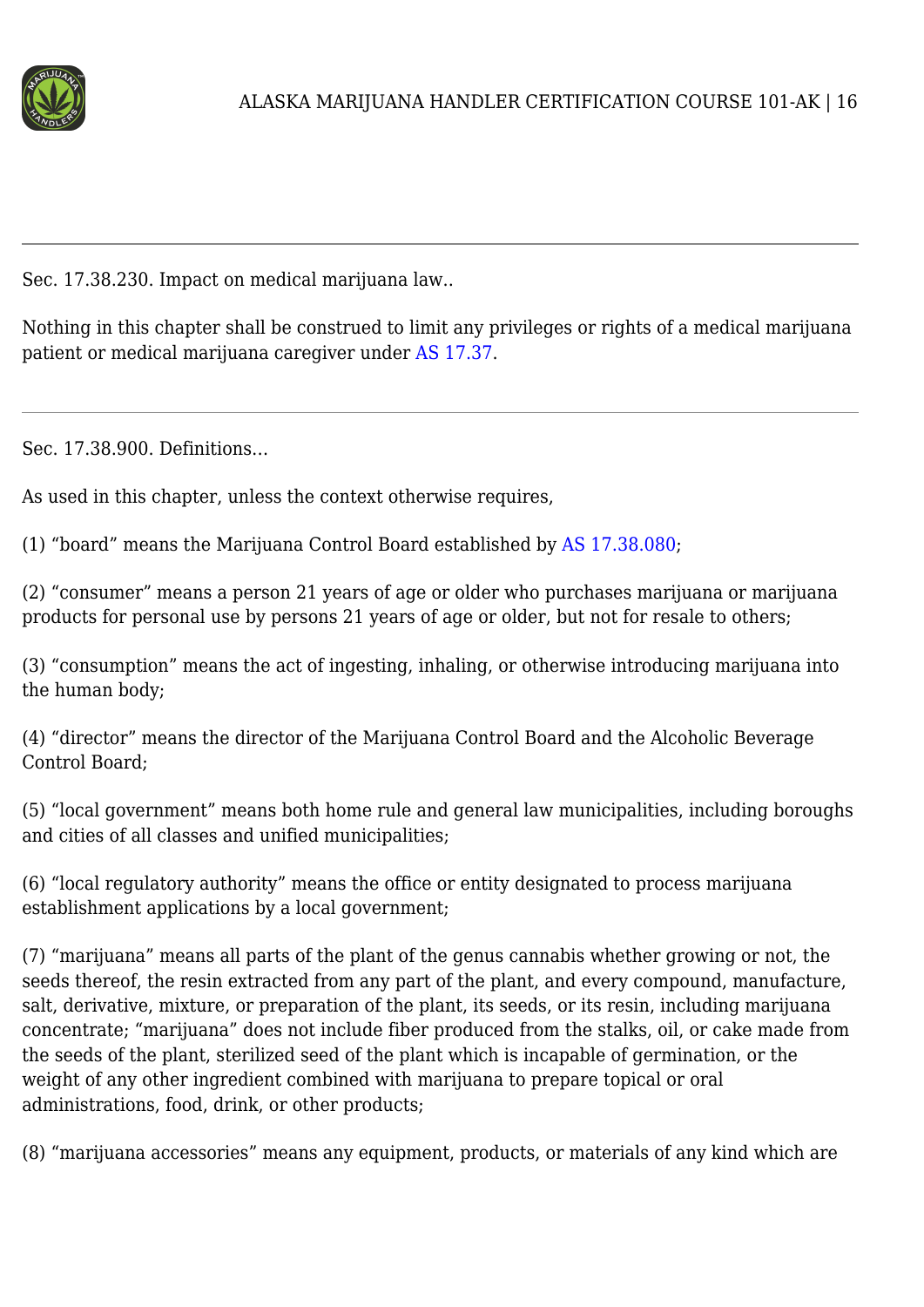

used, intended for use, or designed for use in planting, propagating, cultivating, growing, harvesting, composting, manufacturing, compounding, converting, producing, processing, preparing, testing, analyzing, packaging, repackaging, storing, vaporizing, or containing marijuana, or for ingesting, inhaling, or otherwise introducing marijuana into the human body;

(9) "marijuana cultivation facility" means an entity registered to cultivate, prepare, and package marijuana and to sell marijuana to retail marijuana stores, to marijuana product manufacturing facilities, and to other marijuana cultivation facilities, but not to consumers;

(10) "marijuana establishment" means a marijuana cultivation facility, a marijuana testing facility, a marijuana product manufacturing facility, or a retail marijuana store;

(11) "marijuana product manufacturing facility" means an entity registered to purchase marijuana; manufacture, prepare, and package marijuana products; and sell marijuana and marijuana products to other marijuana product manufacturing facilities and to retail marijuana stores, but not to consumers;

(12) "marijuana products" means concentrated marijuana products and marijuana products that are comprised of marijuana and other ingredients and are intended for use or consumption, such as, but not limited to, edible products, ointments, and tinctures;

(13) "marijuana testing facility" means an entity registered to analyze and certify the safety and potency of marijuana;

(14) "registration" means registration or licensure, as determined by regulation;

(15) "retail marijuana store" means an entity registered to purchase marijuana from marijuana cultivation facilities, to purchase marijuana and marijuana products from marijuana product manufacturing facilities, and to sell marijuana and marijuana products to consumers;

(16) "unreasonably impracticable" means that the measures necessary to comply with the regulations require such a high investment of risk, money, time, or any other resource or asset that the operation of a marijuana establishment is not worthy of being carried out in practice by a reasonably prudent businessperson.

MARIJUANA HANDLERS™ – Key Points

Alaska find and declare that the use of marijuana should be legal for persons 21 years of age or older.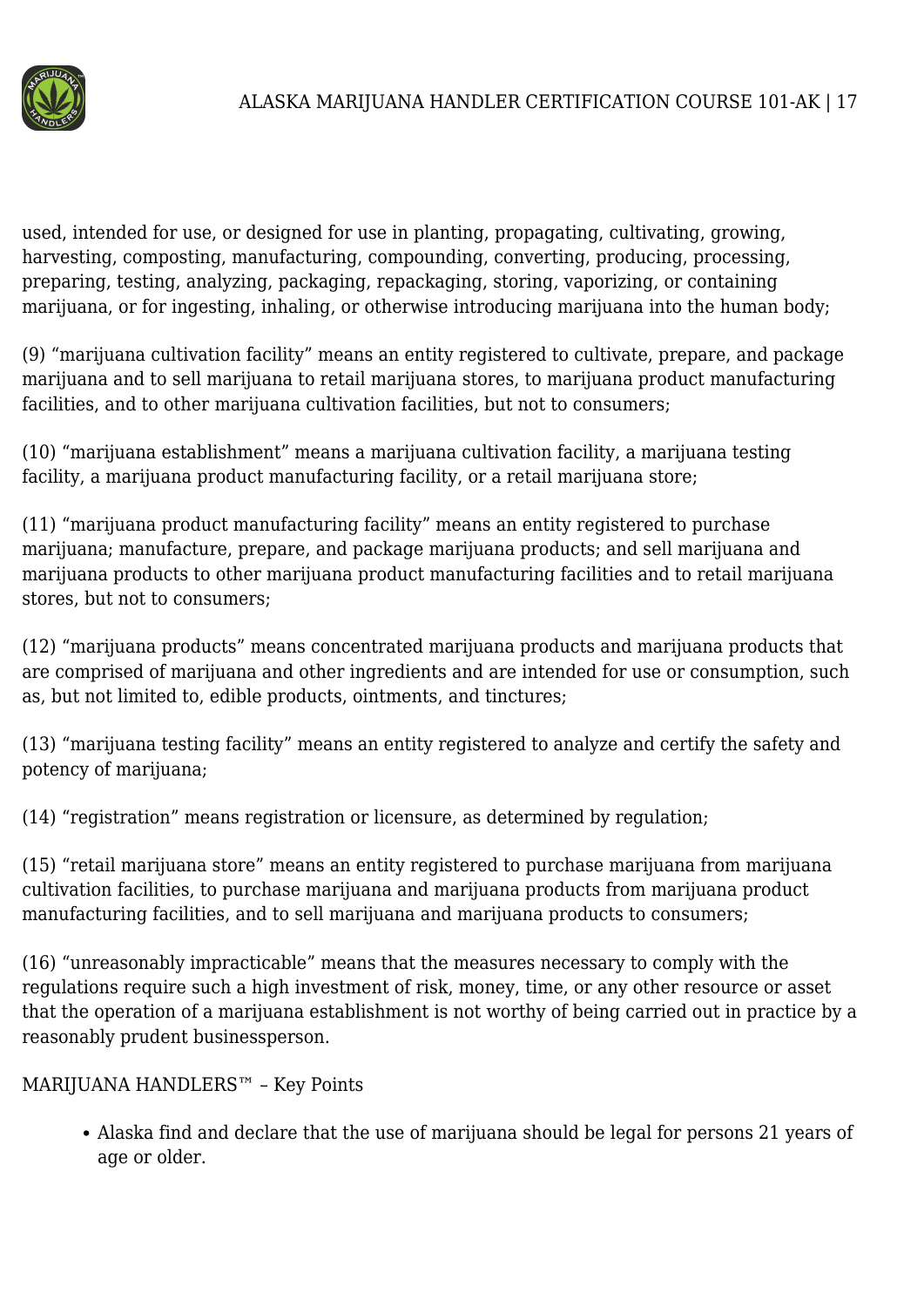

- A person who violates this section is guilty of a violation punishable by a fine of up to \$400.
- Lawful operation of marijuana-related facilities retail marijuana store, cultivation facility.
- Lawful delivering or transferring marijuana or marijuana products to a marijuana testing facility;delivering or selling marijuana or marijuana products to a retail marijuana store or a marijuana product manufacturing facility.
- Marijuana Control Board, five voting members.
- The board shall control the cultivation, manufacture, and sale of marijuana in the state.
- Members of the board serve staggered three-year terms
- A renewal application may be submitted up to 90 days prior to the expiration of the marijuana establishment's registration.
- Within 45 to 90 days after receiving an application or renewal application, the board shall issue an annual registration to the applicant.
- A local government may prohibit the operation of marijuana cultivation facilities, marijuana product manufacturing facilities, marijuana testing facilities, or retail marijuana stores through the enactment of an ordinance or by a voter initiative.
- Nothing in this chapter is intended to require an employer to permit or accommodate the use, consumptions, possession, transfer, display, transportation, sale, or growing of marijuana in the workplace or to affect the ability of employers to have policies restricting the use of marijuana by employees.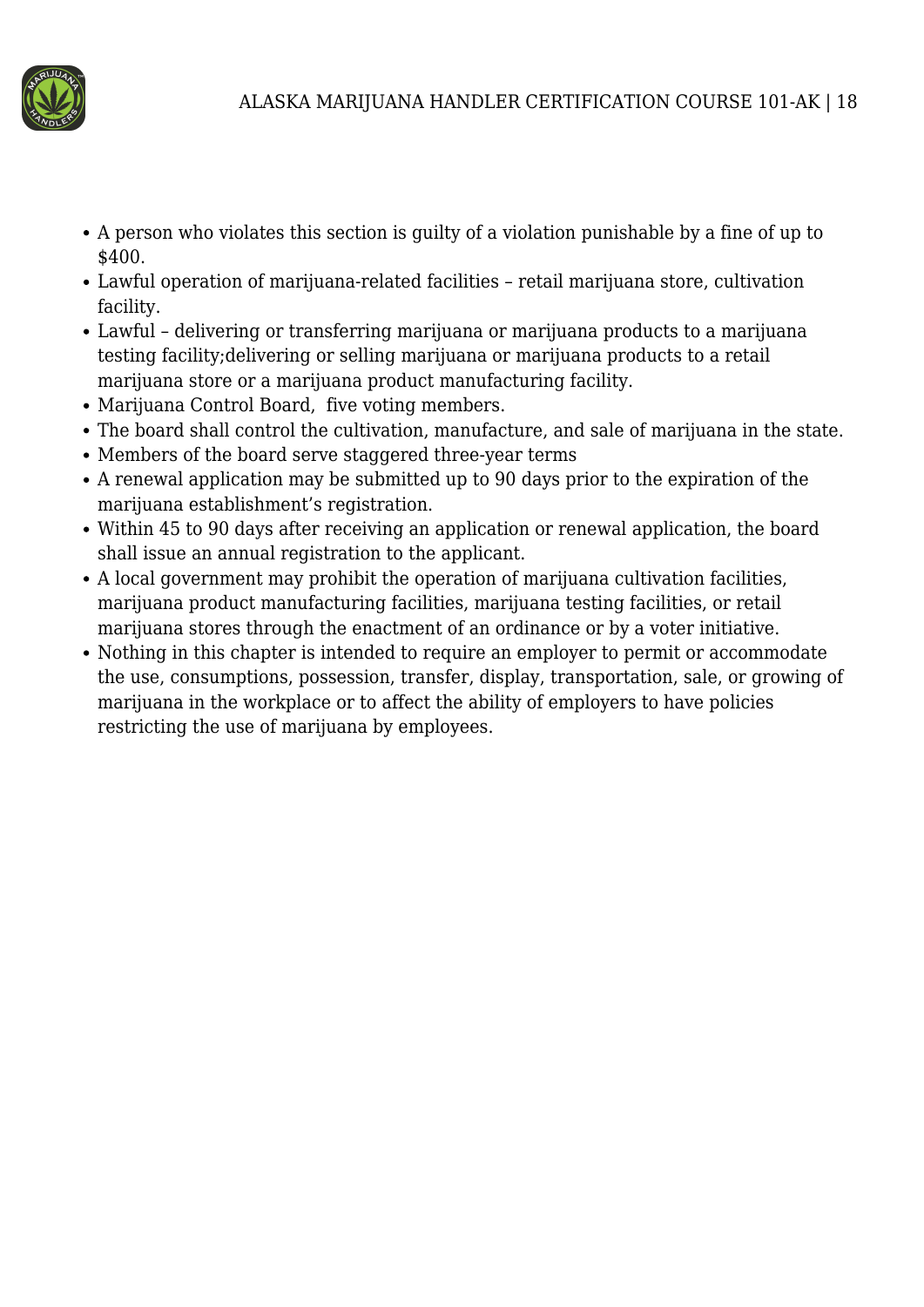

#### MARIJUANA HANDLERS™ – Lesson Introduction – MHC/106

Detailed study of state regulation 3 AAC 306.

MARIJUANA HANDLERS™ – Lesson Goals

• Student should understand the state regulation as it pertains to the regulation of Alaska's Marijuana industry.

MARIJUANA HANDLERS™ – Lesson Outline

- Chapter 306. Regulation of Marijuana Industry.
- .0 Licensing (3 AAC 306.005 3AAC 306.095)
- MARIJUANA HANDLERS™ Key Points
- .1 Fees (3 AAC 306.100)
- .2 Local Options (3 AAC 306.200 3AAC 306.260)
- MARIJUANA HANDLERS™ Key Points
- .3 Retail Marijuana Stores (3 AAC 306.300 3AAC 306.365)
- MARIJUANA HANDLERS™ Key Points
- .4 Marijuana Cultivation Facilities (3 AAC 306.400 3AAC 306.480)
- MARIJUANA HANDLERS™ Key Points
- .5 Marijuana Product Manufacturing Facilities (3 AAC 306.500 3AAC 306.570)
- MARIJUANA HANDLERS™ Key Points
- .6 Marijuana Testing Facilities (3 AAC 306.600 3AAC 306.675)
- MARIJUANA HANDLERS™ Key Points
- .7 Operating Requirements for All Marijuana Establishments (3 AAC 306.700 3AAC 306.770)
- MARIJUANA HANDLERS™ Key Points
- .8 Enforcement, Civil Penalties (3 AAC 306.800 3AAC 306.850)
- MARIJUANA HANDLERS™ Key Points
- .9 General Provisions (3 AAC 306.905 3AAC 306.990)
- MARIJUANA HANDLERS™ Key Points
- Lesson Quiz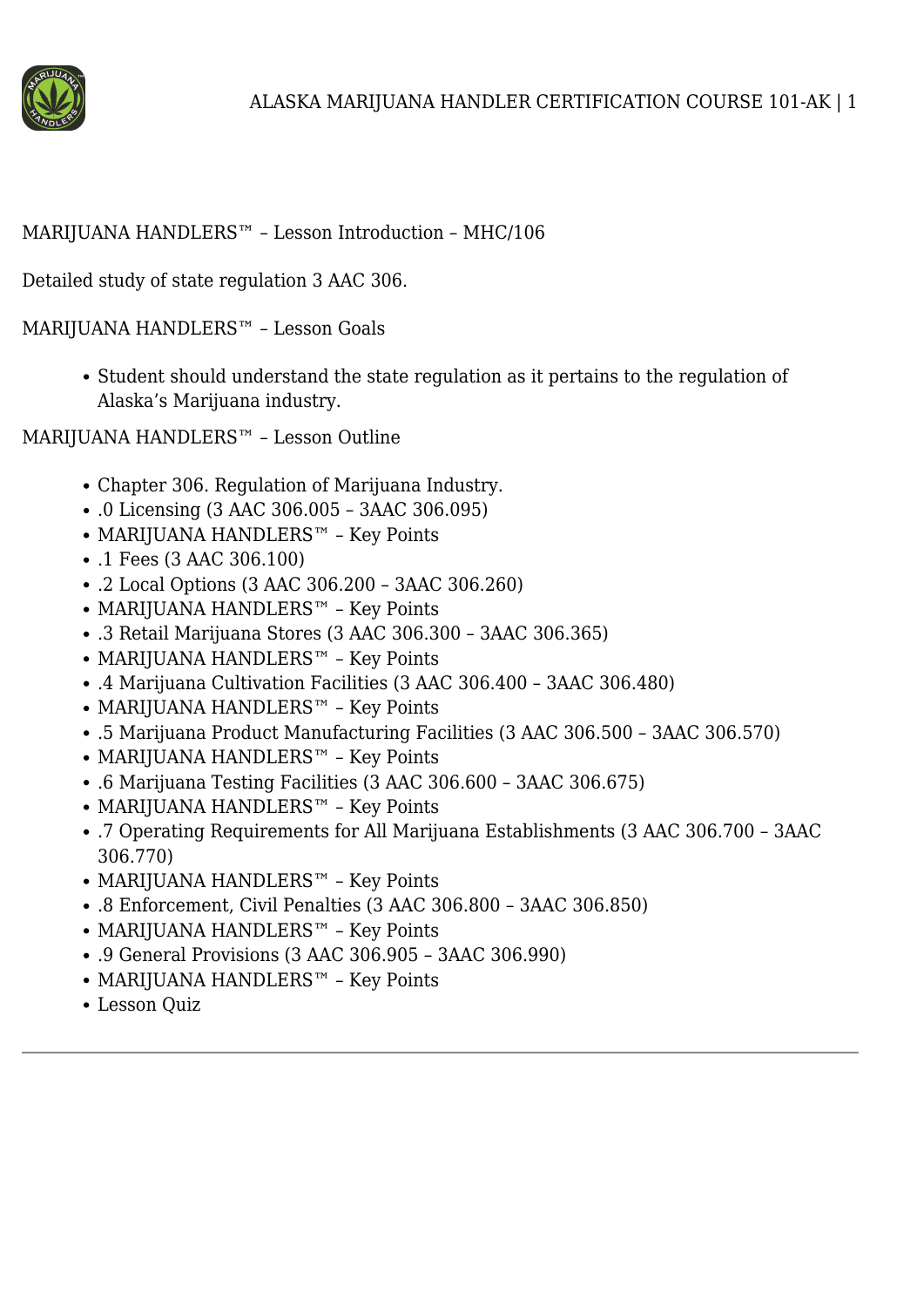

Article 1. Licensing.

Section

3 AAC 306.005. License required 3 AAC 306.010. License restrictions 3 AAC 306.015. License conditions 3 AAC 306.020. Application for new license 3 AAC 306.025. Application procedure 3 AAC 306.030. Petition for license in area with no local government 3 AAC 306.035. Application for renewal of license 3 AAC 306.040. Ownership change to be reported 3 AAC 306.045. Application for transfer of a license to another person 3 AAC 306.050. Relocation of licensed premises not allowed 3 AAC 306.055. Criminal justice information and records 3 AAC 306.060. Protest by local government 3 AAC 306.065. Public participation 3 AAC 306.070. Hearing on public protest 3 AAC 306.075. Procedure for action on license application 3 AAC 306.080. Denial of license application 3 AAC 306.085. Informal conference 3 AAC 306.090. Formal hearing 3 AAC 306.095. Appeals

.0 Licensing (3 AAC 306.005 – 3AAC 306.095)

3 AAC 306.005. License required.

A marijuana establishment may not operate in the state unless it has obtained the applicable marijuana establishment license from the board. The board will issue the following marijuana establishment licenses under this chapter:

(1) a retail marijuana store license, granting authority for activities allowed under AS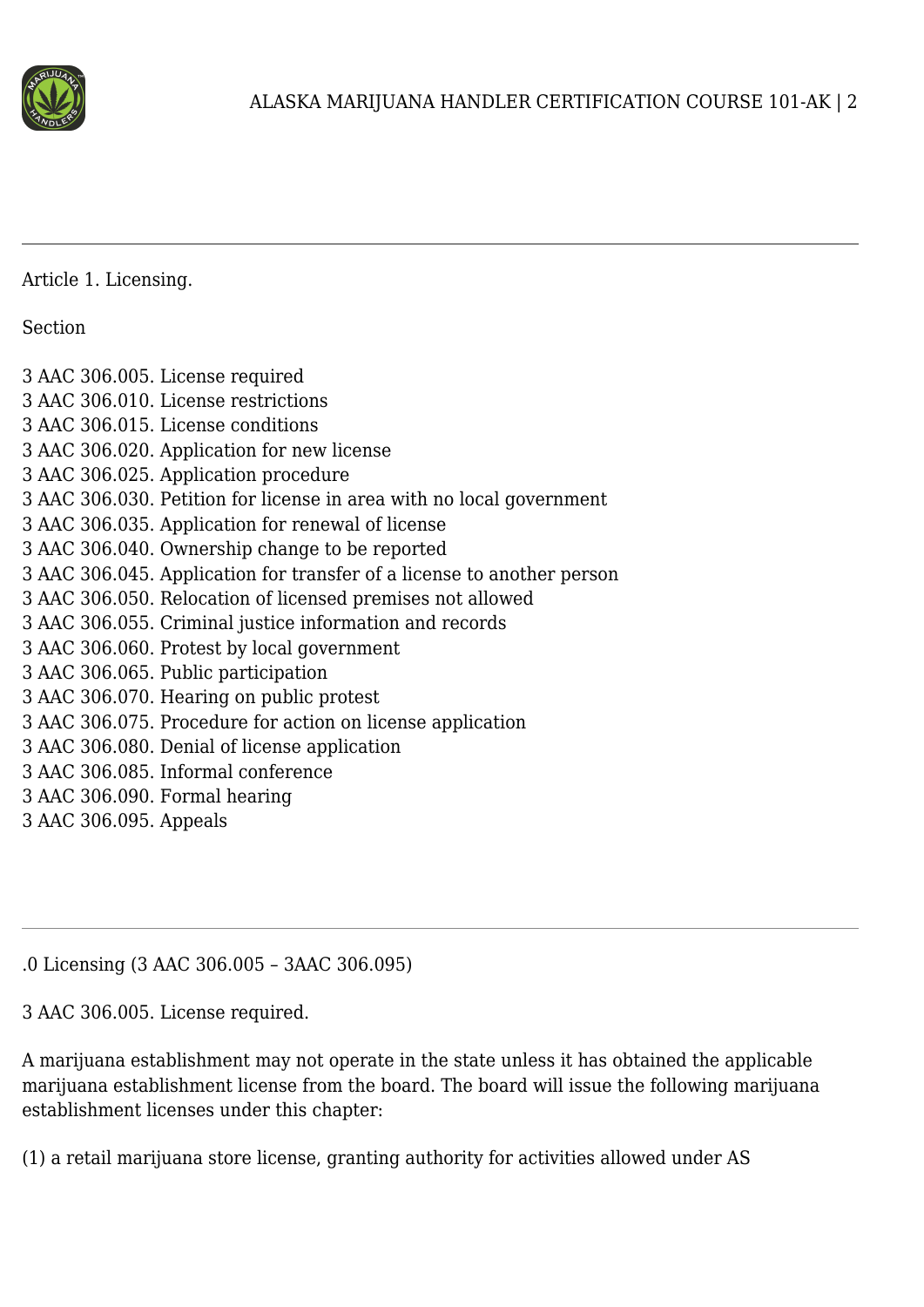

17.38.070(a), and subject to the provisions of 3 AAC 306.300 – 3 AAC 306.360 and 3 AAC 306.700 – 3AAC 306.755;

(2) a marijuana cultivation facility license, as described in 3 AAC 306.405 – 3 AAC 306.410, granting authority for activities allowed under AS 17.38.070(b), and subject to the provisions of 3 AAC 306.400 – 3 AAC 306.480 and 3 AAC 306.700 – 3AAC 306.755;

(3) a marijuana product manufacturing facility license, as described in 3 AAC 306.505 and 3 AAC 306.515, granting authority for activities allowed under AS 17.38.070(c), and subject to the provisions of 3 AAC 306.500 – 3 AAC 306.570 and 3 AAC 306.700 – 3 AAC 306.755; and

(4) a marijuana testing facility license, granting authority for activities allowed under AS 17.38.070(d), and subject to the provisions of 3 AAC 306.600 – 3 AAC 306.675 and 3 AAC 306.700 – 3AAC 306.755.

3 AAC 306.010. License restrictions.

(a) The board will not issue a marijuana establishment license if the licensed premises will be located within 500 feet of a school grounds, a recreation or youth center, a building in which religious services are regularly conducted, or a correctional facility. The distance specified in this subsection must be measured by the shortest pedestrian route from the public entrance of the building in which the licensed premises would be located to the outer boundaries of the school, recreation or youth center, or the main public entrance of the building in which religious services are regularly conducted, or the correctional facility. This section does not prohibit the renewal of an existing marijuana establishment license or the transfer of an existing marijuana establishment license to another person if the licensed premises were in use before the school, recreation or youth center, the building in which religious services are regularly conducted, or the correctional facility began use of a site within 500 feet. If an existing marijuana establishment license for premises located within 500 feet of a school, a recreation or youth center, a building in which religious services are regularly conducted, or a correctional facility is revoked, or expires, the board will not issue another marijuana establishment license for the same premises unless the school, the recreation or youth center, the building in which religious services are regularly conducted, or the correctional facility no longer occupies the site within 500 feet.

(b) The board will not issue a marijuana establishment license if the licensed premises will be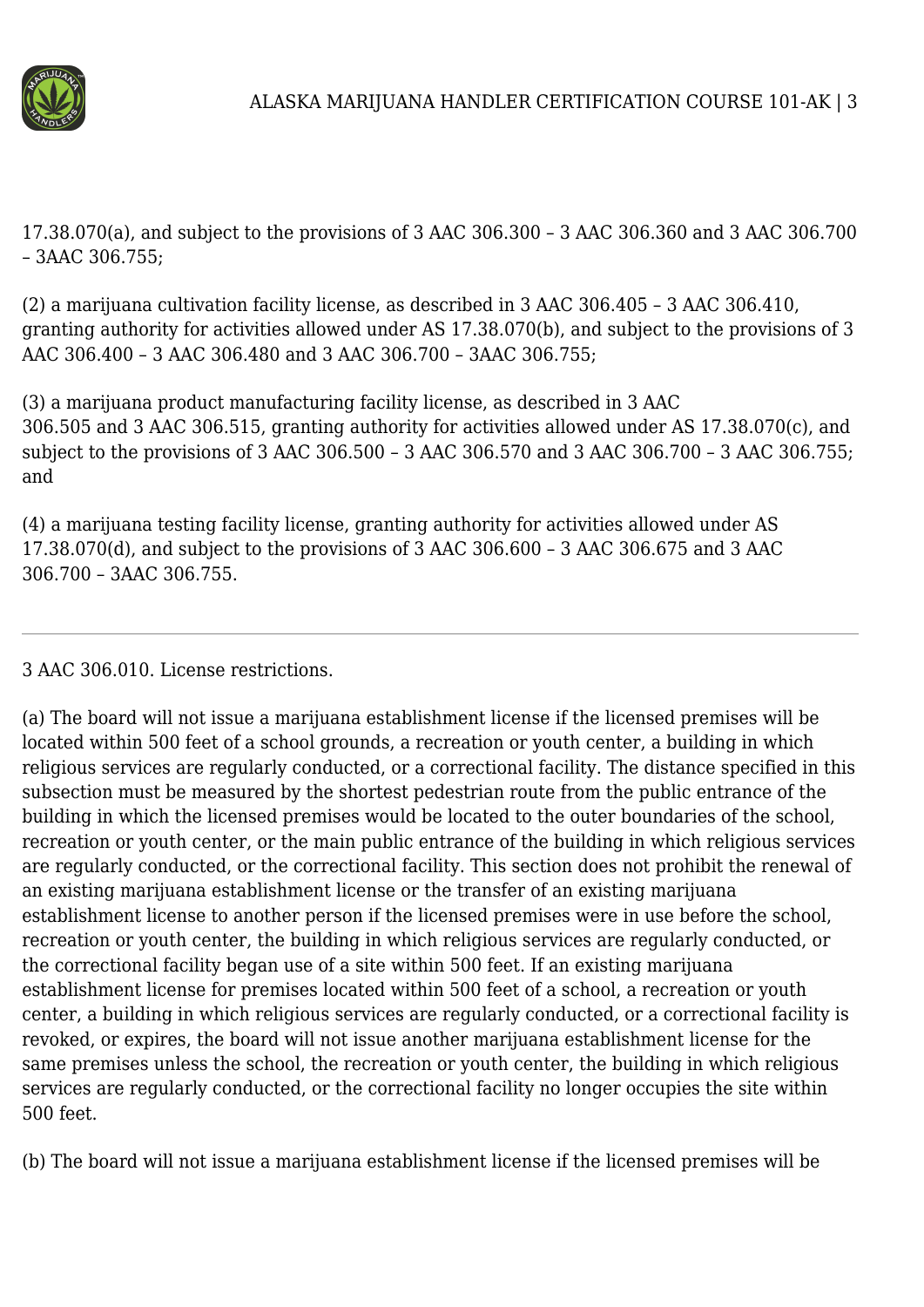

located in a liquor license premises.

(c) The board will not issue a marijuana establishment license when a local government protests an application under 3 AAC 306.060 on the grounds that that the applicant's proposed licensed premises are located in a place within the local government where a local zoning ordinance prohibits the marijuana establishment, unless the local government has approved a variance from the local ordinance.

(d) The board will not issue a marijuana establishment license to a person that

(1) is prohibited under AS 17.38.100(i) from receiving a marijuana establishment license because of a conviction of a felony; if the applicant is a partnership, limited liability company, or corporation, the board will not issue a license if any person named in 3 AAC 306.020(b)(2) is prohibited under AS 17.38.100(i) from obtaining a license; in this paragraph, "conviction of a felony" includes a suspended imposition of sentence;

(2) has been found guilty of

(A) selling alcohol without a license in violation of AS 04.11.010; or

(B) selling alcohol to a minor in violation of AS 04.16.051 or AS 04.16.052; or

(C) a misdemeanor crime involving a controlled substance, violence against a person, use of a weapon, or dishonesty within the preceding five years

(3) has, within two years before submitting an application, been convicted of a class A misdemeanor relating to selling, furnishing, or distributing marijuana or operating an establishment where marijuana is consumed contrary to state law..

3 AAC 306.015. License conditions.

(a) The board will issue each marijuana establishment license to a specific individual, to a partnership, including a limited partnership, to a limited liability company, to a corporation, or to a local government. A person other than a licensee may not have a direct or indirect financial interest in the business for which a marijuana establishment license is issued.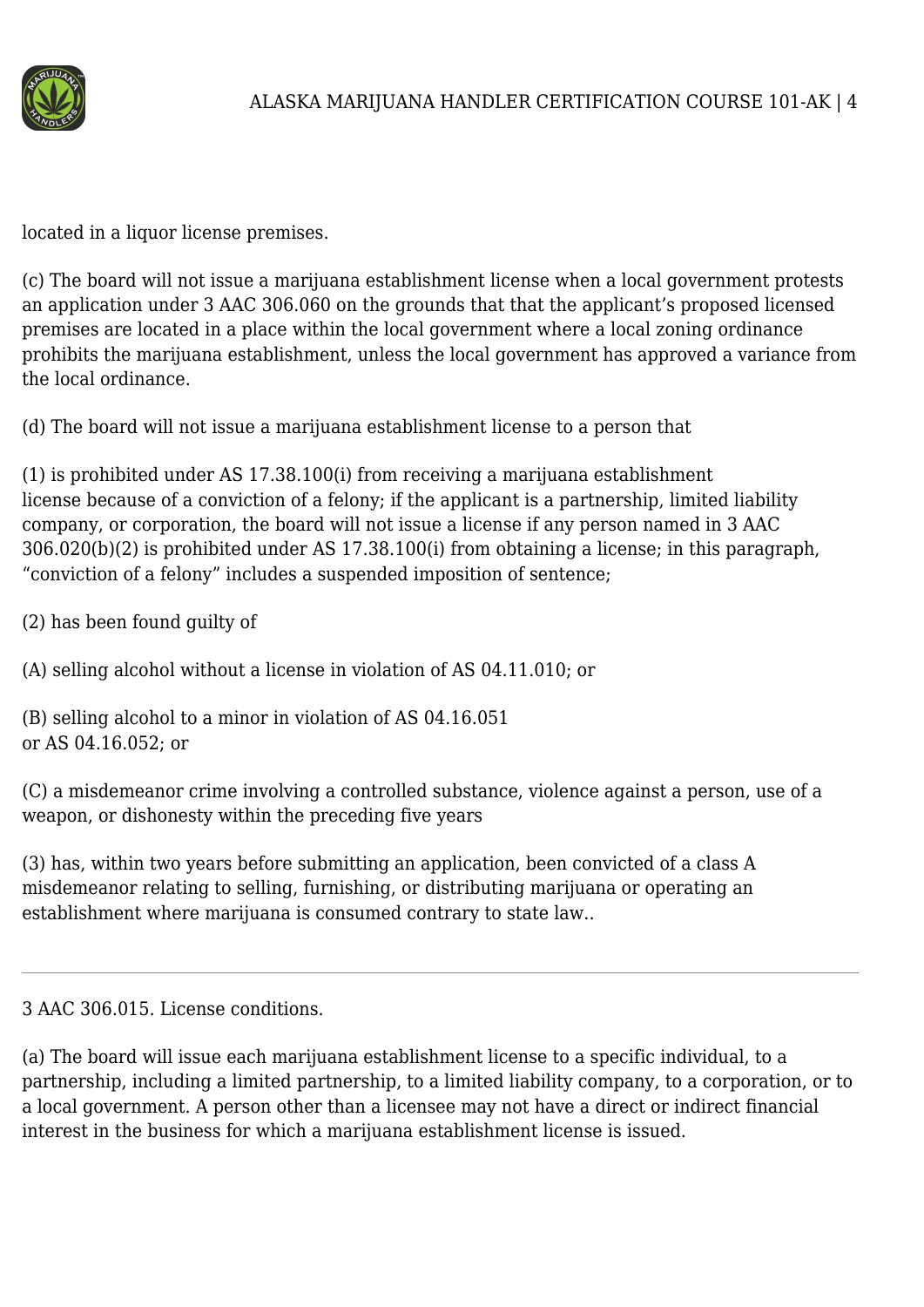

(b) The board will not issue a marijuana establishment license to

(1) an individual or a sole proprietorship unless the individual or proprietor is a resident of the state;

(2) a partnership unless each partner is a resident of the state;

(3) a limited liability company unless the limited liability company is qualified to do business in the state, and each member of the limited liability company is a resident of the state; or

(4) a corporation unless the corporation is incorporated or qualified to do business in the state, and each shareholder is a resident of the state.

(c) The board will issue each license for a specific location identified on the license as the licensed premises. A marijuana establishment must have a right to possession of its licensed premises at all times, and may not lease its licensed premises to another person for any reason. If a marijuana establishment wishes to reduce or expand the area of the licensed premises used for a marijuana establishment, the marijuana establishment must submit a new line drawing showing the proposed changes to the premises, and must obtain the board's written approval. A marijuana establishment may not relocate its licensed premises to a different place without obtaining a license for the new premises.

(d) The board will impose other conditions or restrictions on a license issued under this chapter when it finds that it is in the interests of the public to do so.

(e) In this section, (1) "direct or indirect financial interest" means

(A) a legal or equitable interest in the operation of a business licensed under this chapter;

(B) does not include a person's right to receive (i) rental charges on a graduated or percentage lease-rent

agreement for real estate leased to a licensee; or (ii) a consulting fee from a licensee for services that are allowed

under this chapter;

(2) "resident of the state" means a person who meets the residency requirement for voting in Alaska and is not registered to vote in any other state.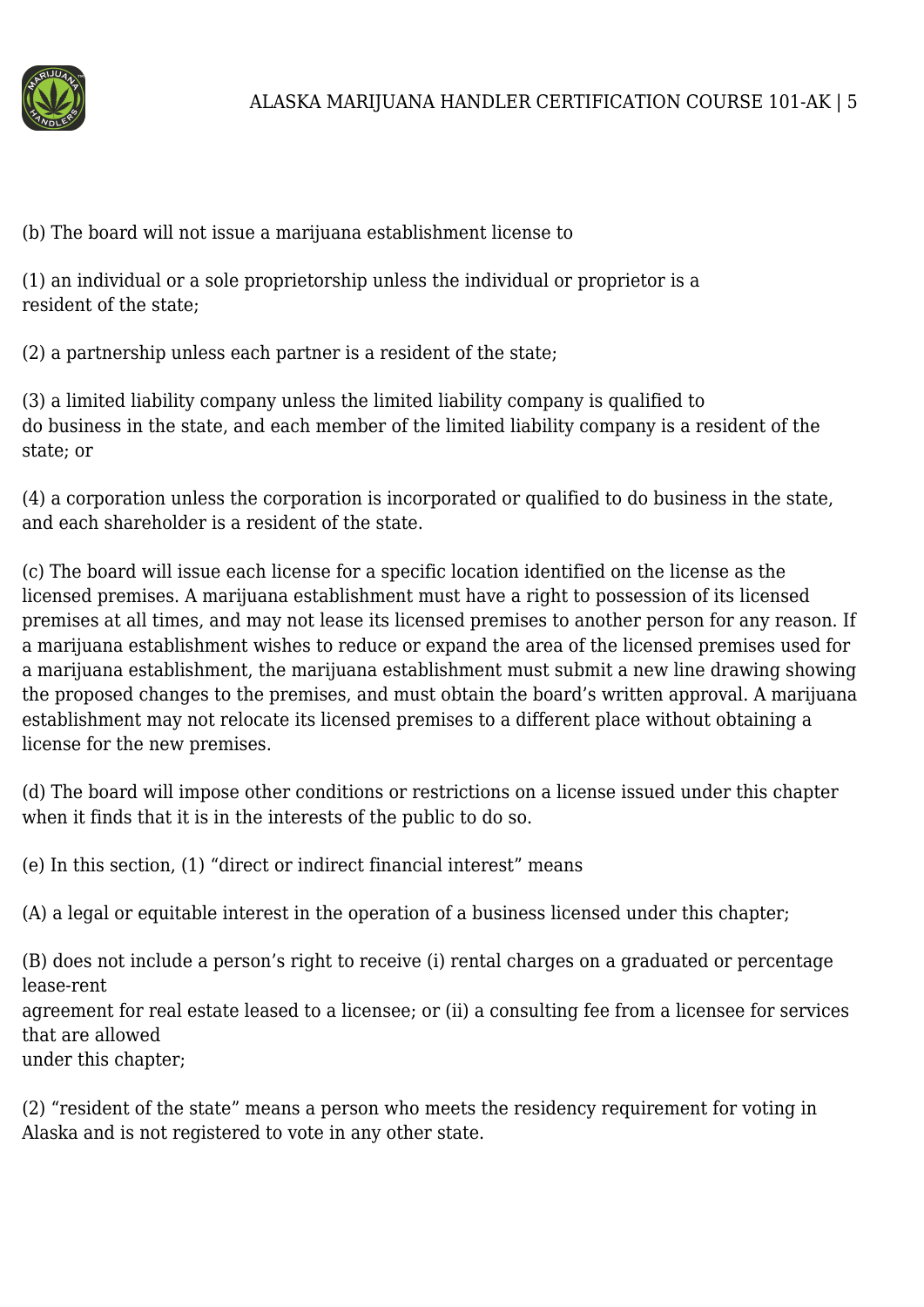

#### 3 AAC 306.020. Application for new license

(a) An applicant for a new marijuana establishment license must file an application as provided in 3 AAC 306.025, on a form the board prescribes, with the information and documents described in this section, along with the application fee and the annual license fee set out in 3 AAC 306.100, and the fingerprint cards and fees required by 3 AAC 306.055(a). The application must be initiated electronically; the completed application and fees may be filed electronically, or mailed or delivered to the director at the office of the board.

(b) An application for anew marijuana establishment license must include

(1) the name of the applicant and any business name the applicant will use for the proposed marijuana establishment, along with the applicant's state business license number issued under AS 43.70;

(2) the name, mailing address, telephone number,and social security number of each proposed licensee; unless the context requires otherwise, "licensee" means each individual named in an application that complies with this section; an individual to be identified as a licensee under this section includes

(A) if the applicant is an individual or a sole proprietor, the individual or sole proprietor;

(B) if the applicant is a partnership, including a limited partnership, and each general partner and each partner holding any interest in the partnership;

(C) if the applicant is a limited liability company, each member holding any ownership interest and each manager;

(D) if the applicant is a corporation, each owner of any of the corporation's stock, each officer, and each director; and

(E) if the applicant is a local government,an authorized official of the local government;

(3) for each applicant that is not an individual,the applicable documents and information as follows: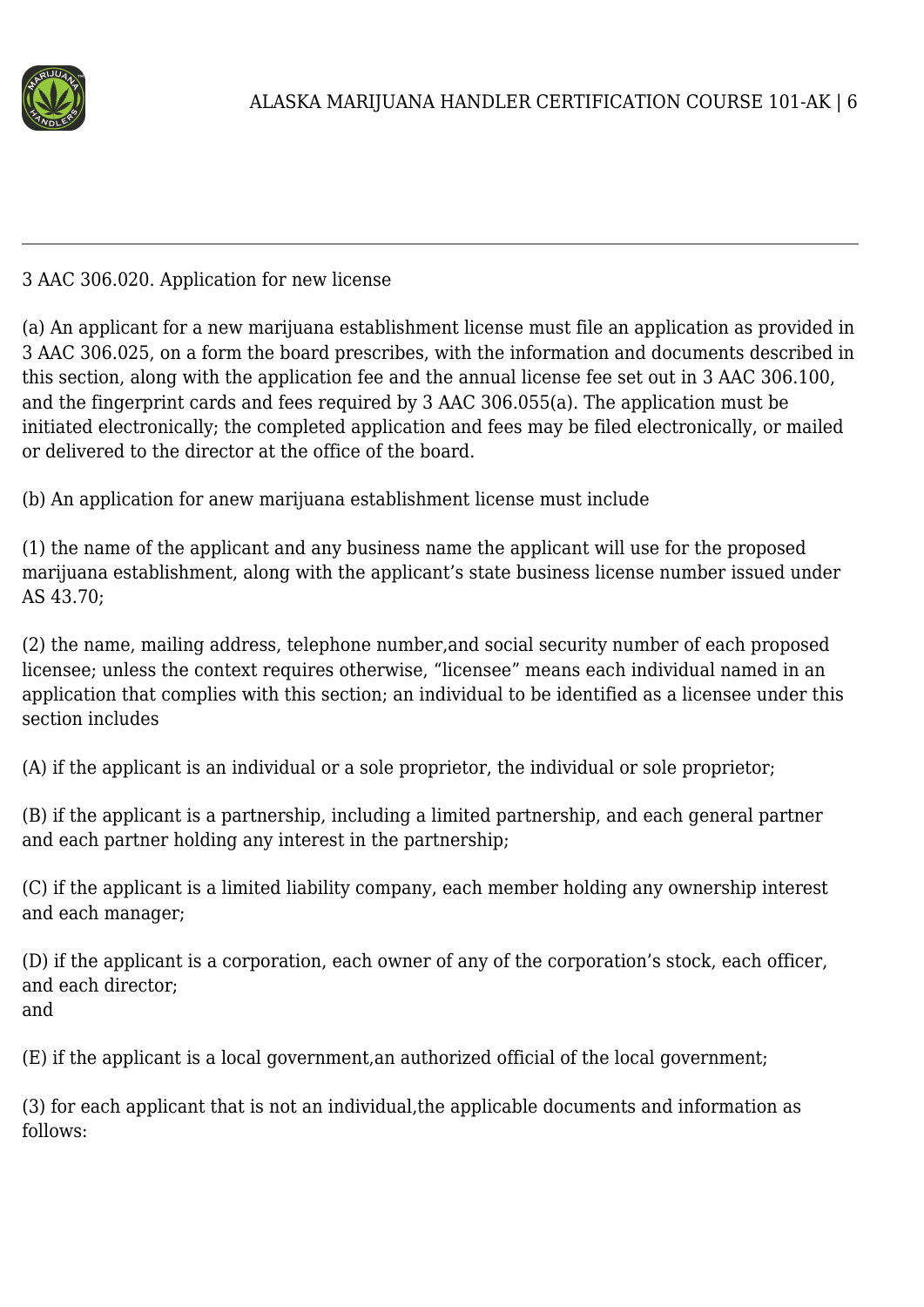

(A) for a partnership,including a limited partnership, the partnership agreement, the name of each general or managing partner, and a list of all partners with the percentage of ownership of each partner;

(B) for a limited liability company, the limited liability company agreement, and a list of all members with the percentage of ownership of each member;

(C) for a corporation, the certificate of incorporation, the corporate bylaws, the name of each corporate officer and each director, and a list of all shareholders with the percentage of ownership of each shareholder;

(D) for a local government, a resolution of the governing body approving the application and designating an official responsible for the proposed marijuana establishment;

(4) for each person listed in compliance with(2)of this subsection, a statement of financial interest on a form the board prescribes;

(5) for each applicant that is not an individual,the name of the individual licensee or designated government official listed in the application under (2) of this subsection who is responsible for

(A) management of the marijuana establishment; and

 $(B)$  compliance with state laws;  $\Box(6)$  an electronic mail address at which the applicant agrees to receive any correspondence from the board before and after it receives a license; an applicant and a licensee must ensure that any electronic mail address provided to the board is current so that the board can contact the applicant or licensee at any time;

(7) the type of license the applicant is requesting;

(8) the address of the premises to include global positioning system (GPS) coordinates where the applicant intends to operate a marijuana establishment, and a detailed diagram of the proposed licensed premises; the diagram must show all entrances and boundaries of the premises, restricted access areas, and storage areas;

(9) the title,lease,or other documentation showing the applicant's sole right to possession of the proposed licensed

premises;  $(10)$  affidavit showing where and when the applicant posted notice of the application, and proof of advertising as required in 3 AAC 306.025(b); and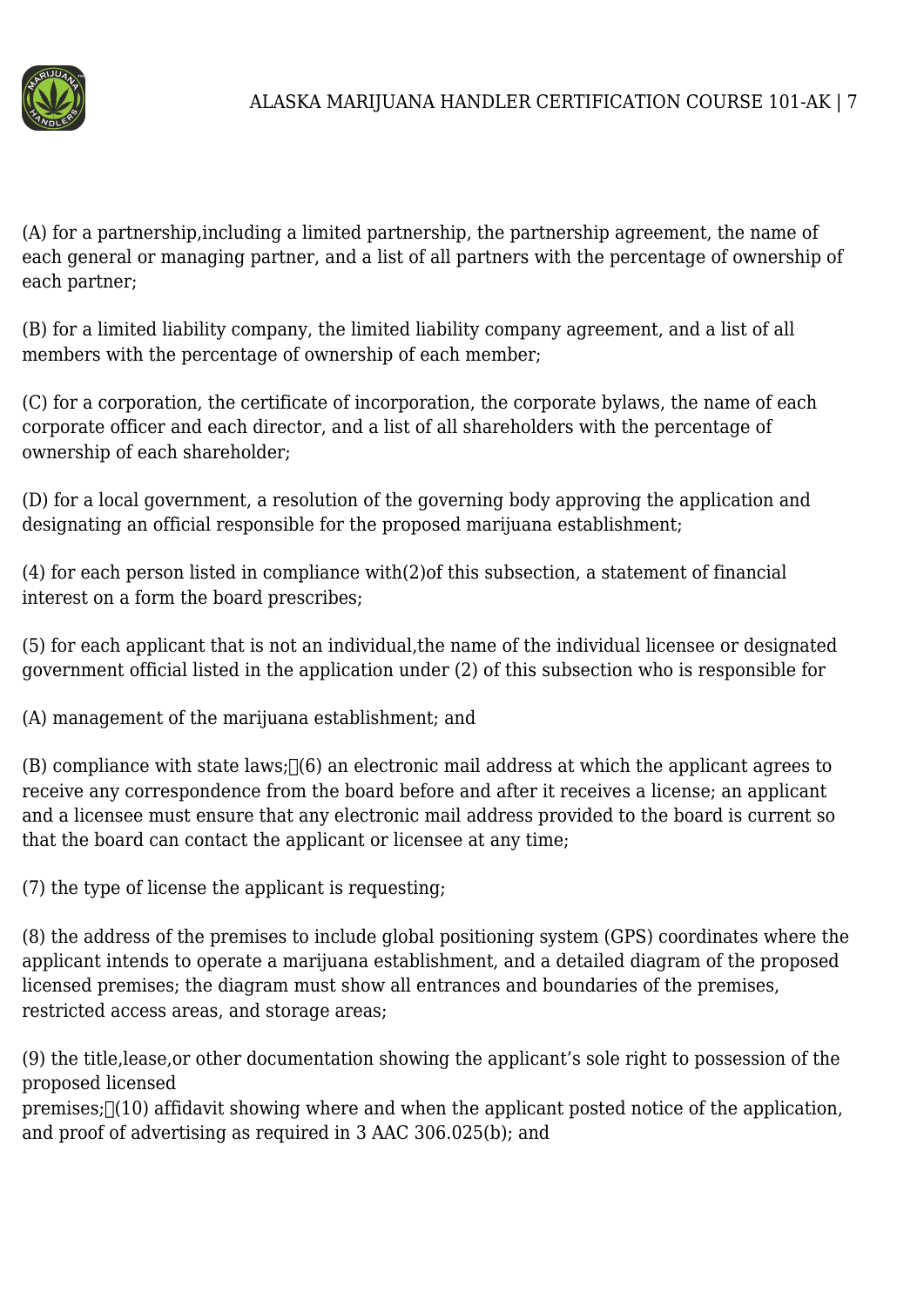

(11) additional information that the board requires as follows:

(A) for a retail marijuana store, the information required under 3 AAC 306.315;

(B) for a marijuana cultivation facility,the information required under 3 AAC 306.420;

(C) for a marijuana product manufacturing facility, the information required under 3 AAC 306.520;

(D) for a marijuana testing facility,the information required under 3 AAC 306.615.

(c) A marijuana establishment license application must include the applicant's operating plan, in a format the board prescribes, describing to the board's satisfaction the proposed marijuana establishment's plans for

(1) security;

(2) inventory tracking of all marijuana and marijuana products on the premises;

(3) employee qualification and training;

(4) waste disposal;

(5) transportation and delivery of marijuana and marijuana products; and

(6) signage and advertising.

(d) An application for a marijuana establishment license must be signed by

(1) the applicant, if the applicant is an individual;

(2) an authorized general partner if the applicant is a partnership, including a limited partnership;

(3) amemberwhoownsatleast10percentofthelimited liability company if the applicant is a limited liability company;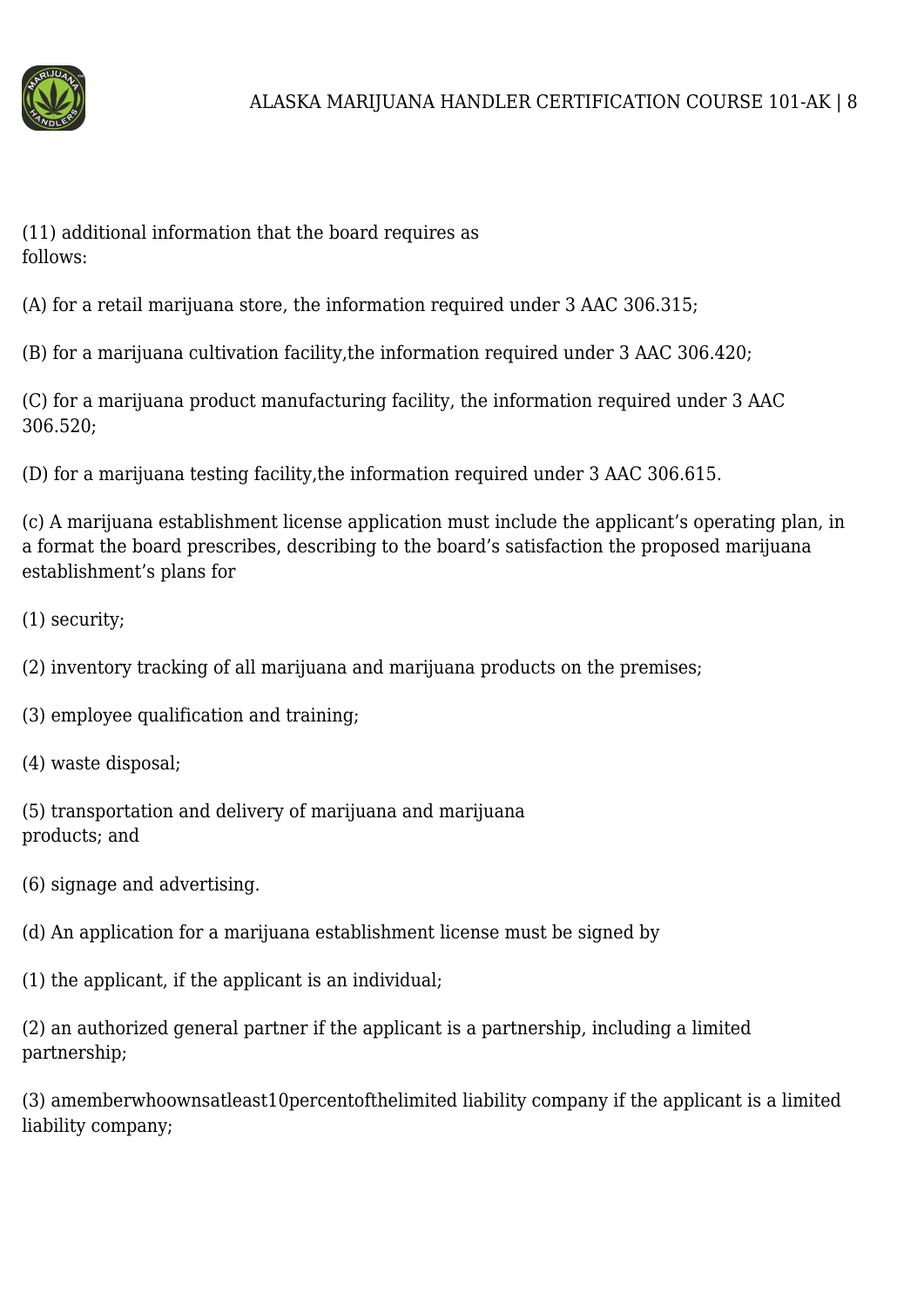

(4) the authorized officers of the corporation if the applicant is a corporation; or

(5) a designated official if the applicant is a local government.

(e) Each person signing an application for a marijuana establishment license must declare under penalty of unsworn falsification that

(1) the application is true,correct, and complete;

(2) the applicant has read and is familiar with AS17.38 and this chapter; and

(3) the applicant will provide all information the board requires in support of the application.

3 AAC 306.025. Application procedure.

(a) An applicant shall initiate a new marijuana establishment license application on a form the board prescribes, using the board's electronic system.

(b) As soon as practical after initiating a new marijuana license application, the applicant shall give notice of the application to the public by days at

(1) posting a copy of the application, on the form the board prescribes, for 10

(A) the location of the proposed licensed premises; and

(B) one other conspicuous location in the area of the proposed premises; and

(2) publishing an announcement once a week for three consecutive weeks in a newspaper of general circulation in the area; in an area where no newspaper circulates, by announcements on a radio station serving the local area where the proposed licensee seeks to operate twice a week for three successive weeks during triple A advertising time; the newspaper or radio notice must state

(A) the name of the applicant;

(B) the name and location of the proposed premises;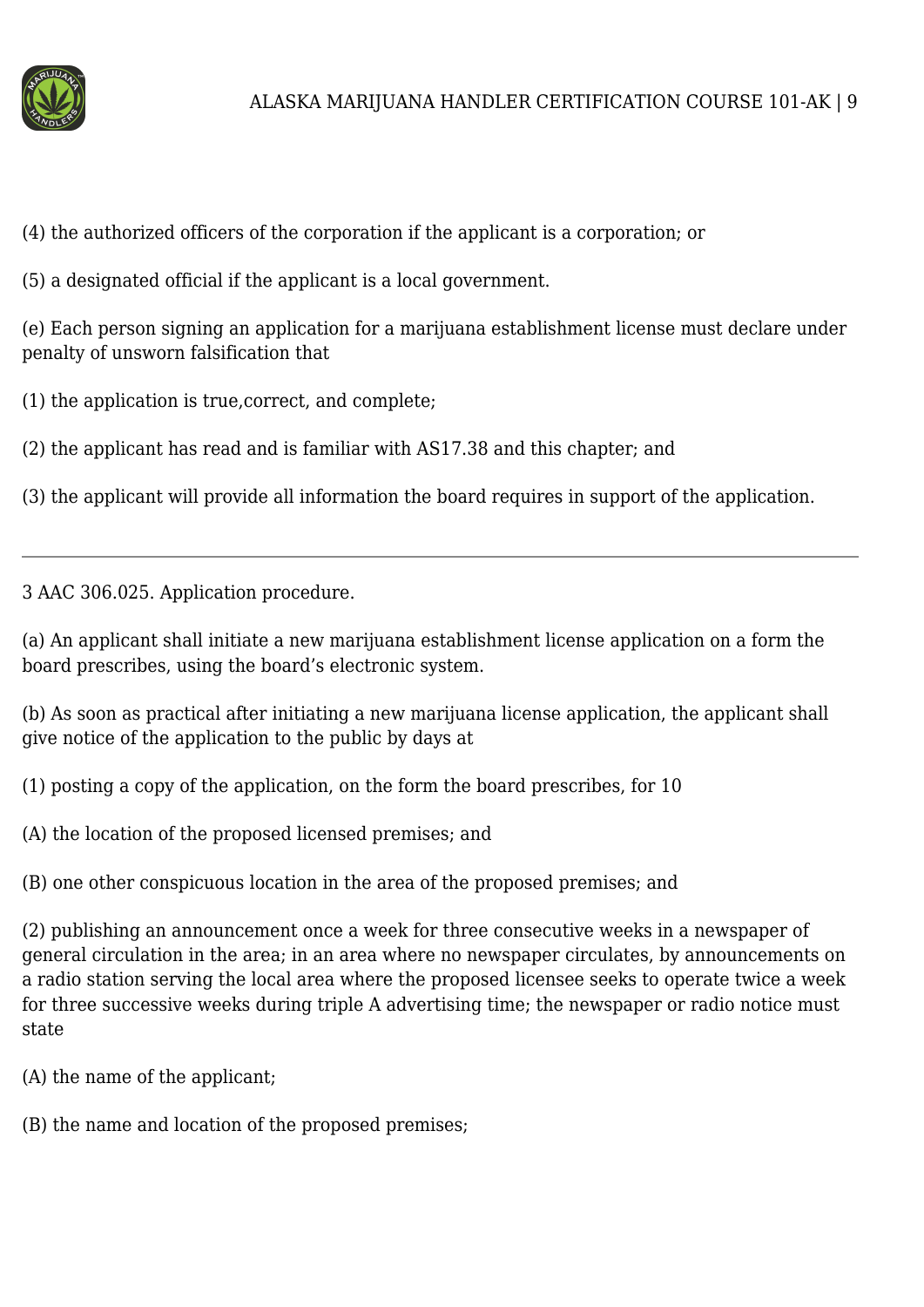

(C) the type of license applied for along with a citation to a provision of this chapter authorizing that type of license; and

(D) a statement that any comment or objection may be submitted to the board; and amendments, and non-substantive changes by

(3) submitting a copy of the application on the form the board prescribes to

(A) each local government with jurisdiction over the licensed premises; and

(B) any community council in the area of the proposed licensed premises.

(c) After the applicant completes the notice requirements in (b) of this section and submits each remaining application requirement listed in 3 AAC 306.020, the applicant shall pay the application and licensing fees set out in 3 AAC 306.100. The applicant must then use the board's electronic system to inform the board that the applicant has submitted a complete application.

(d) When the director receives an application for a marijuana establishment license, the director shall determine if the application is complete. Any application for a marijuana establishment license that the director receives without the application fee is incomplete. If the director determines the application is complete, the director shall immediately give written notice to

(1) the applicant;

(2) each local government with jurisdiction over the applicant's proposed licensed premises;

(3) the community council if the proposed licensed premises are located within the boundary of a community council established by municipal charter or ordinance; and

(4) any nonprofit community organization that has requested notification in writing.

(e) If an application for a marijuana establishment license is incomplete, the director shall notify the applicant by email at the address provided by the applicant, and will either

(1) return an incomplete application in its entirety; or

(2) request the applicant to provide additional, identified items needed to complete the application.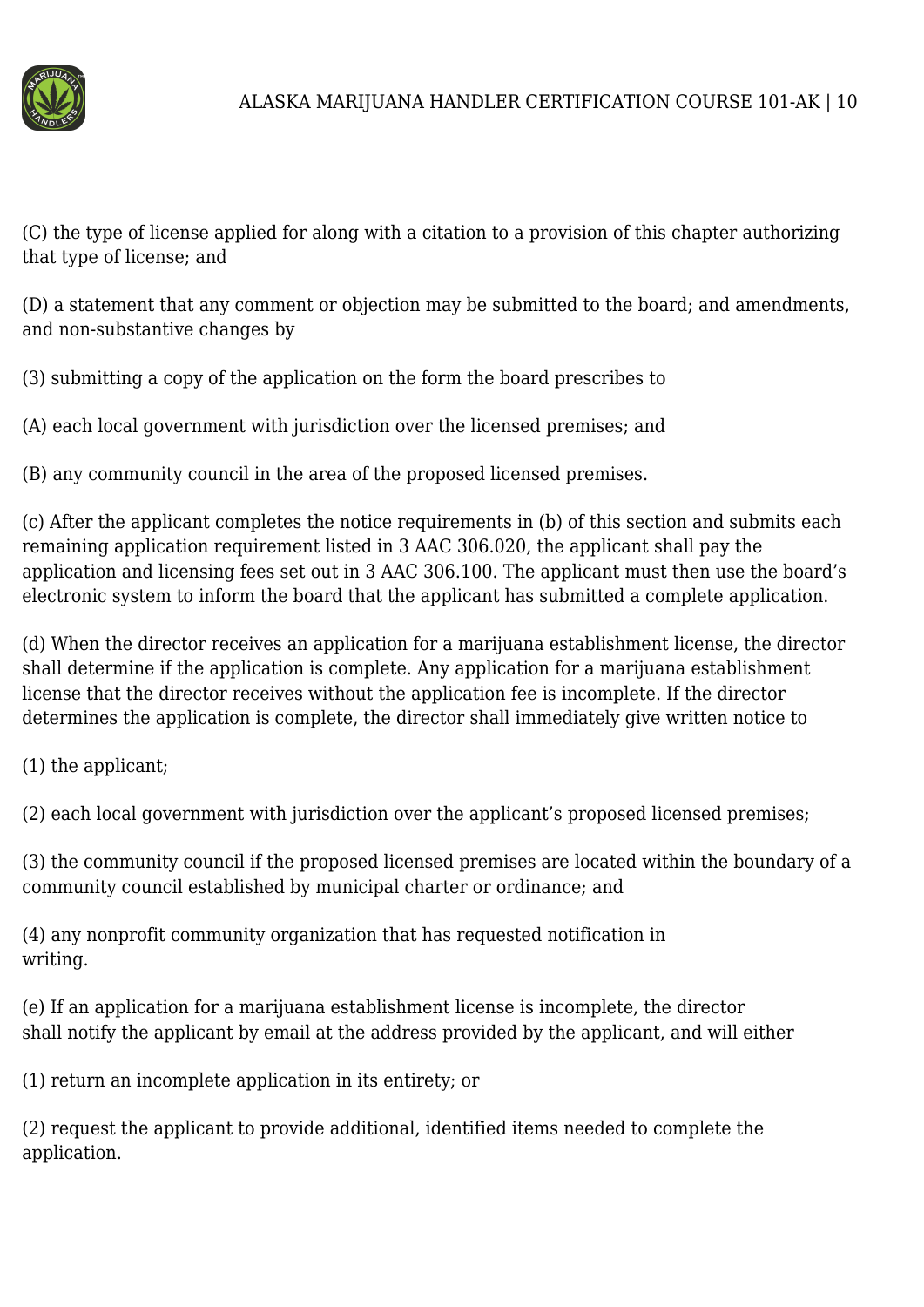

(f) When the director informs an applicant that its application is incomplete as provided in

(e) of this section, the applicant must complete the application not later than 90 days after the date of the director's notice. If an applicant fails to complete its application during the 90 day period after the director's notice, the applicant shall file a new application and pay a new application fee to obtain a marijuana establishment license.

AS 17.38.084 3 AAC 306.030. Petition for license in area with no local government.

(a) The board will not approve a new license in an area outside, but within 50 miles of, the boundary of a local government unless the board receives a petition to issue the license signed by a majority of the permanent residents residing within one mile of the proposed premises.

(b) The board will not approve a new license in an area that is 50 miles or more from the boundary of a local government unless the board receives a petition to issue the license containing the signatures of two-thirds of the permanent residents residing within a radius of five miles of the United States post office station nearest to the proposed licensed premises. If there is no United States post office station within a radius of five miles of the proposed licensed premises, the petition must be signed by two-thirds of the permanent residents residing within a five mile radius of the proposed licensed premises.

(c) A petition authorized by this section must be on a form the board prescribes. The applicant must obtain the required signatures within the 90 day period immediately before submitting the petition to the board. A signature may not be added to or removed from the petition after the board has approved the application.

(d) In this section, "permanent resident" means a person 21 years of age or older who has established a permanent place of abode. A person may be a permanent resident of only one place.

AS 17.38.084 3 AAC 306.035. Application for renewal of license.

(a) On or before May 1 of each year, the director shall send notice that a marijuana establishment must file a renewal application not later than June 30 of the current year. The director shall send the notice to the marijuana establishment's electronic mailing address on file with the board. The notice will include a hyperlink for the marijuana establishment to access the electronic renewal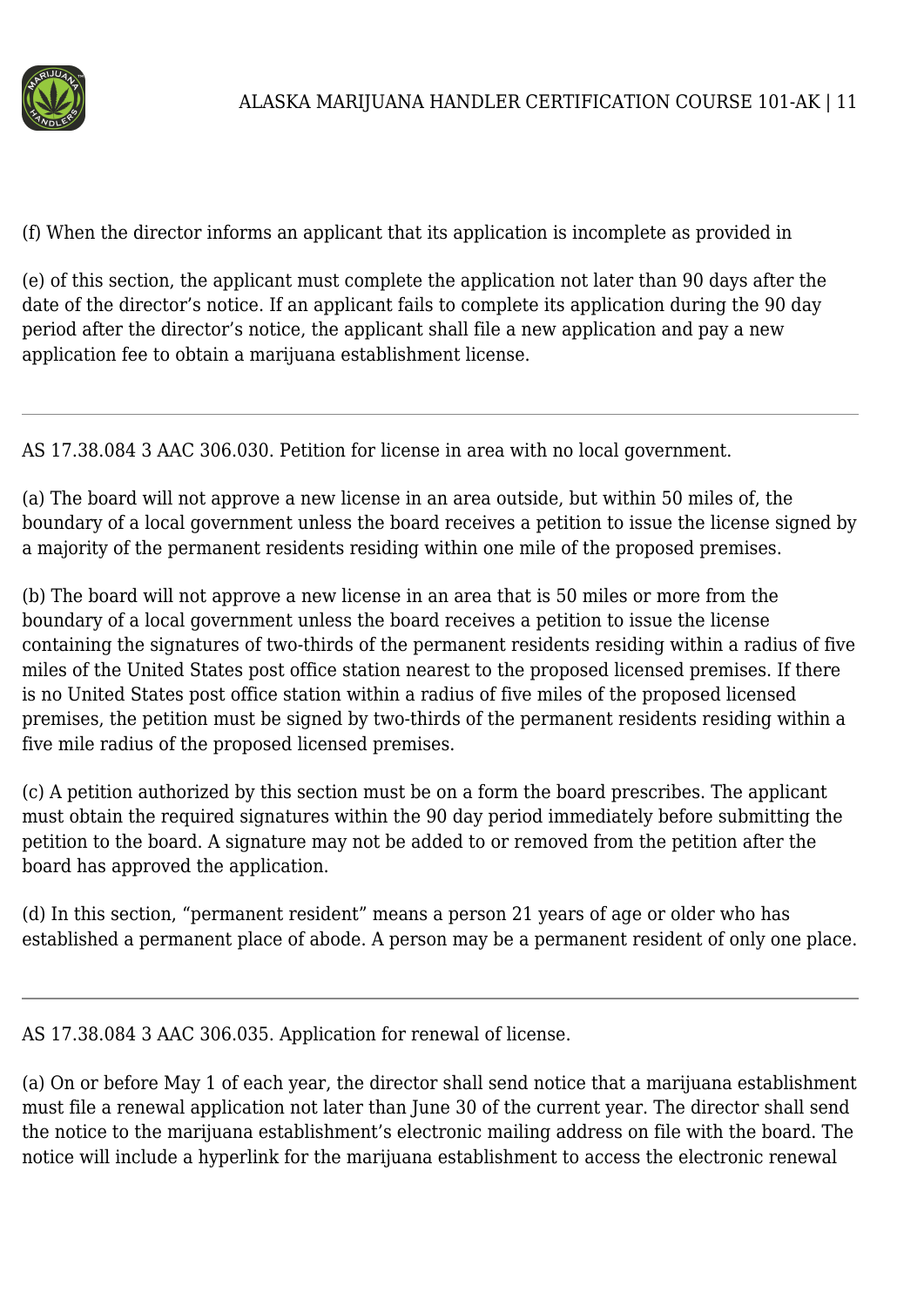

application by means of the internet, along with instructions on using and submitting the form. The marijuana establishment must submit the completed renewal application electronically, along with the license renewal fee, to the director no later than June 30 of each year; if June 30 falls on a Saturday or Sunday, the deadline is extended to 4:30 p.m. on the first business day following June 30. A marijuana establishment must maintain a current electronic mailing address on file with the director. A marijuana establishment is not excused from filing a renewal application as required in this section even if the marijuana establishment fails to receive a renewal notice from the director.

(b) A marijuana establishment's renewal application must

(1) identify the license sought to be renewed by license number, license type, establishment name, and premises address;

(2) provide the information required for a new license application under 3 AAC 306.020(b)(1)-(9);

(3) report any change from the marijuana establishment's new license application or last renewal application, and pay the fee as provided in 3 AAC 306.100 for board review of any change in

- (A) the name of the marijuana establishment business;
- (B) the licensed premises from the last diagram submitted; and
- (C) the marijuana establishment's operating plan;
- (D) any new product a licensed marijuana product manufacturing facility wishes to produce;
- (4) report, for each licensee listed in 3 AAC 306.020(b)(2),

(A) any criminal charge on which that licensee has been convicted in the previous two calendar years; and

- (B) any civil violation of AS 04, AS 17.38, or this chapter in the previous two calendar years; and
- (5) declare under penalty of unsworn falsification that
- (A the application is true, correct and complete;
- (B) the applicant has read and is familiar with AS 17.38 and this chapter; and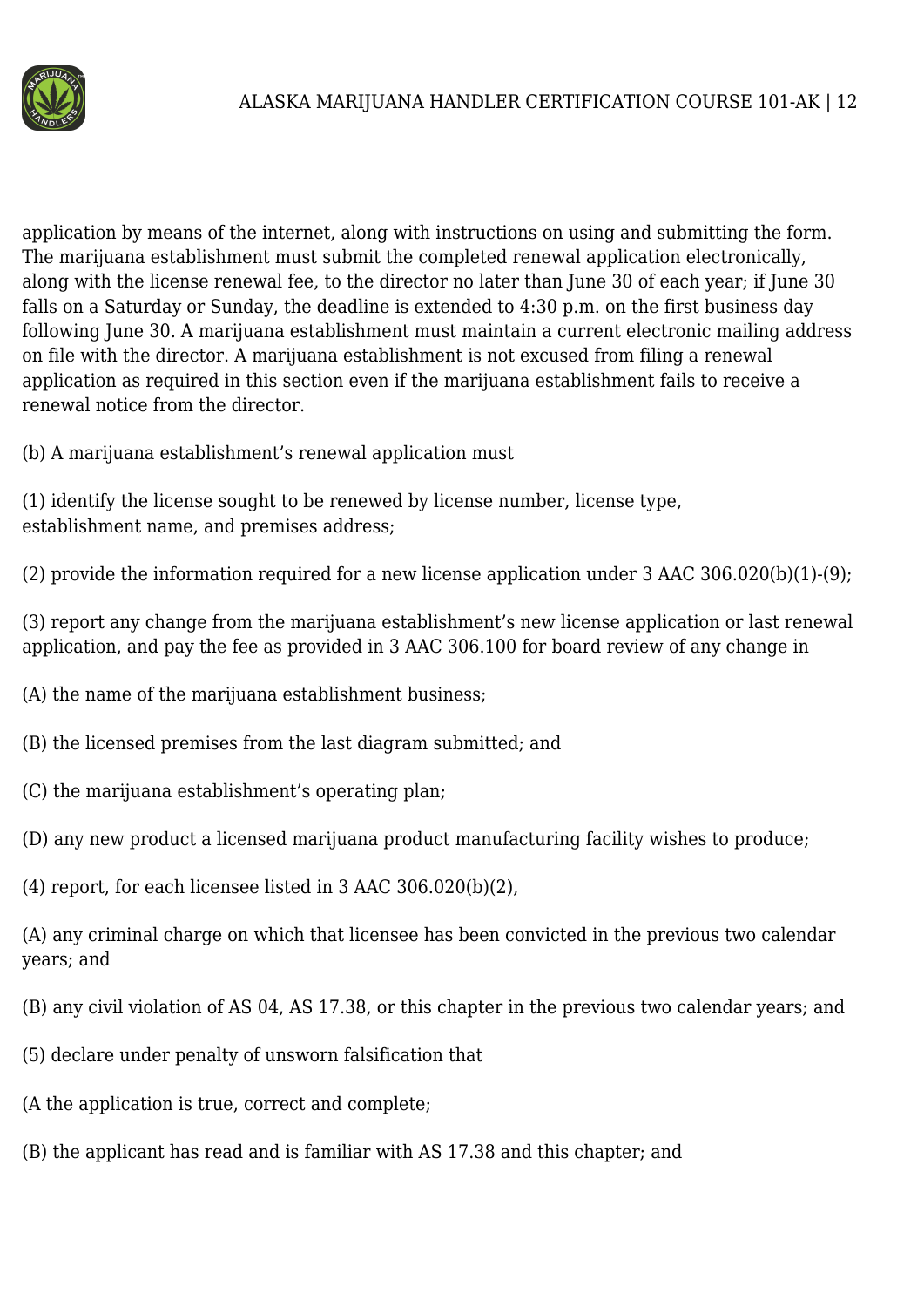

(C) the applicant will provide all information the board requires in support of the renewal application.

(c) If the director determines that the renewal application is complete, the director shall give written notice of a renewal application to

(1) the applicant;

(2) each local government with jurisdiction over the applicant's proposed licensed premises;

(3) the community council if the proposed licensed premises are located within the boundary of a community council established by municipal charter or ordinance; and

(4) any nonprofit community organization that has requested notification in writing.

(d) The director may require an applicant for renewal of a license under this chapter to submit fingerprints and pay fees as required by 3 AAC 306.055(a).

(e) A licensee that does not deliver a renewal application to the director on or before June 30 of each year is delinquent, and must pay a non-refundable \$1,000 late renewal application fee with the renewal application.

(f) On or before August 15 of each year, the director shall deliver a notice of expiration to each marijuana establishment that has not filed a complete application for renewal of a license, along with any applicable affidavit and the required fee, unless the marijuana establishment has notified the director that it does not intend to seek a renewal of its license. The director shall deliver the notice of expiration to the electronic mail address the marijuana establishment has provided to the director. A marijuana establishment is not excused from filing a license renewal application not later than August 31 of each year even if the marijuana establishment does not receive the notice of expiration described in this section.

(g) If a marijuana establishment fails to deliver a complete license renewal application, or fails to pay the required renewal fee and the late renewal application fee on or before August 31 of each year, that marijuana establishment license expires at 12:00 midnight on August 31 of that year. A holder of an expired license shall immediately return the license to the board. Any holder of an expired license that seeks authority to operate must file a complete new application under 3 AAC 306.020, and 3 AAC 306.025, along with the required fees.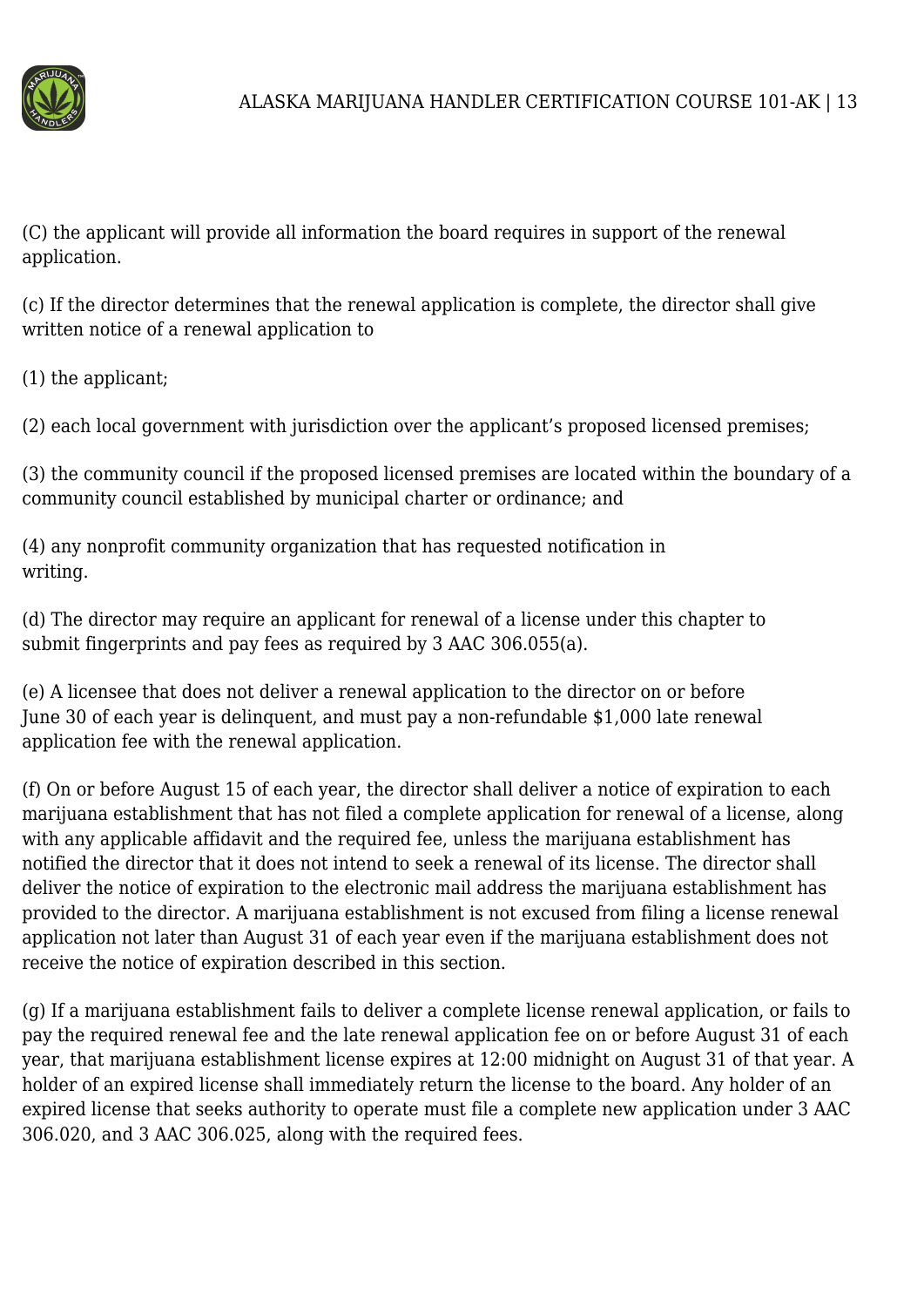

#### 3 AAC 306.040. Ownership change to be reported

(a) A licensed marijuana establishment shall, not later than 10 days after an ownership change, report the change on a form prescribed by the board.

(b) If any change required to be reported under this section will result in a change in controlling interest of the marijuana establishment license, the marijuana establishment must file an application for transfer of license to another person under 3 AAC 306.045.

(c) An individual identified in this section shall submit the individual's fingerprints and the fees required by the Department of Public Safety under AS 12.62.160 for criminal justice information. The director shall follow the procedure set out in 3 AAC 306.055(b) for submitting the fingerprints of any individual added under this section.

(d) In this section, "ownership change" means  $\lceil (1)$  if the licensee is a partnership, including a limited

partnership, any change in the identity of the partners, or in the ownership percentages held by any partners;

(2) if the licensee is a limited liability company,any change in the identity of the members, or in the ownership percentage held by any member; or

(3) if the licensee is a corporation, any sale of corporate stock to a person not currently an owner, or any change of the percentage ownership of an existing shareholder.

AS 17.38.084 3 AAC 306.045. Application for transfer of a license to another person.

(a) A person may not receive or transfer a marijuana establishment license or a controlling interest in a marijuana establishment license issued to a partnership, including a limited partnership, a limited liability company, a corporation or a local government, without applying for and receiving the written consent of the board. Transfer of a license includes a sale of all or part of the interest of an individual owner.

(b) An application for transfer of a marijuana establishment license, or of a controlling interest in a marijuana establishment license issued to a partnership, a limited liability company, a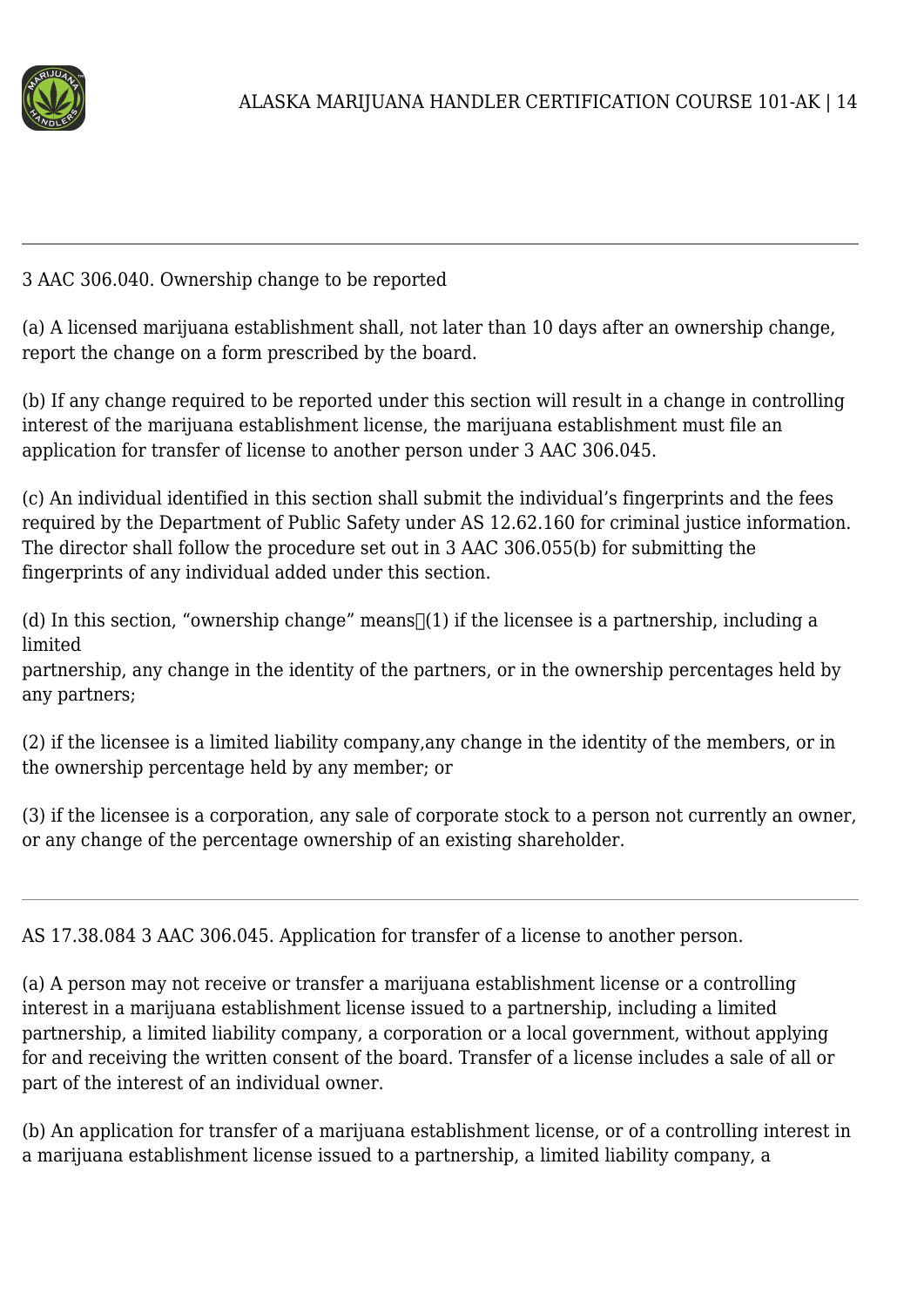

corporation or a local government, must be filed in writing on a form the board prescribes, in compliance with the application procedure set out in 3 AAC 306.025. The application must name the current holder of the marijuana establishment license and the proposed transferee, including all persons listed in 3 AAC 306.020 if the transferee is a partnership, limited liability company, a corporation, or a local government. The application must contain the following information:

(1) the same information about each transferee as is required of an applicant for a new license under 3 AAC 306.020;

(2) a statement, under oath, executed by the current holder of the marijuana establishment license, listing all debts of the business, all taxes the business owes, current contact information for each creditor, and an affirmation that the current holder of the marijuana establishment license has submitted a copy of the transfer application to all creditors; and

(3) any other information required by the board for the type of marijuana establishment license sought to be transferred.

(c) When the board receives a complete application for transfer of a license to another person, the director shall immediately send written notice of the proposed transfer to

(1) each listed creditor of the current holder of the marijuana establishment license, along with the amount shown as owed to that creditor;

(2) each local government with jurisdiction over the applicant's proposed licensed premises;

(3) the community council if the licensed premises are located within the boundary of a community council established by municipal charter or ordinance; and

(4) any nonprofit community organization that has requested notification in writing.

(d) A current holder of a marijuana establishment license must submit a license renewal application before or at the same time as an application for a transfer of a marijuana establishment license that is submitted after April 30 and before July 1.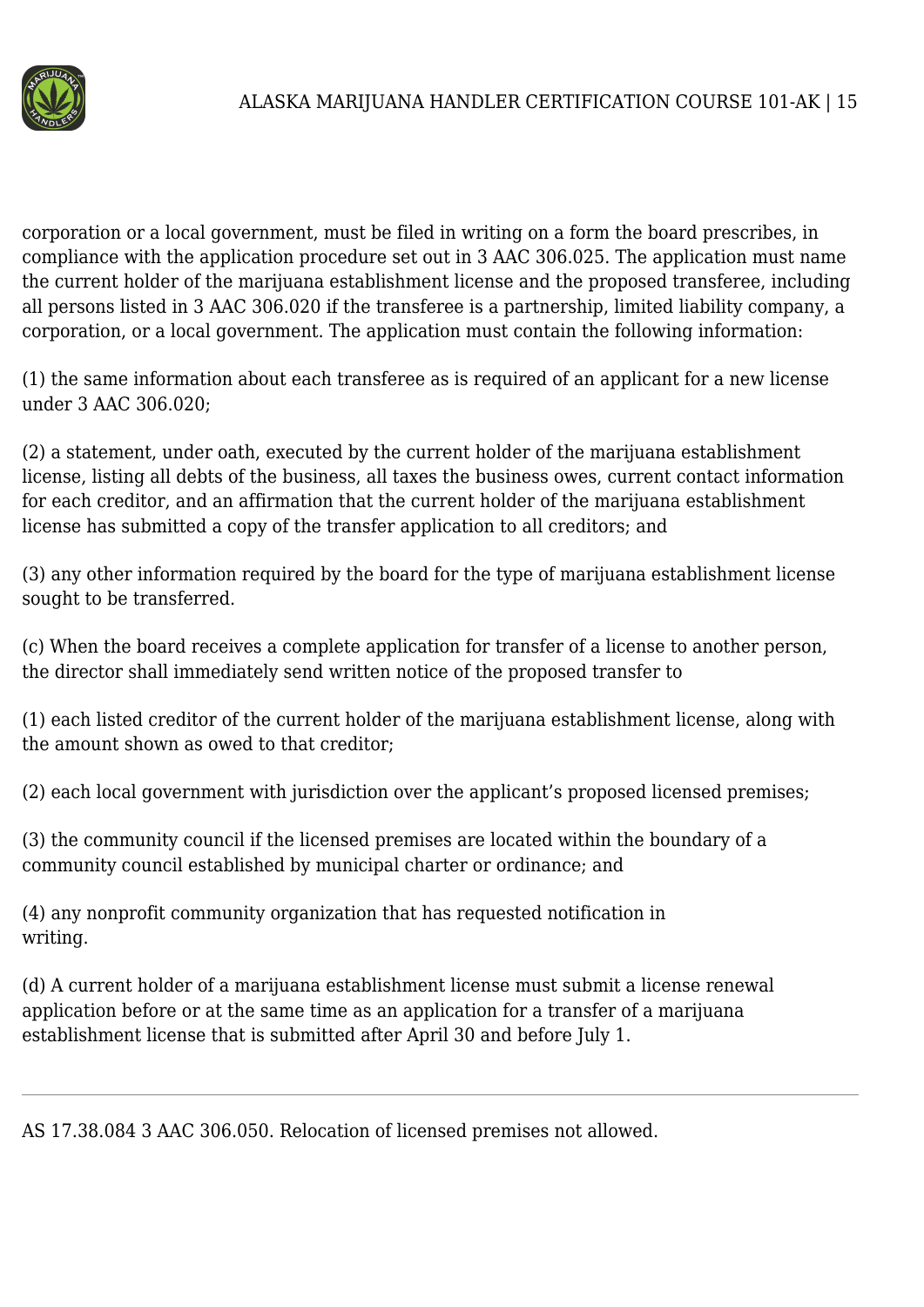

A marijuana establishment license may not be relocated to any other premises. A holder of a marijuana establishment license that wishes to operate a marijuana establishment at a different location must submit a new application for any new premises, and must surrender an existing license for any premises where the marijuana establishment does not intend to continue its operation.

3 AAC 306.055. Criminal justice information and records.

(a) When filing an application for a new marijuana establishment license or transfer of a license, the applicant, including each individual listed in 3 AAC 306.020(b)(2), must submit the person's fingerprints and the fees required by the Department of Public Safety under AS 12.62.160 for criminal justice information and a national criminal history record check.

(b) The director shall submit the fingerprints to the Department of Public Safety to obtain a report of criminal justice information under AS 12.62 and a national criminal history record check under AS 12.62.400. The board will use the information obtained under this section to determine if an applicant is qualified for a marijuana establishment license.

(c) In this section, "criminal justice information" has the meaning given in AS 12.62.900.

AS 17.38.084 3 AAC 306.060. Protest by local government.

(a) Not later than 60 days after the director sends notice of an application for a new marijuana establishment license, renewal of a marijuana establishment license, or transfer of a marijuana establishment license to another person, a local government may protest the application by sending the director and the applicant a written protest and the reasons for the protest. The director may not accept a protest received after the 60-day period. If a local government protests an application for a new or renewal license or for a transfer of a license to another person, the board will deny the application unless the board finds that the protest is arbitrary, capricious, and unreasonable.

(b) A local government may recommend that the board approve an application for a new license, renewal of a license, or transfer of a license to another person subject to a condition. The board will impose a condition a local government recommends unless the board finds the recommended condition is arbitrary, capricious, and unreasonable. If the board imposes a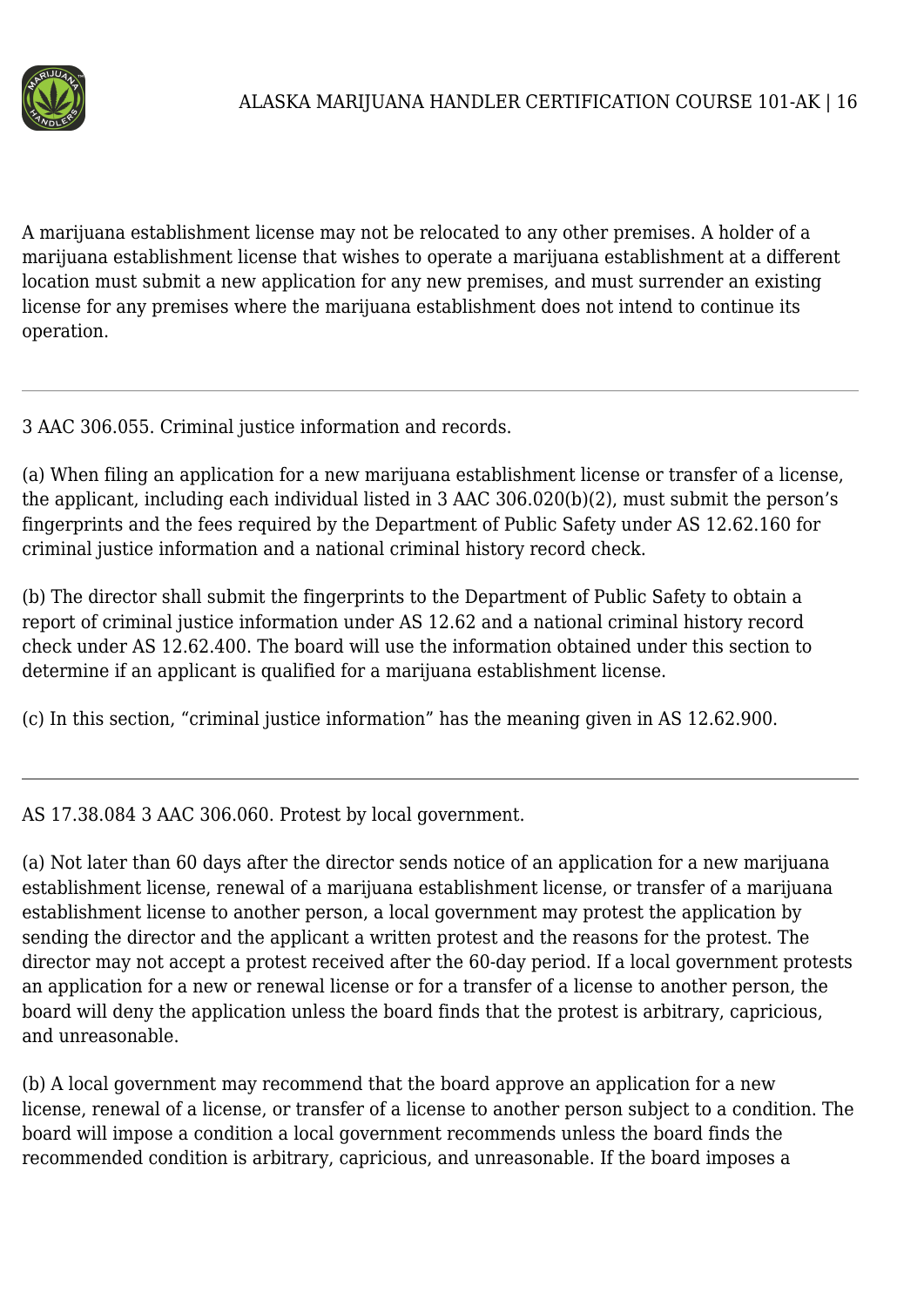

condition a local government recommends, the local government shall assume responsibility for monitoring compliance with the condition unless the board provides otherwise.

(c) If a local government determines that a marijuana establishment has violated a provision of AS 17.38, this chapter, or a condition the board has imposed on the licensee, the local government may notify the board. Unless the director finds that the local government's notice is arbitrary, capricious, and unreasonable, the director will prepare the determination as an accusation against the licensee under AS 44.62.360 and conduct proceedings to resolve the matter as provided under 3 AAC 306.820.

(d) In this section,"local government"means each local government with jurisdiction over the licensed premises.

## 3 AAC 306.065. Public participation

A person may object to an application for a new license, renewal of a license, or transfer of a license to another person by submitting a written statement of reasons for the objection to the board and the applicant not later than 30 days after the director has determined that the application is complete and has given written notice to the local government in accordance with 3 AAC 306.025. The objection must be sent to the applicant at the mailing address or electronic mail address provided in the notice of application and also to the board. If the board determines to conduct a public hearing under this section, an interested person may give oral testimony at the public hearing.

Editor's note: The address for sending objections to the Marijuana Control board is the Anchorage office of the Alcohol and Marijuana Control Office, 550 West 7th Avenue, Suite 1600, Anchorage, AK 99501; email: marijuana.licensing@alaska.gov.

AS 17.38.084 3 AAC 306.070. Hearing on public protest.

The board may, on its own initiative or in response to an objection or protest, hold a hearing to ascertain the reaction of the public or a local government to an application. The director will send notice of a hearing under this section as provided in AS 44.62.

AS 17.38.084 3 AAC 306.075. Procedure for action on license application.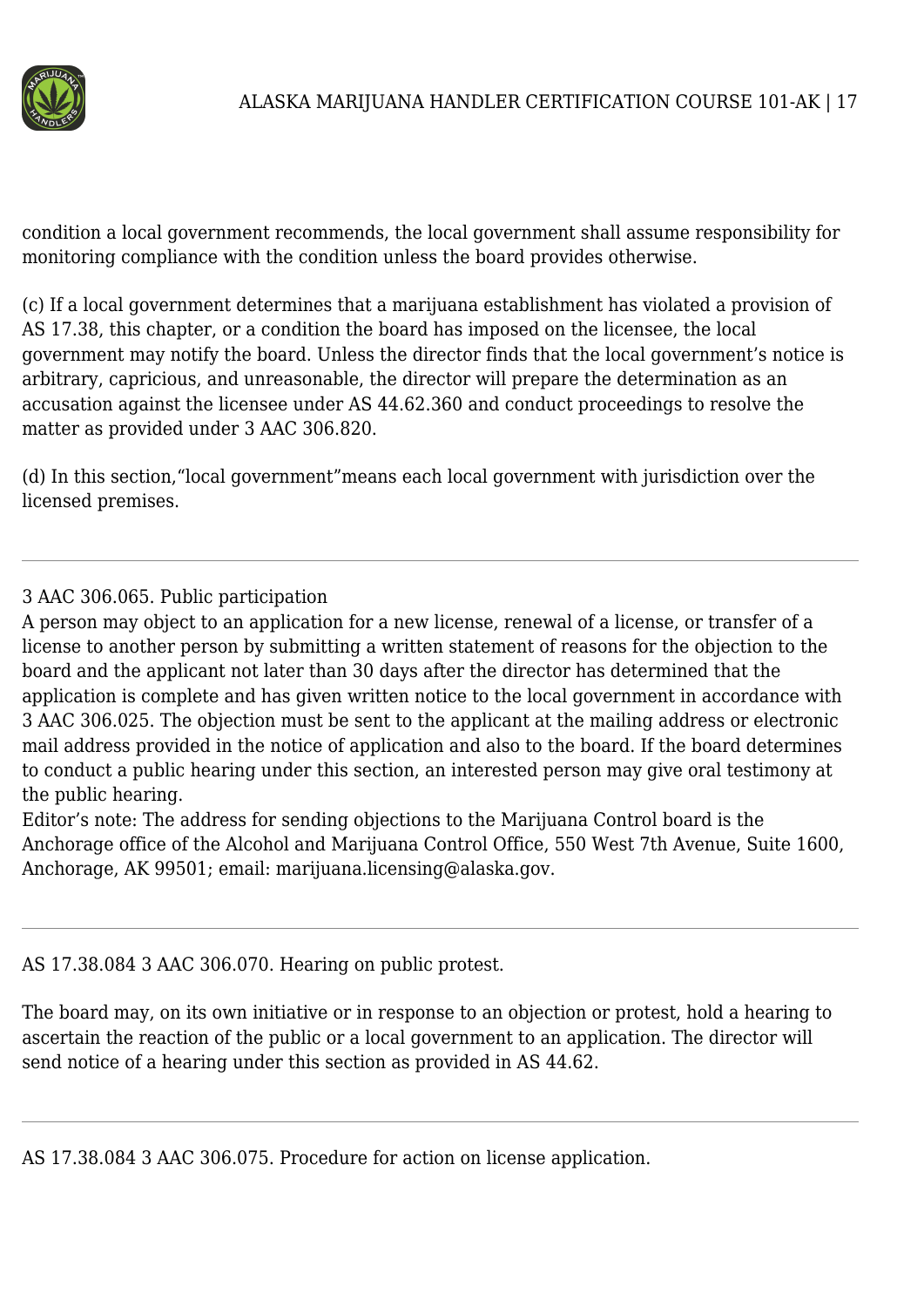

(a) The board will decide whether to grant or deny an application not later than 90 days after receiving the complete application. However, the board will not grant or deny the application before the time allowed for a protest under 3 AAC 306.060, unless the local government waives its right to protest.

(1) the time allowed for a protest under 3 AAC 306.060, unless the local government waives its right to protest; or

(2) the time allowed for an objection under 3 AAC 306.065 has elapsed.

(b) Not later than 7 days before the date set for board action on an application for a new license, renewal of a license, or transfer of a license to another person, the director will post a meeting agenda listing the matters scheduled for action at that meeting. The board may review an application for a new license, renewal of a license, or transfer of a license to another person, without additional notice to the applicant.

(c) The board will consider any written objection, protest, suggested condition, or petition, and any testimony received at a hearing on public protest held under 3 AAC 306.070 when it considers the application. The director will retain the written objection, protest, or suggested condition or petition, and the hearing record as part of the permanent record of the board's review of an application.

AS 17.38.084 3 AAC 306.080. Denial of license application.

(a) After review of the application, including the applicant's proposed operating plan and all relevant information, the board will deny an application for a new license if the board finds that

(1) the application is not complete as required under the applicable provisions of 3 AAC 306.020 – 3 AAC 306.055, or contains any false statement of material fact; or

(2) the license would violate any restriction in 3 AAC 306.010; or

(3) the license would violate any restriction applicable to the particular license type authorized under this chapter;

(4) the license is prohibited under this chapter as a result of an ordinance or election conducted under AS 17.38.110, 3 AAC 306.200, or 3 AAC 306.230;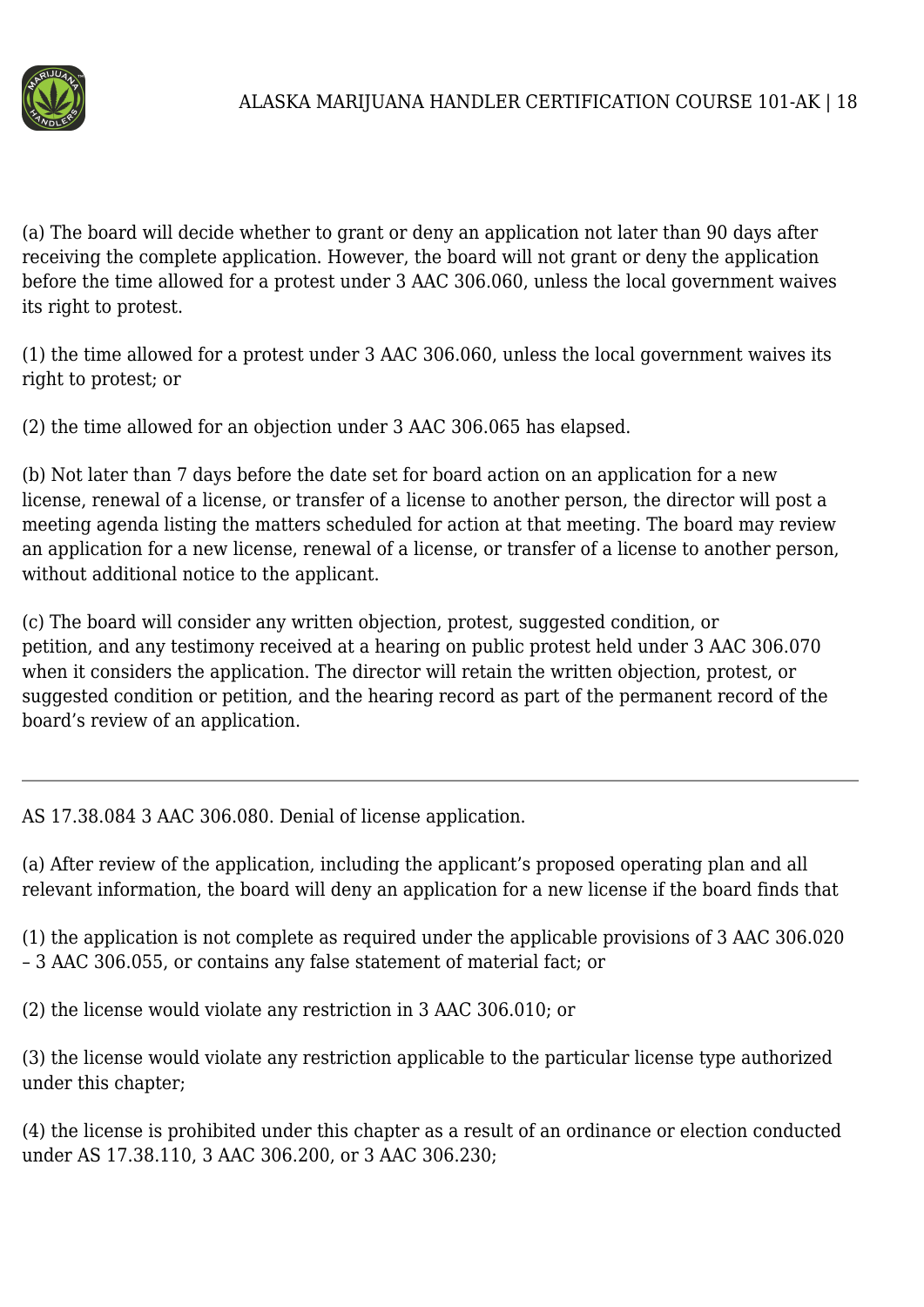

(5) the board finds that the operating plan does not adequately demonstrate that the applicant will comply with applicable provisions of this chapter; or

(6) the license would not be in the best interests of the public.

(b) After review of the application and all relevant information, the board will deny an application for renewal of a marijuana establishment license if the board finds

(1) any cause listed in (a) of this section;

(2) that the license has been revoked for any cause;

(3) that the license has been operated in violation of a condition or restriction the board previously imposed; or

(4) that the applicant is delinquent in the payment of taxes due in whole or in part from operation of the licensed business.

(c) After review of the application and all relevant information, the board will deny an application for transfer of license to another person if the board finds

(1) any cause listed in (a) of this section;

(2) that the transferor has not paid all debts or taxes arising from the operation of the business licensed under this chapter unless the transferor gives security for the payment of the debts or taxes satisfactory to the creditor or taxing authority;

(3) that transfer of the license to another person would result in violation of the provisions of this chapter relating to identity of licensees and financing of licensees; or

(4) that the prospective transferee does not have the qualifications of an original applicant required under this chapter.

(d) If the board denies an application for a new license, renewal of a license, or transfer of a license to another person, the board will, not later than 15 days after the board meeting at which the application was denied, furnish a written statement of issues to the applicant, explaining the reason for the denial in clear and concise language, and identifying any statute or regulation on which the denial is based. The notice of denial will inform the applicant of the right to an informal conference under 3 AAC 306.085, and to a formal hearing under 3 AAC 306.090.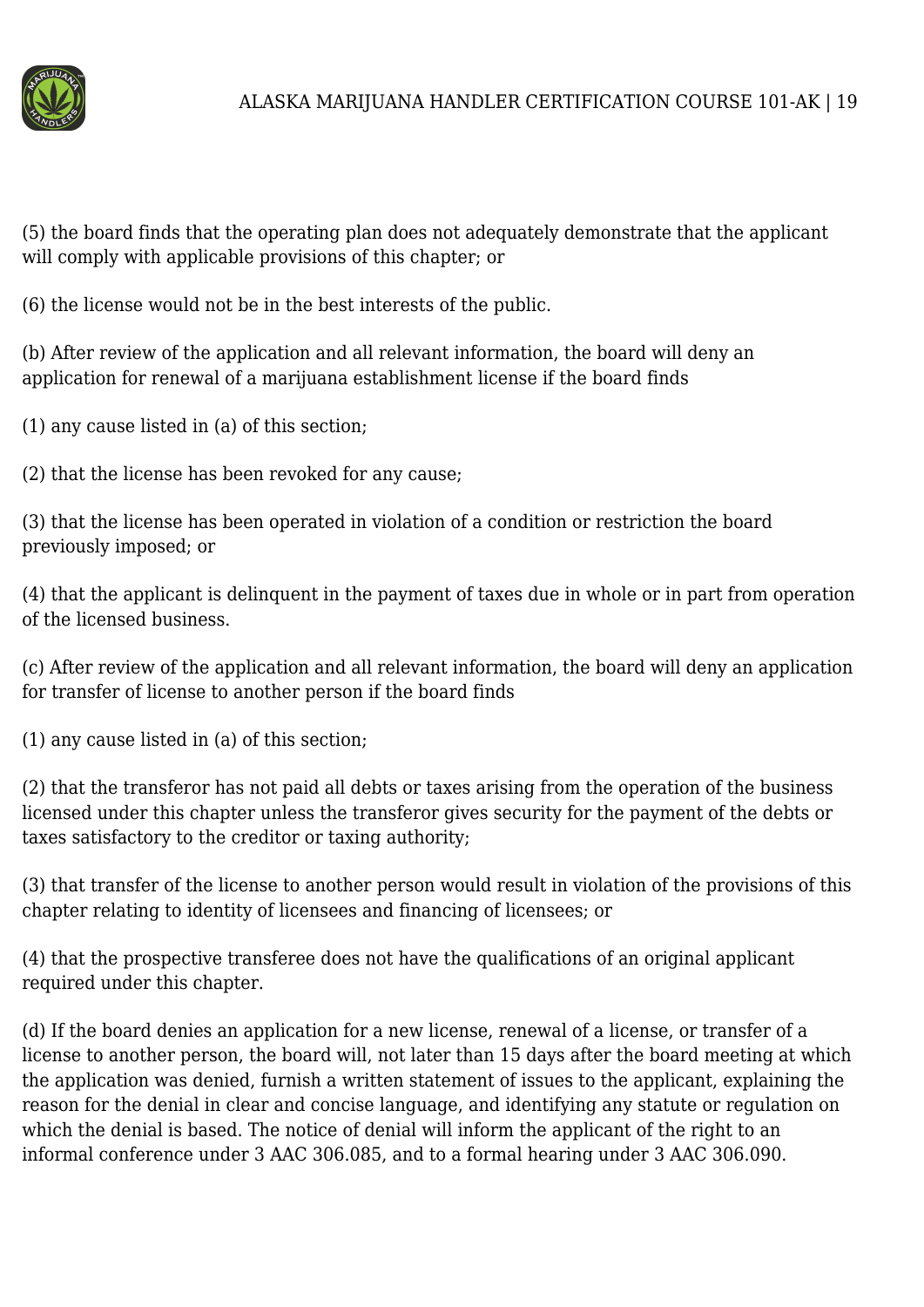

3 AAC 306.085. Informal conference.

(a) An applicant for a new license, renewal of a license, or transfer of a license to another person that is aggrieved by an action of the board denying the application may, no later than 15 days after the date of the written notice of denial, request an informal conference with the director or the board. An informal conference requested under this section must be held at a time and place convenient to the applicant and the board, but not later than the next scheduled meeting of the board. An informal conference may be conducted telephonically.

(b) If the informal conference does not resolve the matter to the applicant's satisfaction, the applicant may, within 15 days after the last day of the informal conference, request a formal hearing under 3 AAC 306.090 by filing a notice of defense in compliance with AS 44.62.380(b).

AS 17.38.084 3 AAC 306.090. Formal hearing.

An applicant for a new license, renewal of a license, or transfer of a license that is aggrieved by an action of the board denying the application may request a formal hearing by filing a notice of defense in compliance with AS 44.62.380 within 15 days after the date of the written notice of the denial, or as provided in 3 AAC 306.085(b) if the applicant requested and participated in an informal conference. Failure to file a notice of defense as provided in this section constitutes a waiver of the right to a formal hearing.

(b) When an aggrieved person requests a hearing under the section, the board may request the Office of Administrative Hearings to conduct the hearing in compliance with due process, the Alaska Administrative Procedure Act, AS 44.62.330 – AS 44.62.630, and the applicable regulations adopted by the Office of Administrative Hearings at 2 AAC 64.100 – 2 AAC 64.990.

(a) An aggrieved applicant or marijuana establishment license holder may appeal to the board regarding any action of the director, or an employee or agent of the board regarding an application for a new license, a license renewal, or a transfer of license to another person.

<sup>3</sup> AAC 306.095. Appeals.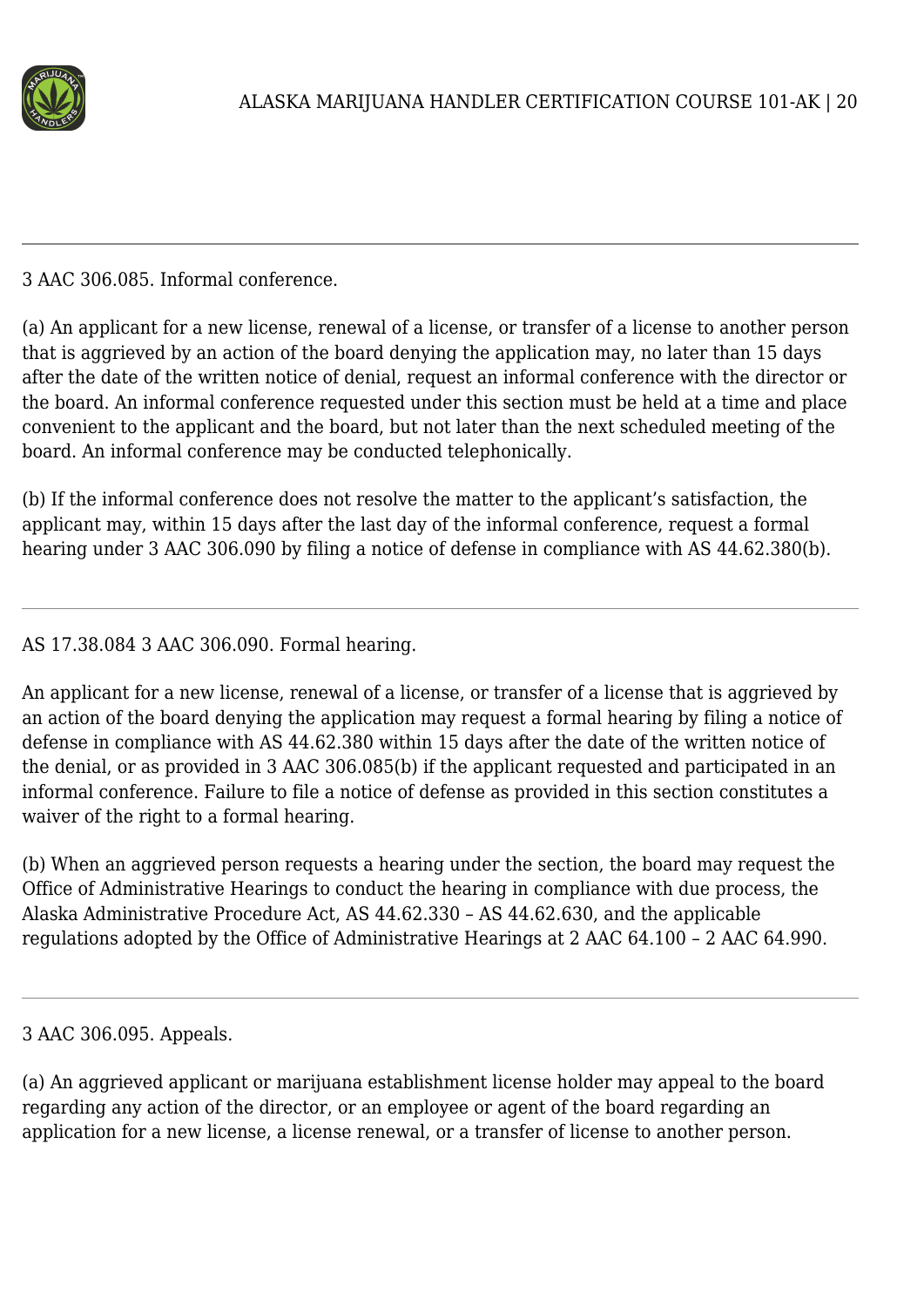

(b) An applicant or marijuana establishment license holder aggrieved by a final decision of the board regarding an application for a new license, a license renewal, or a transfer of license to another person may appeal to the superior court under AS 44.62.560.

.1 Fees (3 AAC 306.100)

Section

3 AAC 306.100. Fees; refund

## 3 AAC 306.100. Fees; refund

(a) The non-refundable application fee for a new marijuana establishment license or an application to transfer a license to another person is  $$1,000$ .  $\Box$ (b) The non-refundable application fee for a license renewal application is \$600. If a renewal application is late as provided under 3 AAC 306.035(e), an additional non-refundable late renewal application fee is \$1,000.

(c) The non-refundable fee to request board approval of a change in a licensed marijuana establishment's business name, ownership, licensed premises diagram, operating plan, or proposed new marijuana product is \$250. A change fee does not apply to an application for transfer of a license or a transfer of controlling interest to another person.

(d) The annual license fee, to be paid with each application for a new marijuana establishment facility license and each license renewal application is

- (1) for a retail marijuana store license, \$5,000;
- (2) for a limited marijuana cultivation facility license, \$1,000;
- (3) for a marijuana cultivation facility license, \$5,000;
- (4) for a marijuana concentrate manufacturing facility license,\$1,000;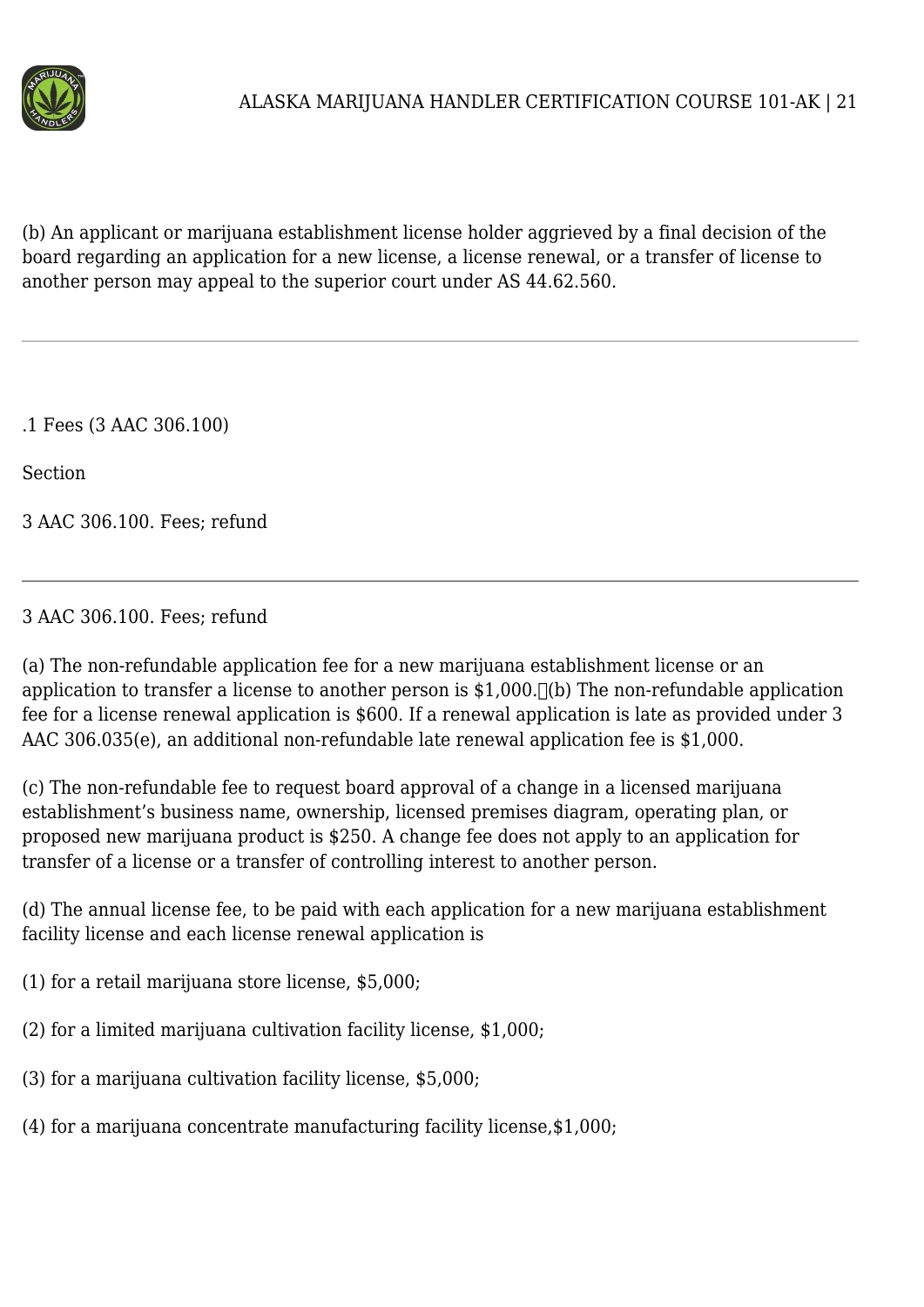

(5) for a marijuana product manufacturing facility license, \$5,000:

(6) for a marijuana testing facility license, \$1,000.

(e) The fee for a marijuana handler permit card is \$50.

(f) If the board denies an application for a license or for renewal of a license, the board will refund the annual license fee. The board will not refund a license fee after the license has been issued.

(g) Processing fees for late renewal after failure to pay taxes are as follows:

(1) if a licensee pays its delinquent tax after a local government protests renewal of the license, but before the board denies license renewal, \$200;

(2) if a licensee pays its delinquent tax after appealing the board's denial of a license renewal, but before a hearing officer is appointed to hear the applicant's appeal,  $$500;$  [(3) if a licensee pays its delinquent tax after appealing the board's denial of a license renewal, but before the administrative hearing begins, \$5,000;

(4) if a licensee pays its delinquent tax after an administrative hearing that results in a hearing officer recommendation to deny the license renewal, \$10,000.

(h) The fee for a second or subsequent inspection for a new marijuana establishment is \$500. The fee applies to an inspection requested after a marijuana establishment fails a preliminary inspection, and is not issued a license. The director may waive the fee upon submission of a written request.

.2 Local Options (3 AAC 306.200 – 3AAC 306.260)

**Section** 

- 3 AAC 306.200. Local options
- 3 AAC 306.210. Change of local option
- 3 AAC 306.220. Removal of local option
- 3 AAC 306.230. Procedure for local option election
- 3 AAC 306.240. Prohibition of importation or purchase after election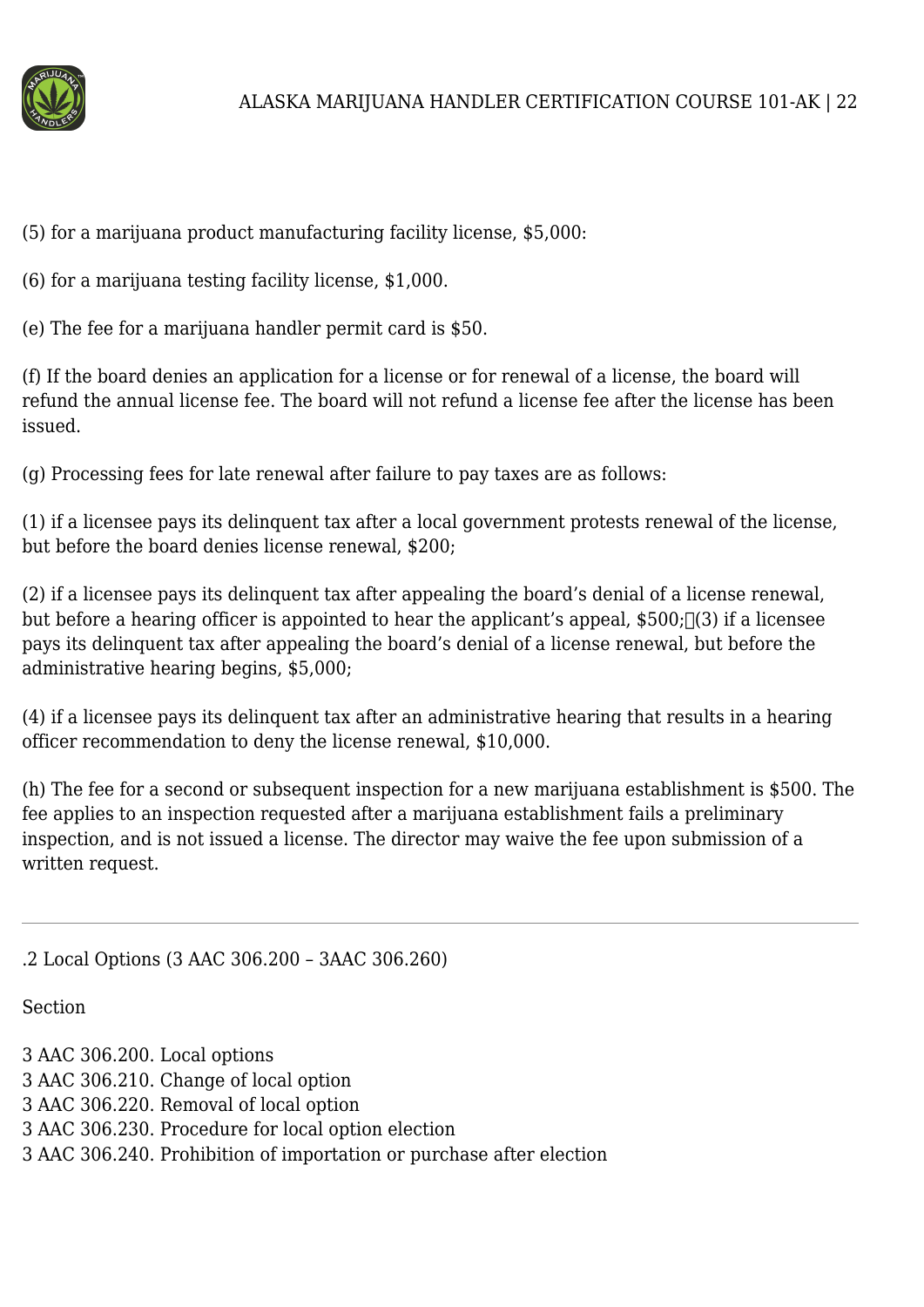

| 3 AAC 306.250. Effect on licenses of restriction on sale        |
|-----------------------------------------------------------------|
| 3 AAC 306.260. Notice of the results of a local option election |

3 AAC 306.200. Local Options.

(a) If a majority of the persons voting on the question vote to approve the option, or if a local government's assembly or city council passes an ordinance to the same effect, the local government shall adopt a local option to prohibit

(1) the sale or importation for sale of marijuana and any marijuana product;

(2) the operation of any marijuana establishment, including one or more of the following license types:

(A) a retail marijuana store;

(B) a marijuana cultivation facility;

(C) a marijuana product manufacturing facility; or

(D) a marijuana testing facility.

(b) A ballot question to adopt a local option under this section must at least contain language substantially similar to: "Shall (name of local government) adopt a local option to prohibit (local option under(a) of this section)? (yes or no)."

(c) The ballot for an election on the options set out in (a)(2) of this section must include a brief explanation of the activity that each license type on the ballot may carry out.

(d) If a local government dissolves under AS 29.06.450, any marijuana establishment license issued to that local government expires when the local government dissolves.

(e) A local government may not prohibit the personal use and possession of marijuana and marijuana products as authorized under AS 17.38.020.

(f) Nothing in 3 AAC 306.200 – 3 AAC 306.260 precludes a local government from applying for a marijuana establishment license under other provisions of this chapter.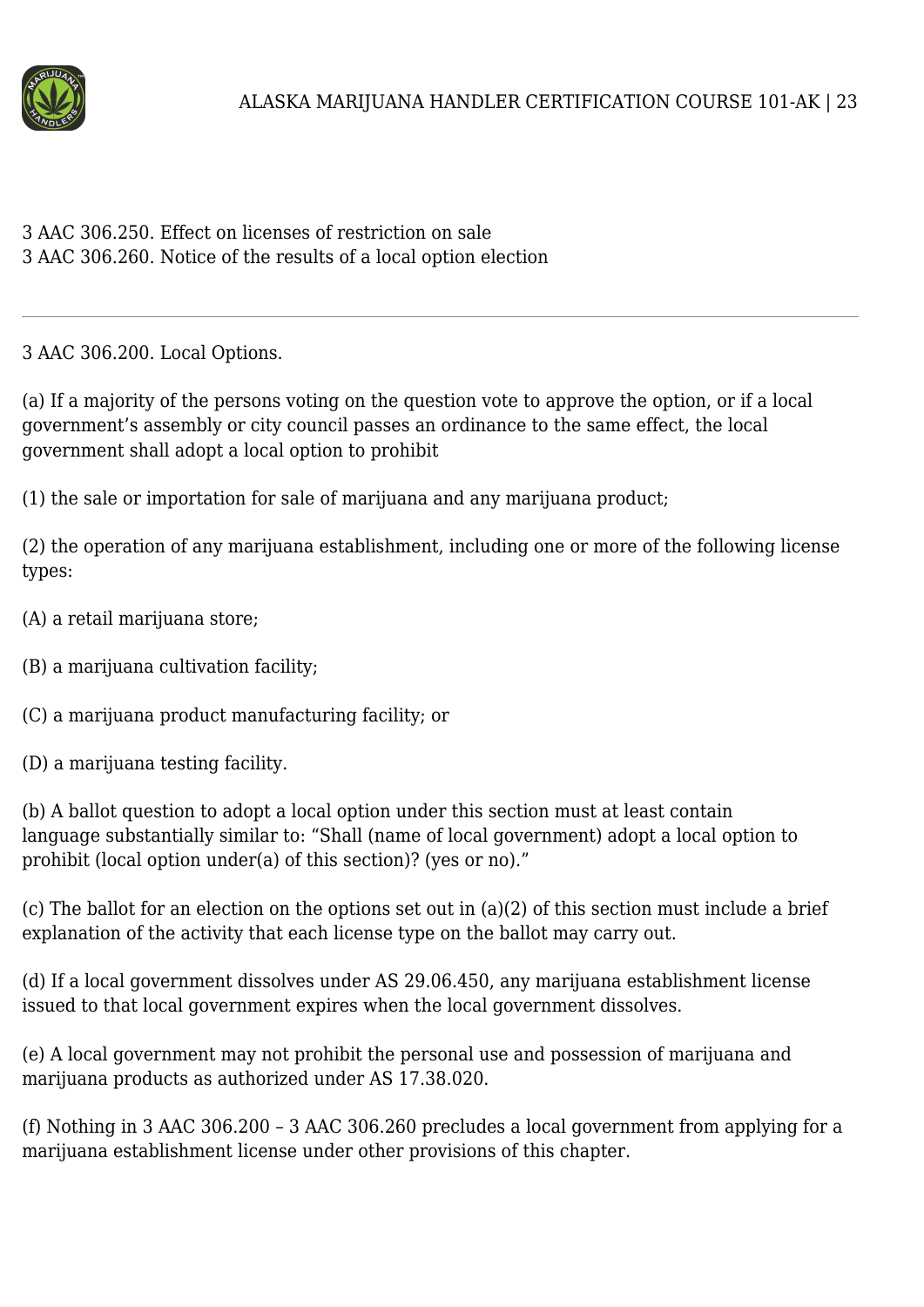

## 3 AAC 306.210. Change of local option.

If a majority of persons voting on the question vote to approve a local option different from one previously adopted under this section and currently in effect, or if the local government's assembly or city council passes an ordinance to the same effect, the local government shall change the local option to the newly approved option. A ballot question to change a local option under this section must at least contain language substantially similar to: "Shall (name of local government) change the local option currently in effect, that prohibits (current local option), and adopt in its place a local option to

## 3 AAC 306.220. Removal of local option.

(a) If a majority of the persons voting on the question vote to remove a local option previously adopted under this section and currently in effect, or if a local government's assembly or city council passes an ordinance to the same effect, that local option is repealed effective the first day of the month after the election is certified. A ballot question to remove a local option under this section must at least contain language substantially similar to: "Shall (name of local government) remove the local option currently in effect, that prohibits (current local option), so that no local option continues in effect? (yes or no)."

(b) When issuing a license within the boundaries of a local government that has removed a local option, the board will give priority to any formerly licensed applicant whose license was not renewed because of the results of the previous local option election. However, an applicant described in this subsection does not have a legal right to a license and the board is not required to approve the application.

#### 3 AAC 306.230. Procedure for local option election.

When it receives a petition to adopt, change, or remove a local option under 3 AAC 306.200 or 3 AAC 306.220, the local government shall conduct the election in compliance with the initiative process under the local government1s election ordinances and regulations and the applicable provisions of AS 29.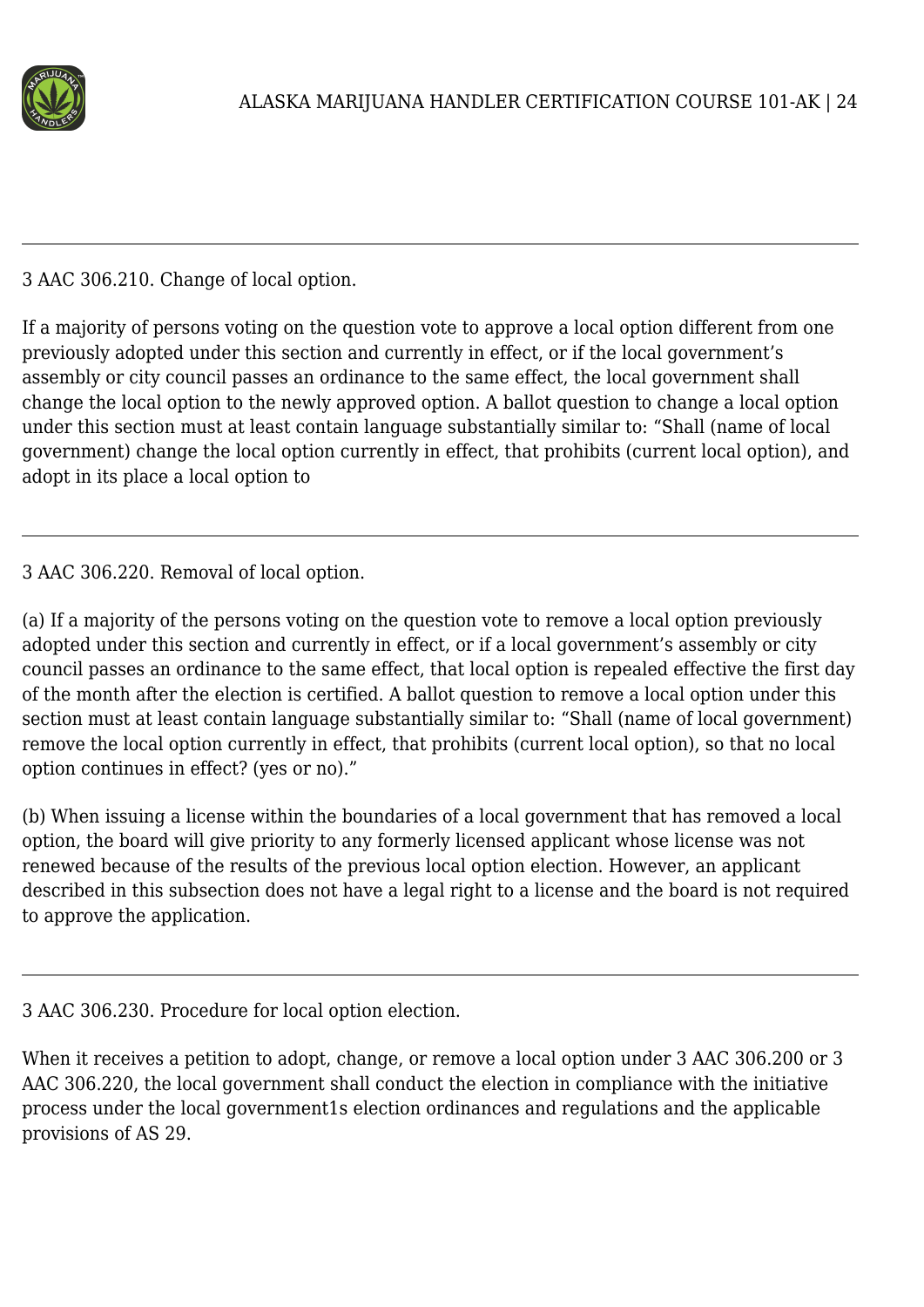

3 AAC 306.240. Prohibition of importation or purchase after election.

(a) If a majority of the voters vote to prohibit the importation for sale of marijuana and any marijuana product under 3 AAC 306.200(a)(3), or if the local government's assembly or city council passes an ordinance to the same effect, a person, beginning on the first day of the month after the results of the election are certified, may not knowingly bring, send, or transport marijuana or marijuana products for sale into the area within the boundary of the local government.

(b) A person who resides within the boundary of a local government that has adopted a local option under 3 AAC 306.200(a) may not purchase marijuana or a marijuana product from another person that has brought, sent, or transported marijuana or a marijuana product into the local government for sale in violation of the local option.

(c) Notwithstanding (a) or (b) of this section, a licensed marijuana establishment may transport marijuana or any marijuana product through the boundaries of a local government that has prohibited importation or purchase of marijuana if the marijuana or marijuana product is shipped with an attached transport manifest created in compliance with 3 AAC 306.750 and documenting that the shipment originates and terminates in a place that does not prohibit importation and purchase of marijuana or a marijuana product.

(d) In this section, (1) "bring" means to carry or convey or to attempt or solicit to carry or convey; (2) "send" means to cause to be taken or distributed or to attempt or solicit or cause to be taken or distributed, and includes use of the United States Postal Service; (3) "transport" means to ship by any method, and includes delivering or transferring or attempting or soliciting to deliver or transfer marijuana or marijuana products to be shipped to, delivered to, or left or held for pickup by any person.

# 3 AAC 306.250. Effect on licenses of restriction on sale

If a majority of the voters vote under 3 AAC 306.200(a) to prohibit sale of marijuana and marijuana products or the operation of marijuana establishments, or if the assembly or city council passes an ordinance to the same effect, the board will not issue, renew, or transfer to another person a license for a marijuana establishment with premises located within the boundary of the local government. A license for a marijuana establishment within the boundary of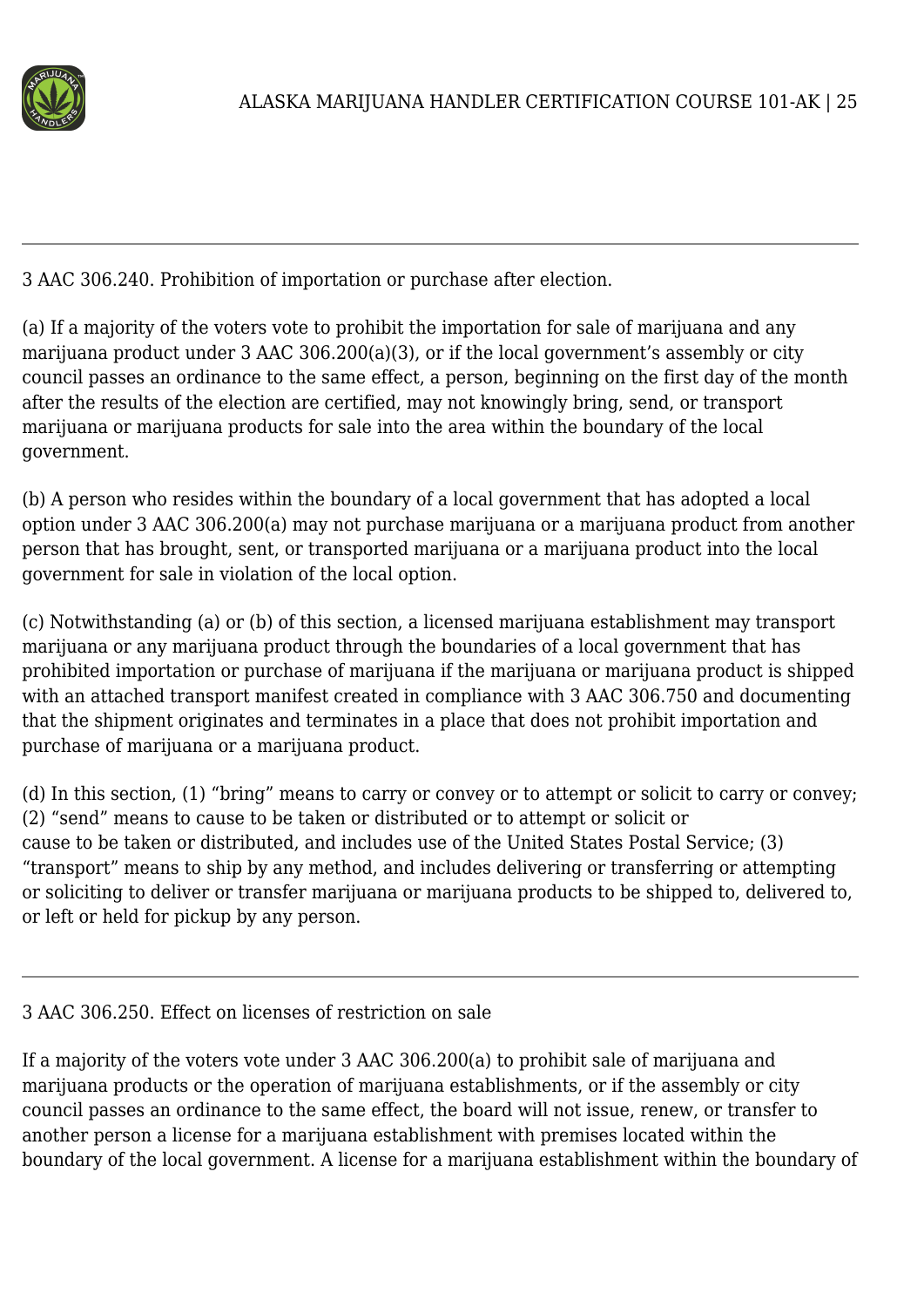

the local government is void 90 days after the results of the election are certified, or after the effective date of an ordinance to the same effect if the local government opted out by ordinance. A license that expires during the 90 days after the certification of a local option election, or during the period of time between passage of an ordinance to the same effect and the effective date of that ordinance, may be extended until it is void under this section, by payment of a prorated portion of the annual license fee. (Eff. 2/21/2016, Register 217, am 7/27/2017, Register 223)

3 AAC 306.260. Notice of the results of a local option election.

(a) If a majority of the voters vote to adopt, change, or remove a local option under 3 AAC 306.200 – 3 AAC 306.220 or if the assembly or city council passes an ordinance to the same effect:

(1) the clerk of the local government shall notify the board of the results of the election or of the passage of the ordinance immediately after the results of the election are certified or the ordinance is formally adopted;

(2) the local government shall post public notice of the prohibition in a central location within the boundary of the local government before the date the prohibition becomes effective; and

(3) the board shall immediately notify the Department of Law and the Department of Public Safety of the results of the election.

MARIJUANA HANDLERS™ – Key Points

- If a majority of the persons voting on the question vote to approve the option, local government shall adopt a local option to prohibit the sale or importation for sale of marijuana and any marijuana product.
- If a majority of the persons voting on the question vote to remove a local option previously adopted under this section and currently in effect, or if a local government's assembly or city council passes an ordinance to the same effect, that local option is repealed.
- A licensed marijuana establishment may transport marijuana or any marijuana product through the boundaries of a local government that has prohibited importation or purchase of marijuana if the marijuana or marijuana product is shipped with an attached transport manifest.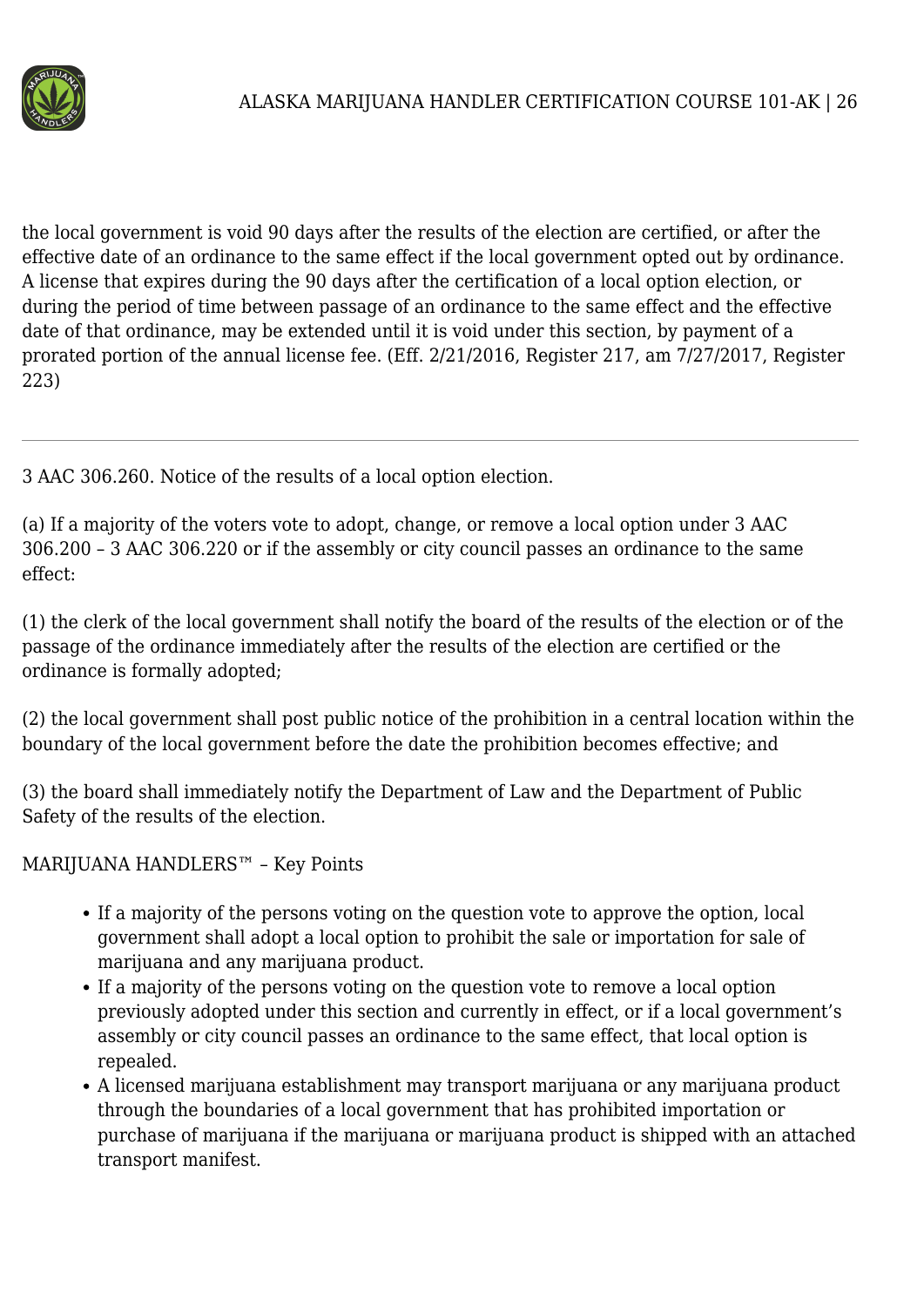

.3 Retail Marijuana Stores (3 AAC 306.300 – 3AAC 306.365)

Section

| 3 AAC 306.300. Retail marijuana store license required |  |
|--------------------------------------------------------|--|
|                                                        |  |

- 3 AAC 306.305. Retail marijuana store privileges
- 3 AAC 306.310. Acts prohibited at retail marijuana store
- 3 AAC 306.315. Application for retail marijuana store license
- 3 AAC 306.320. Marijuana handler permit required
- 3 AAC 306.325. Access restricted at retail marijuana store
- 3 AAC 306.330. Marijuana inventory tracking system
- 3 AAC 306.335. Health and safety requirements
- 3 AAC 306.340. Testing required for marijuana and marijuana products
- 3 AAC 306.345. Packaging and labeling
- 3 AAC 306.350. Identification requirement to prevent sale to person under 21
- 3 AAC 306.355. Limit on quantity sold
- 3 AAC 306.360. Restriction on advertising of marijuana and marijuana product
- 3 AAC 306.365. Required consumer notices for retail marijuana stores

3 AAC 306.300. Retail marijuana store license required.

(a) Except as permitted under AS 17.38.020, a person may not sell, give, distribute, deliver, or offer to sell, give, distribute, or deliver marijuana or any marijuana product to a consumer unless the person has obtained a retail marijuana store license from the board in compliance with this chapter, or is an employee or agent acting for a licensed retail marijuana store operating in compliance with this chapter. A person seeking a retail marijuana store license must

(1) submit an application for a retail marijuana store license on a form the board prescribes, including the information set out at 3 AAC 306.020 and 3 AAC 306.315; and

(2) demonstrate, to the board's satisfaction, that the applicant will operate in compliance with

(A) each applicable provision of 3 AAC 306.300 – 3 AAC 306.360 and 3 AAC 306.700 – 3 AAC 306.755; and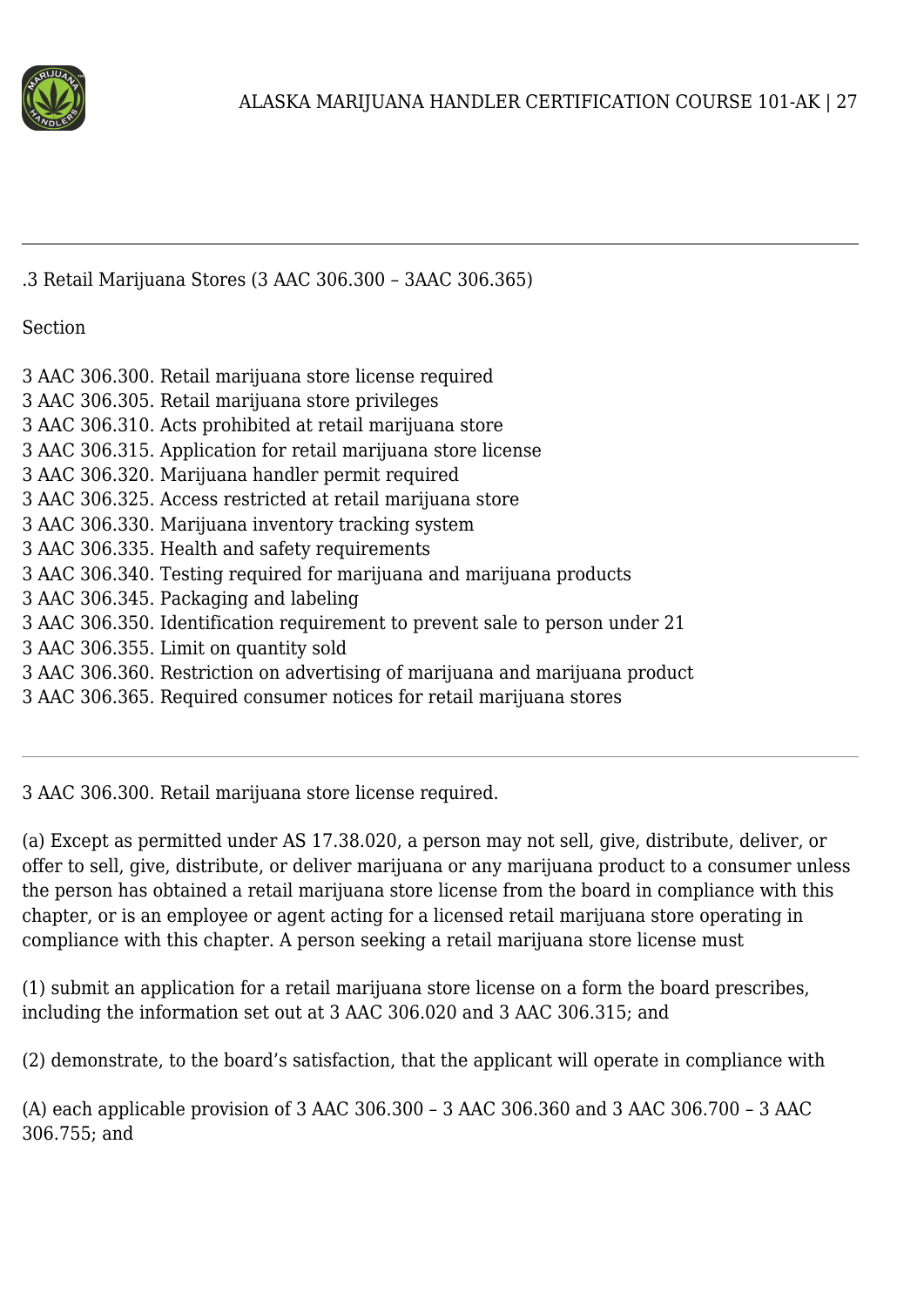

(B) each applicable public health, fire, safety, and tax code and ordinance of the state and the local government in which the applicant's proposed licensed premises is located.

(b) A licensee of any retail marijuana store, or an employee or agent of a retail marijuana store, may not have an ownership interest in, or a direct or indirect financial interest in any licensed marijuana testing facility.

3 AAC 306.305. Retail marijuana store privileges.

(a) A licensed retail marijuana store is authorized to

(1) sell marijuana purchased from a licensed marijuana cultivation facility, packaged and labeled as required under 3 AAC 306.345, 3 AAC 306.470, and 3 AAC 306.475 in an amount not exceeding the limit set out in 3 AAC 306.355, to an individual on the licensed premises for consumption off the licensed premises;

(2) sell a marijuana product purchased from a licensed marijuana product manufacturing facility, packaged and labeled as required under 3 AAC 306.345, 3 AAC 306.565, and 3 AAC 306.570, in an amount not exceeding the limit set out in 3 AAC 306.355, to an individual on the licensed premises for consumption off the licensed premises;

(3) store marijuana and marijuana products on the licensed premises in a manner consistent with 3 AAC 306.710 – 3 AAC 306.720;

(4) with prior approval of the board, permit consumption of marijuana or a marijuana product purchased on the licensed premises, in a designated area on the licensed premises.

(b) This section does not prohibit a licensed retail store from refusing to sell marijuana or marijuana product to any consumer.

3 AAC 306.310. Acts prohibited at retail marijuana store.

(a) A licensed retail marijuana store may not sell, give, distribute, deliver, or offer to sell, give, distribute, or deliver, marijuana or any marijuana product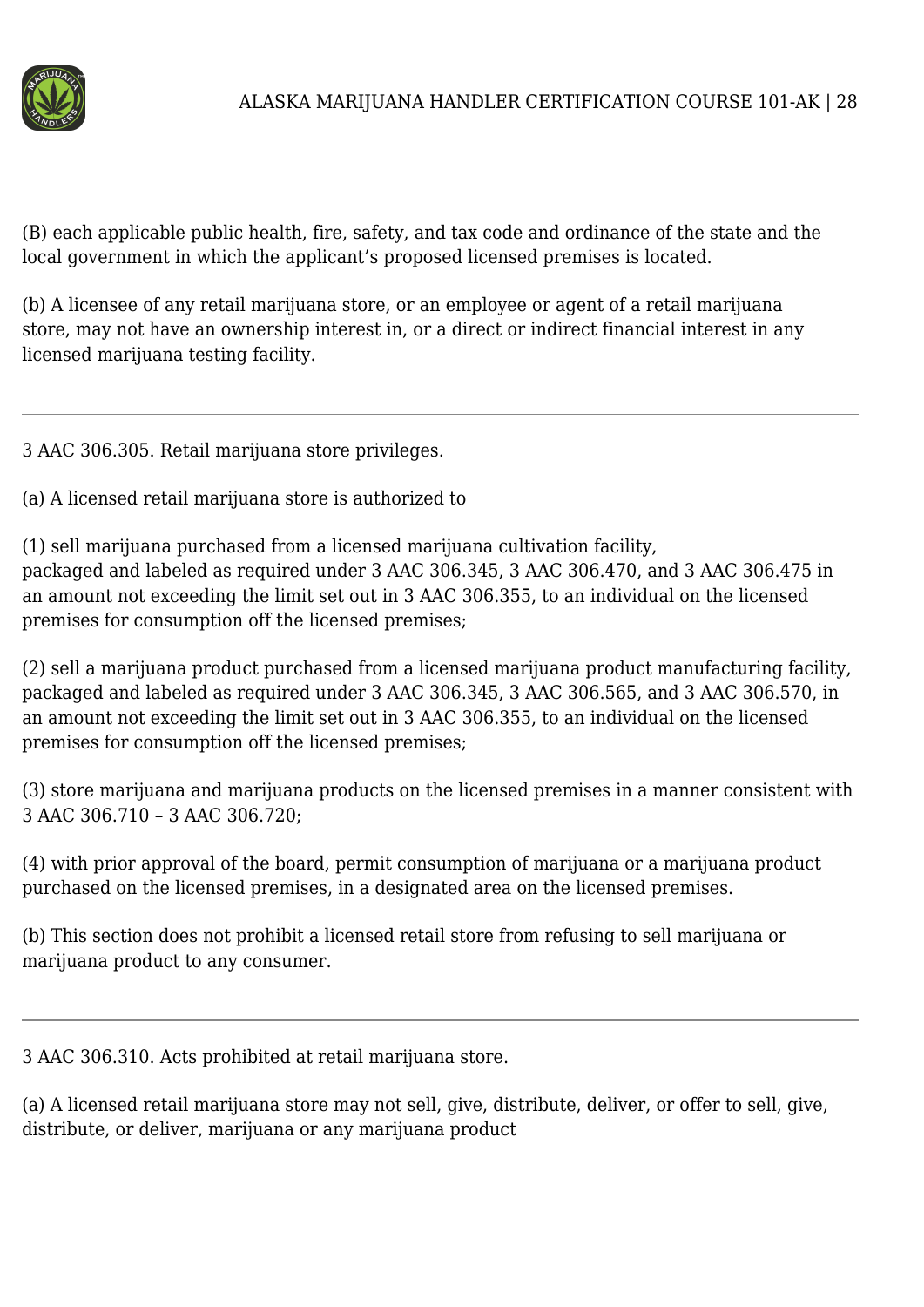

(1) to any person under the age of 21;

(2) to any person that is under the influence of an alcoholic beverage, inhalant, or controlled substance;

(3) that is not labeled and packaged as required in 3 AAC 306.345, and in 3 AAC 306.470 and 3 AAC 306.475 or 3 AAC 306.565 and 3 AAC 306.570;

(4) in a quantity exceeding the limit set out in 3 AAC 306.355;

(5) over the internet; a licensed retail marijuana store may only sell marijuana or marijuana product to a consumer who is physically present on the licensed premises;

(6) after the expiration date shown on the label of the marijuana or marijuana product.

(b) A licensed retail marijuana store may not

(1) conduct any business on, or allow any consumer to access, the retail marijuana store's licensed premises between the hours of 5:00 a.m. and 8:00 a.m. each day;

(2) allow any person to consume marijuana or any marijuana product on the retail marijuana store's licensed premises, except as provided in paragraph (a)(4) of 3 AAC 306.305; reason:

(3) offer or deliver to a consumer, as a marketing promotion or for any other

(A) free marijuana or marijuana product, including a sample; or

(B) alcoholic beverages, free or for compensation.

3 AAC 306.315. Application for retail marijuana store license.

A person seeking a new retail marijuana store license must submit an application on a form the board prescribes including the information required under 3 AAC 306.020, and the following

(1) acopyofanactiveapplicationforarequiredfood safety permit under 18 AAC 31.020(a) from the Department of Environmental Conservation or a municipality with authority delegated under AS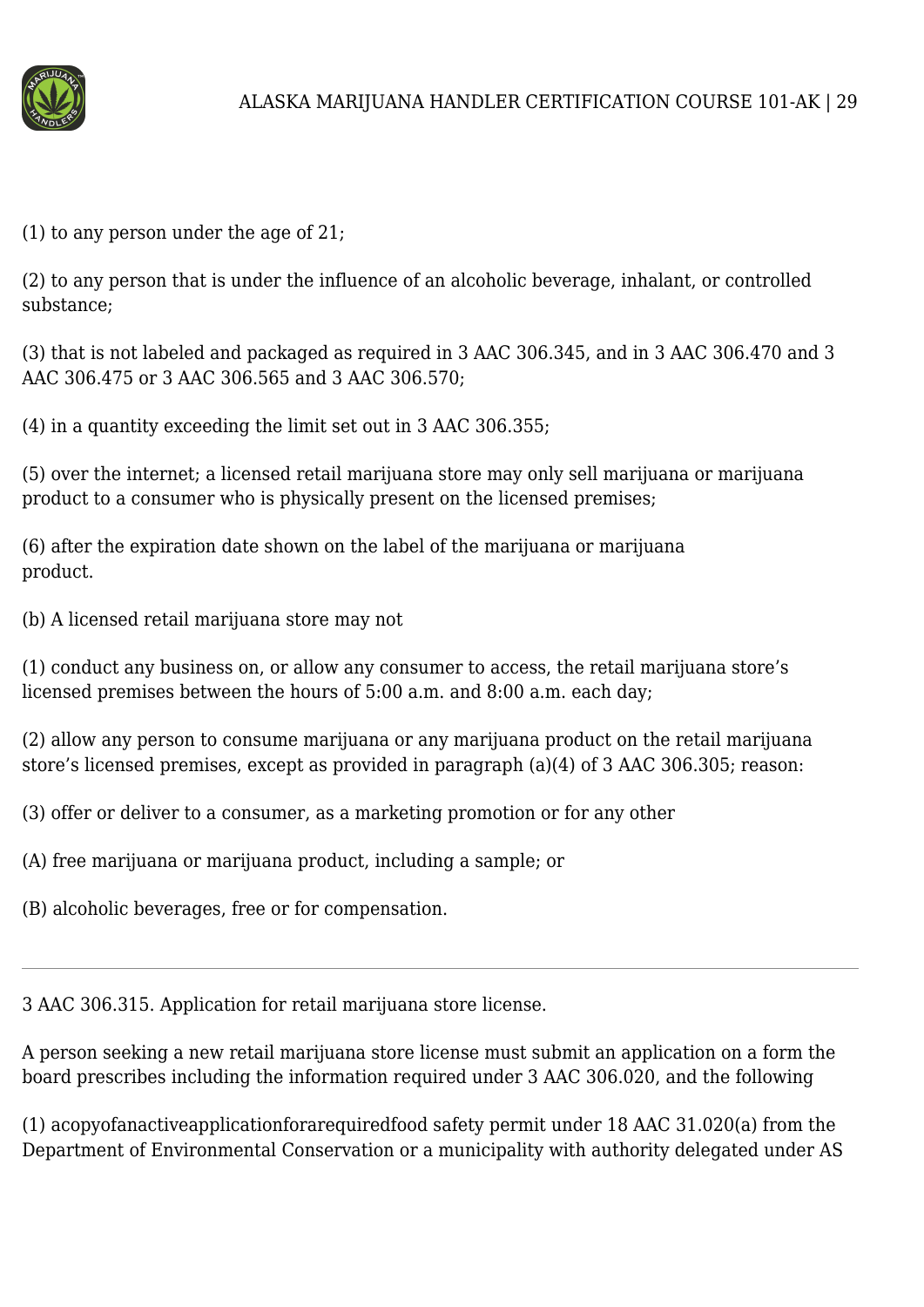

#### 17.20.072 and 18 AAC 31.945; and

(2) in the operating plan required under 3 AAC 306.020(c), a description of the way marijuana and marijuana products at the retail store will be displayed and sold.

3 AAC 306.320. Marijuana handler permit required.

A retail marijuana store shall ensure that

(1) each licensee, employee, or agent who is required or permitted to be physically present on the licensed premises at any time obtains a marijuana handler permit as provided in 3 AAC 306.700 before being licensed or employed at a retail marijuana store; and

(2) each licensee, employee, or agent has that person's marijuana handler permit card in that person's immediate possession, or a valid copy on file on the premises, at all times when on the licensed premises of the retail marijuana store.

3 AAC 306.325. Access restricted at retail marijuana store.

(a) A person under the age of 21 may not enter a retail marijuana store.

(b) Each entry to a retail marijuana store must be posted with a sign that says "No one under 21 years of age allowed." The sign must be not less than 12 inches long and 12 inches wide, with letters at least one half inch in height in high contrast to the background of the sign.

(c ) An area of a retail marijuana store's licensed premises where marijuana or any marijuana product is stocked for sale, or dispensed for sale, is a restricted access area. The retail marijuana store must post signs, require identification, and escort visitors in compliance with 3 AAC 306.710.

3 AAC 306.330. Marijuana inventory tracking system.

(a) A retail marijuana store shall use an inventory tracking system as provided in 3 AAC 306.730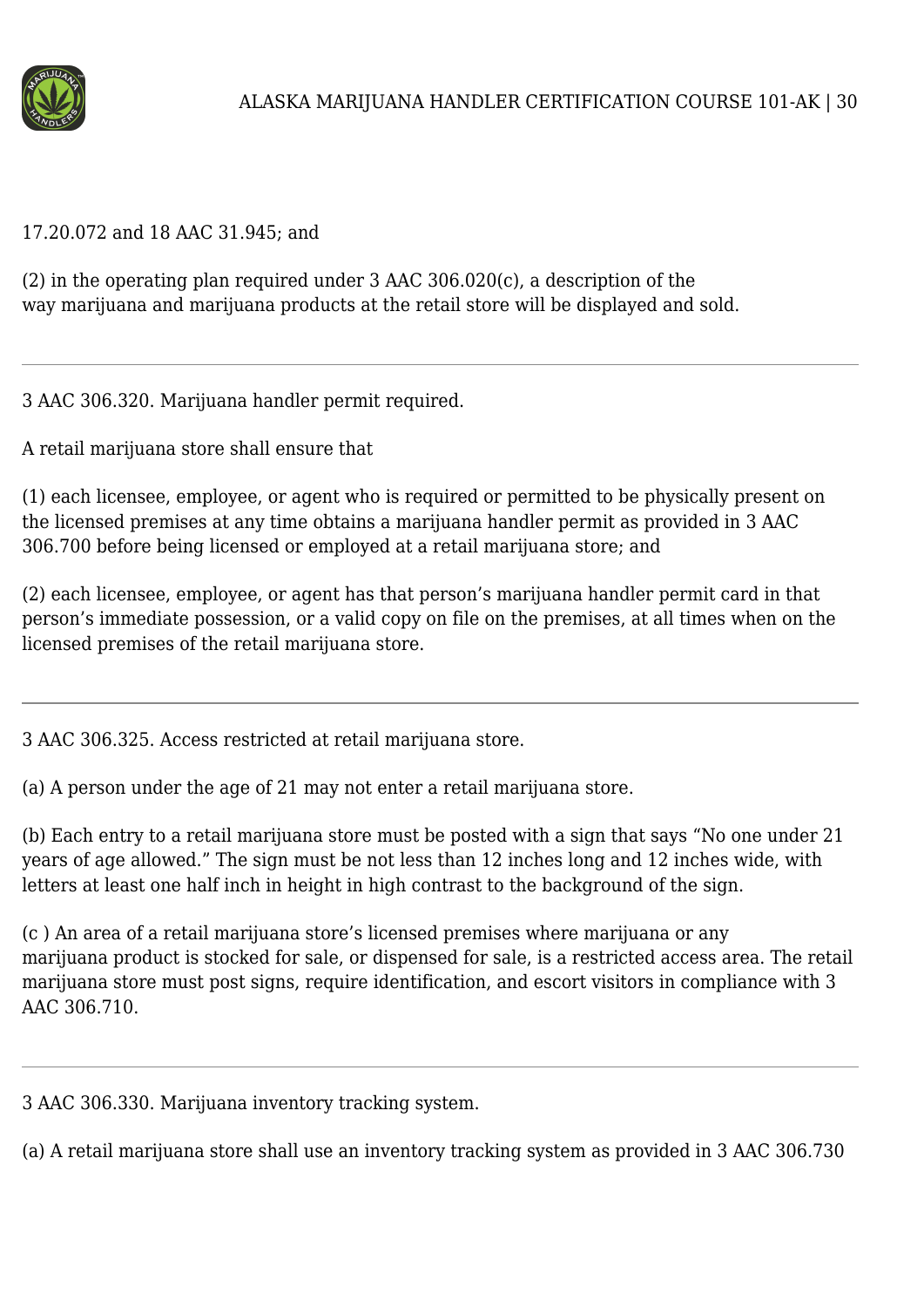

to ensure all marijuana and marijuana product in the store's possession is identified and tracked from the time the retail marijuana store receives any batch of marijuana or lot of marijuana product through the sale, transfer to another licensed marijuana establishment, or disposal of the batch of marijuana or lot of marijuana product.

(b) When any marijuana from a marijuana cultivation facility or marijuana product from a marijuana product manufacturing facility is delivered or transported to the licensed premises of a retail marijuana store, the retail marijuana store shall immediately enter identification information for that batch of marijuana or lot of marijuana product into the retail marijuana store's inventory tracking system. A retail marijuana store may not accept any marijuana or marijuana product that does not have a valid transport manifest generated from the inventory tracking system of the marijuana establishment that originated the delivery.

(c) A retail marijuana store shall reconcile each transaction from the store's point of sale system and current inventory to its inventory tracking system at the close of business each day.

(d) A retail marijuana store shall account for any variance in the quantity of marijuana or marijuana product the store received and the quantity the store sold, transferred, or disposed of.

3 AAC 306.335. Health and safety requirements.

A retail marijuana store must comply with each applicable health and safety requirement set out in 3 AAC 306.735.

3 AAC 306.340. Testing required for marijuana and marijuana products.

(a) A retail marijuana store may not sell, give, distribute, deliver, or offer to sell, give, distribute, or deliver, marijuana or any marijuana product until all laboratory testing required under 3 AAC 306.645 has been completed, and the label required under 3 AAC 306.475 or 3 AAC 306.570 is affixed.

3 AAC 306.345. Packaging and labeling.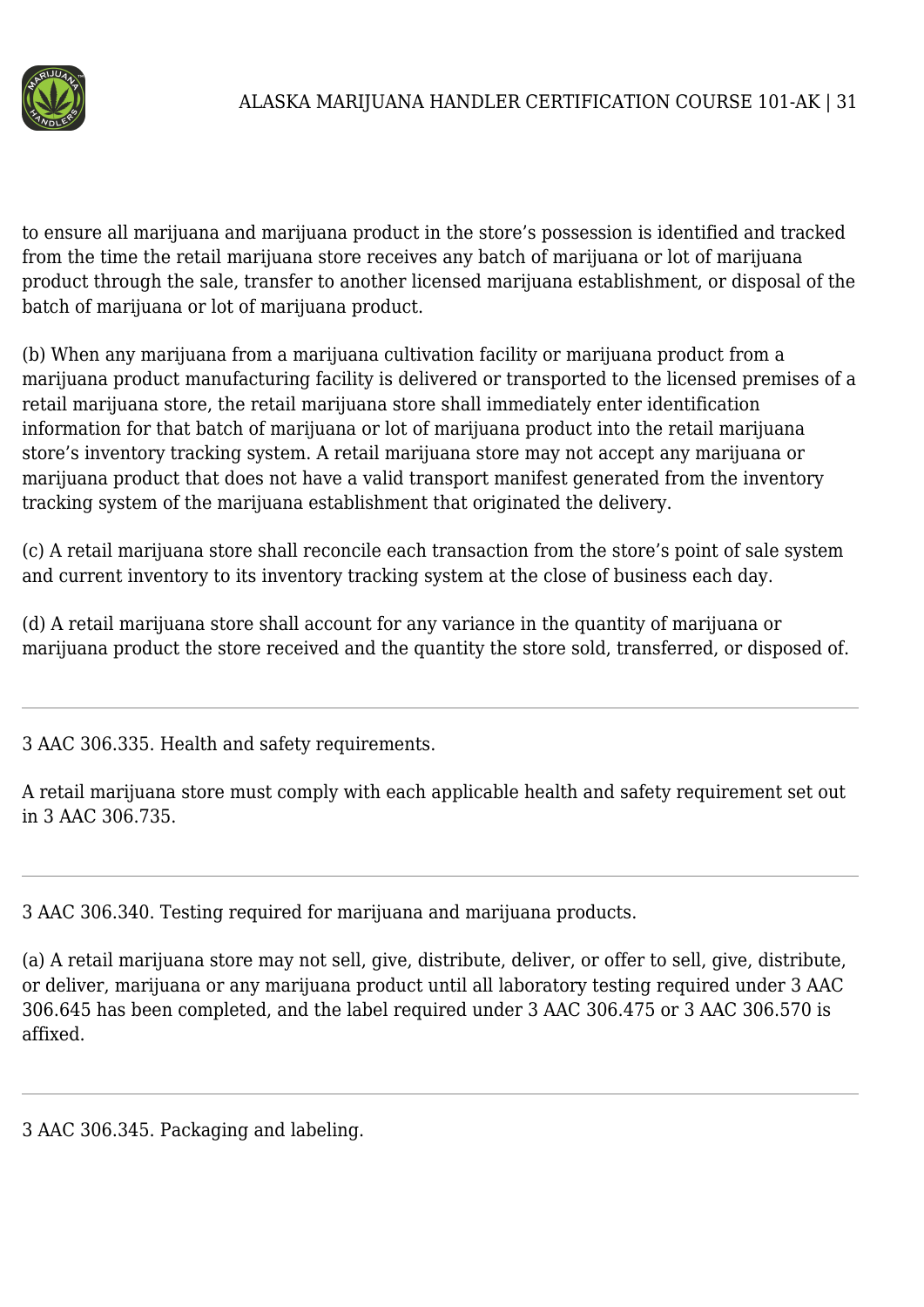

#### (a) A retail marijuana store shall assure that

(1) any marijuana sold on its licensed premises is packaged and labeled in compliance with 3 AAC 306.470 and 3 AAC 306.475, except that 3 AAC 306.470(b)(2) does not apply to the packaging of wholesale flower and bud sold by weight to a consumer; and

(2) any marijuana product sold on its licensed premises is packaged and labeled in compliance with 3 AAC 306.565 and 3 AAC 306.570, except that 3 AAC 306.565(b)(2) does not apply to the packaging of wholesale marijuana products that are not edible marijuana products;

(3) any marijuana or marijuana product sold at a retail marijuana store must be packaged in opaque, re-sealable, child-resistant packaging when the purchaser leaves the retail premises; the packaging must be designed or constructed to be significantly difficult for children under five years of age to open; but not normally difficult for adults to use properly.

(b) In addition to labeling requirements provided in (a) of this section, a retail marijuana store shall affix a label to each package of marijuana or marijuana product that

(1) identifies the marijuana retail store selling the marijuana product by name or distinctive logo and marijuana establishment license number; and

- (2) states the total estimated amount of THC in the labeled product, and
- (3) contains the following statements:

(A) "Marijuana has intoxicating effects and may be habit forming and addictive;"

(B) "Marijuana impairs concentration, coordination, and judgment. Do not operate a vehicle or machinery under its influence;"

(C) "There are health risks associated with consumption of marijuana"

(D) "For use only by adults twenty-one and older. Keep out of the reach of children;" and

(E) "Marijuana should not be used by women who are pregnant or breast feeding;"

3 AAC 306.350. Identification requirement to prevent sale to person under 21.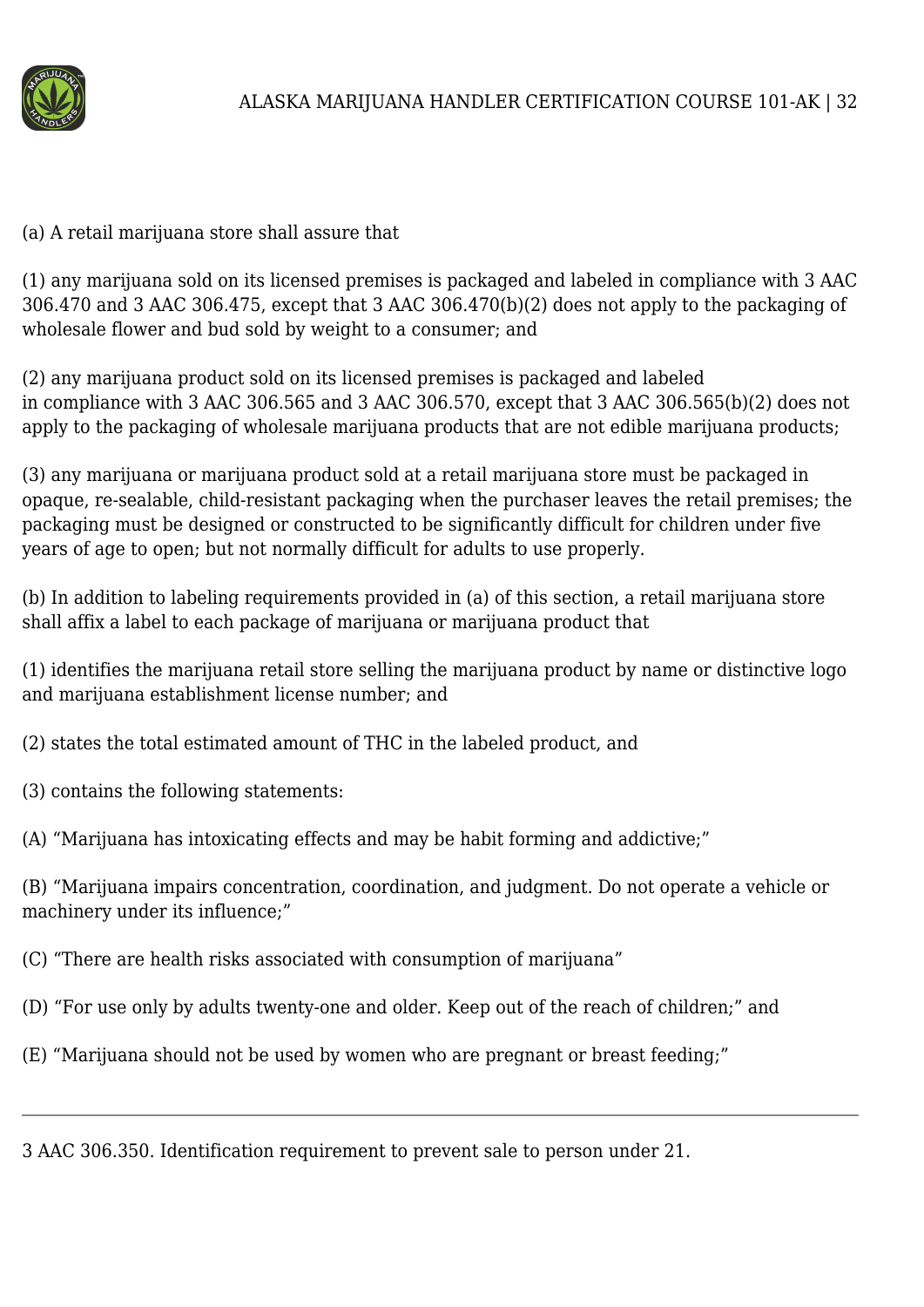

(a) A licensed retail marijuana store shall refuse to sell marijuana or a marijuana product to any person who does not produce a form of valid photo identification showing that person is 21 years of age or older.

(b) A valid form of identification includes:

(1) an unexpired, unaltered passport;

(2) an unexpired, unaltered driver's license; instruction permit, or identification card of any state or territory of the United States, the District of Columbia, or a province of Canada;

(3) an identification card issued by a federal or state agency authorized to issue a driver's license or identification card.

3 AAC 306.355. Limit on quantity sold.

(a) A licensed retail marijuana store shall not sell more than the following quantity of marijuana or marijuana product in a single transaction:

(1) one ounce of useable marijuana;

(2) seven grams of marijuana concentrate for inhalation, or

(3) marijuana or marijuana products containing more than 5600 Milligrams of THC.

3 AAC 306.360. Restriction on advertising of marijuana and marijuana products. Repealed. (Eff. 2/21/2016, Register 217; Repealed 10/17/2018, Register 228)

3 AAC 306.365. Required consumer notices for retail marijuana stores

(a) Aretailmarijuanastoreshallpost,inaconspicuous location visible to customers, the following notices: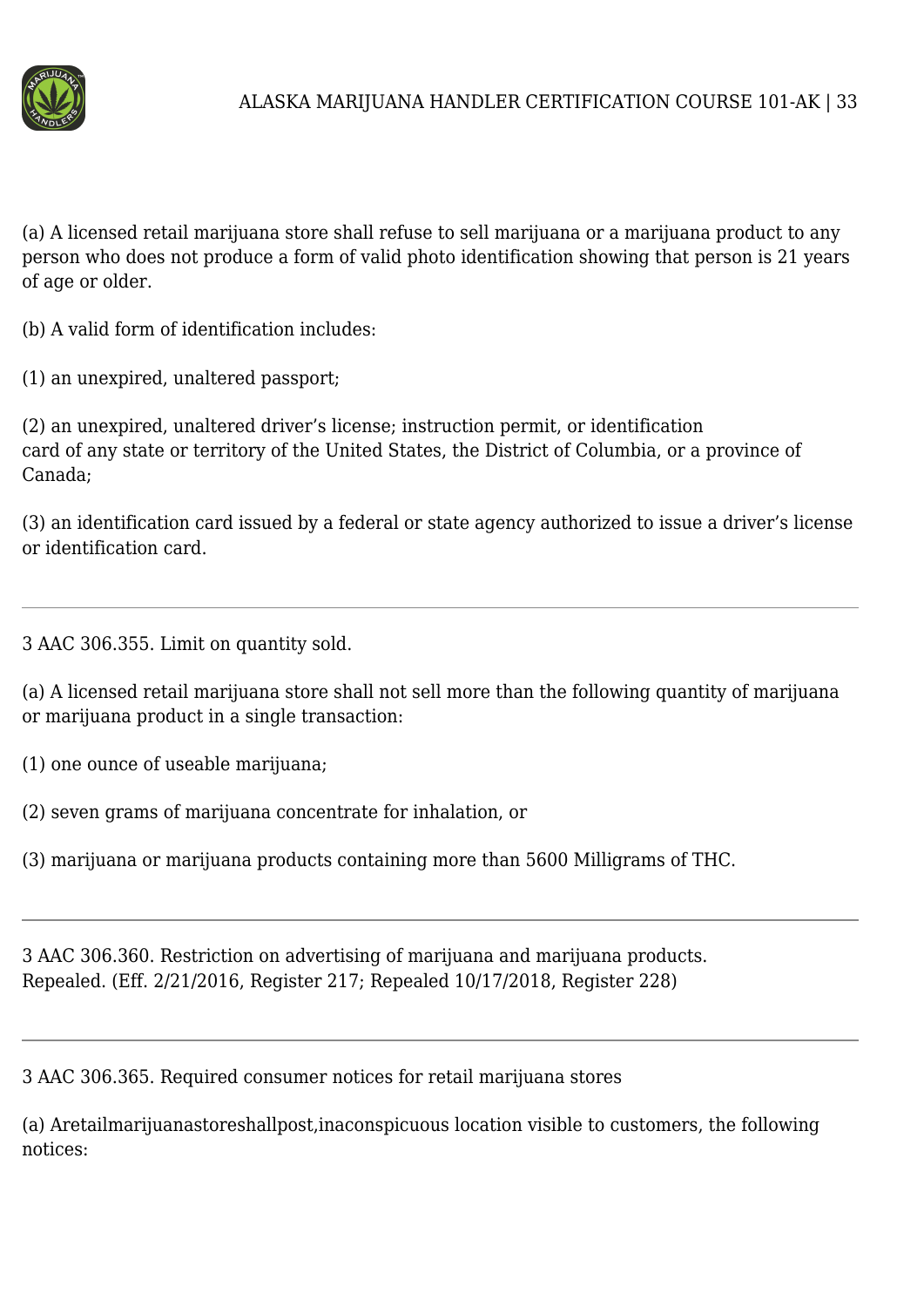

# (1) "Consumption of marijuana in public is prohibited by law.";

(2) "Transportation or carriage of marijuana or marijuana products on Alaska waterways, including cruise ships, or by air carrier is prohibited by federal law.";

(3) "Transportationorshipmentofmarijuanaormarijuana products outside the State of Alaska is prohibited by federal law.";

(4) "Providingmarijuanatopersonsunder21yearsofage is prohibited by law.".

(b) Notification signs required under (a) of this section must be at least 11 inches by 14 inches in size. Lettering must be at least one-half inch in height and in colors that contrast with the background.

# MARIJUANA HANDLERS™ – Key Points

- A person may not sell, give, distribute, deliver, or offer to sell, give, distribute, or deliver marijuana or any marijuana product to a consumer unless the person has obtained a retail marijuana store license.
- A retail marijuana store is authorized to sell marijuana and store marijuana.
- May not sell, under the age of 21, under the influence, not labeled and packaged, quantity exceeding the limit and over the internet; a licensed retail marijuana store may only sell marijuana or marijuana product to a consumer who is physically present.
- A retail marijuana store shall use an inventory tracking system.
- A retail marijuana store shall assure that any marijuana sold on its licensed premises is packaged and labeled.
- A retail marijuana store may not accept any marijuana or marijuana product that does not have a valid transport manifest.
- A retail marijuana store shall reconcile each transaction from the store's point of sale system and current inventory to its inventory tracking system at the close of business each day.

.4 Marijuana Cultivation Facilities (3 AAC 306.400 – 3AAC 306.480)

Section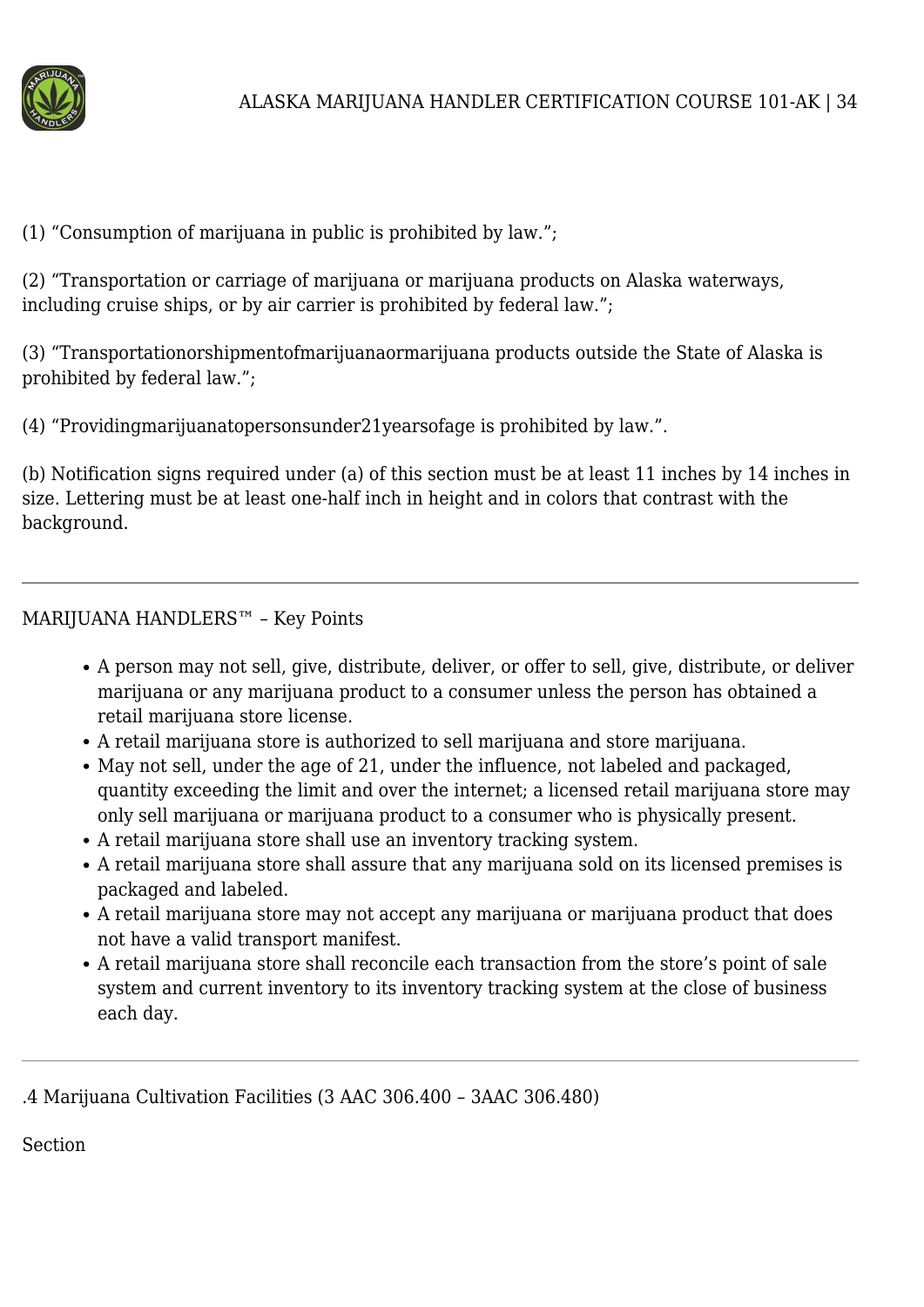

3 AAC 306.400. Marijuana cultivation facility license required 3 AAC 306.405. Standard marijuana cultivation facility: privileges and prohibited acts 3 AAC 306.410. Limited marijuana cultivation facility: privileges and prohibited acts 3 AAC 306.420. Application for marijuana cultivation facility license 3 AAC 306.425. Marijuana handler permit required 3 AAC 306.430. Restricted access area 3 AAC 306.435. Marijuana inventory tracking system 3 AAC 306.440. Health and safety requirements 3 AAC 306.445. Standards for cultivation and preparation 3 AAC 306.450. Production of marijuana concentrate prohibited 3 AAC 306.455. Required laboratory testing 3 AAC 306.460. Samples 3 AAC 306.465. Random sampling 3 AAC 306.470. Packaging of marijuana 3 AAC 306.475. Labeling of marijuana 3 AAC 306.480. Marijuana tax to be paid

3 AAC 306.400. Marijuana cultivation facility license required.

(a) Except as provided under AS 17.38.020, a person may not plant, propagate, cultivate, harvest, trim, dry, cure, package, or label marijuana grown at a place under that person's control, or sell marijuana grown at a place under that person's control to any marijuana establishment unless the person has obtained a marijuana cultivation facility license from the board in compliance with this chapter, or is an employee or agent acting for a licensed marijuana cultivation facility. The board will issue the following types of marijuana cultivation facility licenses, with the privileges and subject to the prohibitions set out in sections 3 AAC 306.405 – 3 AAC 306.410:

(1) a standard marijuana cultivation facility license;

(2) a limited marijuana cultivation facility license to a person operating a marijuana cultivation facility with fewer than 500 square feet under cultivation.

(b) A person seeking a standard or limited marijuana cultivation facility license as provided in (a) of this section must

(1) submit an application for the applicable marijuana cultivation facility license on a form the board prescribes, including the information set out at 3 AAC 306.020 and 3 AAC 306.420; and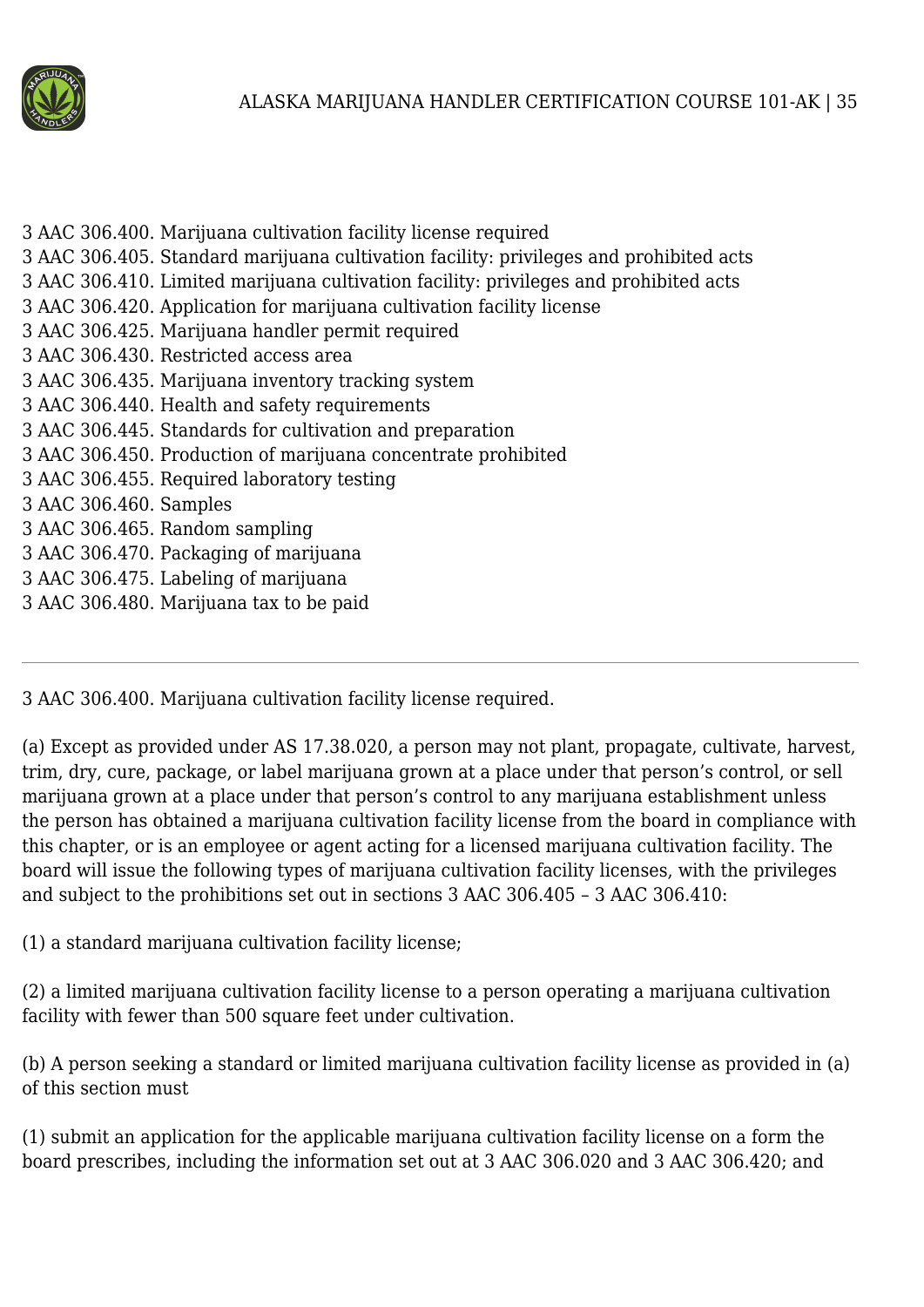

(2) demonstrate to the board's satisfaction that it will operate in compliance with

(A) each applicable provision of 3 AAC 306.400 – 3 AAC 306.480 and 3 AAC 306.700 – 3 AAC 306.755; and

(B) each applicable public health, fire, safety, and tax code and ordinance of the state and the local government in which the applicant's proposed licensed premises are located.

(c) A licensee of any marijuana cultivation facility, or an employee or agent of a marijuana cultivation facility, may not have an ownership interest in, or a direct or indirect financial interest in any licensed marijuana testing facility.

3 AAC 306.405. Standard marijuana cultivation facility: privileges and prohibited acts

(a) A licensed standard marijuana cultivation facility is authorized to

(1) propagate,cultivate,harvest,prepare,cure,package, store, and label marijuana;

(2) sell marijuana only to a licensed retail marijuana store, to another licensed marijuana cultivation facility, or to a licensed marijuana product manufacturing facility;

(3) provide samples to a licensed marijuana testing facility for testing;

(4) store inventory on the licensed premises; any stored inventory must be secured in a restricted access area and accounted for in the marijuana cultivation facility's marijuana inventory tracking system as required under 3 AAC 306.730;

(5) transportmarijuanaincompliancewith3AAC306.750;

(6) conduct in-house testing for the marijuana cultivation facility's own use;

(7) provide marijuana samples to a licensed retail marijuana store or marijuana product manufacturing facility for the purpose of negotiating a sale;

(8) begin initial operations at the time of preliminary inspection by an employee or agent of the board with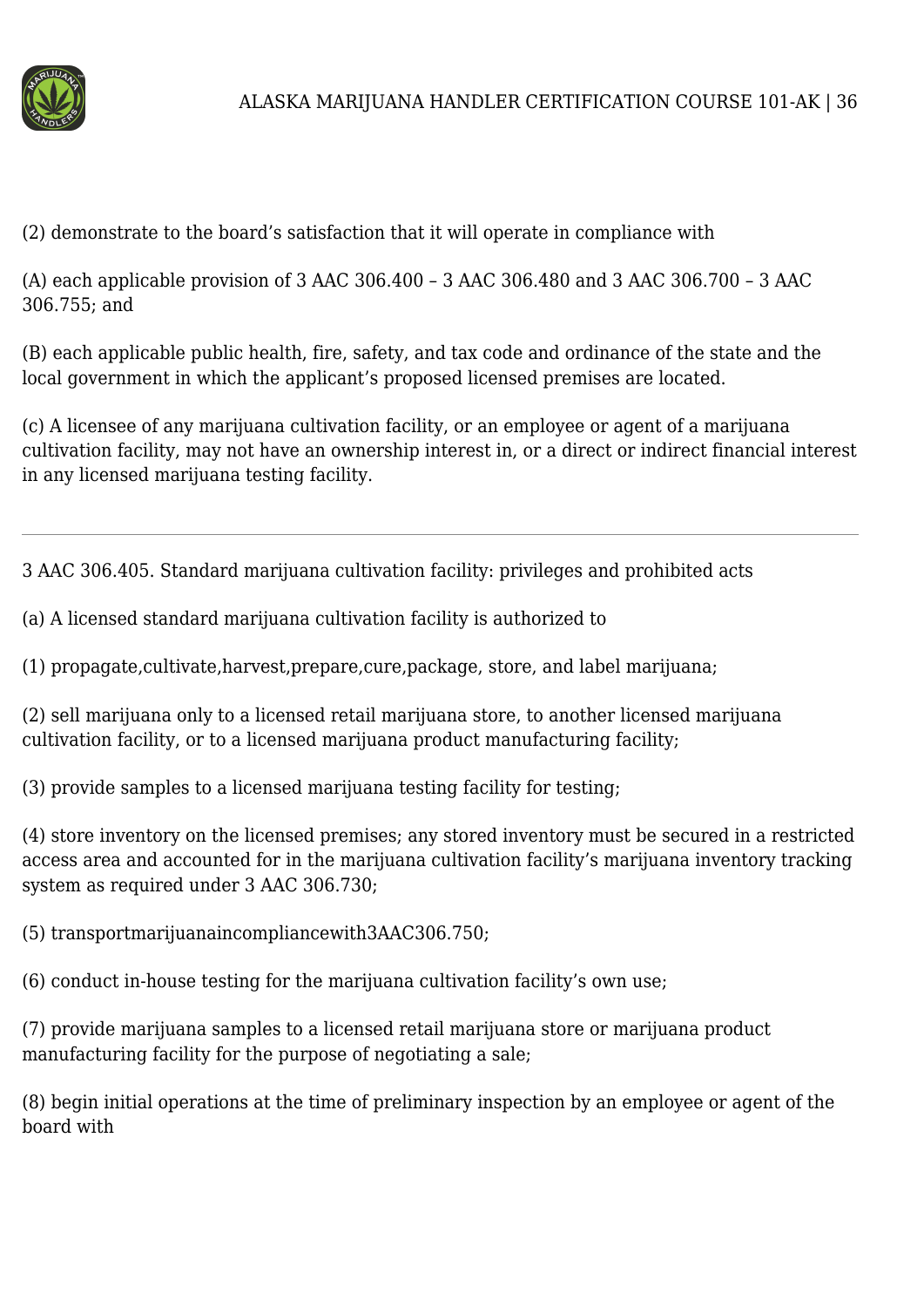

(A) 12 or fewer mature, non-flowering plants, designated and used as mother plants;

(B) any number of immature plants; and

(C) any number of seeds for cultivation on the licensed premises;

(9) Introduce a new strain after written approval by the director on a form prescribed by the board, by

(A) receiving not more than six clones or cuttings from a person 21 years of age or older, without compensation; or

(B) receiving not more than 10 seeds from a person 21 years of age or older, without compensation, for cultivation on the licensed premises.

(b) A licensed standard marijuana cultivation facility may also apply for a marijuana product manufacturing facility license and a retail marijuana store license. A standard marijuana cultivation facility that obtains a marijuana product manufacturing facility license or a retail marijuana store license shall

(1) conduct any product manufacturing or retail marijuana store operation in a room completely separated from the marijuana cultivation facility by a secure door when co-located; and

(2) comply with each provision of this chapter that applies to any other type of marijuana establishment license that the standard marijuana cultivation facility licensee obtains.

(c) A licensed standard marijuana cultivation facility may not

(1) sell, distribute, or transfer marijuana or a marijuana product to a consumer, with or without compensation;

(2) allow any person,including a licensee,employee,or agent, to consume marijuana or a marijuana product on the licensed premises or within 20 feet of the exterior of any building or outdoor cultivation facility on the licensed premises;

(3) treat or otherwise adulterate marijuana with any organic or non organic chemical or other compound to alter the color, appearance, weight, or odor of the marijuana;

(4) except as permitted under a marijuana product manufacturing facility license, extract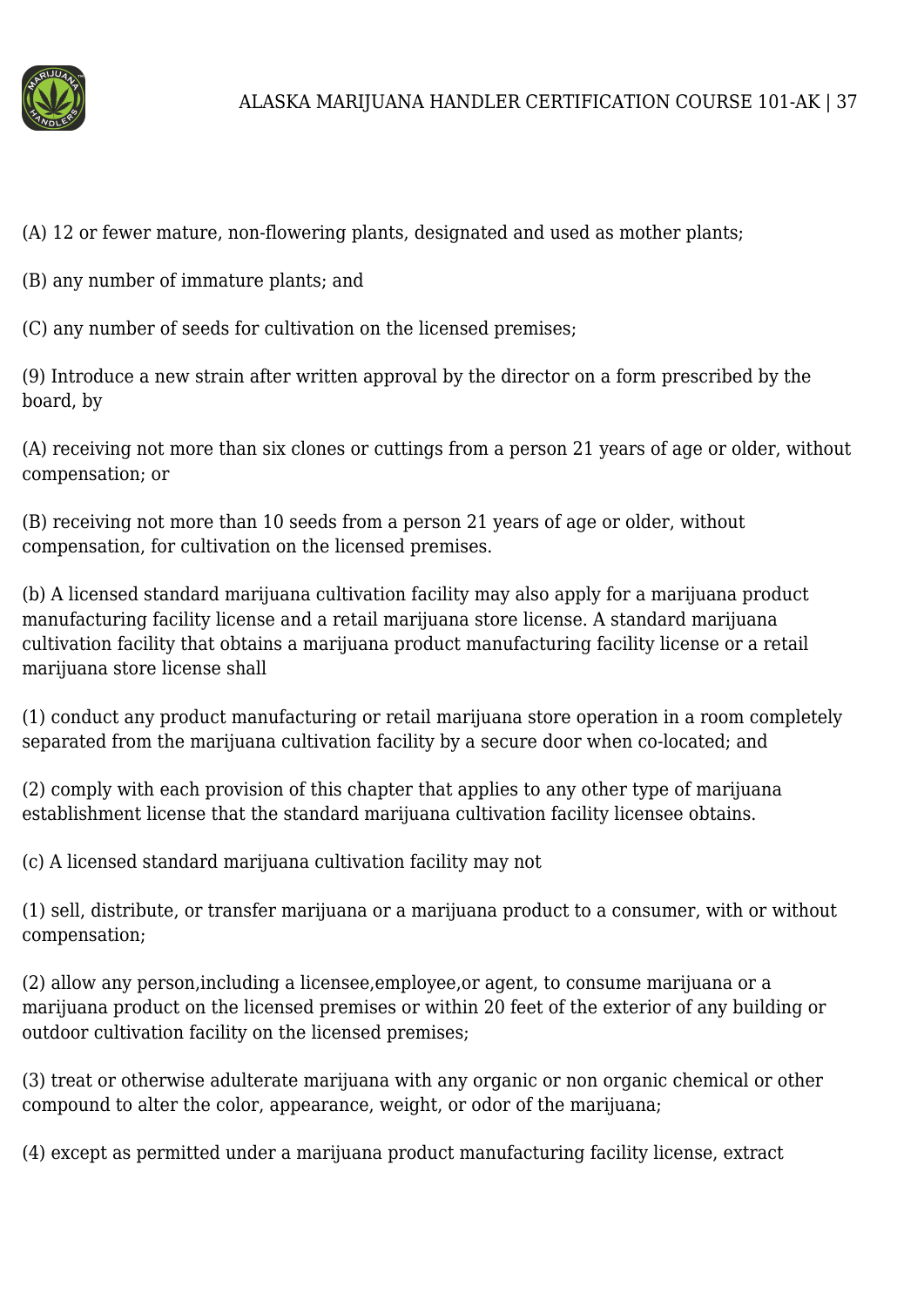

marijuana concentrate, using any process described in 3 AAC 306.555, at the licensed premises;

(5) sell marijuana that is not packaged and labeled in compliance with 3 AAC 306.470 and 3 AAC 306.475;

(6) introduce marijuana or a marijuana product,including plants and seeds, onto the licensed premises from any outside source after the initial preliminary inspection, except

(A) as acquired from another licensed marijuana cultivation facility and accounted for in each marijuana cultivation facility's marijuana inventory tracking system as required under 3 AAC 306.730; or

(B) as provided under this section.

3 AAC 306.410. Limited marijuana cultivation facility: privileges and prohibited acts.

A licensed limited cultivation facility

(1) has the privileges set out in 3 AAC 305.405(a) and

(b), except that it must have fewer than 500 square feet under cultivation; and

(2) is subject to each prohibition set out in 3 AAC 306.405(c).

3 AAC 306.420. Application for marijuana cultivation facility license.

(a) An applicant for a new standard marijuana cultivation facility license or a new limited marijuana cultivation facility shall file an application on a form the board prescribes, including

(1) the information required under 3 AAC 306.020; and

(2) the proposed marijuana cultivation facility's operating plan, including, in addition to the information required under 3 AAC 306.020(c):

(A) the size of the space intended to be under cultivation;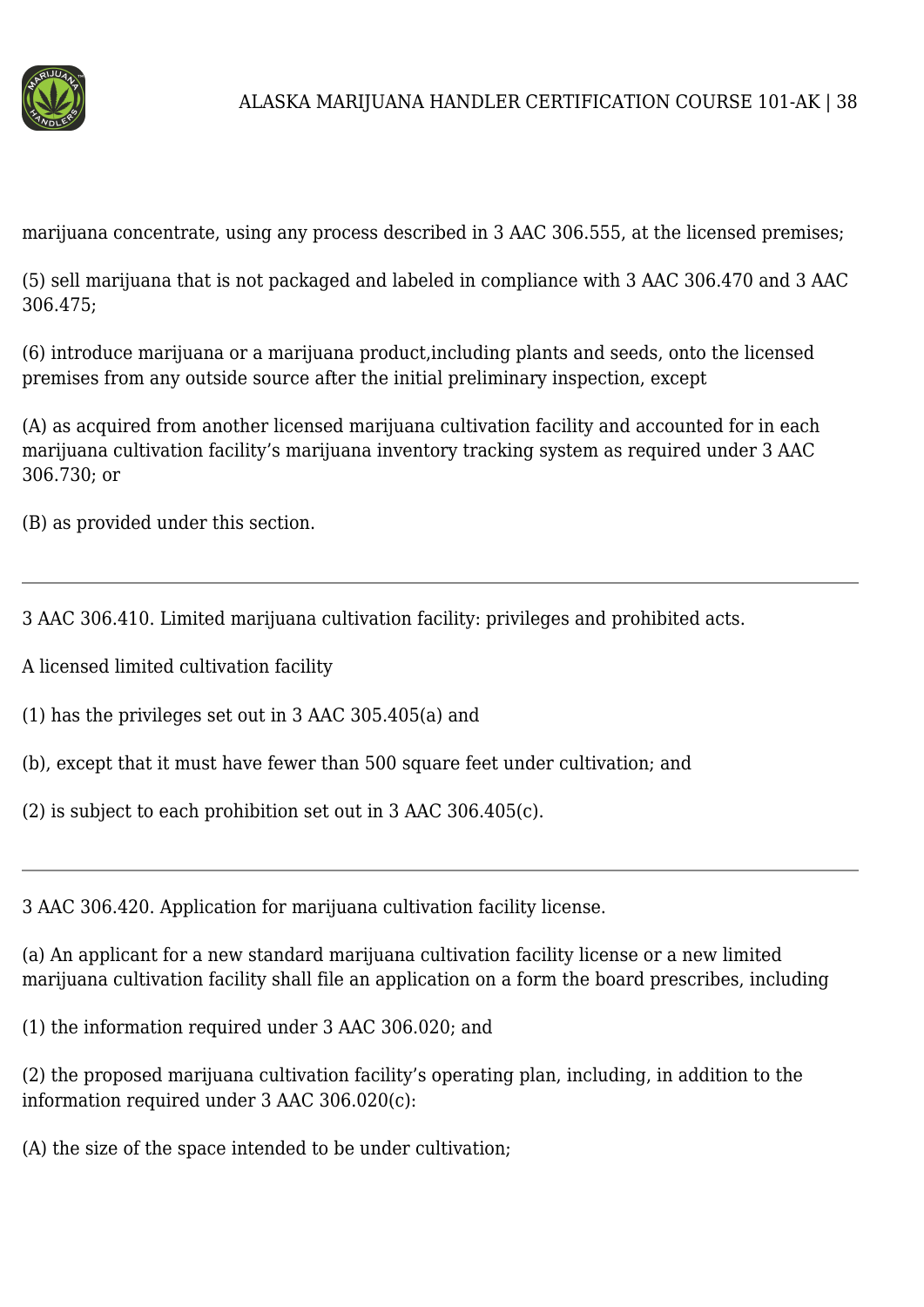

(B) the growing medium to be used;

(C) fertilizers, chemicals, gases, and delivery systems, including CO2 management, to be used;

(D) the irrigation and waste water systems to be used;

(E) waste disposal arrangements;

(F) odor control; and

(G) the testing procedure and protocols the marijuana cultivation facility will follow.

(b) An applicant for a limited marijuana cultivation facility license must submit the information required for a new marijuana establishment license set out in 3 AAC 306.020, and (a)(2) of this section.

3 AAC 306.425. Marijuana handler permit required.

A marijuana cultivation facility must ensure that each licensee, employee, or agent who is required or permitted to be physically present on the licensed premises at any time

(1) obtains a marijuana handler permit as provided in 3 AAC 306.700 before being present or employed at the marijuana cultivation facility's licensed premises; and

(2) has the marijuana handler permit card in the person's immediate possession, or a valid copy on file on the premises, at all times while on the marijuana cultivation facility's licensed premises.

3 AAC 306.430. Restricted access area.

(a) A marijuana cultivation facility shall conduct any operation in a restricted area in compliance with 3 AAC 306.710 and this section.

(b) A marijuana cultivation facility shall conduct any marijuana growing operation within a fully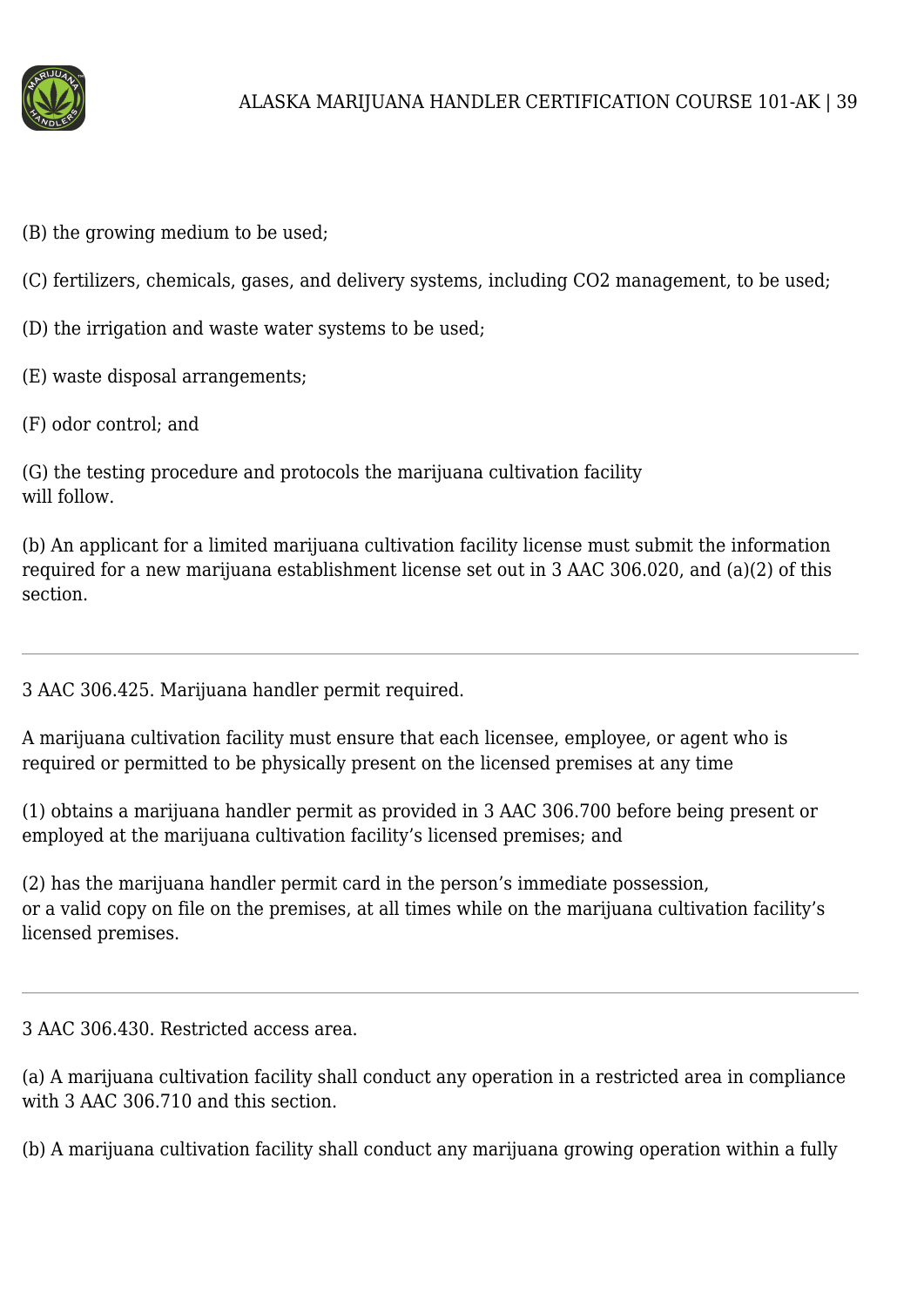

enclosed secure indoor facility or greenhouse with rigid walls, a roof, and doors. Where not prohibited by local government, outdoor production may take place in non-rigid greenhouses, other structures, or an expanse of open or cleared ground fully enclosed by a physical barrier. To obscure public view of the premises, outdoor production must be enclosed by a sight obscuring wall or fence at least six feet high.

(c) A marijuana cultivation facility shall ensure that any marijuana at the marijuana cultivation facility

(1) cannot be observed by the public from outside the marijuana cultivation facility; and

(2) does not emit an odor that is detectable by the public from outside the cultivation facility except as specifically allowed by a local government approval.

(d) A marijuana cultivation facility shall have full video surveillance of the licensed premises as required under 3 AAC 306.720, including any area where marijuana is grown, processed, packaged, or stored, or where marijuana waste is destroyed.

3 AAC 306.435. Marijuana inventory tracking system.

(a) A marijuana cultivation facility shall use an inventory tracking system in compliance with 3 AAC 306.730 to ensure all marijuana propagated, grown, or cultivated on the marijuana cultivation facility's premises is identified and tracked from the time the marijuana is propagated through transfer to another licensed marijuana establishment or destruction. The marijuana cultivation facility must assign a tracking number to each plant over 8 inches tall. When harvested, bud and flowers, clones or cuttings, or leaves and trim may be combined in harvest batches of distinct strains, not exceeding five pounds; each harvest batch must be given an inventory tracking number. Clones or cuttings must be limited to 50 or fewer plants and identified by a batch tracking number.

(b) A marijuana cultivation facility shall record each sale and transport of each batch in its marijuana inventory tracking system, and shall generate a valid transport manifest to accompany each transported batch.

(c) A marijuana cultivation facility shall record in its marijuana inventory tracking system all marijuana used to provide a sample authorized under 3 AAC 306.460 for the purpose of negotiating sales, including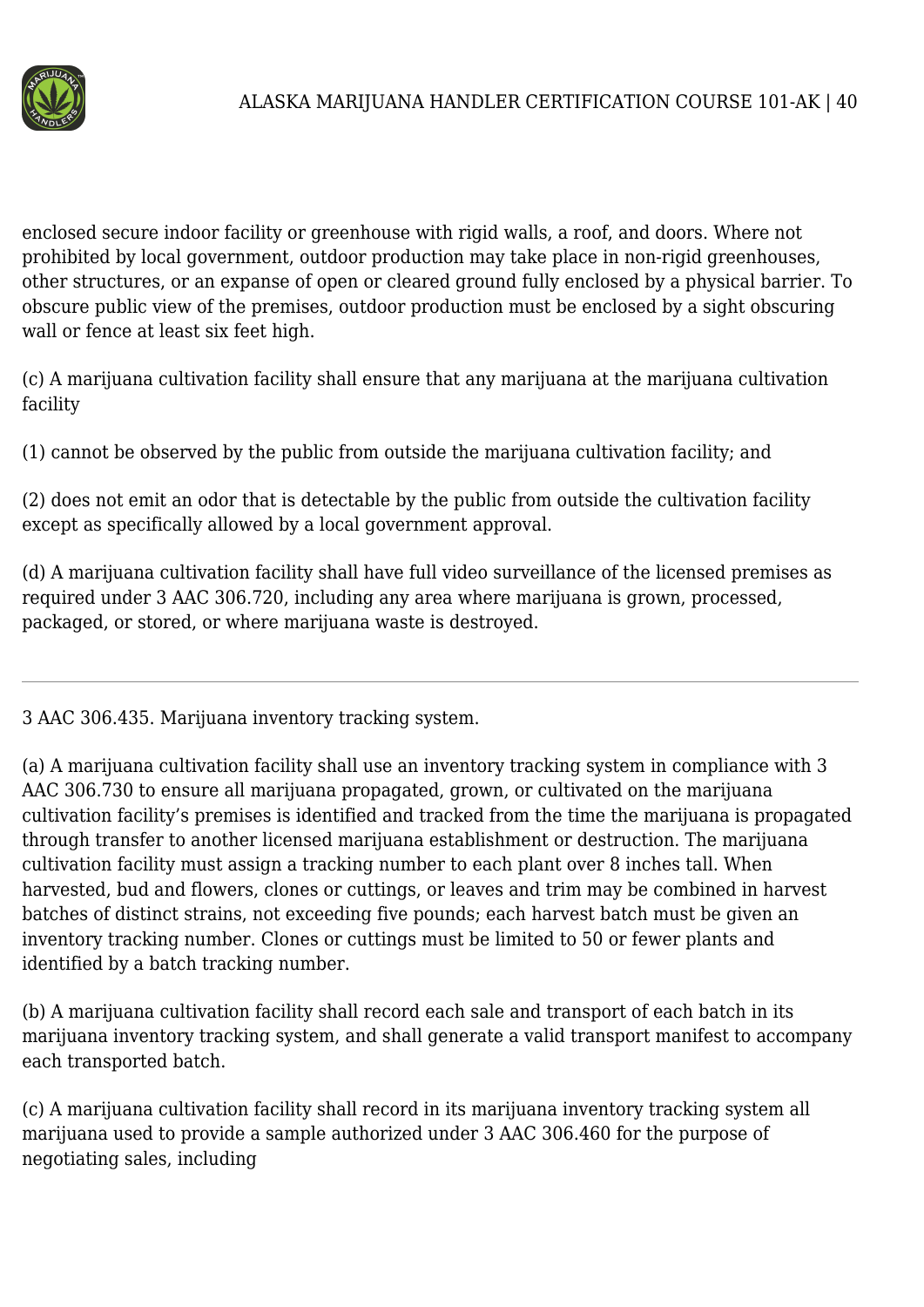

(1) the amount of each sample;

(2) the retail marijuana store or marijuana product manufacturing facility that received the sample; and

(3) the disposal of any expired or outdated promotional sample returned to the marijuana cultivation facility.

3 AAC 306.440. Health and safety requirements.

(a) A marijuana cultivation facility must comply with all applicable health and safety requirements set out in 3 AAC 306.735, and the additional requirements set out in this section.

(b) A marijuana cultivation facility shall ensure that any licensee, employee, or agent who is present at the marijuana cultivation facility and in contact with any marijuana

(1) wears clean clothing appropriate for the duties that person performs;

(2) wears protective apparel, such as head, face, hand and arm coverings, as necessary to protect marijuana from contamination: and

(3) practices good sanitation and health habits.

3 AAC 306.450. Production of marijuana concentrate prohibited.

A marijuana cultivation facility may not produce or possess marijuana concentrate that was extracted using any process described in 3 AAC 306.455 on its licensed premises unless the marijuana cultivation facility also has a marijuana product manufacturing facility license. Any extraction or production of marijuana concentrate on the premises of a licensed marijuana cultivation facility must and

(1) be in a separate room that

(A) is physically separated by a secure door from any cultivation area;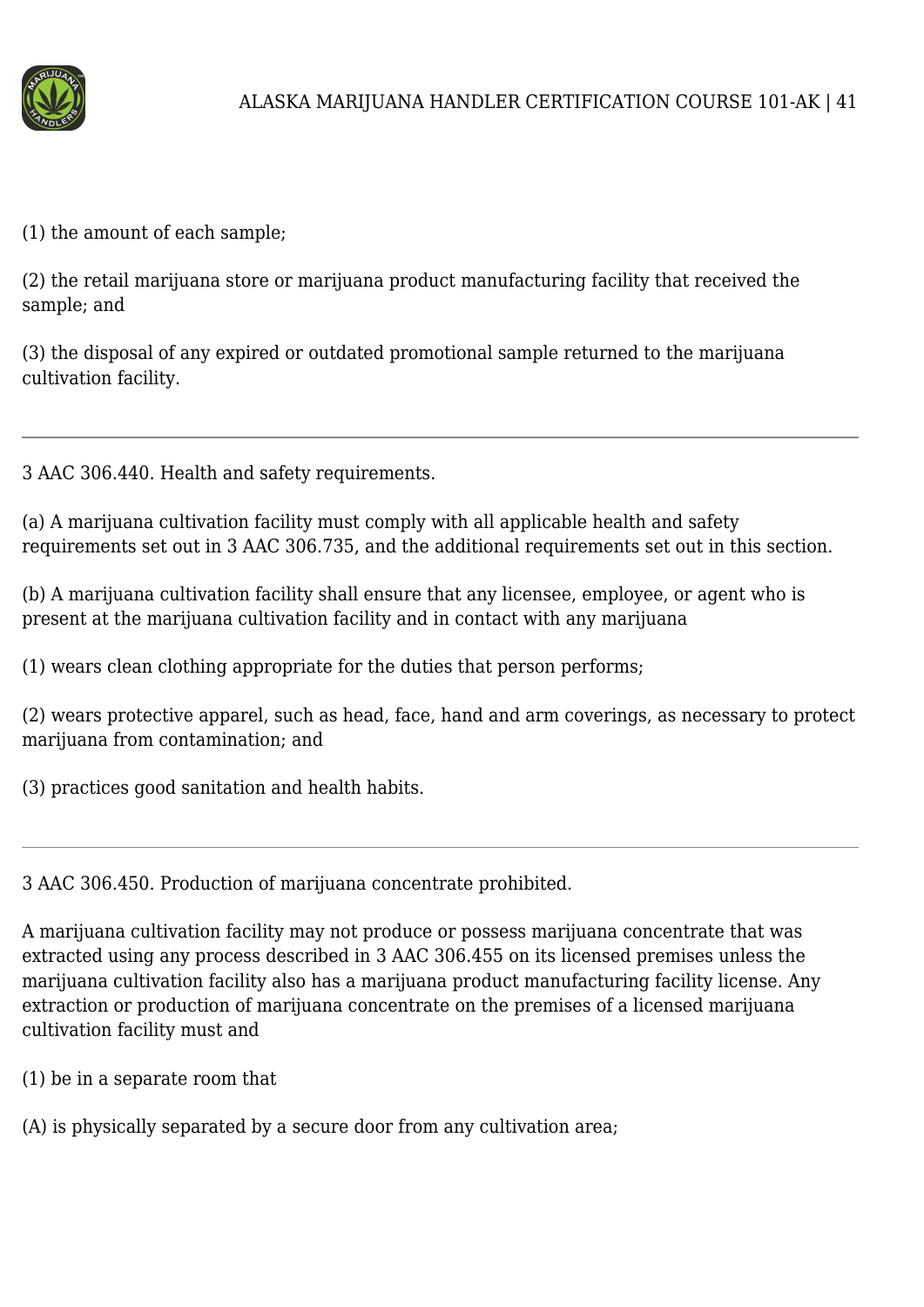

(B) has a sign that clearly identifies the room as a marijuana concentrate production area, and warns unauthorized persons to stay out; and

(2) comply with all applicable provisions of 3 AAC 306.500 – 3 AAC 306.570.

3 AAC 306.455. Required laboratory testing.

(a) Except as provided in (d) of this section, a marijuana cultivation facility shall provide a sample of each harvest batch of marijuana produced at the facility to a marijuana testing facility, and may not sell or transport any marijuana until all laboratory testing required by 3 AAC 306.645 has been completed.

(b) To comply with (a) of this section, a marijuana cultivation facility shall (1) collect a random, homogenous sample for testing by segregating harvested marijuana into batches of individual strains of bud and flower, then selecting a random sample from each batch in an amount required by the marijuana testing facility; shall

(2) designate an individual responsible for collecting each sample; that individual

(A) prepare a signed statement showing that each sample has been randomly selected for testing;

(B) provide the signed statement to the marijuana testing facility; and

(C) maintain a copy as a business record under 3 AAC 306.755;

(3) transport the sample to the marijuana testing facility's licensed premises in compliance with 3 AAC 306.750.

(c) A marijuana cultivation facility shall segregate the entire batch from which the testing sample was selected until the marijuana testing facility reports the results from its tests. During this period of segregation, the marijuana cultivation facility that provided the sample shall maintain the batch in a secure, cool, and dry location to prevent the marijuana from becoming contaminated or losing its efficacy. The facility that provided the sample may not sell or transport any marijuana from the segregated batch until the marijuana testing facility has completed its testing and provided those results, in writing, to the marijuana cultivation facility that provided the sample. The marijuana cultivation facility shall maintain the testing results as part of its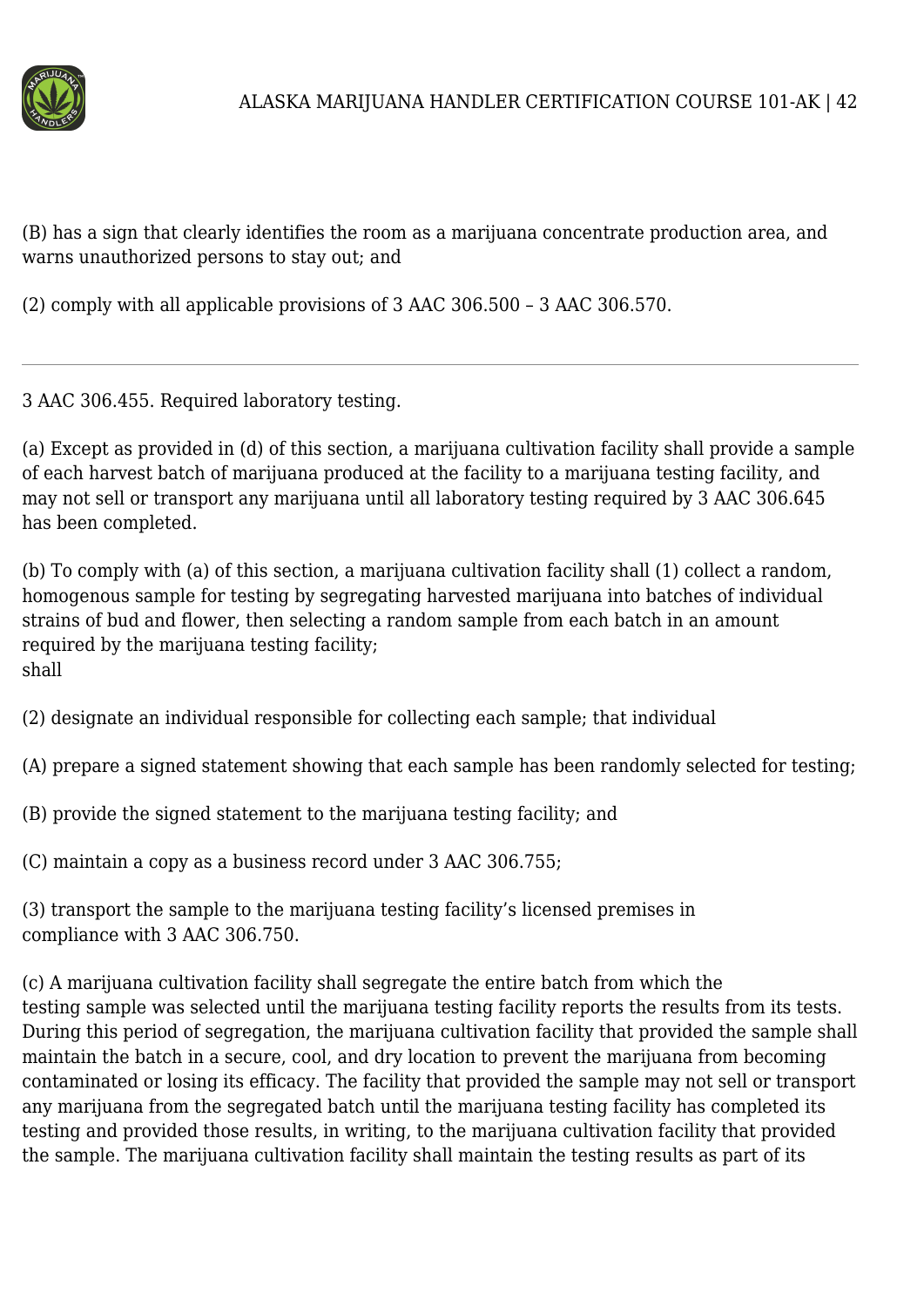

business books and records.

(d) When geographic location and transportation limitations make it unfeasible for a manufacturing facility to transport testing samples to a lab, an applicant for licensure may propose alternative means of testing to meet the requirements of this code.

3 AAC 306.460. Samples

(a) A marijuana cultivation facility may provide a free sample of marijuana to a retail marijuana store if packaged in a sample jar containing not more than three and one-half grams of marijuana and protected by a plastic or metal mesh screen to allow customers to smell the product before purchase.

(b) A marijuana cultivation facility may provide a free sample of marijuana to a retail marijuana store or marijuana product manufacturing facility as follows:

(1) a sample provided for the purpose of negotiating a sale may be not more than one ounce;

(2) a marijuana cultivation facility may not provide any one licensed retail marijuana store or marijuana product manufacturing facility with more than one ounce of marijuana per month freeof- charge for the purpose of negotiating a sale.

(c) A retail marijuana store that receives a marijuana sample may not sell the marijuana sample to a customer, and shall either

(1) return the marijuana sample to the marijuana cultivation facility that provided the sample; or

(2) destroy the marijuana sample after use and document the destruction in the retail marijuana store's marijuana inventory control system.

(d) A marijuana cultivation facility may provide a sample of marijuana to an employee of the facility, who is in possession of a valid marijuana handler card for the purpose of quality control only if

(1) samples provided to employees for quality control do not exceed a cumulative total of one ounce per 30-day period;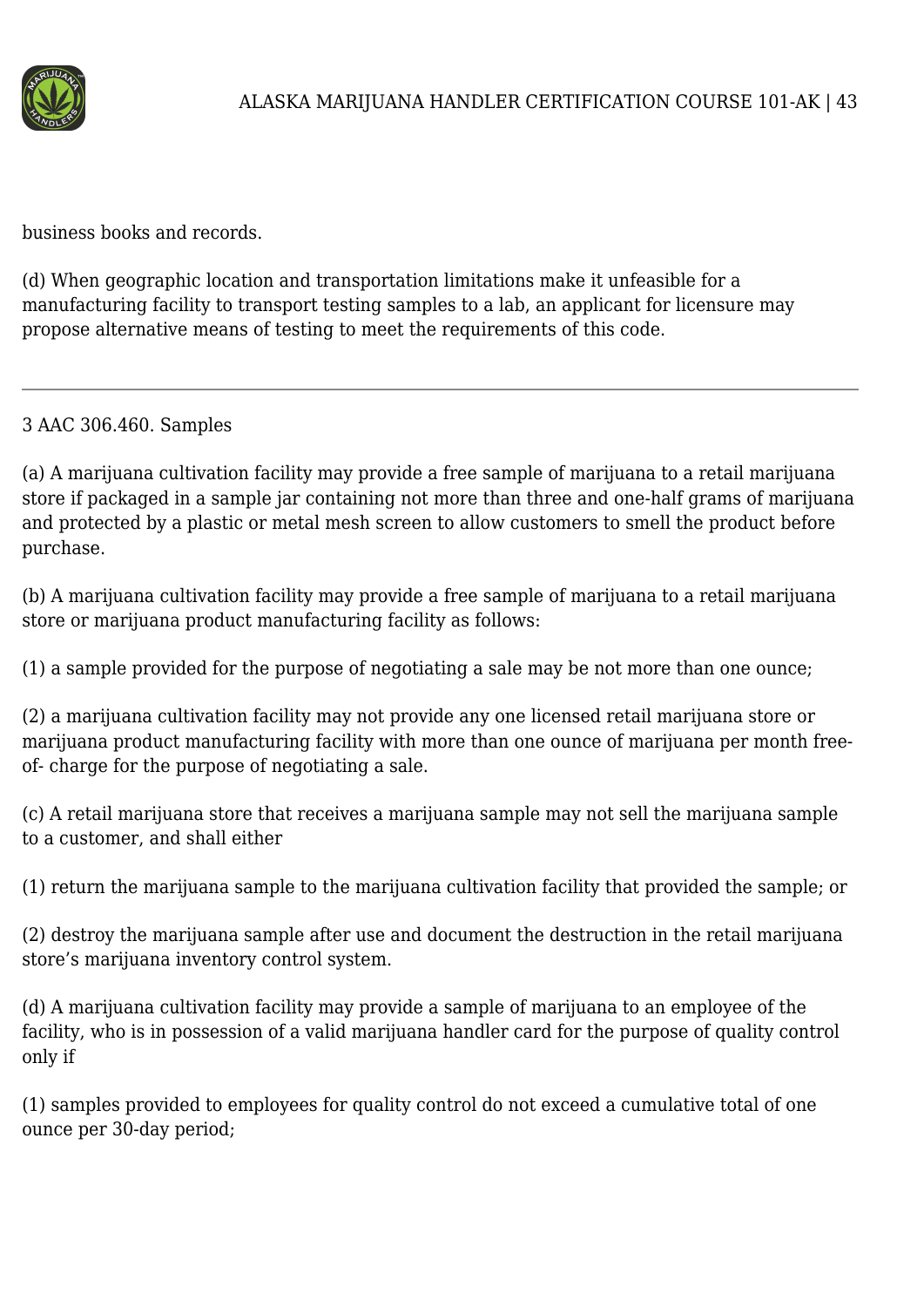

(2) each sample is registered and tracked using the marijuana inventory tracking system in accordance with 3 AAC 306.730;

(3) consumption of marijuana does not occur on the licensed premises;

(4) no sample provided under this subsection is sold or given to another licensee or consumer;

(5) each employee who receives a marijuana sample for the purpose of quality control completes a quality control form approved by the board for each sample;

(6) the licensee maintains copies of completed forms required under (5) of this subsection in accordance with 3 AAC 306.755; and

(7) samples that leave the licensed premises are packaged in opaque, resealable, child-resistant packaging and clearly marked or labeled "For Quality Control" and the packaging is designed or constructed to be significantly difficult for children under five years of age to open, but not normally difficult for adults to use properly.

3 AAC 306.465. Random sampling.

(a) The board or the director will from time to time require a standard or limited marijuana cultivation facility to provide samples of the growing medium, soil amendments, fertilizers, crop production aids, pesticides, or water for random compliance checks. The sample may be screened for pesticides and chemical residues, unsafe levels of metals, and used for other laboratory tests the director finds to be in the interests of the public. The marijuana cultivation facility shall bear all costs of testing under this subsection.

(b) When the board or the director orders random sampling under this section, the director will identify a licensed marijuana testing facility to perform the testing. The marijuana testing facility will collect the test samples; the marijuana cultivation facility shall cooperate to facilitate the collection of samples.

3 AAC 306.470. Packaging of marijuana.

(a) A licensed marijuana cultivation facility shall package its marijuana bud and flower for sale as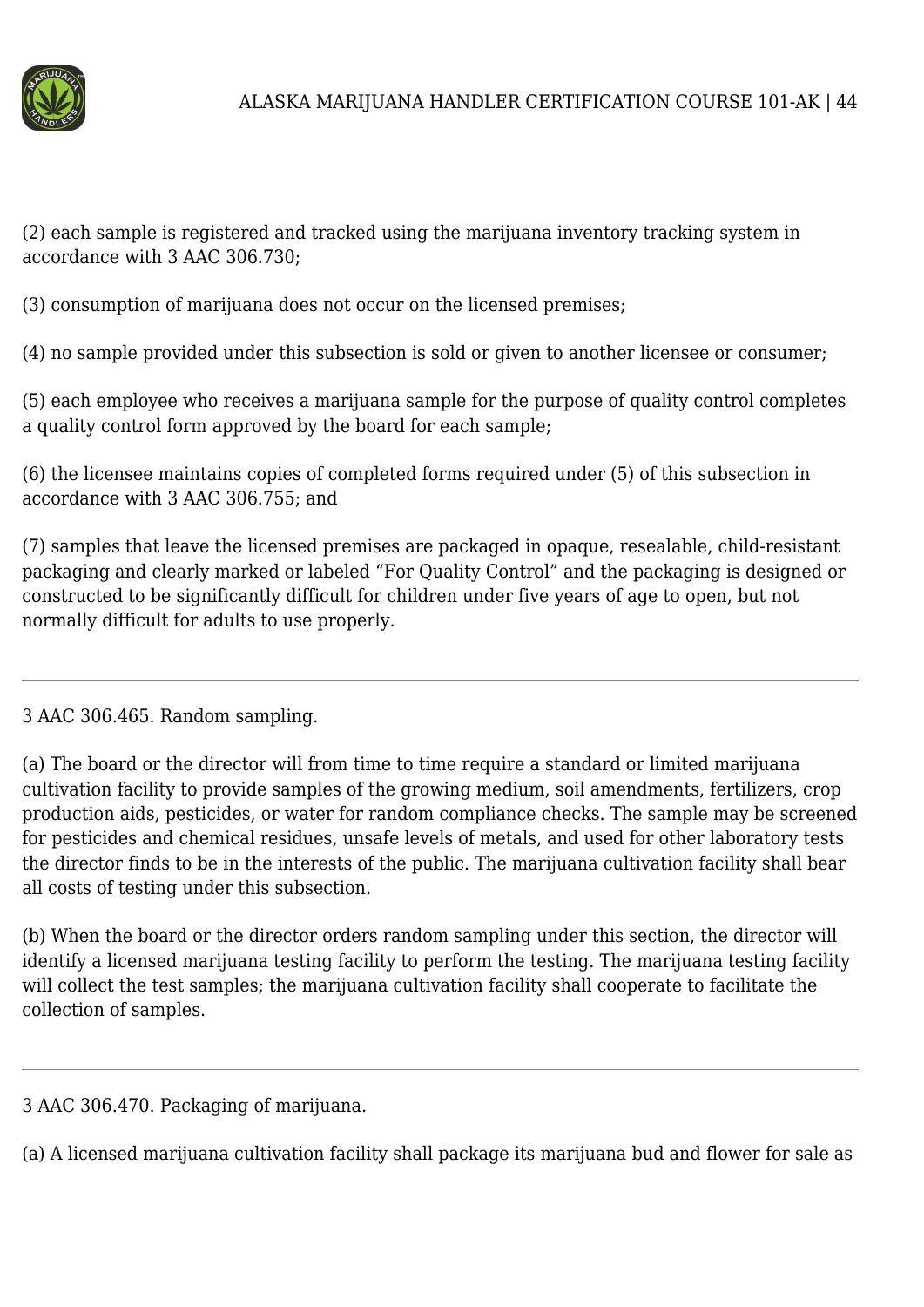

follows:

(1) to a retail marijuana store, either

(A) in a package not exceeding one ounce for resale to consumers without additional handling by the retail marijuana store except to add the retail marijuana store's own identifying name or logo and license number; or

(B) in a wholesale package not exceeding five pounds for re – packaging by the retail marijuana store; or

(2) to a marijuana product manufacturing facility in a wholesale package not exceeding five pounds, consisting of a single strain or a mixture of strains as identified on the label.

(b) When a licensed marijuana cultivation facility packages marijuana for a retail marijuana store to sell to a consumer without re-packaging, the packaging may not have any printed images, including cartoon characters, that specifically target individuals under the age of 21. In addition, the packaging must protect the product from contamination and must not impart any toxic or damaging substance to the marijuana;

(c) Each package prepared in compliance with this section must be identified by a tracking label generated for tracking by the marijuana cultivation facility's marijuana inventory control system.

(d) A marijuana cultivation facility shall prepare marijuana for transport or transfer to another marijuana establishment by

(1) placing marijuana packaged in compliance with (a) – (c) of this section within a sealed, tamper-evident shipping container;

(2) affixing a label in compliance with 3 AAC 306.475 to the shipping container; and

(3) generating a transport manifest from the marijuana cultivation facility's marijuana inventory system; the transport manifest must remain with the marijuana at all times while being transported, and a copy must be given to the licensed marijuana establishment that receives the shipment.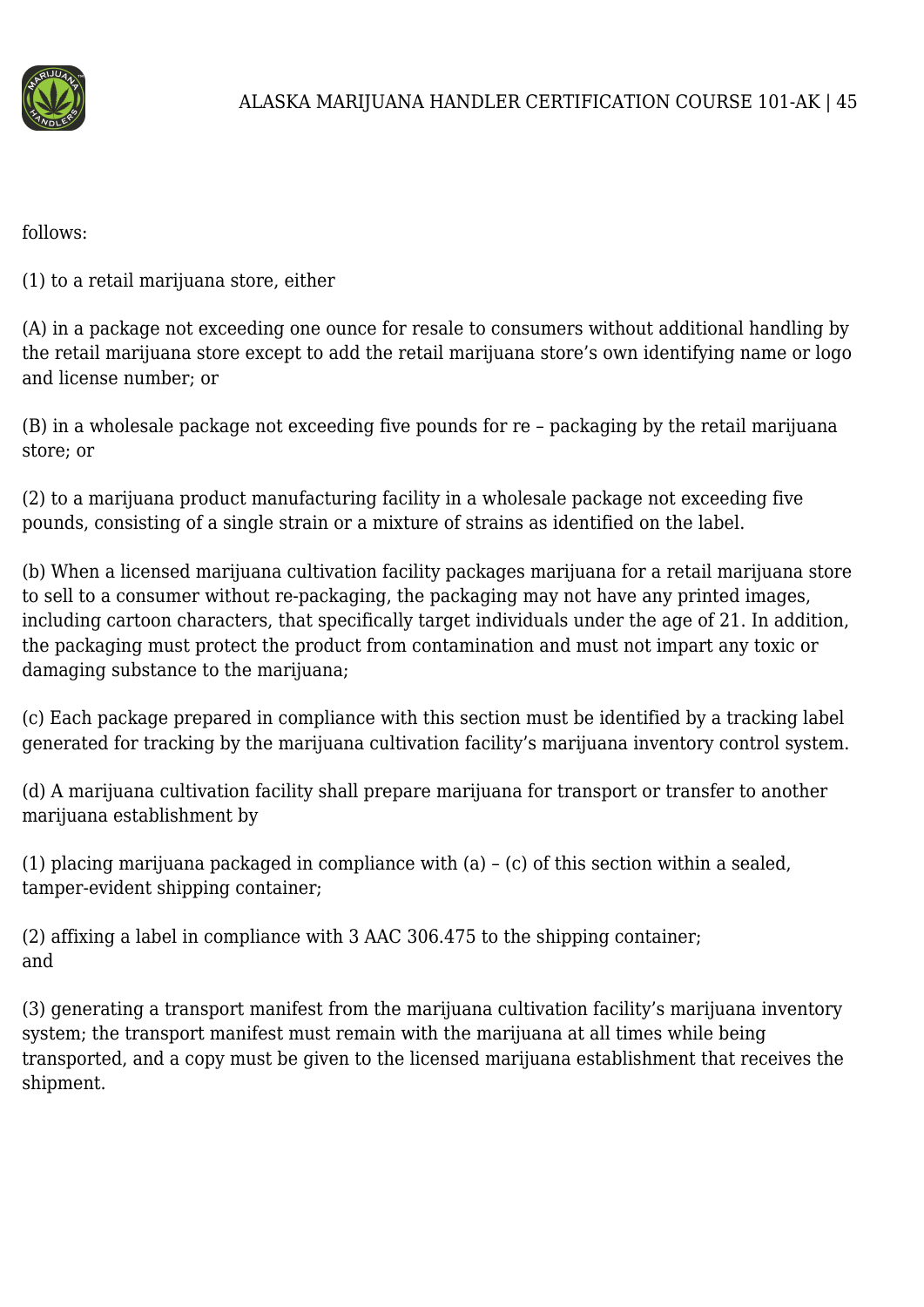

3 AAC 306.475. Labeling of marijuana.

(a) When a licensed marijuana cultivation facility packages marijuana for a retail marijuana store to sell to a consumer without re- packaging, the marijuana cultivation facility shall affix a label to each package of marijuana or marijuana product that contains the following statements:

(A) "Marijuana has intoxicating effects and may be habit forming and addictive;"

(B) "Marijuana impairs concentration, coordination, and judgment. Do not operate a vehicle or machinery under its influence;"

(C) "There are health risks associated with consumption of marijuana;" and

(D) "For use only by adults twenty-one and older. Keep out of the reach of children"

(E) "Marijuana should not be used by women who are pregnant or breast feeding."

(b) With each harvest batch of marijuana sold, a marijuana cultivation facility must disclose in writing

(1) each soil amendment, fertilizer, and other crop production aid applied to the growing medium or marijuana plant included in the batch, including any pesticide, herbicide, or fungicide that was used; and

(2) the name of the licensed marijuana testing facility that performed any required laboratory test and the results of each required laboratory test.

(c) A marijuana cultivation facility may not label marijuana as organic.

(d) A marijuana cultivation facility shall affix a label containing the following information to each package of marijuana sold to another marijuana establishment.

(1) the name and license number of the marijuana cultivation facility where the marijuana was grown;

(2) the harvest batch number assigned to the marijuana in the package;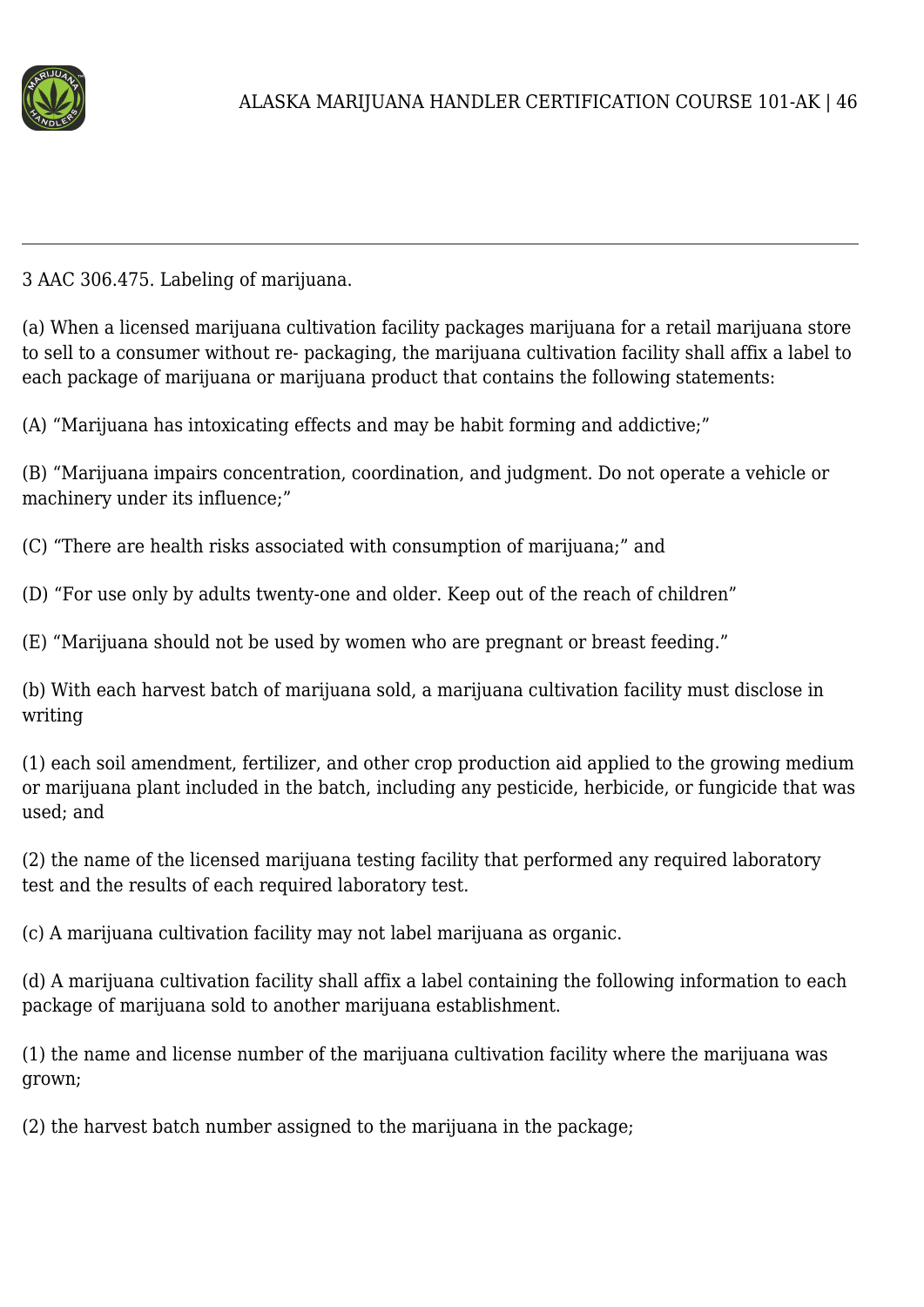

(3) the net weight of the marijuana in the package, not including weight of the shipping container, using a standard of measure compatible with the inventory tracking system; and

(4) a complete list of all pesticides, fungicides, and herbicides used in cultivation of the marijuana.

(e) If a marijuana cultivation facility transports wholesale marijuana to another marijuana establishment for sale at retail or for use in manufacturing a marijuana product, then a label must be affixed to the shipping container showing that a licensed marijuana testing facility has tested each harvest batch in the shipment as provided in 3 AAC 306.645. The label must report the test results, including the following information:

(1) a cannabinoid potency profile expressed as a range of percentages that extends from the lowest percentage to highest percentage of concentration for each cannabinoid listed from every test conducted on that strain of marijuana from the same marijuana cultivation facility within the last three months;

(2) a statement listing the results of microbial testing required by 3 AAC 306.645(b)(2);

(3) a statement listing the results of residual solvent testing required by 3 AAC 306.645(b)(3), if applicable;

(B) herbicides, pesticides, and fungicides; and

(C) harmful chemicals. (f) If a marijuana cultivation facility ships wholesale marijuana from a harvest batch that has not been tested for each contaminant listed in (e)(4) of this section, the label for that batch must include a statement identifying each contaminant listed in (e)(4) of this section for which that harvest batch has not been tested.

3 AAC 306.480. Marijuana tax to be paid.

(a) A marijuana cultivation establishment, including a standard marijuana cultivation facility and a limited marijuana cultivation facility was tested: 306.645(b)(2);

(4) a statement listing any of the following contaminants for which the product (A) molds, mildew and filth, in addition to the testing required by shall submit monthly reports to the Department Revenue and pay the excise tax required under AS 43.61.010 and AS 43.61.020 on all marijuana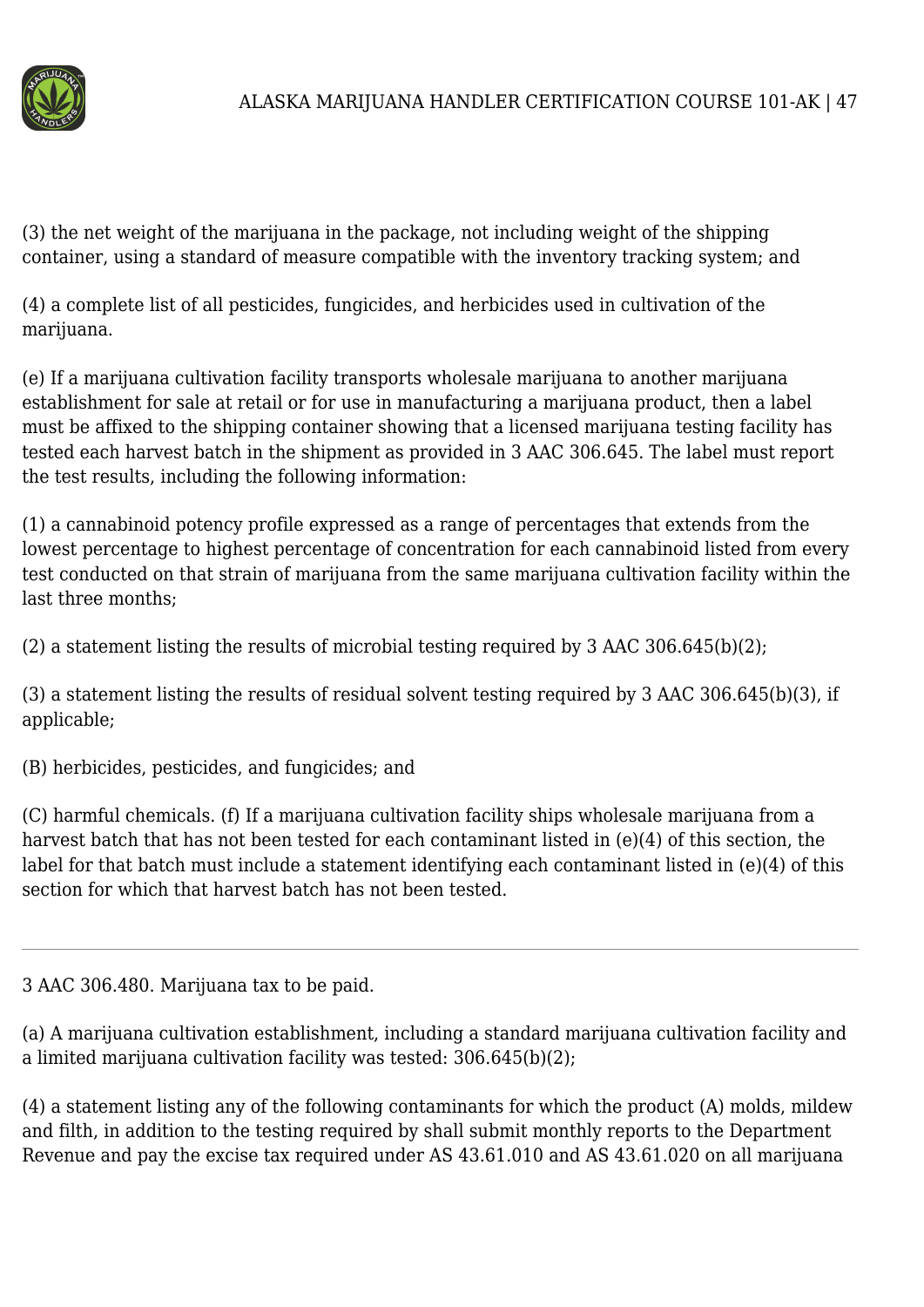

sold, or provided as a sample to any marijuana establishment.

# MARIJUANA HANDLERS™ – Key Points

- A person may not plant, propagate, cultivate, harvest, trim, dry, cure, package, or label marijuana grown at a place under that person's control, or sell marijuana grown at a place under that person's control to any marijuana establishment unless the person has obtained a marijuana cultivation facility license from the board.
- Limited marijuana cultivation facility license to a person operating a marijuana cultivation facility with fewer than 500 square feet.
- Licensee may not have an ownership interest in licensed marijuana testing facility.
- Marijuana cultivation facility shall conduct within a fully enclosed secure indoor facility or greenhouse with rigid walls, a roof, and doors–full video surveillance.
- A marijuana cultivation facility shall use an inventory tracking system.
- Licensee, employee, or agent who is present at the marijuana cultivation facility and in contact with any marijuana wears clean clothing and have good sanitation.
- A marijuana cultivation facility may not produce or possess marijuana concentrate that was extracted.
- When a licensed marijuana cultivation facility packages marijuana for a retail marijuana store to sell to a consumer without re- packaging, the marijuana cultivation facility shall affix a label to each package.

.5 Marijuana Product Manufacturing Facilities (3 AAC 306.500 – 3AAC 306.570)

Section

- 3 AAC 306.500. Marijuana product manufacturing facility license required
- 3 AAC 306.505. Marijuana product manufacturing facility privileges
- 3 AAC 306.510. Acts prohibited at marijuana product manufacturing facility
- 3 AAC 306.515. Marijuana concentrate manufacturing facility license
- 3 AAC 306.520. Application for marijuana product manufacturing facility license
- 3 AAC 306.525. Approval of concentrates and marijuana products
- 3 AAC 306.530. Marijuana handler permit and food safety worker training
- 3 AAC 306.535. Restricted access and storage areas
- 3 AAC 306.540. Marijuana inventory tracking system
- 3 AAC 306.545. Health and safety standards
- 3 AAC 306.550. Required laboratory testing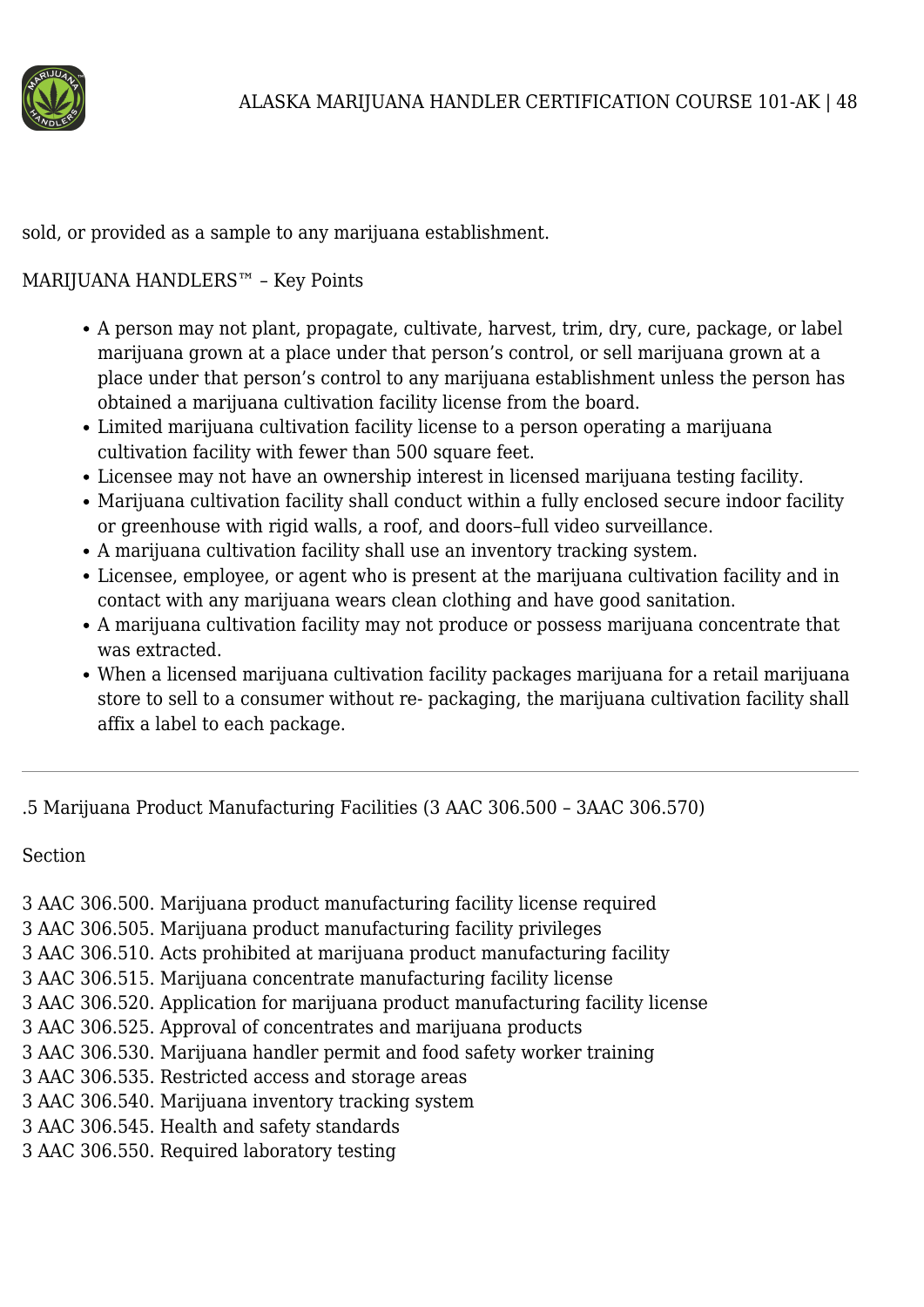

- 3 AAC 306.555. Production of marijuana concentrate
- 3 AAC 306.557. Quality control sampling
- 3 AAC 306.560. Potency limits per serving and transaction for edible marijuana products
- 3 AAC 306.565. Packaging of marijuana products
- 3 AAC 306.570. Labeling of marijuana products

3 AAC 306.500. Marijuana product manufacturing facility license required.

(a) A person may not extract marijuana concentrate for sale, or formulate or manufacture any marijuana product for sale unless that person has obtained a marijuana product manufacturing facility license from the board in compliance with this chapter, or is an employee or agent acting for a licensed marijuana product manufacturing facility. The board will issue

(1) a standard marijuana product manufacturing facility license; and

(2) a marijuana concentrate manufacturing facility license.

(b) A person seeking any type of marijuana product manufacturing facility license must

(1) submit an application for a marijuana product manufacturing facility license on a form the board prescribes, including the information set out at 3 AAC 306.020 and 3 AAC 306.520; and

(2) demonstrate to the board's satisfaction that it will operate in compliance with

(A) each applicable provision of 3 AAC 306.500 – 3 AAC 306.570 and 3 AAC 306-700 – 3 AAC 306.755; and

(B) each applicable public health, fire, safety, and tax code and ordinance of the state and the local government in which the applicant's proposed licensed premises are located.

(c) A licensee of any marijuana product manufacturing facility, or an employee or agent of a marijuana product manufacturing facility, may not have an ownership interest in, or a direct or indirect financial interest in any licensed marijuana testing facility.

3 AAC 306.505. Marijuana product manufacturing facility privileges.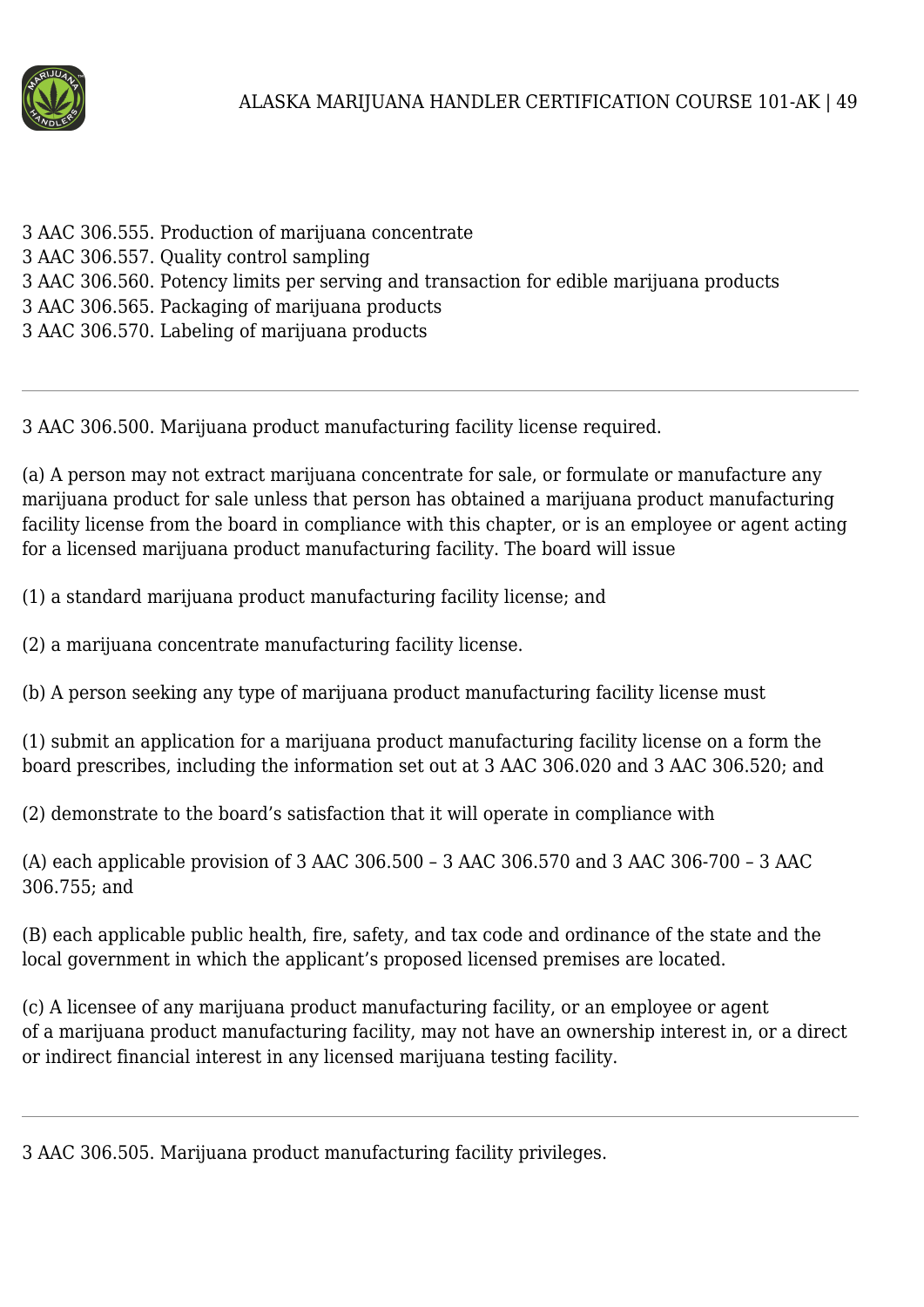

(a) Except as provided in 3 AAC 306.515, a licensed marijuana product manufacturing facility, including a marijuana concentrate manufacturing facility, is authorized to

(1) purchase marijuana from a marijuana cultivation facility or from another marijuana product manufacturing facility;

(2) extract marijuana concentrate in compliance with 3 AAC 306.555;

(3) manufacture, refine, process, cook, package, label, and store marijuana products approved under 3 AAC 306.525, including

(A) marijuana concentrate; or

(B) any product intended for consumption or use on the body that is comprised of marijuana and other ingredients, including edible products, ointments, salves, patches, or tinctures;

(4) sell, distribute, or deliver marijuana extract or any marijuana product only to a licensed retail marijuana store or to another licensed marijuana product manufacturing facility;

(5) provide and transport samples of marijuana concentrate or other marijuana product to a certified marijuana testing lab for testing;

(6) provide a sample of marijuana concentrate or a marijuana product approved under 3 AAC 306.525 to a licensed retail marijuana store for the purpose of negotiating a sale;

(7) store inventory in a restricted access area on the licensed premises as provided in 3 AAC 306.535; and

(8) transport marijuana in compliance with 3 AAC 306.750; or (9) conduct in-house testing for the marijuana product manufacturing facility's

3 AAC 306.510. Acts prohibited at marijuana product manufacturing facility.

(a) A licensed marijuana product manufacturing facility, including a licensed marijuana concentrate manufacturing facility, may not

(1) sell, deliver, distribute, or transfer marijuana, marijuana concentrate, or a marijuana product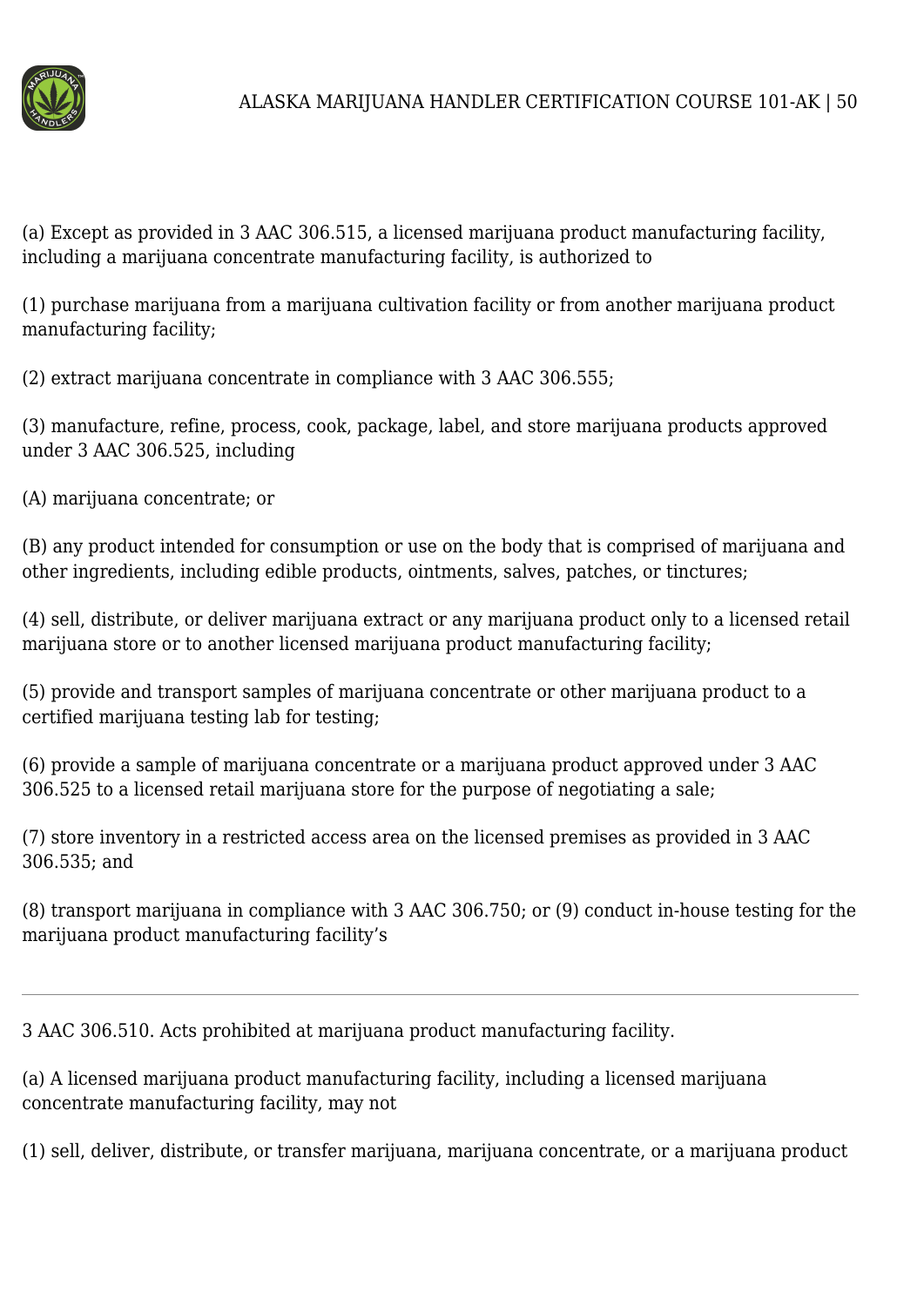

directly to a consumer, with or without compensation;

(2) sell marijuana, marijuana concentrate, or a marijuana product that is not manufactured, packaged, and labeled in compliance with 3 AAC 306.500 – 3 AAC 306.570;

(3) allow any person, including a licensee, employee, or agent, to consume marijuana, marijuana concentrate, or a marijuana product on its licensed premises;

- (4) manufacture or sell any product that
- (A) is an adulterated food or drink;
- (B) closely resembles any familiar food or drink item including candy; or

(C) is packaged to look like candy, or in bright colors or with cartoon characters or other pictures or images that would appeal to children.

(b) In this section, "closely resemble" or "look like" means the product or its packaging has a shape, color, markings, or decorative patterns that are familiar to the public from a widely distributed branded food product, so that the marijuana product could reasonably be mistaken for that branded product, especially by children.

(c) A marijuana product manufacturing facility may not accept any marijuana from a marijuana cultivation facility or another marijuana product manufacturing facility unless

(1) all marijuana in the shipment is properly identified with a label generated in the marijuana inventory tracking system of the facility that provided the marijuana; and

(2) a valid transport manifest showing the source and destination of the marijuana is attached to the shipment.

3 AAC 306.515. Marijuana concentrate manufacturing facility license.

A licensed marijuana concentrate manufacturing facility has the privileges set out in 3 AAC 306.505, except that it may not

(1) manufacture, refine, process, cook, package, label or store any marijuana product other than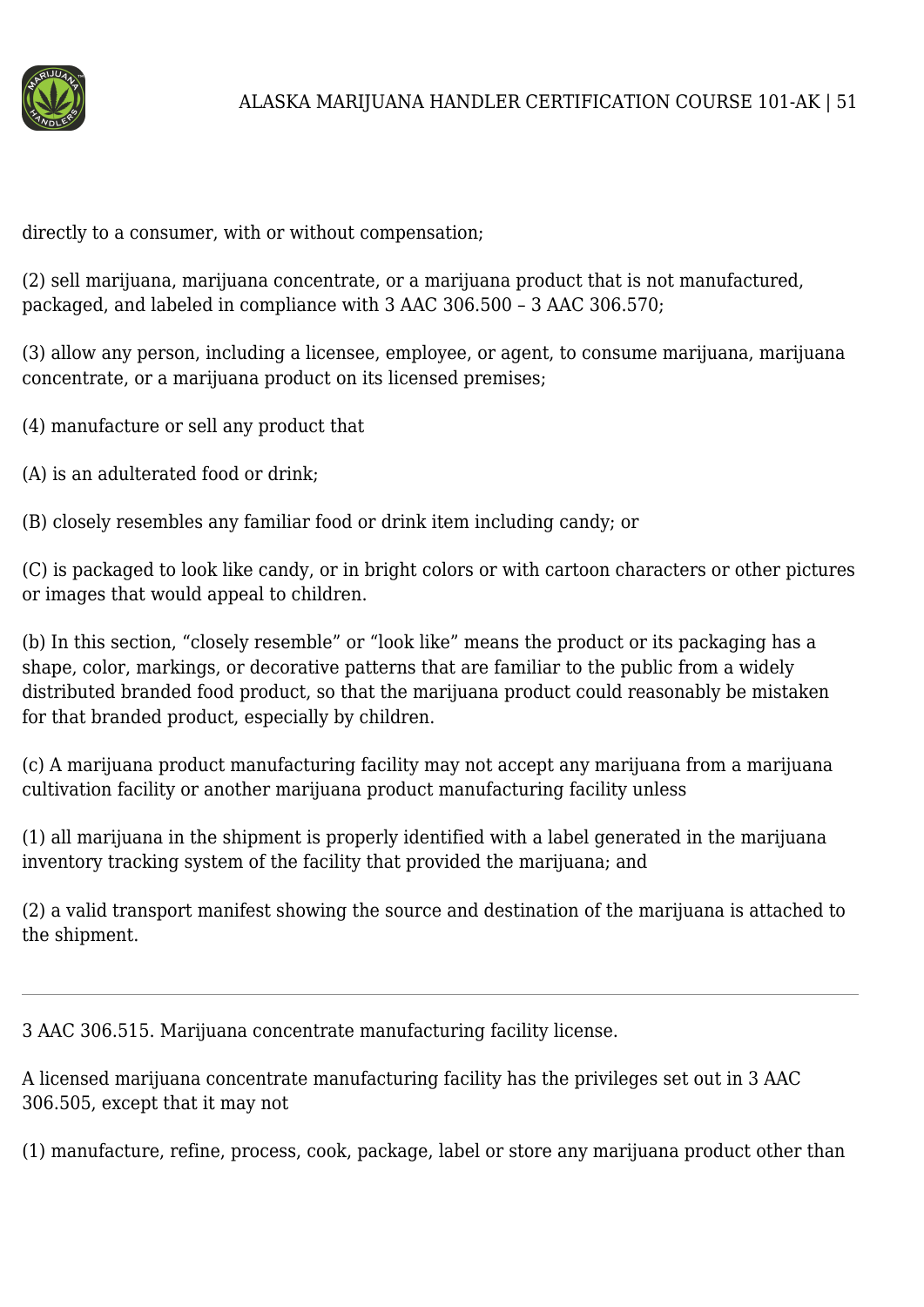

marijuana concentrate;

(2) sell, distribute, or deliver any marijuana product other than marijuana concentrate to a retail marijuana store or to another marijuana product manufacturing facility;

(3) provide and transport a sample of any marijuana product other than marijuana concentrate to a licensed marijuana testing lab for testing; or

(4) provide samples of any product other than marijuana concentrate to a licensed retail marijuana store for purposes of negotiating a sale.

3 AAC 306.520. Application for marijuana product manufacturing facility license.

An applicant for a marijuana product manufacturing facility license, including a marijuana concentrate manufacturing facility, must file an application on a form the board prescribes, and provide the information required under 3 AAC 306.020 and the following:

(1) a copy of an active application for a required food safety permit under 18 AAC 31.020 from the Department of Environmental Conservation or a municipality with authority delegated under AS 17.20.072 and 18 AAC 31.945;

(2) a diagram of the proposed licensed premises required in 3 AAC 306.020(b), identifying the area where

(A) in-house testing, if any, will occur; and

(B) marijuana and any marijuana product, including marijuana concentrate, will be stored;

(3) in the applicant's operating plan required under 3 AAC 306.020(c), a description of

(A) the equipment and solvents, gases, chemicals, and other compounds used to create concentrates and the processes to be used;

(B) each marijuana product the applicant intends to process at this location; the product description must include the color, shape, texture, ingredients and standard production procedure to be used and the additional information required for product approval in 3 AAC 306.525;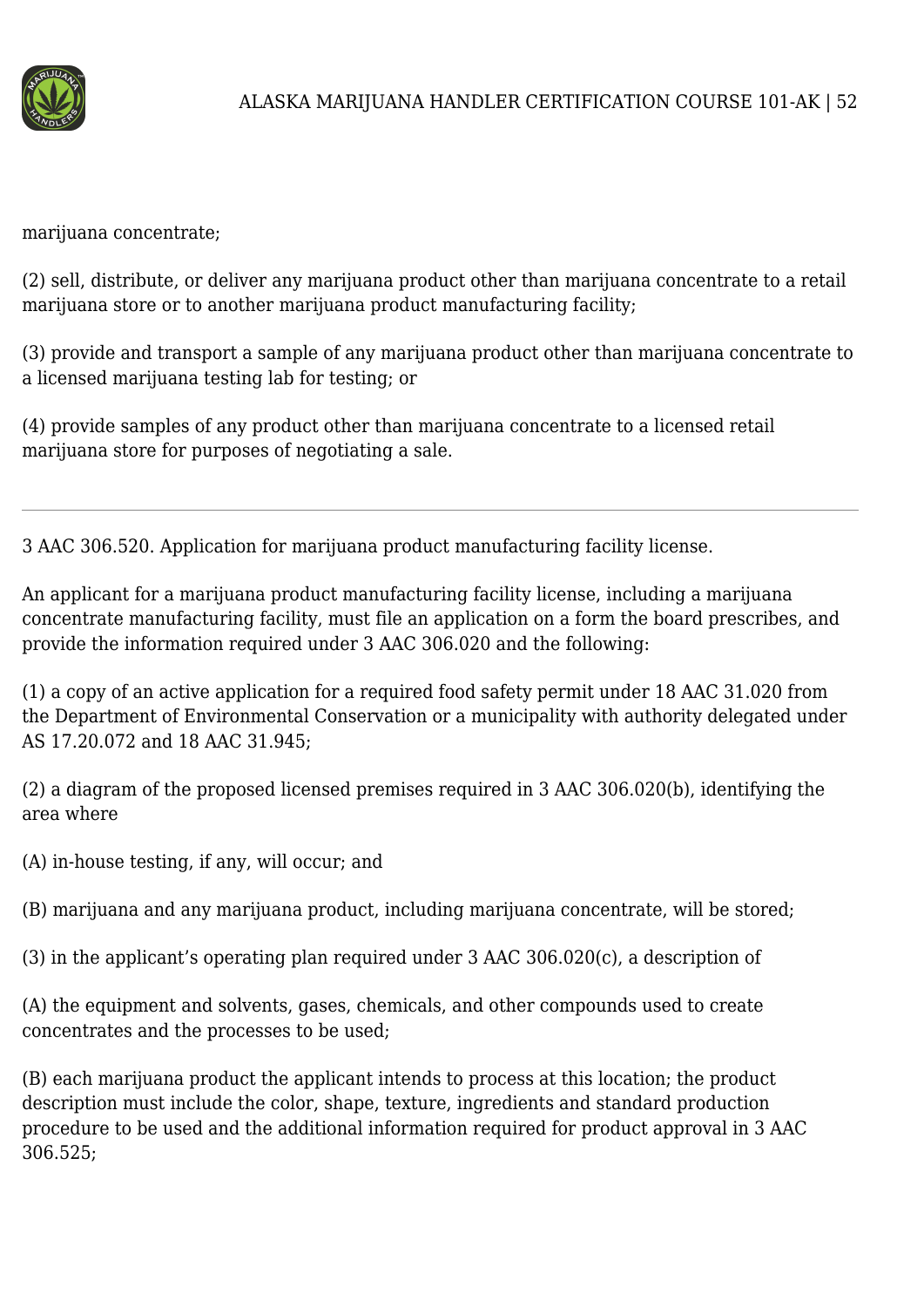

(C) the packaging to be used for each type of product; and

(D) sample labels showing how the labeling information required in 3 ÅAC 306.570 will be set out; and Register  $\qquad$  )

(E) the applicant's plan for disposal of waste.

Editor's note: The form for an application for a marijuana product manufacturing facility license or a marijuana concentrate manufacturing license is available online as provided in the editor's note under 3 AAC 306.020.

3 AAC 306.525. Approval of concentrates and marijuana products.

(a) A marijuana product manufacturing facility, including a marijuana concentrate manufacturing facility, must obtain the board's approval for each product it will manufacture for sale or transfer to another licensed marijuana establishment. The board will not approve any product that is prohibited under 3 AAC 306.510(a)(4).

(b) An applicant for a marijuana product manufacturing facility license may request the board's approval of its intended products with a new license application by including, in its operating plan

(1) a photograph, drawing, or graphic representation of the expected appearance of each final product; and

(2) the proposed standard production procedure and detailed manufacturing process for each product.

(c) A licensed marijuana product manufacturing facility may at any time submit a new product approval request to the board on a form the board prescribes along with a fee of \$250.

(d) A licensed marijuana product manufacturing facility shall keep its ingredient list and potency limits for any food product containing marijuana on file at the marijuana product manufacturing facility's licensed premises. The ingredient list and potency limits for any product manufactured at the facility must be made available for inspection on request by the director, or an employee or agent of the board.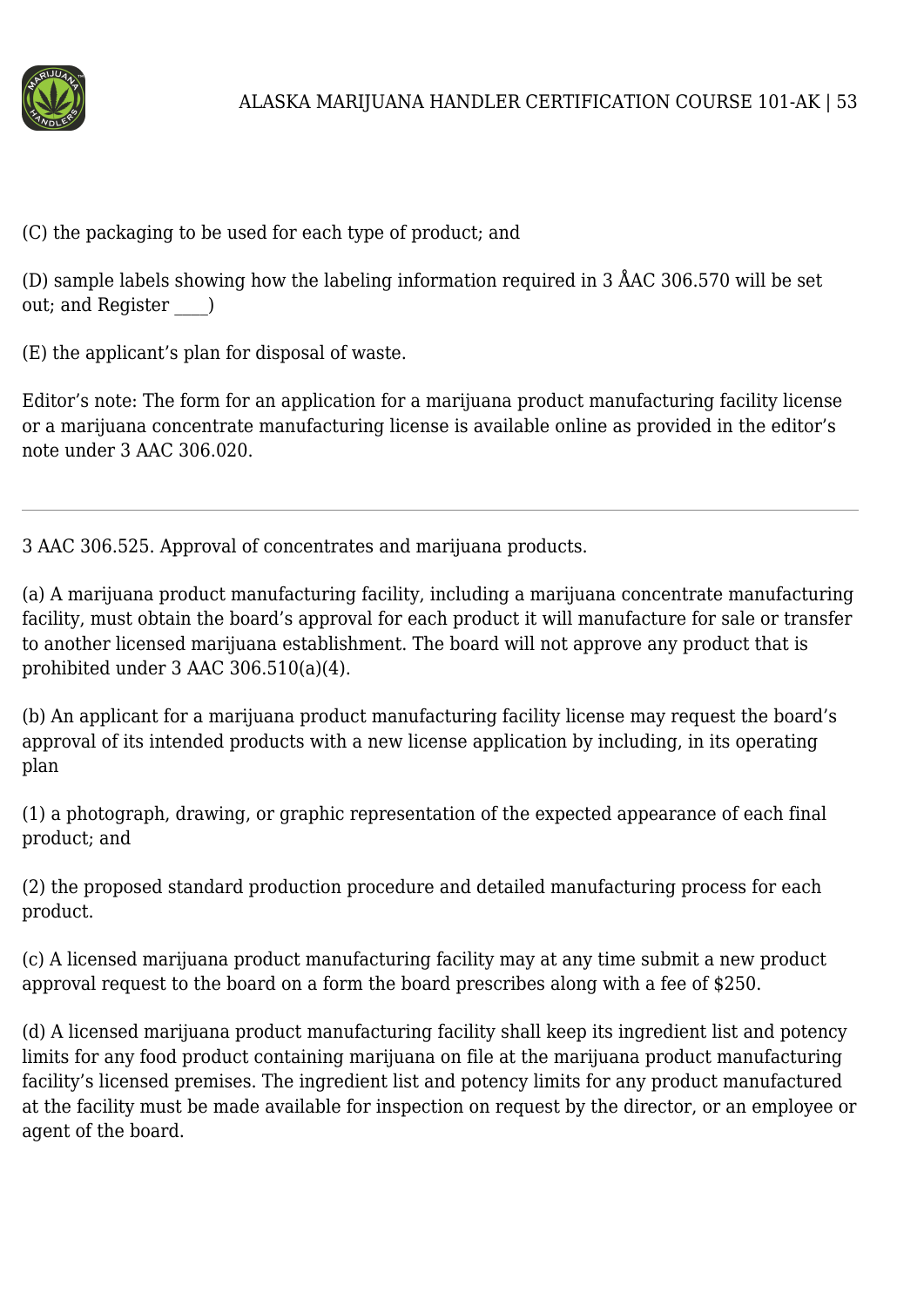

3 AAC 306.530. Marijuana handler permit and food safety worker training.

(a) A marijuana product manufacturing facility including a licensed marijuana concentrate manufacturer facility shall ensure that each licensee, employee, or agent who is required or permitted to be physically present on the licensed premises at any time

(1) obtains a marijuana handler permit as provided in 3 AAC 306.700 before being present or employed at the marijuana product manufacturing facility's licensed premises; and

(2) has the marijuana handler permit card in the person's immediate possession, or a valid copy on file on the premises, at all times while on the marijuana product manufacturing facility's licensed premises.

(b) A licensee, employee, or agent of a licensed marijuana product manufacturing facility who handles marijuana at the facility shall obtain a food safety worker card in compliance with AS 18.31.330, and keep that card in that person's possession at all times while on the licensed premises of the marijuana product manufacturing facility.

3 AAC 306.535. Restricted access and storage areas.

(a) A marijuana product manufacturing facility shall conduct any extraction or product manufacturing operation in a restricted area in compliance with 3 AAC 306.710.

(b) A marijuana product manufacturing facility shall have full video surveillance of the licensed premises as provided in 3 AAC 306.720, including any area where

- (1) marijuana concentrate is produced; occurs,
- (2) any operation involved in manufacturing any product containing marijuana
- (3) marijuana or a marijuana product is stored or stockpiled; or
- (4) marijuana waste is destroyed.
- (c) Any area where marijuana or a marijuana product is stored must be moisture and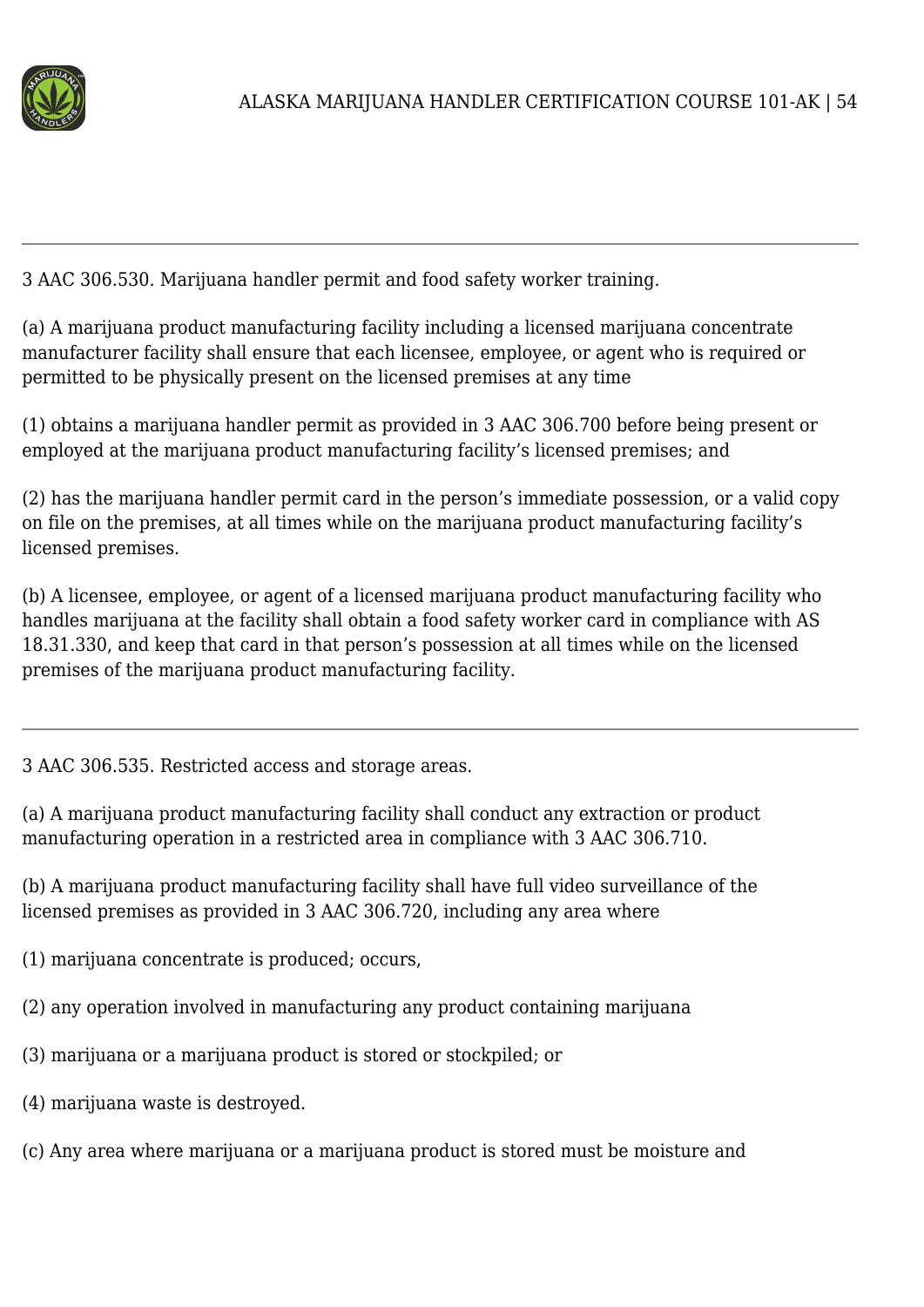

temperature controlled and protected from pests and vermin.

3 AAC 306.540. Marijuana inventory tracking system.

(a) A marijuana product manufacturing facility shall use a marijuana inventory tracking system as provided in 3 AAC 306.730 to ensure that the marijuana product manufacturing facility identifies and tracks any marijuana or marijuana product from the time the marijuana or marijuana product is received, through

(1) use of the marijuana or marijuana product in manufacturing any other marijuana product;

(2) sale or transfer of the marijuana or marijuana product originally received, or any marijuana product manufactured at that marijuana product manufacturing facility to another licensed marijuana establishment; and

(3) disposal of any expired or outdated marijuana or marijuana product that is not sold or transferred to another licensed marijuana establishment.

(b) When marijuana from a marijuana cultivation facility or marijuana product from another marijuana product manufacturing facility is delivered or transported to the licensed premises of a marijuana product manufacturing facility, the marijuana product manufacturing facility shall immediately enter tracking information for that marijuana or marijuana product into the inventory tracking system. A marijuana product manufacturing facility may not accept any marijuana or marijuana product that does not have a valid transport manifest generated from the marijuana inventory tracking system of the licensed marijuana establishment that supplies the marijuana or marijuana product.

(c) A marijuana product manufacturing facility shall track any received marijuana or marijuana product to its use in a marijuana product, and shall reconcile each transaction to its inventory tracking system at the close of business each day.

(d) A marijuana product manufacturing facility shall account for any variance in the quantity of marijuana or marijuana product the facility received, and the quantity the facility sold, transferred, or disposed of.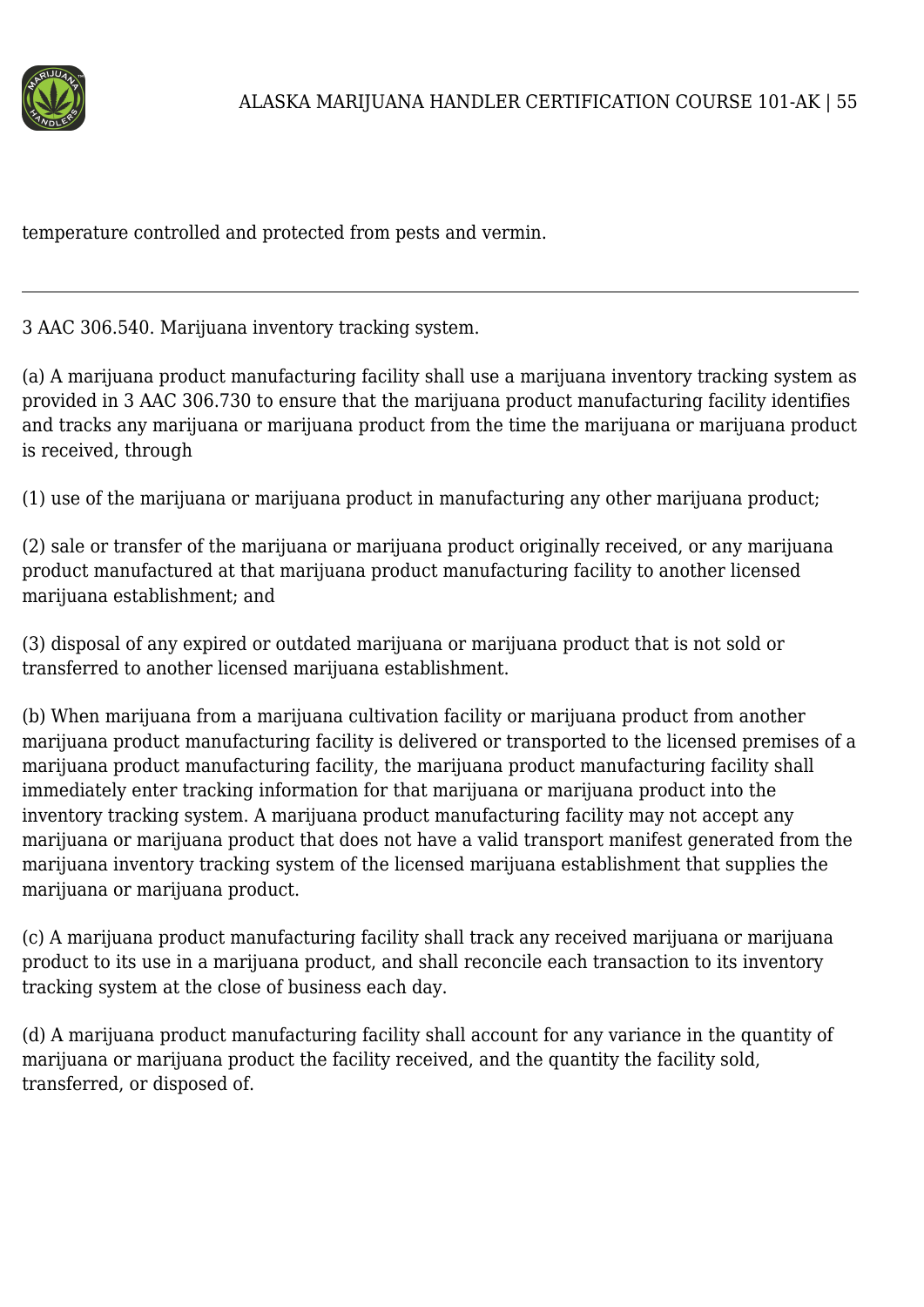

3 AAC 306.545. Health and safety standards.

(a) A marijuana product manufacturing facility shall comply with the health and safety standards set out in 3 AAC 306.735, the Alaska Food Safety Code, 18 AAC 31, if applicable, and any local kitchen-related health and safety standards for retail food establishments.

(b) In addition to inspection by the director or an employee or agent of the board, a marijuana product manufacturing facility is subject to inspection by local safety officials, including a local fire department, building inspector, or code enforcement officer.

3 AAC 306.550. Required laboratory testing.

(a) A marijuana product manufacturing facility shall provide a sample of each marijuana product manufactured at the facility to a licensed marijuana testing facility, and may not sell or transport any marijuana product until all laboratory testing required by 3 AAC 306.645 has been completed.

(b) To comply with (a) of this section, a marijuana product manufacturing facility shall

(1) collect a random sample for testing by selecting a product from each production lot in an amount required by the marijuana testing facility;

(2) designate an individual responsible for collecting each sample; that individual shall

(A ) prepare a signed statement showing that each sample has been randomly selected for testing;

(B) provide the signed statement to the marijuana testing facility; and

(C) maintain a copy as a business record under 3 AAC 306.755, and

(3) transport the sample to the marijuana testing facility in compliance with 3 AAC 306.750.

(c) After collecting and transporting a sample for testing, a marijuana product manufacturing facility shall segregate the entire production lot from which the testing sample was selected until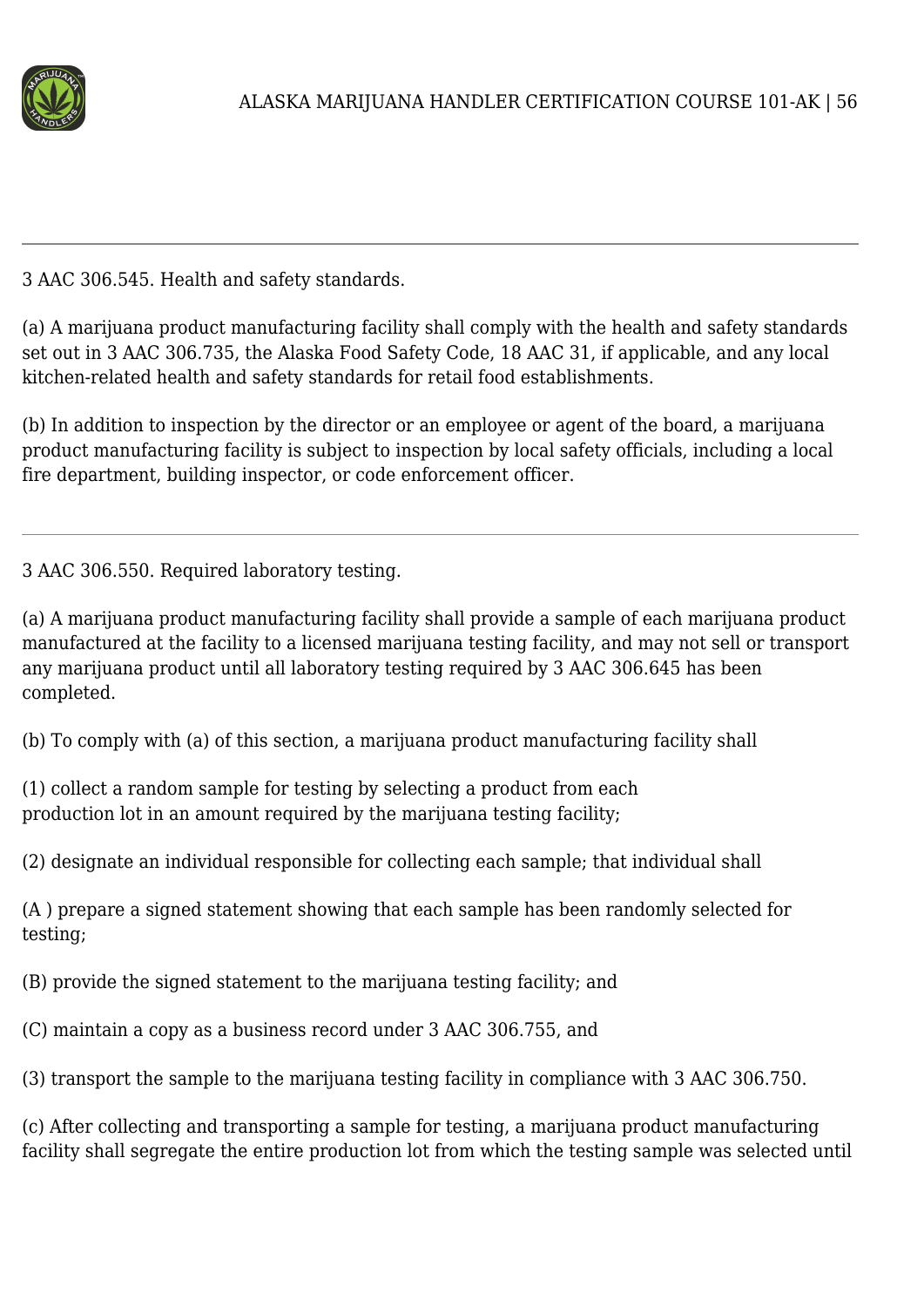

the marijuana testing facility reports the results from its tests. During this period of segregation, the marijuana product manufacturing facility that provided the sample shall maintain the production lot in a secure, cool, and dry location to prevent the marijuana product from becoming contaminated or losing its efficacy. The marijuana product manufacturing facility may not sell or transport any marijuana product from the segregated lot until the marijuana testing facility has completed its testing and analysis and provided those results, in writing, to the marijuana product manufacturing facility that provided the sample. The marijuana product manufacturing facility shall maintain the testing results as part of its business records.

(e) When geographic location and transportation limitations make it unfeasible for a manufacturing facility to transport testing samples to a lab, an applicant for licensure may propose alternative means of testing to meet the requirements of this code.

3 AAC 306.555. Production of marijuana concentrate.

(a) Before producing any marijuana concentrate for sale, a marijuana product manufacturing facility shall develop standard operating procedures, good manufacturing practices, a safety plan, and a training plan for each individual employed in an extraction process.

(b) A marijuana product manufacturing facility may create marijuana concentrates only as follows:

(1) water-based marijuana concentrate may be produced by extracting cannabinoids from marijuana by using only water, ice or dry ice;

(2) food-based marijuana concentrate may be produced by extracting cannabinoids from marijuana through the use of propylene glycol, glycerin, butter, olive oil, or other typical cooking fats; infused dairy butter and oils or fats derived from natural sources may be used to prepare infused edible products, but may not be prepared as stand-alone edible products for sale;

(3) solvent-based marijuana concentrate may be produced using the hydrocarbons N-butane, isobutane, propane, or heptane or other solvents or gases the board approves that exhibit low to minimal potential human health-related toxicity; approved solvents must be of at least ninety-nine percent purity and must be used

(A) in a professional grade closed loop extraction system designed to recover the solvents;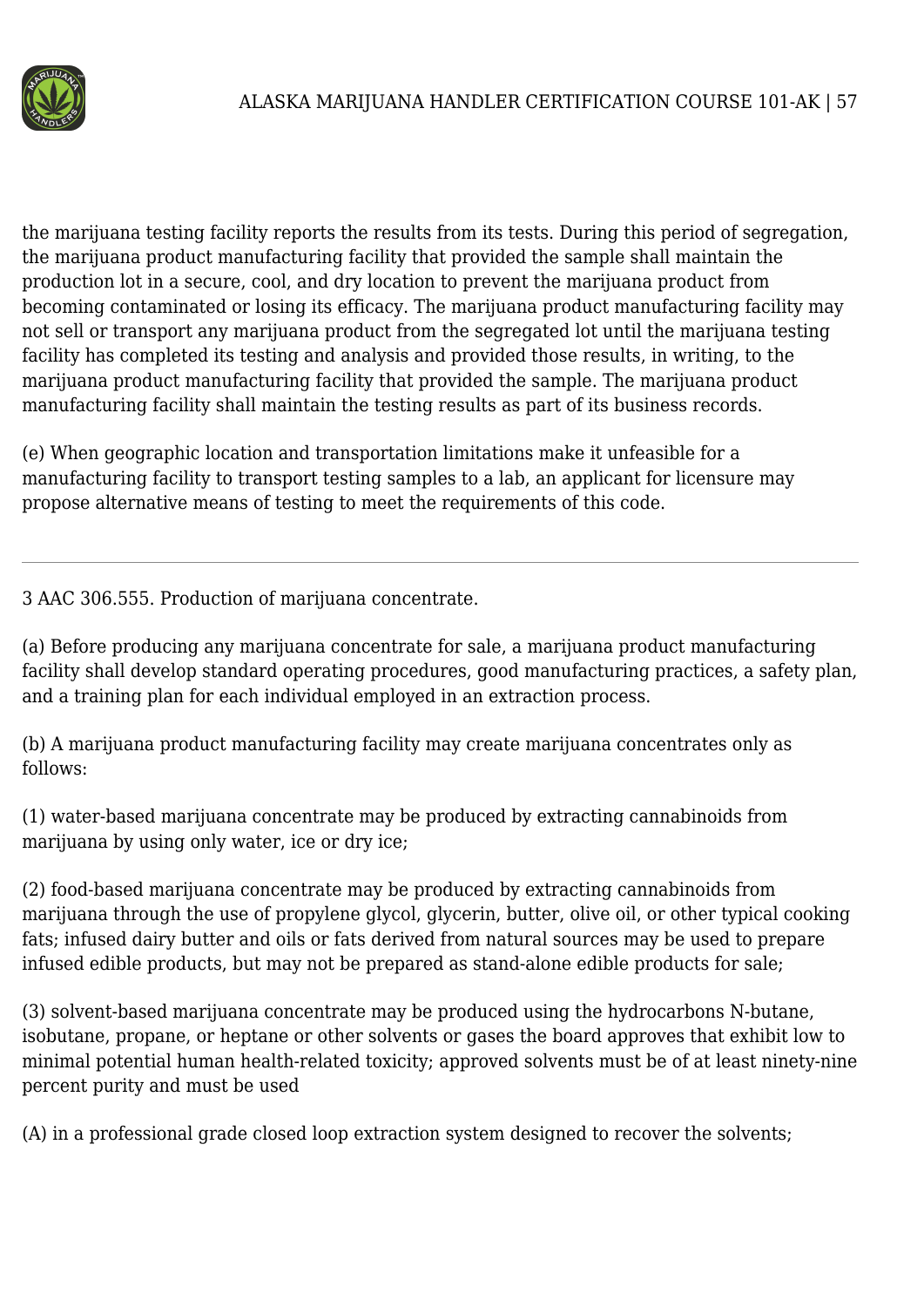

(B) in an environment with proper ventilation; and

(C) with control of all sources of ignition if a flammable atmosphere is or may be present.

(c) A marijuana product manufacturing facility using a professional grade closed loop gas extraction system must ensure that ratings;

(1) every vessel is used in compliance with the manufacturer's stated pressure

(2) any CO2 used is of at least ninety-nine percent purity;

(3) any person using a solvent or gas to extract marijuana concentrate in the closed looped system must be fully trained on how to use the system, have direct access to applicable material safety data sheets, and handle and store the solvent and gas safely;

(4) a licensed engineer has certified that the professional grade closed loop system was commercially manufactured, is safe for its intended use, and is built to codes of recognized and generally accepted engineering practices;

(5) any professional grade closed loop system, and other equipment and facilities used in the extraction process must be approved for their use by the local fire code official and must meet any applicable fire, safety, and building code requirements.

(d) A marijuana product manufacturing facility may use heat, screens, presses, steam distillation, ice water, and other methods without employing solvents or gases to create kief, hashish, bubble hash, infused dairy butter, or oils or fats derived from natural sources, and other extracts.

(e) A marijuana product manufacturing facility may use food grade glycerin, ethanol, and propylene glycol solvents to create extracts. All ethanol must be removed from the extract in a manner to recapture the solvent and ensure that it is not vented into the atmosphere.

## 3 AAC 306.557. Quality control sampling

A marijuana product manufacturing facility may provide a sample of marijuana concentrate or other marijuana product to an employee of the facility, who is in possession of a valid marijuana handler card for the purpose of quality control only if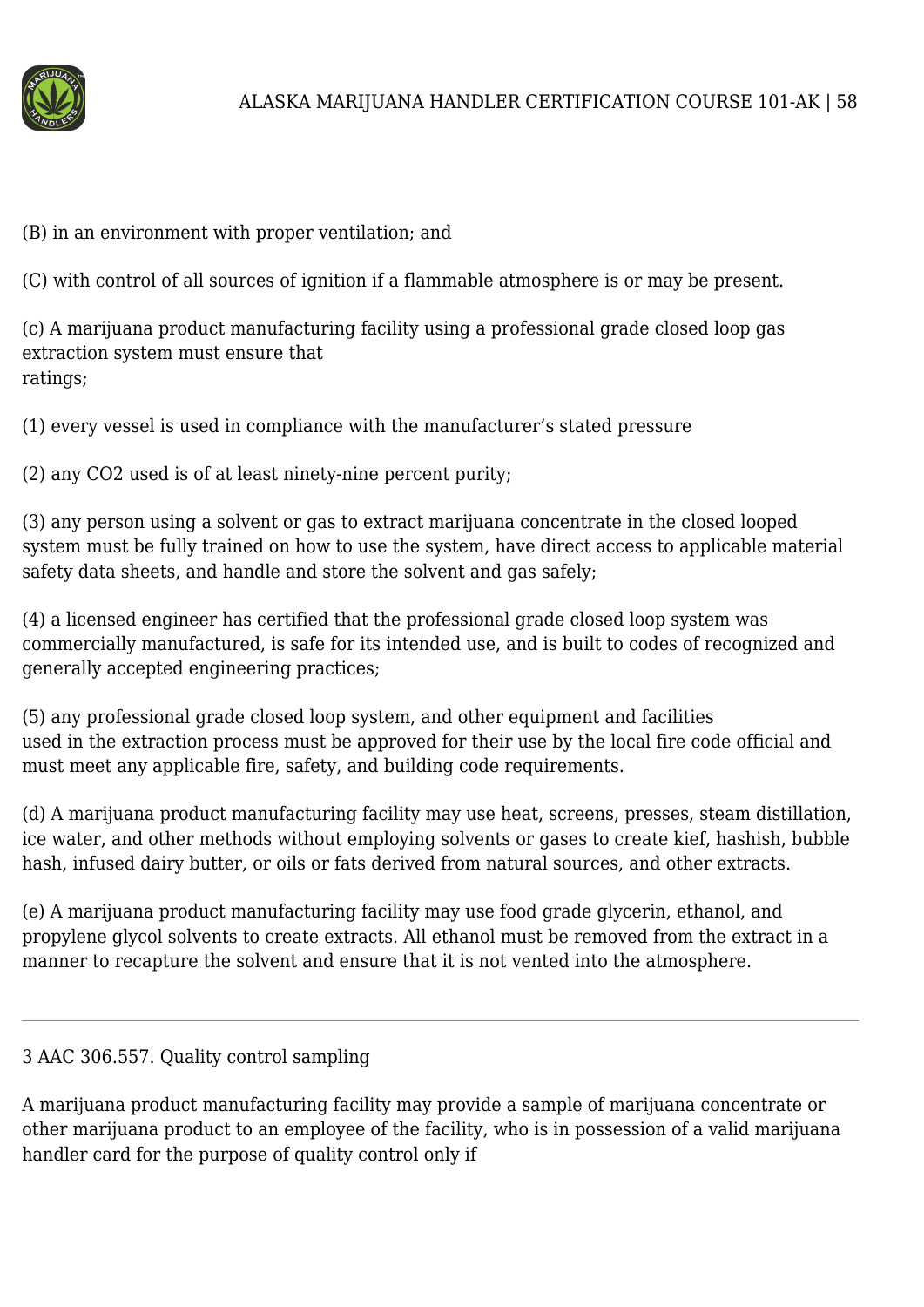

(1) samples provided to employees for quality control do not exceed a cumulative total set out in 3 AAC 306.355 in a 30-day period;

(2) each sample is registered and tracked using the marijuana inventory tracking system in accordance with 3 AAC 306.730;

(3) consumption of marijuana does not occur on the licensed premises;

(4) no sample provided under this section is sold or given to another licensee or consumer;

(5) each employee who receives a marijuana sample for the purpose of quality control completes a quality control form approved by the board for each sample;

(6) the marijuana cultivation facility licensee maintains copies of completed forms required under (5) of this subsection in accordance with 3 AAC 306.755; and

(7) samples that leave the licensed premises are packaged in opaque, resealable, child-resistant packaging and clearly marked or labeled "For Quality Control" and the packaging is designed or constructed to be significantly difficult for children under five years of age to open, but not normally difficult for adults to use properly.

3 AAC 306.560. Potency limits per serving and transaction for edible marijuana products.

(a) A marijuana product manufacturing facility may not prepare any product with potency levels exceeding the following, as tested in compliance with 3 AAC 306.645:

(1) for a single serving of marijuana product, five milligrams active tetrahydrocannabinol (THC) or Delta 9;

(2) in a single packaged unit of marijuana product to be eaten or swallowed, not more than ten servings, or fifty milligrams of active THC or Delta 9; the THC content must be homogenous, or evenly distributed throughout the marijuana infused product.

3 AAC 306.565. Packaging of marijuana products.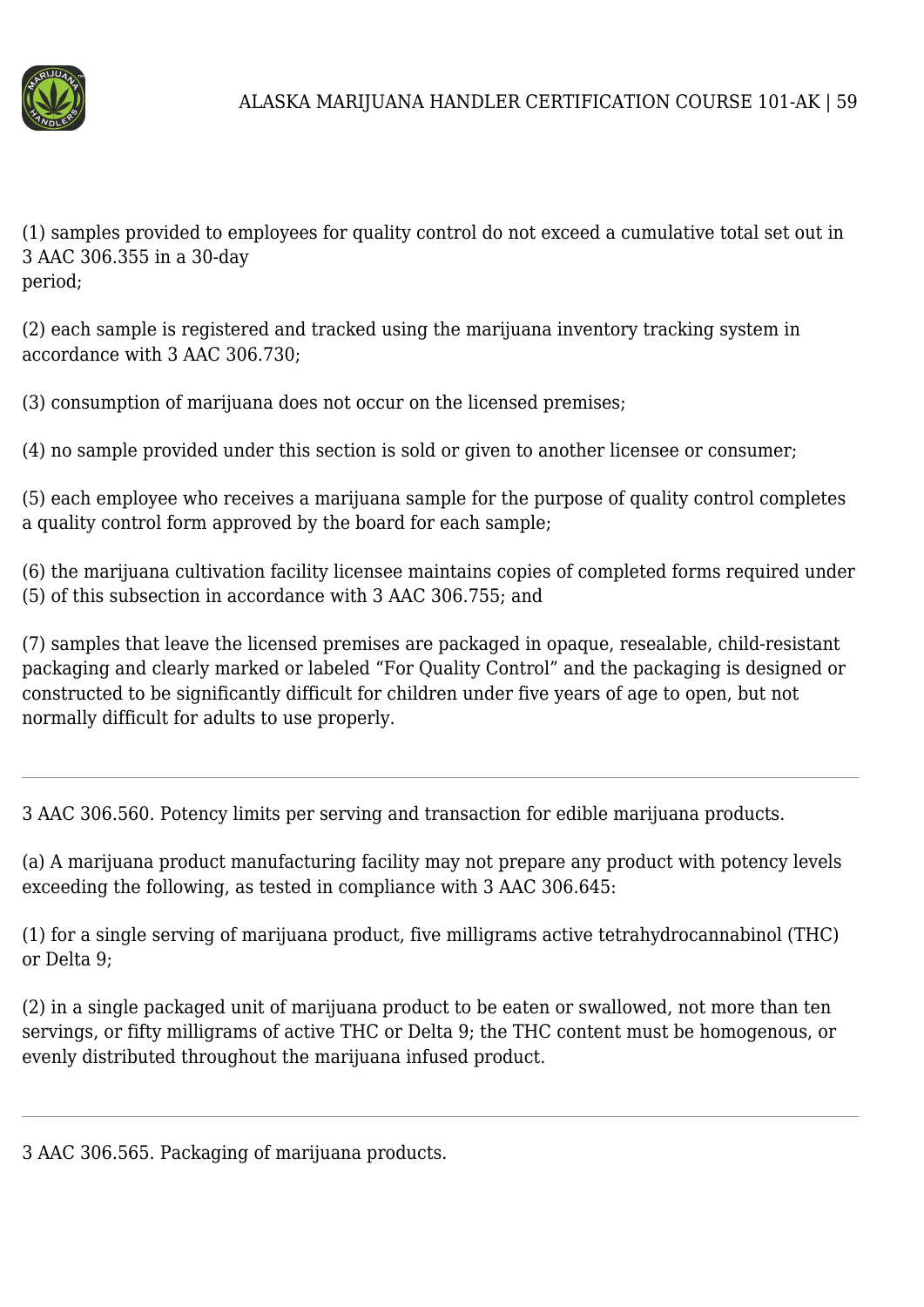

(a) A marijuana product manufacturing facility shall observe the potency limits set out in 3 AAC 306.560 in packaging each product for resale by a retail marijuana store.

(b) A container or packaging for any edible marijuana product produced by a marijuana product manufacturing facility may not have any printed images, including cartoon characters, that specifically target individuals under the age of 21. In addition, the packaging must

(1) protect the product from contamination and not impart any toxic or damaging substance to the product;

(2) if the marijuana product contains multiple servings, the product itself must have markings or demarcations clearly delineating each serving of the product. For liquid marijuana products with multiple servings the packaging must indicate the number and size of individual servings.

(c) A licensed marijuana product manufacturing facility may transfer marijuana products that are not edible marijuana products to another licensed facility in wholesale packages not to exceed 5 pounds.

(d) Each packaged marijuana product must be identified by a tracking label generated by the marijuana product manufacturing facility's marijuana inventory control system.

(e) A licensed marijuana product manufacturing facility shall prepare marijuana products for transfer to another marijuana establishment by container; container; and

(1) placing marijuana products within a sealed, tamper-evident shipping

(2) affixing a label that complies with 3 AAC 306.570(d) to the shipping

(3) generating a transport manifest from the marijuana product manufacturing facility's marijuana inventory system; the transport manifest must remain with the marijuana products at all times while being transported, and a copy must be given to the licensed marijuana establishment that receives the shipment.

3 AAC 306.570. Labeling of marijuana products.

(a) With each production lot of marijuana product sold, a marijuana product manufacturing facility must disclose in writing the name of the licensed marijuana testing facility that performed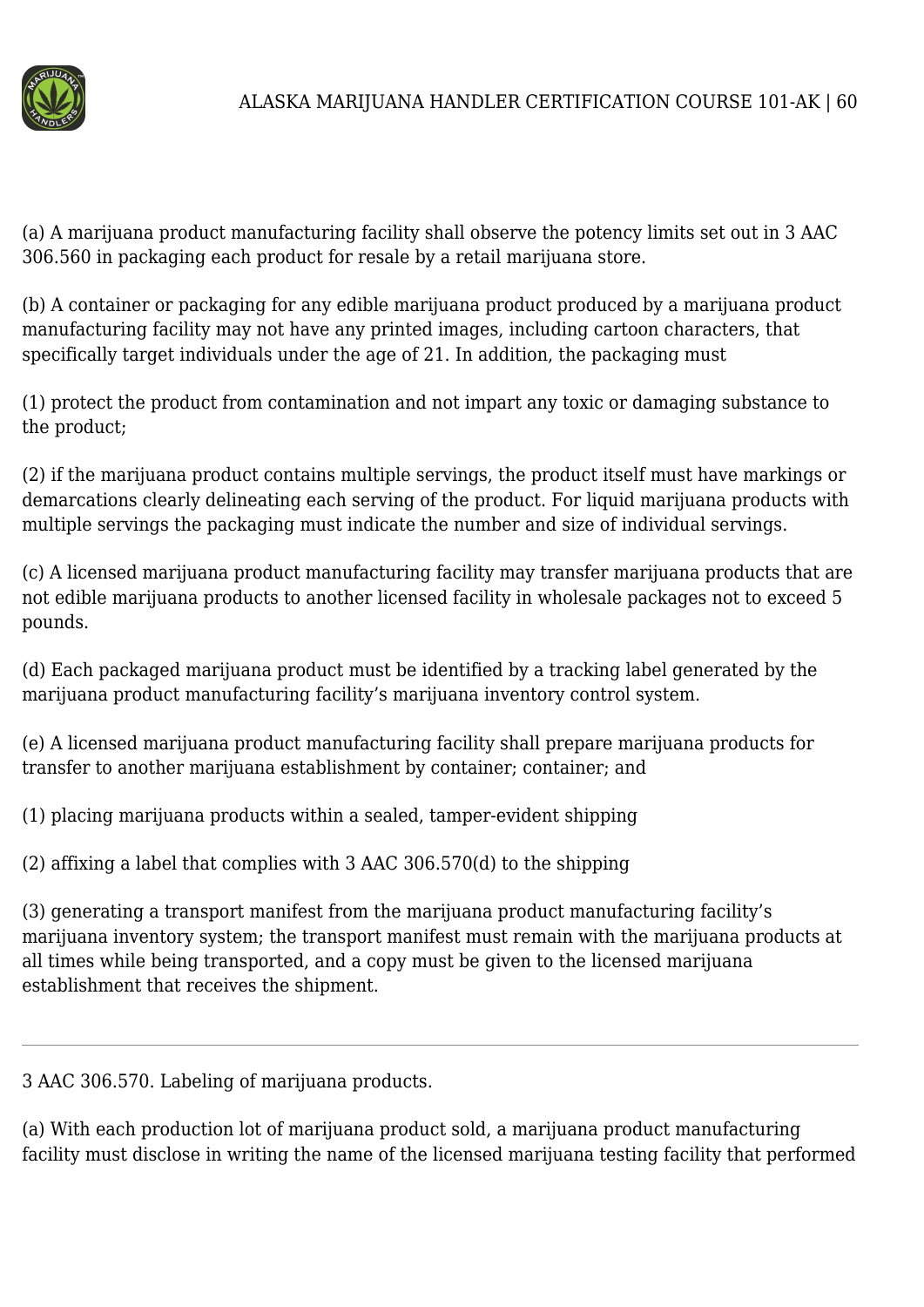

any required test and the results of each required test.

(b) A marijuana product may not be labeled as organic.

(c) A marijuana product manufacturing facility shall affix a label containing the following information to each package of marijuana product sold to a retail store for resale to a consumer:

(1) the name and license number of the marijuana product manufacturing facility where the marijuana product was prepared;

(2) the production lot number assigned to the product in the package;

(3) the net weight of the product in the package, not including weight of packaging, using a standard of measure compatible with the inventory tracking system;

(4) a label containing the following statements:

(A) "Marijuana has intoxicating effects and may be habit forming and addictive;"

(B) "Marijuana impairs concentration, coordination, and judgment. Do not operate a vehicle or machinery under its influence;"

(C) "There are health risks associated with consumption of marijuana;" and

(D) "For use only by adults twenty-one and older. Keep out of the reach of children"

(E) "Marijuana should not be used by women who are pregnant or breast feeding."

(d) A marijuana product manufacturing facility transporting marijuana product to a retail marijuana store shall affix a label to the shipping container showing that a licensed marijuana testing facility has tested each lot of marijuana product in the shipment and giving the test results, including the following information:

(1) a cannabinoid potency profile expressed as a range of percentages that extends from the lowest percentage to highest percentage of concentration for each cannabinoid listed from every test conducted on that production lot from the same marijuana product manufacturing facility within the last three months;

(2) a statement listing the results of microbial testing required by 3 AAC 306.645(b)(2);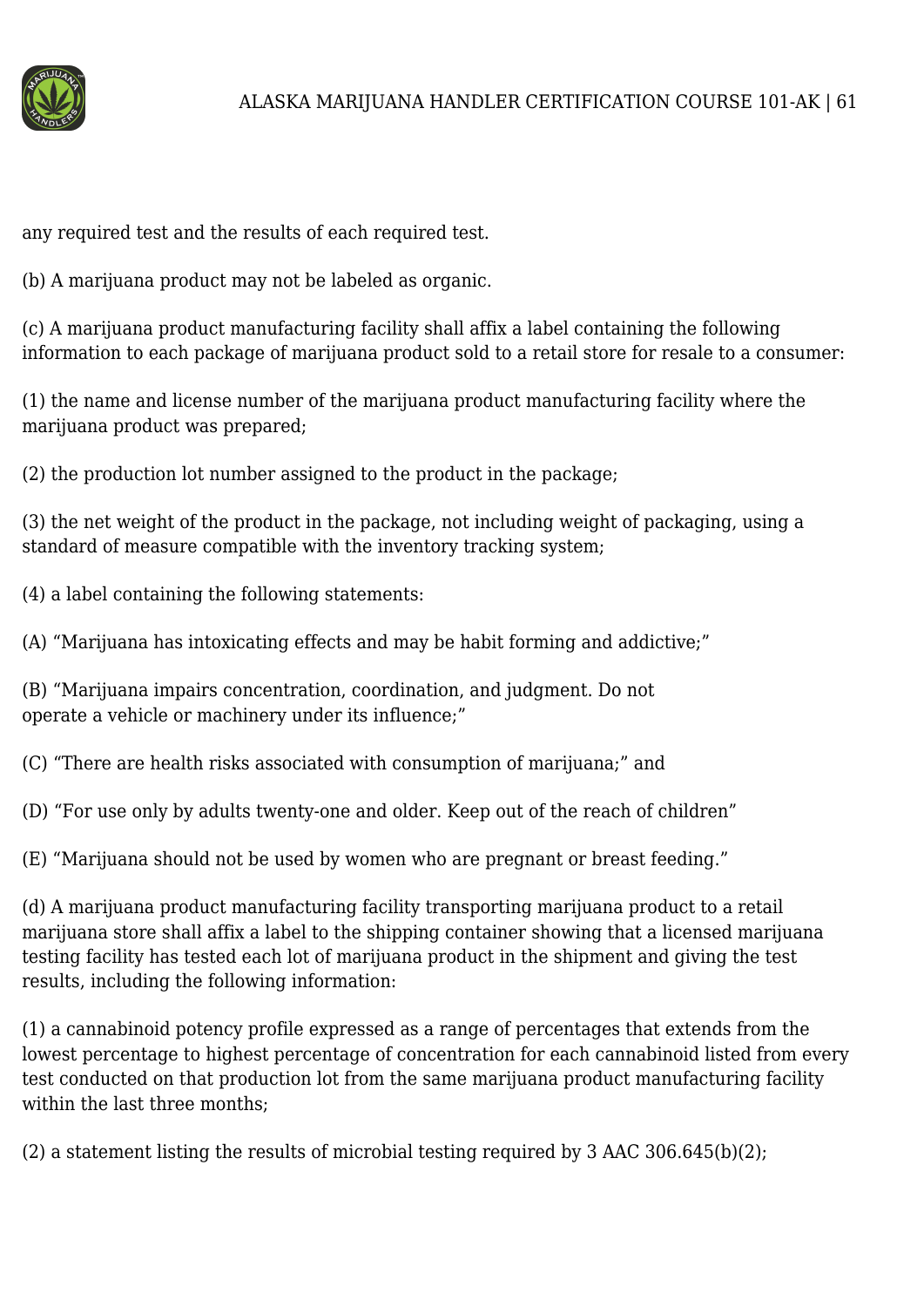

(3) a statement listing the results of residual solvent testing required by 3 AAC 306.645(b)(3), if applicable; was tested:

(4) a statement listing any of the following contaminants for which the product

(A) molds, mildew and filth, in addition to the testing required by 3 AAC 306.645(b)(2);

- (B) herbicides, pesticides, and fungicides, and
- (C) harmful chemicals.

(e) If a marijuana product manufacturing facility ships wholesale marijuana product from a production lot of marijuana product that has not been tested for each contaminant listed in (d)(4) of this section, the label for that lot must include a statement identifying each contaminant listed in (d)(4) of this section for which that lot has not been tested.

MARIJUANA HANDLERS™ – Key Points

- A person may not extract marijuana concentrate for sale, or formulate or manufacture any marijuana product for sale unless that person has obtained a marijuana product manufacturing facility license from the board.
- A licensed marijuana product manufacturing facility, including a licensed marijuana concentrate manufacturing facility, may not sell any product that closely resembles any familiar food or drink item including candy or packaged to look like candy, or in bright colors or with cartoon characters.
- A marijuana product manufacturing facility shall use a marijuana inventory tracking system.
- Marijuana product manufacturing facility is subject to inspection by local safety officials, including a local fire department, building inspector, or code enforcement officer.
- A marijuana product manufacturing facility may create marijuana concentrates only as follows: water-based marijuana concentrate, food-based marijuana concentrate, solventbased marijuana concentrate.
- With each production lot of marijuana product sold, a marijuana product manufacturing facility must disclose in writing the name of the licensed marijuana testing facility that performed any required test and the results of each required test.

<sup>.6</sup> Marijuana Testing Facilities. (3 AAC 306.600 – 3AAC 306.675)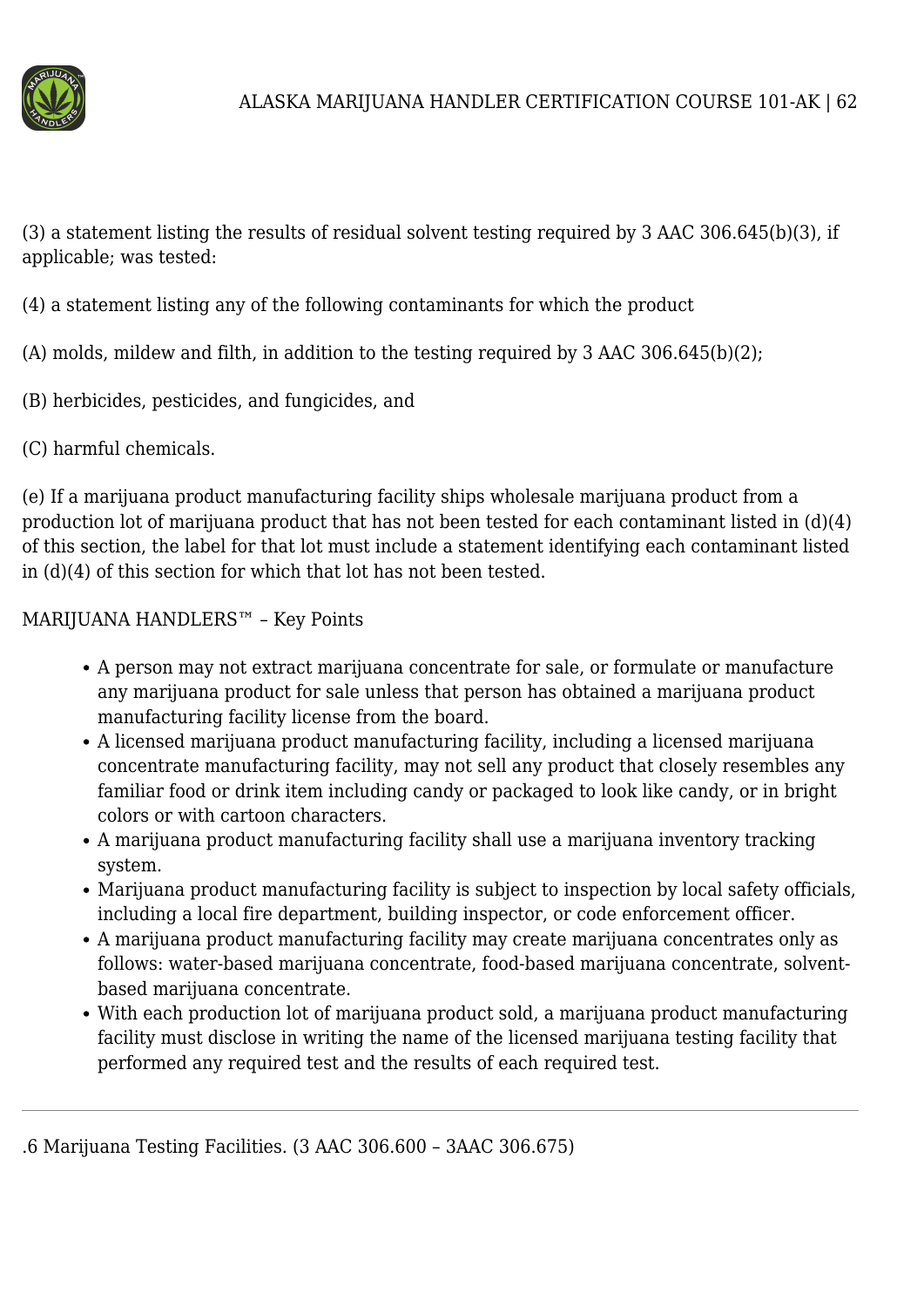

#### Section

| 3 AAC 306.600. Applicability                                             |
|--------------------------------------------------------------------------|
| 3 AAC 306.605. Marijuana testing facility license required               |
| 3 AAC 306.610. Marijuana testing facilities: privileges and prohibitions |
| 3 AAC 306.615. Application for marijuana testing facility license        |
| 3 AAC 306.620. Approval of testing facility                              |
| 3 AAC 306.625. Proficiency testing program                               |
| 3 AAC 306.630. Scientific director                                       |
| 3 AAC 306.635. Testing methodologies                                     |
| 3 AAC 306.640. Standard operating procedure manual                       |
| 3 AAC 306.645. Laboratory testing of marijuana and marijuana products    |
| 3 AAC 306.650. Chain of custody                                          |
| 3 AAC 306.655. Marijuana inventory tracking system                       |
| 3 AAC 306.660. Failed materials; retests                                 |
| 3 AAC 306.665. Supplemental marijuana quality testing                    |
| 3 AAC 306.670. Reporting; verification                                   |

3 AAC 306.675. Records retention

## 3 AAC 306.600. Applicability.

(a) The provisions of 3 AAC 306.600 – 3 AAC 306.675 apply to any person offering any service testing, analyzing, or certifying potency, moisture content, pesticide or solvent residue, mold, mildew, bacteria, or other contaminant in marijuana or any marijuana product to any other person including a marijuana establishment or any member of the public, whether for compensation or not, as a independent or third party testing facility.

(b) The provisions of 3 AAC 306.600 – 3 AAC 306.675 do not apply to any licensed marijuana establishment that controls marijuana testing equipment used solely for its own in- house testing of its own cultivated crop, of products produced or manufactured at its own facility, or of retail products placed or offered for sale in its marijuana retail store.

3 AAC 306.605. Marijuana testing facility license required.

(a) A person may not offer or provide any marijuana testing service or test results unless the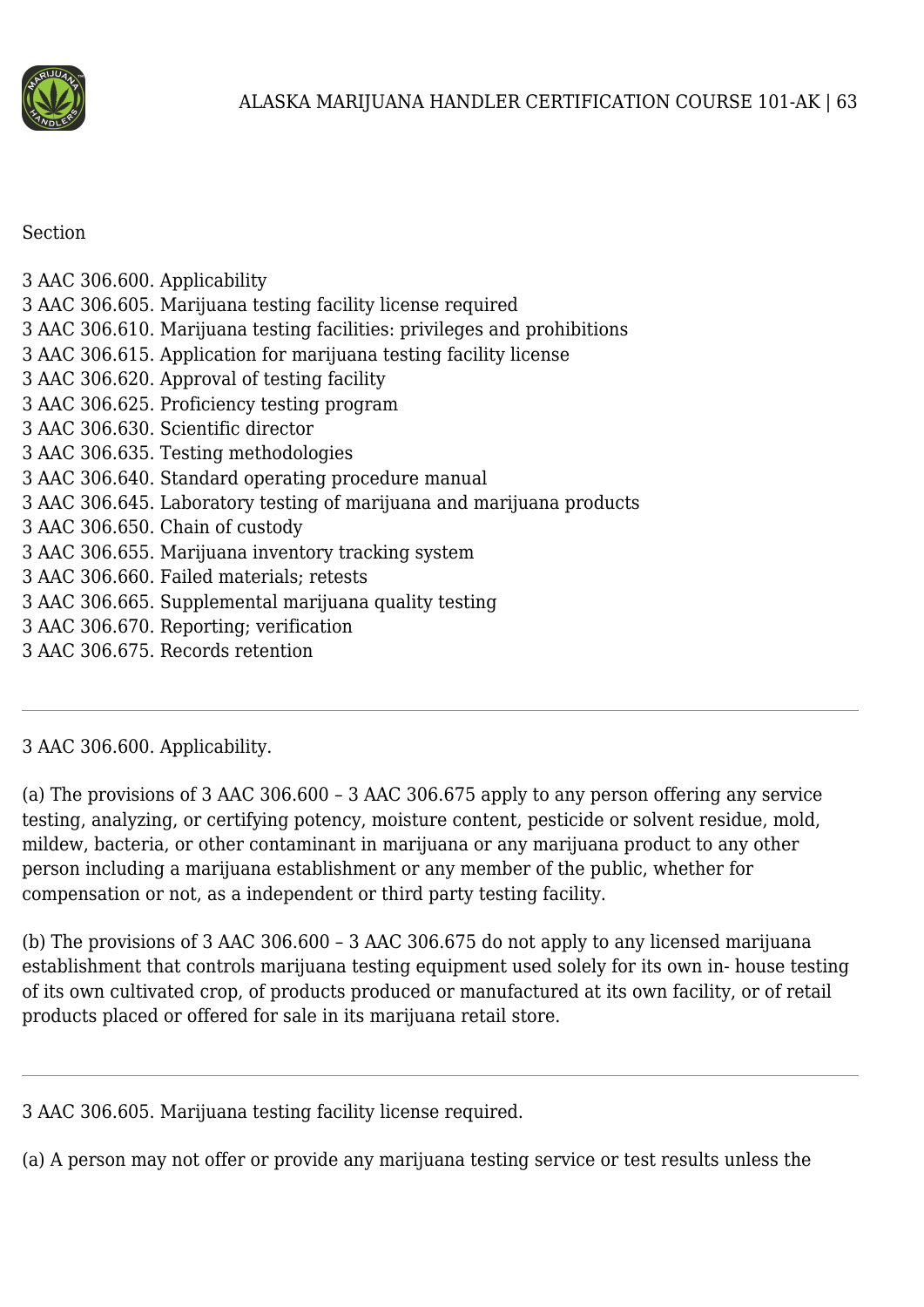

person has obtained a marijuana testing facility license from the board in compliance with this chapter, or is an employee or agent acting for a licensed marijuana testing facility.

(b) A person seeking a marijuana testing facility license must

(1) submit an application for a marijuana testing facility license on a form the board prescribes, including the information set out at 3 AAC 306.020 and 3 AAC 306.615; and (2) demonstrate to the board's satisfaction that the applicant will operate in compliance with (A) each applicable provision of 3 AAC 306.600 – 3 AAC 306.675, and 3 AAC 306.700 – 3 AAC 306.755; and

(B) each applicable public health, fire, safety, and tax code and ordinance of the state and the local government in which the applicant's proposed licensed premises are located.

(C) does not hold any marijuana establishment license in this state other than a testing facility license, or have any financial interest in common with any person who is a licensee of a marijuana establishment in this state other than a testing facility license; and

(D) meets the board's standards for approval as set out in 3 AAC 306.620 – 3 AAC 306.625.

(c) A licensee of any marijuana testing facility, or an employee or agent of a licensed marijuana testing facility may not have an ownership interest in, or a direct or indirect financial interest in any other licensed marijuana establishment.

3 AAC 306.610. Marijuana testing facilities: privileges and prohibitions.

(a) A licensed marijuana testing facility may have any amount of marijuana and marijuana product on its premises at any given time provided that the testing facility's marijuana inventory tracking system and other records document that all marijuana and marijuana products are on the premises only for the testing purposes described in 3 AAC 306.600 – 3 AAC 3306.675.

(b) A licensed marijuana testing facility may not

(1) have any licensee, employee, or agent who holds any type of marijuana establishment license other than a marijuana testing facility license issued under this chapter;

(2) sell, deliver, distribute, or transfer any marijuana or marijuana product to a consumer, with or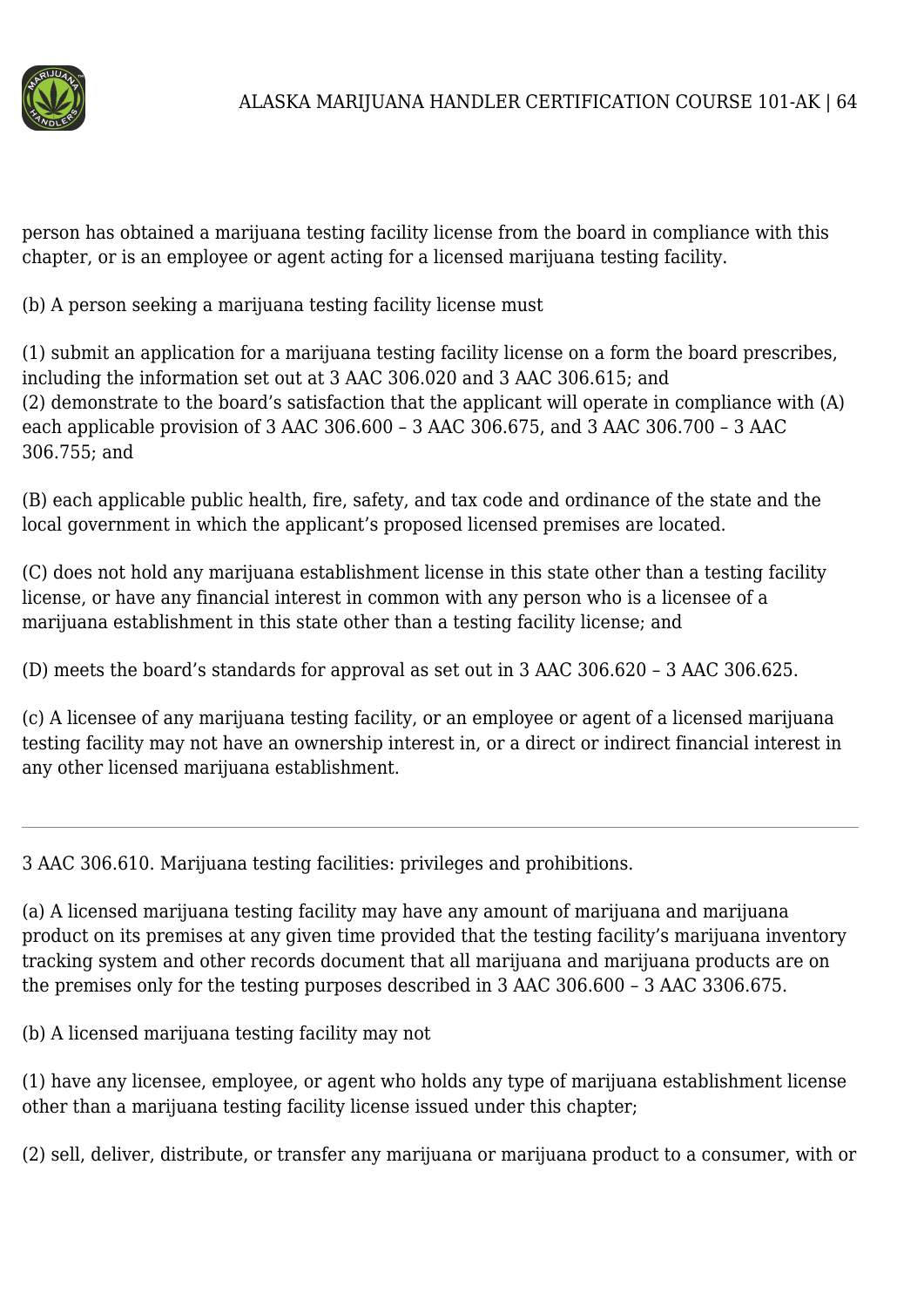

without compensation; or

(3) allow any person to consume marijuana or marijuana product on its licensed premises.

3 AAC 306.615. Application for marijuana testing facility license.

An applicant for a new marijuana testing facility license must file an application on a form the board prescribes, including

(1) the information required under 3 AAC 306.020; and

(2) the proposed marijuana testing facility's operating plan, including, in addition to the information required under 3 AAC 306.020(c), the following:

(A) each test the marijuana testing facility will offer;

(B) the facility's standard operating procedure for each test the facility will offer; and

(C) the acceptable range of results for each test the facility will offer.

3 AAC 306.620. Approval of testing facility.

(a) A person seeking a marijuana testing facility license must first obtain the approval of the board by showing competence to perform each test the licensee will offer as an independent third party testing facility, including tests to identify

(1) THC, THCA, CBD, CBDA and CBN potency;

- (2) harmful microbials including E. coli or salmonella;
- (3) residual solvents;
- (4) poisons or toxins;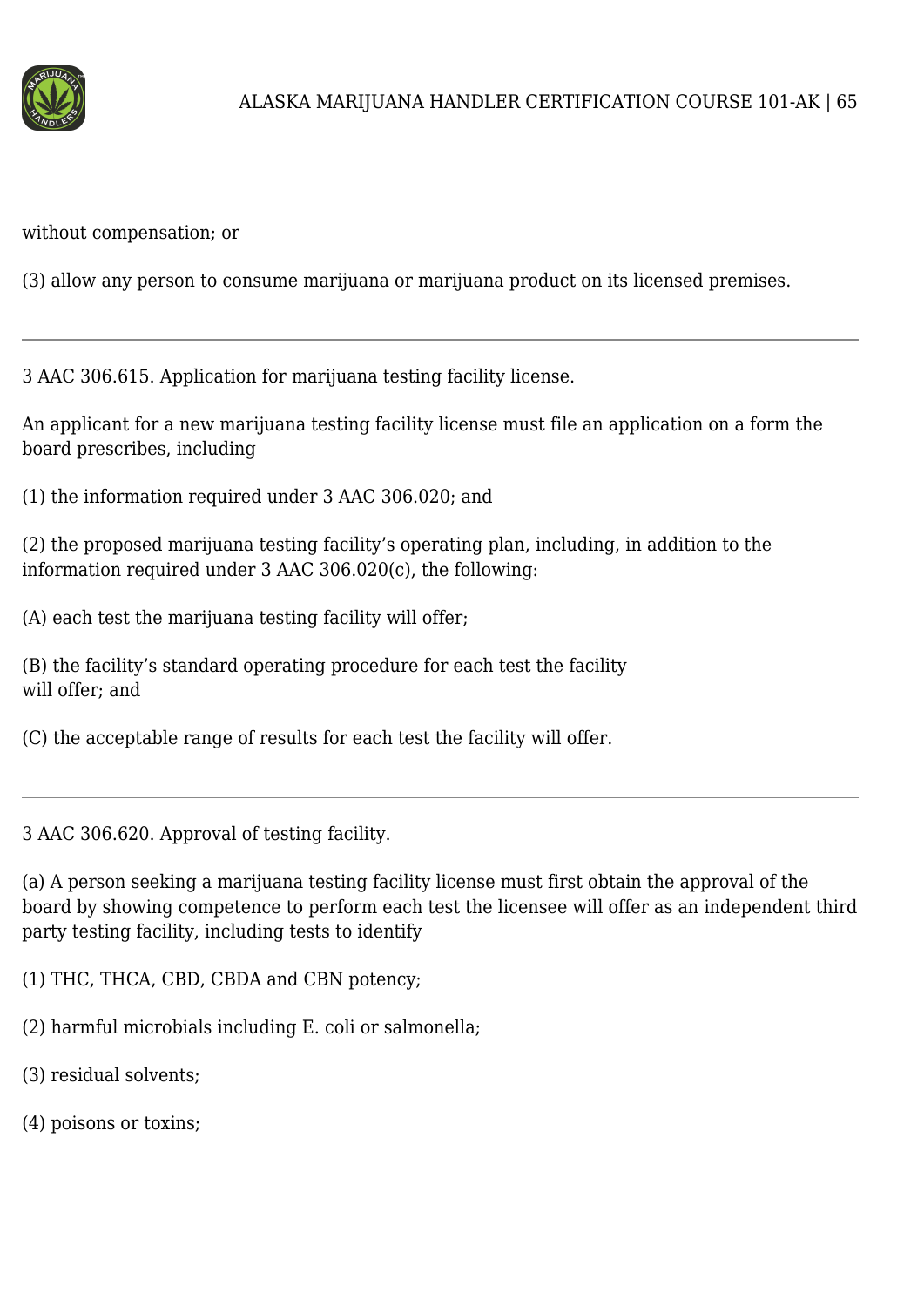

- (5) harmful chemicals;
- (6) dangerous molds, mildew or filth;
- (7) pesticides.

(b) In evaluating whether a person has shown competence in testing under this section, the board or the board's contractor may

- (1) conduct an on-site inspection of the applicant's premises;
- (2) require the applicant to demonstrate proficiency in testing; and

(3) examine compliance with any applicable requirement of 3 AAC 306.630 – 3AAC 306.675, and 3 AAC 306.700 – 3AAC 306.755, including

- (A) qualifications of personnel; will use;
- (B) standard operating procedure for each testing methodology the facility
- (C) proficiency testing results;
- (D) quality control and quality assurance;
- (E) security;
- (F) chain of custody;
- (G) specimen retention;
- (H) space;
- (I) records; and
- (J) reporting of results.

(c) In this section, "approval" means the board or its contractor has examined the qualifications and procedures of the marijuana testing facility license applicant and found them generally in compliance with good laboratory practices; "approval" does not mean the board guarantees that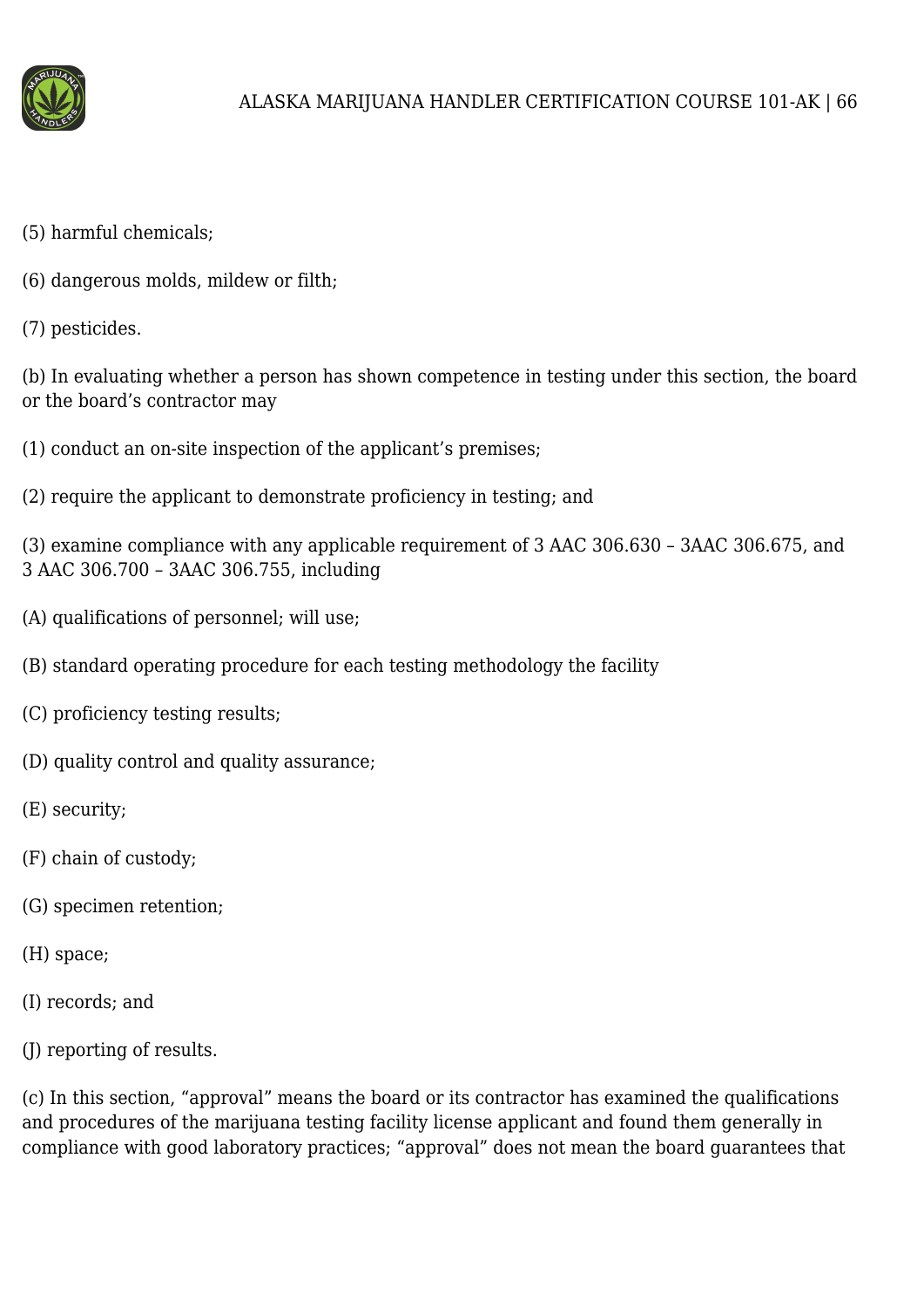

the testing facility can or will protect the public from all potential hazards of marijuana including microbials, poisons or toxins, residual solvents, pesticides, or other contaminants.

3 AAC 306.625. Proficiency testing program.

(a) When an accredited proficiency testing program becomes available in the state, the board may require an applicant for a marijuana testing facility license to participate successfully in a proficiency testing program within 12 months before receiving a license. The proficiency testing program must require an applicant for a marijuana testing facility license or a participating licensed marijuana testing facility to analyze test samples using the same procedures with the same number of replicate analyses, standards, testing analysts, and equipment that will be used for product testing. Successful participation means the positive identification of 80 percent of the target analytes that the testing facility reports, and must include quantitative results when applicable. Any false positive results reported will be considered an unsatisfactory score for the proficiency test.

(b) Before renewing the license of a marijuana testing facility, the board may require the facility to participate in a proficiency testing program with documentation of continued performance satisfactory to the board. The license of a marijuana testing facility may be limited, suspended, or revoked if the facility fails to participate and receive a passing score in a proficiency testing program.

(c) The scientific director and each testing analyst of an applicant for a marijuana testing facility license and a licensed marijuana testing facility that participated in a proficiency test shall sign a corresponding attestation statement. The scientific director must review and evaluate each proficiency test result.

(d) An applicant for a marijuana testing facility license, and a licensed marijuana testing facility participating in the proficiency testing program, shall take and document remedial action when the applicant or the facility meets the standards of

(a) of this section, but scores less than 100 percent in a proficiency test. "Remedial action" means the marijuana testing facility's scientific director shall, at a minimum, review all samples tested and results reported after the date of the marijuana testing facility's last successful proficiency test.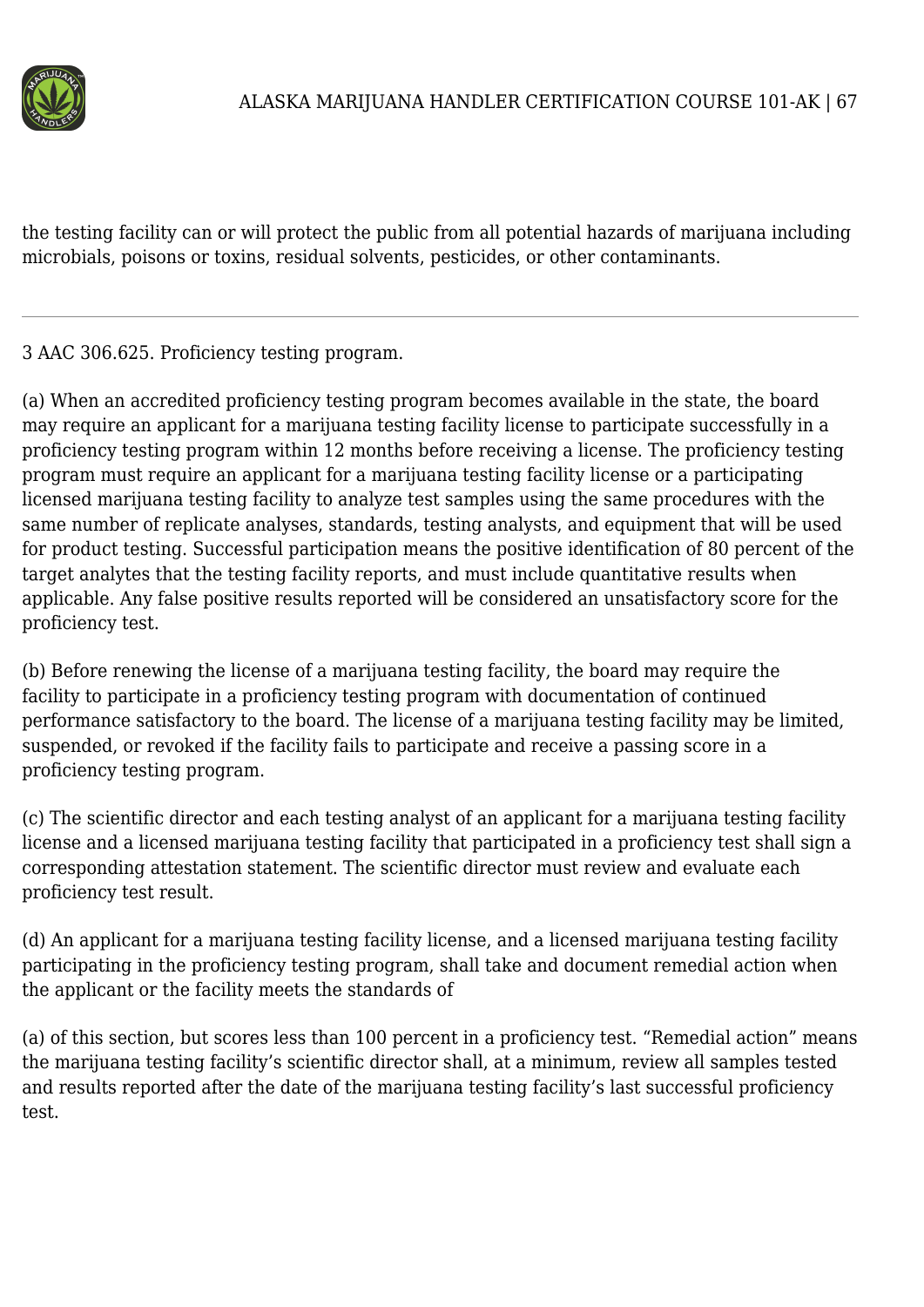

3 AAC 306.630. Scientific director.

(a) A marijuana testing facility must employ a scientific director who must be responsible for

(1) overseeing and directing the laboratory's scientific methods;

(2) ensuring that the laboratory achieves and maintains quality standards of practice; and

(3) supervising all staff of the laboratory.

(b) The scientific director of a marijuana testing facility must have the following qualifications:

(1) a doctorate degree in chemical or biological sciences from an accredited college or university and have at least 2 years of post-degree laboratory experience;

(2) a master's degree in chemical or biological sciences from an accredited college or university and have at least 4 years of post-degree laboratory experience; or

(3) a bachelor's degree in chemical or biological sciences from an accredited college or university and have at least 6 years of post-degree laboratory experience.

3 AAC 306.635. Testing methodologies.

(a) An applicant for a marijuana testing facility license and a licensed marijuana testing facility shall

(1) use the following materials, which are adopted by reference, as guidelines or references for testing methodologies:

(A) Cannabis Inflorescence: Standards of Identity, Analysis, and Quality Control, Revision 2014 published by the American Herbal Pharmacopoeia; and

(B) United Nations Office on Drugs and Crime: Recommended methods for the identification and analysis of cannabis and cannabis products: Manual for use by national drug analysis laboratories (2009).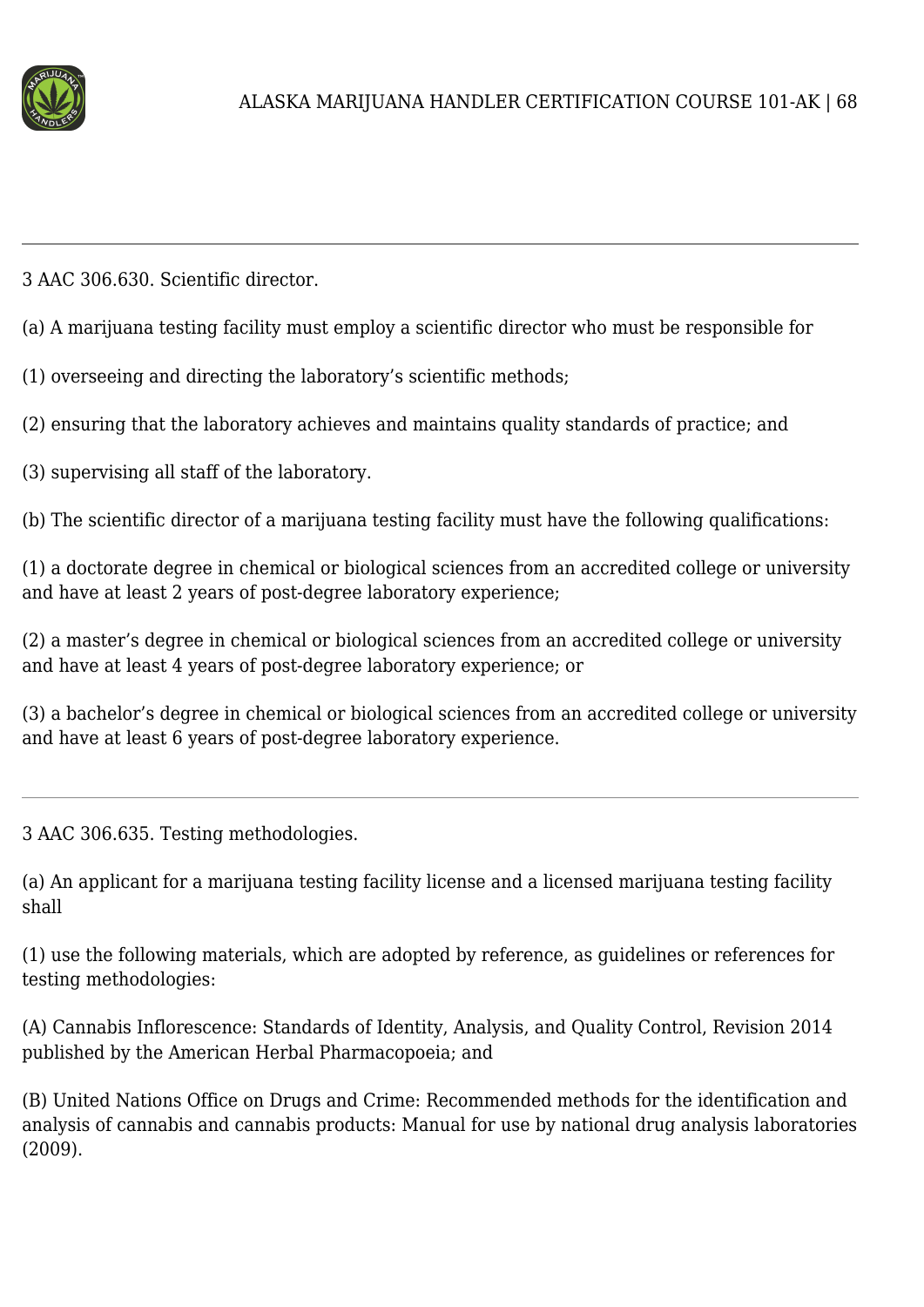

(2) notify the board of any alternative scientifically valid testing methodology the facility proposes to use for any laboratory test it conducts; the board may require third-party validation of any monograph, peer reviewed scientific journal article, or analytical method the marijuana testing facility proposes to follow to ensure the methodology produces comparable and accurate results.

(b) An applicant for a marijuana testing facility license and the holder of a marijuana testing facility license must observe good laboratory practices.

(c) The board or the board's contractor may inspect the practices, procedures, and programs adopted, followed, and maintained by the applicant or the licensed marijuana testing facility; and may examine all records of the applicant or the licensed marijuana testing facility that are related to the inspection. The board may require an applicant or a licensed marijuana testing facility to have an independent third party inspect and monitor laboratory operations to assess testing competency and the facility's compliance with its quality program. The board may require random validation of a marijuana testing facility's execution of all testing methodologies the facility uses. The marijuana testing facility must pay all costs of validation.

Editor's note: Cannabis Inflorescence: Standards of Identity, Analysis, and Quality Control, Revision 2014, published by the American Herbal Pharmacopoeia may be obtained from the American Herbal Pharmacopoeia, P.O. Box 66809, Scotts Valley, California 95067, or at the Internet address http://www.herbal-ahp.org/

United Nations Office on Drugs and Crime: Recommended methods for the identification and analysis of cannabis and cannabis products: Manual for use by national drug analysis laboratories (2009).is available at the internet address

https://www.unodc.org/documents/scientific/ST-NAR-40-Ebook.pdf

OECD Principles of Good Laboratory Practice and Compliance Monitoring published by the Organisation for Economic Co-operation and Development as revised as of 1997 is available at the internet address

3 AAC 306.640. Standard operating procedure manual.

(a) An applicant for a marijuana testing facility license and a licensed marijuana testing facility must have a written procedures manual with detailed instructions explaining how to perform each testing method the applicant or marijuana testing facility uses, and minimum standards for each test. The written procedures manual must be available to each employee of the marijuana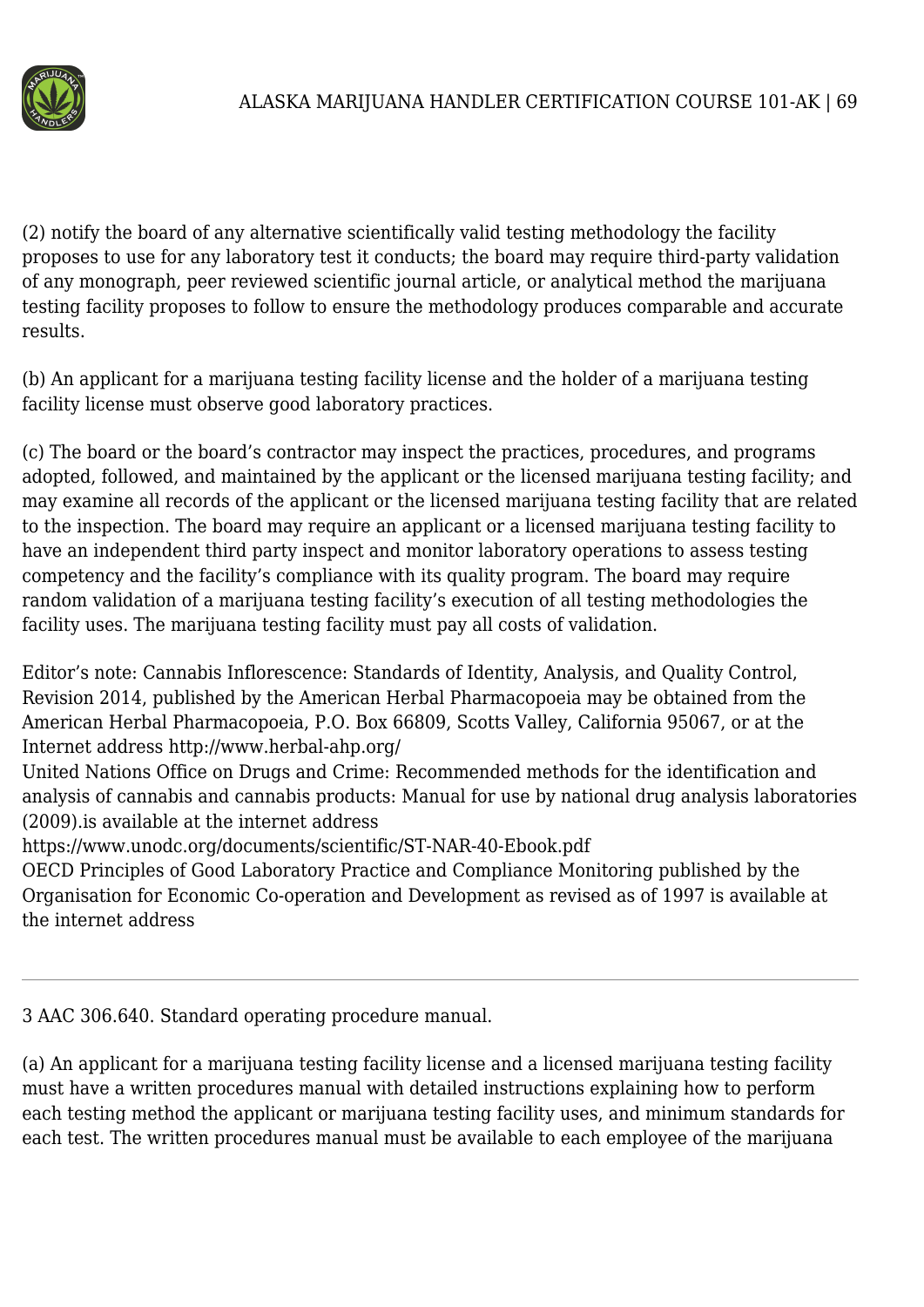

testing facility at all times. A standard operating procedures manual must cover at least the following procedures:

- (1) sample preparation for each matrix that will be tested;
- (2) reagent, solution, and reference standard preparation;
- (3) instrument setup, where applicable;
- (4) standardization of volumetric reagent solutions, as applicable;
- (5) data acquisition; and
- (6) calculation of results;
- (7) identification criteria;
- (8) quality control frequency;
- (9) quality control acceptance criteria; and
- (10) corrective action protocol.

(b) The scientific director of a licensed marijuana testing facility shall approve, sign, and date each standard operating procedure, and each revision to any standard operating procedure.

3 AAC 306.645. Laboratory testing of marijuana and marijuana products

(a) A marijuana testing facility shall use the general body of required laboratory tests as set out in this section for marijuana plant material, an extract or concentrate of marijuana, and an edible marijuana product. Required tests may include potency analysis, moisture content, foreign matter inspection, microbial screening, pesticide, other chemical residue, and metals screening, and residual solvents levels. A marijuana testing facility shall establish a schedule of fees and sample size required for each test it offers.

(b) The tests required for each marijuana type or marijuana product, are as follows: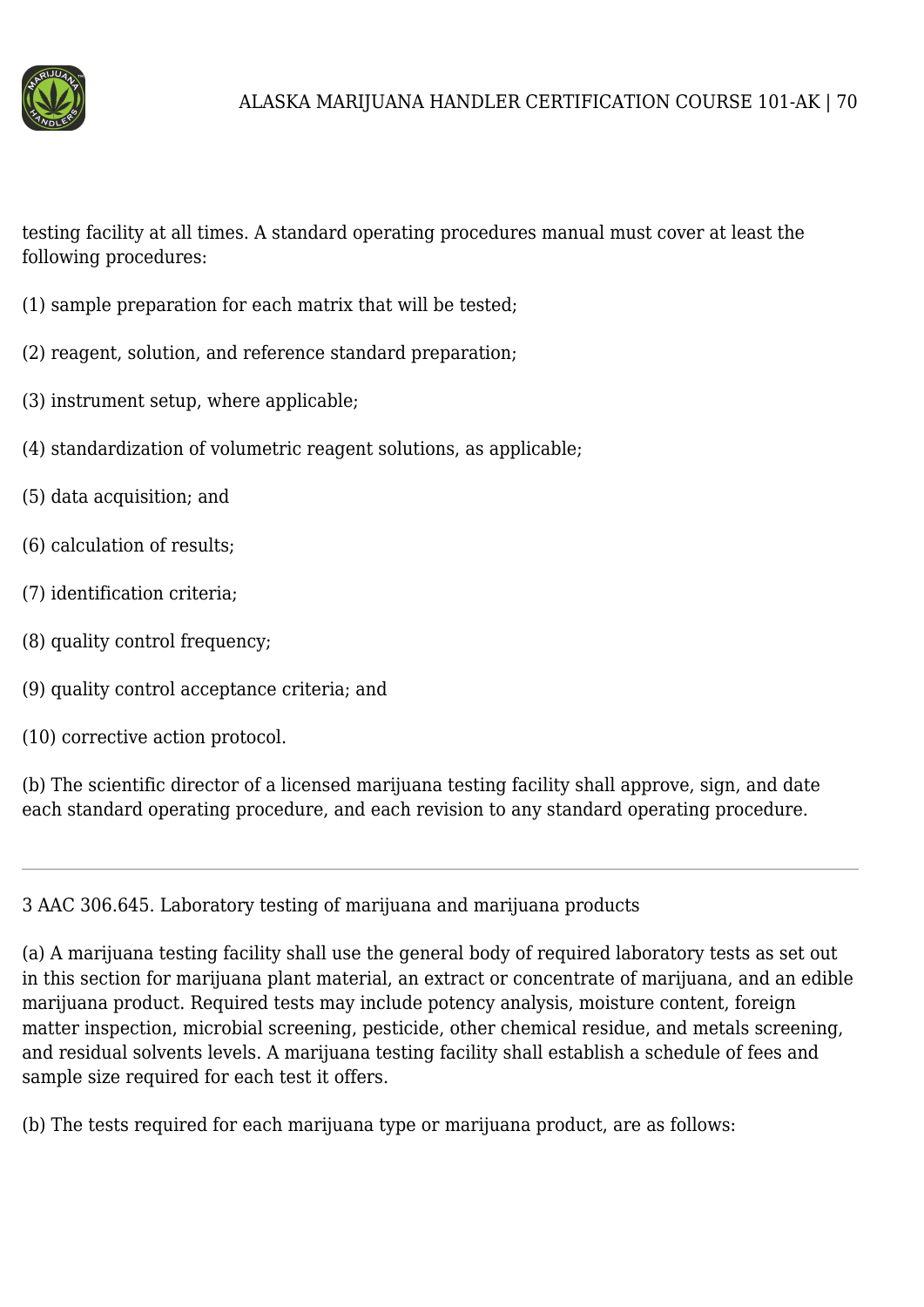

(1) potency testing is required on marijuana bud and flower, marijuana concentrate, and a marijuana product, as follows:

(A) the required cannabinoid potency test must at least determine the concentration of THC, THCA, CBD, CBDA and CBN cannabinoids; a marijuana testing facility may test and report results for any additional cannabinoid if the test is conducted in compliance with a validated method;

(B) a marijuana testing facility shall report potency test results as follows:

(i) for a potency test on marijuana and marijuana concentrate, the marijuana testing facility shall list for each required cannabinoid a single percentage concentration that represents an average of all samples within the test batch; alternatively, the sum of THC and THCA may be reported as total THC; the sum of CBD and CBDA may be reported as total CBD;

(ii) for a potency test on a marijuana product, whether conducted on each individual production lot or using process validation, the marijuana testing facility shall list for each cannabinoid the total number of milligrams contained within a single retail marijuana product unit for sale;

(iii) testing whether the THC content is homogenous, the marijuana testing facility shall report the THC content of each single serving in a multi-unit package; the reported content must be within 20 percent of the manufacturer's target; for example, in a 25 milligrams total THC package with five servings, each serving must contain between four and six milligrams of THC;

(C) the marijuana testing facility shall determine an edible marijuana product to have failed potency testing if

(i) an individually packaged edible retail marijuana product contained within a test lot is determined to have more than 60 milligrams of THC within it; or

(ii) the THC content of an edible marijuana product is not homogenous;

(2) microbial testing for the listed substances on the listed marijuana products is required as follows:

Substance Acceptable Limits Per Gram

(3) testing for the listed residual solvents and metals on the listed marijuana products is required as follows: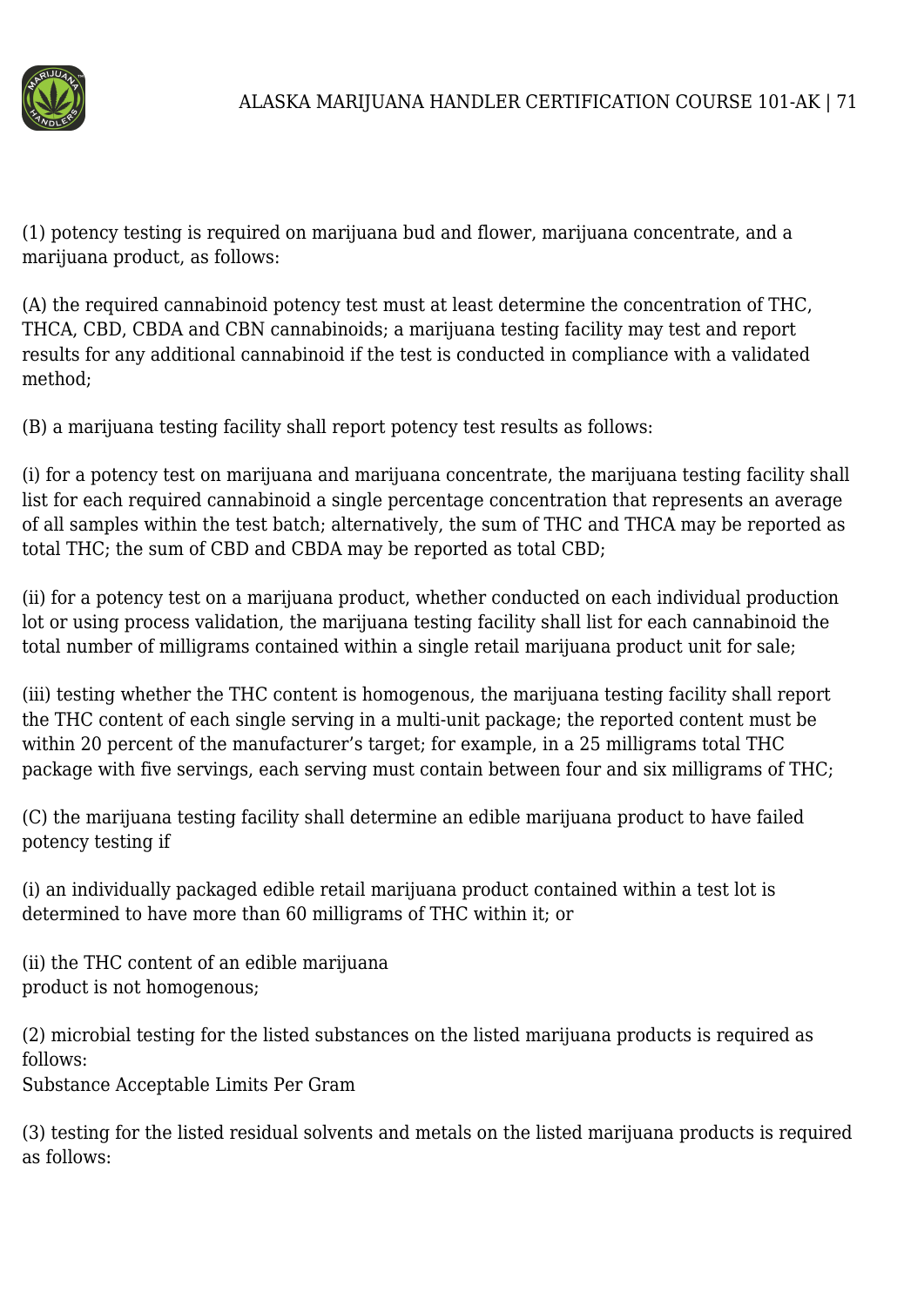

Substance Acceptable Limits Per Gram

 $\pmb{\times}$ 

 $\pmb{\times}$ 

3 AAC 306.650. Chain of custody.

A marijuana testing facility must establish an adequate chain of custody and sample requirement instructions that include

(1) issuing instructions for the minimum sample requirements and storage requirements;

(2) documenting the condition of the external package and integrity seals utilized to prevent contamination of, or tampering with, the sample;

(3) documenting the condition and amount of sample provided at the time the sample is received at the facility;

(4) documenting each person handling the original samples, aliquots, and extracts;

(5) documenting any transfer of samples, aliquots, and extracts to another marijuana testing facility for additional testing or at the request of the marijuana cultivation facility or marijuana product manufacturer that provided the testing sample;

(6) maintaining a current list of authorized personnel and restricting entry to the facility to those authorized persons;

(7) securing the facility during non-working hours;

(8) securing short-term and long-term storage areas when not in use;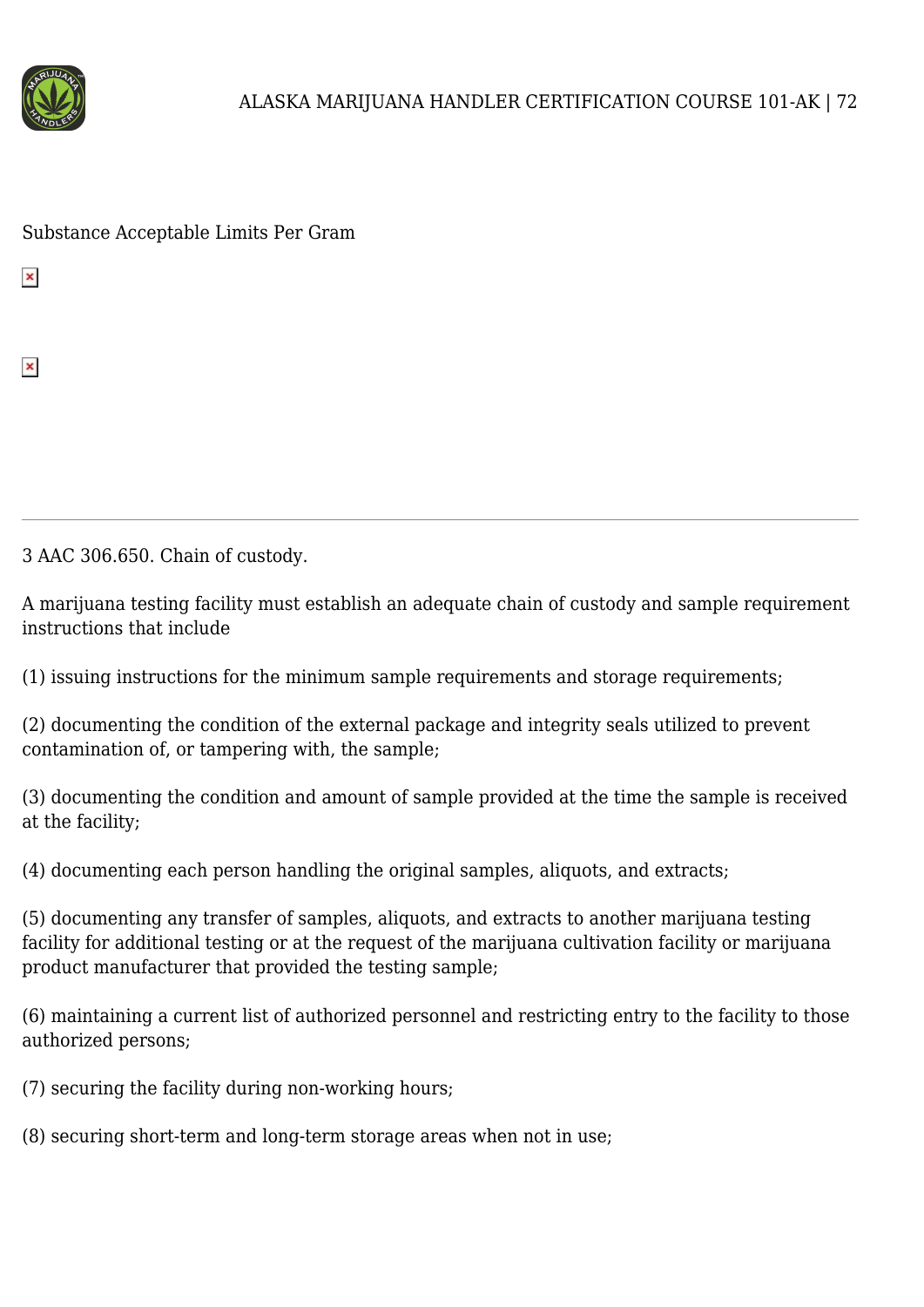

(9) using a secured area to log in and aliquot samples;

(10) ensuring samples are stored appropriately; and

(11) documenting the disposal of samples, aliquots, and extracts.

3 AAC 306.655. Marijuana inventory tracking system.

A marijuana testing facility shall use an inventory tracking system as provided in 3 AAC 306.730 to ensure all marijuana transported to the marijuana testing facility's premises is identified and tracked from the time the marijuana arrives at the testing facility to the use and destruction of the marijuana in testing, or disposal in compliance with 3 AAC 306.740.

### 3 AAC 306.660. Failed materials; retests

(a) If a sample tested by a marijuana testing facility does not pass the required tests based on the standards set out in 3 AAC 306.645, including a visual foreign matter inspection, the marijuana establishment that provided the sample shall

(1) dispose of in accordance with3 AAC306.740, the entire harvest batch or production lot from which the sample was taken; and

(2) document the disposal of the sample using the marijuana establishment's marijuana inventory tracking system.

(b) If a sample of marijuana fails a required test,any marijuana plant trim, leaf, and other usable material from the same plants automatically fail the required test. The board or director may approve a written request, on a form prescribed by the board, to allow a batch of marijuana that fails a required test to be used to make a carbon dioxide- or solvent-based extract. After processing, the carbon dioxide- or solvent-based extract must pass all required tests.

(c) If a marijuana cultivation facility or a marijuana product manufacturing facility submits a written request, on a form prescribed by the board, for a retest of marijuana or a marijuana product that failed a required test, the board or director may authorize a retest to validate the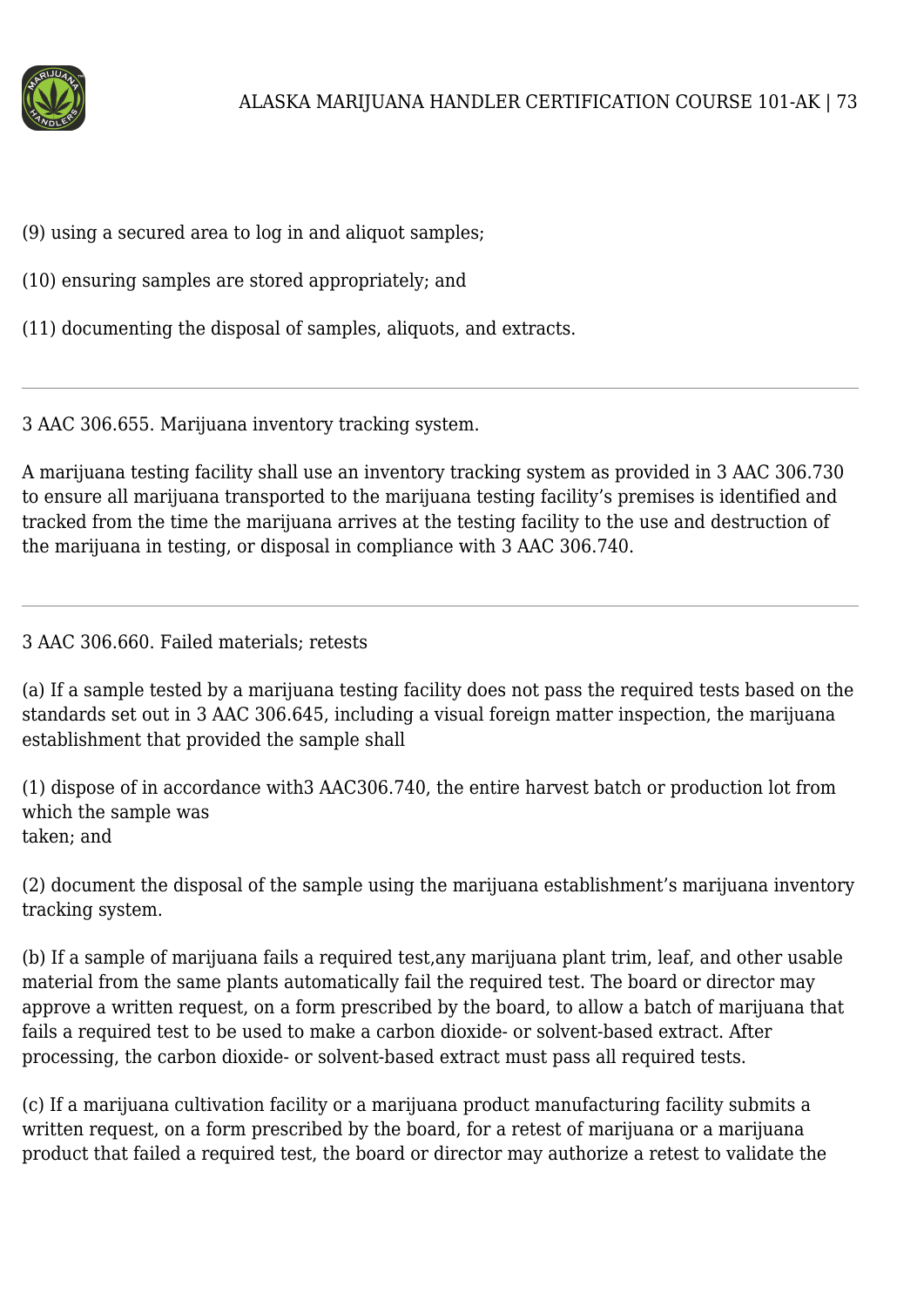

test results. The marijuana cultivation facility or a marijuana product manufacturing facility shall pay all costs of a retest.

3 AAC 306.665. Supplemental marijuana quality testing.

(a) The board or director may at any time determine that the interests of the public require random supplemental testing of marijuana or a marijuana product. When the board or director requires random supplemental marijuana testing, the board or director will direct the marijuana cultivation facility that produced the marijuana, or the marijuana product manufacturing facility that manufactured the product, to submit a specified sample, batch, or packaged product to a designated marijuana testing facility. The material must be packaged in a manner that ensures the testing facility will be able to confirm that it has received and is testing the correct supplemental sample.

(b) When a marijuana testing facility receives a sample for supplemental laboratory testing under this section, the marijuana testing facility shall

(1) perform any required laboratory test the board requests; and

(2) report its results to the board or director and the facility that provided the sample.

(c) A marijuana testing facility that conducts laboratory testing under this section shall bill all costs directly to the marijuana cultivation facility or the marijuana product manufacturing facility that provided the samples for testing.

3 AAC 306.670. Reporting, verification.

(a) A marijuana testing facility must report the result of each required laboratory test directly into its marijuana inventory control system within twenty-four hours after the test is completed. A marijuana testing facility must provide the final report

(1) to the facility that submitted the sample in a timely manner; and

(2) to the director within 72 hours when results of tested samples exceed allowable levels.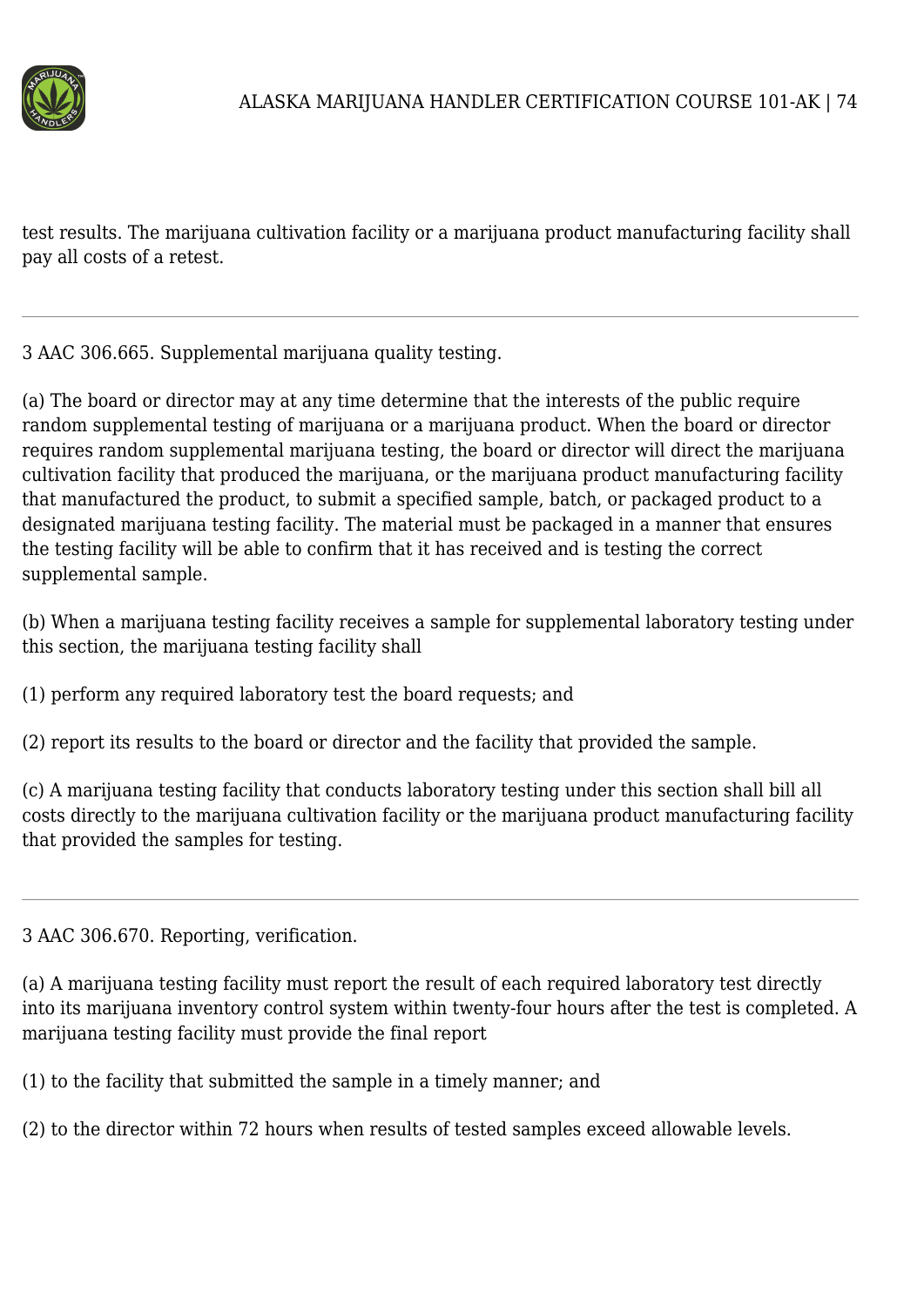

(b) A marijuana testing facility shall establish procedures to ensure that reported results are accurate, precise, and scientifically valid. To ensure reported results are valid, a marijuana testing facility must include in all final reports: sample;

- (1) the name and location of the marijuana testing facility;
- (2) the unique sample identifier assigned by the testing facility;
- (3) the marijuana establishment or other person that submitted the testing sample;
- (4) the sample identifier provided by the person that submitted the testing
- (5) the date the facility received the sample;
- (6) the chain of custody identifier;
- (7) the date of report;
- (8) the type of product tested;
- (9) the test results;
- (10) the units of measure; and

(11) any other information or qualifiers needed for interpretation of the test method and the results being reported, including any identified and documented discrepancy.

(c) A marijuana testing facility may amend a final report for clerical purposes except that test results may not be amended.

(d) A marijuana testing facility shall notify the director inwriting not later than 24 hours after a significant equipment malfunction or failure that prevents the completion of required marijuana or marijuana product testing. The licensee shall notify the director of any action the licensee intends to take to provide for re- testing or destruction of the marijuana or marijuana product.

3 AAC 306.675. Records retention.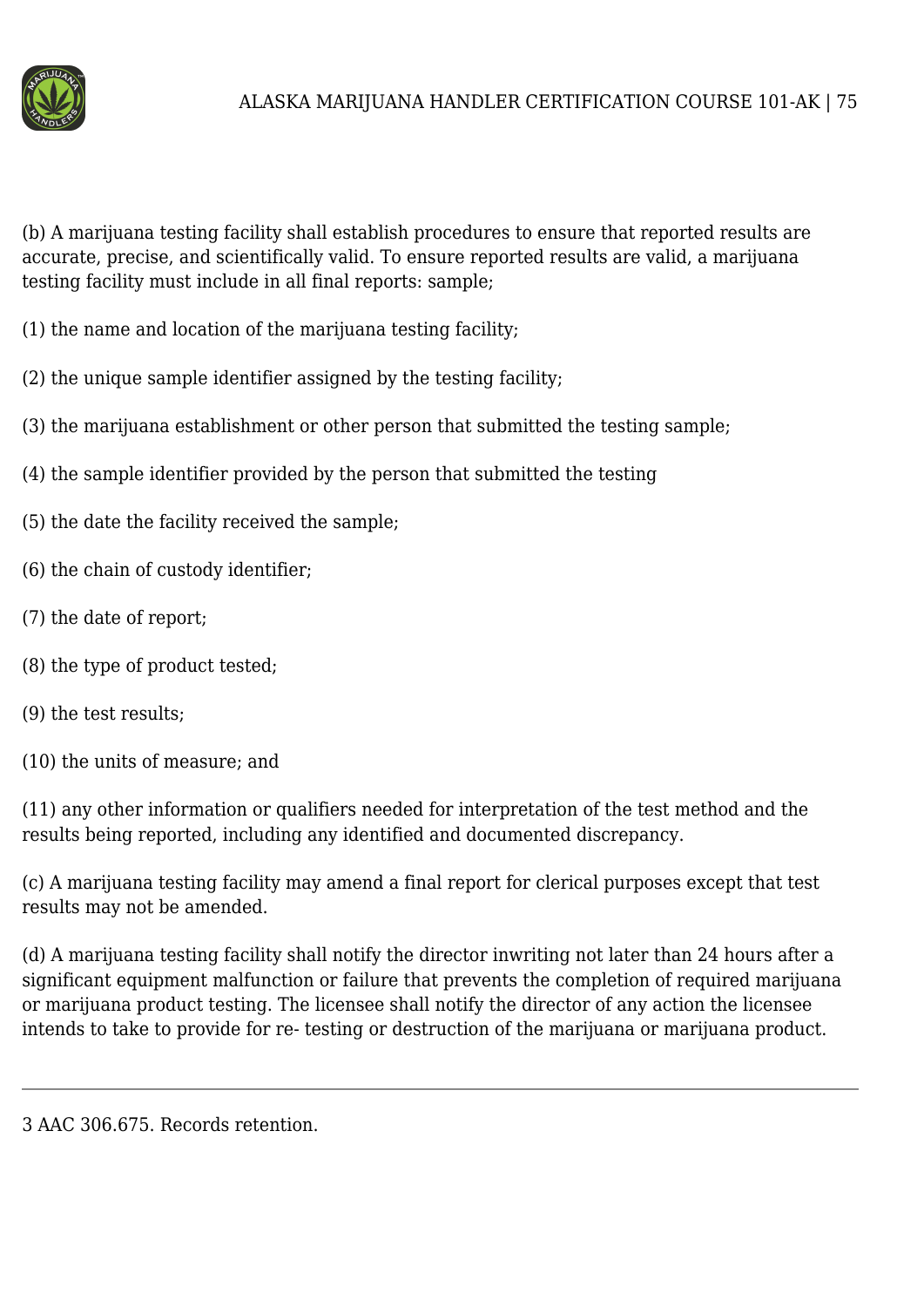

A marijuana testing facility shall maintain the business records required under 3 AAC 306.755 for the period of time specified in that section. The books and records required under 3 AAC 306.755(a)(1) include:

Authority:

- (1) test results;
- (2) quality control and quality assurance records;
- (3) standard operating procedures;
- (4) chain of custody records;
- (5) proficiency testing records;
- (6) analytical data to include printouts generated by the instrumentation;
- (7) accession numbers;
- (8) specimen type;
- (9) raw data of calibration standards and curves, controls and subject results;
- (10) final and amended reports;
- (11) acceptable reference range parameters;
- (12) identity of analyst; and
- (13) date of analysis.
- MARIJUANA HANDLERS™ Key Points
	- A person may not offer or provide any marijuana testing service or test results unless the person has obtained a marijuana testing facility license.
	- A licensed marijuana testing facility may have any amount of marijuana and marijuana product on its premises at any given time provided that the testing facility's marijuana inventory tracking system and other records document that all marijuana and marijuana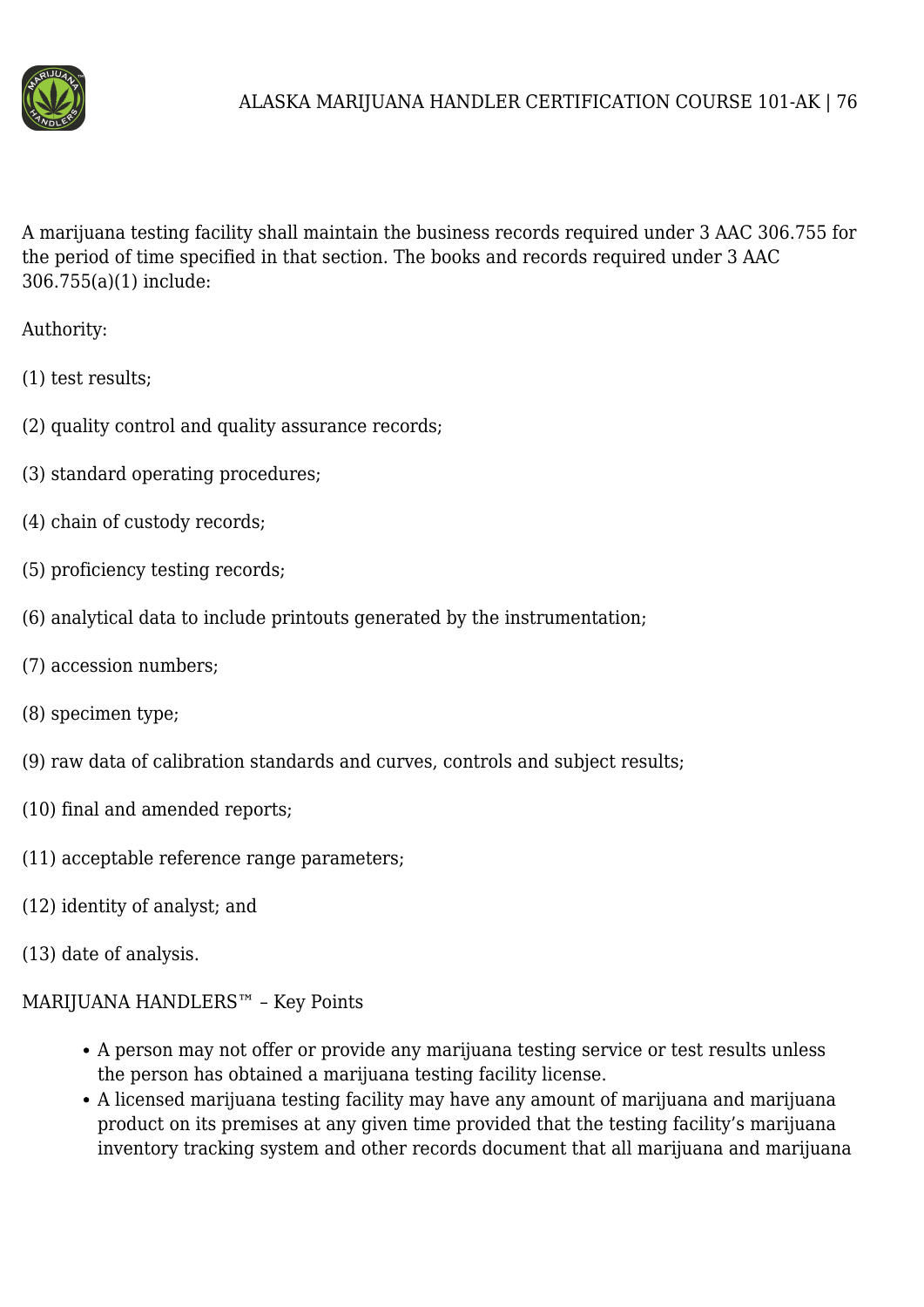

products are on the premises only for the testing purposes.

- A person seeking a marijuana testing facility license must first obtain the approval of the board by showing competence to perform each test the licensee will offer as an independent third party.
- A marijuana testing facility must employ a scientific director.
- An applicant for a marijuana testing facility license and a licensed marijuana testing facility must have a written procedures manual.
- If a sample tested by a marijuana testing facility does not pass the facility that provided the sample shall dispose of the entire harvest batch or production lot document the disposal.
- A marijuana testing facility must report the result of each required laboratory test directly into its marijuana inventory control system within twenty-four hours after the test is completed.

.7 Operating Requirements for All Marijuana Establishments.

## Section

- 3 AAC 306.700. Marijuana handler permit
- 3 AAC 306.705. Licensed premises; alteration
- 3 AAC 306.710. Restricted access areas
- 3 AAC 306.715. Security alarm systems and lock standards
- 3 AAC 306.720. Video surveillance
- 3 AAC 306.725. Inspection of licensed premises
- 3 AAC 306.730. Marijuana inventory tracking system
- 3 AAC 306.735. Health and safety standards
- 3 AAC 306.740. Waste disposal
- 3 AAC 306.745. Standardized scales
- 3 AAC 306.750. Transportation
- 3 AAC 306.755. Business records
- 3 AAC 306.760. Trade Shows.
- 3 AAC 306.770. Signs, merchandise, advertisements, and promotions.

3 AAC 306.700. Marijuana handler permit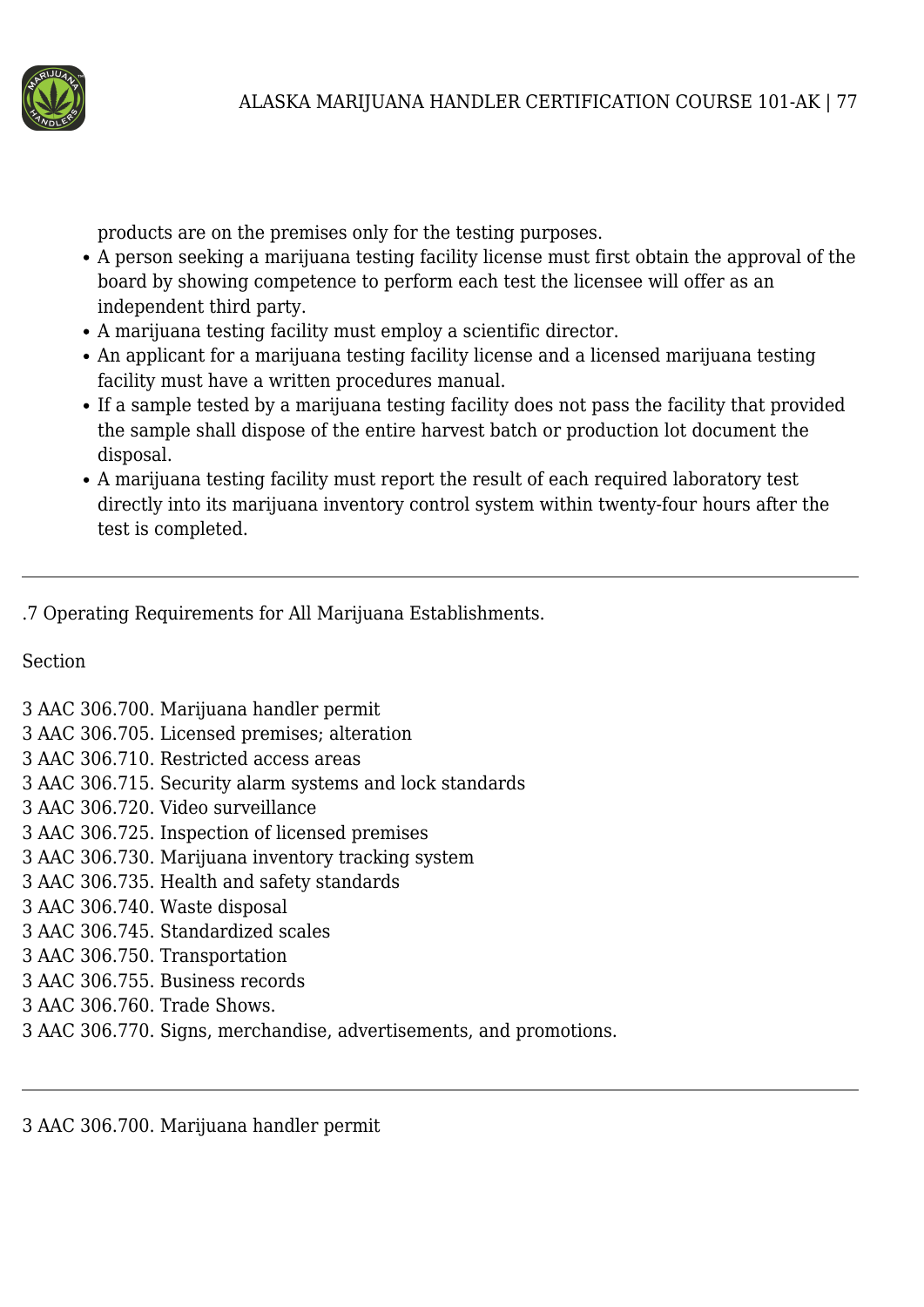

(a) A marijuana establishment and each licensee,employee,or agent of the marijuana establishment who sells, cultivates, manufactures, tests, or transports marijuana or a marijuana product, or who checks the identification of a consumer or visitor, must obtain a marijuana handler permit from the board before being licensed or beginning employment at a marijuana establishment.

(b) To obtain a marijuana handler permit, a person must complete a marijuana handler permit education course approved by the board, pass a written test demonstrating an understanding of the course material, and obtain a certificate of course completion from the course provider. The topics that an approved marijuana handler permit education course covers must include

(1) AS17.37,AS17.38, and this chapter;

- (2) the effects of consumption of marijuana and marijuana products;
- (3) how to identify a person impaired by consumption of marijuana;
- (4) how to determine valid identification;
- (5) how to intervene to prevent unlawful marijuana consumption; and

(6) the penalty for an unlawful act by a licensee,an employee, or an agent of a marijuana establishment.

(c) To obtain a marijuana handler permit, a person who has completed the marijuana handler permit education course described under(b) of this section shall present the course completion certificate to the director. The director shall issue a marijuana handler permit card valid for three years from the date of issue of the course completion certificate. A person may renew a card issued under this section by taking a marijuana handler permit education course approved by the board and passing a written test demonstration an understanding of the course subjects.

(d) A licensee,employee,or agent of a marijuana establishment shall keep the marijuana handler permit card described in (c) of this section in that person's immediate possession or a valid copy on file on the premises at all times when on the licensed premises of the marijuana establishment.

(e) The board will review an approved marijuana handler permit education course at least once every three years, and may rescind approval of the course if the board finds that the education course contents are insufficient or inaccurate.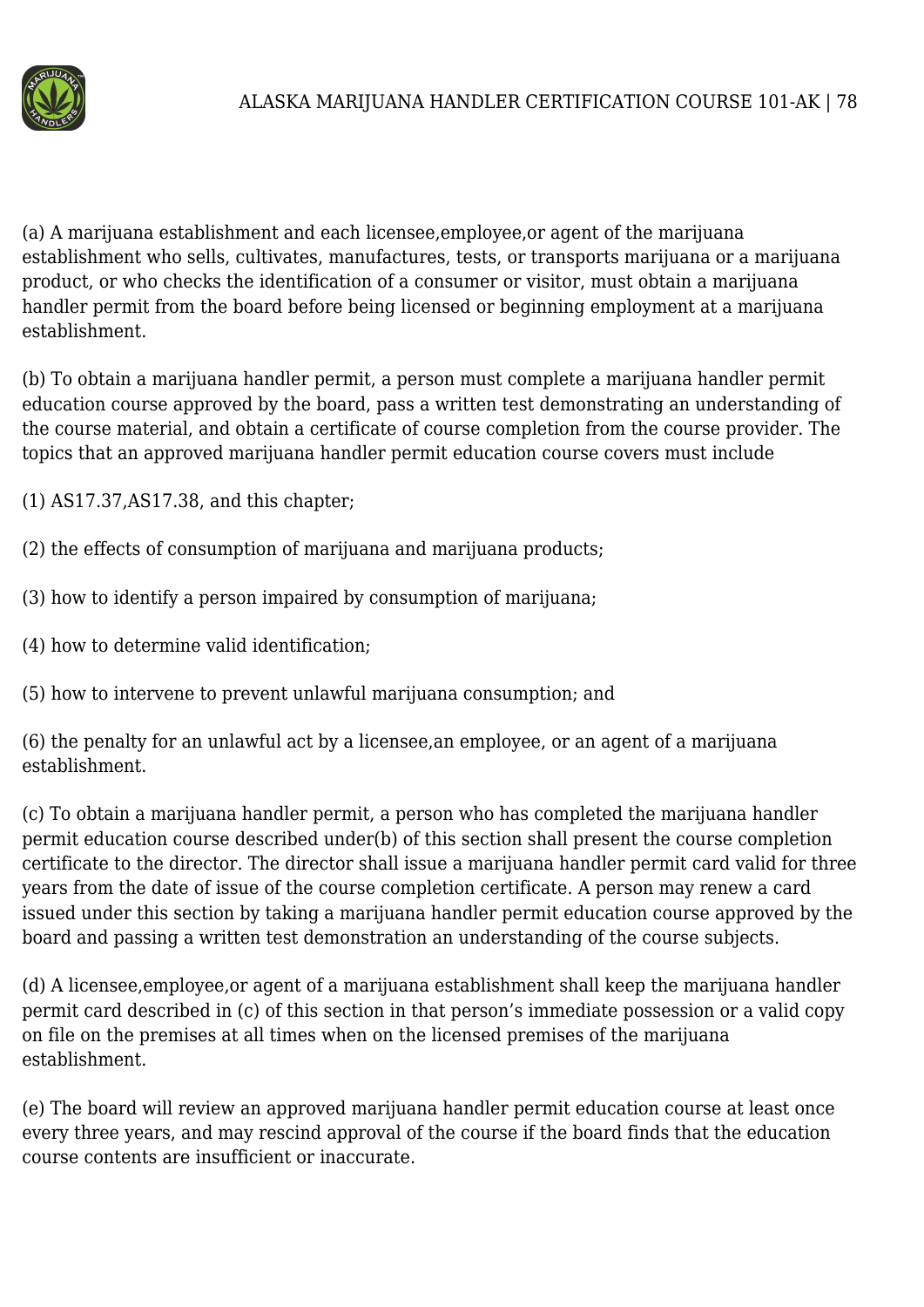

(f) The board will not issue a marijuana handler permit to a person who

(1) has been convicted of a felony in the state and either

(A) less than five years have elapsed from the time of the person's conviction; or

(B) the person is currently on probation or parole for that felony,

(2) has within the two year period immediately preceding submission of an application, been convicted of a class A misdemeanor in the state involving a controlled substance other than a Schedule VIA controlled Substance, under AS 11.71.190;

(3) has within the two year period immediately preceding submission of an application, been convicted of a class A misdemeanor in the state relating to selling, furnishing, or distributing marijuana; or,

(4) is currently under indictment for an offense listed in this section.

3 AAC 306.705. Licensed premises, alteration.

(a) A marijuana establishment license will be issued for a specific licensed premises, which is a place clearly designated in a license application and described by a line drawing submitted with the license application. The licensed premises must

(1) have adequate space for its approved operations, including growing, manufacturing, processing, packaging, or storing marijuana or marijuana products; and

(2) be located and constructed to facilitate cleaning, maintenance, and proper operation.

(b) A marijuana establishment's license must be posted in a conspicuous place within the licensed premises.

(c) A holder of a marijuana establishment license may not alter the functional floor plan or reduce or expand the area of the licensed premises without first obtaining the director's written approval. A marijuana establishment license holder seeking to change or modify the licensed premises shall submit a request for approval of the change on a form prescribed by the board,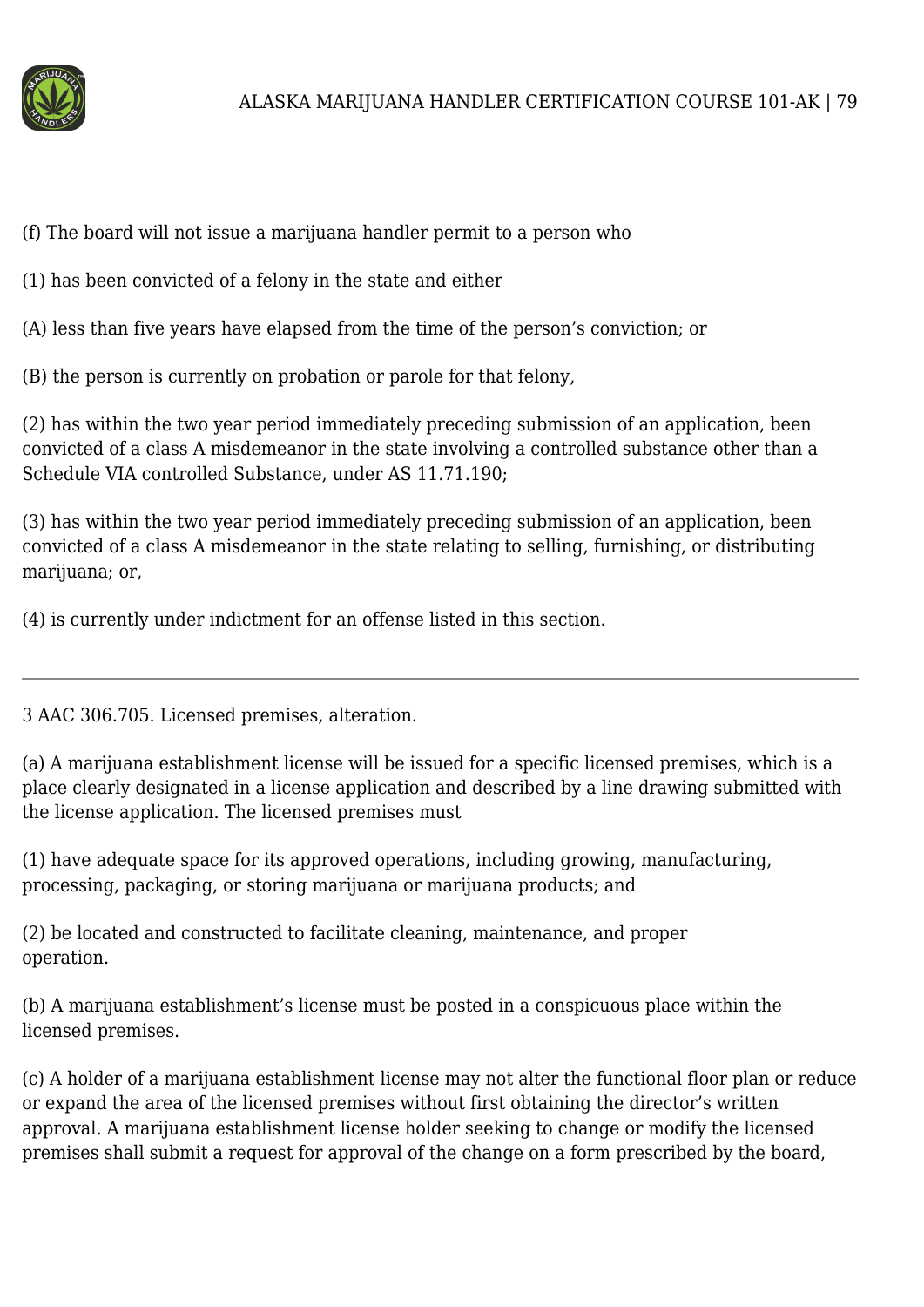

along with

(1) the fee prescribed in 3 AAC 306.100;

(2) a drawing showing the proposed change;

(3) evidence that the proposed change conforms to any local restrictions; and

(4) evidence that the licensee has obtained any applicable local building permit.

3 AAC 306.710. Restricted access areas.

(a) A marijuana establishment shall restrict access to any part of the licensed premises where marijuana or a marijuana product is grown, processed, tested, stored, or stocked.

(b) Except as provided in 3 AAC 306.325 for a marijuana retail store, each entrance to a restricted access area must be marked by a sign that says "Restricted access area. Visitors must be escorted." A marijuana establishment shall limit the number of visitors to not more than five visitors for each licensee, employee, or agent of the licensee who is actively engaged in supervising those visitors.

(c) In a restricted access area, any licensee, employee, and agent of the marijuana establishment shall wear a current identification badge bearing the person's photograph. A person under the age of 21 may not enter any restricted access area. Any visitor to the restricted area must

(1) show identification as required in 3 AAC 306.350 to prove that person is not under the age of 21;

(2) obtain a visitor identification badge before entering the restricted access area; and

(3) be escorted at all times by a licensee, or an employee or an agent of the marijuana establishment.

3 AAC 306.715. Security alarm systems and lock standards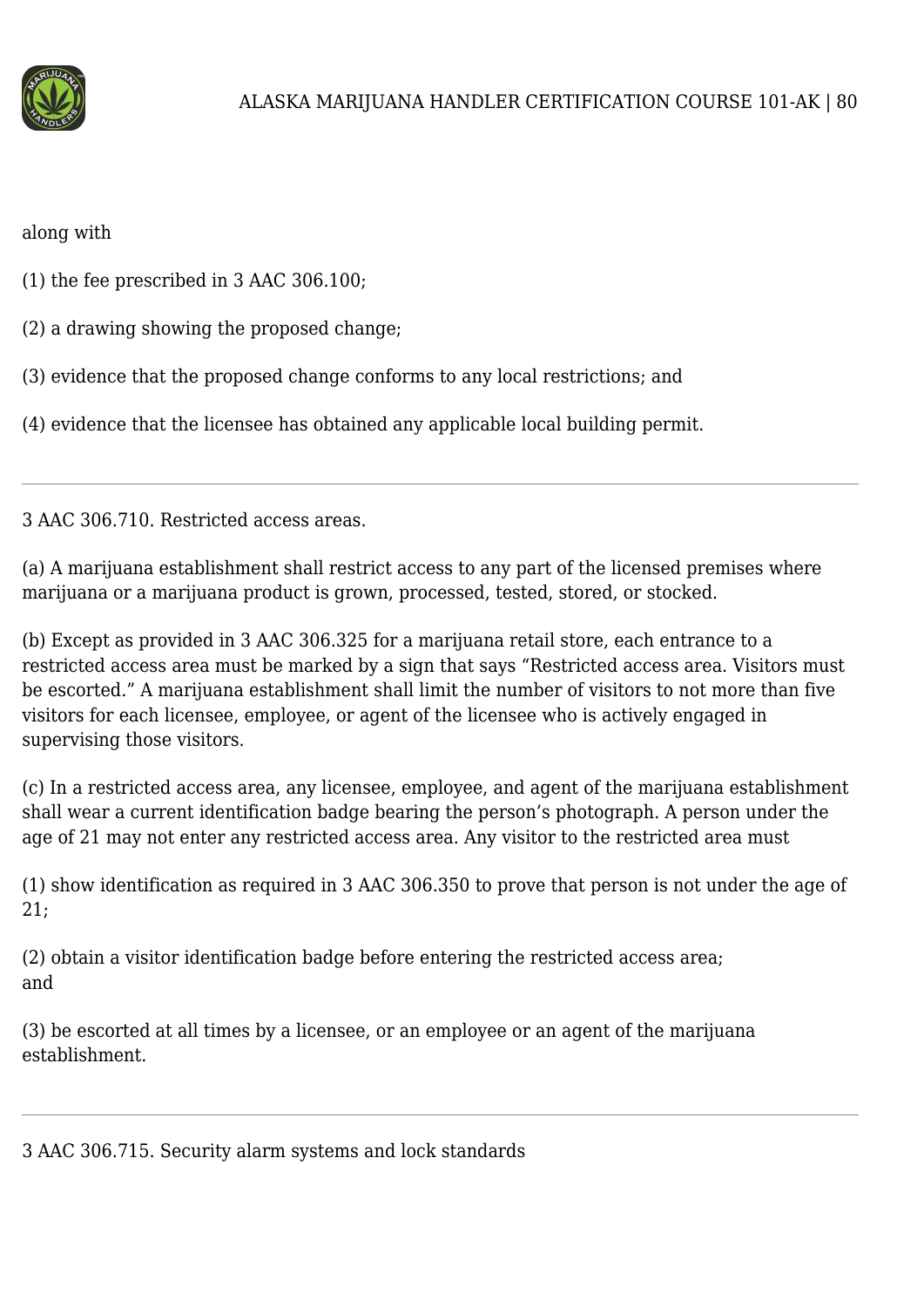

(a) Each licensee, employee, or agent of a marijuana establishment shall display an identification badge issued by the marijuana establishment at all times when on the marijuana establishment's licensed premises.

- (b) The licensed premises of a marijuana establishment must have
- (1) exterior lighting to facilitate surveillance;
- (2) a security alarm system on all exterior doors and windows; and
- (3) continuous video monitoring as provided in 3AAC 306.720.
- (c) A marijuana establishment shall have policies and procedures that
- (1) are designed to prevent diversion of marijuana or marijuana product;
- (2) prevent loitering;

(3) describe the use of any additional security device, such as a motion detector, pressure switch, and duress, panic, or hold-up alarm to enhance security of licensed premises; and

(4) describe the actions to be taken by a licensee, employee, or agent of the marijuana establishment when any automatic or electronic notification system alerts a local law enforcement agency of an unauthorized breach of security.

(d) A marijuana establishment shall use commercial grade, non- residential door locks on all exterior entry points to the licensed premises.

(e) A marijuana establishment shall notify the Department of Commerce, Community, and Economic Development, Alcohol and Marijuana Control Office as soon as reasonably practical and in any case not more than 24 hours after any unauthorized access to the premises or the establishment's knowledge of evidence or circumstances that reasonably indicate theft, diversion, or unexplained disappearance of marijuana, marijuana products, or money from the licensed premises.

3 AAC 306.720. Video surveillance.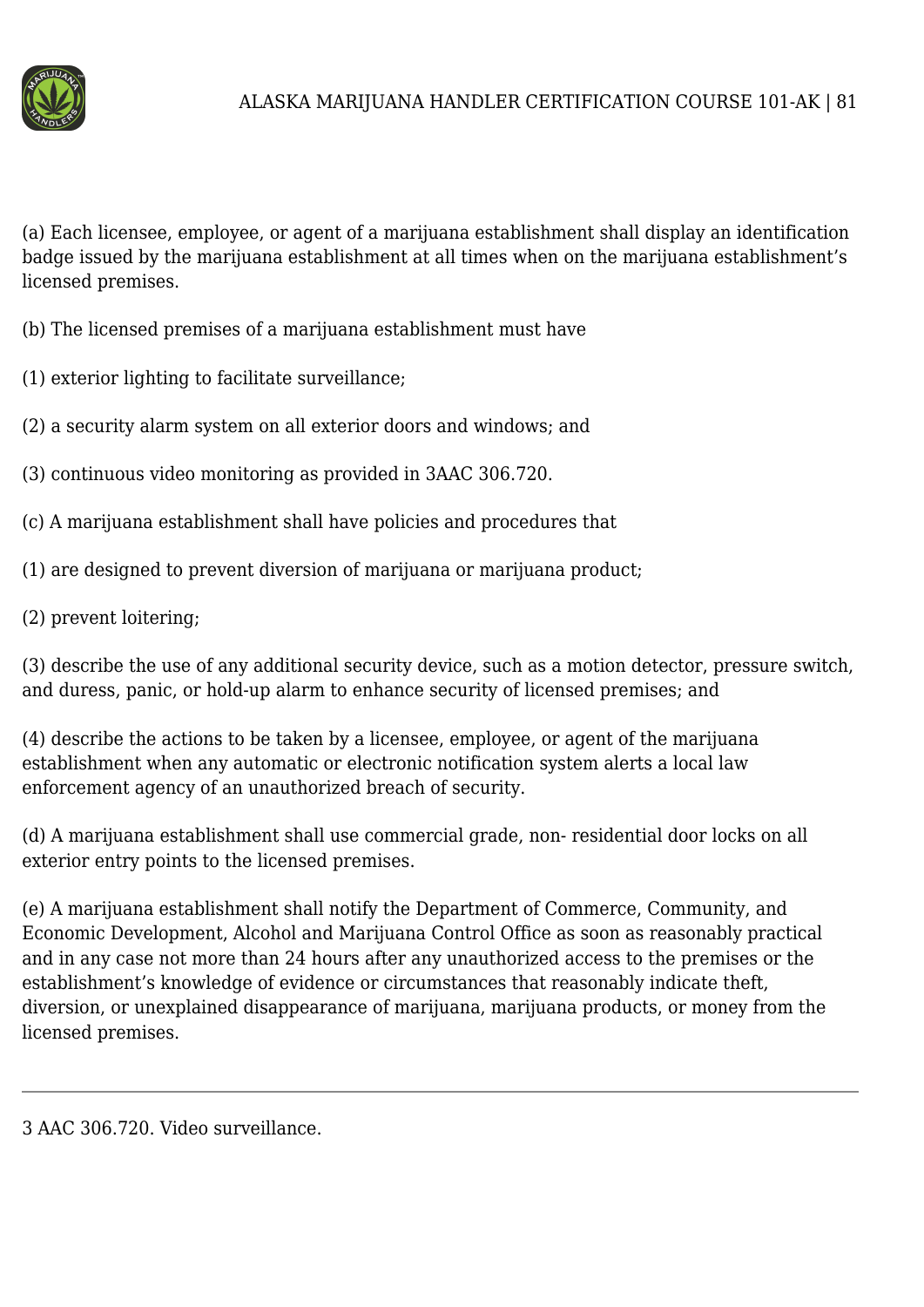

(a) A marijuana establishment shall install and maintain a video surveillance and camera recording system as provided in this section. The video system must cover

(1) each restricted access area and each entrance to a restricted access area within the licensed premises;

(2) each entrance to the exterior of the licensed premises;

(3) each point-of-sale area.

(b) At a marijuana establishment, a required video camera must be placed in a way that produces a clear view adequate to identify any individual inside the licensed premises, or within 20 feet of each entrance to the licensed premises. Both the interior and the exterior of each entrance to the facility must be recorded by a video camera.

(c) Any area where marijuana is grown, cured, or manufactured, or where marijuana waste is destroyed, must have a camera placement in the room facing the primary entry door, and in adequate fixed positions, at a height which will provide a clear, unobstructed view of the regular activity without a sight blockage from lighting hoods, fixtures, or other equipment, in order to allow for the clear and certain identification of any person and activity in the area at all times.

(d) Surveillance recording equipment and video surveillance records must be housed in a locked and secure area or in a lock box, cabinet, closet or other secure area that is accessible only to a marijuana establishment licensee or authorized employee, and to law enforcement personnel including an agent of the board. A marijuana establishment may use an offsite monitoring service and offsite storage of video surveillance records as long as security requirements at the offsite facility are at least as strict as onsite security requirements as described in this section.

(e) Each surveillance recording must be preserved for a minimum of 40 days, in a format that can be easily accessed for viewing. All recorded images must clearly and accurately display the time and date, and must be archived in a format that does not permit alteration of the recorded image, so that the images can readily be authenticated. After 40 days, a marijuana establishment may erase video recordings, unless the licensee knows or should know of any pending criminal, civil, or administrative investigation for which the video recording may contain relevant information.

3 AAC 306.725. Inspection of licensed premises.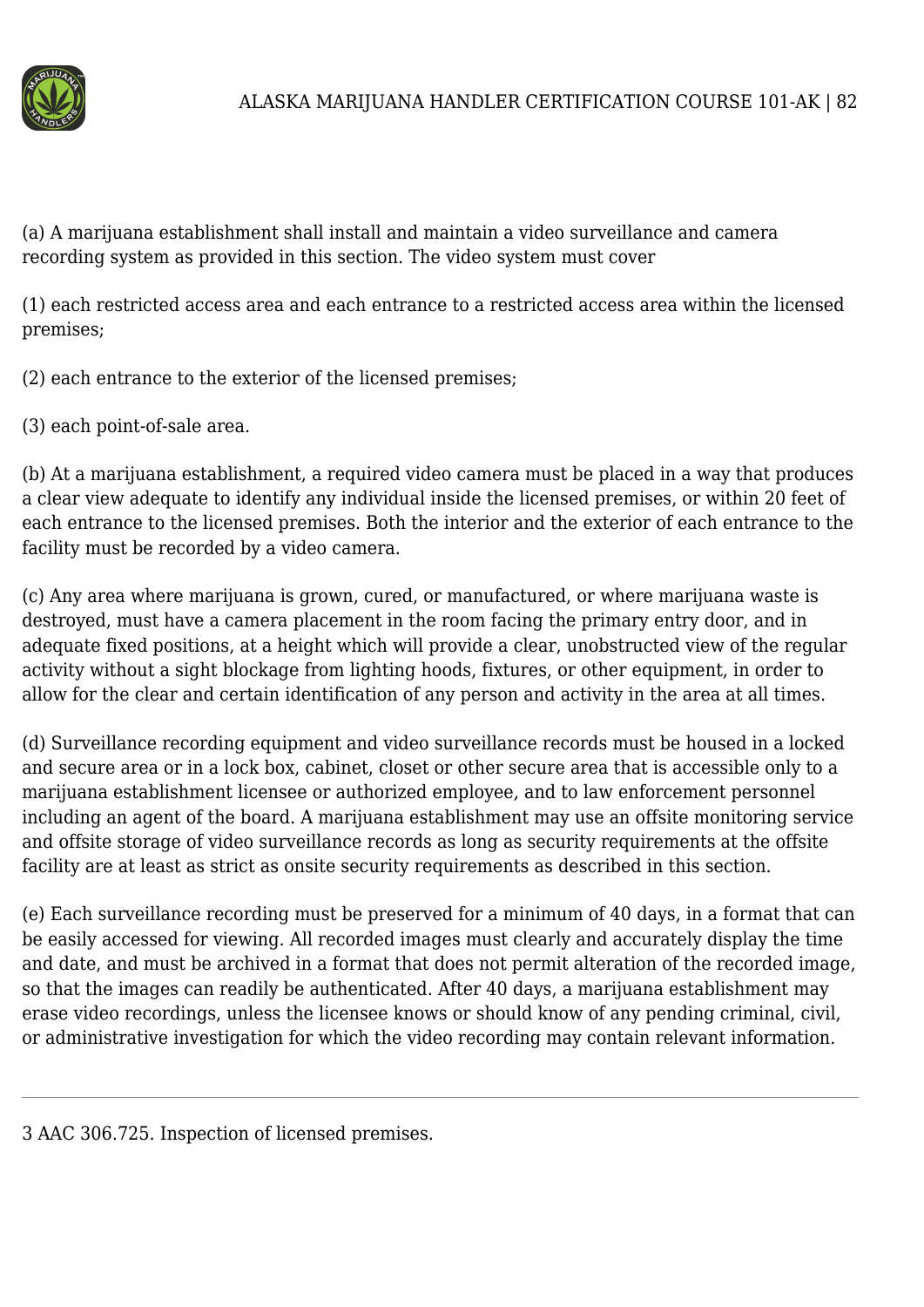

(a) A marijuana establishment or an applicant for a marijuana establishment license under this chapter shall, upon request, make the licensed premises or the proposed licensed premises, including any place for storage, available for inspection by the director, an employee or agent of the board, or an officer charged with the enforcement of this chapter. The board or the director may also request a local fire protection agency or any other state agency with health and safety responsibilities to inspect licensed premises or proposed licensed premises.

(b) Inspection under this section includes inspection of the premises, facilities, qualifications of personnel, methods of operation, business and financial records, marijuana inventory tracking system, policies, and purposes of any marijuana establishment and of any applicant for a marijuana establishment license.

# 3 AAC 306.730. Marijuana inventory tracking system

(a) A marijuana establishment shall use a marijuana inventory tracking system capable of sharing information with the system the board implements to ensure all marijuana cultivated and sold in the state, and each marijuana product processed and sold in the state, is identified and tracked from the time the marijuana is a seed or cutting to a completed sale of marijuana or a marijuana product, or disposal of the harvest batch of marijuana or production lot of marijuana product.

(b) All marijuana delivered to a marijuana establishment must be weighed on a scale certified in compliance with 3 AAC 306.745.

3 AAC 306.735. Health and safety standards.

(a) A marijuana establishment is subject to inspection by the local fire department, building inspector, or code enforcement officer to confirm that no health or safety concerns are present.

(b) A marijuana establishment shall take all reasonable measures and precautions to ensure that

(1) any person who has an illness, an open sore or infected wound, or other potential source of infection may not come in contact with marijuana or a marijuana product while the illness or source of infection persists;

(2) the licensed premises have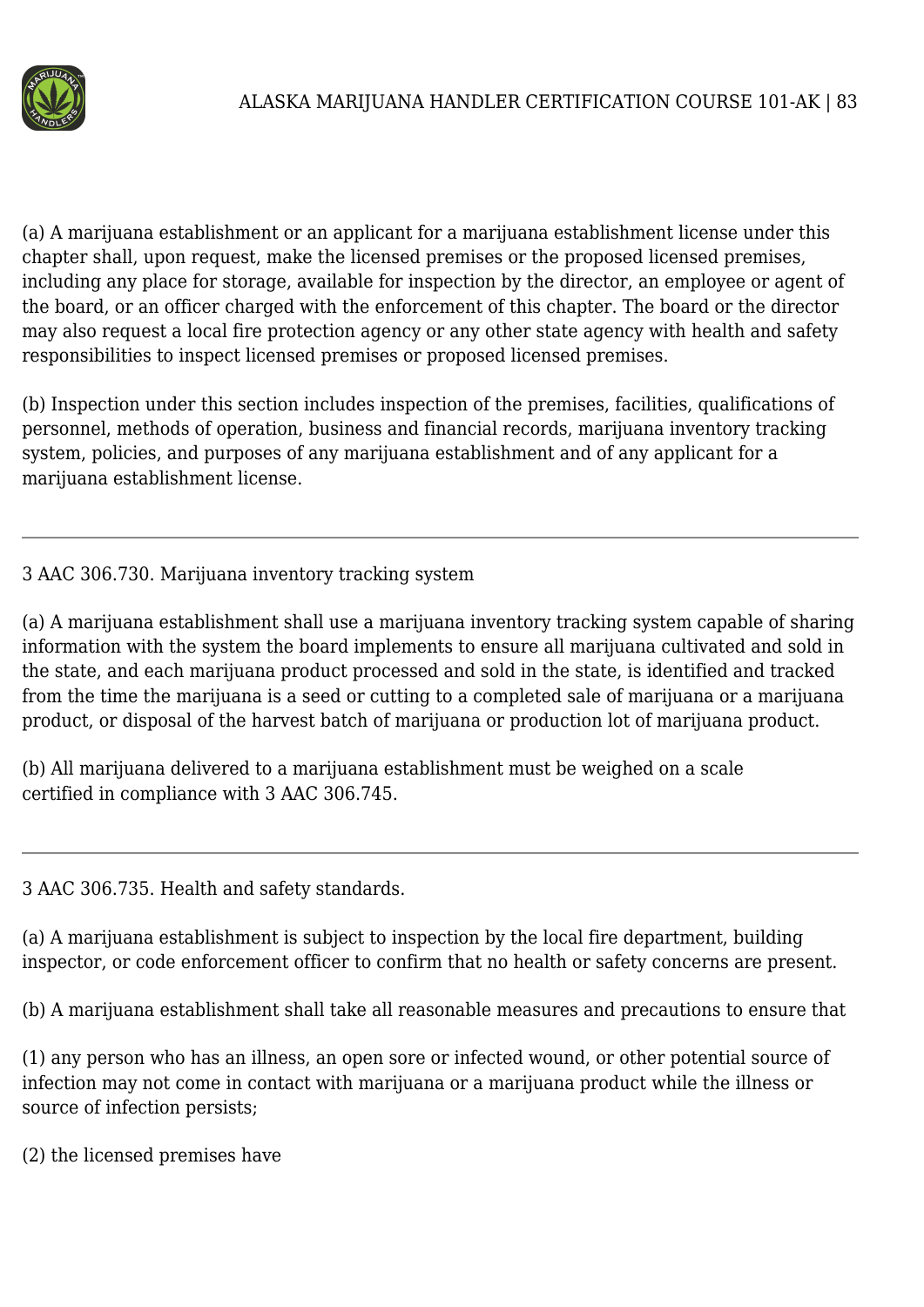

(A) adequate and readily accessible toilet facilities that are maintained in good repair and sanitary condition; and

(B) convenient hand-washing facilities with running water at a suitable temperature; the marijuana establishment shall require employees to wash or sanitize their hands, and must provide effective hand-cleaning, sanitizing preparations, and drying devices;

(3) each person working in direct contact with marijuana or a marijuana product shall conform to good hygienic practices while on duty, including (A) maintaining adequate personal cleanliness; and

(B) washing hands thoroughly in an adequate hand-washing area before starting work, after using toilet facilities, and at any other time when the person's hands may have become soiled or contaminated;

(4) litter, waste, and rubbish are properly removed; the waste disposal equipment must be maintained and adequate to

(A) avoid contaminating any area where marijuana or any marijuana product is stored, displayed, or sold; and

(B) prevent causing odors or attracting pests;

(5) floors, walls, and ceilings must be constructed to allow adequate cleaning, and must be kept clean and in good repair;

(6) adequate lighting is installed in any area where marijuana or a marijuana product is stored, displayed, or sold, and where any equipment or utensil is cleaned;

(7) screening or other protection adequately protects against the entry of pests;

(8) any building, fixture, and other facility is maintained in sanitary condition;

(9) any toxic cleaning compound, sanitizing agent, and pesticide chemical must be identified and stored in a safe manner to protect against contamination of marijuana or marijuana product and in compliance with any applicable local, state, or federal law;

(10) adequate sanitation principles are used in any receiving, inspecting, transporting, and storing of marijuana or marijuana product; and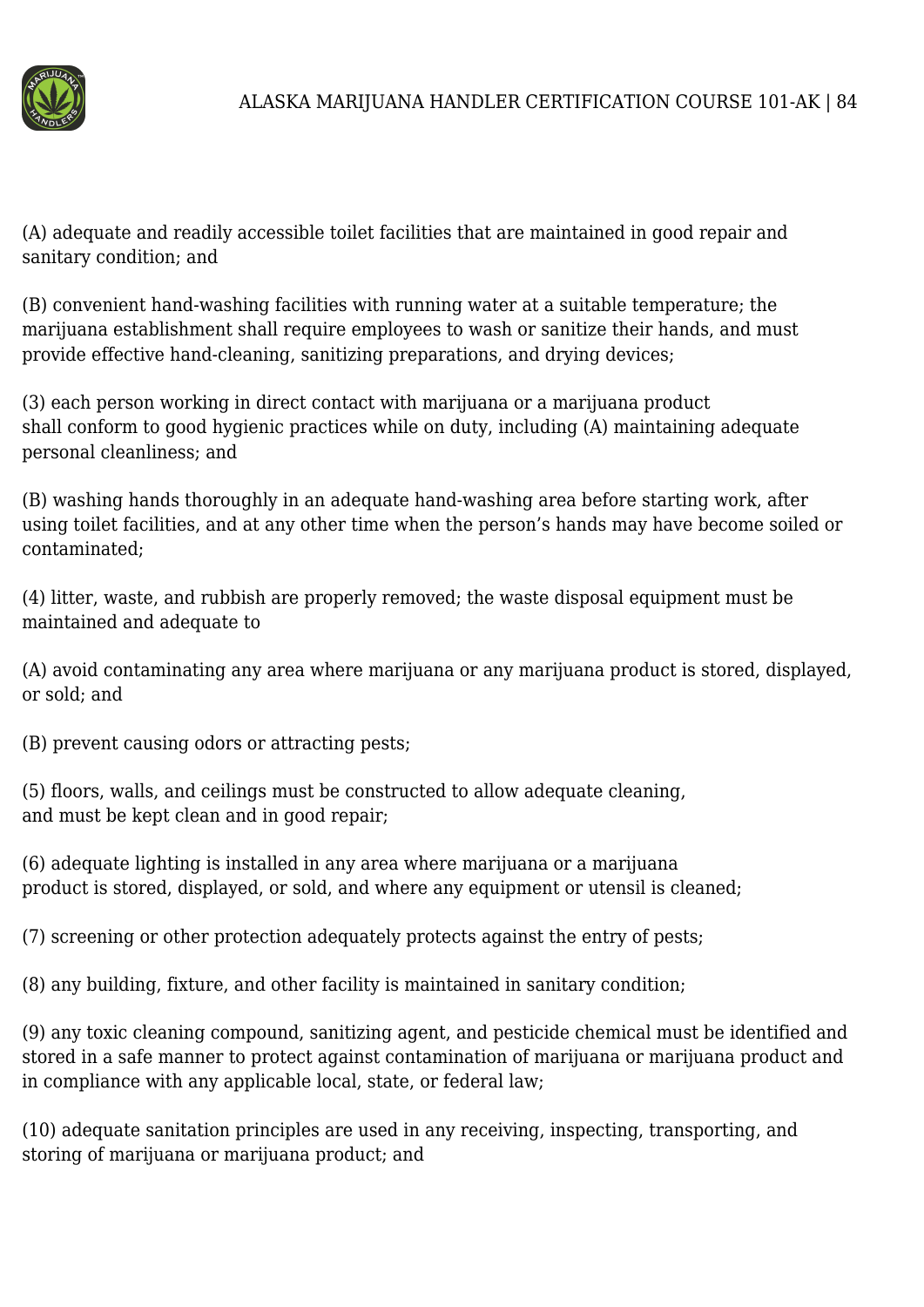

(11) any marijuana or marijuana product must be held in a manner that prevents the growth of bacteria, microbes, or other undesirable microorganisms.

(c) A marijuana establishment shall ensure that any marijuana or marijuana product that has been stored beyond its usable life, or was stored improperly, is not salvaged and returned to the marketplace; in this section, "stored improperly" means being exposed to extremes in temperature, humidity, smoke, fumes, pressure, or radiation due to a natural disaster, fire, accident, or equipment failure.

(d) If a marijuana establishment does not have reliable information about the age or storage conditions of marijuana or a marijuana product in its possession, the marijuana establishment may salvage the marijuana only if:

(1) a licensed marijuana testing facility determines from quality assurance testing that the marijuana or marijuana product meets all applicable standards of moisture, potency, and contaminants;

(2) inspection of the premises where a disaster or accident occurred shows that the marijuana or marijuana product stored there was not adversely affected by the disaster or accident; and

(3) the marijuana establishment maintains a record of the salvaged marijuana or marijuana product in its marijuana inventory tracking system, including the name, lot number and final disposition.

### 3 AAC 306.740. Waste disposal

(a) A marijuana establishment shall store, manage, and dispose of any solid or liquid waste, including wastewater generated during marijuana cultivation production, processing, testing, or retail sales, in compliance with applicable federal, state, and local statutes, ordinances, regulations, and other law

(b) Marijuana waste must be rendered unusable for any purpose for which it was grown or produced before it leaves a marijuana establishment. Marijuana waste includes

(1) marijuana plant waste,including stalks,leaves,and stems that have not been processed with solvent;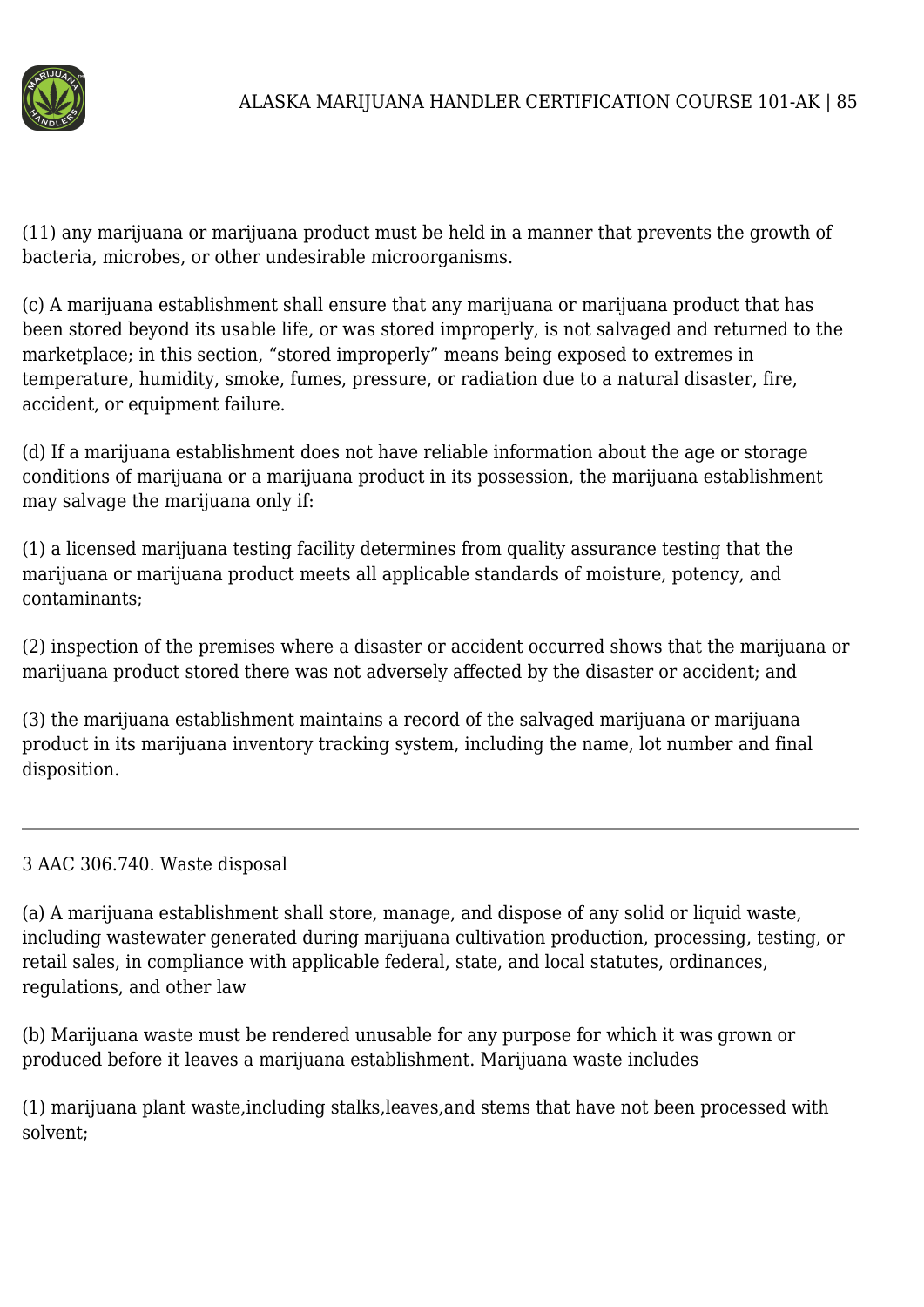

(2) solid marijuana sample plant waste in the possession of a marijuana testing facility;

(3) marijuana or a marijuana product that has been found by the licensee unfit for sale or consumption;

(4) expired marijuana products; and

(5) other waste as determined by the board.

(c) A marijuana establishment shall

(1) give the board notice, on a form prescribed by the board, not later than three days before making the waste unusable and disposing of it; however, the director may authorize immediate disposal on an emergency basis;

(2) record the waste in the marijuana inventory tracking system required under 3 AAC 306.730; and

(3) keep a record through the marijuana inventory tracking system of the final destination of marijuana waste made unusable.

(d) Marijuana plant waste must be made unusable by grinding the marijuana plant waste and mixing it with at least an equal amount of other compostable or non-compostable materials. A marijuana establishment may use another method to make marijuana waste unusable if the board approves the method in advance. Material that may be mixed with the marijuana waste includes

(1) compostable materials including food waste,yard waste, vegetable based grease or oils, or other wastes approved by the board when the mixed material can be used as compost feedstock or in another organic waste method such as an anaerobic digester with approval of any applicable local government entity; or

(2) non-compostable materials including paper waste, cardboard waste, plastic waste, oil, or other wastes approved by the board when the mixed material may be delivered to a permitted solid waste facility, incinerator, or other facility with approval of any applicable local government entity.

(e) If marijuana or a marijuana product is found by,or surrendered to, a law enforcement officer including a peace officer or an airport security officer, the officer may dispose of the marijuana or marijuana product as provided in this section or by any method that is allowed under any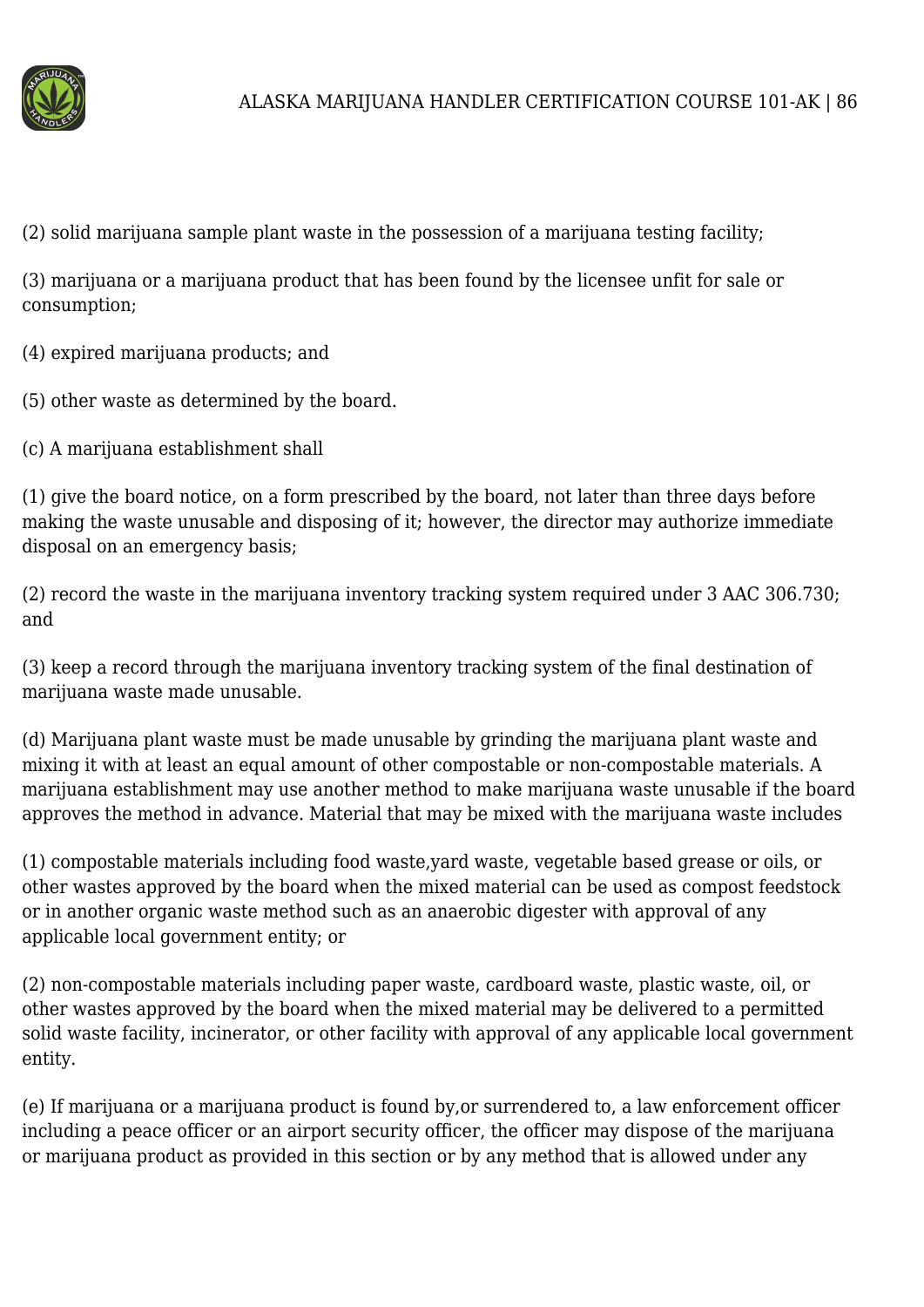

applicable local ordinance.

3 AAC 306.745. Standardized scales.

A marijuana establishment shall use certified scales in compliance with AS 45.75.080, the Alaska Weights and Measures Act. A marijuana establishment shall

(1) maintain registration and inspection reports of certified scales; and

(2) upon request by the board or the director, provide a copy of the registration and inspection reports of the certified scales to the board or the director for review.

## 3 AAC 306.750. Transportation

(a) Marijuana or a marijuana product may only be transported to a licensed marijuana establishment by a licensee or an agent or employee of a licensee.

(b) A marijuana establishment from which a shipment of marijuana or marijuana product originates is responsible for preparing, packaging, and securing the marijuana or marijuana product during shipment, for recording the transfer in the marijuana inventory tracking system, and for preparing the transport manifest. An individual transporting marijuana in compliance with this section shall have a marijuana handler permit required under 3 AAC 306.700.

(c) When marijuana or a marijuana product is transported,the marijuana establishment that originates the transport shall use the marijuana inventory tracking system to record the type, amount and weight of marijuana or marijuana product being transported, the name of the transporter, the time of departure and expected delivery, and the make, model, and license plate number of the transporting vehicle. A complete printed transport manifest on a form prescribed by the board must be kept with the marijuana or marijuana product at all times.

(d) During transport, the marijuana or marijuana product must be in a sealed package or container and in a locked, safe, and secure storage compartment in the vehicle transporting the marijuana or marijuana product. The sealed package may not be opened during transport. A vehicle transporting marijuana or a marijuana product must travel directly from the shipping marijuana establishment to the receiving marijuana establishment, and may not make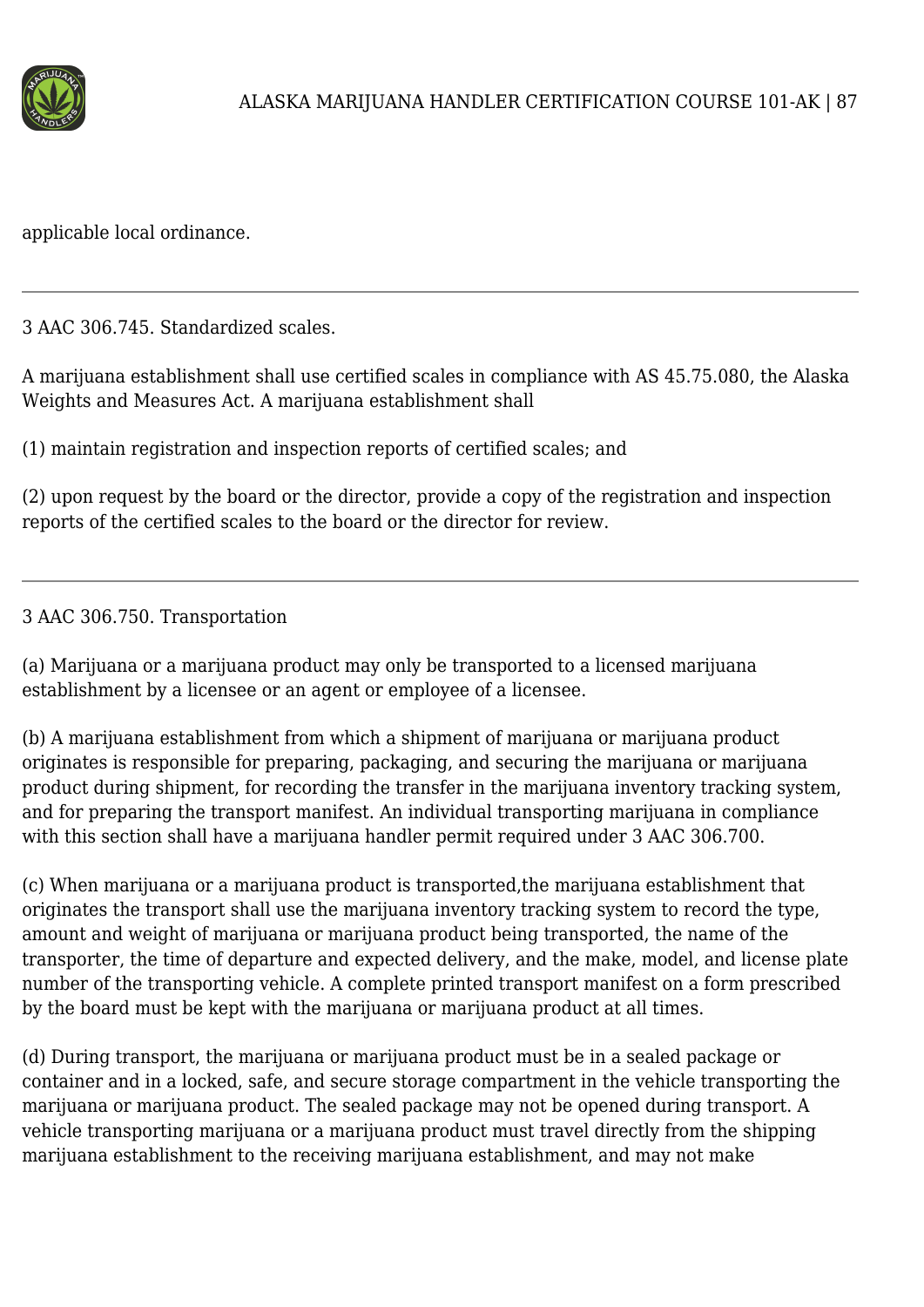

unnecessary stops in between except to deliver or pick up marijuana or a marijuana product at another licensed marijuana establishment.

(e) When a marijuana establishment receives marijuana or a marijuana product transported in compliance with this section, the recipient of the shipment shall use the marijuana inventory tracking system to report the type, amount, and weight of marijuana or marijuana product received. The recipient shall refuse to accept any shipment of marijuana or marijuana product that is not accompanied by the transport manifest.

(f) A marijuana establishment shall keep records of all marijuana or marijuana products shipped from or received at that marijuana establishment as required under 3 AAC 306.755.

(g) A marijuana establishment may transport marijuana or a marijuana product to and from a trade show or similar industry event in accordance with 3 AAC 306.760 and this section.

3 AAC 306.755. Business records.

(a) A marijuana establishment shall maintain, in a format that is readily understood by a reasonably prudent business person, the following information:

(1) all books and records necessary to fully account for each business transaction conducted under its license for the current year and three preceding calendar years; records for the last six months must be maintained on the marijuana establishment's licensed premises; older records may be archived on or off premises;

(2) a current employee list setting out the full name and marijuana handler permit number of each licensee, employee, and agent who works at the marijuana establishment;

(3) the business contact information for vendors that maintain video surveillance systems and security alarm systems for the licensed premises;

(4) records related to advertising and marketing;

(5) a current diagram of the licensed premises including each restricted access area;

(6) a log recording the name, and date and time of entry of each visitor permitted in a restricted access area;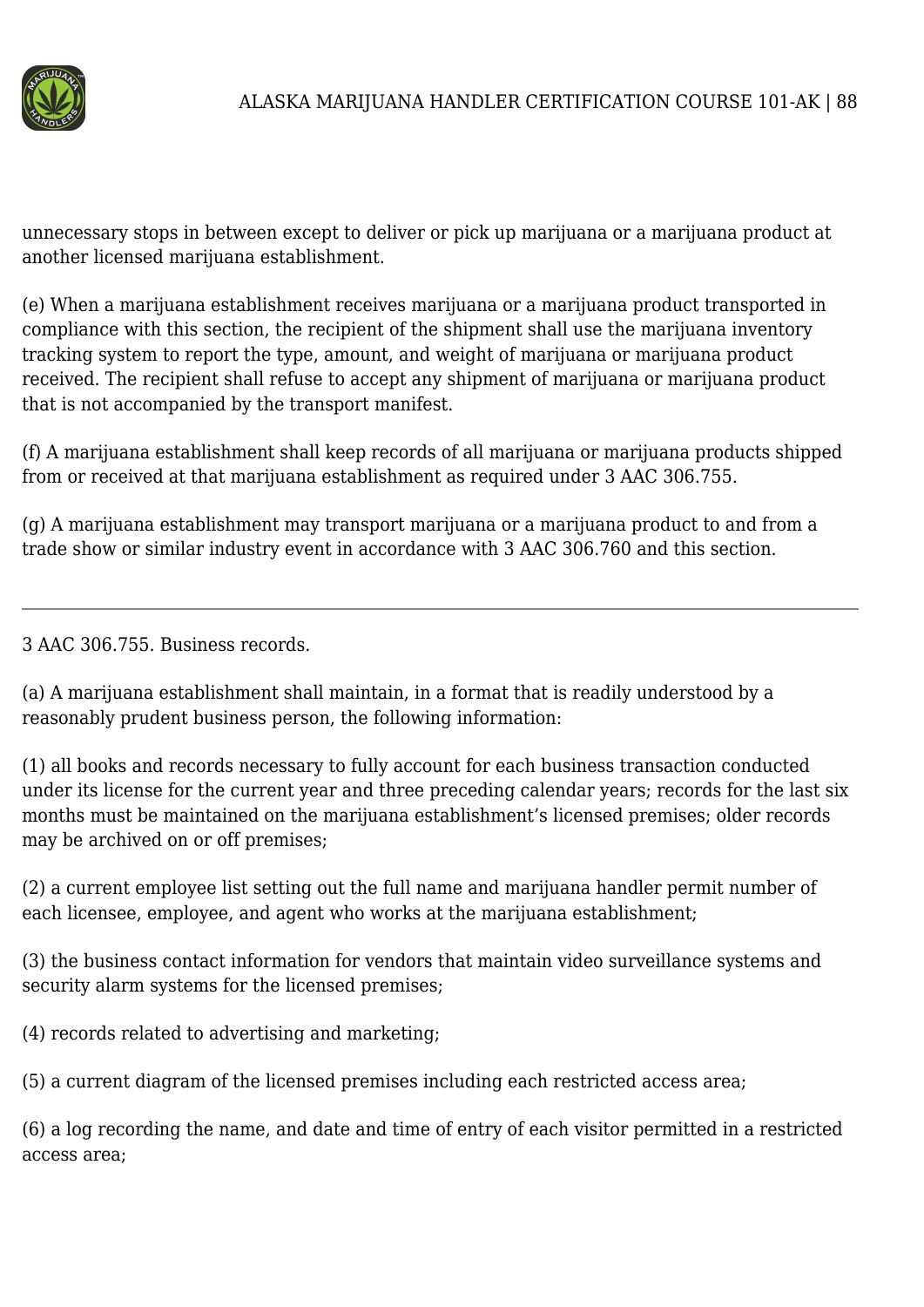

(7) all records normally retained for tax purposes;

(8) accurate and comprehensive inventory tracking records that account for all marijuana inventory activity from seed or immature plant stage until the retail marijuana or retail marijuana product is sold to a consumer, to another marijuana establishment, or destroyed; and

(9) transportation records for marijuana and marijuana product as required under 3 AAC 306.750(f).

(b) A marijuana establishment shall provide any record required to be kept on the licensed premises to an employee of the board upon request. Any record kept off premises must be provided to the board's employees within three business days after a request for the record.

(c) A marijuana establishment is required to exercise due diligence in preserving and maintaining all required records. Loss of records and data, including electronically maintained records, will not be considered an excuse for a violation of this rule. Failure to retain records required under this section may be interpreted by the board as a license violation affecting public safety.

## 3 AAC 306.760. Trade Shows.

(a) Licensed marijuana establishments must comply with this section when participating in trade shows and similar industry events.

(b) A licensed cultivation facility may bring one plant to the trade show or event for display. The removal from and return of the plant to the licensed premises must be tracked in the inventory tracking system. Any marijuana removed from the plant at the event must be retained by the licensee and returned to the licensed premises.

(c) A licensed cultivation facility and a licensed retail facility may bring up to one ounce of marijuana to the trade show or event for display. The removal from and return of the marijuana to the licensed premises must be tracked in the marijuana inventory tracking system. The marijuana shall be contained so that the marijuana may not be removed from the display's immediate vicinity by a member of the public.

(d) A licensed product manufacturing facility and a licensed retail facility may bring one sample package of each marijuana product made or sold by the facility to the event for display. The removal from and return of the marijuana product to the licensed premises must be tracked in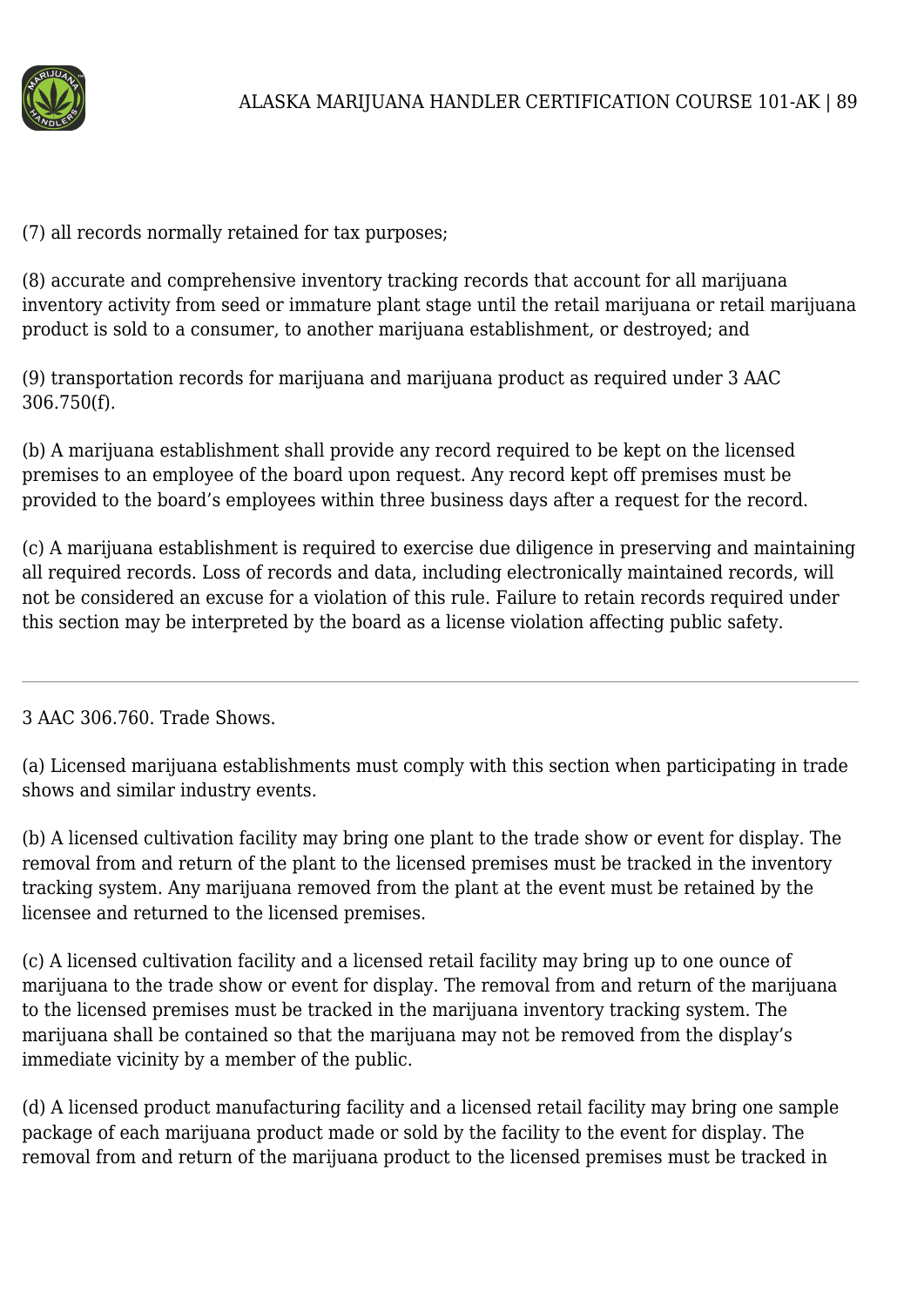

the marijuana inventory tracking system. The marijuana product must remain packaged in the approved packaging throughout the duration of the event.

(e) A licensed testing facility may not perform required tests on samples from a licensed facility at any trade show or similar event.

(f) No marijuana or marijuana product may be sold or distributed by a licensee at the event.

(g) Marijuana and marijuana product displayed at an event by a licensee must be handled only by a licensee, or employee or agent of a licensee, who holds a valid marijuana handler permit.

(h) Advertising or promotions displayed or distributed at the event by a licensee shall comply with the requirements of this chapter.

3 AAC 306.770. Signs, merchandise, advertisements, and promotions.

(a) Business cards and merchandise, including t-shirts, hats, and stickers, that are distributed by a licensed marijuana establishment and contain only the business name and logo, license name, and location and contact information, are not advertising or promotions.

(b) A licensed marijuana establishment may have not more than three signs that are visible to the general public from the public right-of-way. Two of the three signs may only be placed in the marijuana facility's window or attached to the outside of the licensed premises. The size of each sign may not exceed 4,800 square inches. A sign meeting these requirements is not advertising or promotions.

(c) An advertisement for a licensed marijuana establishment and for marijuana or a marijuana product must include the business name and license number.

(d) An advertisement for a licensed marijuana establishment is exempt from providing the warning statement in (g) of this section if

(1) the advertisement contains only the business name, logo, business type, contact information, location, and hours of operation; and

(2) the advertisement does not contain any written information about marijuana or a marijuana product or any photographic or illustrative depictions of marijuana or a marijuana product, other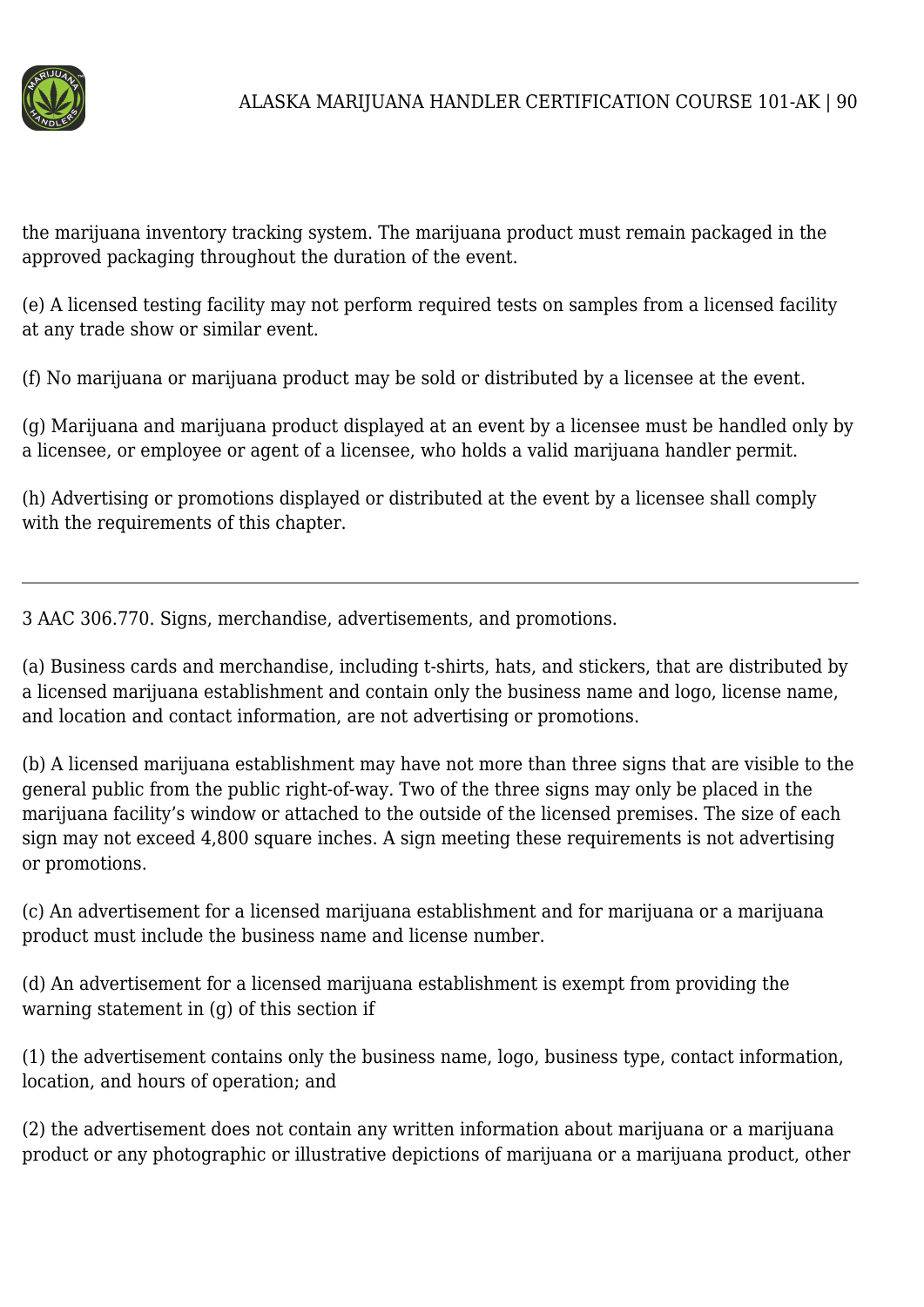

than depictions contained within the established business name font and logo.

(e) A logo or an advertisement for a licensed marijuana establishment and for marijuana or a marijuana product may not contain a statement or illustration that

(1) is false or misleading;

(2) promotes excessive consumption;

(3) represents that the use of marijuana has curative or therapeutic effects;

(4) depicts a person under 21 years of age consuming marijuana; or

(5) includes any object or character, including a toy, a cartoon character, or any other depiction that appeals to a person under 21 years of age.

(f) An advertisement for a licensed marijuana establishment and for marijuana or a marijuana product may not be placed

(1) within 1,000 feet of the perimeter of any child- centered facility, including a school, a child care facility or other facility providing services to children, a playground or recreation center, a public park, a library, or a game arcade that is open to persons under 21 years of age, except when included in an established publication intended for general readership;

(2) on or in a public transit vehicle or public transit shelter;

(3) on or in a publicly owned or operated property;

(4) within 1,000 feet of a substance abuse or treatment facility; or

(5) on a campus for postsecondary education.

(g) An advertisement for marijuana or any marijuana product must contain each of the following warnings, that must be plainly visible and at least half the font size of an advertisement on a sign, and no smaller than size nine font when the advertisement is in printed form; warnings in audio advertisements must be intelligible and played at the same speed as the advertisement;

(1) "Marijuana has intoxicating effects and may be habit forming and addictive.";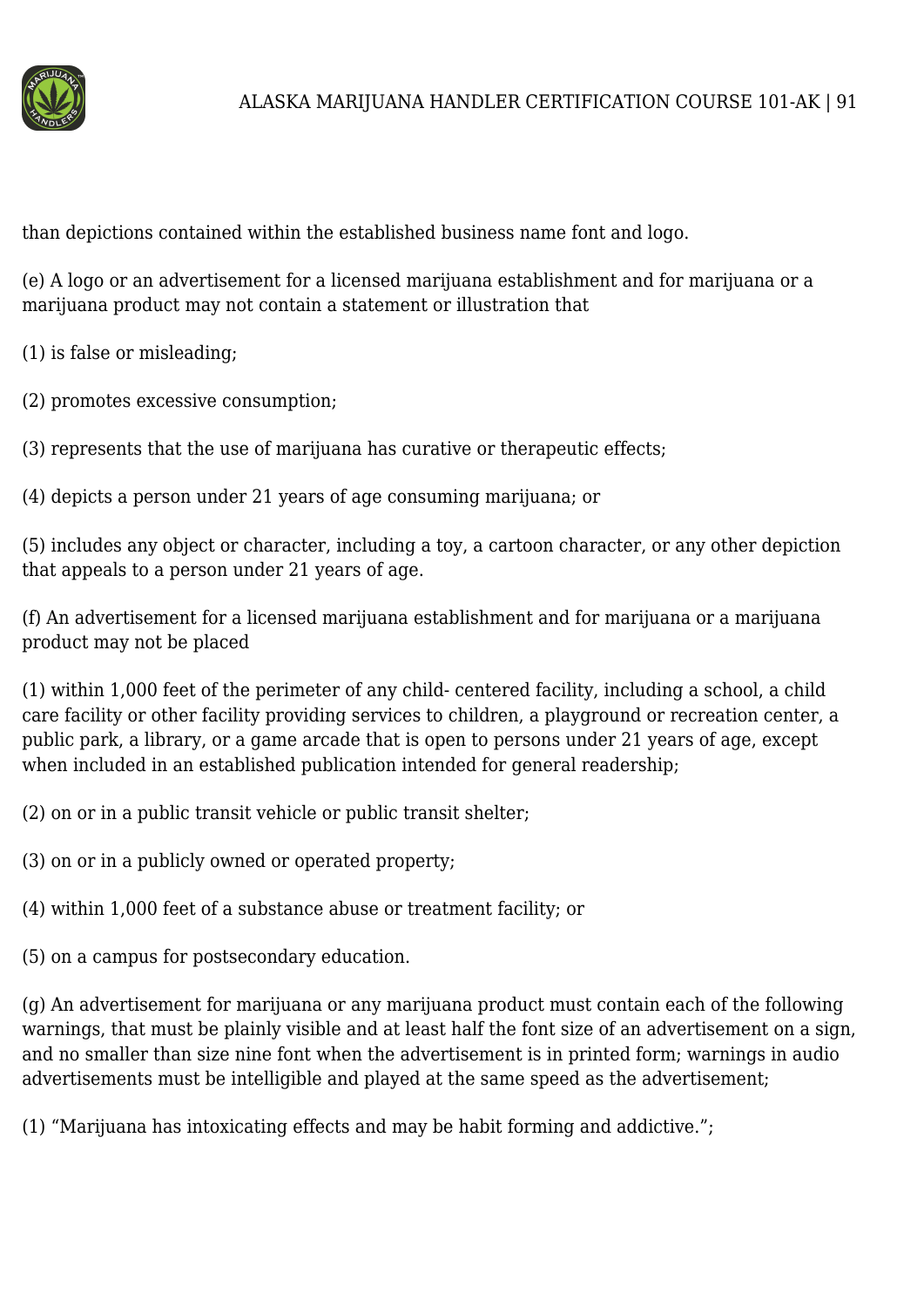

(2) "Marijuana impairs concentration, coordination, and judgment. Do not operate a vehicle or machinery under its influence.";

(3) "There are health risks associated with consumption of marijuana."';

(4) "For use only by adults twenty-one and older. Keep out of the reach of children.";

(5) "Marijuana should not be used by women who are pregnant or breast feeding."

(h) A licensed marijuana establishment that advertises by means of a web page must utilize appropriate measures to ensure that individuals visiting the web page are 21 years of age or older.

(i) A licensed marijuana establishment may not engage in advertising by means of marketing directed towards location-based devices, including cellular phones, unless the marketing is a mobile device application installed on the device by the owner of the device who is 21 years of age or older and the application includes a permanent and easy opt-out feature.

(j) As long as no more than 30 percent of the event's participants and audience is reasonably expected to be under 21 years of age, a licensed marijuana establishment may sponsor

(1) an industry trade show;

(2) a charitable event;

(3) a sports event or competition;

(4) a concert; or

(5) any other even approved in advance by the board.

(k) A licensed marijuana establishment may not encourage the sale of marijuana or a marijuana product

(1) by using giveaway coupons for marijuana or a marijuana product as promotional materials;

(2) by conducting games or competitions related to the consumption of marijuana or a marijuana product;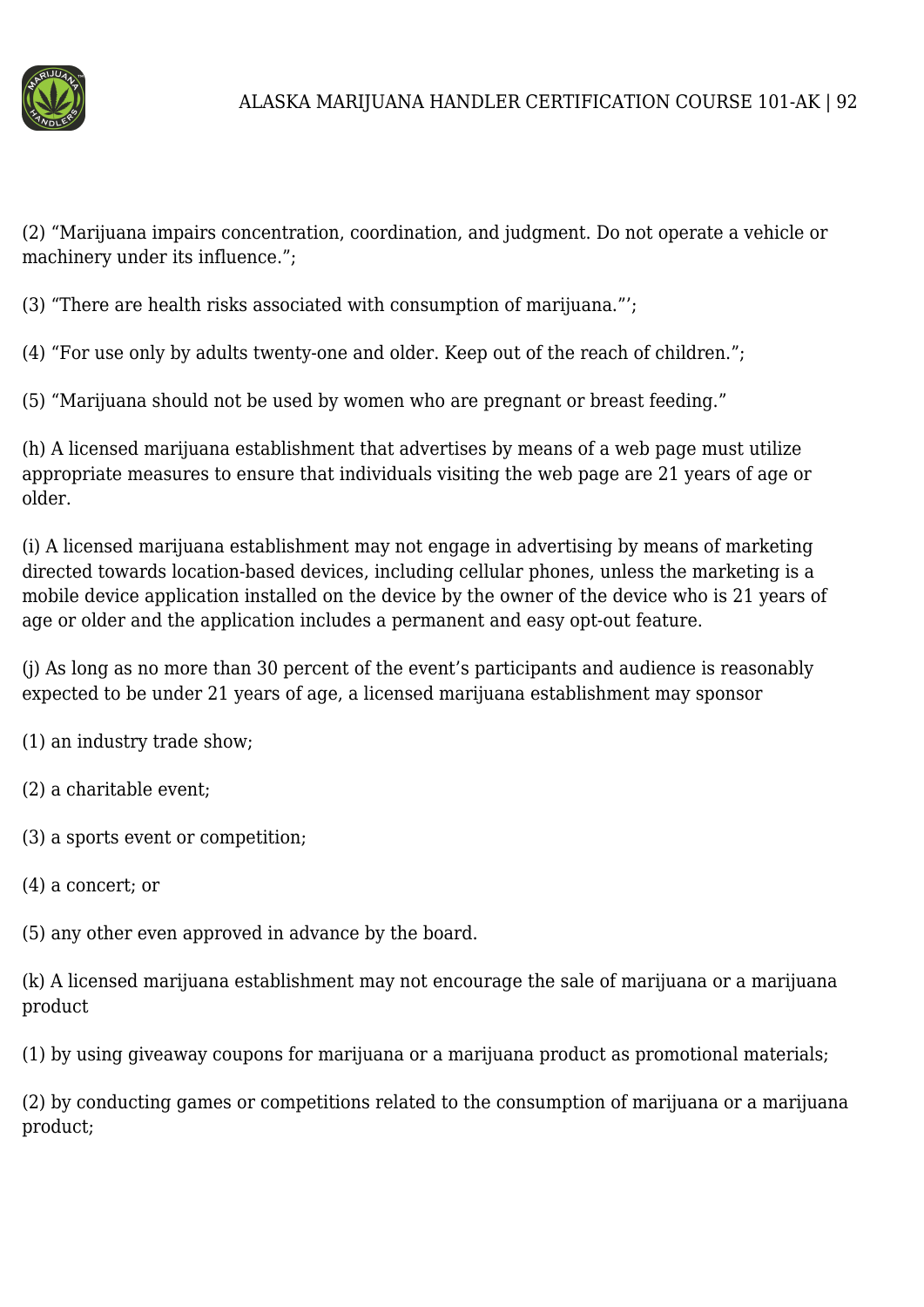

(3) by providing promotional materials or activities of a manner or type that would be especially appealing to children; or

(4) by holding promotional activities outside of the licensed premises.

MARIJUANA HANDLERS™ – Key Points

- A marijuana establishment and each licensee, employee, or agent of the marijuana establishment who sells, cultivates,manufactures, tests, or transports marijuana or a marijuana product, or who checks the identification of a consumer or visitor, must obtain a marijuana handler permit from the board before being licensed or beginning employment at a marijuana establishment.
- A marijuana establishment license will be issued for a specific licensed premises.
- A marijuana establishment shall use a marijuana inventory tracking system capable of sharing information with the system the board implements
- A marijuana establishment is subject to inspection by the local fire department, building inspector, or code enforcement officer to confirm that no health or safety concerns are present
- Any toxic cleaning compound, sanitizing agent, and pesticide chemical must be identified and stored in a safe manner.
- Marijuana cultivation facility may transport marijuana to another marijuana cultivation facility.
- The marijuana establishment that originates the transport shall use the marijuana tracking system.
- Marijuana establishment shall maintain all books and records necessary to fully account for each business transaction.

.8 Enforcement and Civil Penalties.

Section

- 3 AAC 306.800. Inspection and investigation
- 3 AAC 306.805. Report or notice of violation
- 3 AAC 306.810. Suspension or revocation of license
- 3 AAC 306.812. Suspension or revocation of marijuana handler permit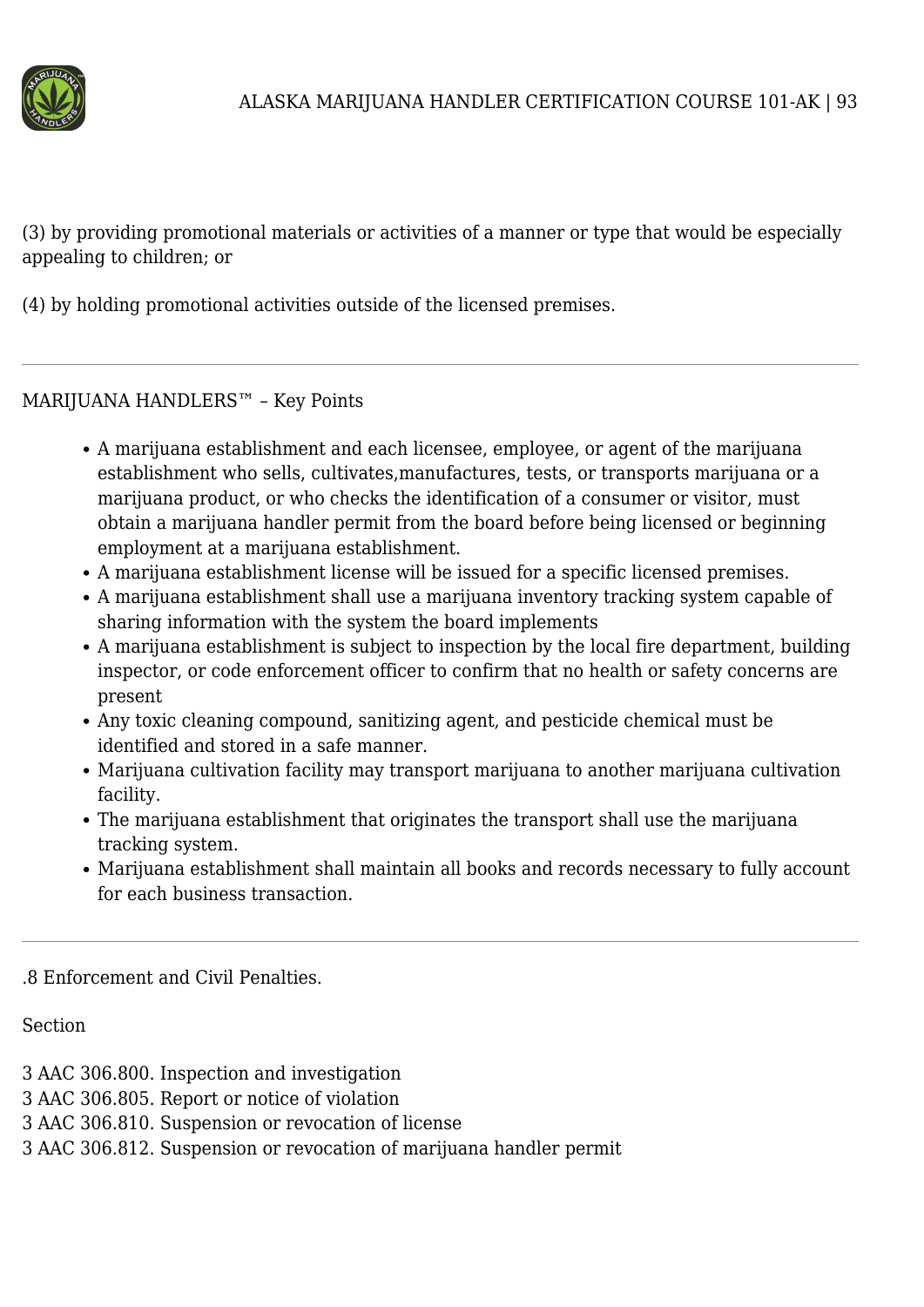

3 AAC 306.815. Suspension or revocation based on act of employee 3 AAC 306.820. Procedure for action on license suspension or revocation 3 AAC 306.825. Summary suspension to protect public health, safety, or welfare 3 AAC 306.830. Seizure of marijuana or marijuana product 3 AAC 306.835. Hearing 3 AAC 306.840. Civil fines 3 AAC 306.845. Appeal 3 AAC 306.850. Surrender or destruction of license

3 AAC 306.800. Inspection and investigation.

(a) The director, an enforcement agent, an employee of the board, or a peace officer acting in an official capacity, may

(1) inspect the licensed premises of any marijuana establishment, including any marijuana and marijuana product on the premises, equipment used in cultivating, processing, testing, or storing marijuana, the marijuana establishment's inventory tracking system, business records, and computers, at any reasonable time and in a reasonable manner;

(2) issue a report or notice as provided in 3 AAC 306.805; and

(3) as authorized under AS 17.38.085, exercise peace officer powers and take any other action the director determines is necessary.

(b) A marijuana establishment, and any licensee, employee, or agent in charge shall cooperate with the director, an enforcement agent, an employee of the board, or a peace officer acting in an official capacity, to enforce the laws related to marijuana, including

(1) permitting entry upon and inspection of the licensed premises; and AS 17.38.070 an employee of the board, or a peace officer acting in an official capacity, may issue an inspection report, an advisory report, or a notice of violation before taking action to suspend or revoke a marijuana establishment license.

(b) An inspection report documents an investigator's inspection of licensed premises. An inspection report must be prepared on a form the board prescribes and include information prescribed by statute, regulation, or the board.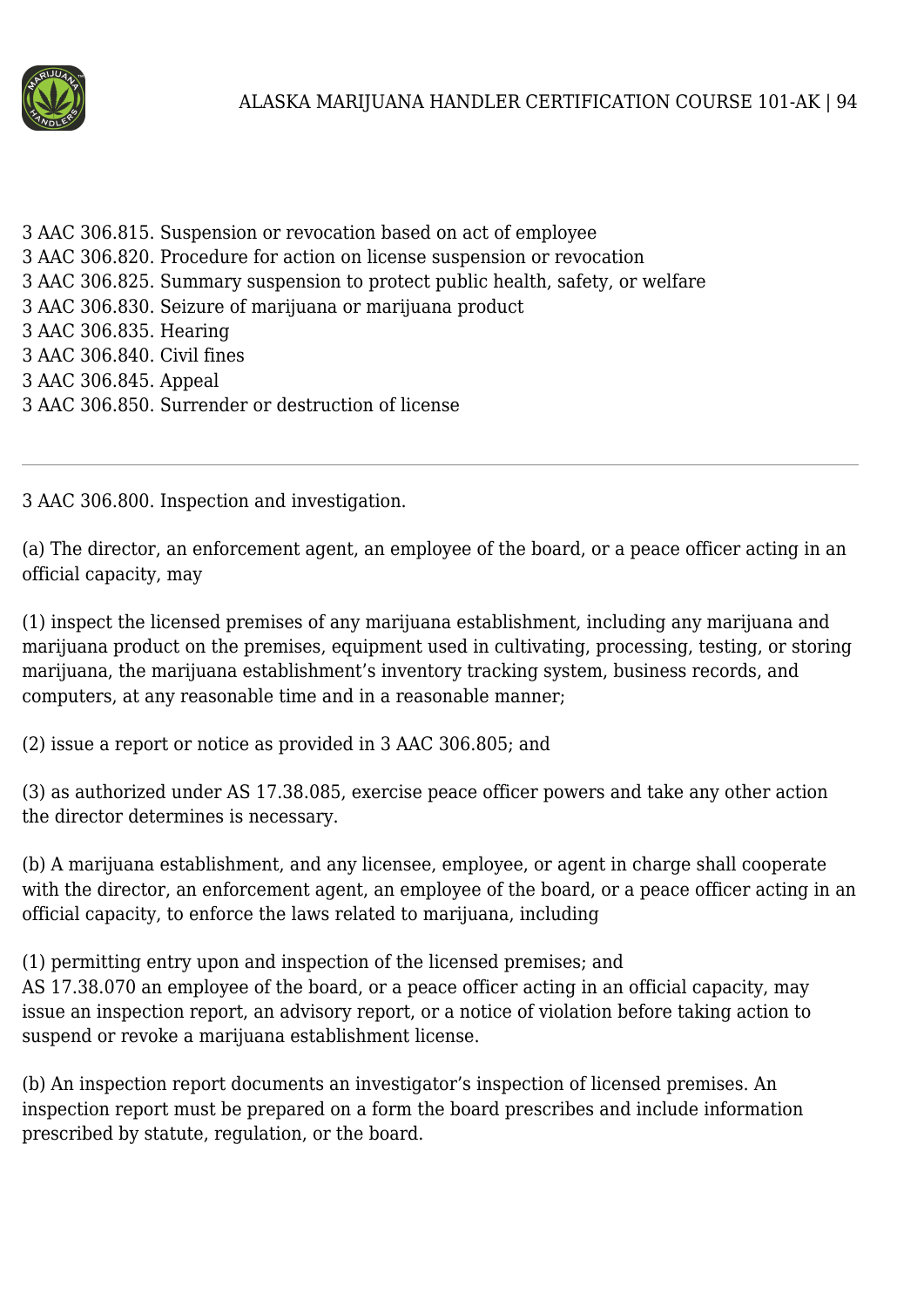

(c) The director, an enforcement agent, an employee of the board, or a peace officer may issue an advisory notice when an incident occurs or a defect is noted that could result in a violation of a statute, regulation, or municipal ordinance. An advisory notice may result from an inspection report, but is not a basis for administrative action unless the incident or defect

(2) providing access to business records at reasonable times when requested by the director, an enforcement agent, an employee of the board, or a peace officer.

3 AAC 306.805. Report or notice of violation.

(a) The director, an enforcement agent, continues or is not corrected.

(d) The director, an enforcement agent, an employee of the board, or a peace officer may issue a notice of violation when an inspection report or other credible information shows a marijuana establishment is in violation of AS 17.38, this chapter, or other law relating to marijuana. The notice of violation must be delivered to the marijuana establishment at its licensed premises, and to the board. The notice must describe any violation, and cite the applicable statute, regulation, or order of the board. A marijuana establishment that receives a notice of violation may respond to the notice orally or in writing, and may, within ten days after receiving the notice, request an opportunity to appear before the board. A notice of violation may be the basis of a proceeding to suspend or revoke a marijuana establishment's license as provided under 3 AAC 306.810.

3 AAC 306.810. Suspension or revocation of license.

(a) The board will suspend or revoke a marijuana establishment license issued under this chapter if any licensee is convicted of a felony, or a crime listed in 3 AAC 306.010 (c) (2) or (3), or if the board becomes aware that a licensee did not disclose a previous felony conviction or a conviction of a crime listed in 3 AAC 306.010(c)(2) or (3).

(b) The board may suspend or revoke a license issued under this chapter, refuse to renew a license, or impose a civil fine, if the board finds that a licensee for any marijuana establishment

(1) misrepresented a material fact on an application for a marijuana establishment license, or an affidavit, report, or signed statement under AS 17.38 or this chapter; or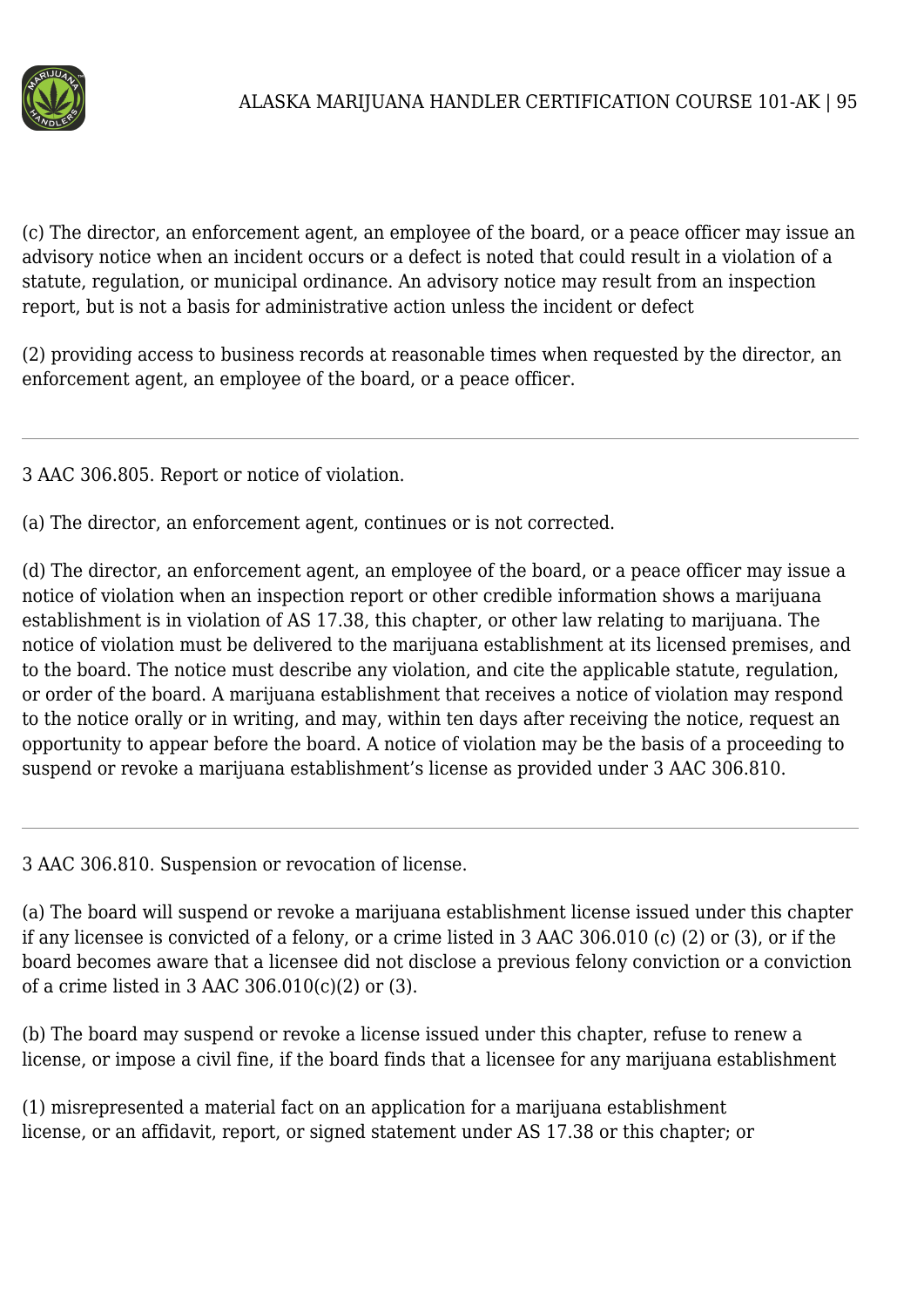

(2) is following any practice or procedure that is contrary to the best interests of the public, including

(A) using any process not approved by the board for extracting or manufacturing marijuana concentrate or products; or

(B) selling or distributing any marijuana concentrate or product that has not been approved by the board;

(3) failed, within a reasonable time after receiving a notice of violation from the director, to correct any defect that is the subject of the notice of violation of

(A) AS 17.38 or this chapter;

(B) a condition or restriction imposed by the board; or

(C) other applicable law;

(4) knowingly allowed an employee or agent to violate AS 17.38, this chapter, or a condition or restriction imposed by the board;

(5) failed to comply with any applicable public health, fire, safety, or tax law or regulation in the state; or

(6) used the licensed premises for any illegal purpose including gambling, possession or use of narcotics other than marijuana, prostitution, or sex trafficking.

(c) A local government may notify the director if it obtains evidence that a marijuana establishment has violated a provision of AS 17.38, this chapter, or a condition the board has imposed on the marijuana establishment. Unless the board finds that the local government's notice is arbitrary, capricious, and unreasonable, the director will prepare the notice and supporting evidence as an accusation against the marijuana establishment under AS 44.62.360, and conduct proceedings to resolve the matter as described under 3 AAC 306.820.

3 AAC 306.812. Suspension or revocation of marijuana handler permit

The board may suspend or revoke a permit issued under this chapter, refuse to renew a permit,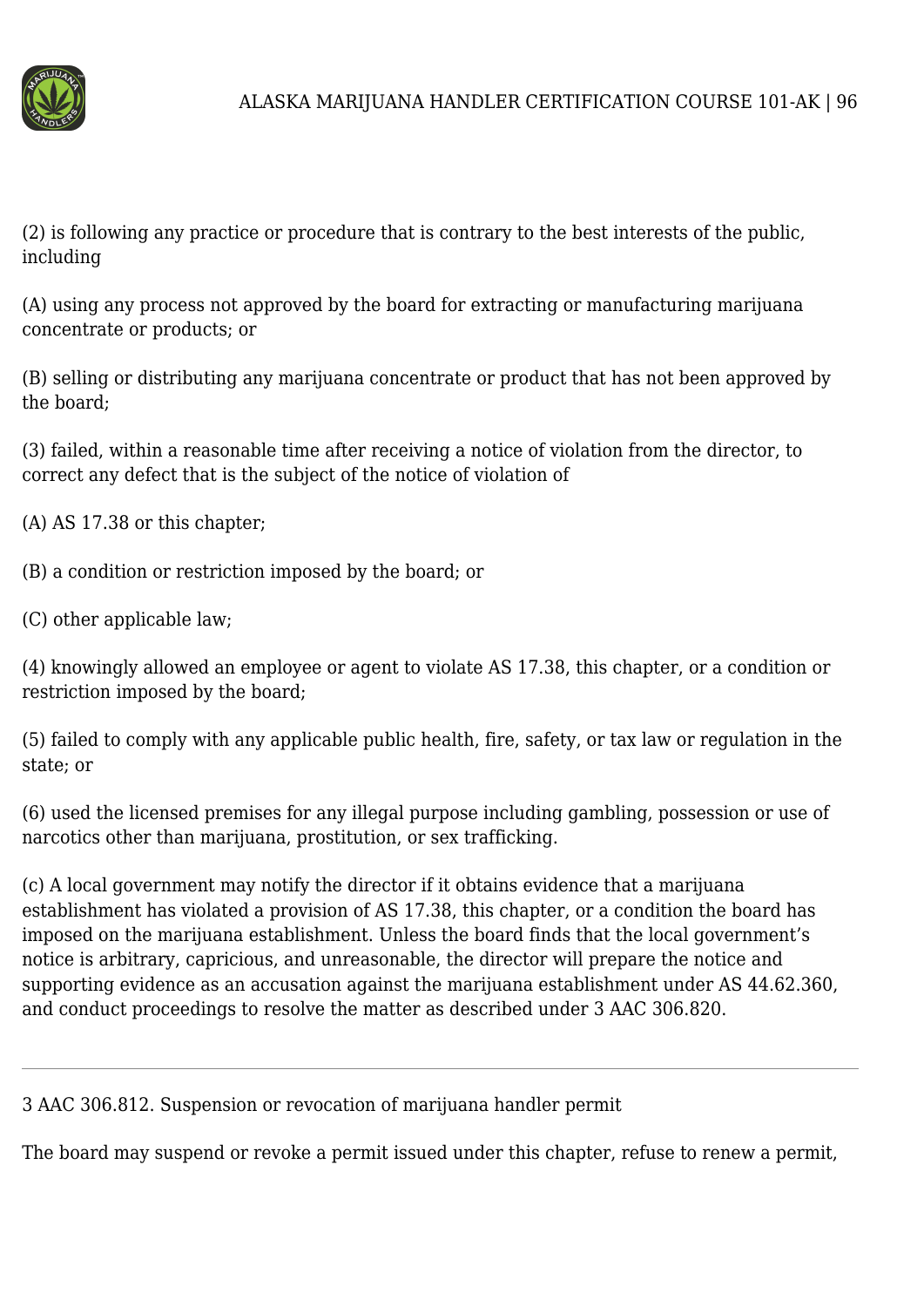

or impose a civil fine if the board or the director finds that a marijuana handler permit holder acted in violation of this chapter.

3 AAC 306.815. Suspension or revocation based on act of employee.

If, in a proceeding to suspend or revoke a marijuana establishment license under 3 AAC 306.810 and 3 AAC 306.820, evidence shows that an employee or agent of a licensed marijuana establishment was responsible for an act that would justify suspension or revocation of the marijuana establishment's license if committed by a licensee, the board may find that licensee knowingly allowed the act if

(1) the licensee was physically present when the violation occurred, and knew or should have known, the violation was occurring and took no action to stop it;

(2) the licensee failed to adequately supervise the agent or employee;

(3) the licensee failed to adequately train the agent or employee in the requirements of AS 17.38 and this chapter relating to marijuana; or

(4) the licensee was reckless or careless in hiring the agent or employee.

3 AAC 306.820. Procedure for action on license suspension or revocation.

A proceeding to suspend or revoke a license must be initiated by service of an accusation on the marijuana establishment in compliance with AS 44.62.360 and AS 44.62.380, and conducted in compliance with AS 44.62.330 – AS 44.62.630. The accusation must be served at the address of the licensed premises, or at the address of the licensee who is responsible for management and compliance with laws as listed in the marijuana establishment license application in compliance with 3 AAC 306.020(b)(5). The marijuana establishment is entitled to a hearing as provided under AS 44.62.390.

3 AAC 306.825. Summary suspension to protect public health, safety, or welfare.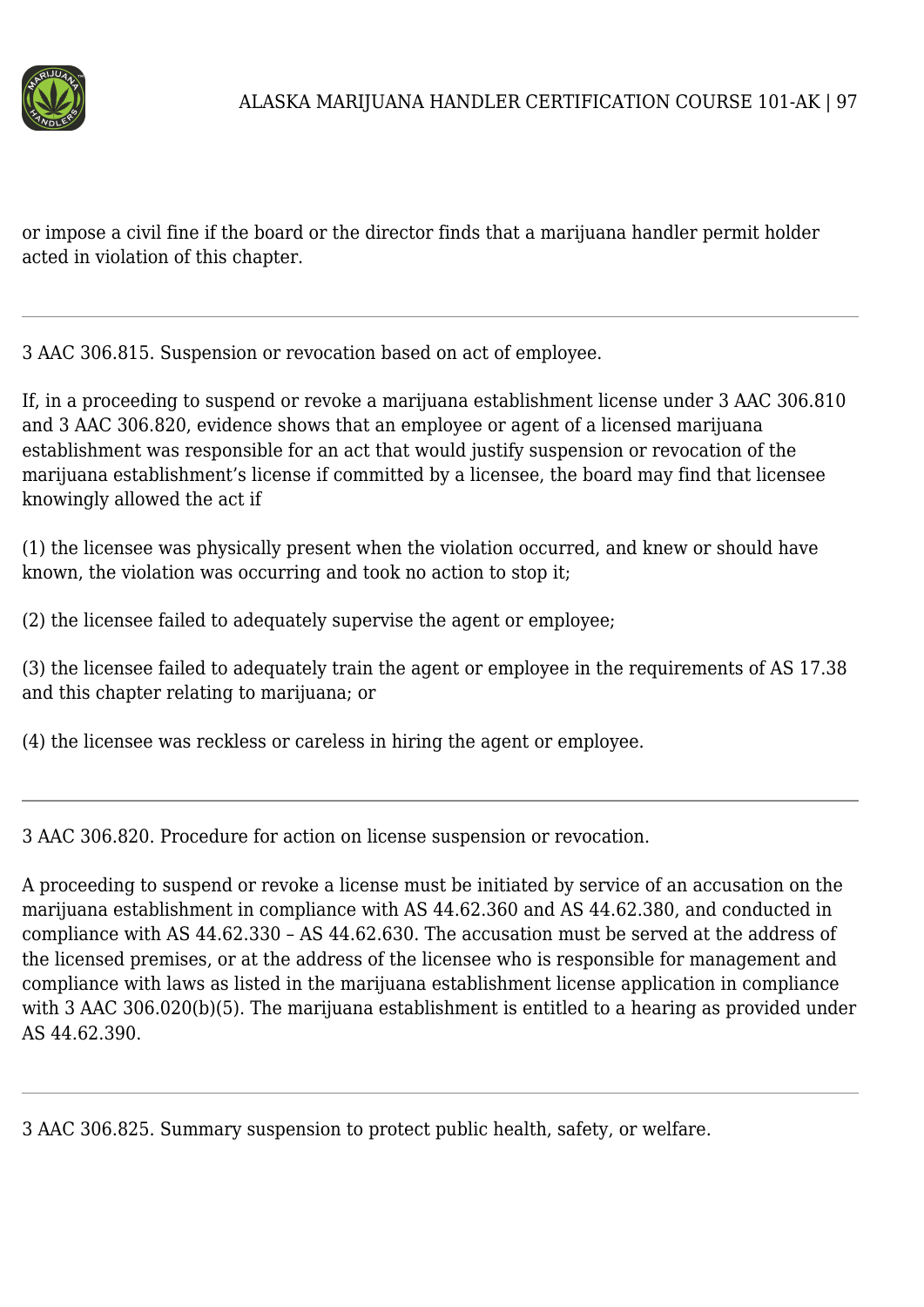

(a) If the director finds that a person holding a marijuana establishment license has acted and appears to be continuing to act in a way that constitutes an immediate threat to the public health, safety or welfare, the director may issue an order immediately suspending the license of that person, and ordering an immediate stop to the activity that constitutes the threat to the public health, safety, or welfare.

(b) When the director issues a summary suspension under this section, the director shall immediately give the marijuana establishment subject to the summary suspension order notice of the reasons for the summary suspension, and of the time and place for an expedited hearing before the board. Unless the marijuana establishment subject to the summary suspension order requests a delay, the hearing will be held within five days after the director gives notice of the reasons for the summary suspension and the scheduled hearing.

3 AAC 306.830. Seizure of marijuana or marijuana product.

(a) The director, an enforcement agent, an employee of the board, or a peace officer acting in an official capacity, may seize marijuana or any marijuana product from a licensed or previously licensed marijuana establishment if the marijuana establishment has

(1) any marijuana or marijuana product not properly logged into the marijuana establishment's marijuana inventory tracking system;

(2) any adulterated marijuana food or drink product forbidden under 3 AAC 306.510(a)(4); or

(3) any marijuana or marijuana product that is not properly packaged and labeled as provided in 3 AAC 306.465 and 3 AAC 306.470 or 3 AAC 306.565 and 3 AAC 306.570;

(4) not renewed its license as required under 3 AAC 306.035.

(b) If the director, an enforcement agent, an employee of the board, or a peace officer acting in an official capacity, seizes marijuana or a marijuana product under this section, the director shall update the marijuana inventory control tracking system to reflect the seizure and ensure that the seized items are stored in a reasonable manner. The director shall immediately give the marijuana establishment from which the marijuana or marijuana product was seized notice of the reasons for the seizure and the time and place of a hearing before the board. Unless the marijuana establishment from which the marijuana or marijuana product was seized requests a delay, the hearing will be held within ten days after the director gives notice of the reasons for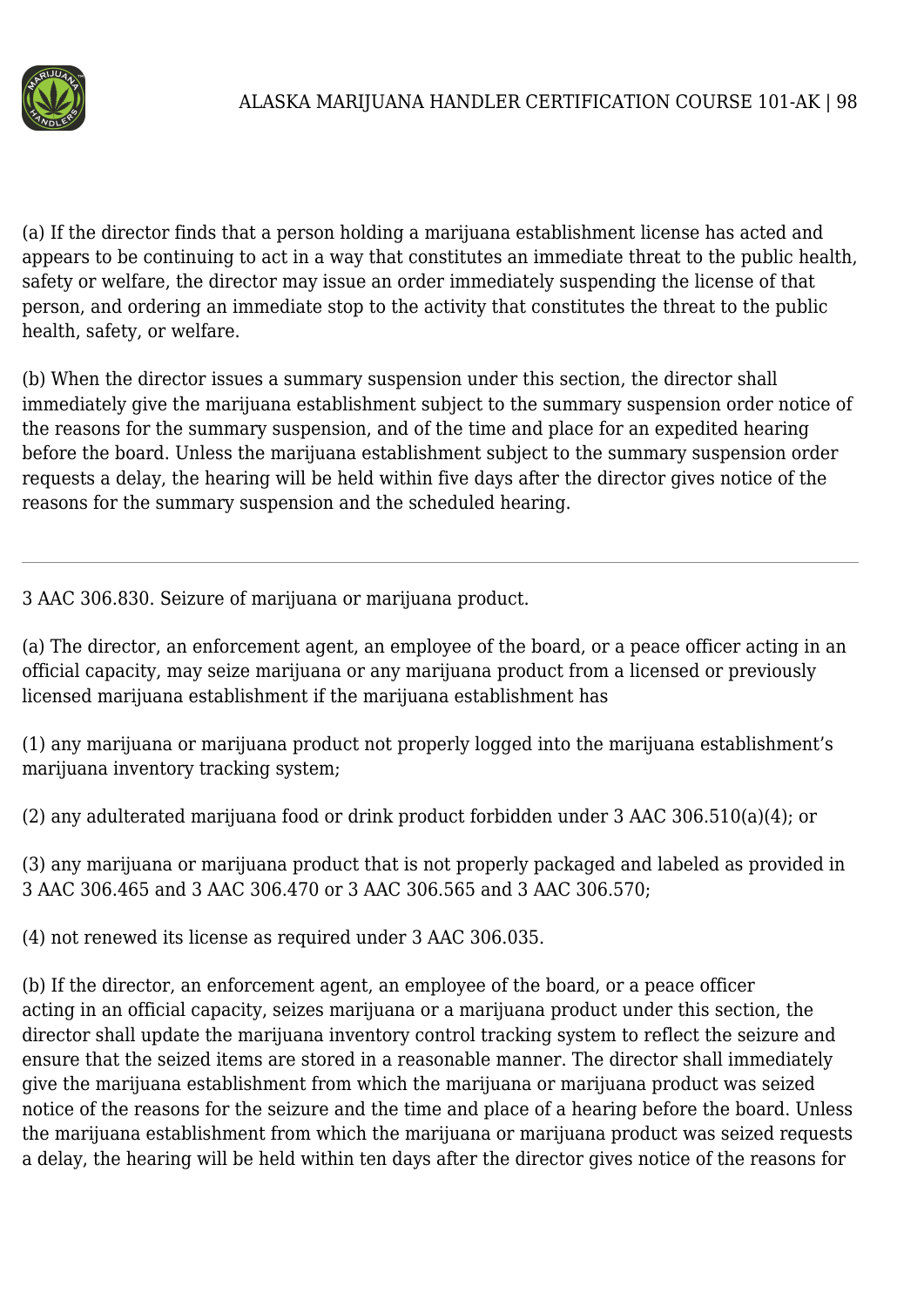

seizure and the scheduled hearing. If the seizure occurs in connection with a summary suspension under 3 AAC 306.825, the hearing will be combined with a hearing on the summary suspension.

(c) If the marijuana establishment from which the marijuana or marijuana product was seized does not request or participate in a hearing under this section, or if, after a hearing the board finds that seizure of the marijuana or marijuana product was justified, the marijuana or marijuana product will be destroyed by burning, crushing, or mixing with other material to make the marijuana or marijuana product unusable as provided in 3 AAC 306.740.

(d) If a seizure under this section is of marijuana plants in place in a licensed standard or limited marijuana cultivation facility, the seizure order may direct the cultivation facility to continue care of the plants until the hearing, but prohibit any transfer, sale, or other commercial activity related to the plants.

3 AAC 306.835. Hearing.

(a) Except as provided in 3 AAC 306.825 or 3 AAC 306.830, any person aggrieved by an action of the director, an enforcement agent, or an employee of the board, may request a hearing in compliance with AS 44.62.390 by filing a notice of defense within 15 days after receiving a written accusation. Failure to file a notice of defense as provided in this section constitutes a waiver of the right to a hearing.

(b) The Office of Administrative Hearings will conduct the hearing in compliance with due process, the Alaska Administrative Procedure Act, AS 44.62.330 – AS 44.62.630, and the applicable regulations adopted by the Office of Administrative Hearings at 2 AAC 64.100 – 2 AAC 64.990.

### 3 AAC 306.840. Civil fines.

(a) The board may, in addition to any other penalties imposed under this title, impose a civil fine on a marijuana establishment, licensee, or person that the board determines has violated a provision of AS 17.38 or this chapter.

may suspend or revoke a license issued under this chapter, refuse to renew a license, or impose a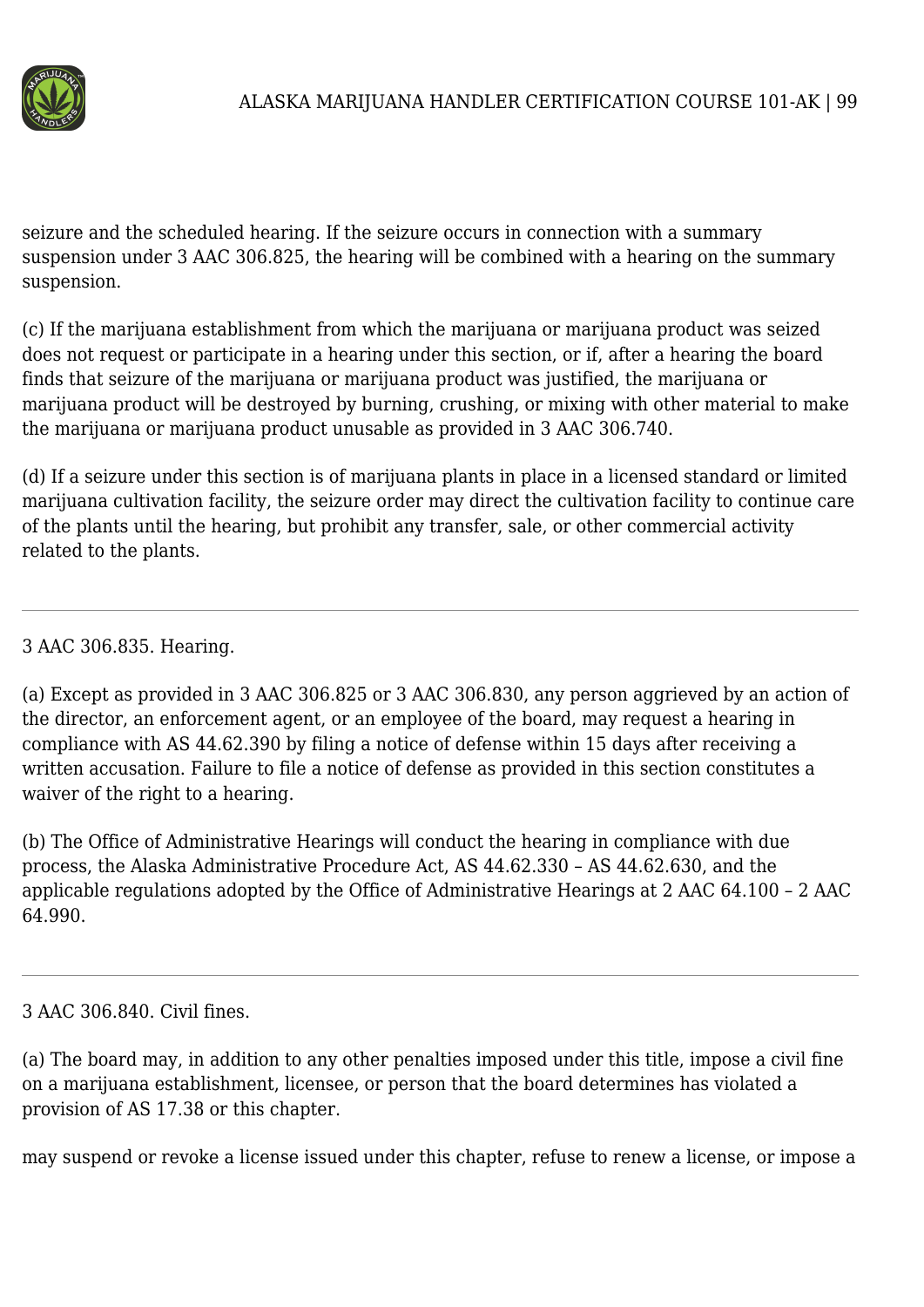

civil fine, if the board finds that a licensee for any marijuana establishment

(1) misrepresented a material fact on an application for a marijuana establishment license, or an affidavit, report, or signed statement under AS 17.38 or this chapter; or

(2) is following any practice or procedure that is contrary to the best interests of the public, including

(A) using any process not approved by the board for extracting or manufacturing marijuana concentrate or products; or

(B) selling or distributing any marijuana concentrate or product that has not been approved

may suspend or revoke a license issued under this chapter, refuse to renew a license, or impose a civil fine, if the board finds that a licensee for any marijuana establishment

(1) misrepresented a material fact on an application for a marijuana establishment license, or an affidavit, report, or signed statement under AS 17.38 or this chapter; or

(2) is following any practice or procedure that is contrary to the best interests of the public, including

(A) using any process not approved by the board for extracting or manufacturing marijuana concentrate or products; or

(B) selling or distributing any marijuana concentrate or product that has not been approved

of AS 17.38 or this chapter.

(b) In a proceeding under 3 AAC 306.810 – 3 AAC 306.830, the board may impose a civil fine, not to exceed the greater of

(1) an amount that is three times the monetary gain realized by the marijuana establishment, licensee, or person as a result of the violation, as determined by the board;

(2) \$10,000 for the first violation;

(3) \$30,000 for the second violation; or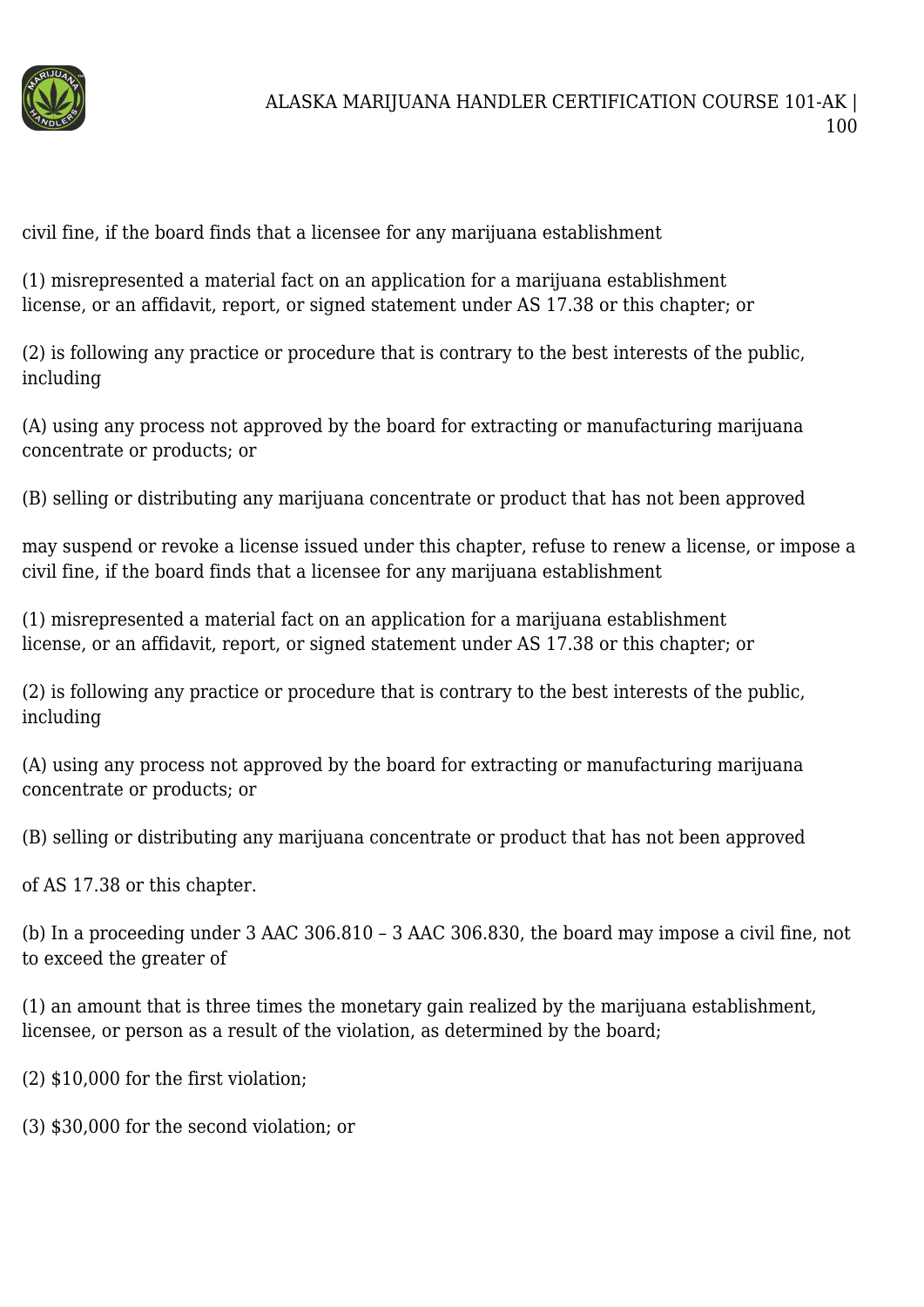

(4) \$50,000 for the third or subsequent violation.

3 AAC 306.845. Appeal.

(a) An aggrieved party may appeal to the board regarding any action of the director, an enforcement agent, or an employee of the board charged with enforcing AS 17.38 or this chapter, including suspending or revoking a license, seizing marijuana or a marijuana product, or imposing a civil fine.

(b) A person aggrieved by a final decision of the board suspending or revoking a license under this chapter, or imposing a civil fine may appeal to the superior court under AS 44.62.560.

3 AAC 306.850. Surrender or destruction of license.

A license issued under this chapter must be surrendered to the director, an enforcement agent, or an employee of the board on demand if the director or board so orders. A license issued under this chapter must be surrendered within 10 days after the marijuana establishment loses or vacates the licensed premises. If a license is destroyed, the marijuana establishment shall promptly notify the board.

MARIJUANA HANDLERS™ – Key Point

- If an individual who is the sole licensee of a marijuana establishment dies, the marijuana establishment shall cease operation.
- The director, an enforcement agent, an employee of the board, or a peace officer may issue a notice of violation when an inspection report or other credible information shows a marijuana establishment is in violation.
- The board will suspend or revoke a marijuana establishment license issued under this chapter if any licensee is convicted of a felony, or a crime listed in 3 AAC 306.010 (c) (2) or (3).
- May suspend or revoke a license, misrepresented a material fact, following any practice or procedure that is contrary to the best interests of the public, process not approved, selling or distributing any marijuana concentrate or product that has not been approved.
- Director, an enforcement agent, an employee of the board, or a peace officer acting in an official capacity, may seize marijuana.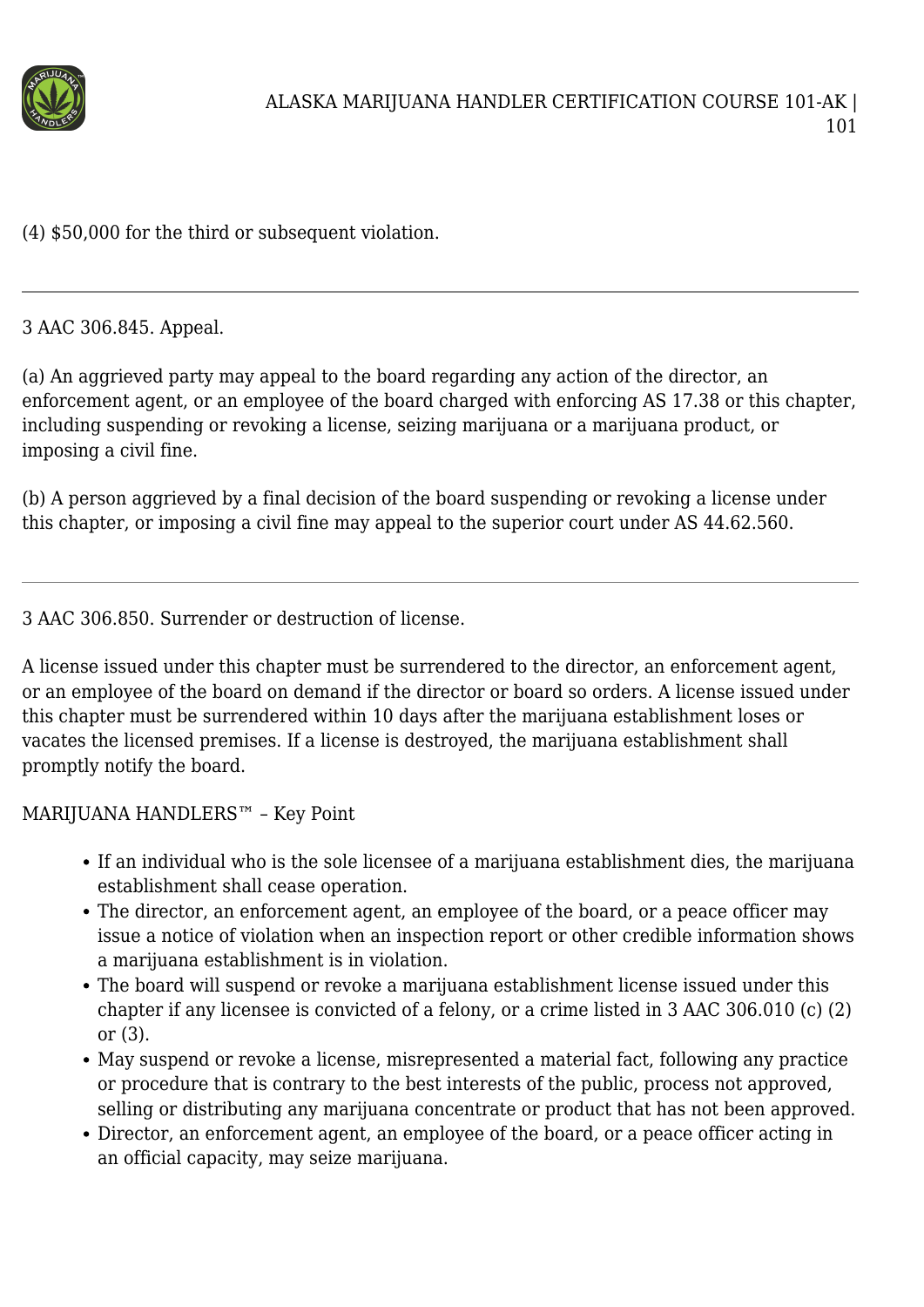

- The board may, in addition to any other penalties imposed under this title, impose a civil fine on a marijuana establishment, licensee, or person that the board determines has violated a provision.
- Not to exceed the greater of an amount that is three times the monetary gain realized by the marijuana establishment, licensee, or person as a result of the violation, as determined by the board, \$10,000 for the first violation, \$30,000 for the second violation; or \$50,000 for the third or subsequent violation.
- .9 General Provisions.

#### Section

3 AAC 306.905. Public records 3 AAC 306.910. Refusal to sell marijuana 3 AAC 306.915. Exercise of authority 3 AAC 306.920. Death of licensee 3 AAC 306.925. Submissions to the board 3 AAC 306.930. Staff 3 AAC 306.935. Conduct of board meetings 3 AAC 306.990. Definitions

3 AAC 306.905. Public records.

Marijuana establishment applications are public records. The board may, at the request of any applicant, designate materials confidential if they

(1) contain proprietary information including trade secrets; or

(2) are required to be kept confidential by any federal or state law.

3 AAC 306.910. Refusal to sell marijuana.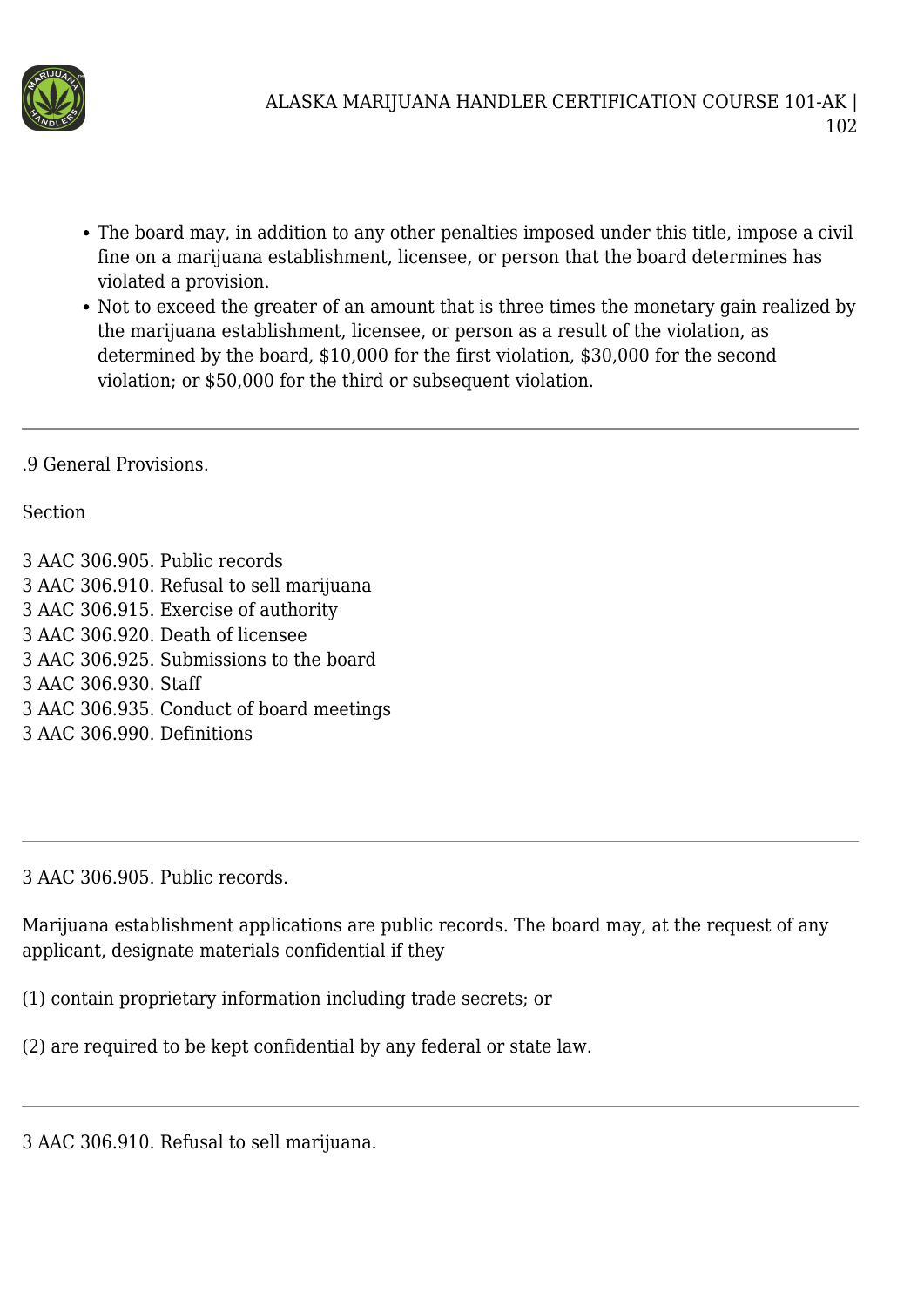

Nothing in this chapter prohibits a licensee from refusing to sell marijuana or marijuana products to any person unless that refusal is a violation of AS 18.80.210.

3 AAC 306.915. Exercise of authority.

Until a marijuana establishment surrenders its license to the board, and so long as business is conducted under the license on the licensed premises, the person holding the license, whether an individual, a partnership, a limited liability company, a corporation, or a local government, is responsible and liable for the conduct of the business. Any individual exercising actual authority over the conduct of business on the licensed premises must be the holder of the marijuana establishment license, or an agent or employee of that person unless the board has approved a transfer of the license to a different person.

3 AAC 306.920. Death of licensee.

(a) If an individual who is the sole licensee of a marijuana establishment dies, the marijuana establishment shall cease operation. A personal representative appointed by the superior court for the estate of the deceased licensee may submit to the director a written request to reopen the business, along with a copy of the court order appointing the personal representative. If the licensed marijuana establishment is in good standing, and the personal representative is not a person prohibited from holding a marijuana establishment by AS 17.38.100(i), the director shall grant permission to the personal representative to operate the business on the licensed premises subject to (b) of this section. In this section, "good standing" means the marijuana establishment

- (1) has a valid current license;
- (2) has paid all fees due under this chapter, and all local taxes due; and
- (3) has no unresolved suspension or revocation proceedings against it.

(b) A personal representative authorized to operate a marijuana establishment under (a) of this section must submit an application for a transfer of ownership to another person in compliance with 3 AAC 306.045 within 90 days after obtaining the director's approval to operate. The board may extend the time allowed in this section for another 90 days if the personal representative requests the additional time.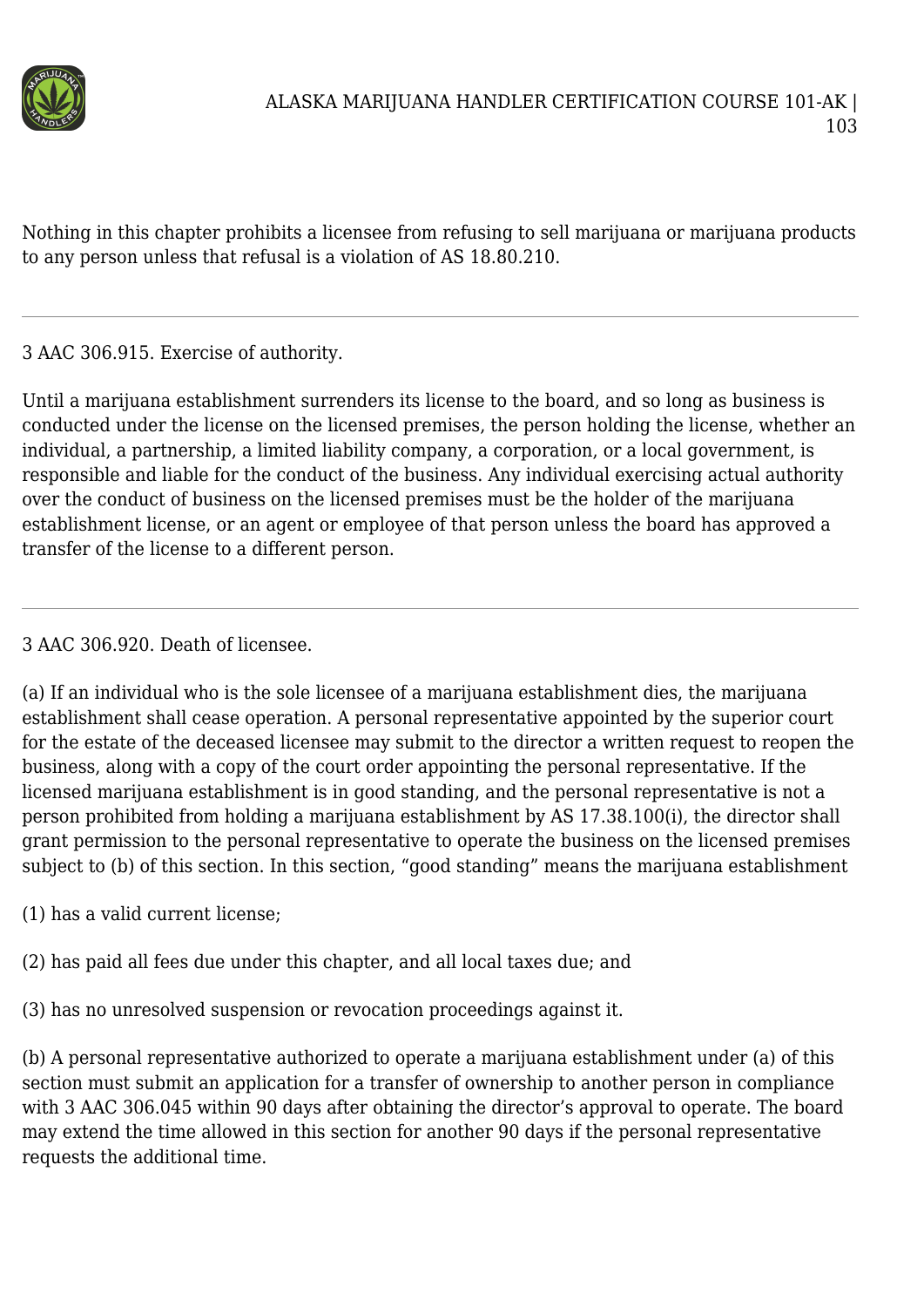

(c) This section does not authorize the transfer of a marijuana establishment license unless the board approves the personal representative's application for transfer of license to another person.

3 AAC 306.925. Submissions to the board

Except as otherwise specifically provided in this chapter, applications and communications of a formal nature must be submitted in writing, upon prescribed forms as appropriate, to the board at its main office, and are not considered timely filed until received there.

3 AAC 306.930. Staff

(a) The director of the board is responsible for the management of the board's offices, the administration of the board's functions, and the enforcement of AS 17.38 and this chapter.

(b) The director shall employ and supervise necessary clerical and investigative personnel and shall prescribe their duties an authority.  $\Box$  (c) The director shall prescribe forms for application for new licenses, transfers, and renewals and for endorsements, petitions, and other necessary documents.

3 AAC 306.935. Conduct of board meetings

(a) The board will,at the first meeting of each calendar year, select a chair from among its members to preside over board meetings during the ensuing year.

(b) The board will meet at the call of the chair after reasonable public notice is given.

(c) For the purposes of AS17.38.111(b), the whole membership is all persons appointed and serving as members of the board.

(d) The director is responsible for preparing an informative agenda for each board meeting. A copy of the agenda must be available for inspection by persons who request it.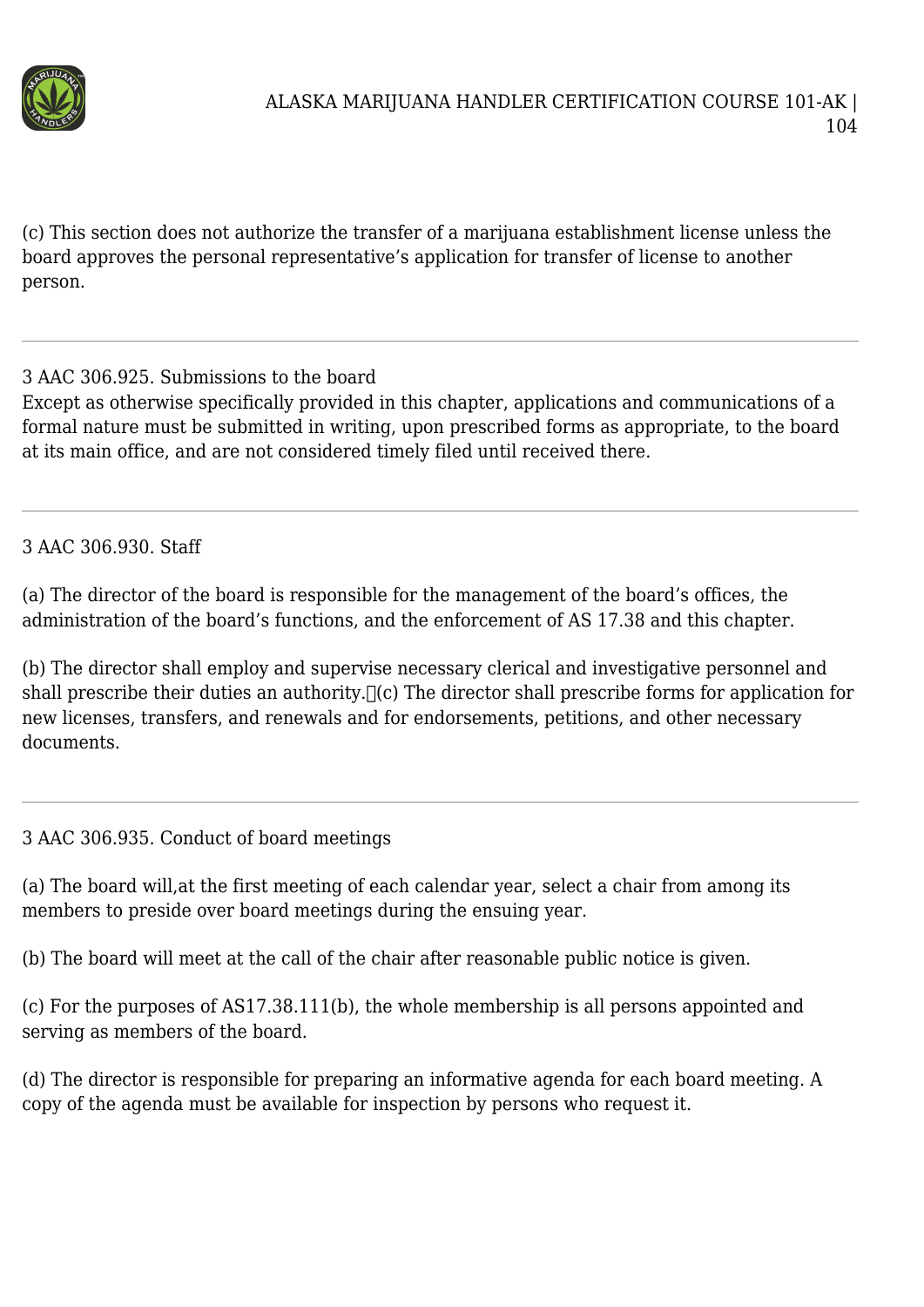

3 AAC 306.990. Definitions.

- (a) In AS17.38 and this chapter,
- (1) "assisting" does not include

(A) using, displaying, purchasing, or transporting marijuana in excess of the amount allowed in AS 17.38.020;

(B) possessing, growing, processing, or transporting marijuana plants in excess of the number allowed in AS 17.38.020;

(C) growing marijuana plants for another person in a place other than

(i) that other person's primary residence; or

(ii) a garage, shed, or similar place under the other person's control;

(3) "delivering"

(A) means handing to a person who purchases the product on licensed premises only;

(B) does not include transferring or transporting to a consumer off licensed premises;

(4) "flowering" means a marijuana plant that has visible crystals, buds, or flowers, or for which the exposure to light is scheduled with the intent to produce crystals, buds, or flowers;

(5) "immature" means a marijuana plant with no visible crystals, buds, or flowers, and in which the exposure to light is scheduled with the intent to prevent formation of crystals, buds, or flowers;

(6) "in public"

(A) means in a place to which the public or a substantial group of people has access;

(B) except as provided in(C) of this paragraph, includes highways, transportation facilities, schools, places of amusement or business, parks, playgrounds, prisons, and hallways, lobbies and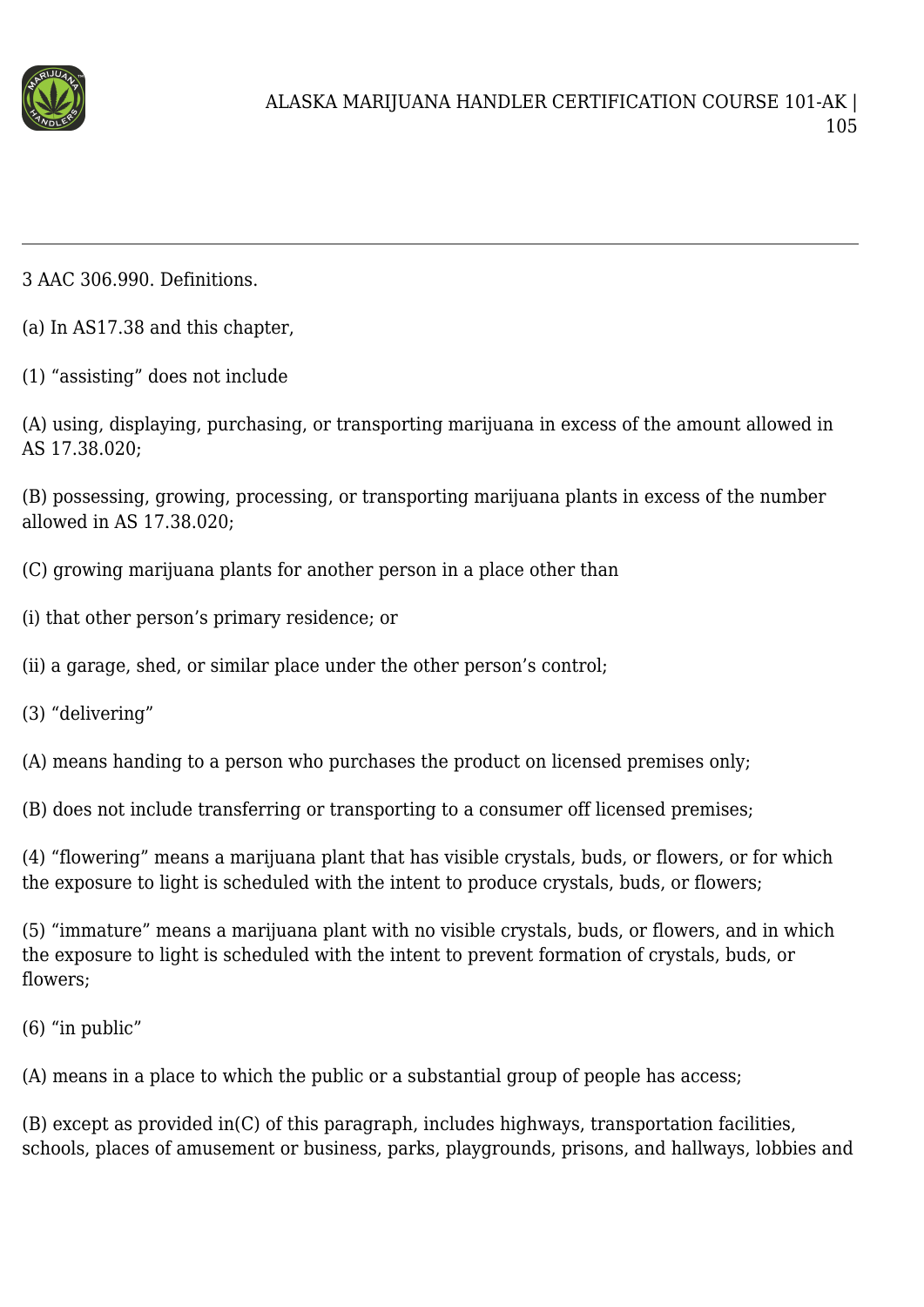

other portions of apartment houses and hotels not constituting rooms or apartments designed for actual residence;

(C) does not include an area on the premises of a licensed marijuana retail store designated for on-site consumption under 3 AAC 306.305.

(7) "personal cultivation" does not include

(A) using, displaying, purchasing, or transporting marijuana in excess of the amount allowed in AS 17.38.020;

(B) possessing, growing, processing, or transporting marijuana plants in excess of the number allowed in AS 17.38.020;

- (C) growing marijuana plants for another person in a place other than
- (i) that other person's primary residence; or

(ii) a garage, shed, or similar place under the other person's control;

(8) "possess" means having physical possession or control over property;

(9) "registration" means "licensure," or "license;"

(1) "adulterated food or drink product"

(A ) means a product that is intended to be consumed orally and that existed without marijuana in a form ready for consumption before marijuana was added by any process;

(B) does not include raw ingredients that are combined with marijuana in a manufacturing process;

(2) "agent"

(A) means a representative who is authorized to act for a licensee, the board, or the director;

(B) includes a contractor or subcontractor;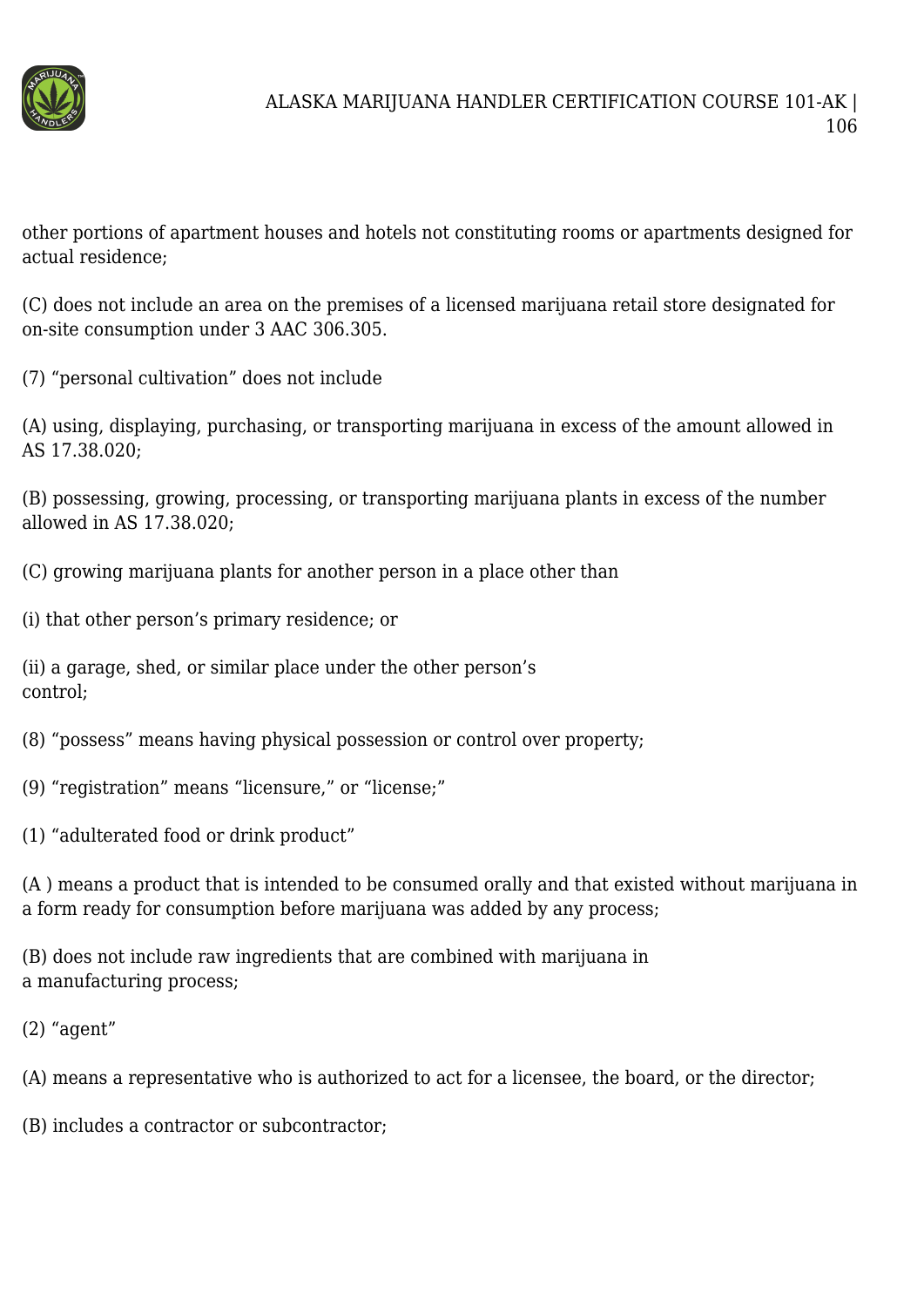

(3) "batch" or "harvest batch" means a specifically identified quantity of plant trim, leaf, and other usable product from marijuana plants that are uniform in strain, cultivated in one place and under the same conditions, using the same medium and agricultural chemicals including pesticides and fungicides, and harvested at the same time;

(4) "bud and flower" means the hairy, sticky, or crystal-covered parts of mature female marijuana plants generally harvested for their high potency content;

(5) "business day" means a day other than a Saturday, Sunday, or a state holiday;

- (6) "CBN" means cannabinol;
- (7) "CBD" means cannabidiol;
- (8) "CBDA" means CBD Acid;
- (9) "clones" or "cuttings" means small starter plants (A) shorter than eight inches tall; and
- (B) used to propagate marijuana plants;
- (10) "compensation"

(A) means money, bartered objects or services, or anything else of value, whether given as payment or voluntarily as a donation, when accepted by a person who gives, distributes, or delivers marijuana to another;

(B) includes a cover charge, a delivery charge, and a packaging charge;

(11) "concentrate" or "marijuana concentrate" means resin, oil, wax, or any other substance produced by extracting or isolating cannabinoids, THC, or other components from a marijuana plant or from materials harvested from a marijuana plant;

(12) "consumer"

(A) means an individual who purchases and uses marijuana or a marijuana product; and

(B) does not include any marijuana establishment that re-sells marijuana or incorporates marijuana into a manufactured product;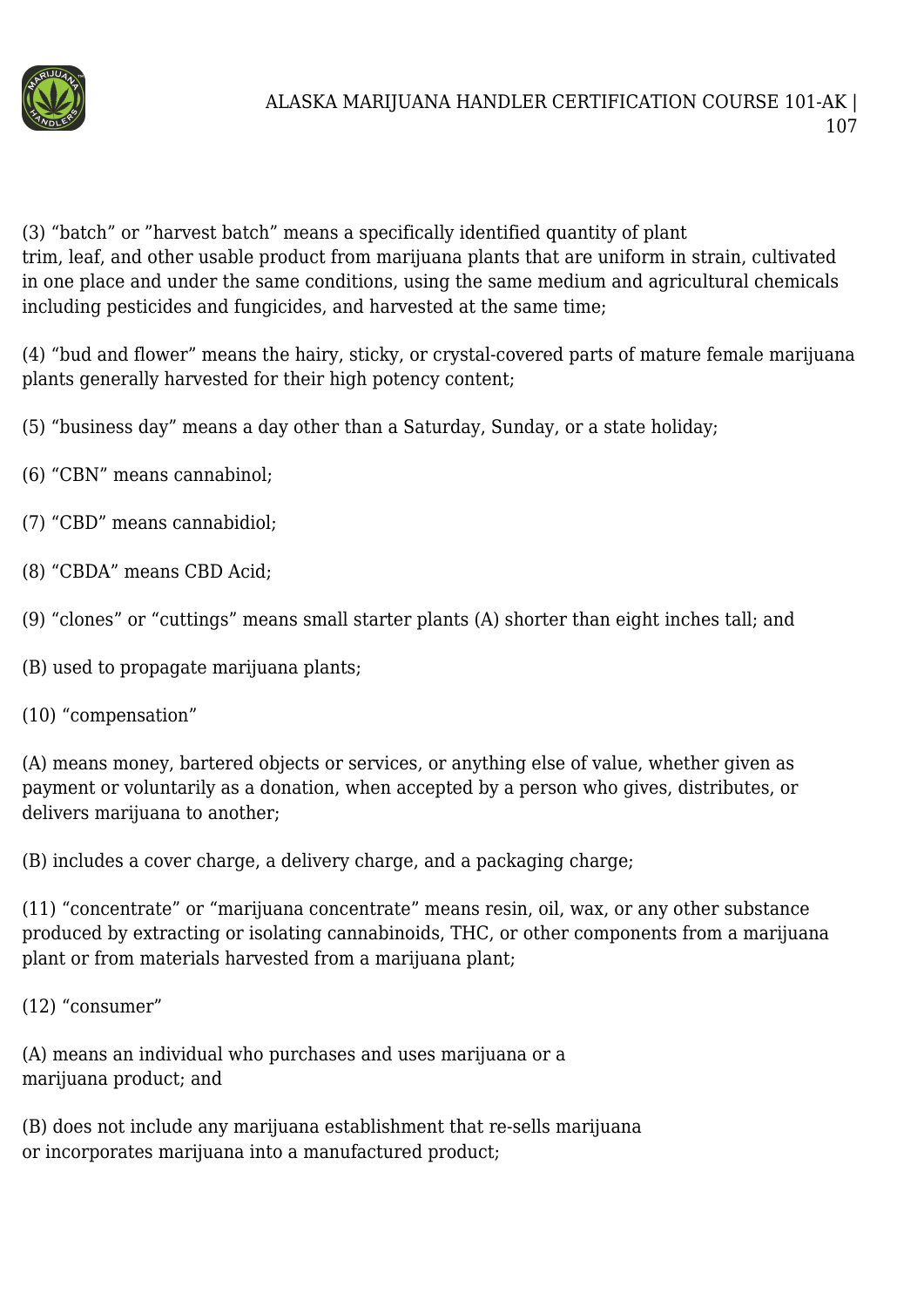

species;

- (13) "contaminant" means one or more of the following:
- (A) harmful microbials, including Escherichia coli (E. coli). or Salmonella
- (B) residual solvents;
- (C) poisons or toxins;
- (D) harmful chemicals, including pesticides;
- (E) dangerous molds, mildew, or filth;
- (14) "controlling interest" means ownership or control of
- (A) 50 percent or more of the ownership interest or voting shares of a corporation; or
- (B) less than 50 percent if a person and family members jointly exert actual control as demonstrated by
- (i) making decisions for the corporation without independent participation of other owners;
- (ii) exercising day-to-day control over the corporation's affairs;
- (iii) disregarding formal legal requirements;
- (iv) using corporation funds for personal expenses or investments, or intermingling corporation finances with personal finances; or
- (v) taking other actions that indicate the corporation is a mere instrumentality of the individual;
- (15) "distribute" means spread out or pass out among several or many members of a group;
- (16) "edible" and "edible marijuana product"
- (A) means a marijuana product that is intended to be consumed orally, whether as food or drink;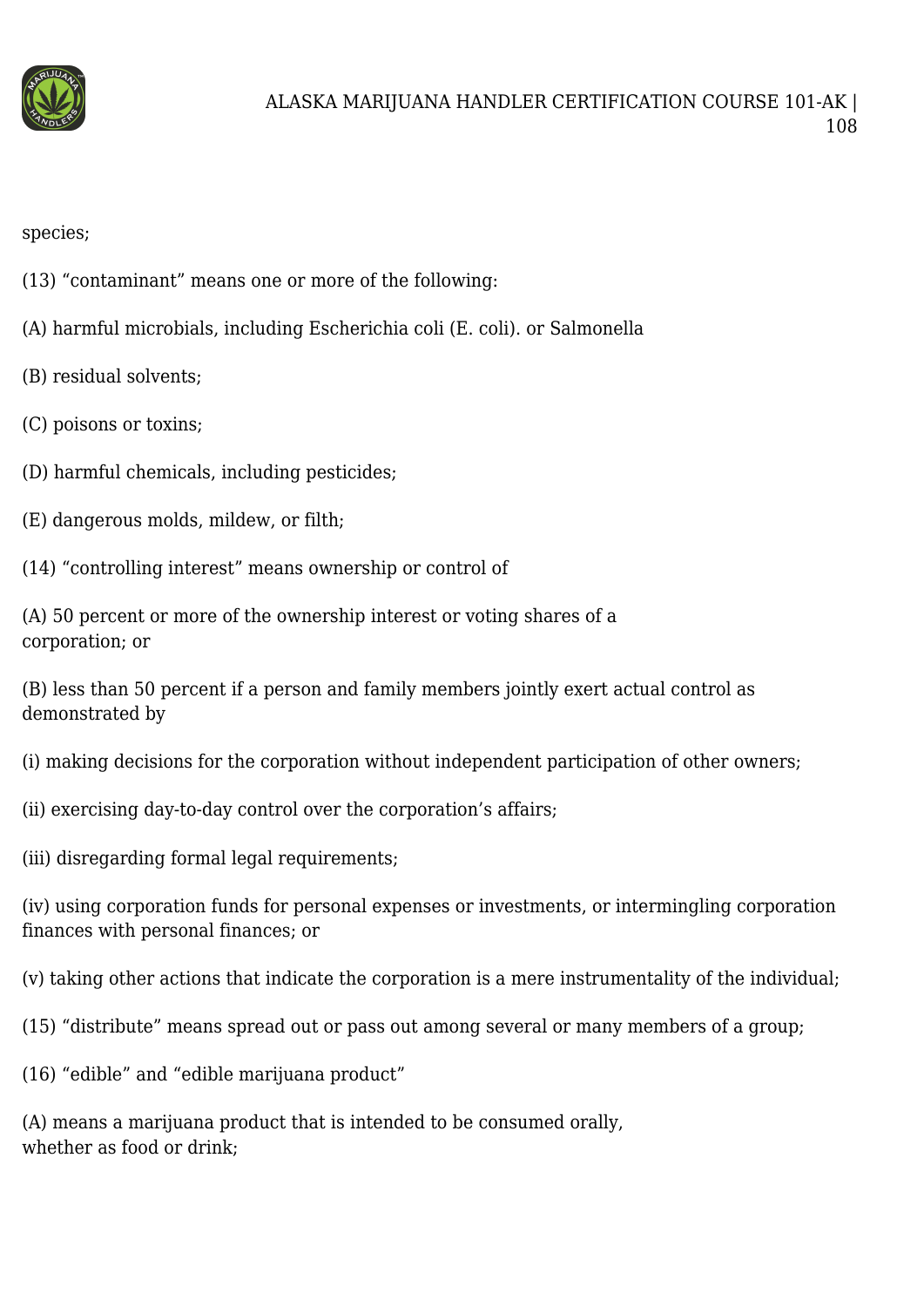

(B) does not include an adulterated food or drink product;

(17) "extraction" or "marijuana extraction" means production of marijuana concentrate by any water-based, food-based, or solvent-based method;

(18) "homogenous" means a component or quality, such as THC, is spread evenly throughout the product, or can be found in equal amounts in each part of a multi-serving unit;

(19) "individual" means a natural person;

(20) "in-house testing"

(A) means laboratory testing as provided in 3 AAC 306.635;

(B) does not include consumption of any marijuana or marijuana product on the licensed premises;

(C) does not meet the requirements of 3 AAC 306.645;

(21) "licensed"

(A) means holding a current and valid license that the board has issued under this chapter;

(B) does not include holding a formerly valid license that has expired or that the board has suspended or revoked;

(22) "licensee" means each individual identified in 3 AAC 306.020 who must be listed in an application for a marijuana establishment license under this chapter;

(23) "licensed premises" means any or all designated portions of a building or structure, or rooms or enclosures in the building or structure, at the specific address for which a marijuana establishment license is issued, and used, controlled, or operated by the marijuana establishment to carry out the business for which it is licensed;

(24) "lot" or "production lot" means a group of marijuana products that were prepared at the same time from the same batch of marijuana, using the same recipe or process;

(25) "marijuana" has the meaning given in AS 17.38.900;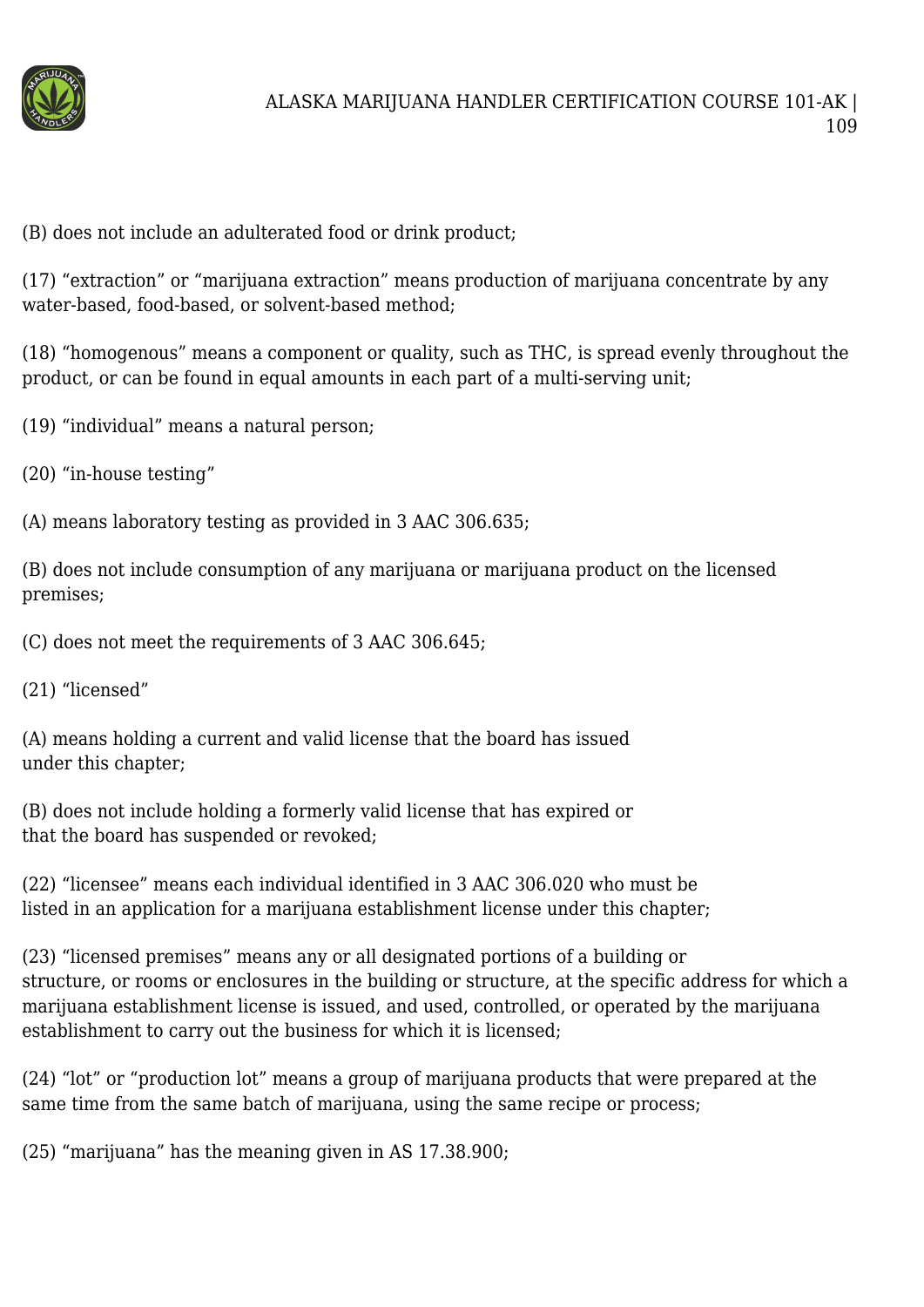

(26) "marijuana cultivation facility" has the meaning given in AS 17.38.900; )

(27) "marijuana infused product"

(A) means a product that contains marijuana or marijuana concentrate and is intended for human use;

(B) does not include bud and flower marijuana;

(28) "marijuana plant" means a living organism of the genus Cannabis capable of absorbing water and inorganic substances through its roots, and synthesizing nutrients in its leaves by photosynthesis;

(29) "marijuana product" has the meaning given in AS 17.38.900;

(30) "marijuana product manufacturing facility" has the meaning given in

(31) "peace officer" has the meaning given in AS 01.10.060;

(32) "person" has the meaning given in AS 01.10.060;

(33) "process" or "processing" means harvesting, curing, drying, trimming of a marijuana plant;

(34) "propagate" means to cause a marijuana plant to grow by planting clones or cuttings, and nurturing them into viable plants up to 8 inches in height;

(35) "recreation or youth center" means a building, structure, athletic playing field, or playground

(A) run or created by a local government or the state to provide athletic, recreational, or leisure activities for minors; or

(B) operated by a public or private organization licensed to provide shelter, training, or guidance for persons under 21 years of age;

(36) "retail marijuana store" has the meaning given in AS 17.38.900;

(37) "square feet under cultivation"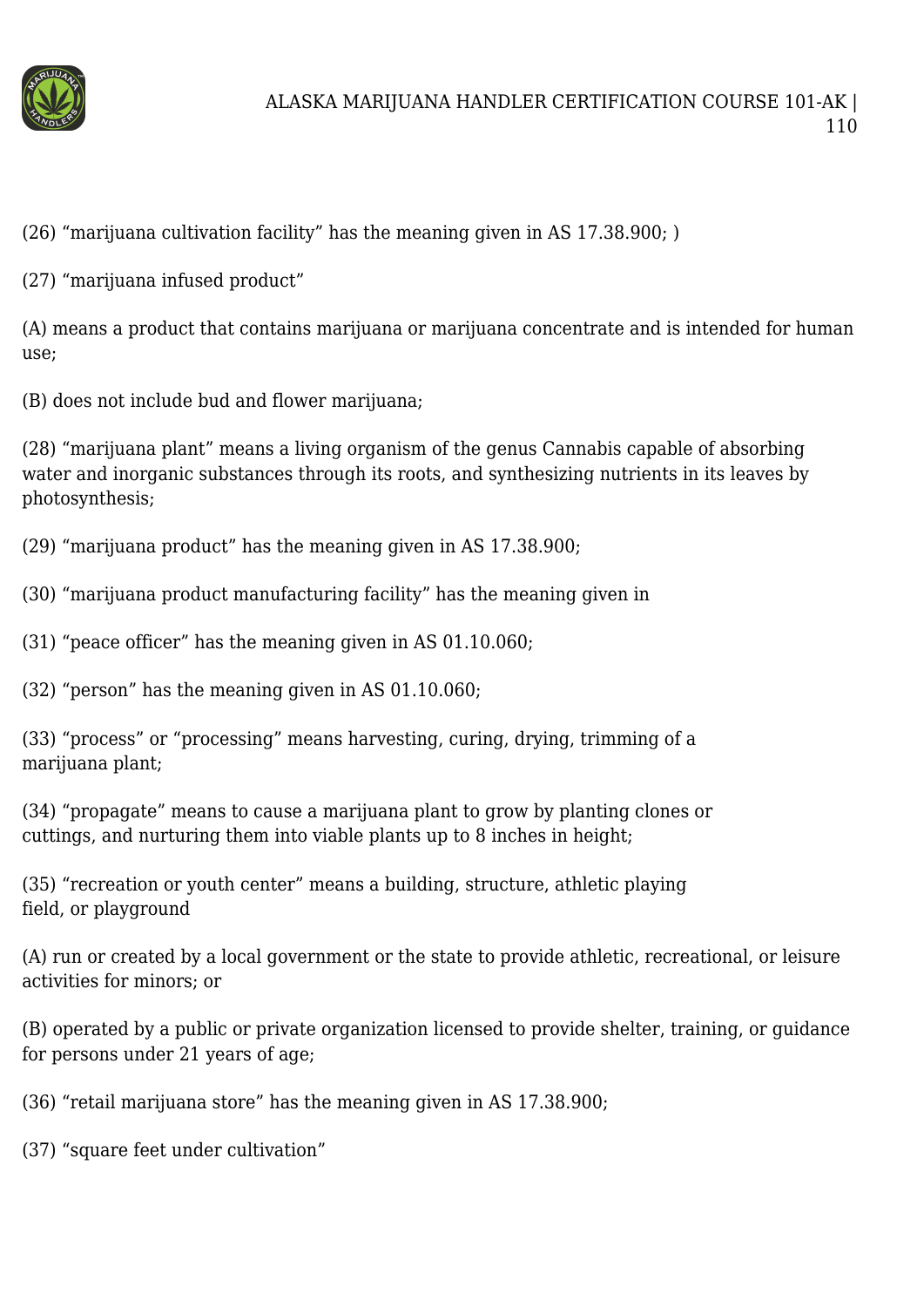

(A) means an area of the licensed premises of a standard or limited marijuana cultivation facility that is used for growing marijuana, measured from the perimeter of the floor or growing space for marijuana;

(B) does not include a processing or storage area, an equipment storage area, an office, a hallway, or another area, if that area is not used for growing marijuana;

(38) "THC" means tetrahydrocannabinol, the main psychoactive substance found in marijuana;

(39) "THCA" means THC Acid;

(40) "transaction" means one single occurrence in which marijuana or a marijuana product not exceeding the limits set out in 3 AAC 306.355 is passed from a licensed marijuana establishment to another person.

MARIJUANA HANDLERS™ – Key Points

- Marijuana establishment applications are public records.
- The person holding the license, whether an individual, a partnership, a limited liability company, a corporation, or a local government, is responsible and liable for the conduct of the business.
- If an individual who is the sole licensee of a marijuana establishment dies, the marijuana establishment shall cease operation.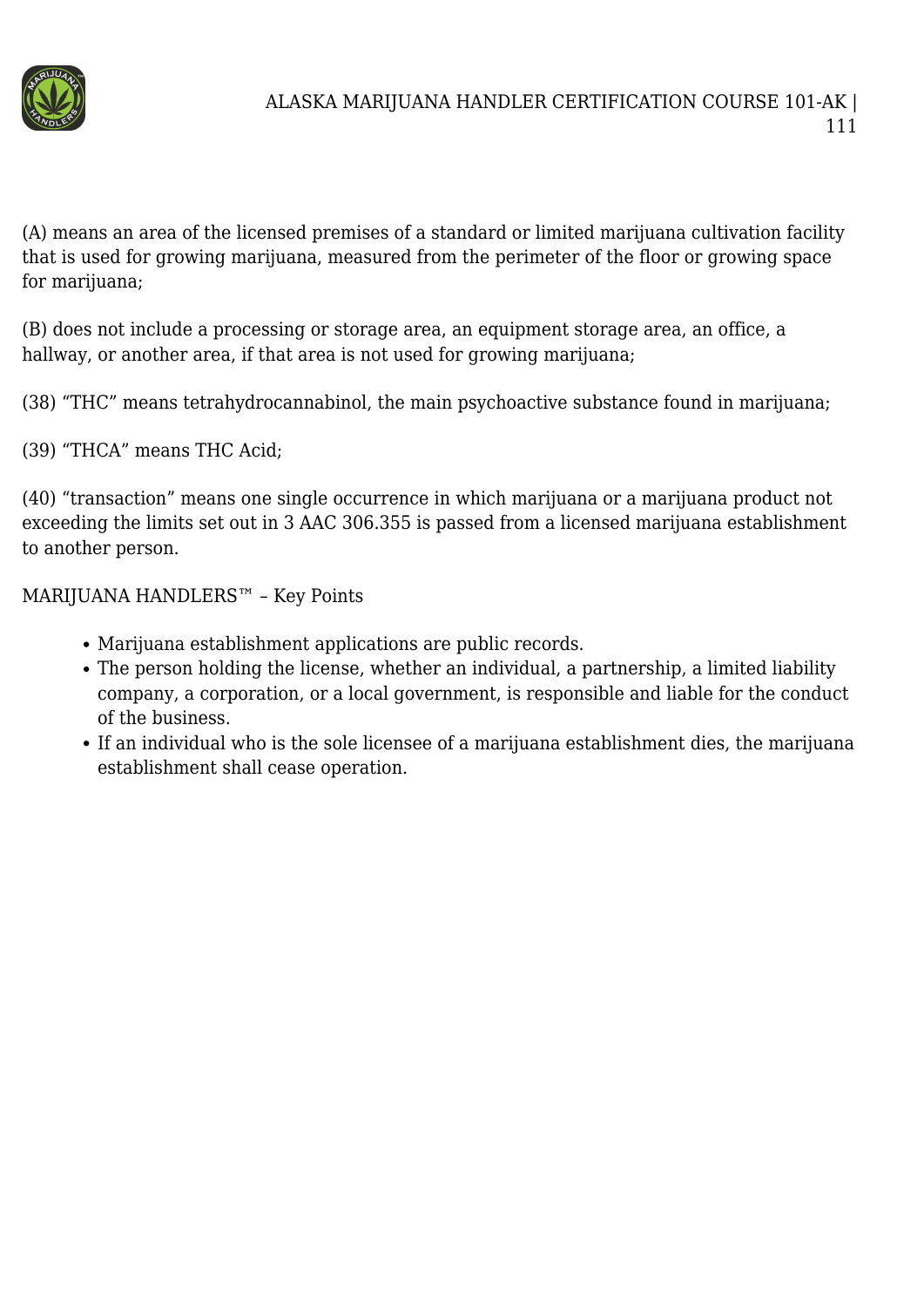

### MARIJUANA HANDLERS™ – Lesson Introduction – MHC/107

How to go about securing YOUR PLACE in the Marijuana industry!

MARIJUANA HANDLERS™ – Lesson Goals

- Student should be able to identify employment opportunities in the Marijuana industry.
- Student should be able to locate employment resources.

MARIJUANA HANDLERS™ – Lesson Outline

- Introduction
- What We Saw at Colorado's Cannabis Business Summit Video
- $\circ$  Job Examples
- The Business of Marijuana Edibles Video
- Employment Resources
- Lesson Key Points
- Lesson Quiz

### INTRODUCTION

Legalization of marijuana has opened up an entirely new industry. What was once illegal has now become legal and viable as one's profession. Jobs will be available directly within the industry and outside of the industry in the form of ancillary jobs complimentary to the industry. This lesson will provide you with job examples and other resources.

### JOB EXAMPLES

Analytical Chemist

There's a lot more to weed than meets the eye. Heather Despres is the lab director of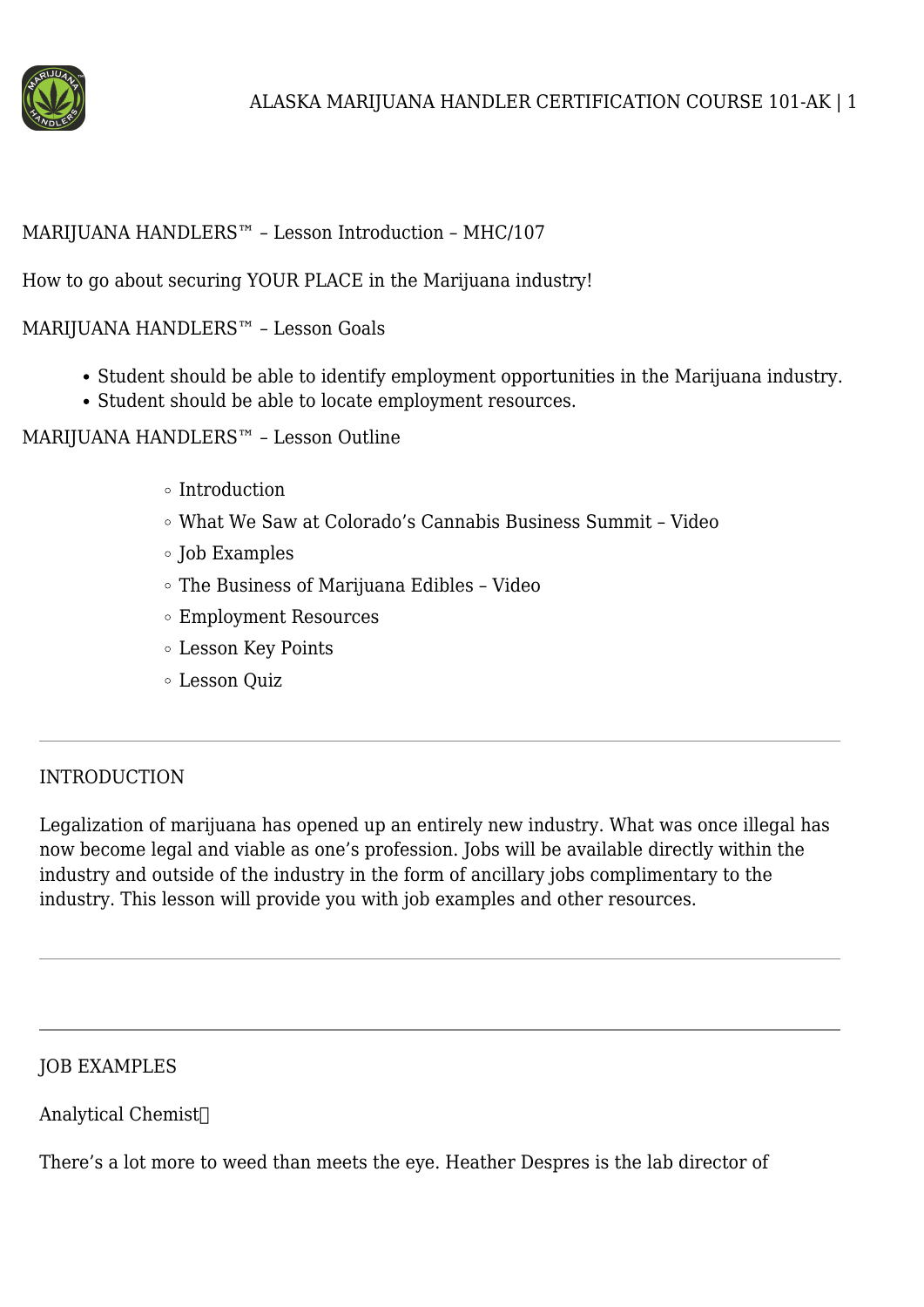

Denver-based cannabis products testing facility CannLabs, where her scientists and chromatographers test for potency, pesticides, heavy metals, and microbial bodies. Despres's jobs is to make sure her clients' products are safe for human consumption and their quality remains consistent.

## Budtender∏

A bud tender is dispensary employee, similar to a pharmacist, who works behind the counter and showcases the stores different products. They are usually very knowledgeable and will help guide you through your marijuana experience. Remember, they are there to help; if you have any questions from strain types to ingestion methods, feel free to ask.

# Extractor

A big part of the future of the cannabis industry will come from edibles like gum, mints, and tinctures. THC concentrates have been around for centuries, but industrial extraction equipment and pharmaceutical-grade solvents are helping to refine their development and increase their potency. The popularity of these products is providing a steady stream of work for the master extractors who oversee the process at companies like Gold Coast Extracts and Exotic Genetix.

Security Operator

Armed guards might seem a bit over the top, but to protect their assets and ensure compliance with government regulations, pot businesses need assistance with security and delivery for dispensaries and grow houses. This is the job of people like military veteran Dominic Powelson, a security supervisor with Blue Line Protection Group, who drives an armored truck around Denver dropping off dozens of pounds of pot and picking up tens of thousands of dollars in cash.

Tour Guide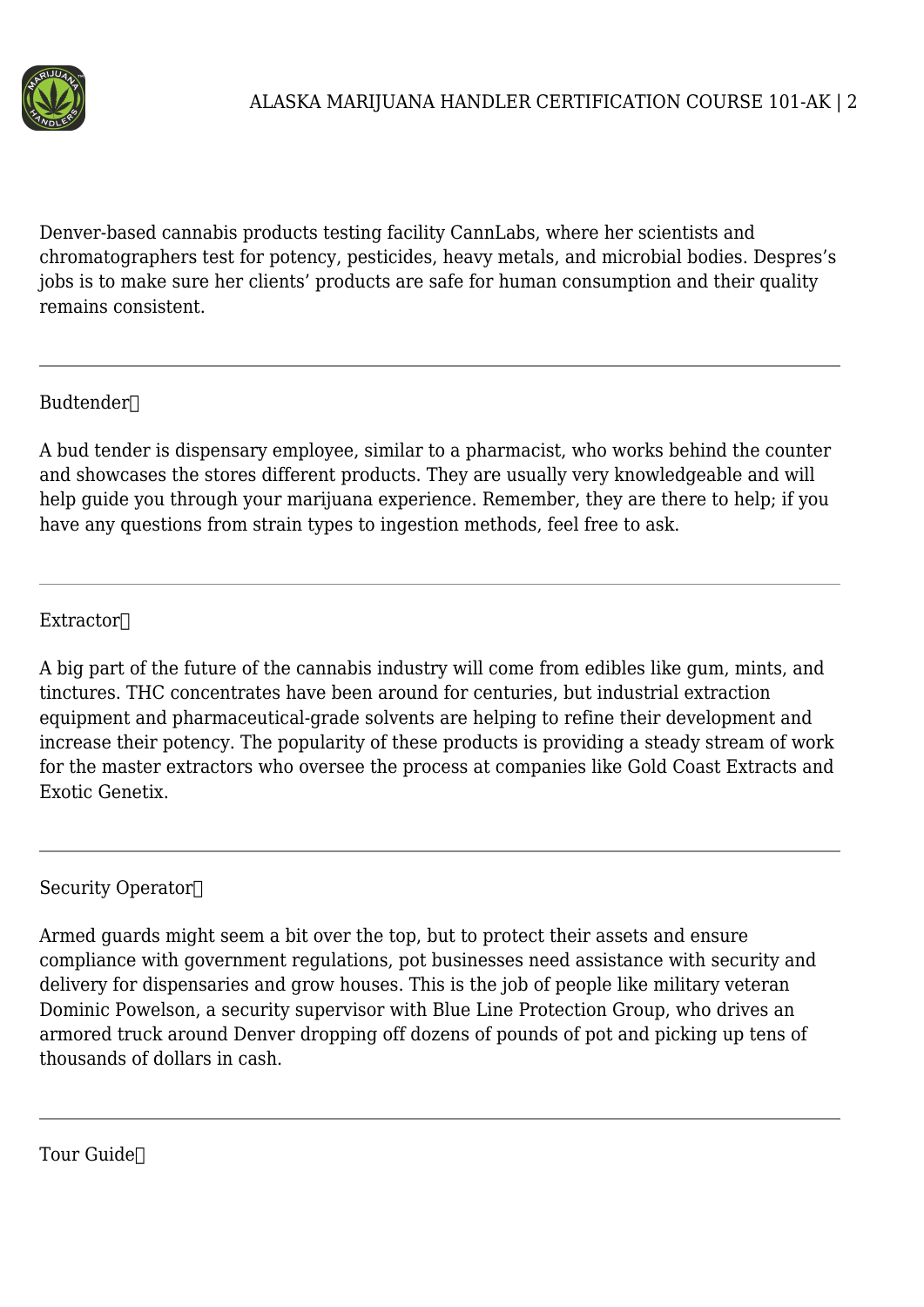

Colorado Cannabis Tours founder Michael Eymer picks up tourists in a party bus, gives them cannabis flowers and THC concentrate vape pens, and lets them partake safely before showing them around Denver dispensaries and a grow facility. Eymer, who launched the company in 2014, also offers a VIP tour during the 4/20 pot-smokers' holiday with comedy icon and famous toker Tommy Chong.

## Trimmer

There is a whole process  $-$  or art  $-$  to making the finished product look perfect for customer sale. Trimming, although incredibly tedious, can be attractive to many people. Essentially, the process entails taking buds from the plants and chopping off the larger leaves to leave an aesthetically pleasing product. This also helps cut down on excess weight, which ensures customers are getting the most for their money. The job doesn't pay extremely well, but trimming is a job that needs to be done.

#### Weed Critic

As with the beer and wine businesses, marijuana has its own connoisseurs and critics. Perhaps the best known is Jake Browne, who reviews pot strains for The Denver Post's weedcentric site The Cannabist. A comedian and former buyer for dispensaries, Browne mixes his knowledge of the plant with a healthy dose of humor to detail his experience with each variety.

## 3 AAC 306.325. Access restricted at retail marijuana store.

#### EMPLOYMENT RESOURCES

ALEXsys – Alaska Department of Labor & Workforce Development – State of Alaska's Job Bank. – [ALEXsys](http://www.jobs.state.ak.us/)